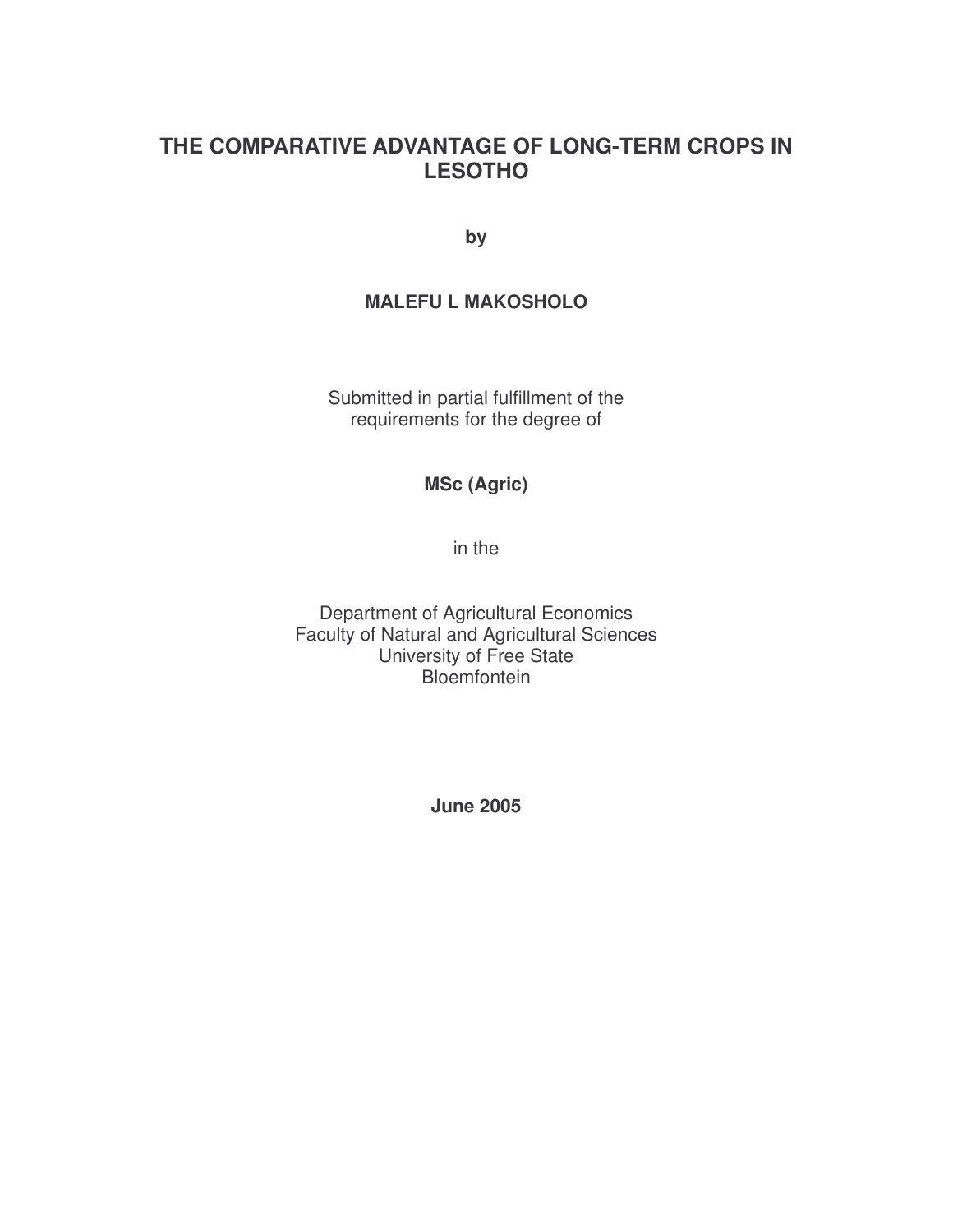#### **ACKNOWLEDGEMENTS**

The production of this study has been made possible by the contributions of a number of individuals, who provided inputs in various aspects of this study.

First and foremost, I wish to acknowledge my deep gratitude to my supervisor, Professor André Jooste for his tireless guidance and encouragement into different methodologies since the inception of this study. His thoroughness and keen interest in discovering and trying new economic approaches to solving and analyzing agricultural economic problems, has let this study to its final endeavour. I have benefited greatly from his guidance as he advised on the methodologies and analysis to follow for this study.

Particular thanks go to Prof. Herman van Schalkwyk for his thinking and professional insight during the initial stages of this study. His encouragement and instruction provided the basis for finally choosing the topic for this study.

Finally I gratefully acknowledge the invaluable and kind contributions of all the personnel in the Department of Agricultural Economics most of who directly and indirectly provided support into the study. Special gratitude is extended to Mr Obi of the UNDP for his constructive comments on Lesotho development status.

However it would not have been possible for this study to take place without financing it. My special word of gratitude goes to my dear husband, Mohapi, who spent sleepless nights costing construction designs in order to pay for this research. Special indebt ness goes to him as he kindly looked after our four boys.

Malefu L Makosholo June 2005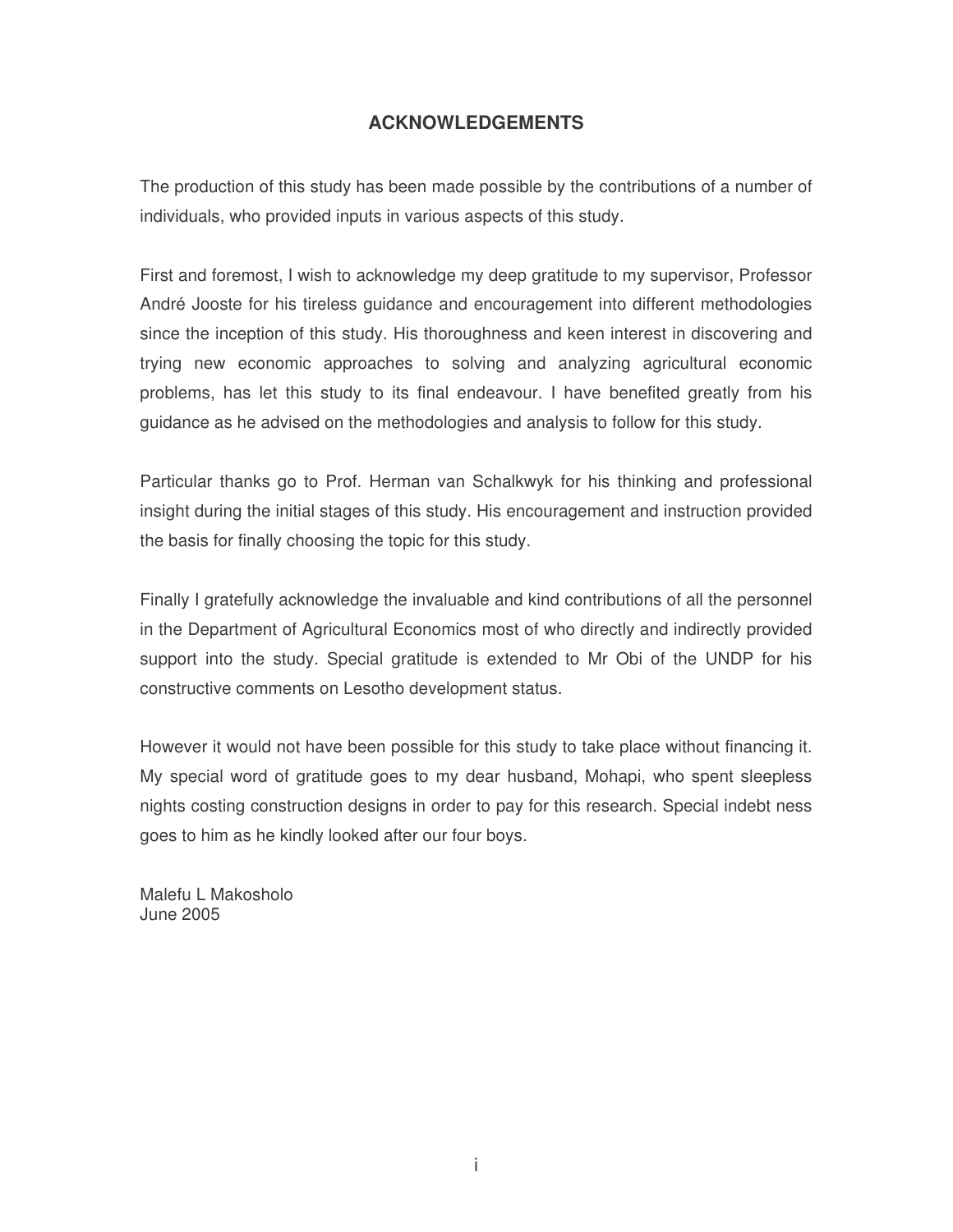## **THE COMPARATIVE ADVANTAGE OF LONG-TERM CROPS IN LESOTHO**

**By**

### **MALEFU L MAKOSHOLO**

| <b>Degree</b>        | ÷. | <b>MSc (Agric)</b>            |
|----------------------|----|-------------------------------|
| <b>Supervisor</b>    |    | Prof. A. Jooste               |
| <b>Co-supervisor</b> |    | Prof. H.D. van Schalkwyk      |
| <b>Department</b>    |    | <b>Agricultural Economics</b> |

#### **ABSTRACT**

This study is one of several investigations undertaken over the years to determine the Comparative Economic Advantage of agricultural production in selected Southern African countries. The specific purpose of the Lesotho study was to generate information required to guide decision-makers in agriculture towards productive allocation of resources and identify feasible infrastructure investment options to take advantage of available trade opportunities within and beyond the region. It was also required to analyse the factors involved in the structure and development of inter- and intra-industrial trade (Gini and IIT) for the SACU region of which Lesotho is a part. The inter-industry analysis shows that there is concentration in the market of apples, asparagus, cherries and peaches. On the other hand, the intra-industry analysis with respect to apples, asparagus, cherries and peaches suggests that the SACU countries exported more than they imported during the period 1994-1998.

The study also evaluated the comparative economic advantage of irrigated longterm crops in the four agro-ecological zones of Lesotho based on analyses of profitability coefficients and domestic resource costs. For these, the analysis was

ii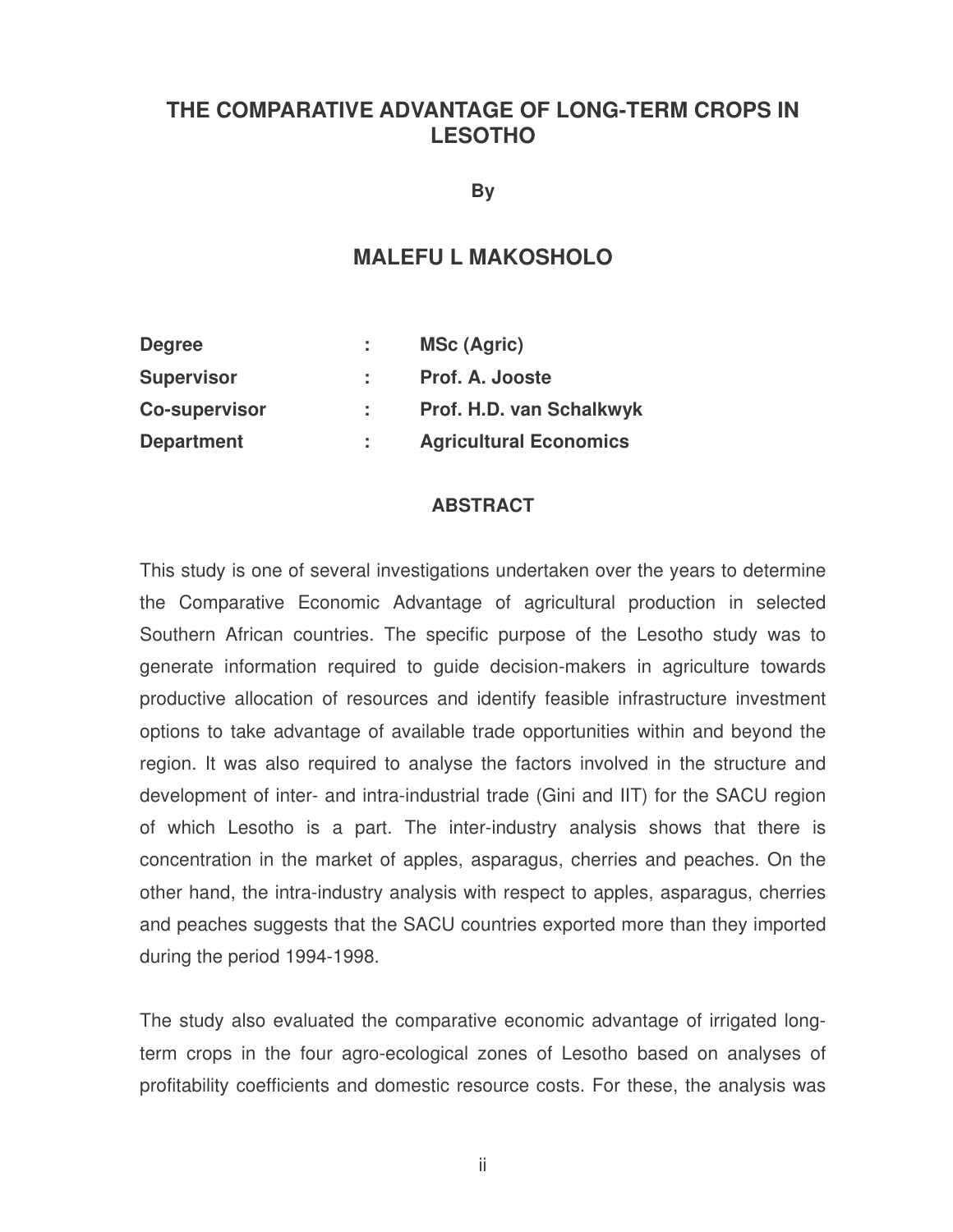carried out using the net present value (NPV) approach. Further, economic efficiency and policy distortions were examined by the use of such a measure as the nominal protection ratio (NPR), effective policy ratio (EPR), and net policy effect (NPE).

The CEA analysis based on the NPV approach yielded higher private returns relative to economic returns for the measures of economic efficiency and policy distortions in the Lowlands, Foothills, the Senqu River Valley and the Mountains of Lesotho for all the crops examined. It was revealed that apples were dominant and were more profitable in all zones. These results suggest that in the presence of government intervention, Lesotho could exploit comparative advantage in contracting production of apples and peaches in the Lowlands and Foothills so that other activities can expand. In the Mountains, the protection policies have raised the price of apples by 61 per cent above the social price for importing the commodity, i.e. Mountain farmers received 61 per cent more than the export parity prices. In the Senqu River Valley and Mountains, only apples could be contracted. Thus, should economic values of inputs prevail; farmers would receive lower returns, meaning that they may not compete effectively in the world market.

The results of DRC based on the returns to land when NPV was employed, indicate that apples, asparagus, cherries and peaches for the Lowlands have comparative economic advantage, with asparagus production being the highest followed by peaches. However, in the Foothills apples are more efficient than peaches although the dominance is weak. However as the majority of farmers lack easy access to land in Lesotho, it is doubtful if results based on the prevailing land prices can have much predictive value. The absence of a clear policy and law enforcement also leads to lack of land price market, which in turn affects the impact of capital gains and losses. In this case, it may be necessary to conduct detailed studies to determine the economic prices of land in Lesotho on the basis of which reliable CEA analysis can be conducted.

iii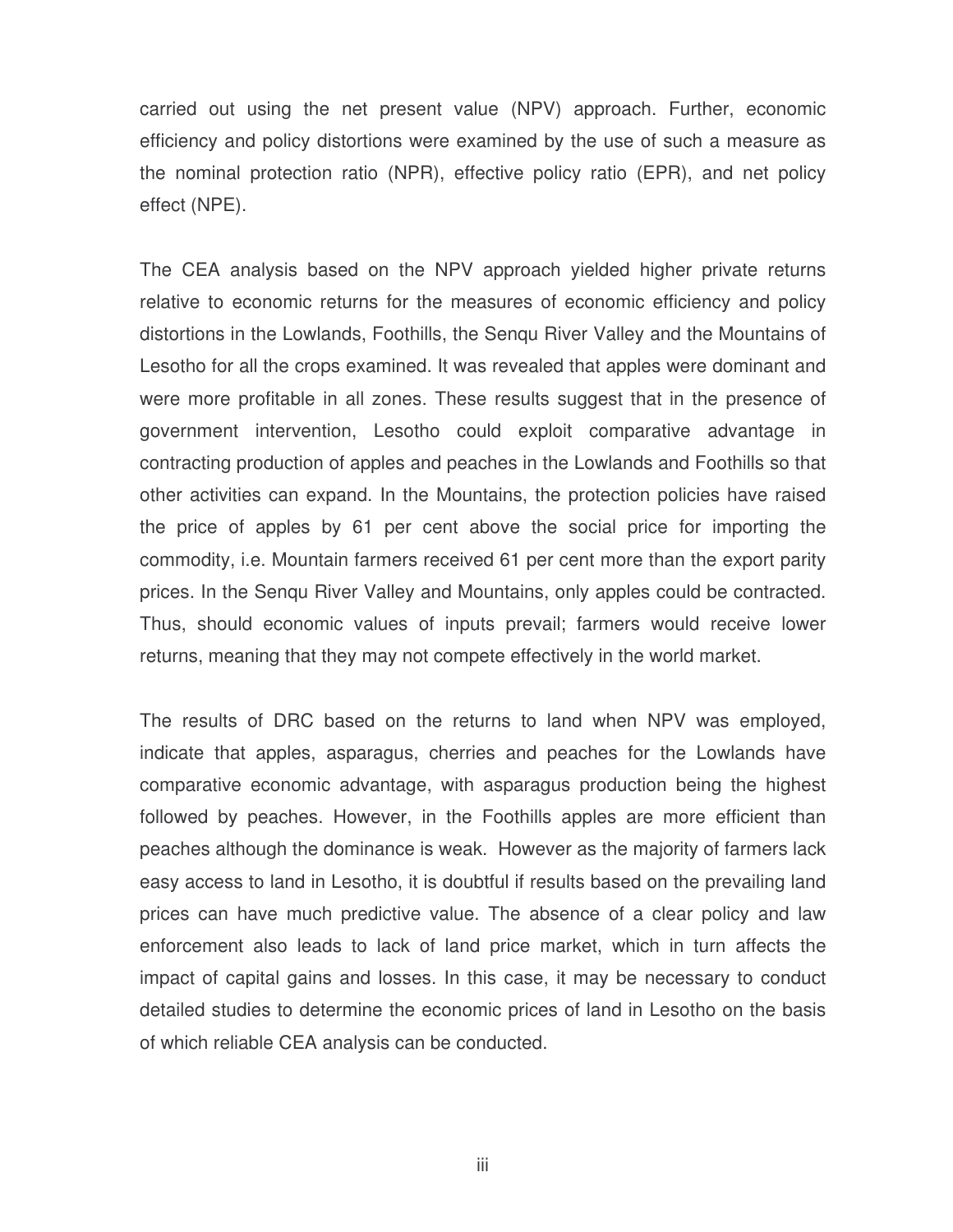The study concludes that in the short-term, the commodities examined could contribute to the attainment of food security in Lesotho. For the future, Lesotho producers would benefit to a greater extent from expanding production for the international markets. It must be noted however that the coefficients of the CEA analyses do not provide sufficient information to guide future decisions for investment. For more long-term investment decisions, it is recommended that detailed cost-benefit analyses be carried out for each agro-ecological zone and location identified for any future project aimed at expanding the production of longterm crops in Lesotho.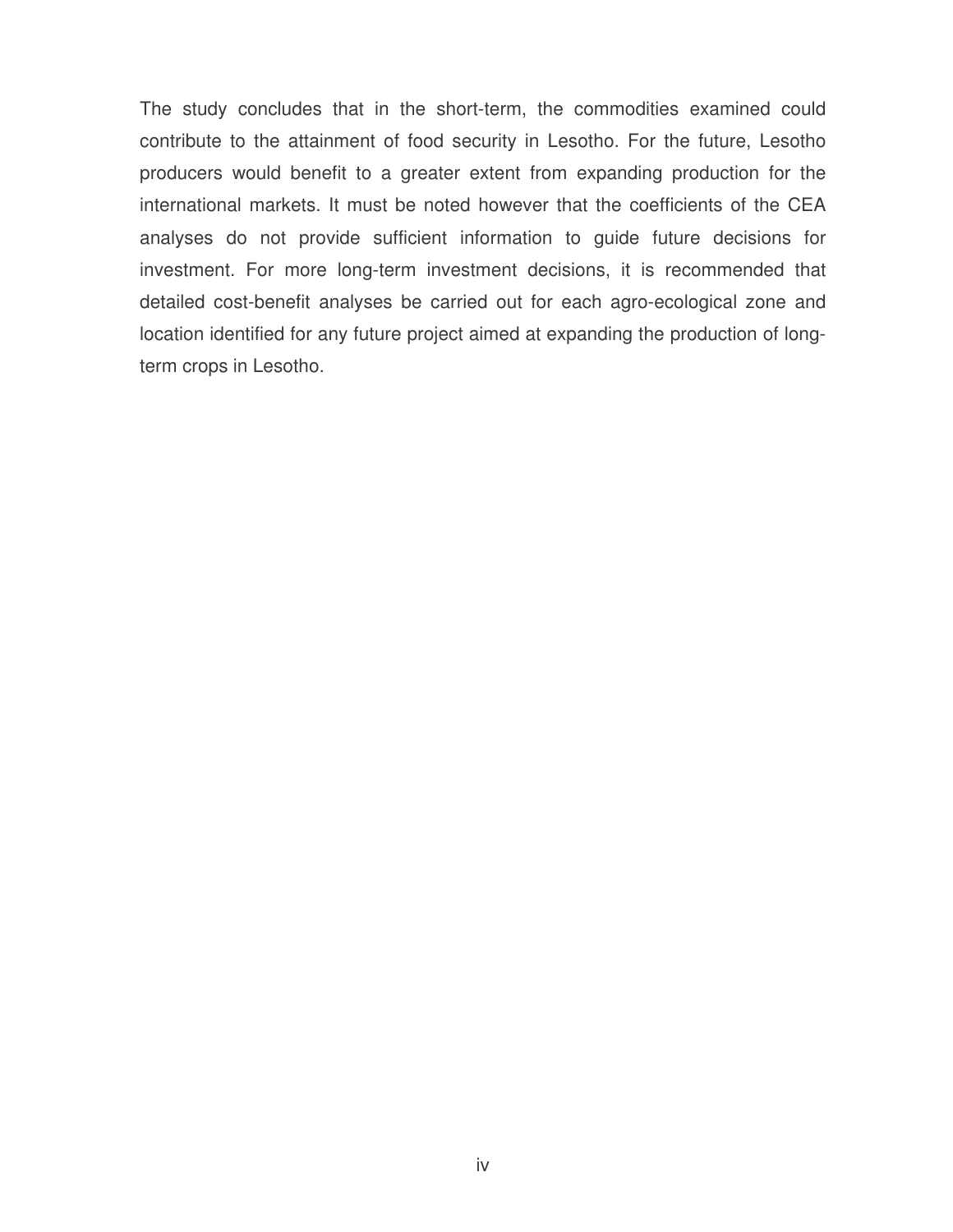## **TABLE OF CONTENTS**

#### Page

#### **CHAPTER 1 INTRODUCTION**

| 1.2 |  |
|-----|--|
| 1.3 |  |
| 1.4 |  |
| 1.5 |  |
|     |  |
|     |  |
|     |  |
| 1.6 |  |
| 1.7 |  |
| 1.8 |  |
|     |  |

## **CHAPTER 2 LITERATURE REVIEW**

| 2.1 |                                                                | 15 |
|-----|----------------------------------------------------------------|----|
| 2.2 |                                                                | 16 |
| 2.3 |                                                                |    |
| 2.4 |                                                                |    |
|     |                                                                |    |
|     |                                                                |    |
|     |                                                                |    |
|     |                                                                |    |
|     |                                                                |    |
|     |                                                                |    |
|     | 2.4.7 Lesotho past and current agricultural marketing policy26 |    |
|     |                                                                |    |
|     |                                                                |    |
| 2.5 |                                                                |    |
|     |                                                                | 32 |
|     | 2.5.2 African Growth and Opportunity Act (AGOA) 33             |    |
|     | 2.5.3 Southern African Development Community (SADC) 33         |    |
|     |                                                                |    |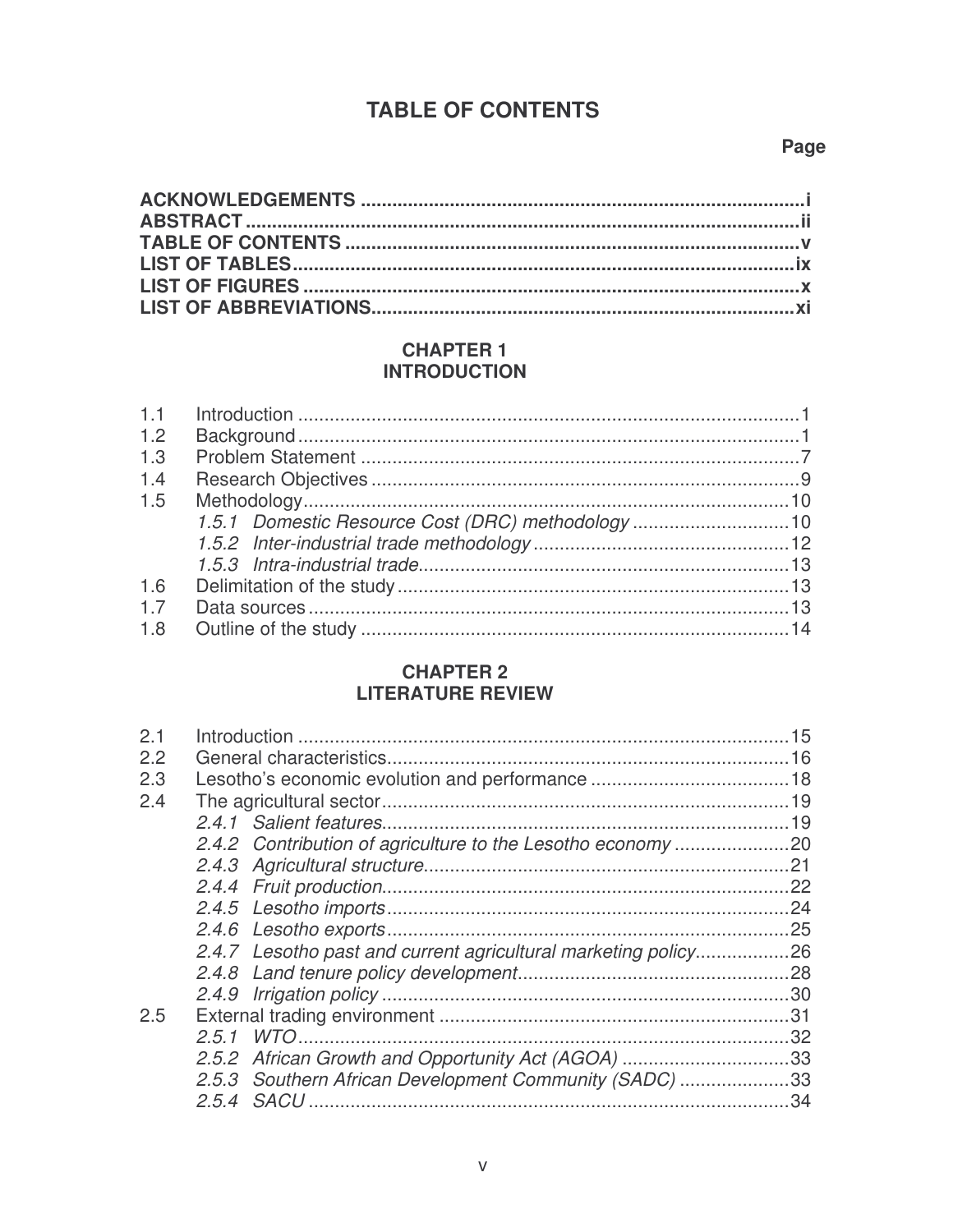|  | 2.5.4.1 Concepts and effects on trade of customs unions 34    |  |
|--|---------------------------------------------------------------|--|
|  | 2.5.4.2 Factors promoting trade creation in a customs union35 |  |
|  | 2.5.4.3 Welfare effects and benefits from customs unions36    |  |
|  | 2.5.4.4 Background to the formation of SACU 37                |  |
|  |                                                               |  |

#### **CHAPTER 3**

#### **PREFERENCES IN APPLE, ASPARAGUS CHERRY AND PEACH TRADE: A SACU PERSPECTIVE**

| 3.1 |       |         |                                                                      | 42 |
|-----|-------|---------|----------------------------------------------------------------------|----|
| 3.2 |       |         | Exports and imports of apples, asparagus, cherries and peaches by    |    |
|     |       |         |                                                                      |    |
|     |       |         |                                                                      |    |
|     |       | 3.2.1.2 |                                                                      |    |
|     |       |         | 3.2.1.3 Growth in imports of apples originating from SACU -          |    |
|     |       |         |                                                                      |    |
|     |       |         |                                                                      |    |
|     |       | 3.2.2.2 |                                                                      |    |
|     |       |         | 3.2.2.3 Growth in imports of asparagus orginating from SACU48        |    |
|     |       |         |                                                                      |    |
|     |       | 3.2.3.1 |                                                                      |    |
|     |       |         |                                                                      |    |
|     |       |         |                                                                      |    |
|     |       |         |                                                                      |    |
|     |       |         |                                                                      |    |
|     |       |         | 3.2.3.3 Growth in imports of peaches originating from SACU55         |    |
| 3.3 |       |         |                                                                      |    |
|     | 3.3.1 |         |                                                                      |    |
|     |       |         |                                                                      |    |
|     | 3.3.3 |         |                                                                      |    |
|     |       |         | 3.3.3.1 Concentration in apple imports & exports 59                  |    |
|     |       |         | 3.3.3.2 Concentration in asparagus imports and exports59             |    |
|     |       |         | 3.3.3.3 Concentration in cherry imports and exports60                |    |
|     |       |         | 3.3.3.4 Concentration in peach imports and exports61                 |    |
|     |       |         |                                                                      |    |
|     |       |         | 3.3.3.6 Intra-industrial trade of SACU cherries with the rest of the |    |
|     |       |         |                                                                      |    |
| 3.4 |       |         |                                                                      |    |

## **CHAPTER 4 A FRAMEWORK FOR MEASURING CEA**

| 4.1 |  |  |  |
|-----|--|--|--|
|-----|--|--|--|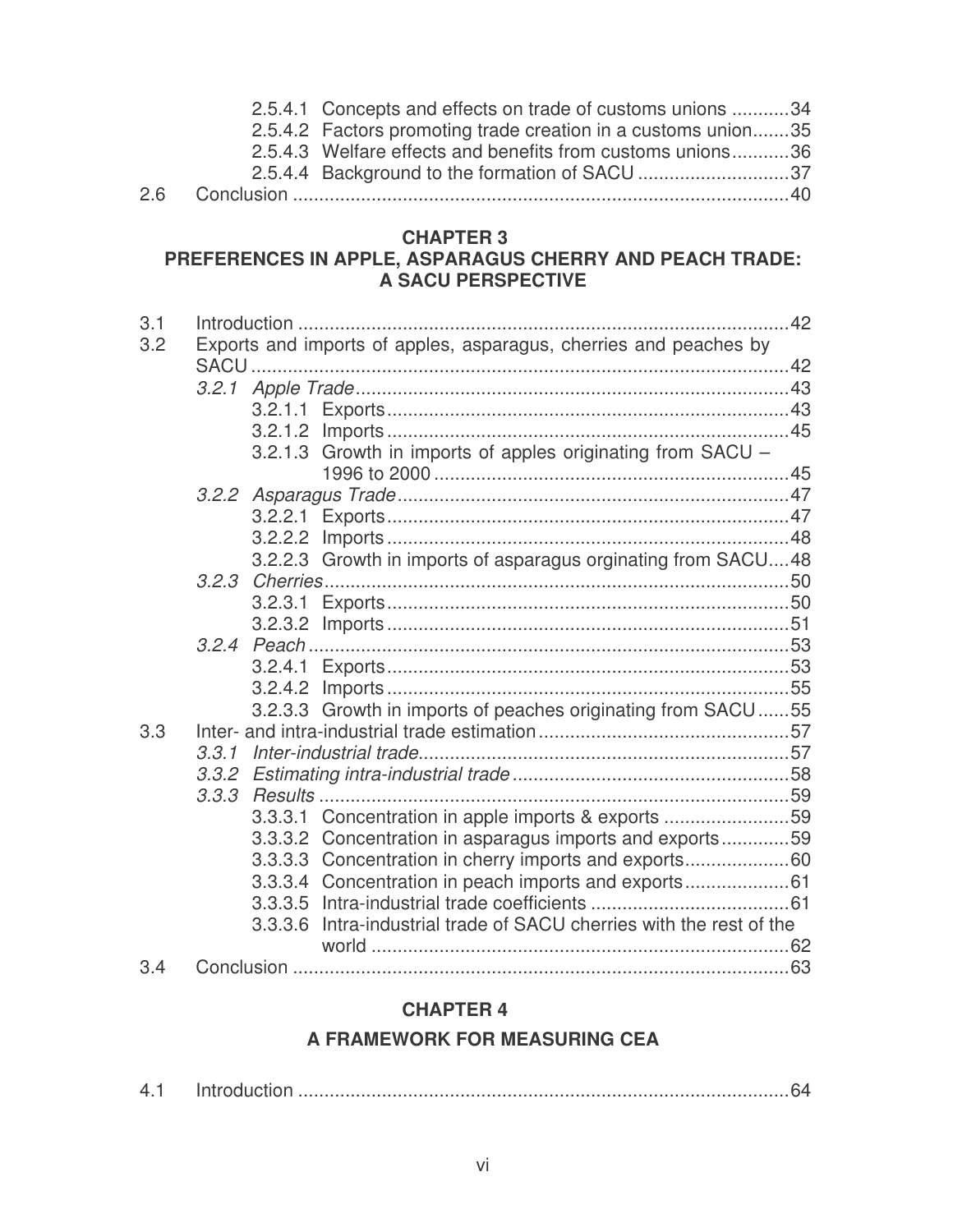| 4.3<br>4.3.1<br>4.4<br>4.4.3 The tradable/non-tradable composition of the value of inuts<br>4.5<br>4.5.1.1 Arguments against economic pricing of labour<br>4.5.2.1 The case of irrigation water in Lesotho 83<br>4.6<br>4.7 | 4.2 |  |  |
|-----------------------------------------------------------------------------------------------------------------------------------------------------------------------------------------------------------------------------|-----|--|--|
|                                                                                                                                                                                                                             |     |  |  |
|                                                                                                                                                                                                                             |     |  |  |
|                                                                                                                                                                                                                             |     |  |  |
|                                                                                                                                                                                                                             |     |  |  |
|                                                                                                                                                                                                                             |     |  |  |
|                                                                                                                                                                                                                             |     |  |  |
|                                                                                                                                                                                                                             |     |  |  |
|                                                                                                                                                                                                                             |     |  |  |
|                                                                                                                                                                                                                             |     |  |  |
|                                                                                                                                                                                                                             |     |  |  |
|                                                                                                                                                                                                                             |     |  |  |
|                                                                                                                                                                                                                             |     |  |  |
|                                                                                                                                                                                                                             |     |  |  |
|                                                                                                                                                                                                                             |     |  |  |
|                                                                                                                                                                                                                             |     |  |  |
|                                                                                                                                                                                                                             |     |  |  |
|                                                                                                                                                                                                                             |     |  |  |
|                                                                                                                                                                                                                             |     |  |  |
|                                                                                                                                                                                                                             |     |  |  |
|                                                                                                                                                                                                                             |     |  |  |
|                                                                                                                                                                                                                             |     |  |  |
|                                                                                                                                                                                                                             |     |  |  |
|                                                                                                                                                                                                                             |     |  |  |
|                                                                                                                                                                                                                             |     |  |  |
|                                                                                                                                                                                                                             |     |  |  |
|                                                                                                                                                                                                                             |     |  |  |
|                                                                                                                                                                                                                             |     |  |  |
|                                                                                                                                                                                                                             |     |  |  |

#### **CHAPTER 5 AGRO-ECOLOGICAL ZONE DELINEATION**

| 5.1 |  |
|-----|--|
| 5.2 |  |
|     |  |
|     |  |
|     |  |
|     |  |
|     |  |
|     |  |
|     |  |
|     |  |
|     |  |
| 5.3 |  |
| 5.4 |  |
|     |  |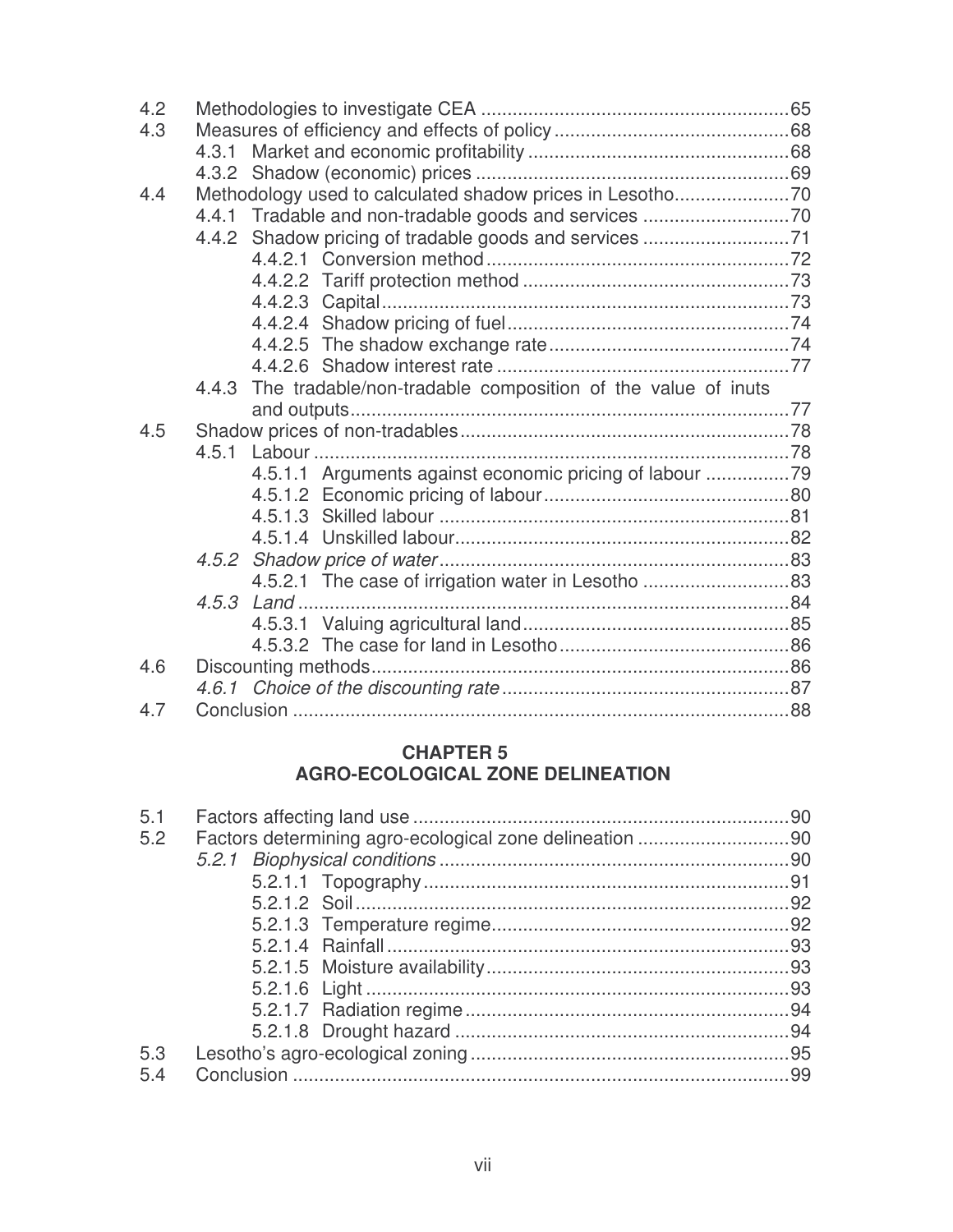#### **CHAPTER 6**

## **DOMESTIC RESOURCE COST RESULTS AND SENSITIVITY ANALYSIS**

| 6.2.1 Results of net private and economic profitability using the NPV  |      |
|------------------------------------------------------------------------|------|
|                                                                        |      |
|                                                                        |      |
|                                                                        |      |
| 6.4.1 The effect of the foreign exchange changes on comparative        |      |
|                                                                        | .104 |
| 6.4.2 Effect of changes in product price on comparative advantage  105 |      |
| 6.4.3 The effect of land prices on comparative advantage106            |      |
|                                                                        |      |
|                                                                        |      |
|                                                                        |      |

#### **CHAPTER 7 SUMMARY AND CONCLUSION**

| 7.1 |                                                                   |     |
|-----|-------------------------------------------------------------------|-----|
| 7.2 |                                                                   |     |
|     |                                                                   |     |
|     |                                                                   |     |
|     |                                                                   |     |
| 7.3 |                                                                   |     |
| 7.4 |                                                                   |     |
|     | 7.4.1 Comparative economic study for cash crops116                |     |
|     | 7.4.2 Tradable and non-tradable components of tradable inputs and |     |
|     |                                                                   |     |
|     | 7.4.3 Investigation into the comparative advantage using the Net  |     |
|     |                                                                   |     |
|     |                                                                   | 118 |
|     |                                                                   |     |
|     |                                                                   |     |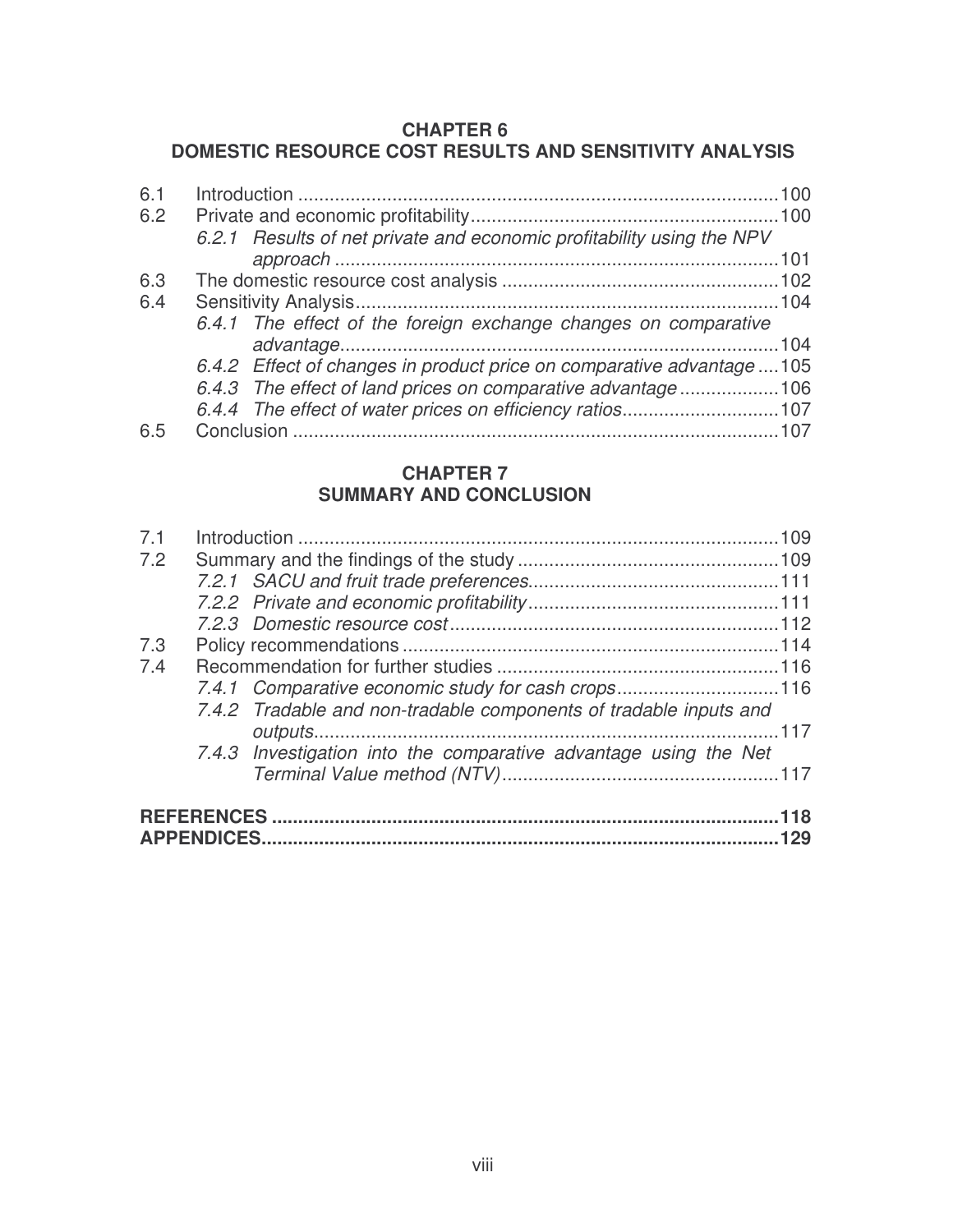# **LIST OF TABLES**

-

|                                                                                    | rage |
|------------------------------------------------------------------------------------|------|
|                                                                                    |      |
|                                                                                    |      |
|                                                                                    |      |
| Table 3.1: SACU apple exports (1994 - 1998) (in descending order; $\geq$ 100       |      |
|                                                                                    |      |
| Table 3.2: Growth in apple imports originating from SACU (1996 to 2000)  46        |      |
| Table 3.3: SACU asparagus exports (1994 - 1998) (in descending order)  47          |      |
|                                                                                    |      |
| Table 3.4: Countries exporting asparagus to SACU (1994 – 1998) (in                 |      |
|                                                                                    |      |
| Table 3.5: Growth in asparagus imports originating from SACU (1996 to 2000) 49     |      |
| Table 3.6: SACU fresh cherry exports (1994 - 1998) (in descending order)  50       |      |
| Table 3.7: SACU glazed cherry exports (1994 - 1998) (in descending order) 51       |      |
| Table 3.8: SACU imports of fresh cherries (1994 to 1998) (in descending order) 52  |      |
| Table 3.9: SACU exports of peaches (1994 to 1998) (in descending order) 54         |      |
| Table 3.10: Growth in peach imports originating from SACU (1996 to 2000) 56        |      |
|                                                                                    |      |
| Table 3.12: Gini coefficient for imported and exported asparagus  60               |      |
| Table 3.13: Gini coefficient for imported and exported cherries 61                 |      |
| Table 3.14: Gini coefficient for imported and exported peaches  61                 |      |
|                                                                                    |      |
|                                                                                    |      |
|                                                                                    |      |
| Table 4.2: Calculation of the factor adjustment regarding the shadow price         |      |
|                                                                                    |      |
| Table 4.3: The tradable/non-tradable composition of the value of inputs and        |      |
|                                                                                    |      |
|                                                                                    |      |
| Table 5.1: Summary of the characteristics of agro-ecological zones of Lesotho . 98 |      |
|                                                                                    |      |
|                                                                                    |      |
|                                                                                    |      |
| Table 6.2: Net Policy Effect, Effective Protection Ratio and Nominal Protection    |      |
|                                                                                    |      |
|                                                                                    |      |
|                                                                                    |      |
|                                                                                    |      |
|                                                                                    |      |
|                                                                                    |      |
|                                                                                    |      |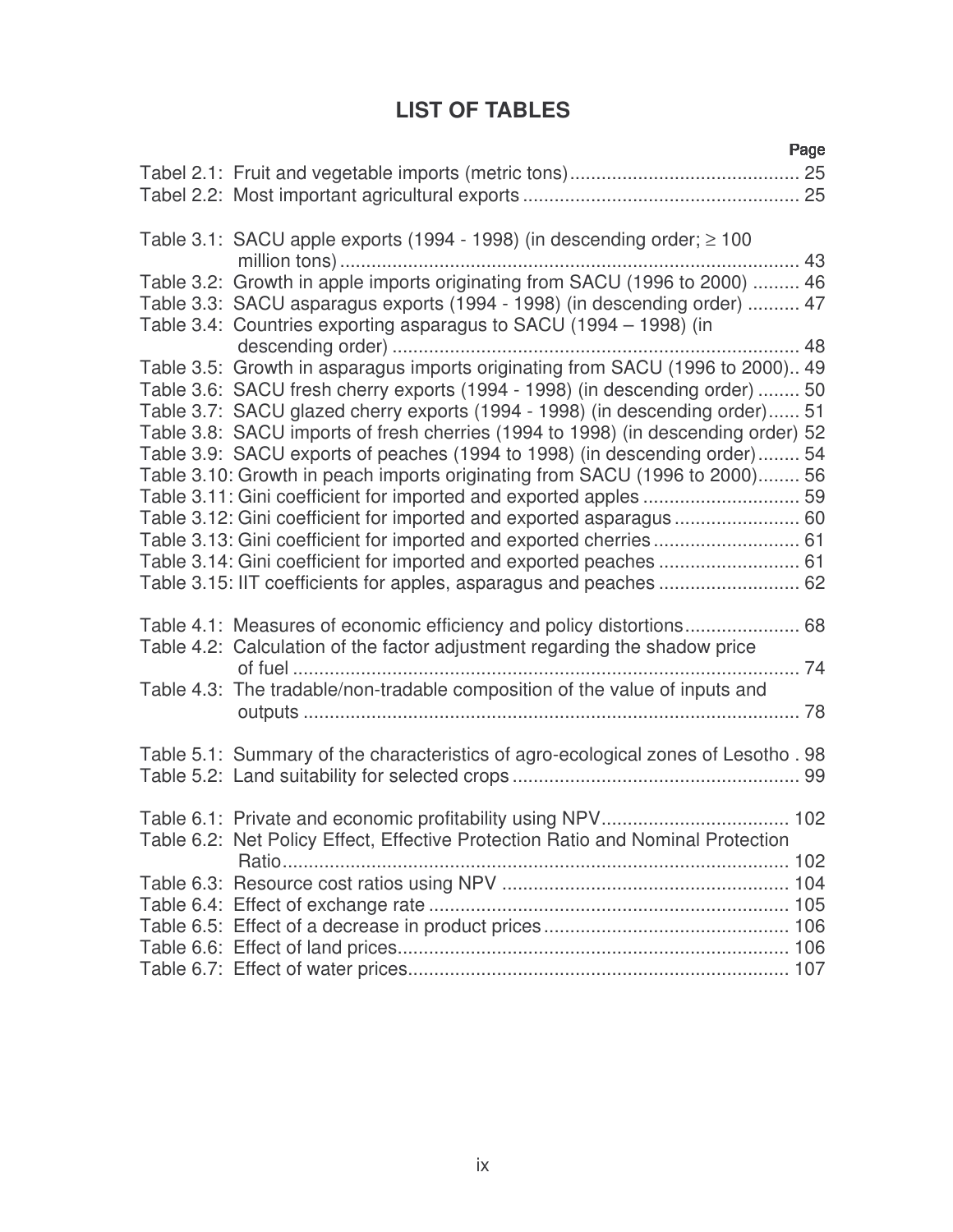# **LIST OF FIGURES**

# Figure 5.1: Different agro-ecological zones of Lesotho......................................... 96

#### **Page**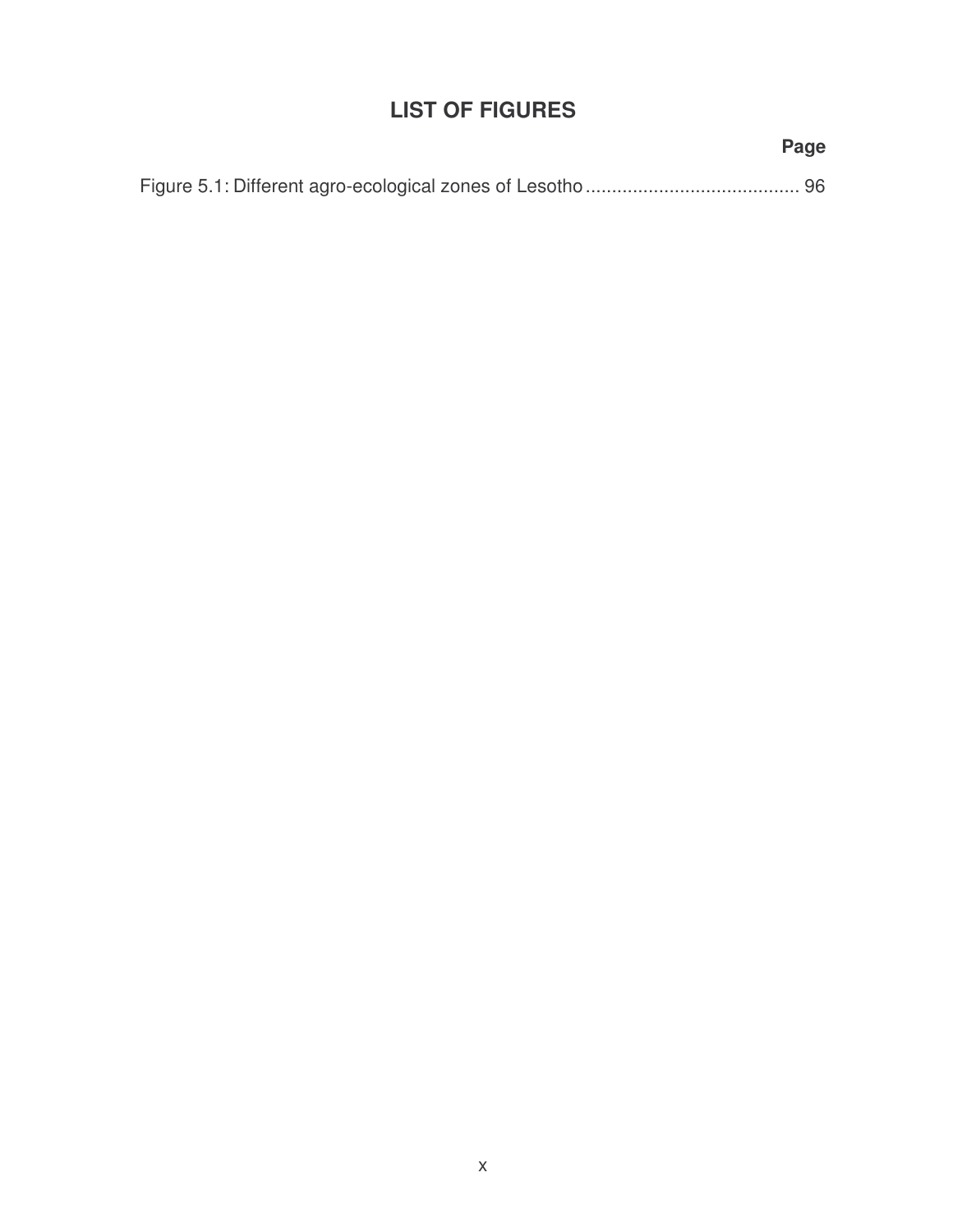## **LIST OF ABBREVIATIONS**

| <b>ACP</b>  | African, Caribbean and Pacific countries |
|-------------|------------------------------------------|
| AEZ         | Agro-Ecological zones                    |
| ANR         | <b>Annual Net Returns</b>                |
| AGOA        | African Growth and Opportunity Act       |
| ASAP        | Agricultural Sector Adjustment Program   |
| <b>BLNS</b> | Botswana, Lesotho, Namibia and Swaziland |
| CEA         | <b>Comparative Economic Advantage</b>    |
| CET         | <b>Common External Tariff</b>            |
| CIF         | Cost Insurance Freight                   |
| <b>CUTT</b> | <b>Customs Union Task Team</b>           |
| <b>DCF</b>  | <b>Discounted Cash Flow</b>              |
| <b>DRC</b>  | <b>Domestic Resource Cost</b>            |
| <b>EPC</b>  | <b>Effective Protection Coefficient</b>  |
| EPR         | <b>Effective Protection Ratio</b>        |
| EU          | <b>European Union</b>                    |
| FAO         | Food and Agricultural Organization       |
| FDI         | Foreign Direct Investment                |
| FOB         | Free on Board                            |
| FSSP        | Food self sufficiency policy             |
| FTA         | <b>Free Trade Area</b>                   |
| GATT        | General Agreement on Tariffs and Trade   |
| GDP         | <b>Gross Domestic Product</b>            |
| GIS         | Geographic Information Technology        |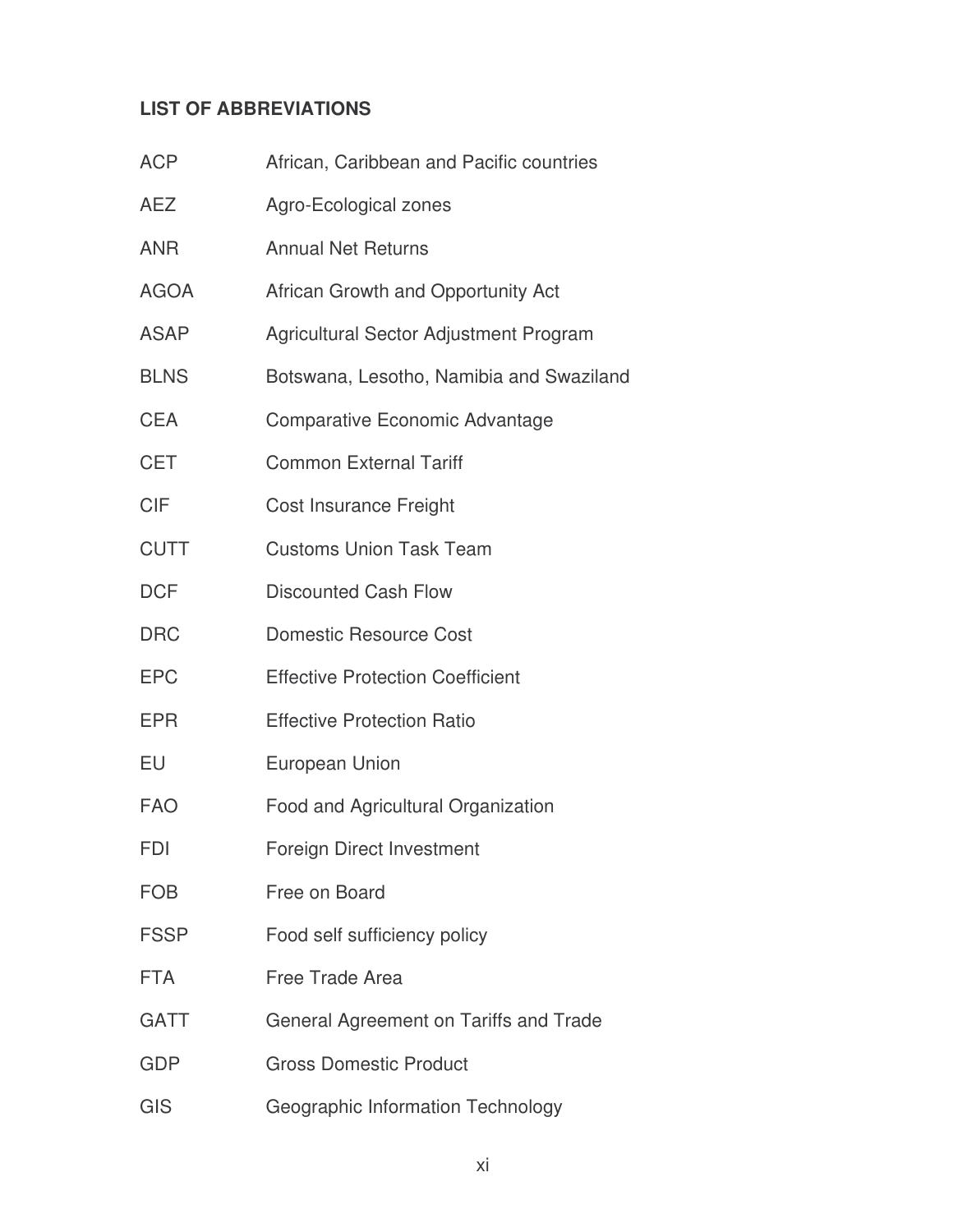- GPA Government Procurement Agreement
- GSP **Generalized System of Preferences**
- ITA Information Technology Agreement
- IIT Intra-Industrial Trade
- KOL Kingdom of Lesotho
- LDC Least Developed Country
- MFN Most Favored Nation
- NPE Net Policy Effect
- NPR Nominal Protection Ratio
- NPV Net Present Value
- PAM Policy Analysis Matrix
- SAA South African Agricultural Areas
- SACU South African Customs Union
- SADC South African Development Community
- TDCA Trade Development and Cooperation Agreement
- UK United Kingdom
- US United States
- WTO World Trade Organization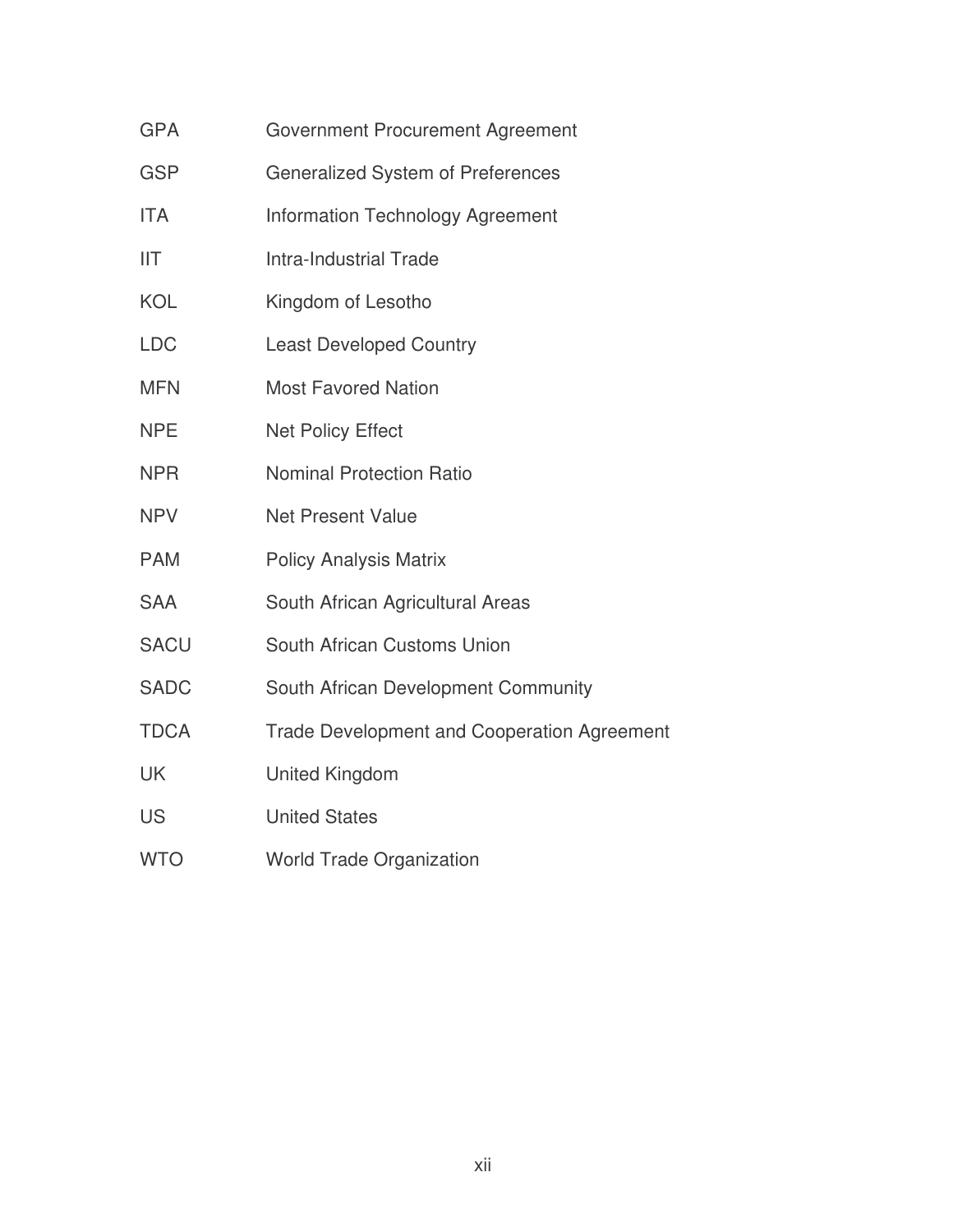# **CHAPTER 1 INTRODUCTION**

*"The day will come when nations will be judged not by military or economic strength, nor by the splendour of their capital cities and public buildings, but by the well-being of their people: by, among other things, their opportunities to earn a fair reward for their labour, their ability to participate in the decisions that affect their lives; by the respect that is shown for their civil and political liberties; by the provision that is made for those who are vulnerable and disadvantaged" . . -UNICEF (1998)*

## **1.1 Introduction**

Like many of the poorer rural areas of Southern Africa, Lesotho is faced with increasing poverty and unemployment. Agriculture, which offers the most direct route to improving livelihoods in the short term (Kingdom of Lesotho, 2002) continues to decline and policies recommended by several studies are never adopted, and levels of HIV/Aids incidence are increasing, although no study has been conducted to determine its impact on agriculture. Despite its poor performance and its inability to become an engine of transformation, Lesotho's agricultural sector needs significant support to remain a primary source of income and food security for the rural poor. This also poses a challenge to respond and react to the food crisis that Lesotho has faced in recent years. Lesotho's agriculture needs a sustainable rehabilitation program that means increased productivity and output over the longer term, so that the Basotho can benefit from multilateral approaches to trade. Production should be appropriate for local resources so that it can compete at a commercial level, and high value commodities should be produced instead of unprofitable traditional products.

## **1.2 Background**

Regionalism and multilateral approaches to trade, embodied in the principles of the World Trade Organisation (WTO), have been the subject and the vehicle driving economic integration and market liberalisation since the early 1990s (Department of Agriculture, 1994; Blumberg and Wentzel, 1994). Before 1995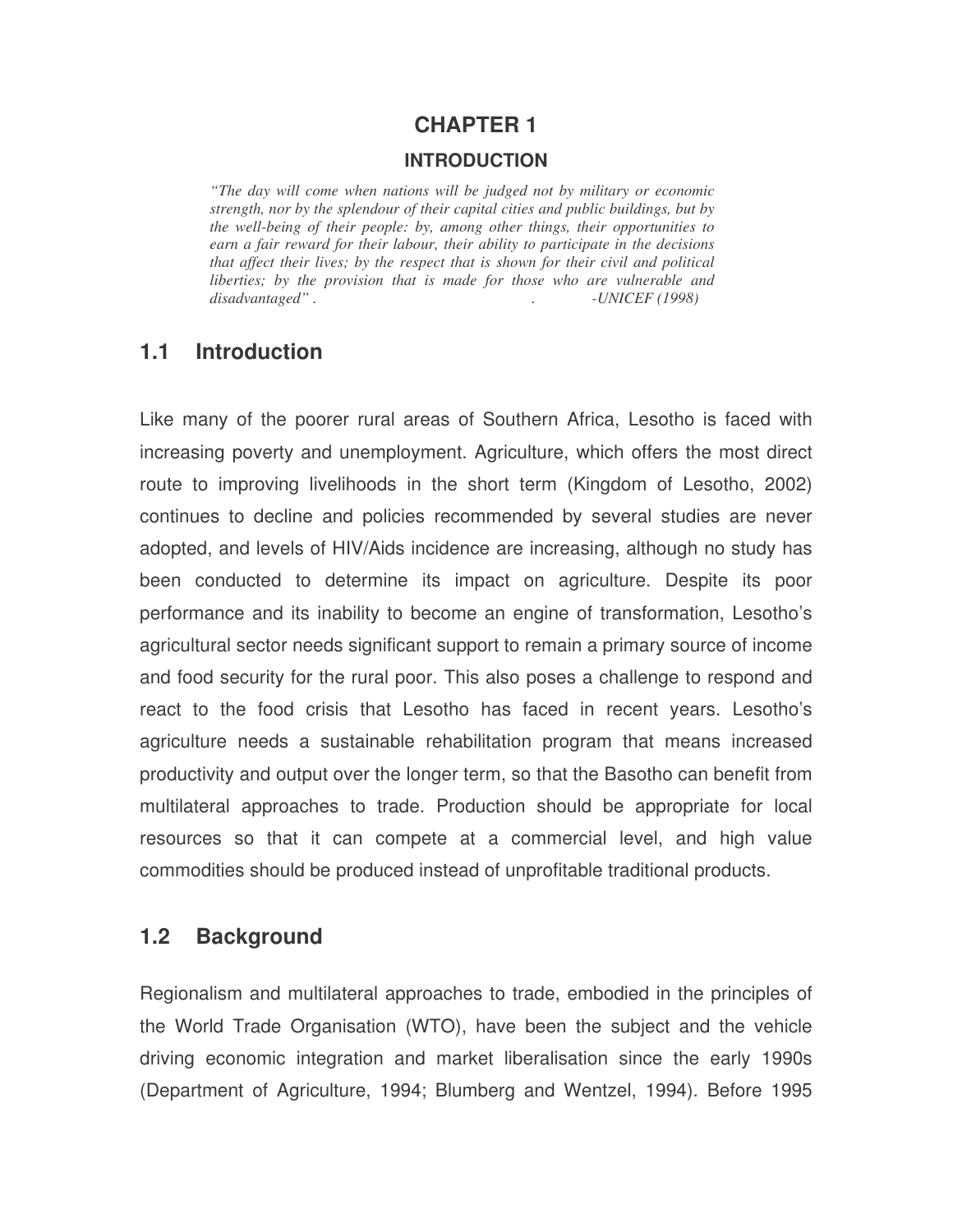agriculture was exempted from some General Agreement on Tariffs and Trade (GATT)<sup>1</sup> rules (Salvatore, 1998). Quantitative import restrictions were allowed, provided that domestic production of the commodity in question was also subject to certain restrictions, or to domestic price stabilisation or price support policies (Blondin, 1983; Michie and Smith, 1999).

The rationale for this support and protection was to ensure food security for developing countries; to support small-scale farming to make up for a lack of capital, or to prevent the rural poor from migrating into already congested cities. Other mechanisms for protecting agriculture which were not covered by GATT were variable import levies and domestic subsidies, which provided additional loopholes for agricultural policy makers, especially in the European Union (EU) and the United States (US), whose interest was to protect their own agricultural sector.

It was only during the Uruguay Round, according to Sodersten and Reed (1994), that agriculture was taken seriously, due to issues related to comparative advantage (which necessitates competition without supportive measures to producers). World market instabilities and the effects of protectionism, which resulted in inefficient self-sufficiency policies, were other related issues (Michie and Smith, 1999). The negotiating objectives included, among others, the improvement of market access through the reduction of import barriers, increased discipline regarding the use of subsidies and other measures affecting trade on agricultural products (FAO, 1996). In other words, the ideal situation, it was believed, be for countries to enlarge their markets by exploiting the comparative advantages of their products and to compete internationally without supportive measures.

 $1$  WTO followed on GATT after the Uruguay Round of trade negotiations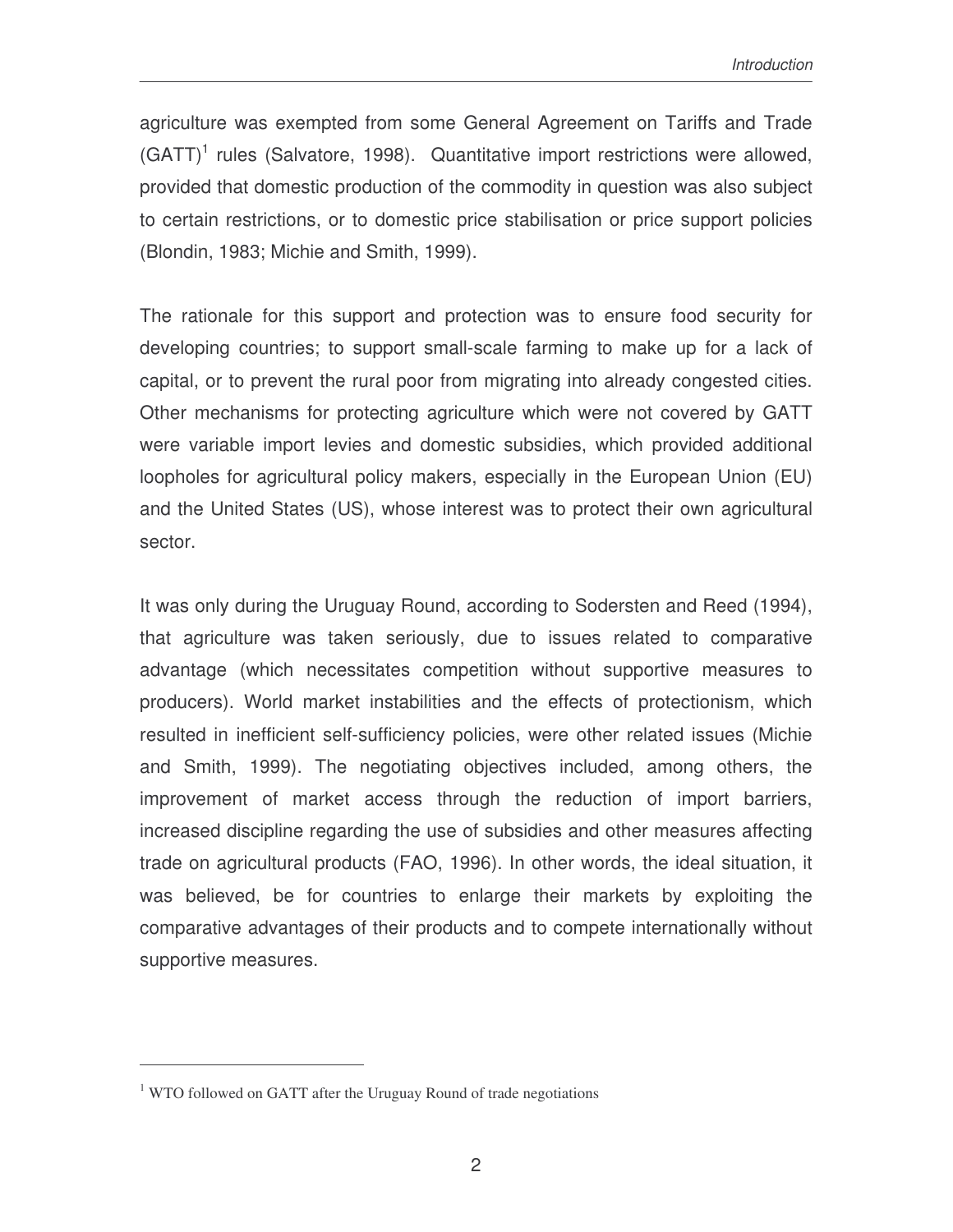A distinguishing characteristic of this globalisation process, however, is that it was accompanied by a knowledge-based economy, that is, Internet-driven technological processes, which reduced costs and made relevant information more readily available. This enabled improvement of productivity, competitiveness and information management, which is essential for success (Porter, 1998). Key economic resources such as capital, labour, raw materials, technology, markets, etc. are increasingly organised on a global scale, either directly or through networking relations. Whereas investment followed trade in the formerly protected world economy, in the global economy trade follows investment, while investment follows productivity growth and sustainable competitiveness (Spies, 1999). Therefore the difference between competitive advantage and comparative advantage cannot be ignored, while it should also be noted that the focus of this study is on comparative advantage. Competitiveness is a response to trade relations. It complements the replacement of exchange of goods and services under the comparative advantage trade regime, with an adverse exchange, under a competitive advantage trade regime when markets are free (Spies, 1999; Ortmann, 2000). As a result nations could come together to form trading blocs in a region to explore opportunities available for potential markets in other countries.

The implicit logic of bloc formation involves creating free and fair market conditions in international trade and relates to the economic concept of comparative advantage and national competitiveness (Linnemann, Bos and De Wolff, 1973). While competitive advantage predicts that trade flows occur as a result of relative cost differentials (even when there are distorting measures) between countries or regions, comparative advantage predicts increased competitiveness through continuous technological innovation without supportive measures (Grossmann and Maggi, 2000). Regional trade blocs are therefore important facets of a design for international competitiveness, which are closely related to the comparative advantage through liberalisation of foreign markets (Ortmann, 2000).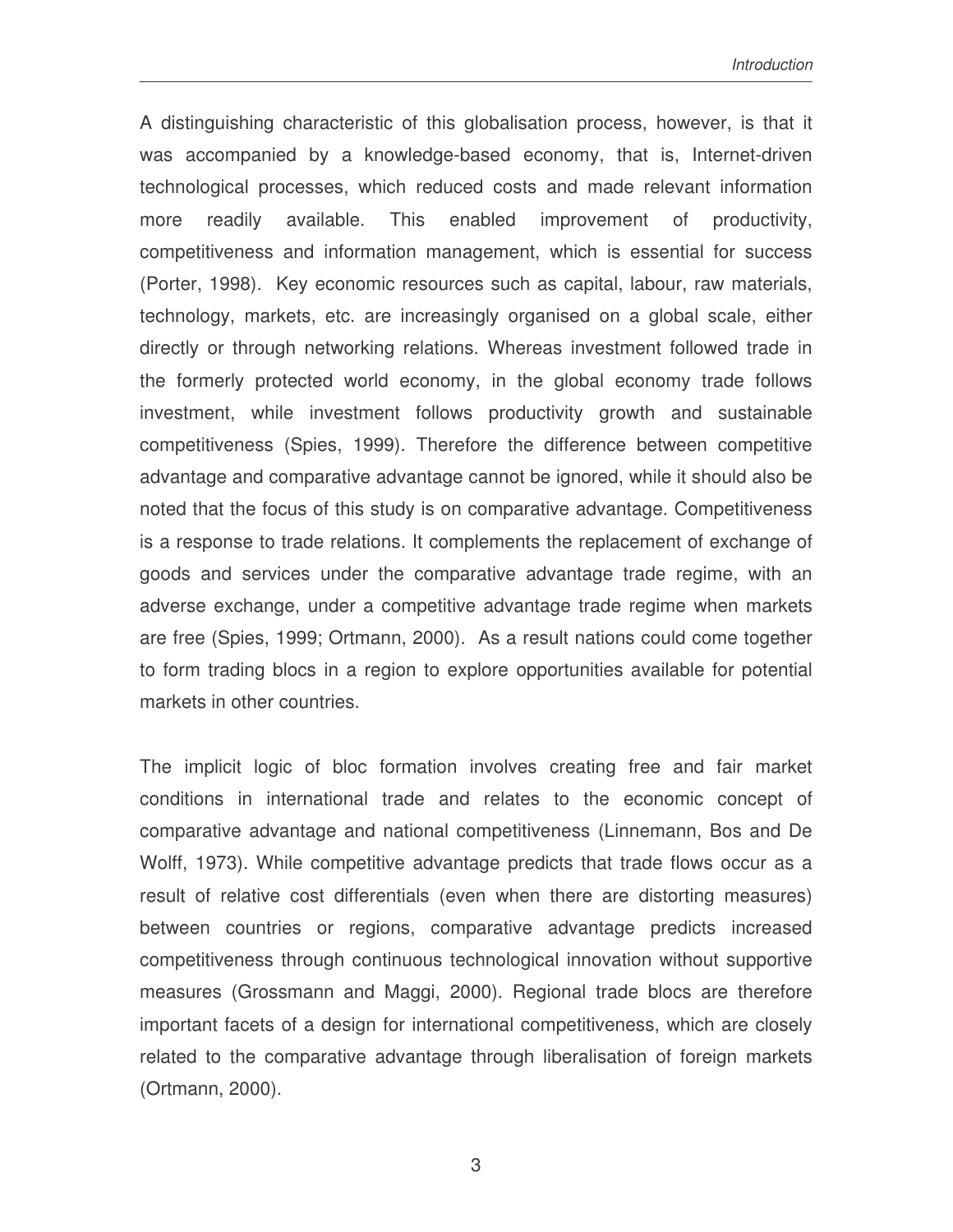*Introduction*

Accompanying the market liberalisation and integration that has taken place among Southern African countries, especially among the least developed nations, including Lesotho, is increasing pressure for agricultural producers and agribusiness to improve product and service quality. In addition, animal welfare and food safety must be considered while protectionism in disguise must be avoided by applying sanitary and phyto-sanitary measures. According to Porter (1998), therefore productivity must be enhanced and production and transaction costs reduced.

Changes in the region, including the liberalization of South African market with the rest of the world and, in particular, the EU-SA Trade, Development and Coordination Agreement (TDCA), have presented opportunities to which agriculture has to adapt (KOL and United Nations Development Program, 2002). Lesotho's proximity to South Africa means that benefits accruing from trade agreements and any regional arrangements could be tapped. Until now Lesotho has not participated sufficiently in the development and implementation of economic regional policies to realise the benefits. Moreover, from late 1970 until 1995, agricultural policies, and in particular import and price policies applicable to the staple grain sector increased food insecurity for most households in Lesotho (Department of Economics and Marketing, 1996).

More specifically, until 1995, the agricultural policy framework was characterised by extensive state intervention in the production, marketing, processing and pricing of agricultural products. Market signals were thereby distorted and the result was an inefficient allocation of resources, and the ability of the private sector to partake in the market on a competitive basis was severely weakened (Ministry of Agriculture and Land Reclamation, 1997). Furthermore, the intervention by government in the marketing of agricultural products and other inherent factors played a major role in the decreased productivity and therefore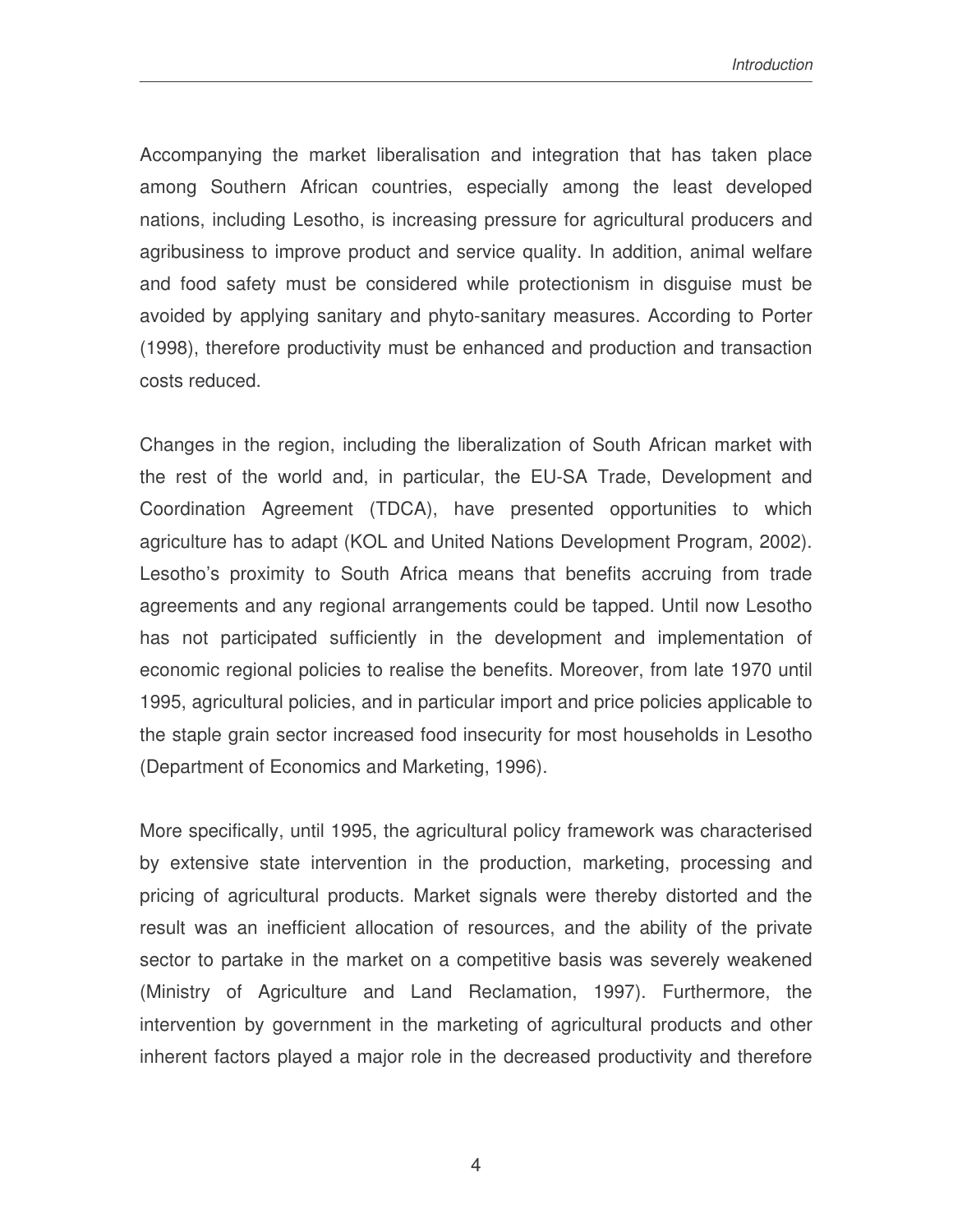almost uncontrolled poverty of Lesotho farmers (African Development Fund, 1998).

Land tenure is another factor contributing to the poor performance of agriculture in Lesotho, although the Government of Lesotho has made efforts to enhance citizens' access to land, and provide security of tenure by instituting the 1979 Land Act and the 1980 Land Regulations. Traditionally all land and associated rights are conferred on different grades of chiefs who have power to allocate land both in urban and rural areas including prime agricultural land, without consultation with government authorities, thereby restricting free access to land by potential investors. Neither the 1979 Land Act nor the 1980 Land Regulations, both of which currently govern the administration of land in the country, is clearly understood by most people. Although it provided some opportunities for securing titles, it was not effective in rural areas, where the basic situation remained traditional. The Act prevents non-citizens from holding land. The implementation of environmental standards for land use is very difficult and has resulted in, for example, rangeland being stocked beyond its carrying capacity (Department of Livestock, 1996). Soil erosion and the formation of gullies have depleted and contributed to the declining qualities of arable land, from 13 per cent in 1960 to 9 per cent in 2001 ((Ministry of Environment, 1998). Overall, the system of land tenure and customary practices has diminished incentives to maintain the natural resource base, or to invest in land improvement and productivity-enhancing technologies.

In 1996 the Lesotho Government instituted major reforms. The process led to the current policy reforms relating to poverty alleviation, household food security and employment creation. The overriding strategy for achieving the above policy goals involves commercialisation of agriculture into an efficient and competitive sector, responsive to market signals (both domestic and international), and utilising resources in an efficient and sustainable manner (African Development Fund, 1997). The agricultural sector growth strategy explains government's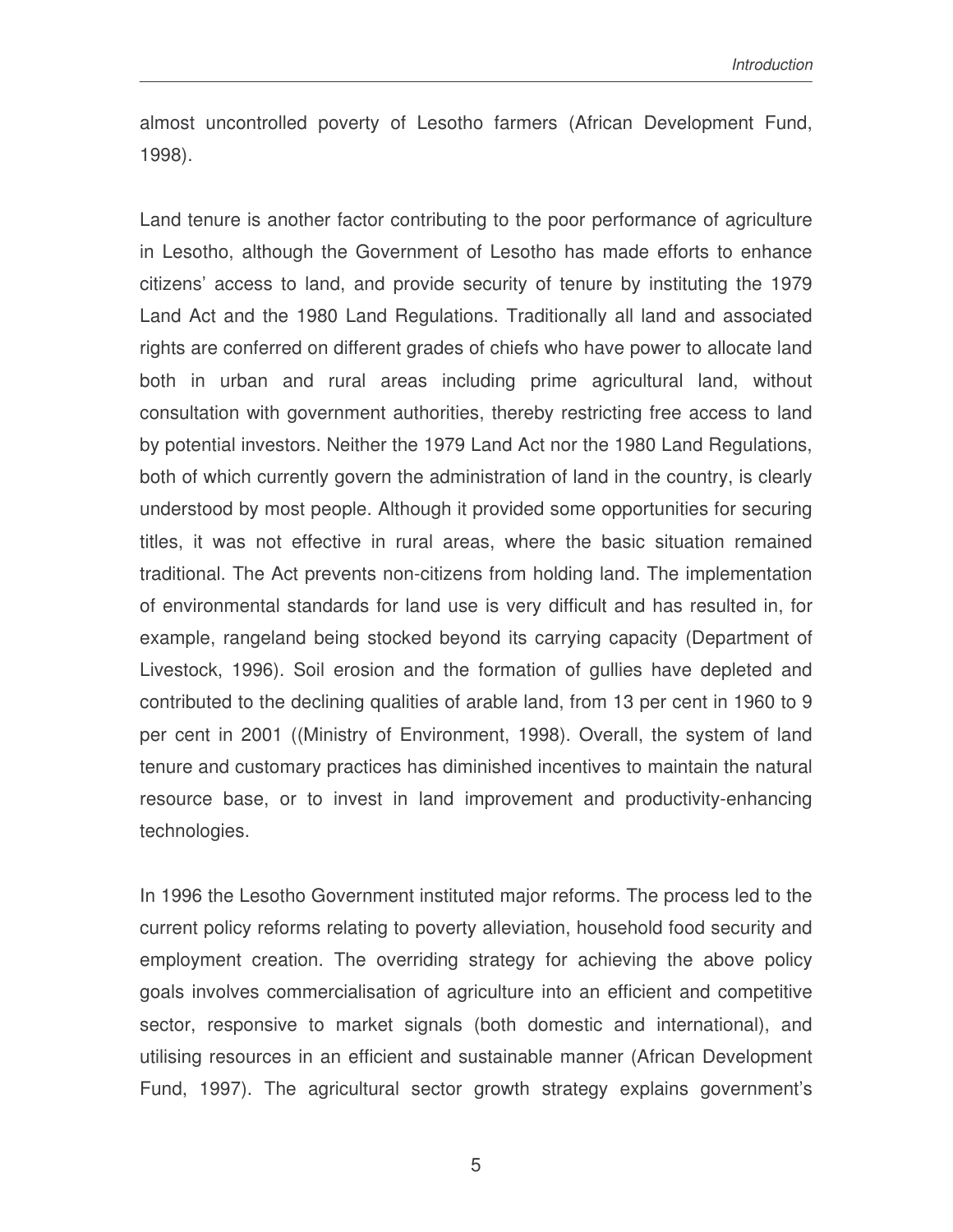intention of pursuing a policy of sectoral development based on Comparative Economic Advantage (CEA) in a competitive, outward- looking framework (African Development Fund, 1998).

Through the Agricultural Sector Adjustment Program (ASAP), the Government of Lesotho seeks to broaden the productive base of the rural economy by intensification of competitive crops and livestock products and diversification into higher-value commodities (African Development Bank, 1998). Of particular importance regarding the ASAP is the further development and expansion of high-value crops, such as vegetables and fruits, for increased exports. It is within the framework mentioned above, that this study will investigate the CEA of longterm crops in Lesotho. Due to limited land resources in Lesotho and liberated agricultural markets in South Africa, Lesotho needs an analytical tool that will enable predictions about the future of food security, production and consumption, and therefore the kinds of investment in farming and agribusiness infrastructure, which will be necessary.

The studies that have investigated comparative advantages in the Southern African region include a study conducted in Malawi on agricultural production which employed the policy analysis matrix (PAM) to determine the production efficiency of short-term field crops (wheat, maize and cotton). Net private and social profits were compared, and sources of disparity between the two were traced. The study revealed that output transfers have a major influence on the net policy effect in the agricultural sector.

Another study conducted by Jooste and Van Zyl (1999) used the domestic resource cost (DRC) methodology to determine the comparative advantage of short-term crops and livestock products for different technologies and agroecological zones, based on returns to land and water. The study found that water cost will influence the comparative advantage of dry land production in relation to irrigation production and that the amount of water used will influence the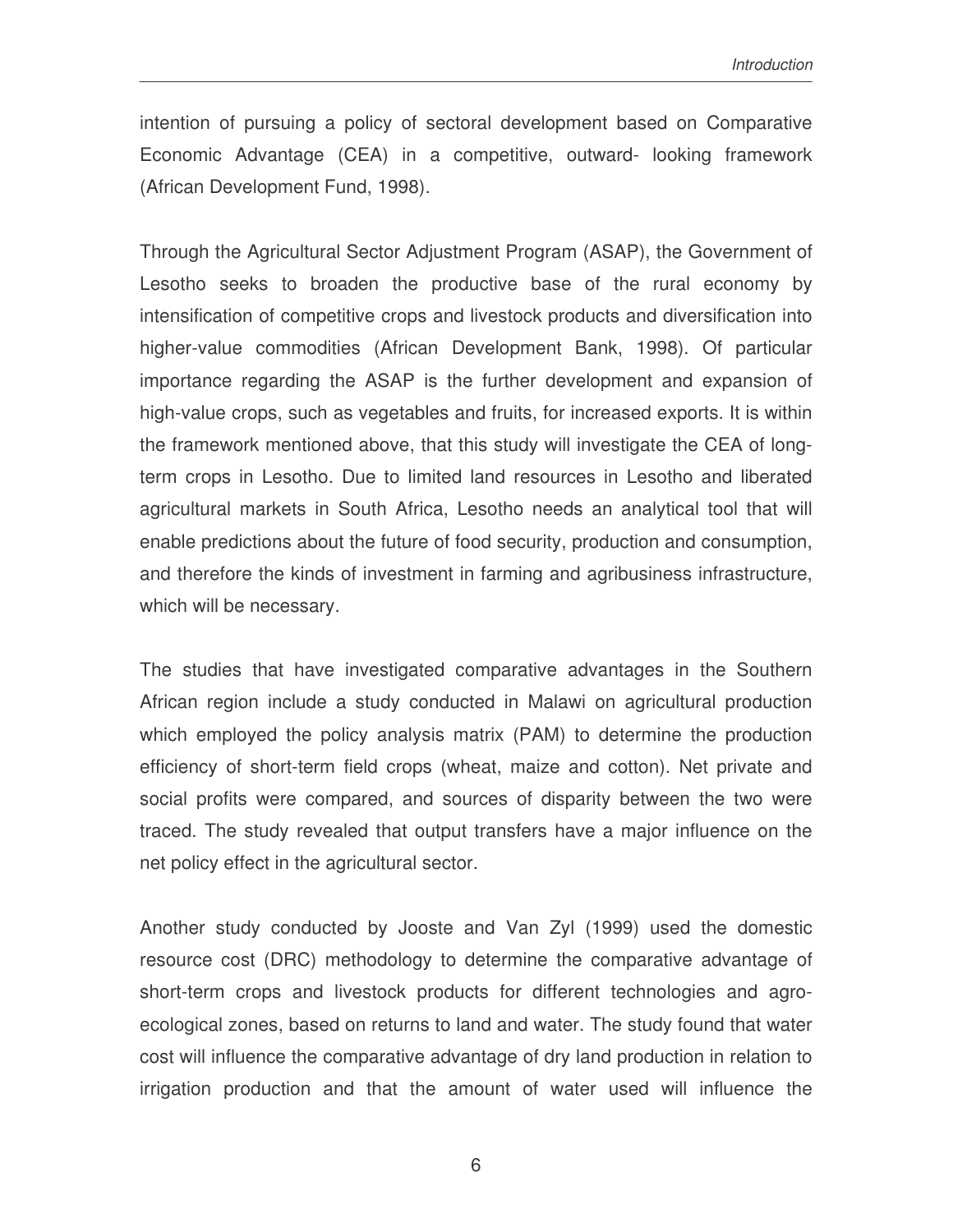comparative advantage of production in future. The results also show that dry land production practices may, in some instances, be more advantageous than irrigation production practices, and that the intensity of water use may cause one crop to lose its comparative advantage to another crop.

Other studies include that conducted by the Department of Agricultural Economics and Agribusiness Sokoine University (1999) in Tanzania, which was also on short-term crops. The study researched Tanzania's CEA for producing cotton, rice and coffee in their respective growing areas. The findings pointed to the need for revised policies relating to the agriculture sector. As Southern African countries move towards freer trade and deeper integration, comparative advantage studies form a framework through which these countries could exploit comparative advantages that may exist within a region. The Government of Lesotho also realises that, and in order to effect growth in agriculture, there is a need to broaden the productive base of the rural economy by intensifying competitive high-value crops, such as fruits and vegetables, that could be exported. Most of the policy reforms are outlined in the Agricultural Sector Adjustment Program for Lesotho Agriculture (KOL, 1998) that emphasises the need for Lesotho to pursue a policy of sectoral development based on comparative advantage.

#### **1.3 Problem Statement**

The completion of policy reforms pertaining to the deregulation of the grain market in 1996 (which currently leads agriculture into commercialisation and crop diversification), and continued negotiations for integration with neighboring countries, means that crop farming in Lesotho could improve significantly compared to the past (ADF, 1998). Investigation into the production of high-value crops, such as asparagus, apples, cherries, peaches and other crops that can be grown in Lesotho, should be encouraged (ADF, 1997), and international markets found to exploit advantages presented by expanding export markets to the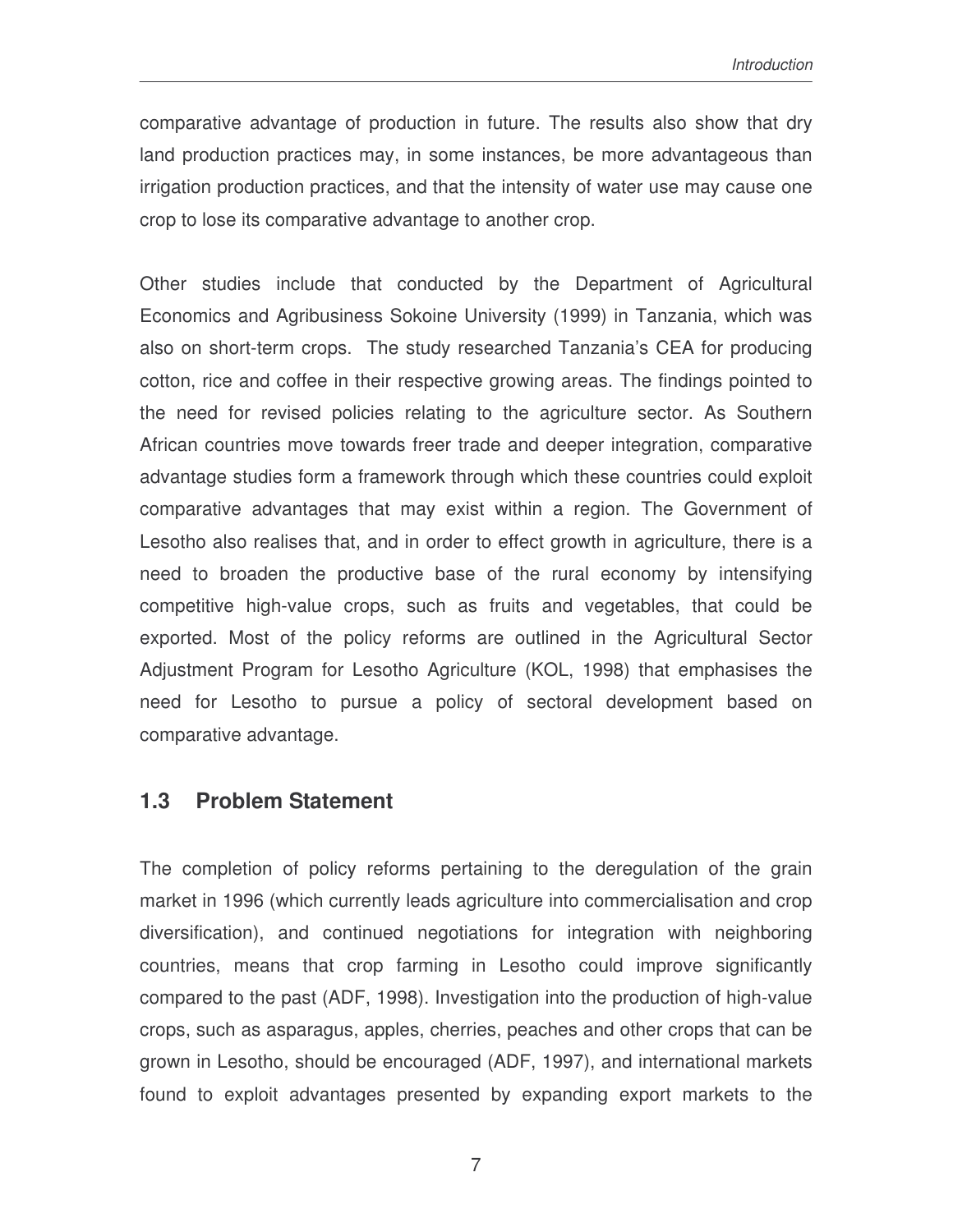developed countries. This is especially important when considering that the demand for a wider variety of fruits and vegetables is expected to grow in developed countries as their consumers are becoming more sophisticated (Johnson, 1998).

A study by Rural Industries Research and Development (1999) found that many developing countries are turning to exporting horticultural products, i.e. fruits and vegetables, in an effort to diversify their agricultural exports. However, little research has been done on production, marketing, and exporting these crops. In order to guide reforms therefore, especially regarding what to produce when traditional agriculture has failed, an investigation into commodities that are suitable for the limited available arable land should be carried out (Minot and Goletti, 1998). Given acute resource constraints, Lesotho should pursue its objective of household food security through diversifying household income. Resources could be shifted to the production of high-value crops, both for domestic consumption and for export (KOL, 1996), thereby facilitating a significant expansion of exportable commodities (both "raw" and processed). This is in line with the Lesotho Department of Marketing's mission statement of facilitating local producers' access to internal and external markets (Ministry of Trade and Industry, 1996). By investigating commodities that could have comparative economic advantages, other development challenges could be dealt with.

Due to the binding land constraint, it is apparent that Lesotho should seriously explore production strategies that will increase returns from land. An investigation in the CEA of agricultural production of high value crops will inform the process of an efficient allocation and utilisation of scarce resources including land, and provide guidance to viable approaches to address the issue of food security in Lesotho. A regional approach to the issue of food security entails that countries concentrate on production of commodities in which they have a comparative advantage, and import commodities for which they do not have a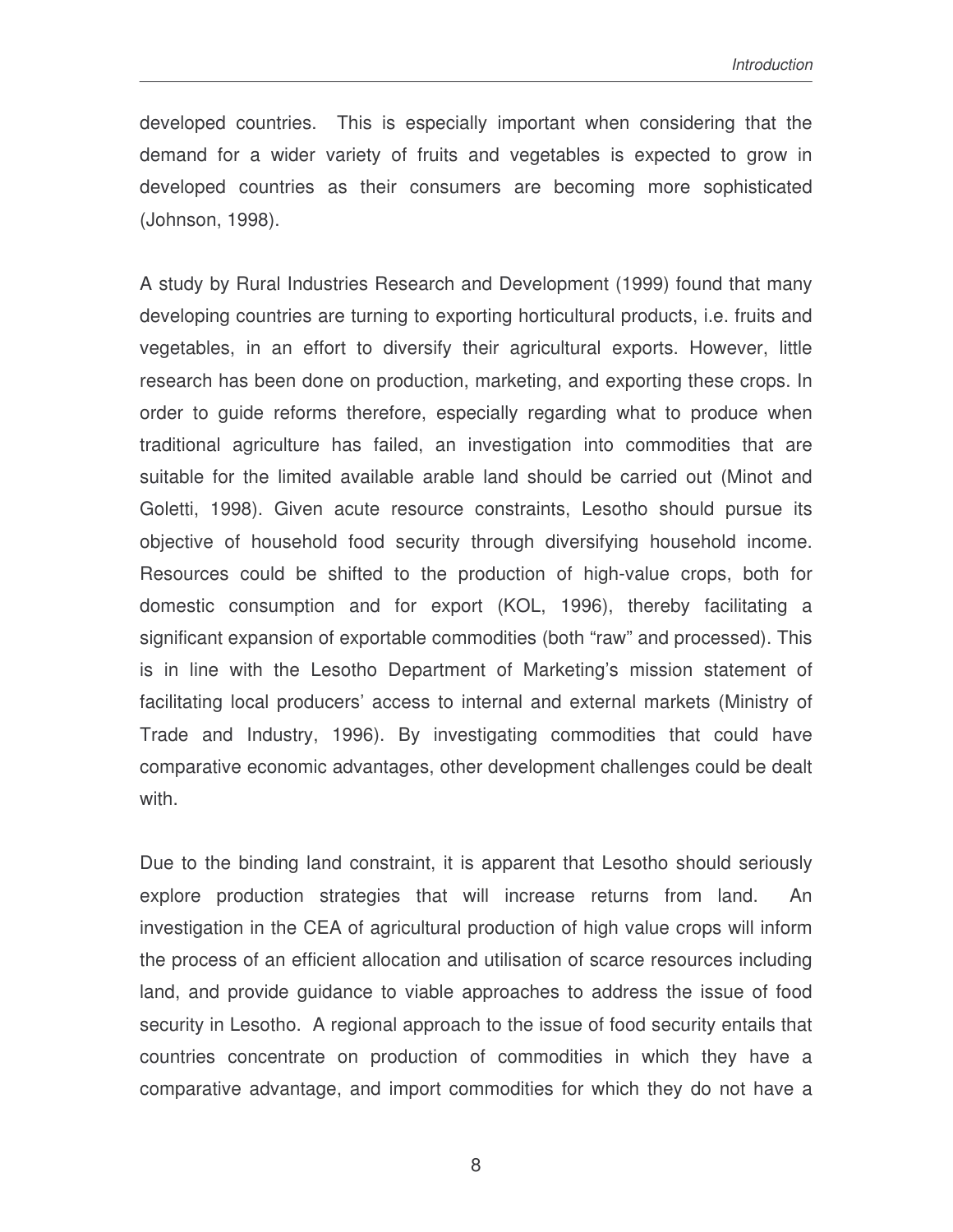comparative advantage. Moreover, an in depth investigation into the comparative economic advantages of high-value crops will contribute significantly to the decision-making process by producers and policymakers regarding what to produce and designing policies to foster such developments in order to achieve goals for agricultural transformation.

## **1.4 Research Objectives**

The primary objective of this study is to analyse the CEA of selected high value crops in Lesotho. CEA is the first step for generating information and guiding agriculture towards the productive allocation of resources and therefore identifying the kinds of investment and infrastructure, which will be required. In order to achieve the primary objective the following secondary objectives will be addressed:

- Trade opportunities will be evaluated by analysing the structure and development of inter and intra industrial trade by investigating the extent to which exports and imports are regionally concentrated or diversified and by explaining trade patterns.
- Crop budgets will be compiled for selected high-value crops in order to provide data for Lesotho, which is essential for conducting a CEA analysis for the country.
- The CEA of selected crops will be evaluated for various agro-ecological zones and different technological levels in Lesotho; and

Areas of policy, technology and institutional intervention will be identified in order to enhance economic efficiency and direct agricultural resources to their most productive uses.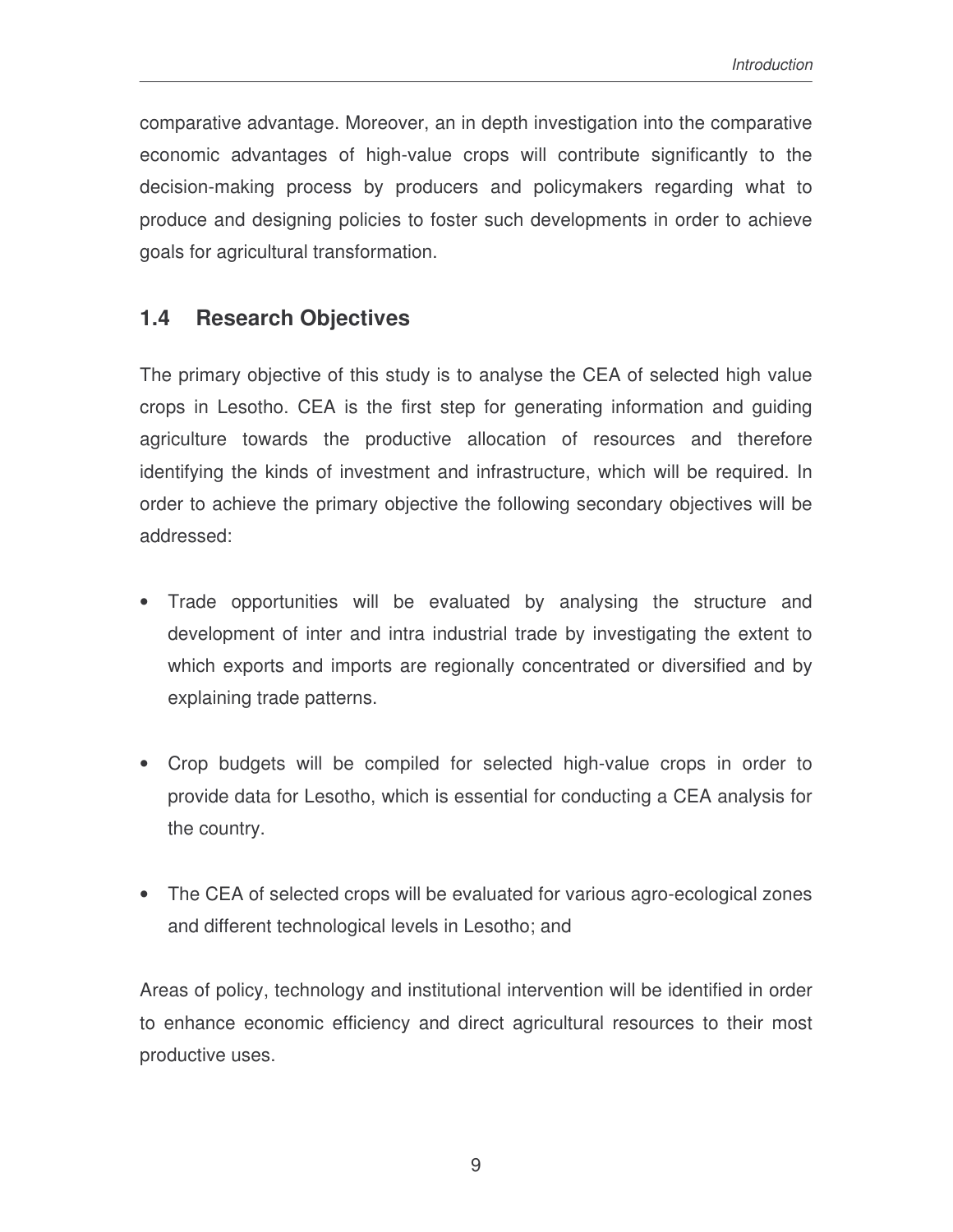## **1.5 Methodology**

The theory of comparative advantage was initiated by extending the optimisation principle, which defines efficient choice of output by producers into the arena of international trade (Grubel, 1977; Salvatore 1998). Thus, a country could benefit from trading with other countries, if it concentrates its productive capacity on goods and services that it produces relatively efficiently (Dasgupta, 1972; Hassan and D'Silva, 1994). Therefore, existing or new agricultural activities of highest economic efficiency should be identified, along with the extent to which exports and imports will be regionally concentrated or diversified. By doing so national incomes can be increased (Shujie, 1997) if farmers are encouraged to produce those commodities, which exploit existing or new patterns of comparative advantage.

## *1.5.1 Domestic Resource Cost (DRC) methodology*

In order to meet the objectives of this study the CEA will be investigated using the Domestic Resource Cost (DRC) methodology. According to Hassan and Faki (1993), the DRC methodology generates quantitative indicators of the efficiency of using domestic resources to produce a given commodity. These quantitative indicators are an analytical tool for an empirical evaluation of economic efficiency among alternative enterprises. The level of efficiency with which resources are used for the identified crops will therefore be determined.

In order to capture and analyse the impact and effect of the quantitative indicators of CEA analysis, commodities considered for this study will be grouped in areas that are relatively homogeneous with respect to the biophysical conditions needed for agricultural production. For the grouping of commodities the adoption, based on Masters (1995), will be as follows: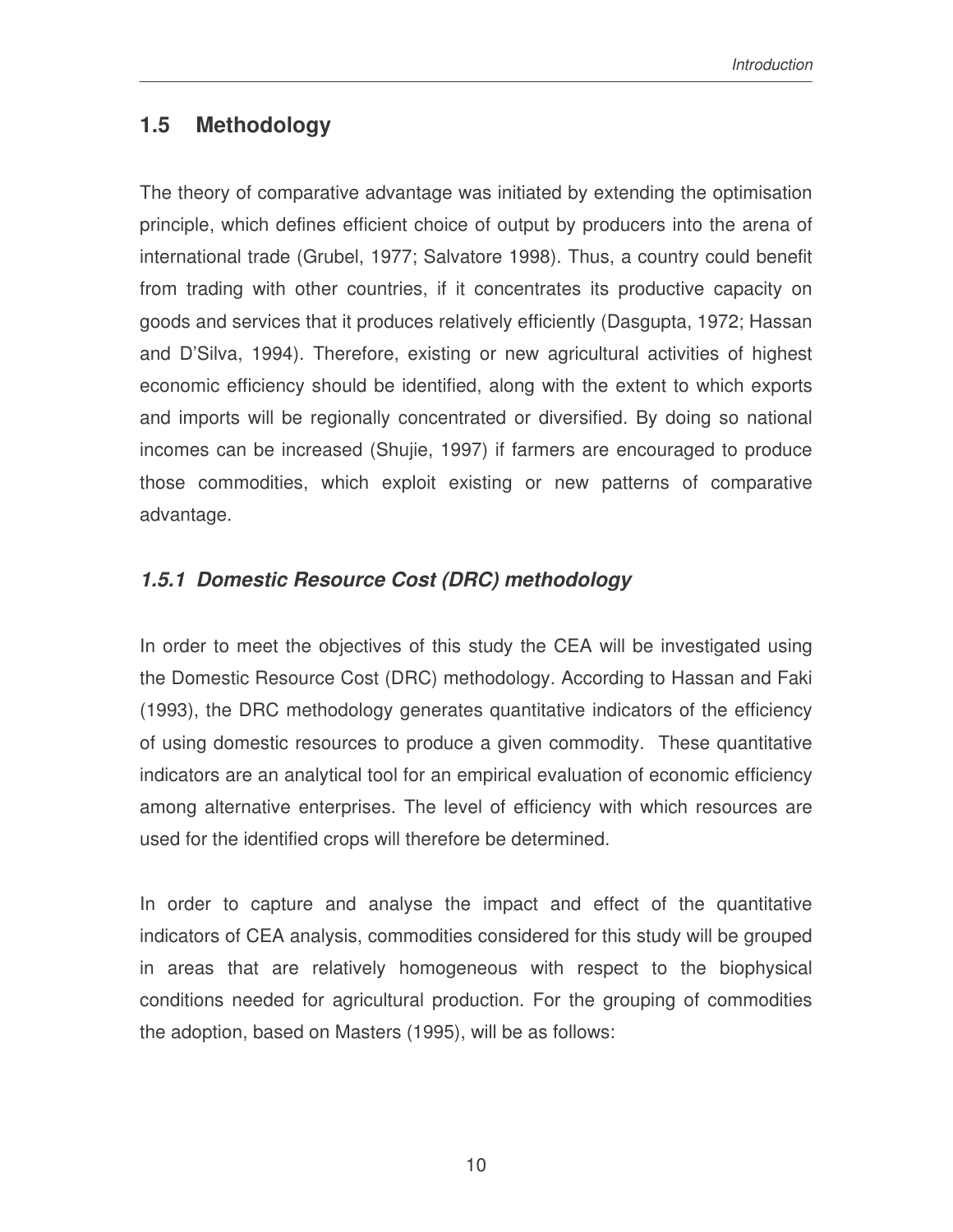- The agro-ecological zoning will be a framework for classifying production environments according to biophysical conditions. A geographic information system (GIS) will be used to generate agro-ecological zones by overlaying a climatic map with a generalised soil map (Berding, 1985). Several factors will be taken into account, namely altitude, climate, soils, rainfall and economic aspects of regions. The GIS will then be used to capture a crop's biophysical requirements with corresponding areas on the agro-ecological zone map. Then DRC measures will be calculated for different crops considered for different zones in this study.
- Due to variation in production approaches and differing availability of arable land, variations within agro–ecological zones will be defined according to distinct activities.
- In order to capture variations in markets and factors pertaining to infrastructure, prices of inputs and outputs, and transportation costs for the production of various crops in the study will be taken in each agro-ecological zone. These prices and costs will reflect the opportunity cost of either producing a commodity locally or importing either from another zone or from outside the country.
- Variations in resource endowments will be reflected by the relative rental values of those resources in the different market centres.

As the commodities being dealt with by this study are mainly long-term crops, variations in production over the crop cycle (a 20- year rotation is adopted) must be valued before DRC is analysed. In this regard a similar approach is used than that used by Hassan and Olbrich, (1999), to do a comparative analysis of the economic efficiency of water use by plantation forestry and irrigation agriculture in the Crocodile River catchment area in South Africa.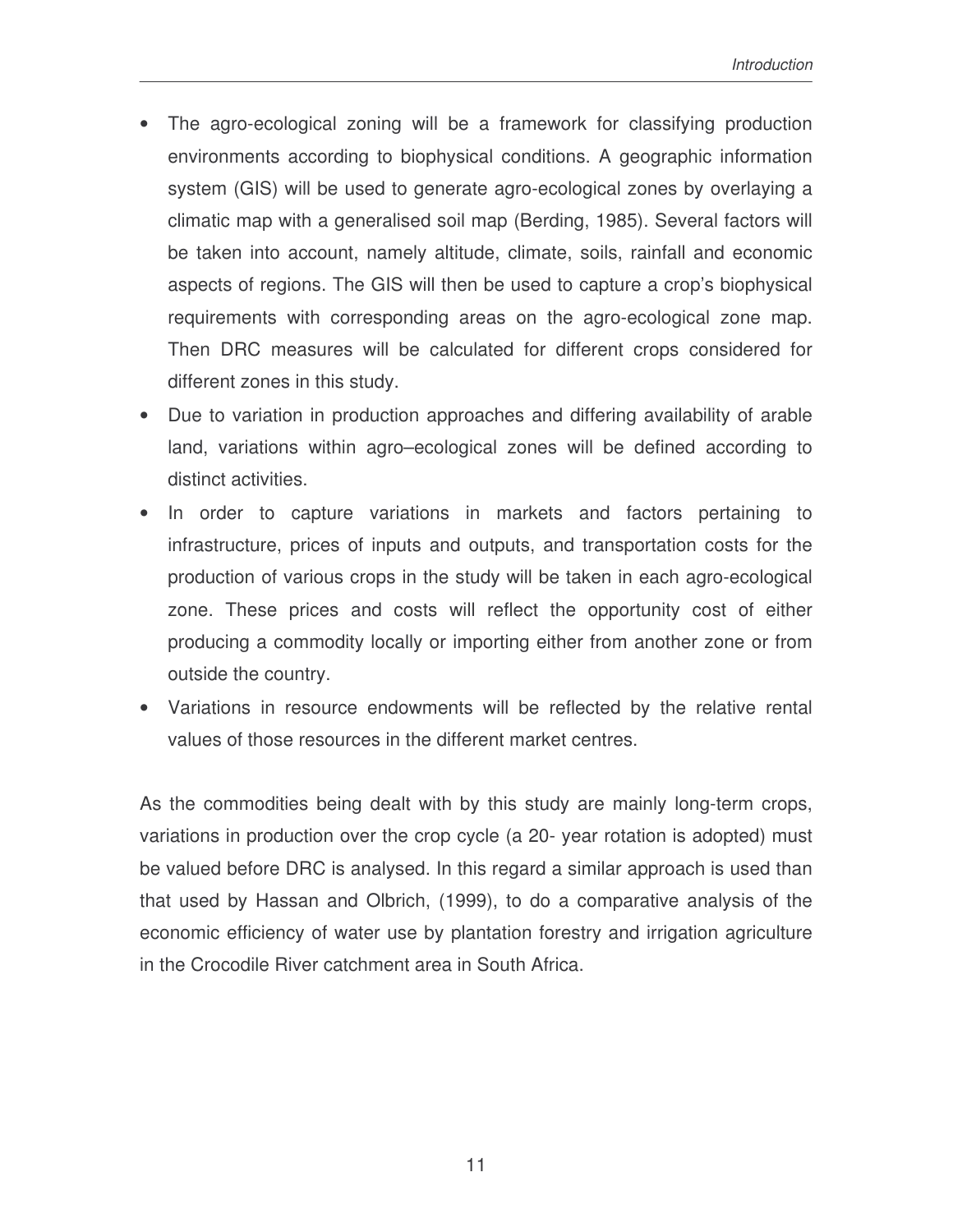## *1.5.2 Inter-industrial trade methodology*

Inter-industrial trade refers to the natural comparative advantage of a country in certain commodities, which is determined by measuring the concentration of exports and imports. The degree of concentration can vary from no concentration (total diversification) to total concentration. The extent to which concentration varies is determined by various factors, such as (Jooste, 1996):

- Different preferences of consumers, which result in different trade streams;
- Trade barriers which prohibit or restrict trade between different regions;
- Trade barriers which prohibit or restrict trade in certain products or product types;
- Production capacity and climatic factors;
- Trade agreements and trade incentives;
- Infrastructure (if existing infrastructure cannot facilitate the processing of primary goods to final products, these primary goods will be exported to a region or country where the necessary processing can be done. Hence, this market will be targeted by processors of the final product);
- The political stability or instability of a region/country; and
- The ability to pay, which is a function of the level of income.

For the purpose of this study, the level of concentration is important, as it will show where imports and exports of analysed products are concentrated or diversified. Inter-Industrial Trade will be investigated with the help of the Gini-Hirschmann coefficient. For example, if Lesotho cherries are only exported to one country, the Gini-Hirschmann coefficient will be 100. Correspondingly, a low coefficient indicates a high diversification of the exporting country and by the same token the Gini-Hirschmann coefficient could also show equally distributed destinations (Grubel and Lloyd, 1975). This methodology is similar to that used by Grote and Sartorius Von Bach (1994) and Jooste (1996) who respectively investigated avocado and meat trade.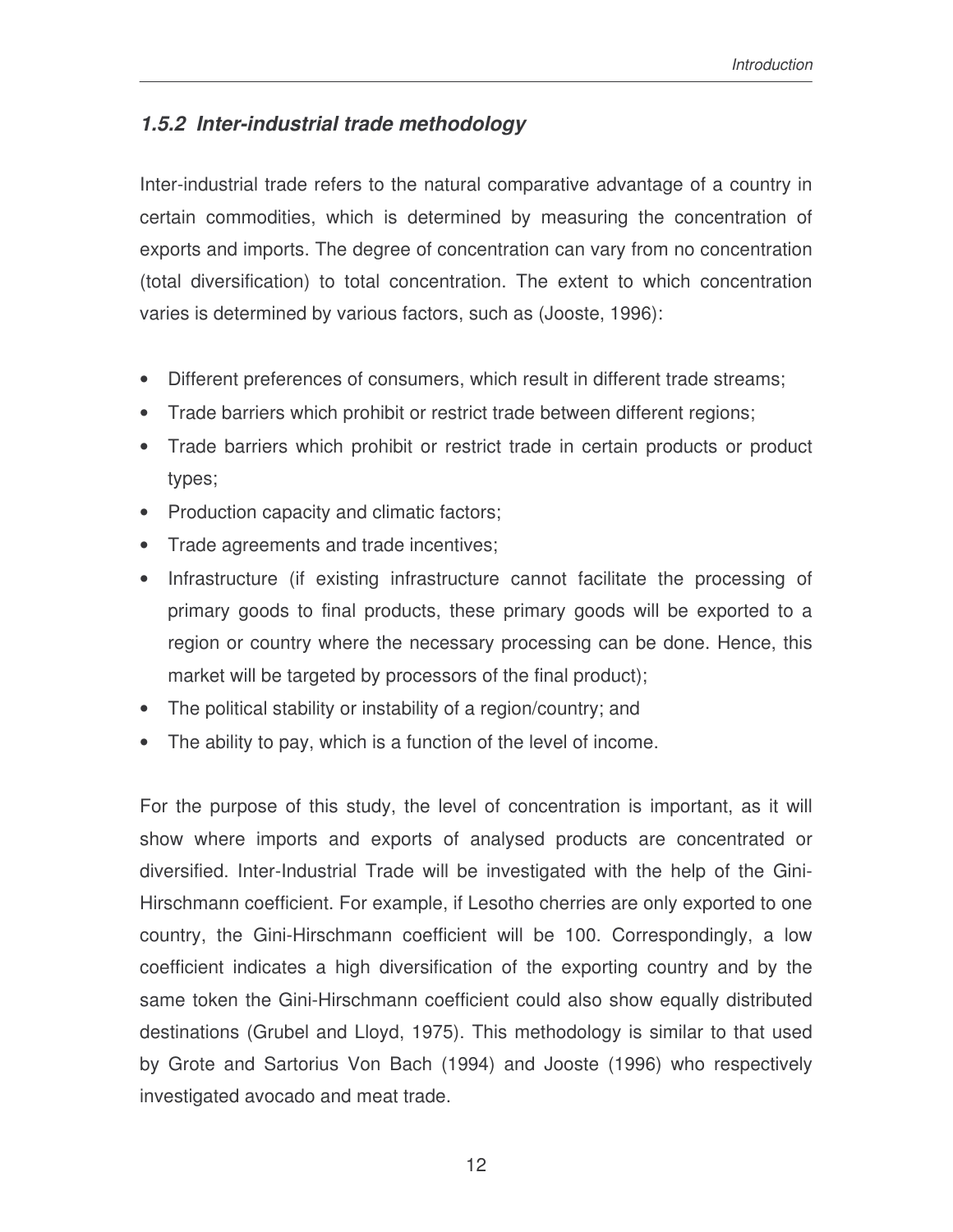## *1.5.3 Intra-industrial trade*

The measure of intra-industrial trade is defined as the value of exports of an industry that is exactly matched by a corresponding value of imports, or vice versa, induced as a result of growing product differentiation (Grubel and Lloyd, 1975). In this study the intra-industrial trade coefficient (IIT) will be calculated to identify the main trends in intra-industrial trade between countries who trade in apples, asparagus, cherries and peaches.

## **1.6 Delimitation of the study**

In order to ensure that the study is manageable, the analysis will cover only some of the long-term and medium-term horticultural crops grown in Lesotho. These are cherries, apples, peaches and asparagus. Farming practices will be limited to irrigation, with the exception of asparagus farming. Due to a paucity in data the 1998/99-production season will be used for all budgets and the subsequent analysis.

## **1.7 Data sources**

Data compiled by District Marketing Officers forms the basis of the CEA analysis. Secondary data on the production of different commodities was gathered from the Lesotho Bureau of Statistics. Supporting data was gathered from producers and co-operatives, other role-players and publications including:

- **Leribe cherry producers;**
- **The Eastern Free State Fruit Producers' Co-operative in Bethlehem;**
- **The Agricultural Research Station in Ficksburg;**
- Harmonia asparagus farm; and
- **The Agricultural Marketing Bulletins.**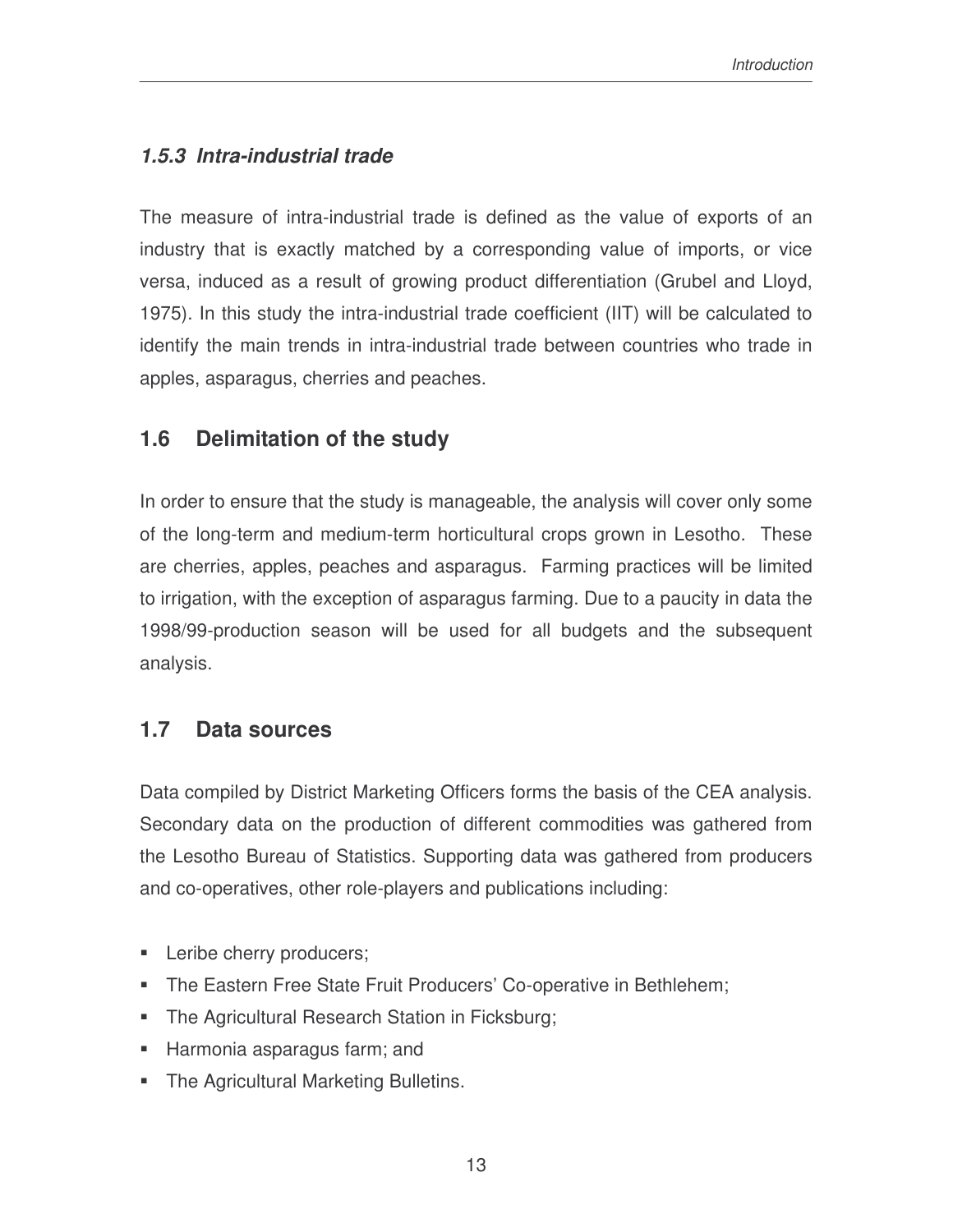To verify and ensure realism of the different budgets, the following procedures were executed:

- Data relating to the enterprise budgets was compared with information collected from farmers in the Eastern Free State and Lesotho who are producers of products included in the study.
- Different budgets for a specific enterprise within a particular zone were compared.
- Discussions were conducted with the extension, crop and horticultural officers regarding the accuracy of different budgets in each particular zone.
- Meetings with groups of farmers and horticulturists were held in each zone and in the Eastern Free State to verify the budgets.

With regard to macro-economic data, such as foreign exchange rates, producer price indices, international prices and transport costs, the Reserve Bank, the commercial banks and Spoornet was consulted. Various international publications and the Internet were also used to obtain information related to international trade in products included in this study.

## **1.8 Outline of the study**

Chapter 2 is a literature review. The first section discusses economic evolution and performance of Lesotho. The second section provides an overview of Lesotho agriculture with parts discussing its salient features, structure and its contribution to Lesotho's economy. Fruit production, on which the main analysis of this study is based, is also discussed. Concentration of trade in the SACU and intra-industry trade will be presented in Chapter 3. Chapter 4 provides details of private and social prices. Chapter 5 will outline regional delineation by zones. In Chapter 6, CEA results will be presented along with the sensitivity analysis. Chapter 7 will include conclusion and recommendations.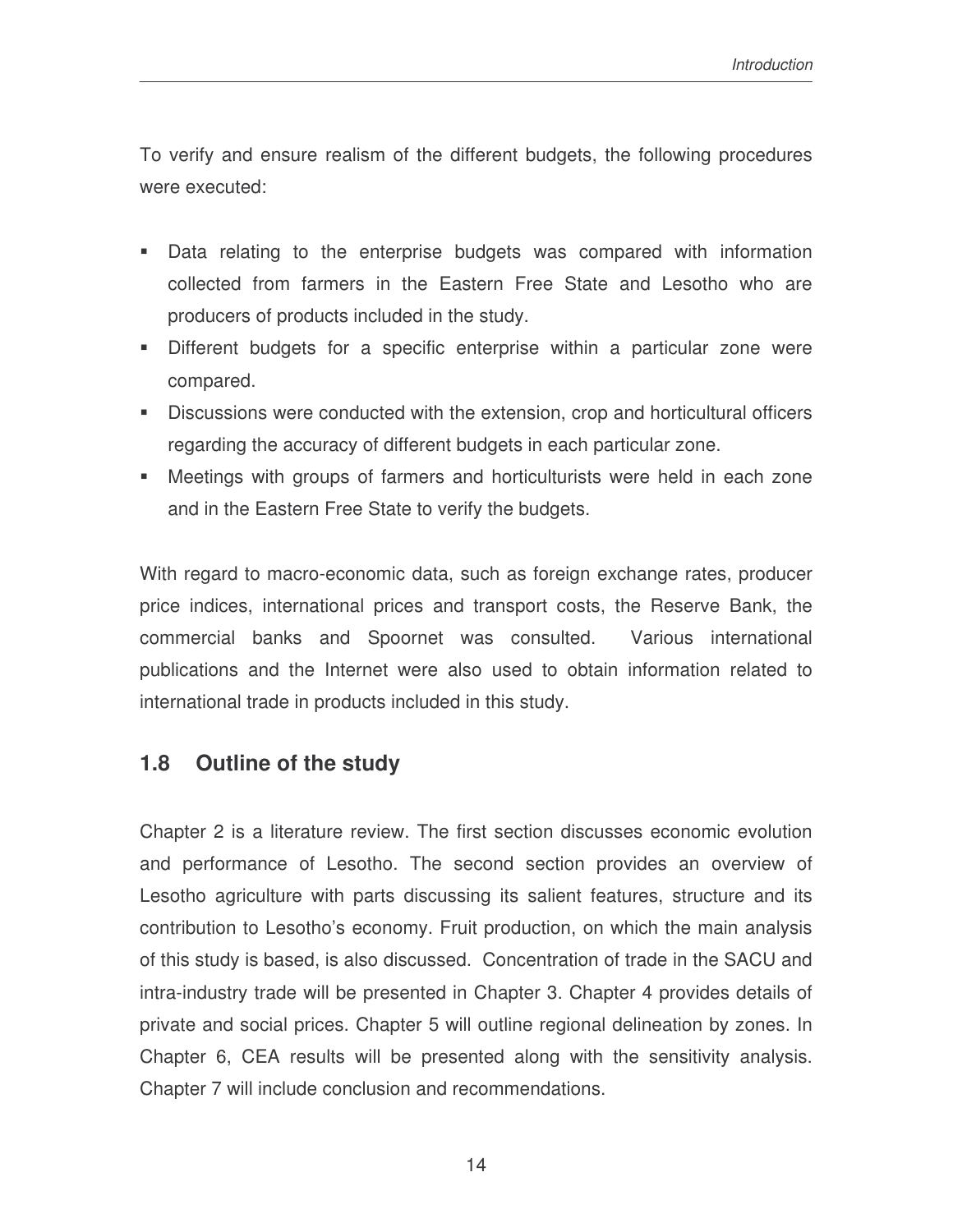# **CHAPTER 2 LITERATURE REVIEW**

### **2.1 Introduction**

Lesotho has committed itself to deregulating and liberalising its agricultural sector. This has taken place within the context of a worldwide trend towards increased liberalisation of agriculture. Consequently Lesotho, like other countries, must compete internationally in an open agricultural market. The first step to becoming competitive internationally is to use scarce resources efficiently, and by exploiting any comparative economic advantages that may exist. Secondly, the external policy of a country like Lesotho, with a weak economy, in an effort to improve its competitiveness, has to be directed towards greater integration with other countries. Shepherd (1993) states that the only way that small and weak countries can compete in a world market, increasingly comprising powerful economic blocs, such as those in Europe and the Pacific Rim, is by economic integration.

This chapter is designed to give an overview of the Lesotho agricultural economy and the policies that are directly related to the performance of agriculture. But first the economic evolution and performance, which will show the conditions and environment in which agriculture operates under, will be discussed. The subsection that follows reviews agriculture's contribution to the economy. The third part of this chapter discusses the external environment within which Lesotho operates. It will concentrate on a review of customs unions, in particular the SACU, of which a summary of its contents will be given to show its working and implications for Lesotho. The last part will review theories of comparative economic advantage.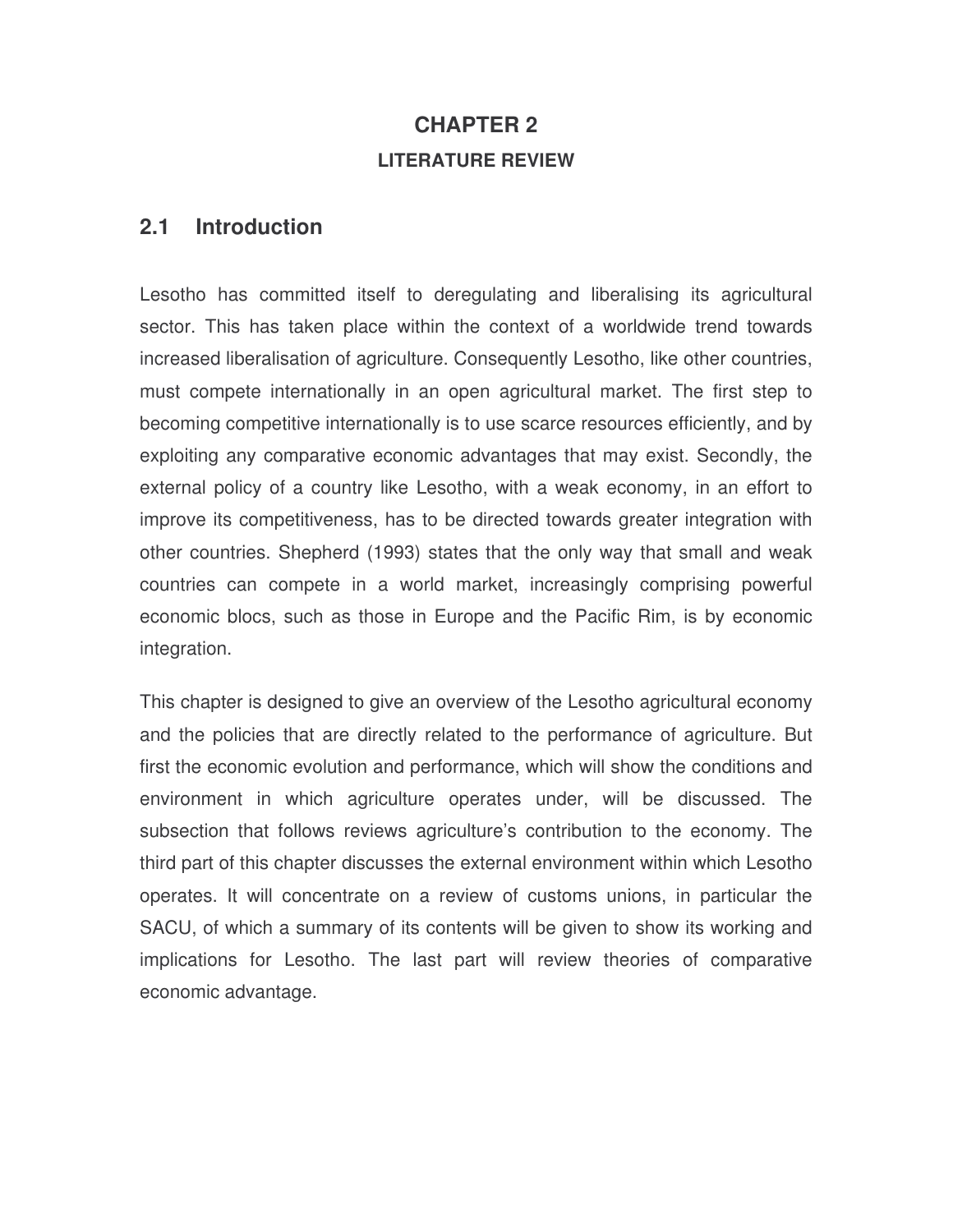## **2.2 General characteristics**

As a result of altitude and latitude, Lesotho has a temperate climate and wellmarked seasons (Ministry of Natural Resources, 2000). These are spring (August to October), summer (November to January), autumn (February to April) and winter (May to July). The variance in temperature is wide, ranging from a maximum of 32 degrees centigrade (in summer) to as low as 6 degrees centigrade (in winter).

About 80 to 85 per cent of the annual rainfall, averaging 700 mm, falls in the seven months from October to April, with the highest rainfall averaging 1200 mm (Ministry of Natural Resources, 2000). The volume, timeliness and distribution of rain in Lesotho are subject to extremely wide variance that causes significant variation in the level and composition of agricultural output. Furthermore, when it rains, it falls in heavy downpours, causing surface run-offs that worsen the country's soil erosion problem. Hail and frost occur during April to September, causing great damage to crops, fruits and vegetable gardens. In winter, the cold winds and snow flurries as well as snowstorms in the mountains, often render large areas inaccessible for extended periods of time.

Lesotho is landlocked and depends almost entirely on road and air transport for internal and external movements of agricultural goods and services. There are no navigable waters or railways except a short 2 km rail spur connecting Maseru (the capital city) to the South African rail system. For all these modes of transportation, Lesotho depends heavily on effective co-operation with its more industrialised neighbour, South Africa. The high cost of road construction as a result of the mountainous nature of the land constitutes another obstacle to the expansion of the internal road network. The nature of the transportation system constrains the timely haulage of agricultural inputs to farms and output from the farm gate to market centres.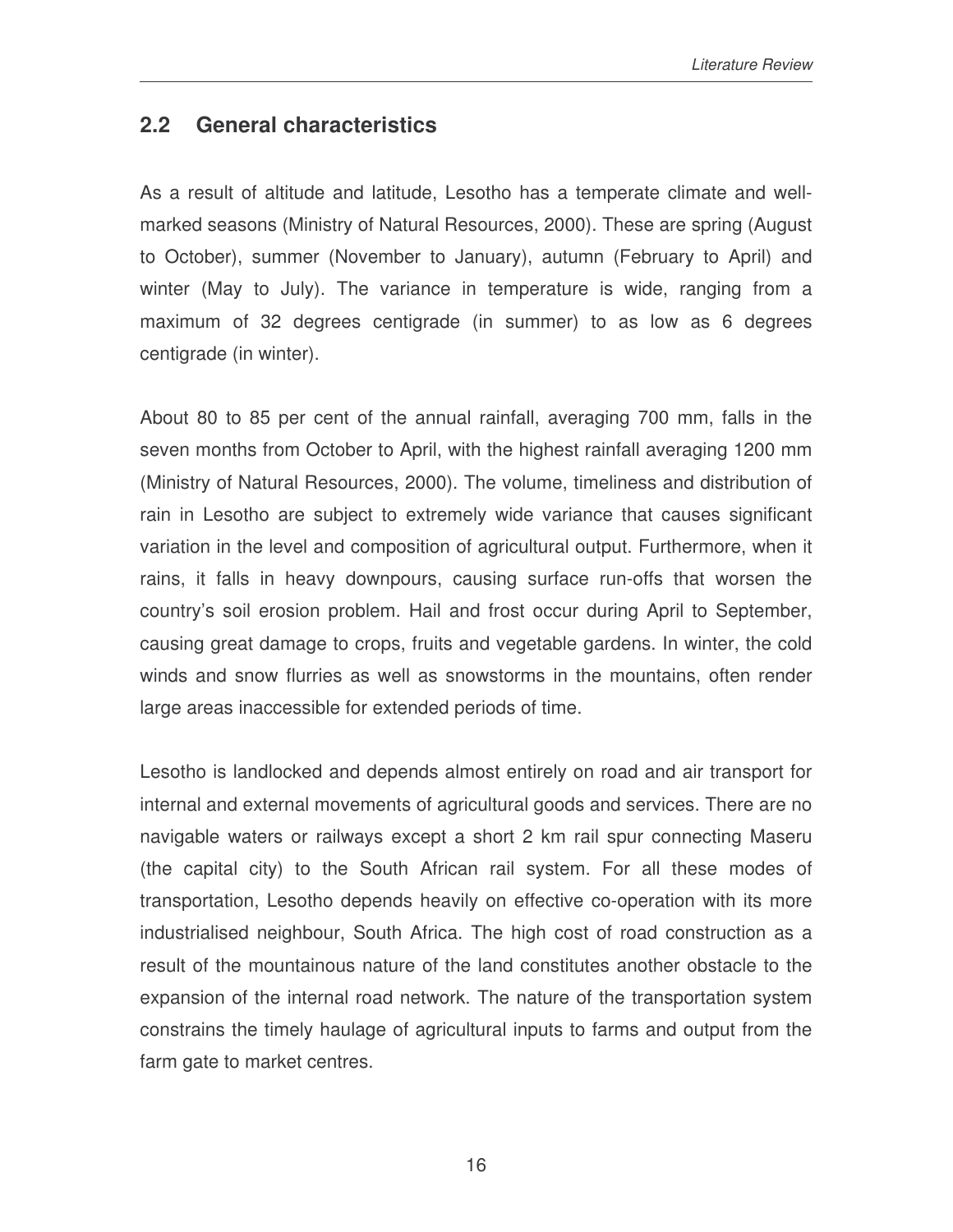Lesotho's population increased from an estimated 1.6 million in 1988 to 2.0 million in 1996 (Bureau of Statistics, 1999) and this exerts pressure on agriculture, which is practised on only 9 per cent of arable land. According to BOS (2000), approximately 40 per cent of the population do not own land. The population is growing at a rate of 2.6 per cent per annum and carries a density of 68 per  $km^2$  compared to 24  $km^2$  for Africa (BOS, 2000). It is estimated that population density per km<sup>2</sup> of arable land has increased from 442 in 1976 to 740 in 1994 (Ministry of Planning and Manpower Development, 2000). As a result of the high population density and mainly the mountainous country, only 9 per cent of the land is arable and land holdings are typically small. Of the total population, 81.1 per cent live in the rural areas, while 18.9 per cent of the population resides in urban areas.

The overall socio-economic picture of Lesotho is not impressive. First poverty remains pervasive throughout the country. Unemployment continues to be high at almost 30 per cent (Ministry of Planning and Manpower Development, 2000); about half of the population is considered poor; and income inequality is among the highest in the world (World Bank, 2001). Poverty is concentrated mainly in rural areas. It also appears that the increase in domestic employment has not fully compensated for the losses in employment due to the decline of government production and reduced opportunities for Basotho workers in South African mines (World Bank, 2001).

Secondly the HIV/AIDS pandemic has emerged as a major health concern with potentially devastating consequences for Lesotho's economy. Already life expectancy has declined from 53 years in 1989 to 45 years in 1999 (World Bank, 2001). The level of population growth is expected to be 20 percent lower by 2015 than in a no-HIV baseline, and life expectancy is expected to be 31 years (World Bank, 2001). Since HIV/AIDS affects the economically active, mainly urban population disproportionately, it affects the country's educated population most, thus reducing the pool of skilled human capital (World Bank, 2001).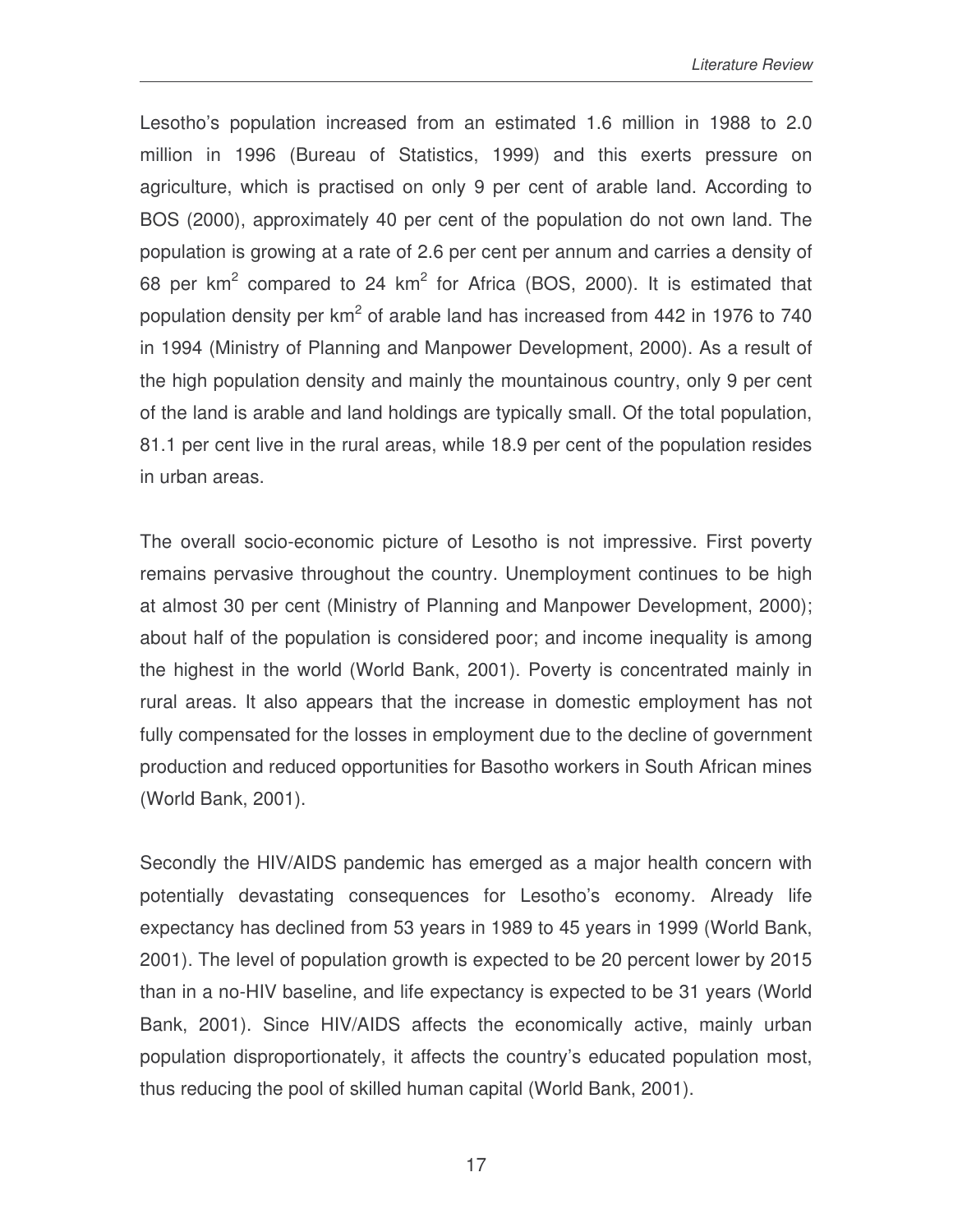## **2.3 Lesotho's economic evolution and performance**

Lesotho has experienced a relatively liberal foreign trade regime through its membership of the SACU. Lesotho has been evolving towards the rule of law and democracy as demonstrated by the 2002 elections. The process of consolidating democratic institutions augurs well for political stability and the quality of economic policies. Lesotho's open economy, as measured by foreign trade, is ranked third highest among African countries with similar developmental characteristics (Ministry of Planning, 2000) and this open economy has given Lesotho a direct involvement in foreign trade.

According to the Ministry of Planning and Manpower Development (2000), Lesotho's foreign trade and investment performance stands out when compared with countries that have similar developmental characteristics. The openness of Lesotho's economy, as measured by foreign trade as a percentage of Gross Domestic Product (GDP), was 198 per cent in 1999, the third highest among African countries. Only SACU partners Botswana (200 per cent) and Namibia (208 per cent) were more open. Lesotho also compares favourably to a group of countries that are similar in terms of resource endowments, their landlocked status, and level of economic development. A second measure is exports per capita (Central Bank of Lesotho, 1998), which amounted to US\$81 in 1999, putting it first among similarly endowed countries. Thirdly, the country's share of exports in GDP (18 per cent) was significantly above average. Over 1989-1999, the growth in real trade was higher than the growth in real GDP. Export growth has driven Lesotho's economy, with an average annual growth rate of export volume at 11 per cent from 1990-98. Imports grew by 1.4 per cent over the same period.

Lesotho's real GDP growth rate was 12.9 per cent in 1994, 8.9 per cent in 1995 and 12.3 per cent in 1996 (CBL, 2000). In the 5-year period from 1992 to 1996,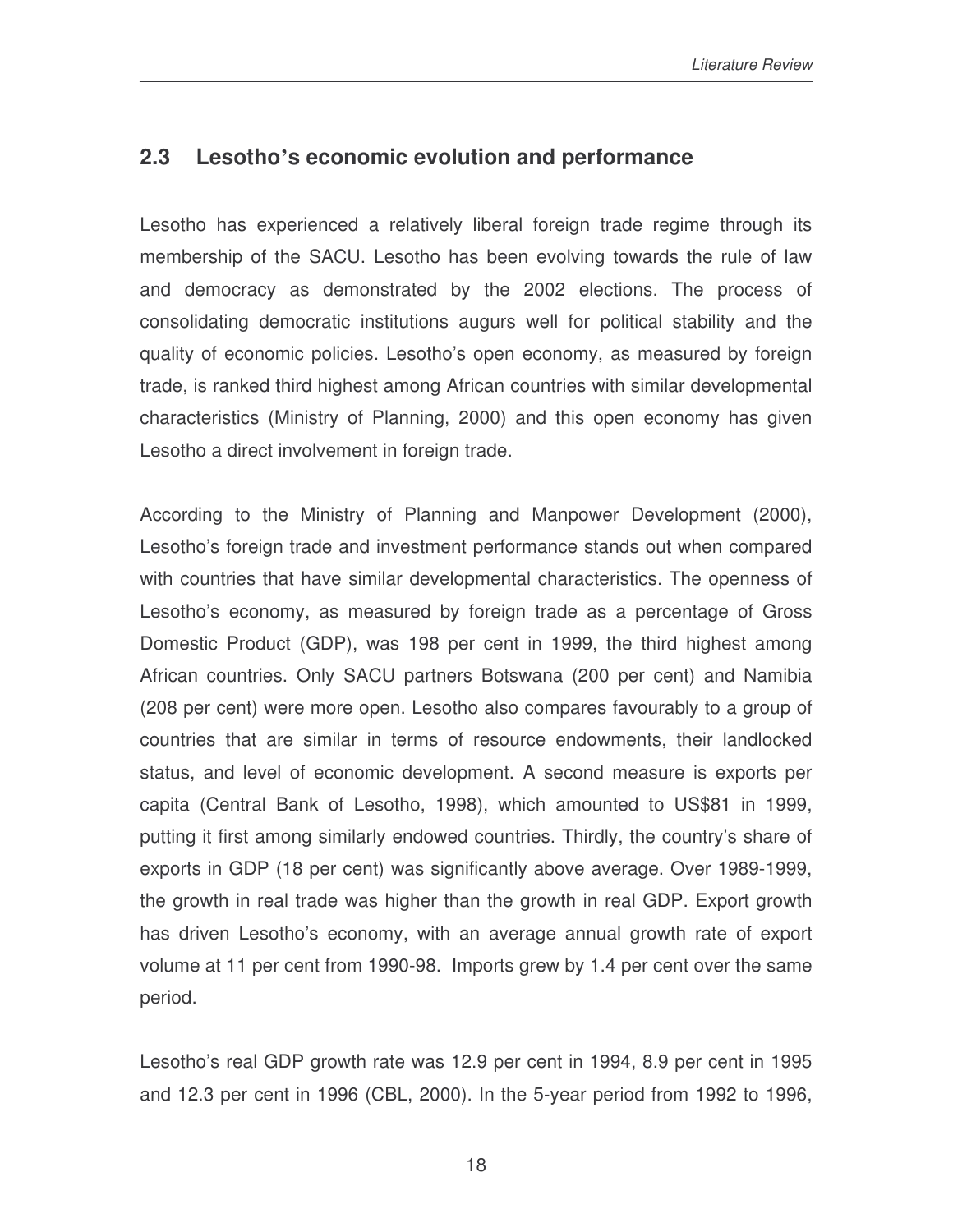an average growth rate of 8.4 per cent was recorded (CBL, 2000). Due to good rains, agriculture was one of the driving forces behind this growth. But despite the relatively impressive GDP growth, it has not resulted in significant poverty reduction. Poverty is worst in the rural areas where the profitability of farming is low and dependence on migrant Basotho miners' remittances is high. In this regard it is important to note the worsening outlook for Basotho miners working in South Africa due to a volatile world market for gold. Lesotho continues to face many structural challenges and a failure to remedy them could affect future growth and poverty reduction efforts. These challenges include structural reforms relating to issues such as the civil service, privatisation and private sector development, and decentralisation of government services.

## **2.4 The agricultural sector**

## *2.4.1 Salient features*

The macroeconomic importance of Lesotho's agricultural sector is evidenced by the fact that 81.1 per cent of the population reside in rural areas (Bureau of Statistics, 2000) where most agricultural production activities take place. More than 50 per cent of the population derive their livelihood from crop and livestock production, while about 60 per cent of the labour force is employed in this sector (Ministry of Planning, 2000). Although agriculture accounts for 16 per cent of exports and 75 per cent of the country's basic food needs, only 25 per cent of the agricultural population produce enough on their land to meet their own food requirements (Ministry of Trade and Industry, 1999).

The outlook for agriculture is not positive. The area harvested has been decreasing, and due to declining soil productivity, total factor productivity has been declining at the rate of 1.2 to 1.5 per cent annually (Department of Crops, 1999) whilst agricultural yields have been declining at a rate of 1 per cent annually since 1966 (Kingdom of Lesotho, 1999).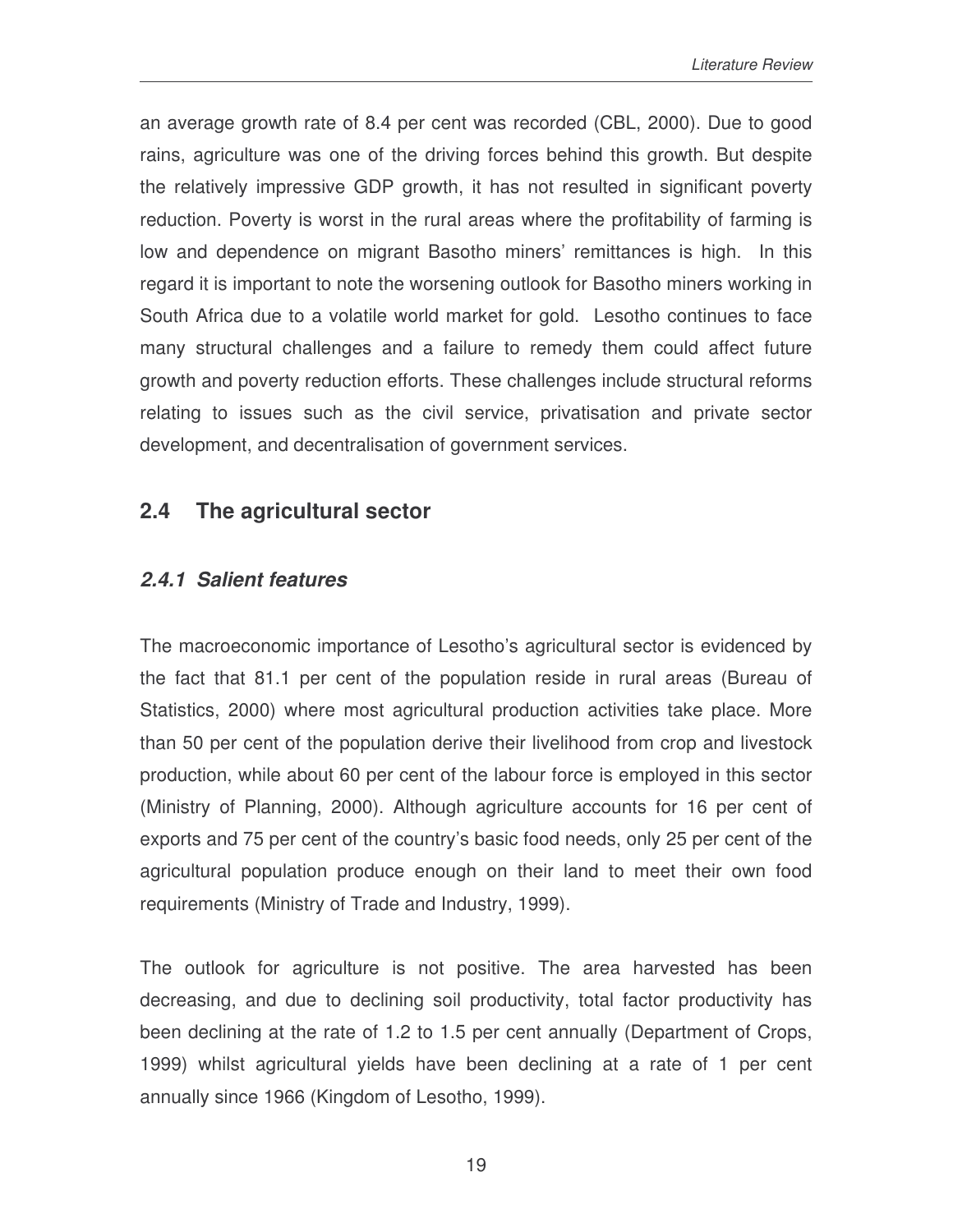Soil erosion and the formation of gullies have claimed over 80 per cent of the country's arable land area (Ministry of Agriculture and Land Reclamation, 1997). Arable land in Lesotho constitutes only about 9 per cent of the land area, down from 13 per cent in the mid-1960s (Ministry of Agriculture and Land Reclamation, 1997). Increased herd sizes combined with a rigid land tenure system, among other factors, entailing excessive communal grazing, have resulted in a serious loss of soil fertility. These factors together with inappropriate technology and institutional arrangements have resulted in declining productivity.

## *2.4.2 Contribution of agriculture to the Lesotho economy*

Although agriculture's importance as a source of household income has diminished considerably over the years, from a GDP of 50 per cent in 1966 to 17 per cent in 2000 (BOS, 2000), the sector remains the largest single source of livelihoods. About 23 per cent of rural households depend on agriculture as their primary source of income and food security and another 32 per cent as their secondary source (Kingdom of Lesotho, 2002).

Population growth which is estimated at 2.6 per cent per year (Bureau of Statistics, 2001) has a considerable effect on the performance of the economy. Growing uncertainty about the future of the migrant labour market in the RSA and the limited scale of Lesotho's industrial and commercial base, imply that agriculture will have to absorb many of the 18 000 to 22 000 workers that are added annually to the labour force (United Nations Development Program, 2002). The adoption and implementation of policy reform, aimed at improving the agricultural sector's efficiency and competitiveness would considerably strengthen opportunities for agriculture to absorb these people. Furthermore, agriculture has strong linkages with other sectors of the economy, and agricultural growth could have a positive, stimulating effect on the economy as a whole (KOL, 1996).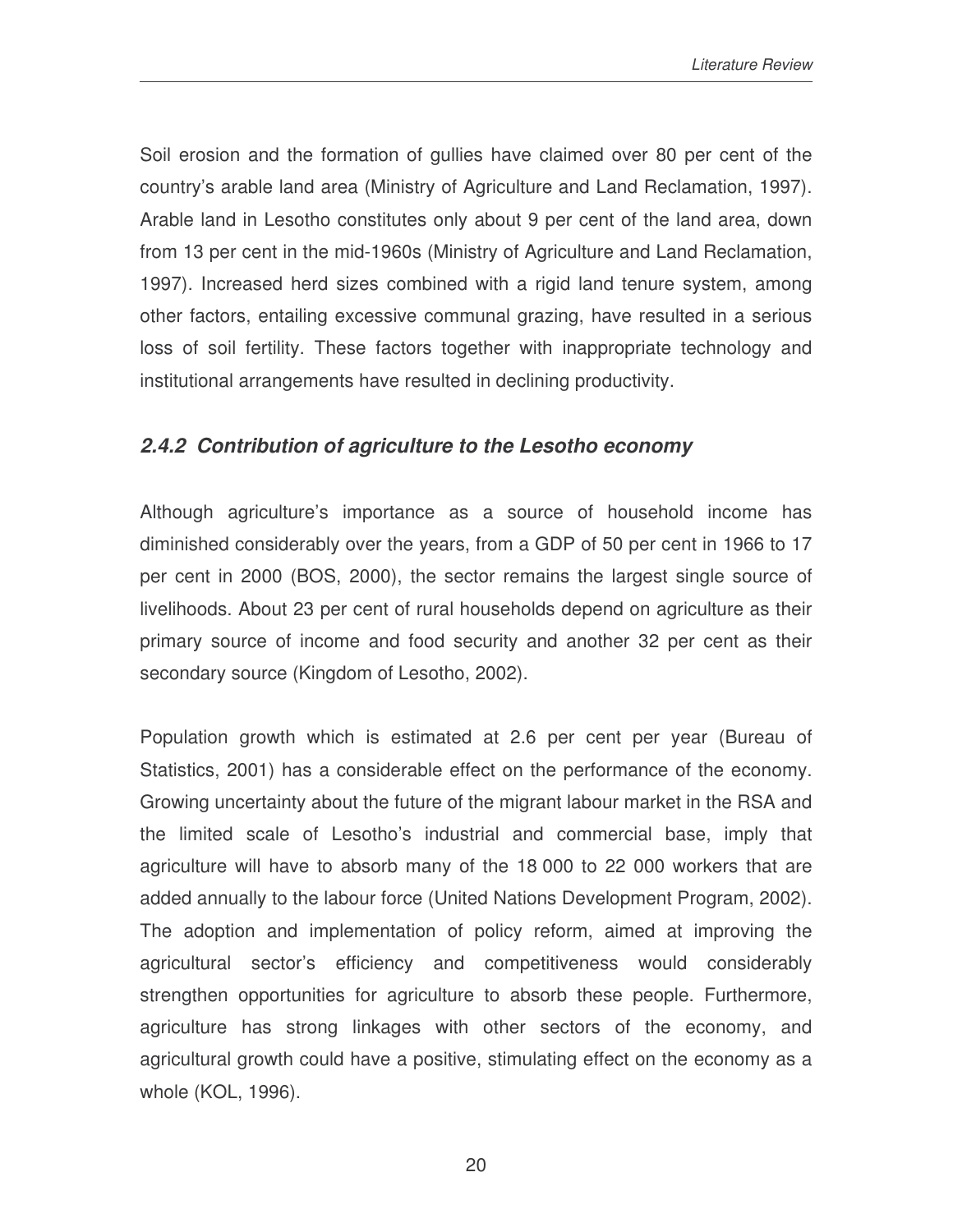The recent adoption of environmental protection policies and plans, as well as the massive harnessing of Lesotho's water resources, are likely to have a positive impact on the performance of the agricultural sector (FAO, 2002). Several agricultural projects have been initiated in the mountains, which are benefiting from the water and environment policies. However, water resource use under the Lesotho Highlands Water Project will need further renegotiations if irrigation water is to be supplied by this project on the Lesotho side (TAMS, 1999).

## *2.4.3 Agricultural structure*

Agriculture in Lesotho is predominantly smallholder-based. There are two distinct cropping seasons, namely spring and summer. The summer season is the principal one, during which about 75 per cent of the cropping area, equivalent to about 300 000 ha, is cropped, with the rest left fallow (Department of Crops, 1996). Only about 10 000 to 20 000 ha are cropped during winter (Department of Crops, 1996). The farming system involves strong interaction between crops, livestock and off-farm activities. The main source of cash and dynamism is offfarm employment (CBL, 1999).

Maize and sorghum are the principal crops grown primarily for household food security and account for about 80 per cent of the cropped area annually (BOS, 2000). Pulses and a variety of vegetables account for the remaining hectares. On-farm consumption and informal local sales account for over 95 per cent of the grain produced in the country annually (BOS, 2000). During the period 1977 to 1994, aggregate crop production was characterised by wide and significant annual variations. Maize production showed a rising trend (from around 72 000 to 120 000 tons per year), while sorghum production was generally stagnant (at around 40 000 tons) and wheat production was falling (from around 28 000 to 18 000 tons).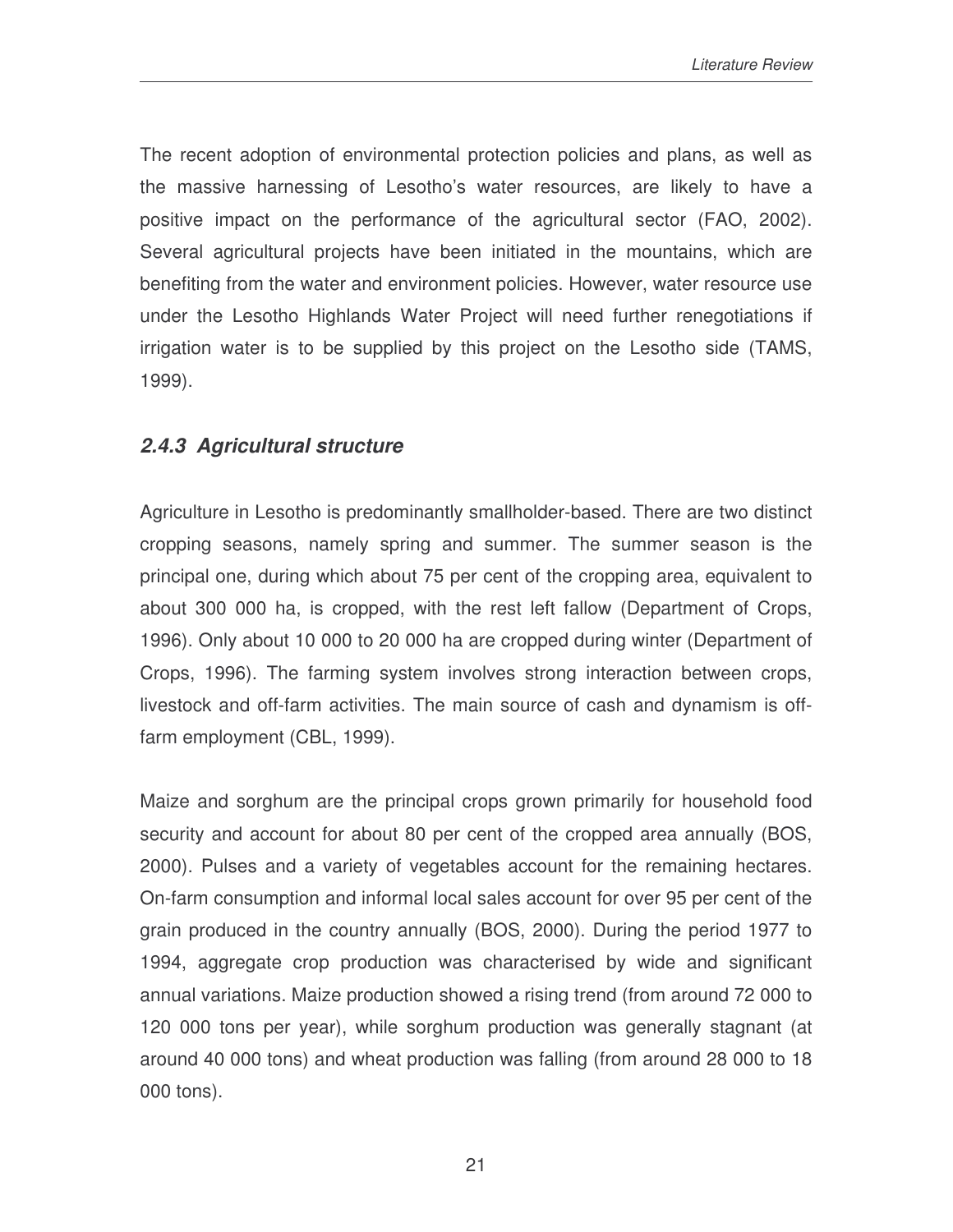In spite of Government efforts to increase productivity, declining yield trends were evident for all the five main crops. Maize and sorghum showed a decline from around 1 000 kg to less than 600 kg per hectare, and wheat from 1 000 kg to less than 400 kg per hectare. Beans declined from around 500 kg to 400 kg per hectare and peas from 800 kg to 170 kg per hectare. From 1968 to 1993, self-sufficiency in major staples (maize and wheat) fluctuated between 40 to 50 per cent for maize and 15 to 50 per cent for wheat. The balance of the population's nutritional requirements has been supplied by imports, mostly from South Africa.

Between 1984 and 1994, the national sheep herd numbered 1.4 million. There were 0.9 million goats and 0.58 million cattle. Since 1991, there was a slight increase in the number of cattle and a slight decrease in sheep and goats. Total livestock units had increased by less than 0.2 per cent per year. Cattle accounted for only 20 per cent of total number of livestock (BOS, 2000). Cattle are kept mainly for ploughing, followed by home consumption of milk, breeding for replacement of oxen and cows, savings and emergency sales. Sheep and goats are kept for wool and mohair, own slaughter and cash sales.

## *2.4.4 Fruit production*

Fruit production in Lesotho is largely a function of the climatic conditions, and for this reason it is largely confined to the Lowlands, Foothills and sheltered valleys in the mountains. Lesotho has cold winters with occasional late frost in spring that affects fruit production (Westwood, 1993). As a result, tropical and subtropical fruits do not thrive in the climate of Lesotho. Therefore, production is largely confined to deciduous fruits namely (KOL, 1984):

- Pome fruit apples, pears and quinces
- Stone fruit: peaches, plums, apricots, nectarines, and cherries.
- Nut fruit trees: almonds.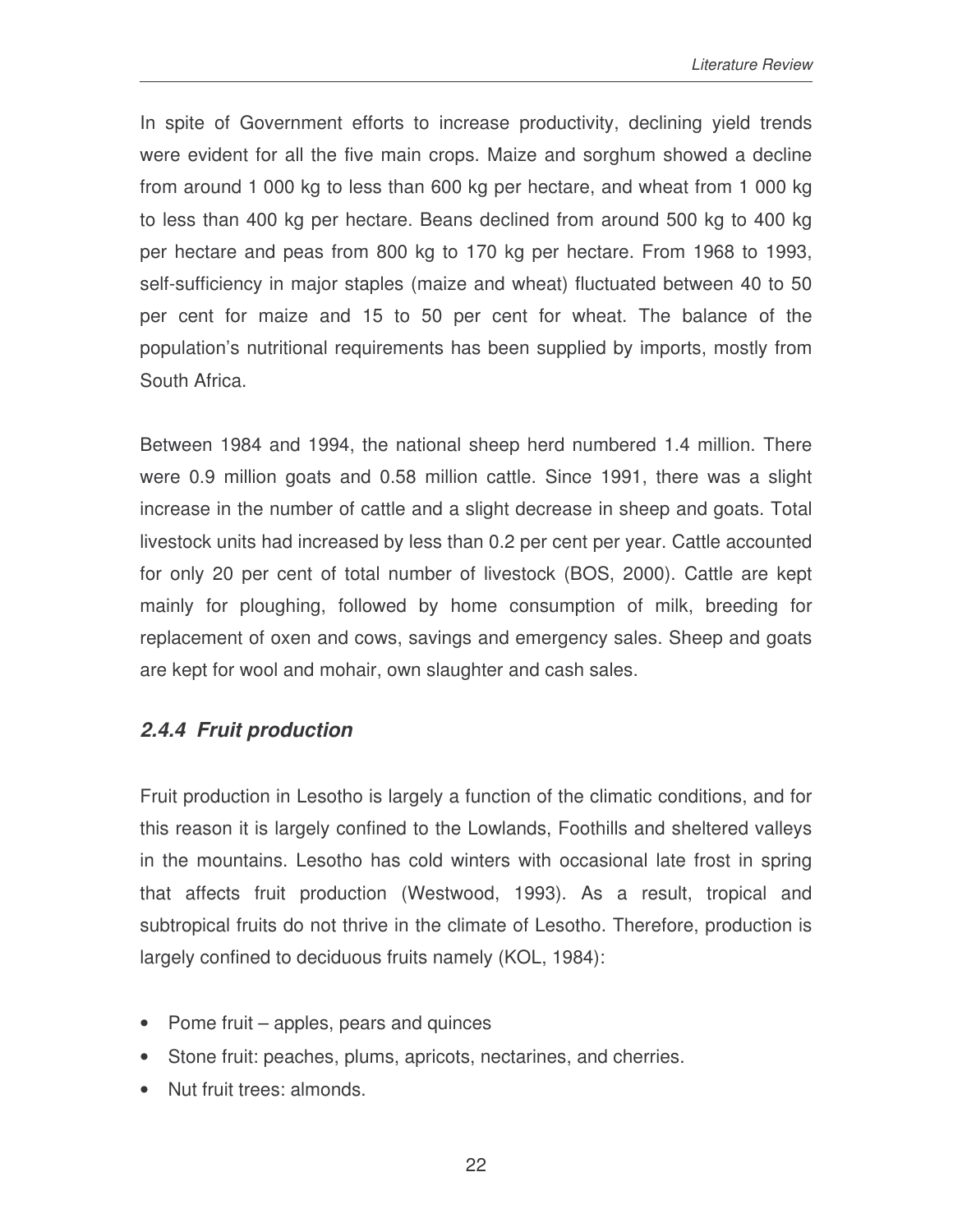Currently Government's strategy for Mountain Agriculture, a mountain-based project within the Lesotho Highlands Water Development Authority, emphasises commercialisation, diversification, efficient resource use, and the comparative advantage of mountain areas for production of temperate fruit and vegetables which can only be efficiently produced on a commercial scale by means of irrigation (KOL, 2002).

As mentioned most fruit production activities are concentrated in the Lowlands and Foothills with cherry production in the northern Lowland of Lesotho. Producers of fruit (peaches, apples and especially cherries) belong mainly to the Hololo River Irrigation Scheme in the northern Lowlands (Botha-Bothe District). Since 1975, the scheme has demonstrated the feasibility of fruit production (Cunningham, 1996). Marketing of crops however remains problematic. The factors responsible for marketing problems are: (i) low quantities of fruit that is available which only justifies transport to urban market centres in the peak period; and (ii) the low level of business and marketing skills of farmers (Ministry of Agriculture and Land Reclamation, 1997). As a whole, fruit production in these irrigation schemes proved to be more successful than vegetable production (Ministry of Agriculture and Land Reclamation, 1997). However experience shows that commercial success requires selection of well adapted cultivars that give high and consistent yields every year. Apples are produced in all agroeconomical zones of Lesotho, while peaches grow well in the Lowlands, the Foothills and in the Senqu River Valley, but peaches are not suited for the mountain areas.

There is no organised marketing system for the fresh produce sub-sector (vegetable and fruits). Horticultural production is traditionally centred on subsistence activities. Farmers produce mainly for their household needs while only small quantities are marketed, primarily at the village level (Ministry of Agriculture and Land Reclamation, 1997). Fresh produce consumed in urban centres are mostly imported from RSA. It is estimated that Lesotho imports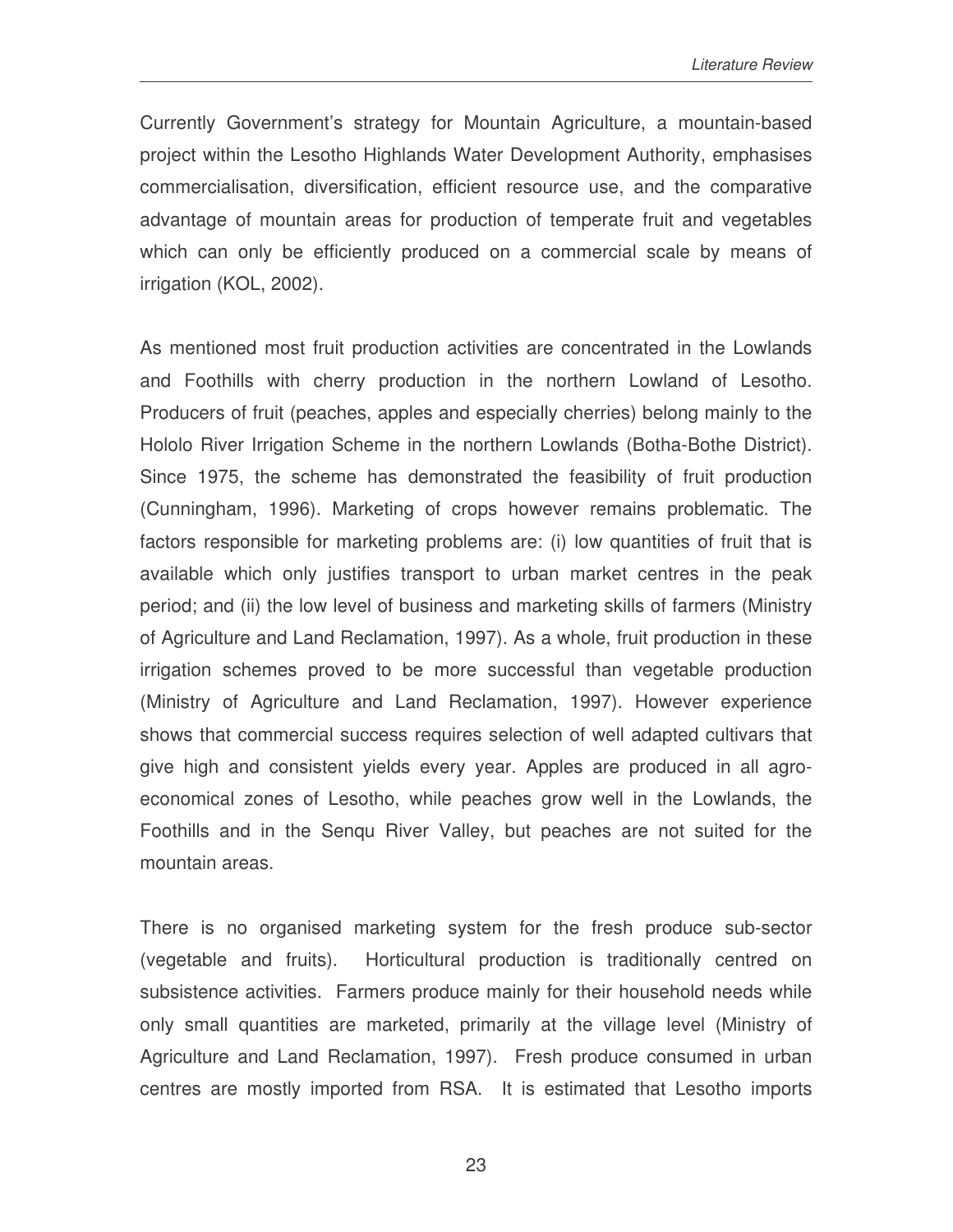some 60 to 70 per cent of its total consumption of fruits and vegetables from South Africa (BOS, 1996). Current government policy aims at reducing the reliance on imports through increased domestic production (KOL, 1997).

The structure of the marketing system reflects the importance of imports and the fact that the majority of farmers in most rural areas produce principally for their own use. Consequently, disposal of farm surpluses mainly takes the form of an informal system of rural assembly with no traditional markets or market days in the rural areas. When there are surpluses greater than what can be disposed of in the immediate neighbourhood, farmers must either rely on buyers moving into the farms from the towns or farmers must transport their produce to a suitable town-based buyer.

Past attempts to develop a domestic vegetable marketing system failed because it was based on over-ambitious projections of increases in domestic production (KOL, 1996). These projections have led government planners, supported by donors, to design a marketing system that operates separately from, and replace existing systems, principally serving imports (Savage, Kraidy and Mannion, 1985).

### *2.4.5 Lesotho imports*

Lesotho is able to meet only about half its food needs from domestic production (KOL, 1997). It imports maize, fruits, vegetables, meat and dairy products from South Africa, and wheat from other international markets. Most of Lesotho's staple crops are consumed on-farm or traded informally (Ministry of Agriculture, 1996). For maize and wheat, domestic deficits are compensated for principally by the import of whole grain by large–scale millers who depend mainly on imported raw materials. Traders and small-scale roller millers also import whole grain in comparatively small amounts. In fact, the substantial import volumes of grains are visible at established large-scale agricultural processing activities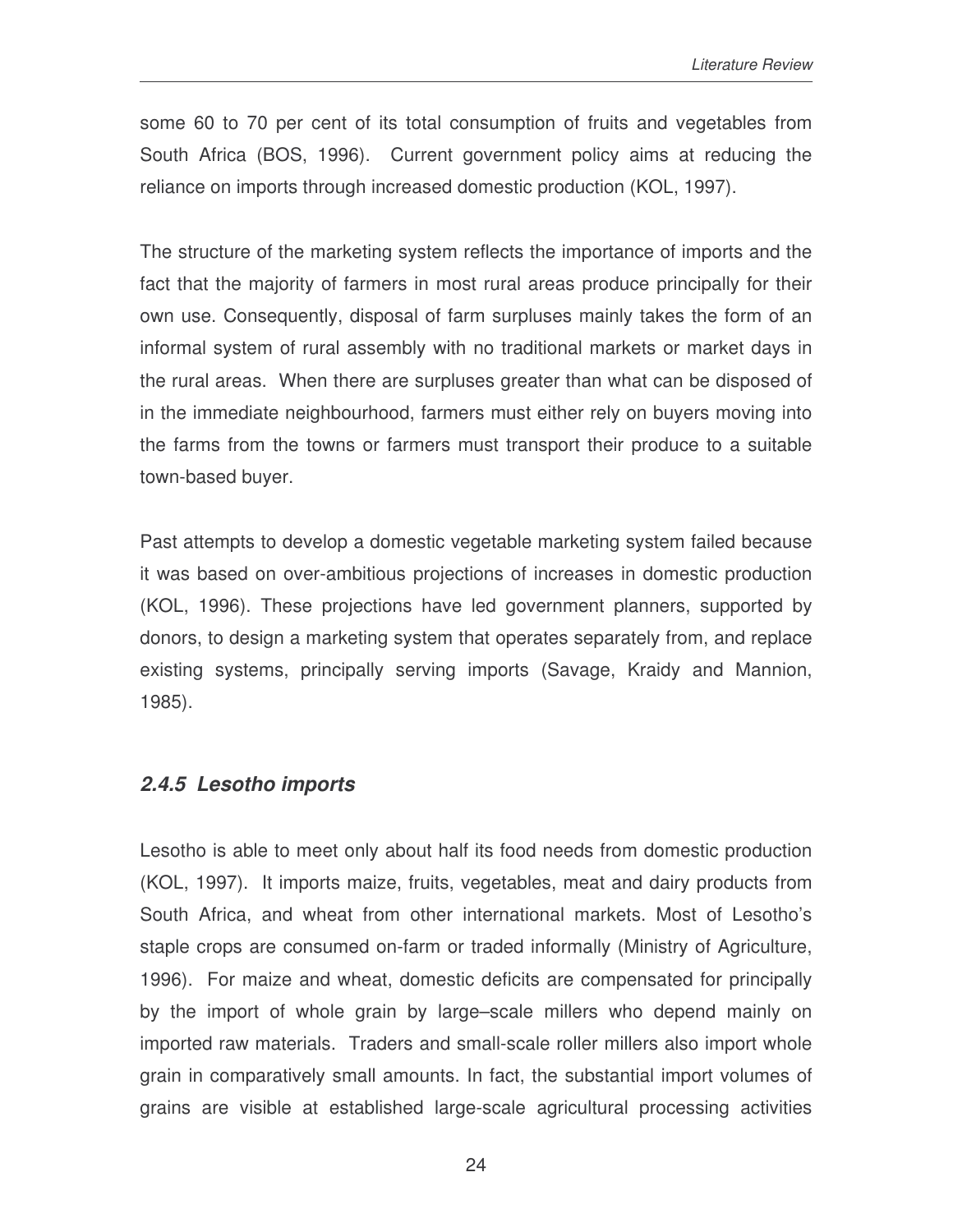located close to the border with South Africa. Fruits and vegetables are imported from South Africa (see Table 2.1) principally by large wholesalers based in the main Lowlands border towns.

| Crop              | 1995   | 1996      | 1997   | 1998   | 1999   | 2000   |
|-------------------|--------|-----------|--------|--------|--------|--------|
| Apples            | 282.67 | <b>Na</b> | 517.34 | 132.26 | 304.44 | 84.66  |
| Oranges           | 234.39 | Na        | 278.31 | 82.91  | 269.37 | 118.38 |
| <b>Bananas</b>    | 172.27 | Na        | 343.84 | 119.35 | 144.4  | 75.21  |
| Grapes            | 57.53  | <b>Na</b> | 93.45  | 26.84  | 55.42  | 2.99   |
| Peaches           | 66.91  | Na        | 108.14 | 32.93  | 112.34 | 5.45   |
| Pineapples        | 15.01  | Na        | 24.15  | 6.49   | 28.63  | 4.54   |
| Avocados          | 4.96   | <b>Na</b> | 12.77  | 2.06   | 12.91  | 4.49   |
| Watermelons       | 15.95  | Na        | 18.25  | 9.64   | 34.83  | 7.94   |
| Lemons            | 5.65   | Na        | 4.11   | 0.22   | 6.53   | 1.45   |
| Paw Paws          | 8.14   | Na        | 5.46   | 0.18   | 14.04  | 21.35  |
| Mangos            | 14.49  | Na        | 9.43   | 1.50   | 17.36  | 3.24   |
| Pears             | 30.98  | Na        | 301.38 | 108.56 | 107.5  | 26.04  |
| Guavas            | 4.51   | Na        |        |        | 27.05  | 1.21   |
| Naartjies         | 2.55   | Na        | 21.21  | 1.44   | 24.33  | 0.61   |
| <b>Nectarines</b> | 0.05   | Na        | 2.32   | 0.13   | 7.67   |        |
| Other             | 2.06   | Na        |        |        |        | 0.12   |
| Plums             |        | Na        | 10.61  | 0.19   |        |        |
| Kiwi fruit        |        | Na        | 0.22   |        |        |        |

**Tabel 2.1: Fruit and vegetable imports (metric tons)**

*Source: BOS (2000)*

### *2.4.6 Lesotho exports*

Lesotho's main export commodities are wool and mohair (see Table 2.2) that is sold to the EU through South African brokers based at seaports. Lesotho's imports and exports of cattle are more or less balanced. Asparagus and paprika are produced mainly for the export market (Ministry of Agriculture, 2002).

**Table 2.2: Most important agricultural exports**

| Year   | <b>Mohair Export</b><br>(Ton) | <b>Wool Export</b><br>(Ton) | <b>Paprika Export</b><br>(Ton) | <b>Asparagus</b><br><b>Export (Ton)</b> |
|--------|-------------------------------|-----------------------------|--------------------------------|-----------------------------------------|
| ∥ 1995 | 545.47                        | 1 955.17                    |                                | 392                                     |
| ∥ 1996 | 373.73                        | 2 082.53                    | $\blacksquare$                 | 306                                     |
| 1997   | 121.25                        | 1 801.62                    | $\blacksquare$                 | 208.64                                  |
| ∥ 1998 | 3 191.98                      | 462.28                      | $\blacksquare$                 | 92.32                                   |
| 1999   | 2 5 8 4 . 4 2                 | 2 091.36                    | 1.911                          | 40.11                                   |
| 2000   | 224.51                        | 447.29                      | 2.1                            | 36.51                                   |
| 2001   | Na                            | Na-                         | 6.512                          | Na                                      |

*Source: BOS (2002)*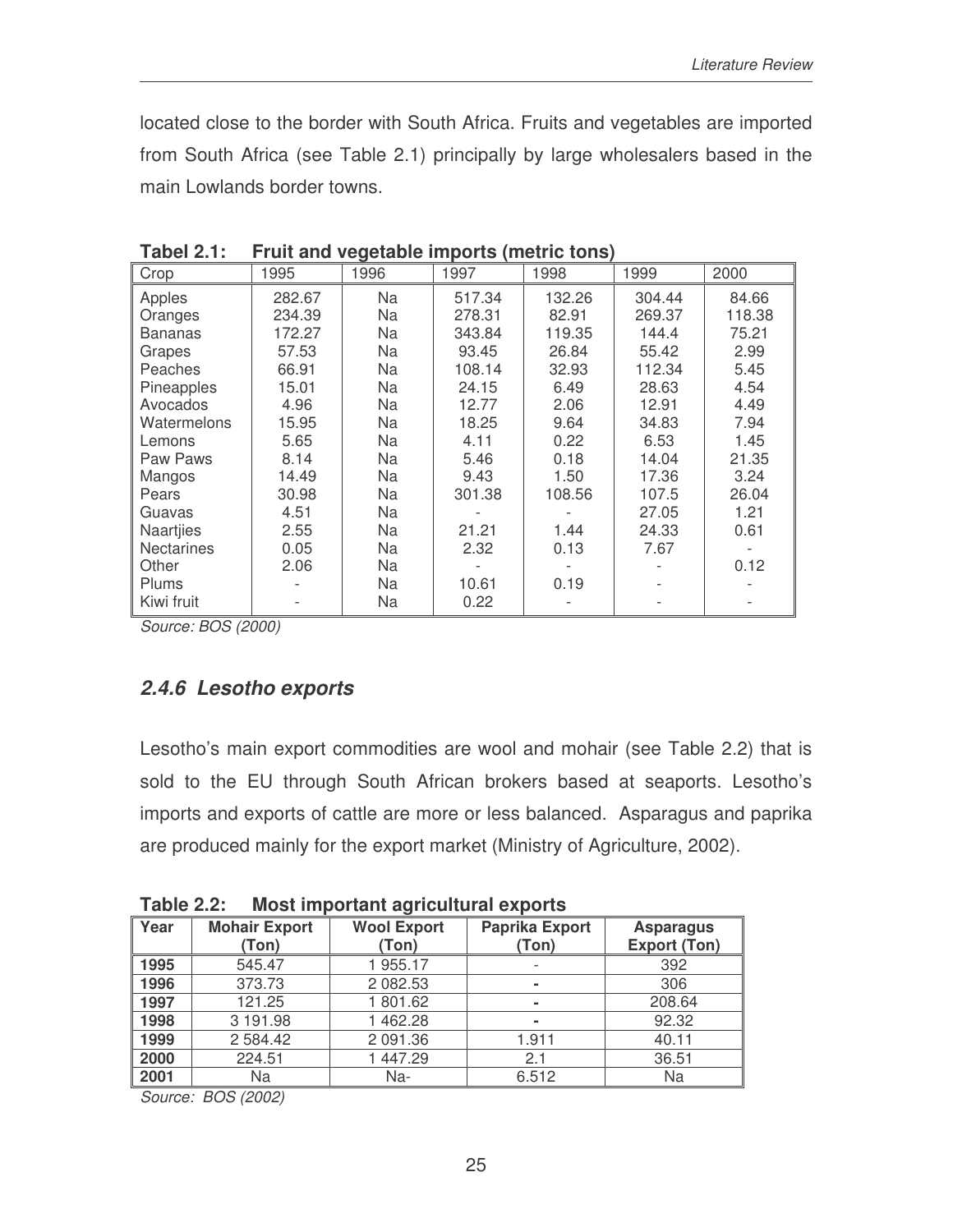## *2.4.7 Lesotho past and current agricultural marketing policy*

A year after Lesotho gained independence, the Agricultural Marketing Act (1967) was passed (Kingdom of Lesotho, 1997). This Act has remained in place for almost 30 years, and still provides the framework within which Government regulates agricultural marketing. As evidenced by the grain sector, the Act enables the Minister of Agriculture to make regulations that restrict the channels through which agricultural commodities are traded, allowing the Government to enforce the prices at which trade takes place.

Until the early 1980's, Government organisations were the sole channels for maize deliveries to the mills. Of these organisations, Co-op Lesotho Limited, created in 1980, had an effective monopoly of seasonal input supply. During this period, however, restrictions on domestic trade in grain and inputs were progressively eased to allow the participation of private traders, even though Coop Lesotho continued to trade in both grains and agricultural inputs until 1993.

For a period of almost 15 years, the prices of maize and wheat were controlled throughout the marketing chain from the point of purchase from farmers to the point of retail sale of meal and flour (Ministry of Agriculture, 1996). The gazetting of maximum wholesale and retail prices ended with the liberalisation of maize and wheat, which was effected in 1996.

In recent years, the Government, with strong donor support, has radically altered its strategy towards the development of agricultural marketing and processing (FAO and KOL, 1997). This stems from recognition that:

- The food self sufficiency policy (FSSP) led to high prices for basic foodstuffs;
- Continuation of FSSP type policies will not lead to food self sufficiency, nor will it lead to an efficient allocation of resources in the agricultural sector;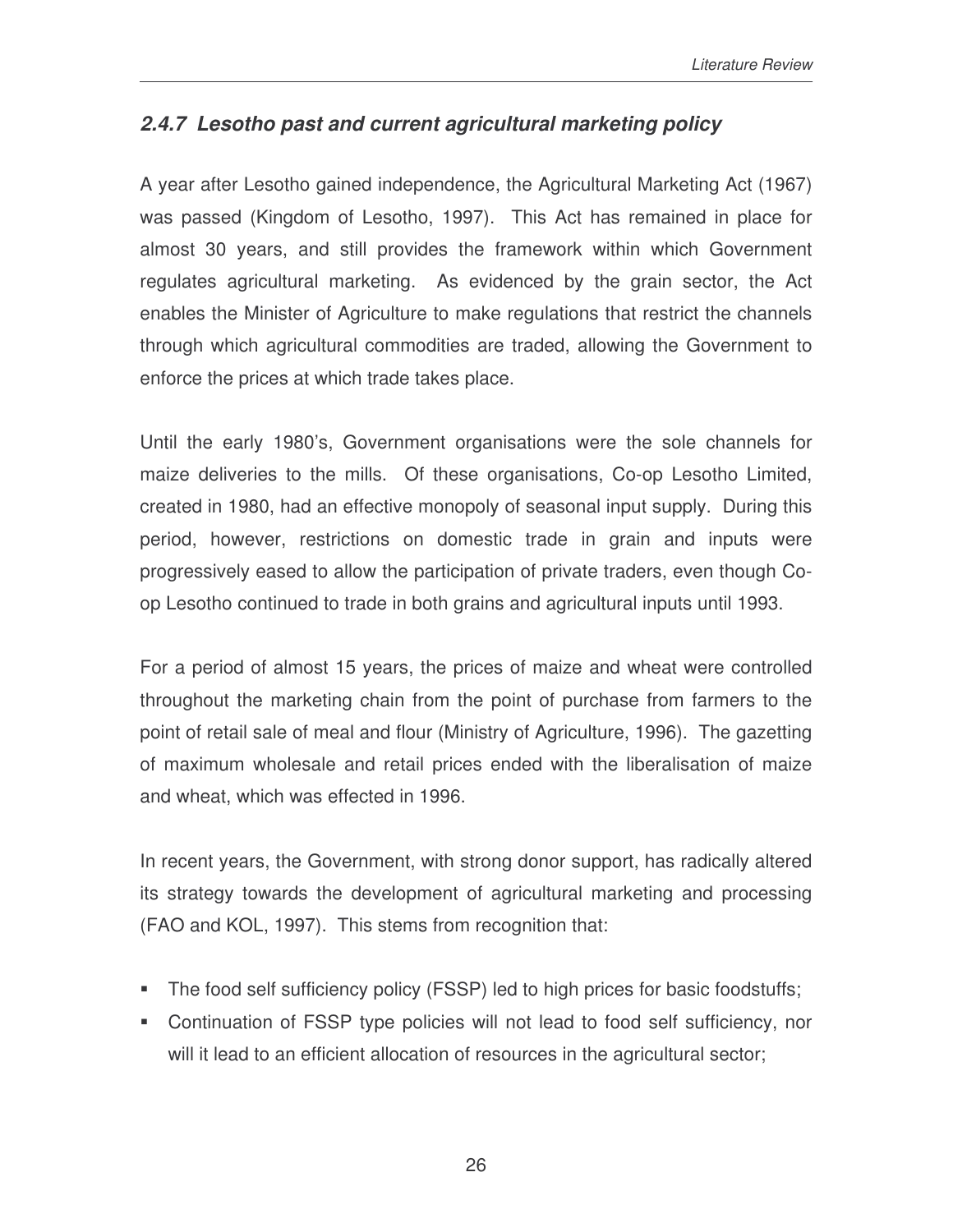- The construction and operation of state owned processing facilities is not a viable or efficient means of providing markets for domestically produced crops and livestock products; and
- It will become progressively more difficult to enforce administered prices and border control as agricultural markets in South Africa are liberalised.

Recognising the inefficient and ineffectual nature of past interventionist policies for agriculture, the Government has radically altered its strategy for accelerating agricultural development (KOL, 1997). The current Government strategy for the agricultural sector is spelled out in the Ministry of Agriculture's Agricultural Sector Adjustment Program (ASAP). The major components of this strategy are commercialisation, privatisation and market liberalisation.

Liberalisation of agricultural market involves that market forces are the sole determinant of prices. It was realised that enforcing administered prices and border control will not lead to food self sufficiency and the efficient allocation of resources in the agricultural sector of Lesotho. The effort to change the policy is supported by Van Schalkwyk, Van Zyl, Botha and Baley, (1997) who state that the policy strategy had to be altered by deregulating prices and removing quantitative restrictions on imports.

The FAO and KOL (1999) also encouraged the Lesotho Government to engage in strategies that will lead to further liberalisation of the pricing and marketing arrangements, as well as the diversification of production towards non-traditional export crops, such as asparagus, fruits and flowers. It is believed that the resulting price structure will lead to a more efficient allocation of resources to diversification of agricultural production and to an increase in the real incomes of both producers and households (FAO, 1999).

The Privatisation Unit in the Ministry of Finance was establishment to identify a number of state-owned processing facilities for privatisation (Ministry of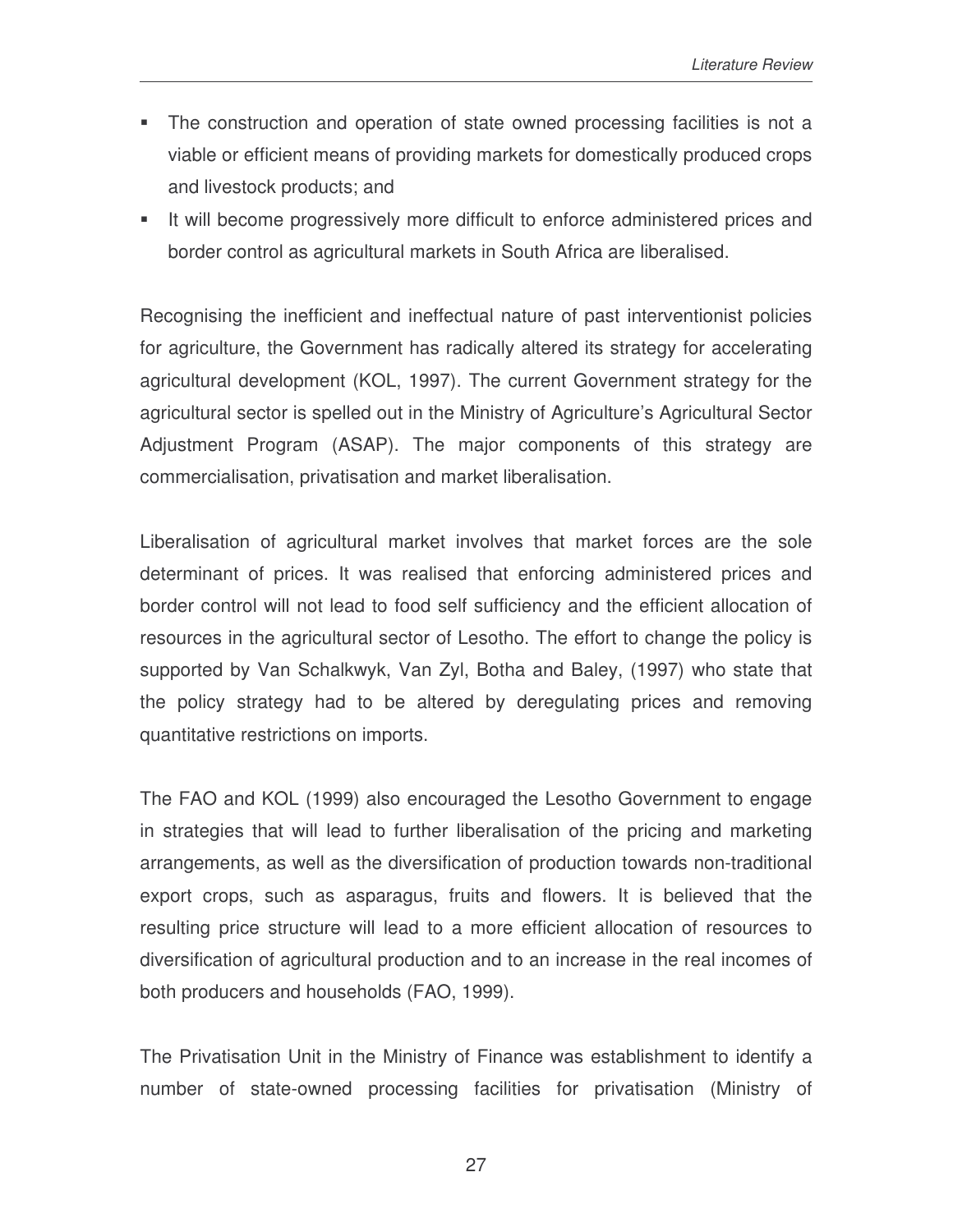Agriculture, 1997). Examples include a vegetable cannery and freezing-plant, which are still to be sold to private firms, while the state-owned milling complex has been sold, with Basotho among the shareholders. The management and ownership of the National Abattoir have been restructured as part of the present technical assistance project.

### *2.4.8 Land tenure policy development*

Census statistics indicate that in 1976 arable land was estimated at 13 per cent of Lesotho's total land area, but by 1996 this had shrunk to an estimated 9 per cent (Ministry of Agriculture and Land Reclamation, 1997). The situation today, taking into account uncontrolled peri-urban sprawl, continued soil erosion, and other forms of land degradation, is almost certainly worse. At the time of the Land Policy Review Commission in 1987 (Ministry of Agriculture, 1996), it was established that the bottom (poorest) 20 per cent of the population had land-use rights to only 5.3 per cent of the land whilst the top (richest) 20 per cent had access to 37.5 per cent of the land. In addition, it was estimated that some 25.4 percent of the rural population are land-less – a figure that is ever rising (Bureau of Statistics, 1997). This questions the validity of the assumption of equity attached to traditional land tenure policy.

According to the land Act (1979) all land in urban areas are owned by household title (UNDP, 1993). However, land in rural areas, with the exception of residential and commercial land, remained under allocation to different purposes, although provision was made for voluntary conversion into agricultural leases (Ministry of Agriculture, 1984). In addition inheritance rules for arable land were modified. The family was given the responsibility of deciding how land passes from generation to generation. The Act also introduced the concept of Selected Agricultural Areas (SAA), primarily to facilitate re-arrangement of land holdings (Mosase, 1984), for the development of agriculture by modern farming techniques.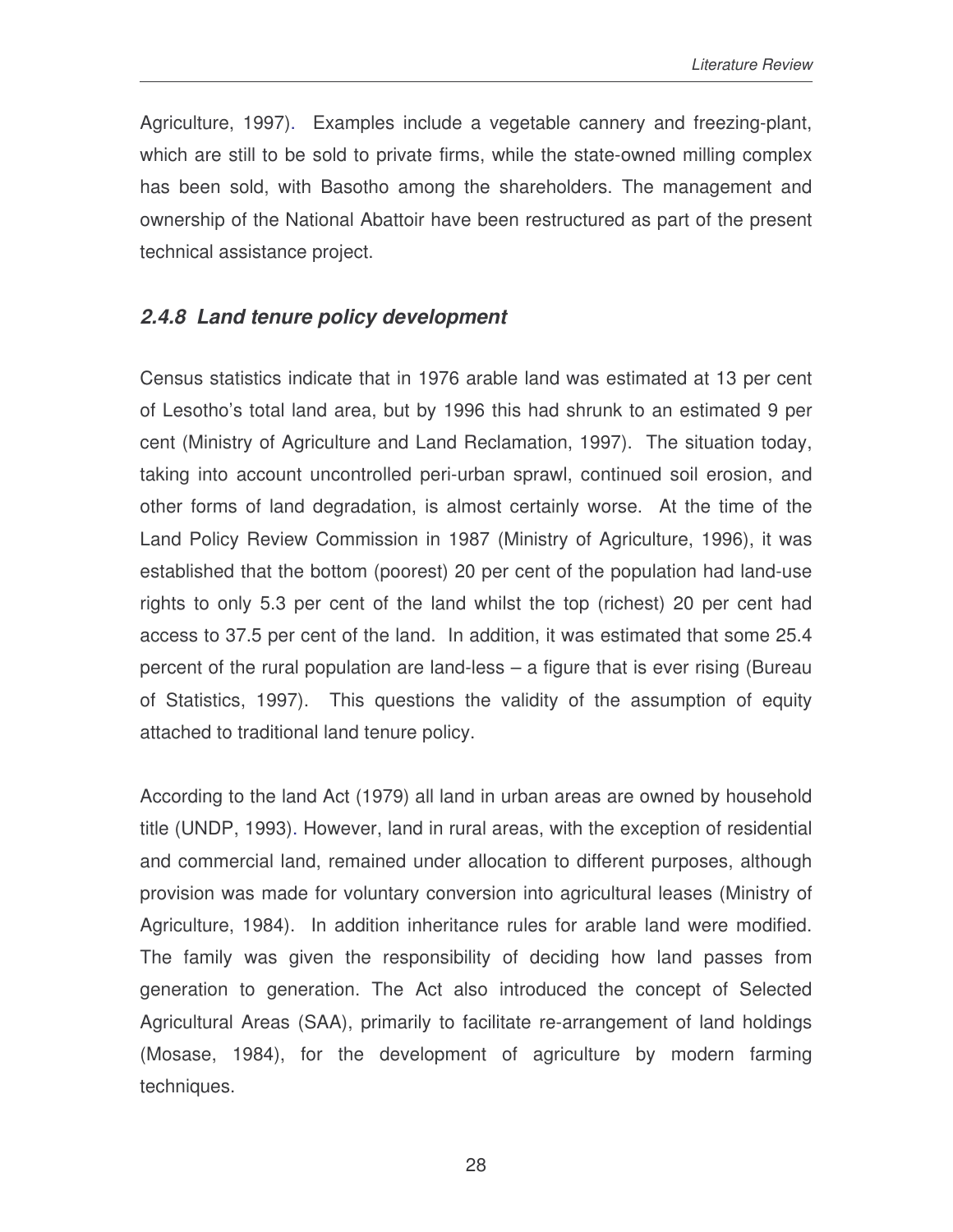Provision was made for distribution of land according to family needs, although it is still under inspection procedures. This involved the equity measure, not provided for under the Land Act (1979) of transferring a piece of land from one family to another (Kishindo, 1992). The SAA facility provides for re-arrangement of land parcels for purposes of enhancing productivity only. With land holdings limited to a maximum of 20 ha, except with the Minister's exemption, the potential of the SAA facility to enhance agriculture profoundly is limited. This restriction also places Lesotho in a less competitive position in the sub-region, considering that commercial farmers in South Africa are investing in countries such as Mozambique, Zambia, Zaire and others, where they have access to vast areas of land.

Where the Act touched on agricultural land, it concentrated on arable land and did not cover commercial grazing practices on non-arable land, a major area of concern regarding soil erosion and other bad land-use practices (UNDP, 1993). Neither did the Act address questions of economy of scale or optimal agricultural land holdings or guarantees and deficiencies highlighted by the Land Policy Review Commission in 1987.

In the light of continuing difficulties with agricultural production, it was decided that legislation be revisited (KOL, 1997). This investigation is at present being administered by the Ministries of Local Government, Agriculture, Trade and Industry, Natural Resources, Works, Law and Constitutional Affairs, Justice, Tourism, the Office of the Prime Minister and Non-Governmental Organisations.

In 1999 the Government of Lesotho, with assistance from the World Bank, engaged in an elaborate and complex exercise aimed at defining an overall development plan for the agricultural sector (KOL, 1999) within the policy framework of food security, poverty alleviation and employment creation. Having identified that land tenure is a major constraint to agricultural development and

29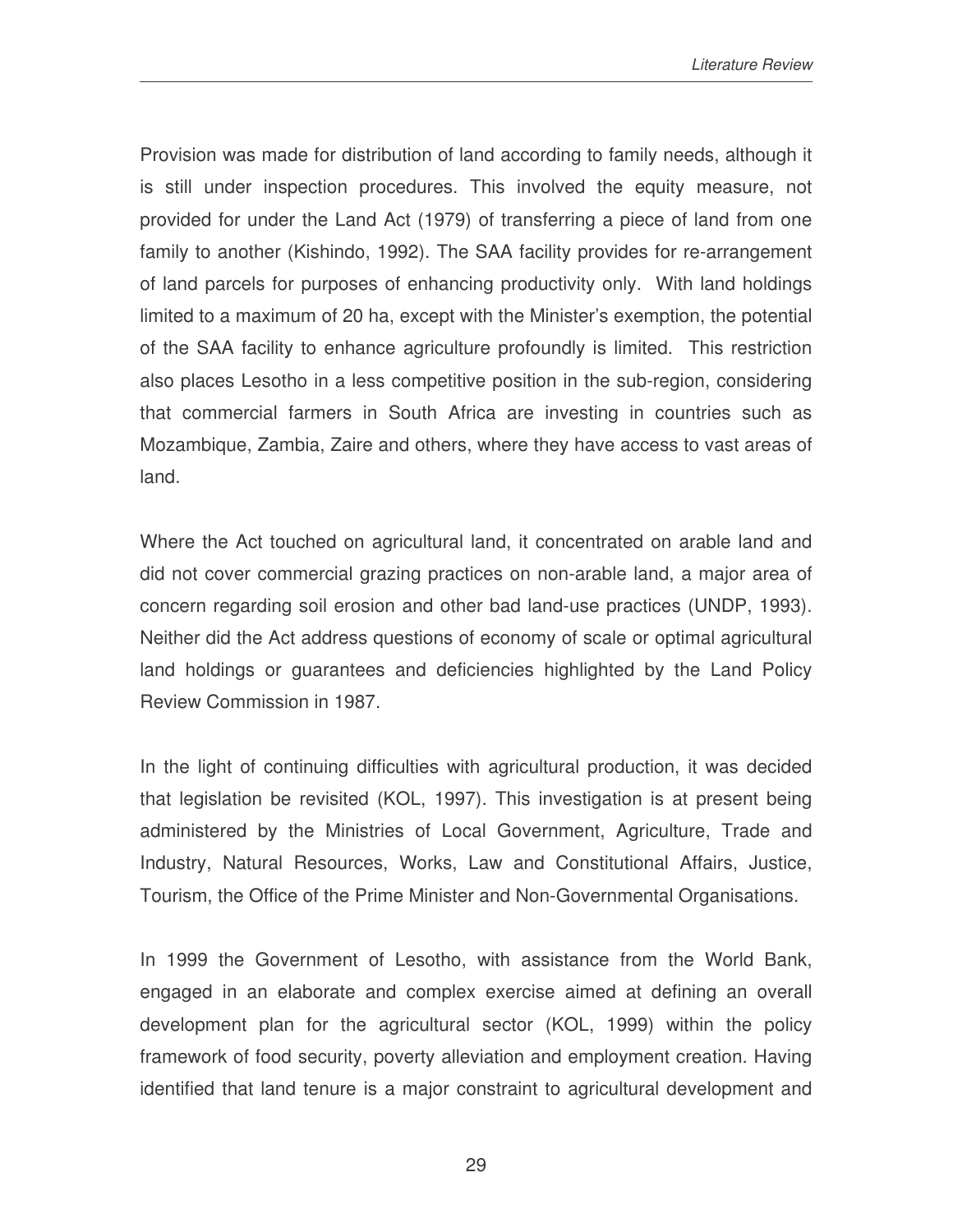productivity in Lesotho, it became evident that the country desperately needs a land policy and a land management framework that can address the situation. Both strategies combined will guide the Government and the non-governmental institutions on proper land allocation.

Agrarian reform and administration offers specific opportunities, which include implementation of the Land Regulation (1992) for the issue of agricultural leases (KOL, 1997). It emphasises the 5-year period of grace for payment of land rent. Selected agricultural areas will be used to re-organise land holdings that will show signals of existing land market in Lesotho. As produce markets are deregulated, share cropping and sub-leasing will be included. The intended benefits include improved land management, arresting land degradation and soil erosion, and promotion of the commercialisation of agriculture by facilitating investments in land improvements and intensive production.

According to the KOL (1997), an improved land tenure system will enhance the security of land tenure, the facilitation of private investment in productivityenhancing techniques and structures, and allow agricultural diversification involving high-value crops or intensive livestock production. This will also encourage the adoption of conservation measures and land-use plans that will address the economic utilisation of scarce land resources.

### *2.4.9 Irrigation policy*

In the first two decades after independence the promotion of irrigation concentrated on the establishment of large-scale communally operated farms, the largest being 11 donor-funded irrigation projects covering 2 500 hectares. All these schemes encountered problems with social and scheme organisation, due to lack of consultation with farmers, enforced membership of schemes, and cooperative working methods that discouraged individual incentive (Ministry of Agriculture, 1996). These schemes showed that when farmers are in control of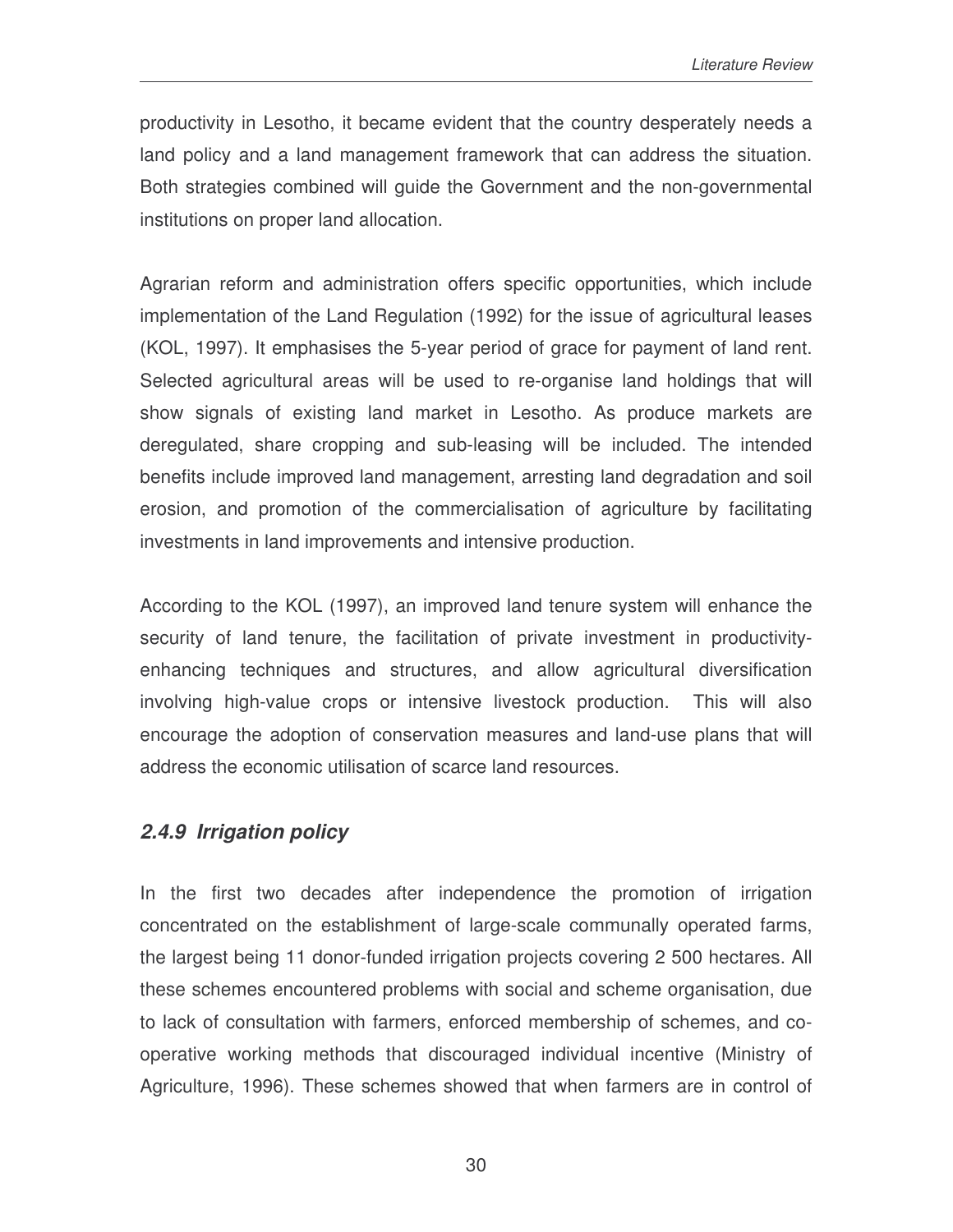their own land, yields and performance are far better. It also demonstrated that high employment and income possibilities are achieved by means of irrigation. Irrigation is the main strategy by which the Government can realise its objective of promoting the commercialisation of agriculture. Crop diversification can also be easily realised, as most of the high-value crops are hampered by periodic droughts.

It is estimated that some 17 000 hectares of area cultivated in Lesotho is irrigable (FAO, 1989) and could support irrigated crop production (Department of Crops, 2001). It is estimated that from the 17 000 hectares of visible irrigable land, 70 000 tons of vegetables and 25 000 tons of fruit could be produced. According to the Department of Crops (2001), this is enough to feed the entire population and leave a surplus for export.

Although the Government does not have a formal policy on irrigation, communal farming is no longer considered to be the appropriate option for irrigation schemes; the focus is on individually based irrigation, both on schemes and on single plots of land.

The nature of the country's topography limits the potential for irrigation from transfer schemes, as most of the arable land that would otherwise be irrigable is situated too far from a water source, or at too high an elevation in relation to the water source. Fruit and vegetables are recommended as the prime crops for irrigation as they do not only generate higher returns, but also have lower water requirements per hectare, which vary less during the growing cycle.

## **2.5 External trading environment**

As already mentioned in chapter 1, the other economies of the Southern African region are significantly poorer than that of the RSA. Compared to cross-country norms, these countries are much more agriculturally oriented and characterised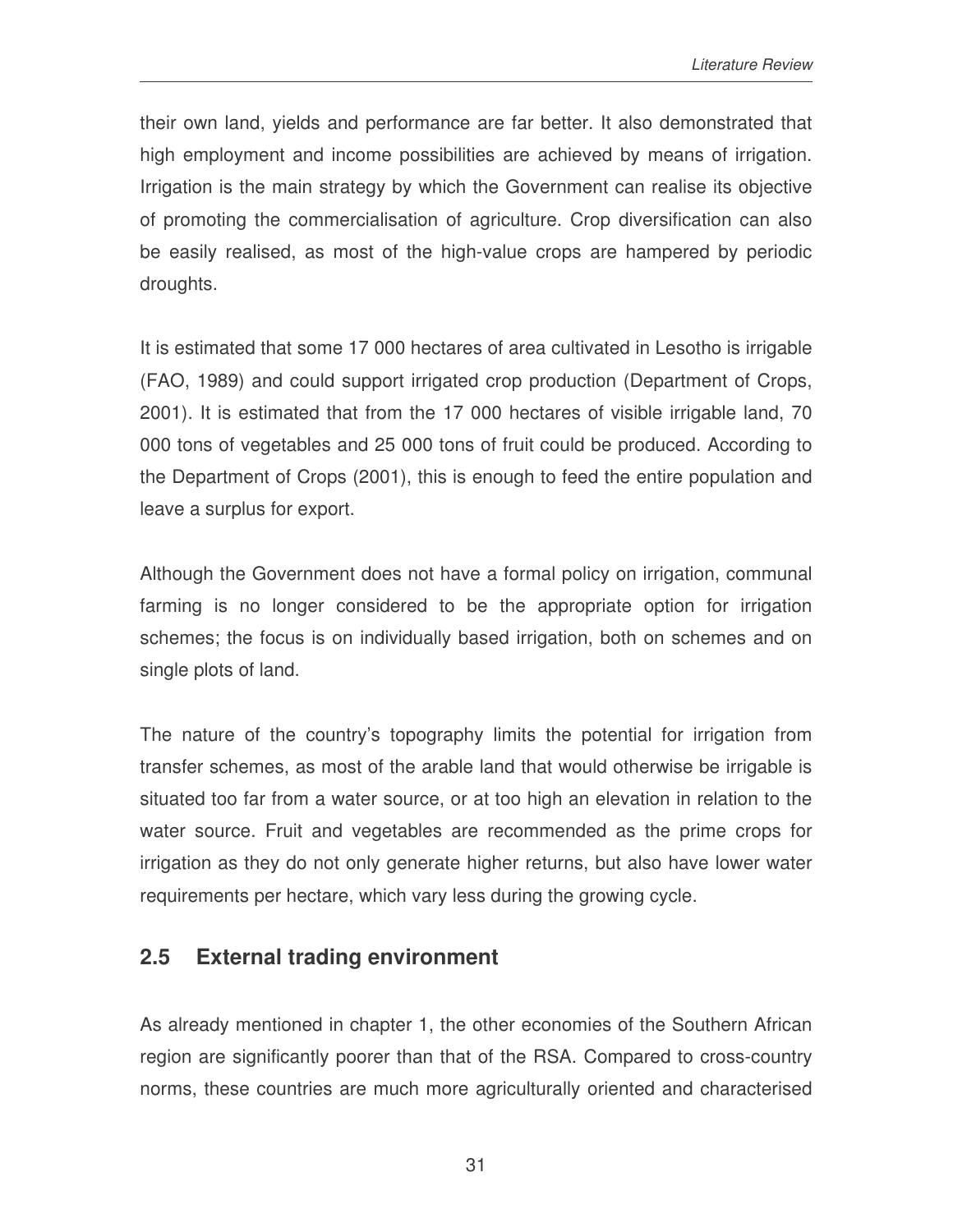by large productivity differences between the agricultural and non-agricultural sectors (Van Rooyen, 1994). Any successful development strategy for these countries must be aimed at increasing agricultural productivity. Countries such as Lesotho, Namibia and Swaziland have weak economies and may not be able to successfully penetrate international markets unless they are part of an economic bloc, in this case including South Africa through the SACU agreement.

Lesotho's economic wellbeing is dependent on foreign trade and its welfare is intimately linked to that of South Africa as Lesotho attempts to take advantage of opportunities offered by global markets. To tap these benefits, Lesotho must actively pursue measures that would realise gains from both participation in regional arrangements and the World Trade Organisation (WTO). In the next section, regional, bilateral or unilateral liberalisation and integration strategies that Lesotho can take advantage of as it becomes part of the world economy, will be discussed. The WTO will be discussed first, as it forms the basis on which trade amongst countries is based. Secondly, the trading blocs and agreements will be discussed.

#### *2.5.1 WTO*

Lesotho's Charter Membership of the World Trade Organisation provides the possibility of greater integration into the world economy. Like all WTO members Lesotho benefits from better access to other WTO members and from the minimisation of protectionist policies. Lesotho receives better than Most Favoured Nation (MFN) treatment from its principal trade partners by virtue of either regional agreements or special preferences offered by developed countries.

With its least developed country (LDC) status, Lesotho is entitled to certain benefits not available to either developed countries or economies in transition such as South Africa. This status provides longer transition periods for

32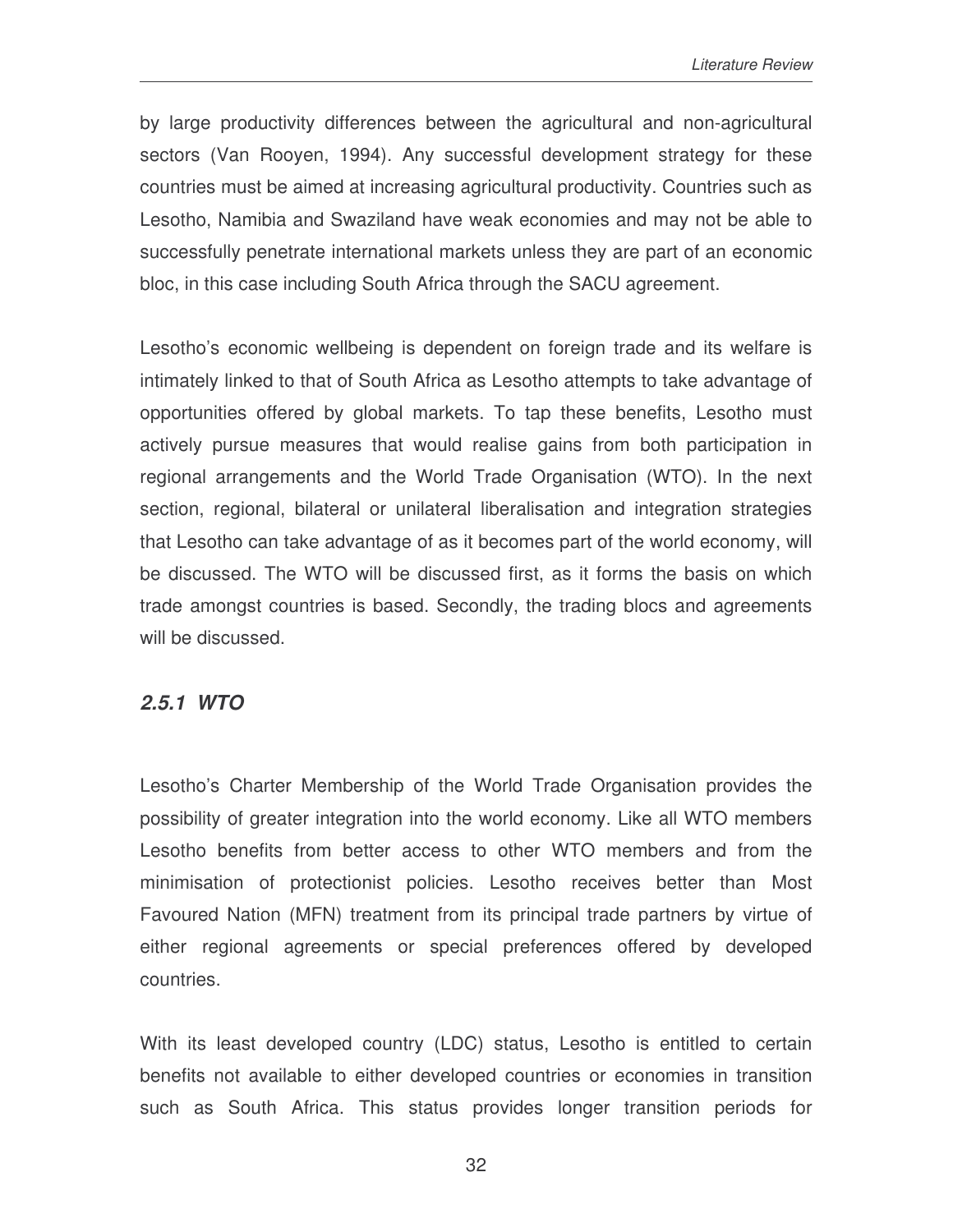implementing WTO mandated reforms of domestic regulations affecting international trade. These include, inter alia, laws governing intellectual property rights protection, food and plant sanitation, import licenses, and industrial product standards, often referred to as behind-the-border policies in the trade policy literature.

### *2.5.2 African Growth and Opportunity Act (AGOA)*

The Africa Growth Opportunities Act (AGOA) and Investment Act (2000) have enhanced the generalised system of preferences (GSP) that provides highly concessionaire access to Lesotho's exports. AGOA is a temporary policy with a special preference offered by the United States (US). Under AGOA exporters from the least developed countries of Sub-Saharan Africa have duty and quota free access to the US market for textiles and clothing for articles assembled in qualifying LDCs. Lesotho belongs to the group of 16 lesser-developed beneficiary countries benefiting from special provisions for textiles and apparel. These countries must however implement a visa system for the articles to prevent fraud.

In 2002 Lesotho emerged as a major exporter of apparel to the US, the largest market for apparel in the world, and the largest supplier from Sub-Saharan Africa with exports of US\$260 million from April 2001 to April 2002 (KOL, 2002). It accounted for 25 percent of total apparel exports to the US originating in Sub-Saharan Africa over 2001-2002. It currently accounts for 0.5 percent of US imports of apparel and is ranked the third supplier in terms of value of exports (KOL, 2002).

### *2.5.3 Southern African Development Community (SADC)*

SADC countries pursue macroeconomic and trade policies that are gradually opening up the regional market to international competition. Probably the most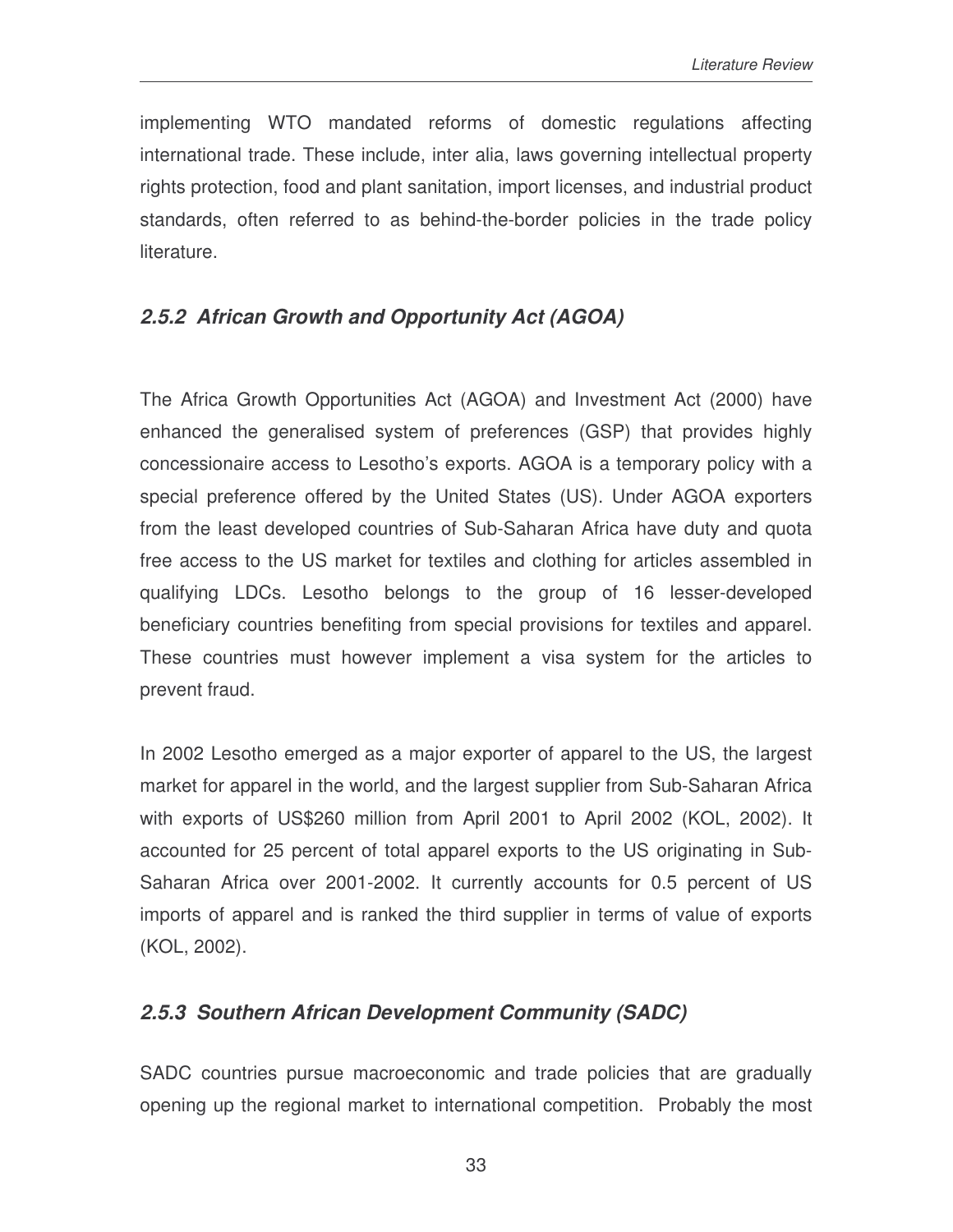important component of the SADC agreement relates to member countries reducing the tariff on traded products, eliminating non-tariff barriers and other issues that would determine the implementation of the Trade Protocol.

Implementation of the SADC Protocol is expected to benefit Lesotho in that its access to regional markets will be improved, as the removal of tariffs implies that the country's products will be in a position to compete within the SADC region. It is anticipated that this will boost the country's exports, thereby improving the balance of payments as well as employment prospects (Central Bank of Lesotho, 1999).

The Protocol would also allow for the opening of the SACU market to other non-SACU, SADC member states. This may mean that improved access to cheaper inputs from the regional non-SACU market (especially South Africa) would be faced with increased competition from member countries. Thus, it is important that Lesotho's products are able to face this new competition as the inability to do so may have adverse effects on the country's economy.

## *2.5.4 SACU*

### **2.5.4.1 Concepts and effects on trade of customs unions**

One of the major aspects of international trading relations after World War II, was the development of regional trade groupings, primarily in the form of customs unions (Sodersten and Reed, 1994). The formation of a customs union such as the Southern African Customs Union, of which Lesotho is a member, involves changing tariff regimes between the countries forming the union as well as between the union members and the outside world.

The effects of forming a customs union can be measured in terms of trade creation and trade diversion (Salvatore, 1998). Trade creation occurs when some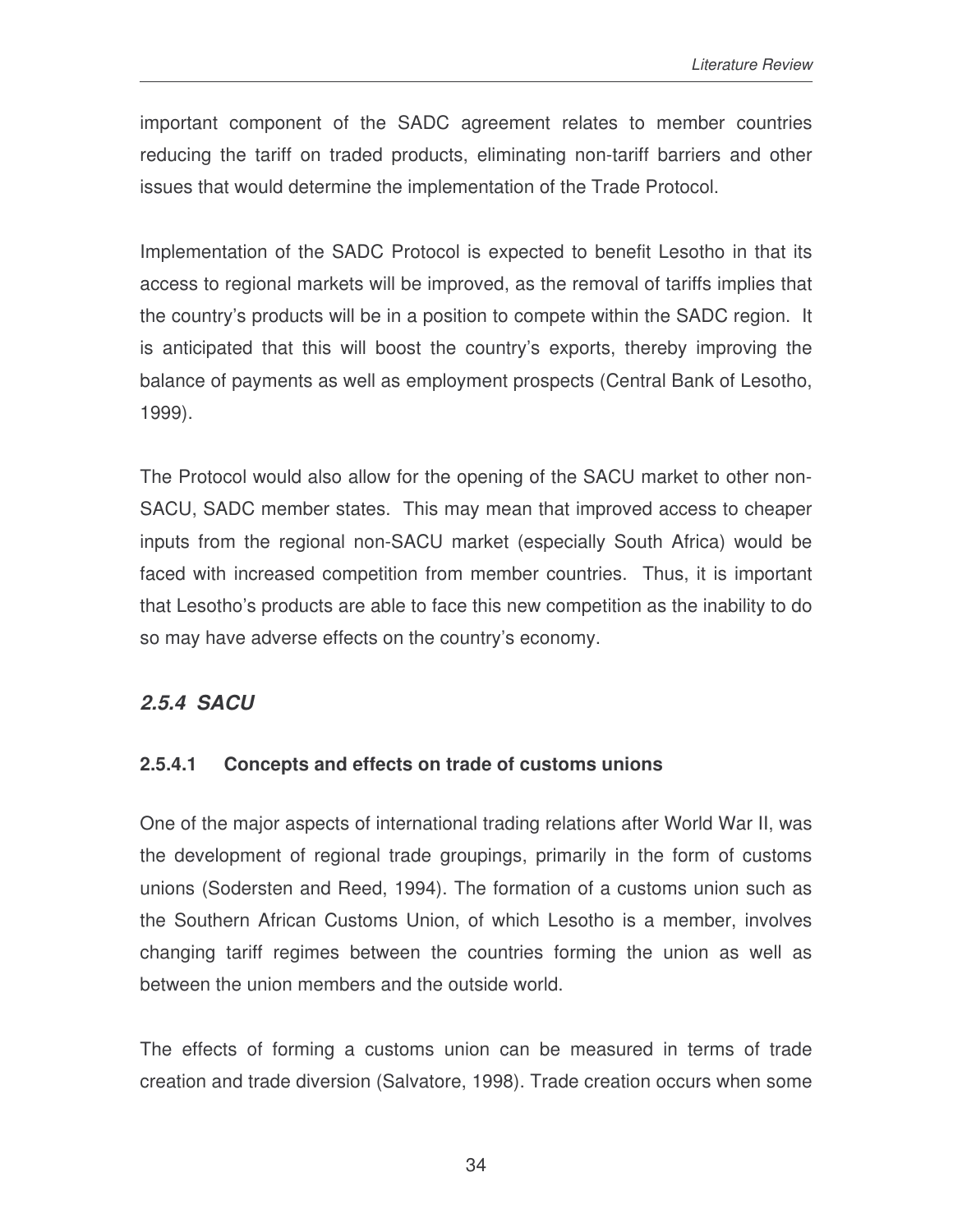domestic production of a nation that is a member of the customs union is replaced by lower-cost imports from another member nation. Assuming that all economic resources are fully employed before and after formation of the customs union, the union increases the welfare of member nations because it leads to greater specialisation in production based on comparative advantage (Salvatore, 1998; Australian Bureau of Agricultural and Resource Economics, 1999). A trade-creating customs union also increases the welfare of non-members because some of the increases in its real income (due to its greater specialisation in production) spill over into increased imports from the rest of the world.

According to Heller's model (1973), trade-diverting customs union results in both trade creation and trade diversion, and therefore it can increase or reduce the welfare of union members, depending on the relative strength of these two opposing forces. The welfare of non-members can be expected to decline because their economic resources can only be utilised less efficiently than before trade was diverted away from them. In other words, lower-cost imports from outside the customs union are replaced by higher-cost imports from a union member, as a result of the preferential trade treatment given to member nations. Trade diversion therefore shifts production from more efficient producers outside the customs union to less efficient producers inside the union.

#### **2.5.4.2 Factors promoting trade creation in a customs union**

The first group of factors is concerned with the degree of overlap between bundles of goods, which the member countries produced before joining the union. According to Sodersten and Reed (1994), if there is no overlap between these bundles (as might be the case if an agricultural country joined a manufacturing country), then there is no scope for trade creation. But a considerable overlap then means there is scope for both inter-industry and intraindustry trade creation. Conversely, the less the overlap between the union

35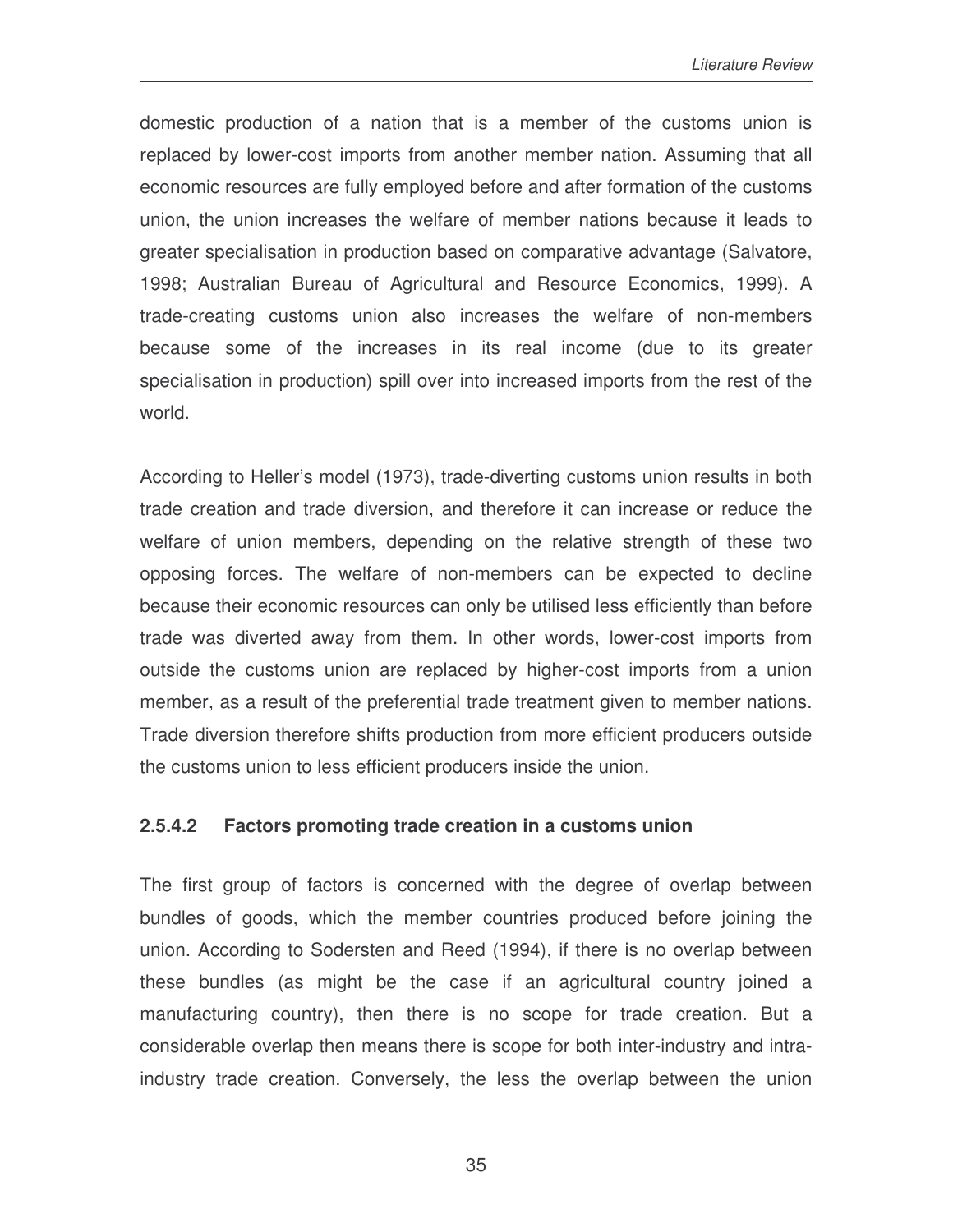members and the rest of the world, the lower will be the scope for trade diversion.

The second group concerns differences in production costs between countries regarding industries, which they have in common (Heller, 1973). The greater the difference in costs between member countries, the greater will be the gains, which can be made from trade creation. On the other hand, the smaller the difference in costs between the lowest-cost union producer and the lowest-cost non-union producer, the lower will be the losses from trade diversion (Sodersten and Reed, 1994).

The third group is the tariff factors. The higher the tariffs charged before the union on goods for which there will be trade creation, the higher will be the gains (Houck, 1992). The lower the pre-union tariffs on goods for which there will be trade diversion, and the lower the common external tariff on those goods after union, the lower will be the losses from trade diversion (Salvatore, 1998).

The fourth factor is the size of the customs union. The more countries there are within the customs union, the more likely it is to increase welfare (Salvatore, 1998). The reason is that the more countries there are within the union, the more likely the union is to include the lowest-cost producers of each good, and so the less likely trade diversion will be.

#### **2.5.4.3 Welfare effects and benefits from customs unions**

The formation of a customs union leads to the realisation of administration savings, due to the elimination of the need for customs officers, border patrols and so on for trade among member nations. Secondly, by acting as a single unit in international trade negotiations, any customs union is likely to have more bargaining power than any of its members separately (Du Plessis, 1987).

36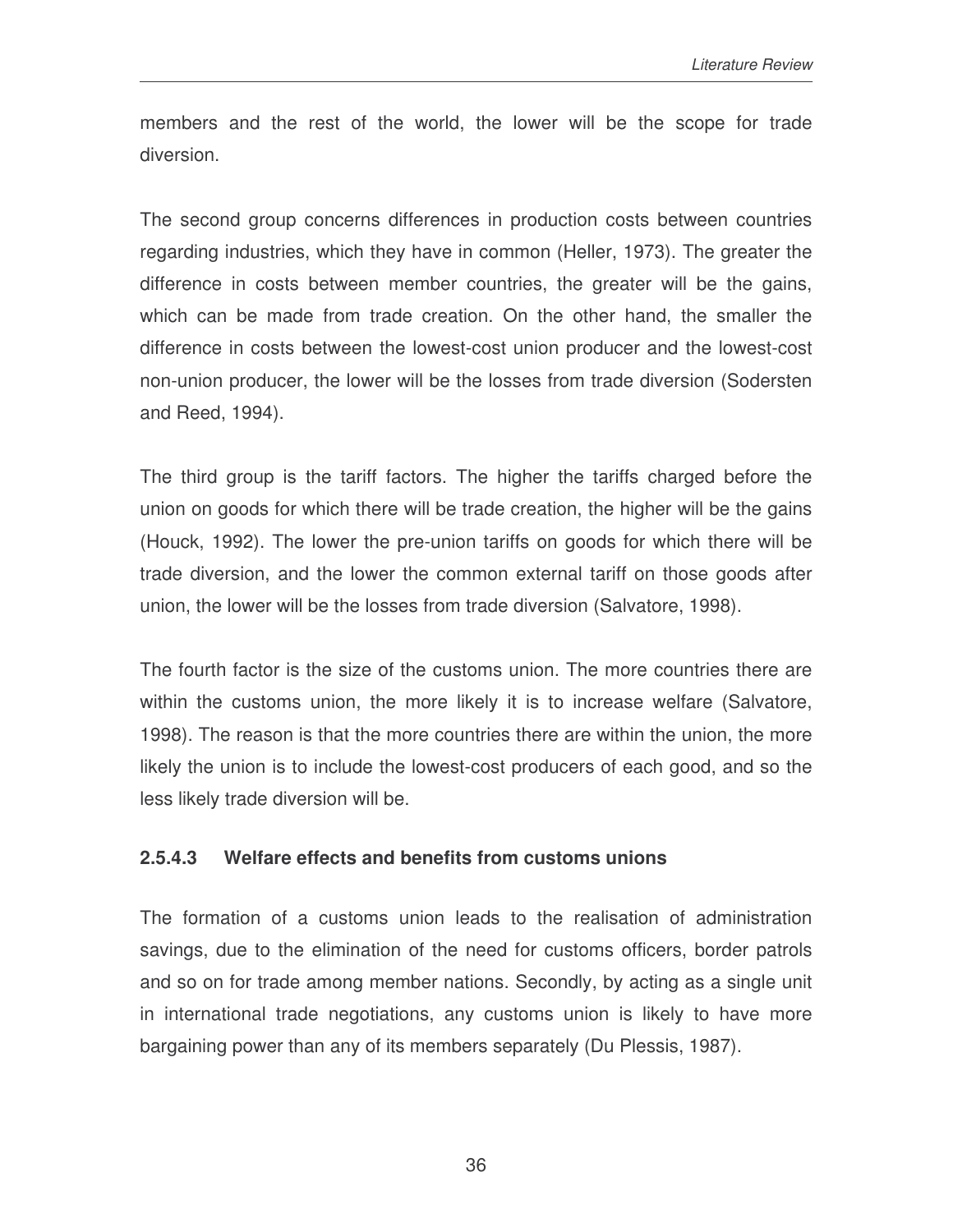The greatest benefit that is likely to result from the formation of a customs union is increased competition (Heller, 1973). When trade barriers among member nations are eliminated, producers in each nation must become more efficient to meet competition by other producers within the union. The increased level of competition is also likely to stimulate the development and utilisation of new technology. These efforts will cut costs of production to the benefit of consumers.

Another possible benefit is a stimulus to invest, to take advantage of the enlarged market and to meet the increased competition. However joining a customs union is the second-best option. The best policy would be for a nation to unilaterally eliminate all trade barriers (Houck, 1986), which is neither possible, (Schiller, 1998) nor likely, as countries are inclined to protect their infant industries (Sodersten and Reed, 1994).

### **2.5.4.4 Background to the formation of SACU**

SACU is seen by most Southern African countries as the most coherent and advanced of the integration efforts in the region (Calland and Weld, 1994). It is a free trade area with a common outside border, while each state's sovereignty is recognised. Formed in 1910 between South Africa, Lesotho and Swaziland, SACU is the oldest agreement and technically the most advanced of the regional groupings in the Southern and East African Region. The SACU agreement was renegotiated in 1969 with the independence of the three smaller countries-Botswana, Lesotho and Swaziland and again in 1990 when Namibia achieved its independence from South Africa. The present Southern African Customs Union is between South Africa and the smaller four countries known as the BNLS.

According to Shepherd and McCarthy (1993), the union is a strong and highly integrated core for a much looser, function-based co-operation. It is seen by most Southern African countries as the most coherent and advanced of the integration efforts in the region (Calland and Weld, 1994).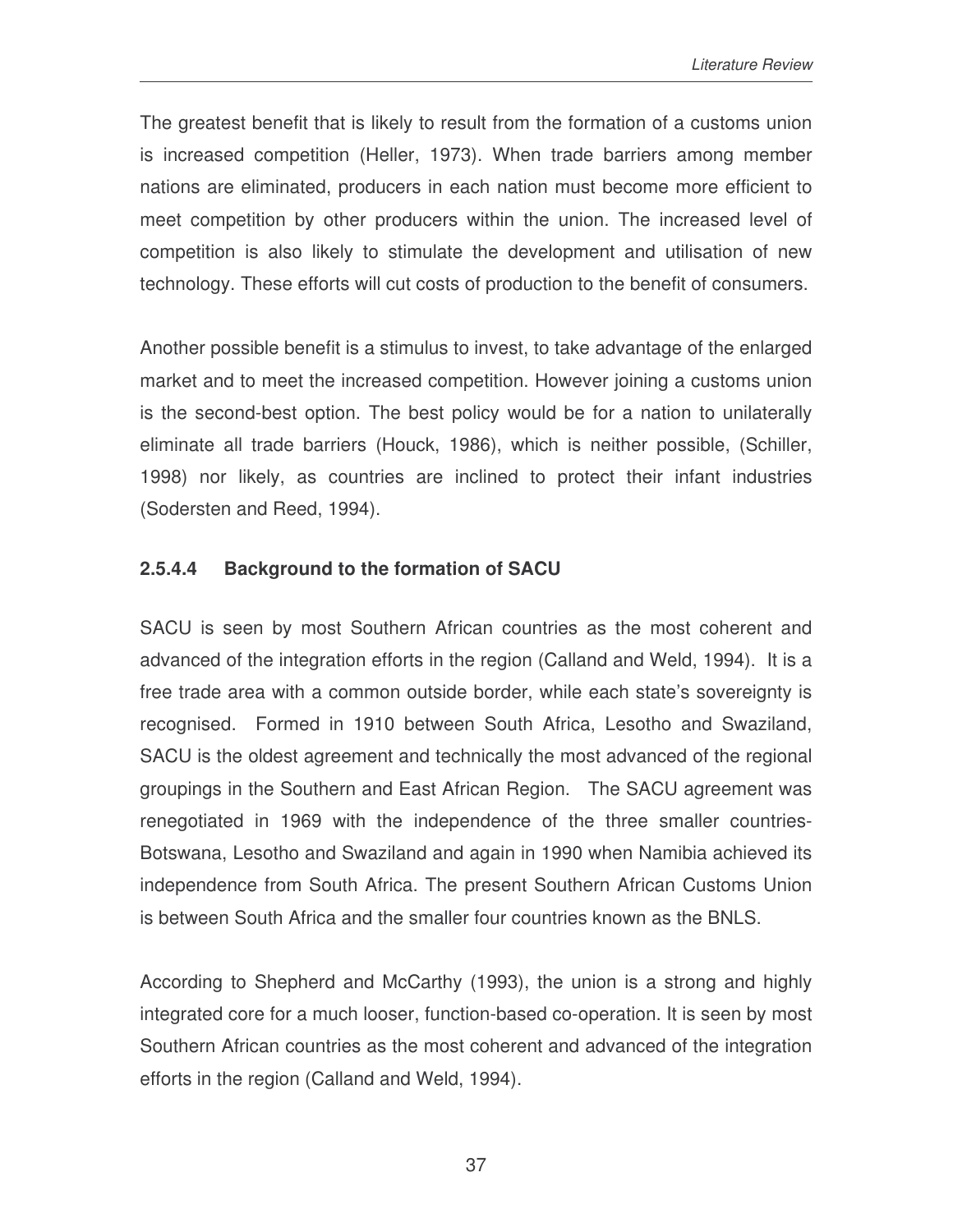The prospects of the SACU are observed in the context of the changes in the larger global environment. Therefore when products especially agricultural products, are traded internationally, it is important that the idea of marketing is directed to a few prospects that the region has. According to Van Rooyen (1994), there are several rules that have been looked into and considered when SACU was formed some of which follow below.

- 1. The proximity rule explains that ideally economic co-operation or trading starts and includes neighbouring countries. The principle is based on low transport and communication costs that would be incurred;
- 2. Policy compatibility rule resulting from a compatible economic and political agendas and policies stating that there must be co-operation. This provides a basis for sustainable gains to a region as regional and global forces are allowed to play a positive influence.
- 3. The compensation rule states that innovative compensation measures among member countries are required, to develop future comparative advantage positions in the region through development investment programs. This ideally means that gains from regional co-operation should not only benefit the region as a whole but also individual members, although there could be a possibility of individual members becoming worse off than before integration (Maasdorp, 1999). However winner countries should be in a position to compensate looser countries.

SACU aims at maintaining the free interchange of goods between member countries. It meets annually to discuss matters that are related to the Agreement. There are technical liaison committees that help in the running of SACU. These are Customs Technical Liaison Committee, the Trade and Industry Liaison committee and the Ad hoc Sub-Committee on Agriculture, which meet three times a year to discuss the Agreement on agricultural issues.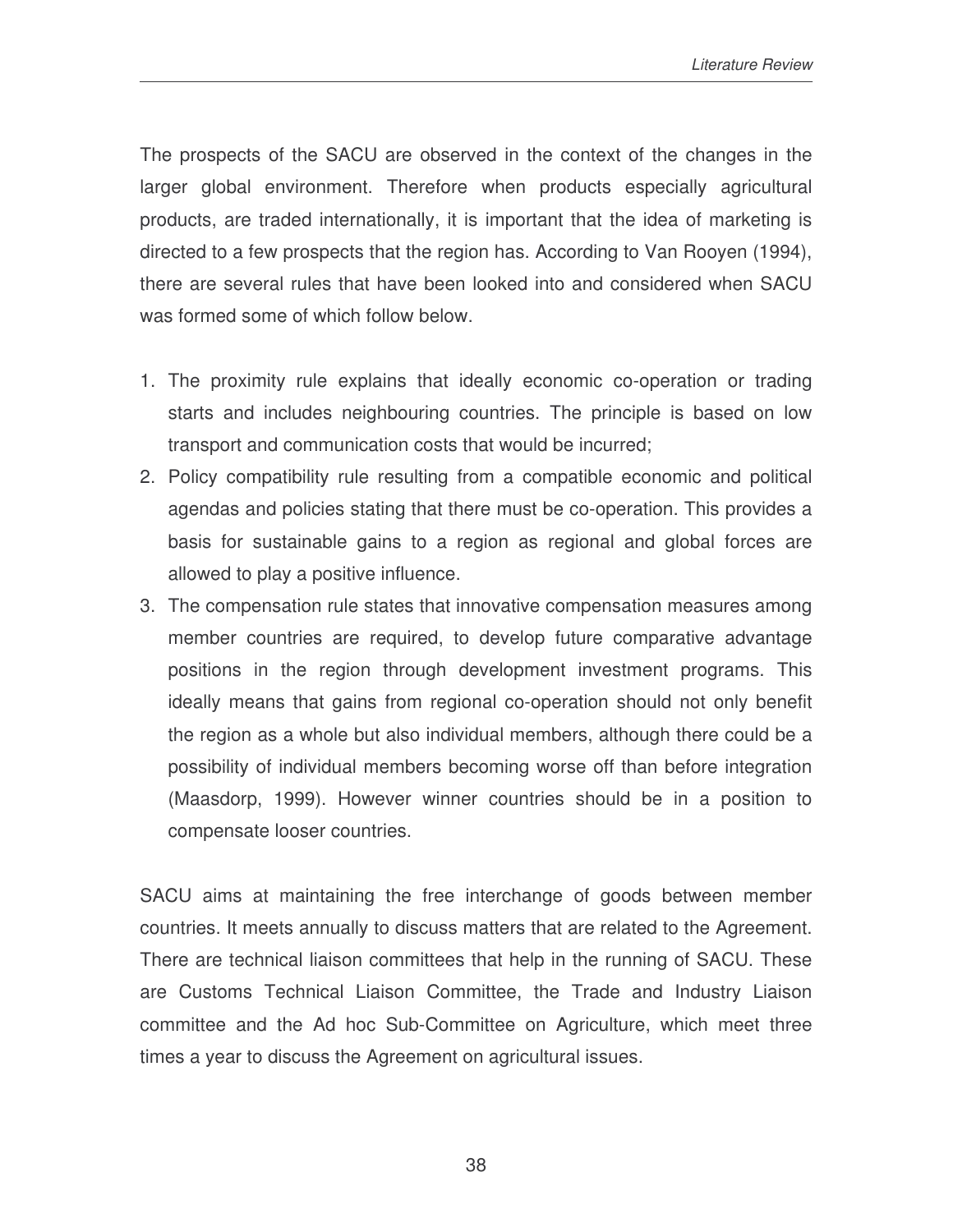After the formation of the Government of National Unity in South Africa, SACU was renegotiated to address needs of members more effectively. A new agreement was reached in 2002. The main provisions retained from the 1969 agreement are the following:

- (a) free trade in locally produced goods;
- (b) free movement of goods once cleared through customs;
- (c) common external tariffs;
- (d) common excise tariffs;
- (e) infant industry protection for BLNS;
- (f) no intra-SACU restrictions allowed;
- (g) similar customs and excise legislation;
- (h) import control where each member state has its own regulations; and
- (i) freedom of transit and non-discrimination on transit duties.

There was also agreement on various new provisions that include the following:

- (a) SACU will be an international juristic person;
- (b) six new institutions are to be formed, namely, a Council of Ministers, Customs Union Commission, Secretariat, Tariff Board, Technical Liaison Committees (i.e., Agriculture, Customs technical, Trade and Industry and Transport), and a Tribunal;
- (c) efficient co-operation on customs issues, industrial development, competition issues, agriculture, unfair trade practices and dispute settlement; and
- (d) a new revenue-sharing arrangement.

Issues that created problems under the 1969 agreement were thus largely addressed. The accepted provisions provide a proper framework for economic integration and not merely co-operation. The new institutional framework also provides a basis for greater autonomy in respect of economic development and other SACU countries can play a vital role in ensuring that South Africa's political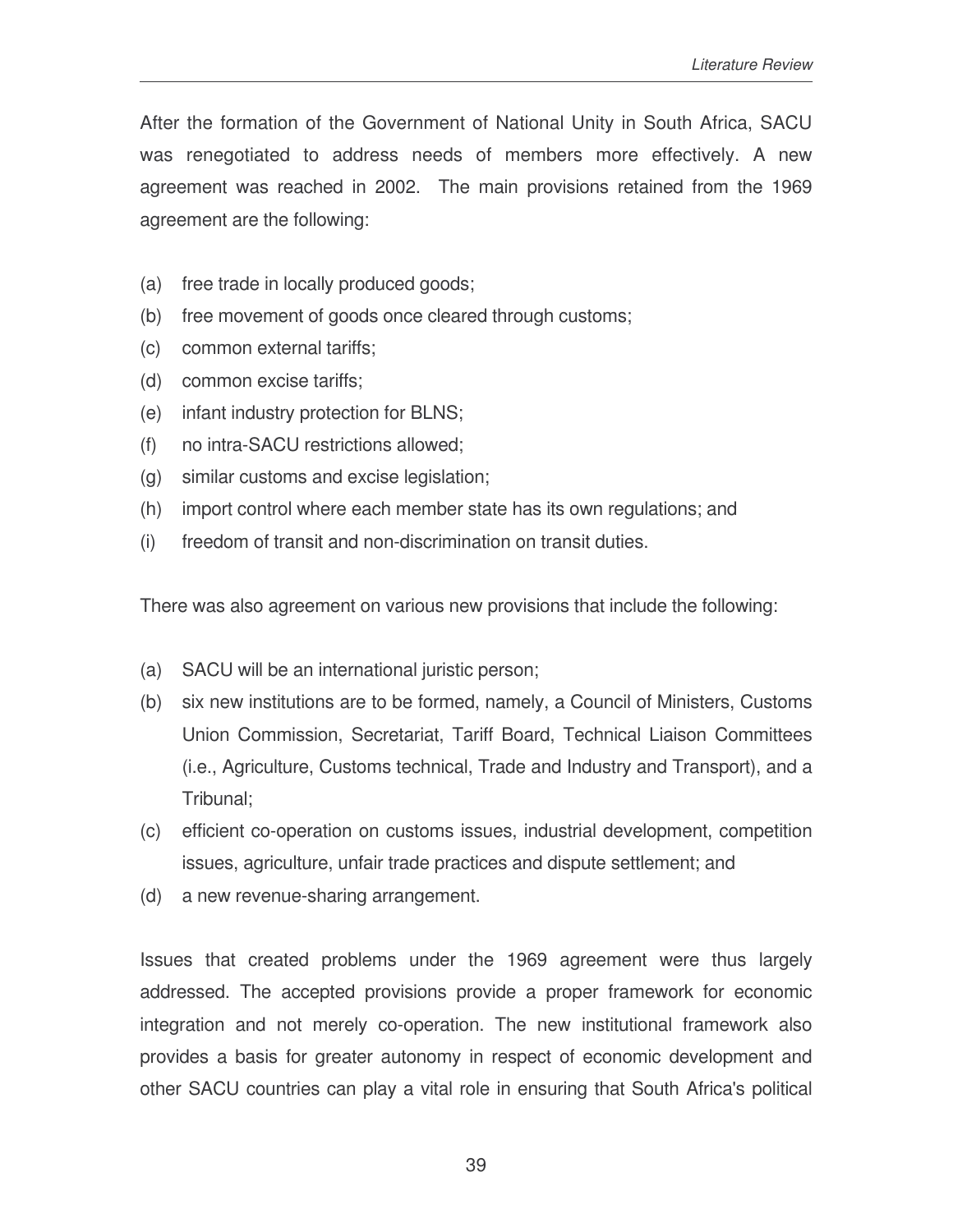and economic supremacy in the region is used positively to implement mutually beneficial policies. The new Tariff Board effectively removes South Africa's control over tariff-setting for SACU as a whole, with the consequence that tariffs intended to protect South African manufacturers and primary producers that hold only marginal benefits for partner countries through the tariff revenue sharing formula will now not distort the benefits provided. Greater integration should also entail increased investment in sectors that hold a comparative advantage in BLNS countries.

Members of the SACU remain contracting parties to the WTO in their own right and benefits from the WTO special and differential treatment afforded developing and LDCs in the form of exemptions or delayed implementation of certain provisions and technical assistance from international organisations.

## **2.6 Conclusion**

From this chapter's discussion, it is evident that the majority of Lesotho's' population live in rural areas where agricultural production is mostly practised. The question of sustaining agriculture is therefore central to the policies and strategies that have a direct impact on agriculture. Hence agriculture is expected to continue to play a major role in meeting the country's core objectives of reducing poverty, improving household food security and generating employment in an economically diversified and ecologically sustainable way. To achieve this, policies such as land tenure review and irrigation are seen as a way that agricultural productivity and incomes could be increased.

Lesotho should maximise gains from participation in regional arrangements through its status as an LDC, by conferring trade treatment and access to foreign assistance. Its proximity to South Africa and membership to the SADC and the South African Customs Union, are its greatest advantages. Lesotho could use regional integration and most importantly, integrate with South Africa as a more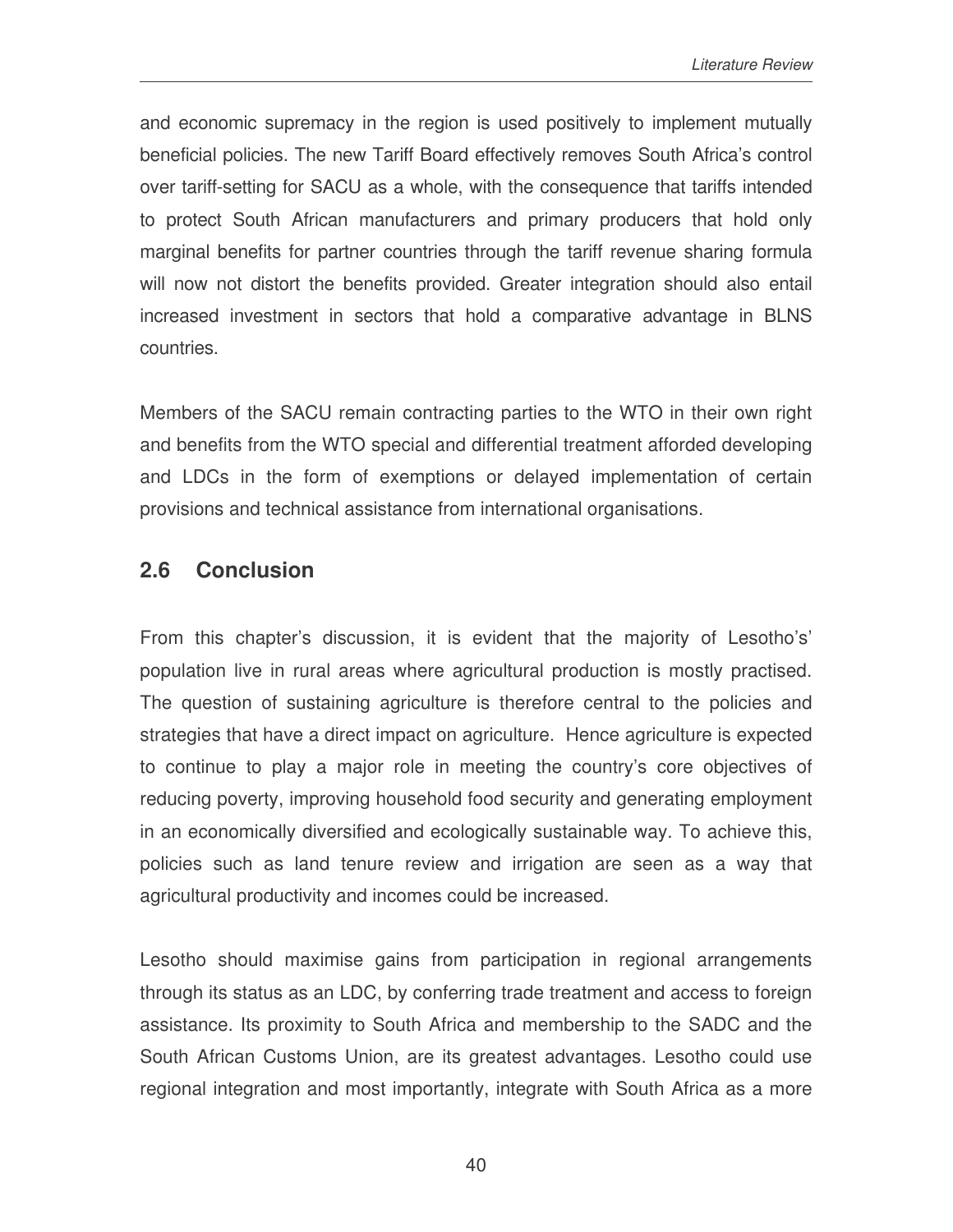developed country. This, according to World Bank (2002a), would be a stepping stone to greater integration into the world economy. It could offer opportunity to realise economies of scale in policy implementation and to reduce the cost of policies related to international trade.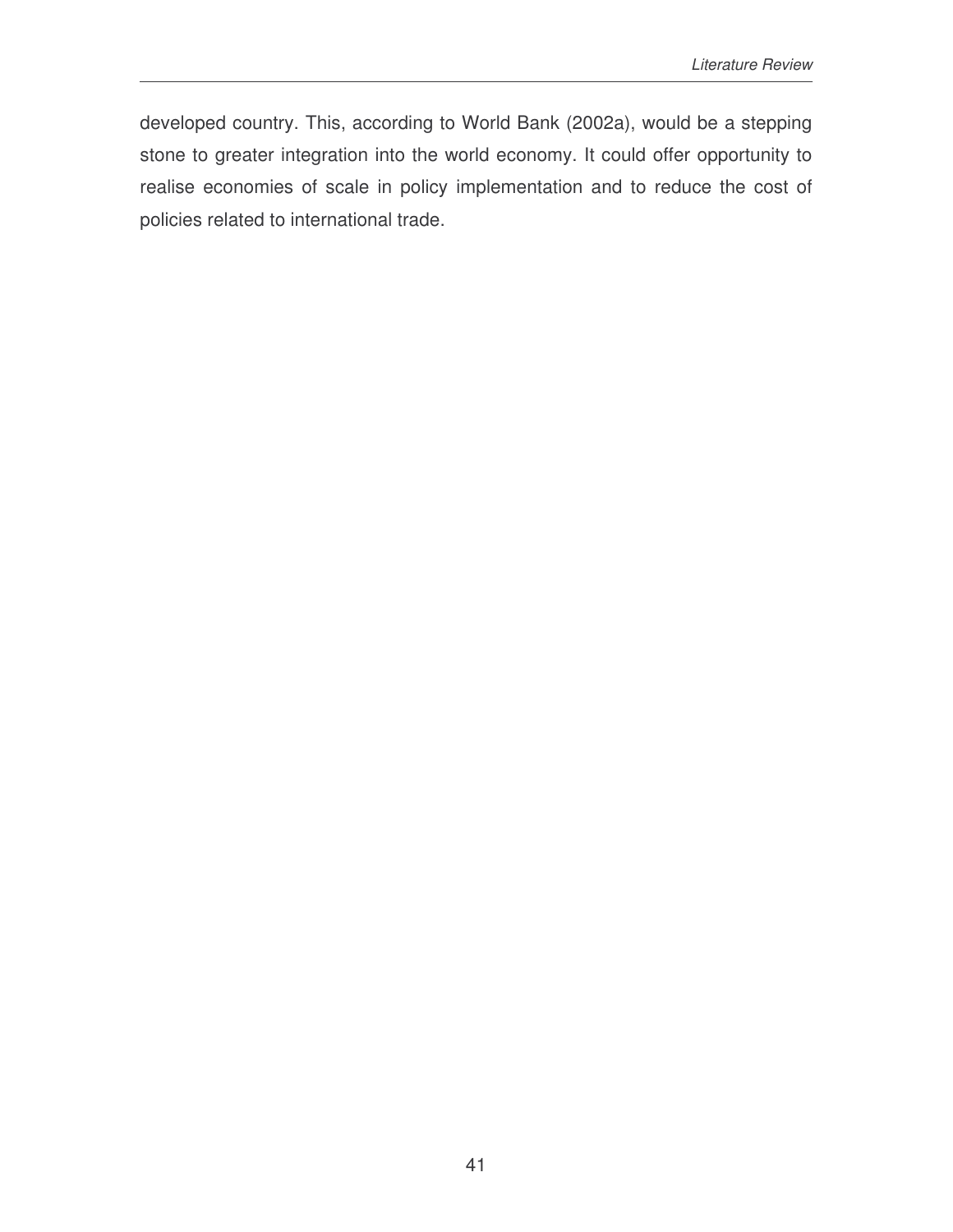## **CHAPTER 3**

#### **PREFERENCES IN APPLE, ASPARAGUS CHERRY AND PEACH TRADE: A SACU PERSPECTIVE**

## **3.1 Introduction**

Increasing trade, and in particular exports, have become an issue of national importance for Southern African countries. As a result, the long-neglected field of export development and promotion is gradually gaining status in policy circles (Digges, Gordon and Marter, 1997). In this regard, Mukherjee and Robinson (1996) indicate that the Southern African region is not performing as poorly as commonly perceived. They state that intra-regional trade seems somewhat above what was expected based on the experience of other countries, but also acknowledge that intra-regional trade has not increased much from historically low levels and institutional change has been impeded on for a variety of reasons.

This chapter focus on trade patterns applicable to apple, asparagus, cherry and peach trade. It highlights major trading partners and provides details on export growth. In addition, intra and inter-industrial trade coefficients are calculated for SACU.

# **3.2 Exports and imports of apples, asparagus, cherries and peaches by SACU**

The data used in this section was taken from Comtrade statistics published in 2000.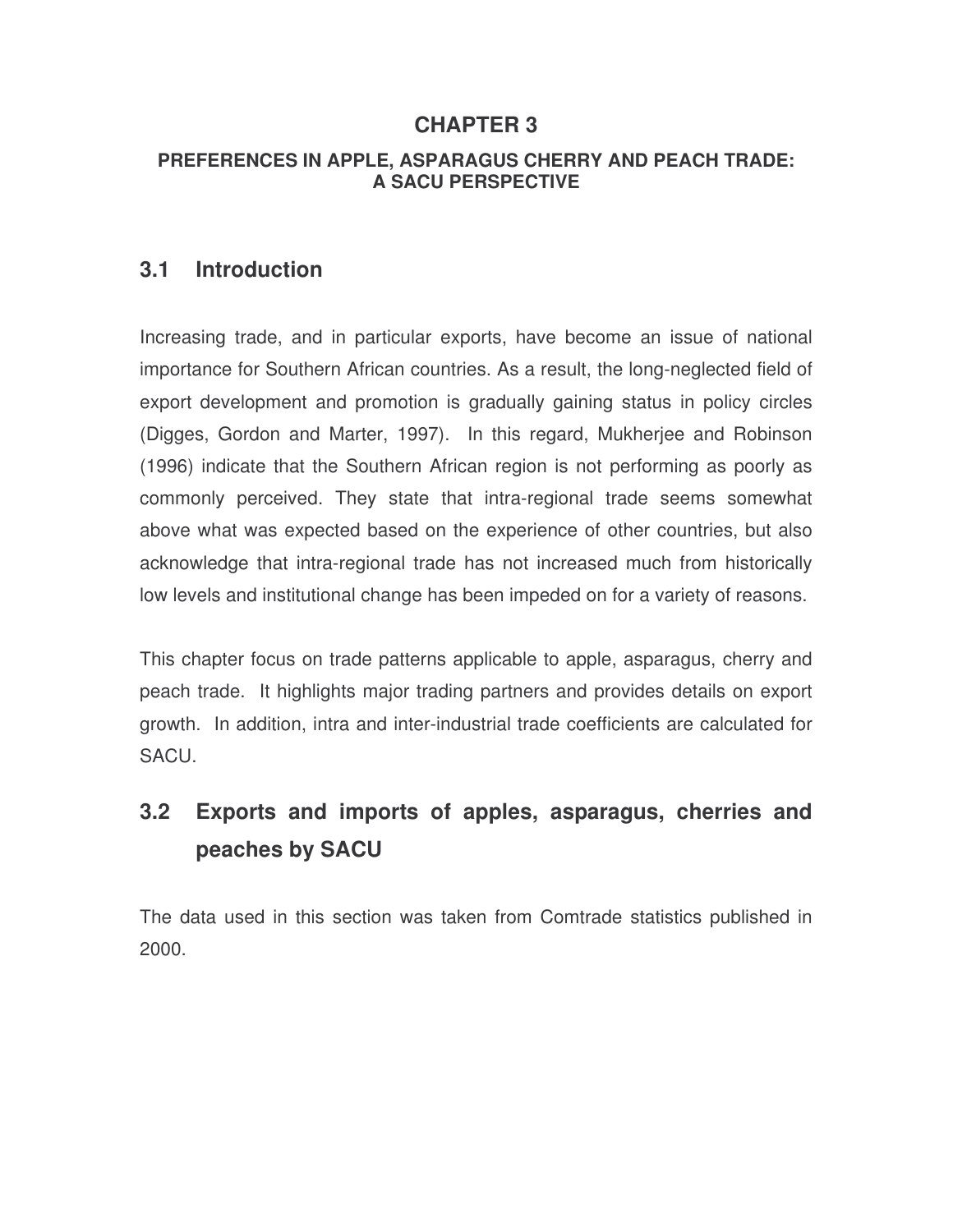### *3.2.1 Apple Trade*

#### **3.2.1.1 Exports**

Table 3.1 shows the major destinations of apples from SACU between 1994 and 1998. Note should be taken that only those countries that imported more than 1 million tons of apples each are reported.

In 1994 the United Kingdom (UK) was the biggest importer of apples from the SACU area, importing over 100 million tons of apples. Belgium, the US and Germany imported between 19 million and 46 million tons each, while the rest of the countries listed imported between one million and 9 million tons of apples each. In total 53 countries imported apples from SACU. In 1995 fifty countries imported fresh apples from SACU. Once again the UK imported most apples from SACU, being supplied with over 79 million tons of apples. Belgium, the US, Germany and Saudi Arabia were the next biggest importers of apples. In 1996, the UK, Belgium, Germany and the US imported more than 100 million tons of apples from SACU. The 1997 and 1998 the bulk of SACU's fresh apples were exported to the UK and Belgium, the US, Germany, Zimbabwe, Mauritius, Angola, Russian Federation, Saudi Arabia and Canada.

| 1994                 | 1995                 | 1996                        | 1997                      | 1998                      |
|----------------------|----------------------|-----------------------------|---------------------------|---------------------------|
| United Kingdom       | United Kingdom       | United Kingdom              | United Kingdom            | United Kingdom            |
| Belgium              | <b>Belgium</b>       | Belgium                     | Belgium                   | Belgium                   |
| <b>United States</b> | <b>United States</b> | Germany                     | <b>United States</b>      | Netherlands               |
| Germany              | Germany              | <b>United States</b>        | Germany                   | Germany                   |
| Saudi Arabia         | Saudi Arabia         | Russian Federation          | Zimbabwe                  | <b>United States</b>      |
| Zimbabwe             | Italy                | Zimbabwe                    | <b>Mauritius</b>          | Zimbabwe                  |
| Hong Kong            | Hong Kong            | Saudi Arabia                | Angola                    | <b>Russian Federation</b> |
| Zambia               | Zimbabwe             | Canada                      | <b>Russian Federation</b> | Saudi Arabia              |
| <b>Mauritius</b>     | <b>Mauritius</b>     | <b>Mauritius</b>            | Saudi Arabia              | <b>Mauritius</b>          |
| Reunion              | France               | Reunion                     | Canada                    | Hong Kong                 |
| France               | Canada               | <b>United Arab Emirates</b> | Reunion                   | Malaysia                  |
| Australia            | Portugal             | France                      | Cyprus                    | Kenya                     |
| Greece               | Greece               | Angola                      | Mozambique                | Canada                    |
| Spain                | Angola               | Kenya                       | Kenya                     | Zambia                    |

**Table 3.1: SACU apple exports (1994 - 1998) (in descending order;** ≥ **100 million tons)**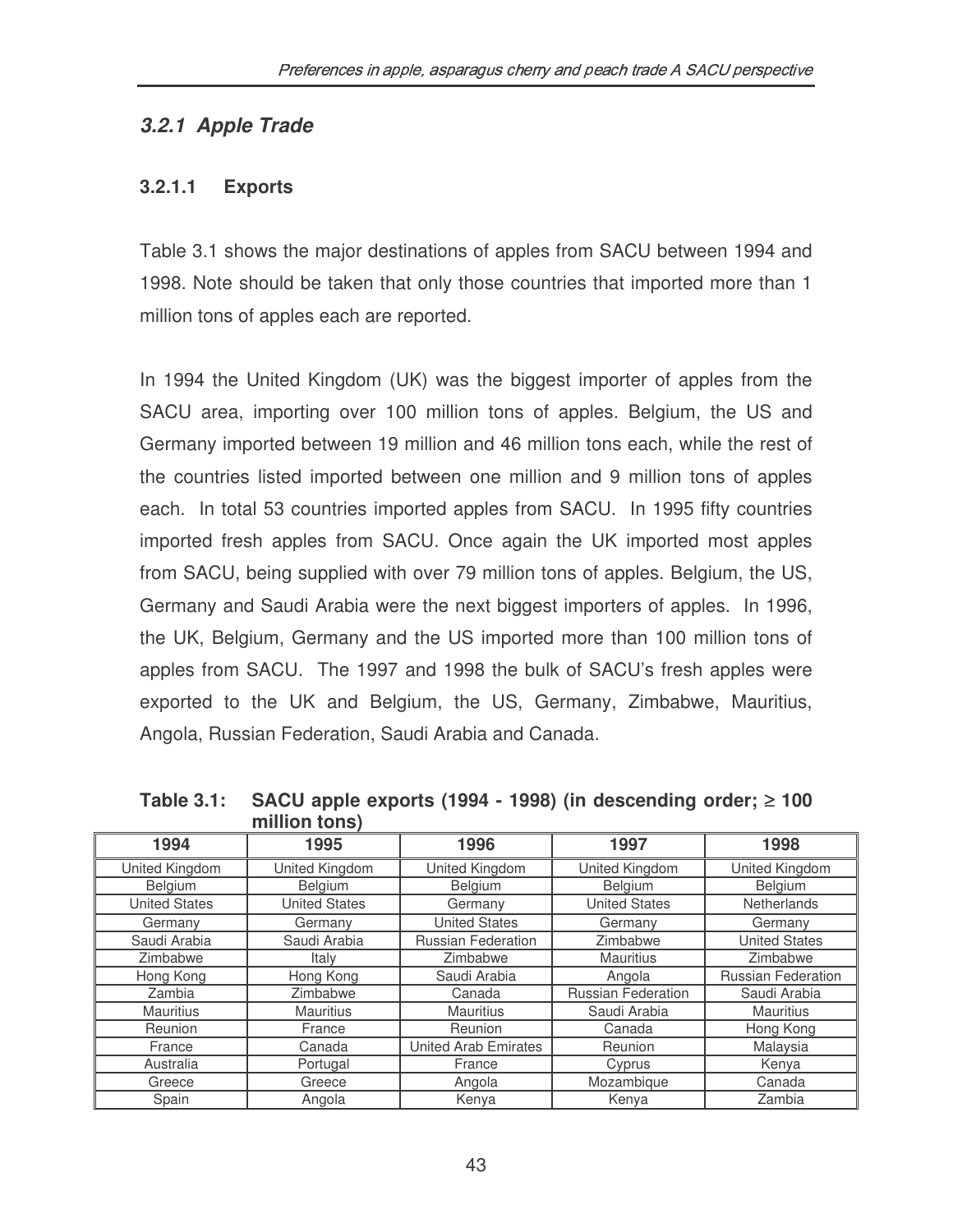| 1994                         | 1995                        | 1996                        | 1997                         | 1998                                       |
|------------------------------|-----------------------------|-----------------------------|------------------------------|--------------------------------------------|
| Portugal                     | Zambia                      | Italy                       | Italy                        | Angola                                     |
| Angola                       | Kenya                       | Mozambique                  | Malta                        | Singapore                                  |
| Mozambique                   | Singapore                   | Zambia                      | Zambia                       | Reunion                                    |
| Kenya                        | Mozambique                  | Hong Kong                   | France                       | Mozambique                                 |
| Singapore                    | Spain                       | Cote D'Ivoire               | Hong Kong                    | Italy                                      |
| Canada                       | Zaire                       | Portugal                    | Malaysia                     | France                                     |
| <b>United Arab Emirates</b>  | Seychelles                  | Singapore                   | Thailand                     | Cote D'Ivoire                              |
| Taiwan, Province of<br>China | Gabon                       | Greece                      | Singapore                    | Taiwan, Province of<br>China               |
| Maldives                     | Maldives                    | Spain                       | <b>Benin</b>                 | Congo, Democratic                          |
| Zaire                        | Ghana                       | Zaire                       | Ghana                        | Republic of<br><b>United Arab Emirates</b> |
| Gabon                        | Croatia                     |                             | Congo, Democratic            | Gabon                                      |
|                              |                             | Malaysia                    | Republic of                  |                                            |
| Seychelles                   | Malawi                      | Seychelles                  | Greece                       | Greece                                     |
| San Marino                   | Cote D'Ivoire               | Gabon                       | Poland                       | Spain                                      |
| Malaysia                     | Comoros                     | Benin                       | Gabon                        | Austria                                    |
| Comoros                      | Sri Lanka                   | Ghana                       | <b>United Arab Emirates</b>  | Yugoslavia                                 |
| Sri Lanka                    | Congo                       | Maldives                    | Cote D'Ivoire                | Ghana                                      |
| Cote D'Ivoire                | Saint Helena                | Sri Lanka                   | Indonesia                    | Seychelles                                 |
| Malawi                       | Vietnam                     | Comoros                     | Netherlands                  | Portugal                                   |
| Somalia                      | Cameroon                    | Croatia                     | Seychelles                   | Bangladesh                                 |
| Congo                        | Netherlands                 | Malawi                      | Yugoslavia                   | Thailand                                   |
| Uganda                       | Malaysia                    | Indonesia                   | Malawi                       | Kuwait                                     |
| Peru                         | Sierra Leone                | Thailand                    | Sri Lanka                    | Senegal                                    |
| Cameroon                     | Central African<br>Republic | Brunei Darussalam           | Kuwait                       | Maldives                                   |
| Sao Tome & Principe          | Ethiopia                    | Vietnam                     | Maldives                     | Malawi                                     |
| Saint Helena                 | Swaziland                   | Congo                       | Portugal                     | Sri Lanka                                  |
| Moldova, Republic of         | Chad                        | Senegal                     | Congo                        | Comoros                                    |
| Ghana                        | Sweden                      | Bangladesh                  | Bangladesh                   | Cameroon                                   |
| Nigeria                      | <b>Benin</b>                | Cameroon                    | Comoros                      | Cambodia                                   |
|                              |                             |                             |                              | (Kampuchea)                                |
| Montserrat                   | Mali                        | Switzerland                 | Cameroon                     | Sweden                                     |
| Malta                        | Australia                   | Saint Helena                | Senegal                      | Congo                                      |
| Ethiopia                     | Tanzania                    | Tanzania                    | Vietnam                      | Peru                                       |
| Switzerland                  | Nigeria                     | Netherlands                 | Taiwan, Province of<br>China | Philippines                                |
| Mauritania                   | Uganda                      | Ethiopia                    | Cambodia                     | Vietnam                                    |
|                              |                             |                             | (Kampuchea)                  |                                            |
| Central African<br>Republic  | Madagascar                  | Central African<br>Republic | Tanzania                     | Saint Helena                               |
| Cape Verde                   |                             | Colombia                    | Australia                    | Egypt                                      |
| Mali                         |                             | Australia                   | Egypt                        | Gambia                                     |
| Sweden                       |                             | Sierra Leone                | Zaire                        | Ethiopia                                   |
| Swaziland                    |                             | Sweden                      | Qatar                        | Togo                                       |
|                              |                             | Chad                        | Togo                         | Japan                                      |
|                              |                             | Uganda                      | Saint Helena                 | Tanzania                                   |
|                              |                             | <b>Burundi</b>              | Ethiopia                     | Cape Verde                                 |
|                              |                             |                             | Central African              | Chad                                       |
|                              |                             | Japan                       | Republic                     |                                            |
|                              |                             | Qatar                       | Lebanon                      | Mali                                       |
|                              |                             |                             | Uganda                       | Uganda                                     |
|                              |                             |                             | Madagascar                   | Central African                            |
|                              |                             |                             |                              | Republic                                   |

*Source: SARS (2000)*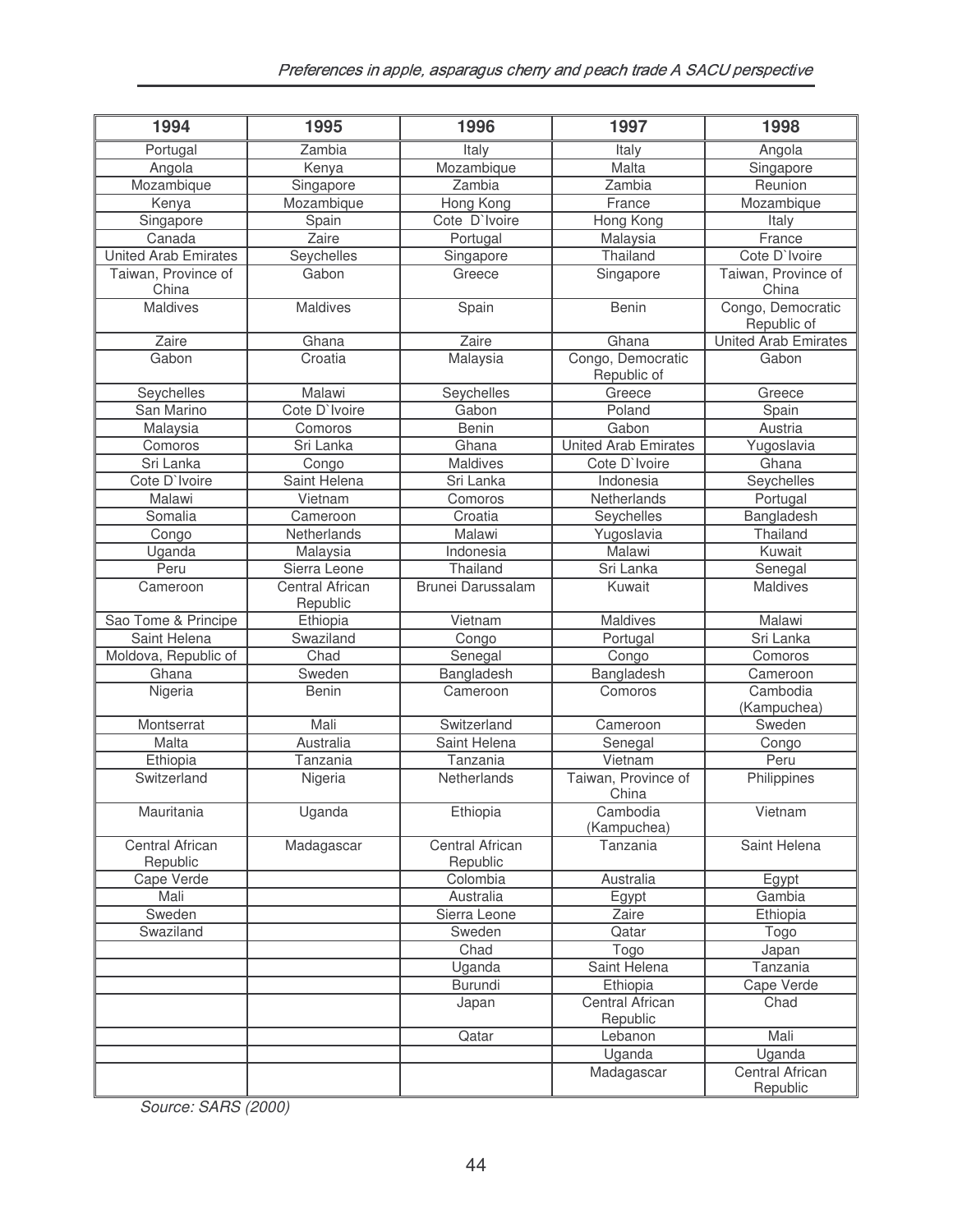#### **3.2.1.2 Imports**

SACU is a net exporter of apples, but do occasionally import apples. In 1994 SACU imported 11 014 tons of apples. In 1995 imported apples to SACU originated mainly from SADC, and in particular Zimbabwe. In 1996 only Zimbabwe and France supplied SACU with fresh apples, the total amount being 1 220 tons. In 1997, apples were imported only from Zimbabwe (20 tons). In 1998 no imports of fresh apples were recorded.

#### **3.2.1.3 Growth in imports of apples originating from SACU – 1996 to 2000**

Table 3.2 shows the annual growth in value and quantity of apple imports originating from SACU for selected countries for the period 1996 – 2000. The largest growth in terms of value and quantity was recorded for the Syrian Arab Republic (179% and 269% respectively). In this period, Brazil increased its imports by 101 per cent. In general, more increases than decreases were observed amongst the ten biggest importers of SACU apples in the period 1996 to 2000. Growth was also recorded for, amongst others, the US, Italy, New Zealand, Chile, Belgium, The Netherlands and China. France, Argentina and Canada's growth decreased by 1 per cent, 17 per cent and 13 per cent respectively for the period under discussion.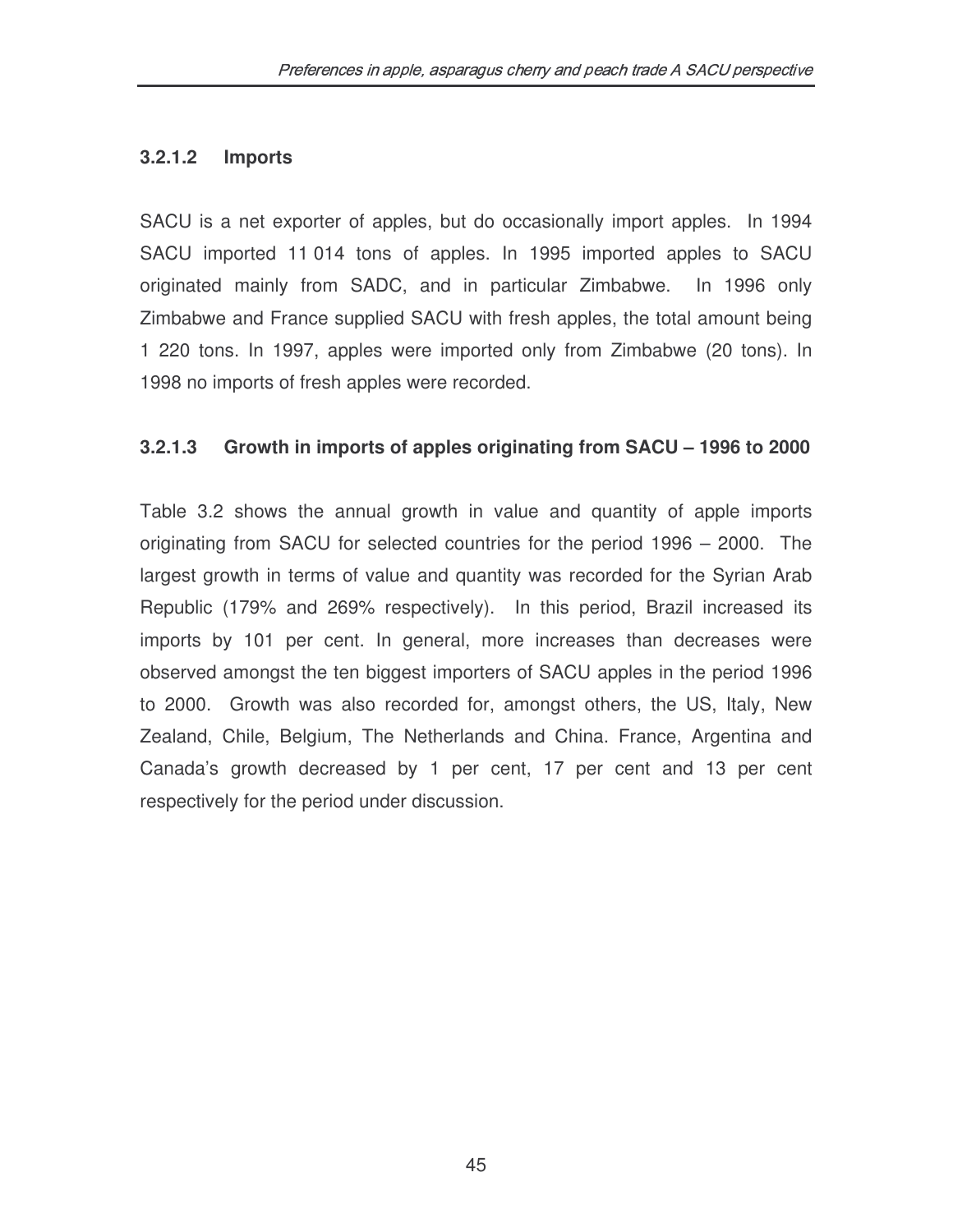| <b>Exporters</b>            | Annual growth in value | Annual growth in quantity (%) |  |
|-----------------------------|------------------------|-------------------------------|--|
| France                      | -9                     | $-1$                          |  |
| $\overline{\mathsf{US}}$    | $-2$                   | $\overline{1}$                |  |
| Italy                       | $-5$                   | 6                             |  |
| New Zealand                 | $-4$                   | 4                             |  |
| Chile                       | $-2$                   | $\mathbf{0}$                  |  |
| Belgium                     | $\overline{5}$         | $\overline{18}$               |  |
| Netherlands                 | $-12$                  | $\mathbf 0$                   |  |
| China                       | $\overline{7}$         | $\overline{14}$               |  |
| Argentina                   | $-18$                  | $-17$                         |  |
| Canada                      | $-8$                   | $-13$                         |  |
| Poland                      | $\overline{2}$         | $\overline{14}$               |  |
| <b>Brazil</b>               | $\overline{95}$        | 101                           |  |
| Germany                     | $-4$                   | 8                             |  |
| Spain                       | $-10$                  | $-1$                          |  |
| Australia                   | $\mathbf 0$            | $\overline{7}$                |  |
| Austria                     | $-11$                  | -3                            |  |
| Iran (Islamic Republic of)  | 4                      | 3                             |  |
| <b>United Kingdom</b>       | $-14$                  | $-12$                         |  |
| <b>Czech Republic</b>       | $-7$                   | 1                             |  |
| Greece                      | $-10$                  | $\mathbf 0$                   |  |
| Singapore                   | $-26$                  | $-12$                         |  |
| Lebanon                     | $-3$                   | $-4$                          |  |
| Kyrgyzstan                  | $-26$                  | $-11$                         |  |
| Japan                       | $-23$                  | $-7$                          |  |
| Turkey                      | $-42$                  | $-35$                         |  |
| <b>Belarus</b>              |                        |                               |  |
| Slovenia                    | $-11$                  | $-3$                          |  |
| Uzbekistan                  | $-20$                  | 4                             |  |
| <b>United Arab Emirates</b> | $-18$                  | 10                            |  |
| Ukraine                     | $-25$                  | $-32$                         |  |
| Tajikistan                  | $-15$                  | 15                            |  |
| Kazakstan                   |                        |                               |  |
| Uruguay                     | 16                     | 12                            |  |
| Portugal                    | $\overline{7}$         | $\overline{36}$               |  |
| Syrian Arab Republic        | 179                    | 269                           |  |
| Korea, Rep. of Korea        | $-38$                  | $-24$                         |  |
| Moldova, Rep.of             |                        |                               |  |
| Hungary                     | $-43$                  | $-41$                         |  |

## **Table 3.2: Growth in apple imports originating from SACU (1996 to 2000)**

*Source: ITC calculations based on Comtrade statistics (2001)*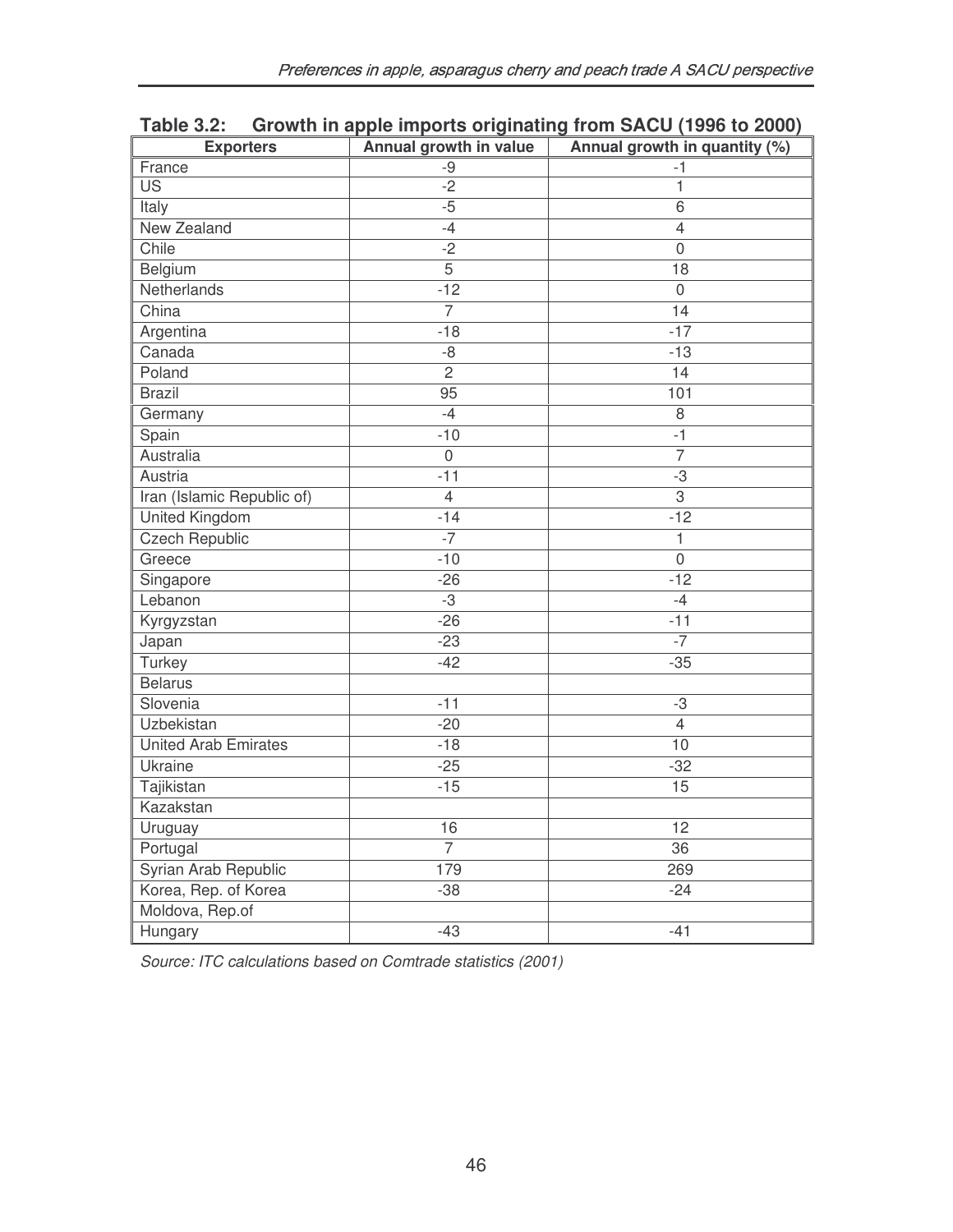### *3.2.2 Asparagus Trade*

#### **3.2.2.1 Exports**

Table 3.3 shows the major destinations of fresh asparagus from SACU between 1994 and 1998. In total, 54 countries from different regions imported asparagus from SACU over this period. On average Germany imported the largest quantity, namely more than 700 000 tons, followed by the Netherlands with 172 852 tons. The other five biggest importers, Belgium, United Kingdom, Austria, France and Spain, imported between 16 000 and 46 000 tons, while Luxembourg, Zaire and Switzerland imported at around 1 000 tons of asparagus on average over the stated period.

| 1994                        | יין יידי די די שיין יידי<br>1995 | 1996                 | 1997                        | 1998                        |
|-----------------------------|----------------------------------|----------------------|-----------------------------|-----------------------------|
| Germany                     | Germany                          | Germany              | Germany                     | Netherlands                 |
| Netherlands                 | <b>Netherlands</b>               | Netherlands          | <b>Netherlands</b>          | Germany                     |
| Belgium                     | United Kingdom                   | United Kingdom       | <b>United Kingdom</b>       | United Kingdom              |
| United Kingdom              | Belgium                          | France               | France                      | France                      |
| Austria                     | Austria                          | Austria              | Luxembourg                  | <b>United States</b>        |
| France                      | France                           | Belgium              | Spain                       | Spain                       |
| Spain                       | Switzerland                      | Congo                | Austria                     | Austria                     |
| Luxembourg                  | Hong Kong                        | Switzerland          | <b>United States</b>        | Belgium                     |
| Zaire                       | Zambia                           | Georgia              | Singapore                   | Luxembourg                  |
| Switzerland                 | Seychelles                       | Luxembourg           | Belgium                     | Switzerland                 |
| <b>United Arab Emirates</b> | Qatar                            | Hong Kong            | Denmark                     | Denmark                     |
| Congo                       | Cote D'Ivoire                    | Greece               | Hong Kong                   | Zimbabwe                    |
| Italy                       | <b>United Arab Emirates</b>      | <b>Mauritius</b>     | Switzerland                 | Angola                      |
| Cote D'Ivoire               | Angola                           | Zambia               | India                       | Italy                       |
| Hong Kong                   | Zaire                            | Japan                | <b>United Arab Emirates</b> | Singapore                   |
| Gabon                       | Congo                            | Reunion              | Italy                       | Mozambique                  |
| Japan                       | Comoros                          | Cote D'Ivoire        | Greece                      | Kenya                       |
| Angola                      | Mozambique                       | Angola               | Kenya                       | <b>Mauritius</b>            |
| Saudi Arabia                | Gabon                            | Seychelles           | Mozambique                  | Tanzania                    |
| Singapore                   | Ethiopia                         | Mozambique           | Cote D'Ivoire               | Hong Kong                   |
| <b>Mauritius</b>            | Cameroon                         | United Arab Emirates | Angola                      | <b>United Arab Emirates</b> |
| Cameroon                    | Singapore                        | Qatar                | Qatar                       | Cote D'Ivoire               |
| Ghana                       | Djibouti                         | Zimbabwe             | Tanzania                    | Lebanon                     |
| Comoros                     | <b>Bahrain</b>                   | Australia            | Zambia                      | Qatar                       |
| Zimbabwe                    | Malawi                           | Comoros              | Gabon                       | Japan                       |
|                             | Australia                        | Zaire                | Australia                   | Uganda                      |
|                             |                                  | Saudi Arabia         | <b>Mauritius</b>            | Zambia                      |
|                             |                                  | Ghana                | Reunion                     | <b>DRC</b>                  |
|                             |                                  | Uganda               | Cameroon                    | Gabon                       |
|                             |                                  | Denmark              | Lebanon                     | Reunion                     |
|                             |                                  | Gabon                | Saudi Arabia                | Seychelles                  |

**Table 3.3: SACU asparagus exports (1994 - 1998) (in descending order)**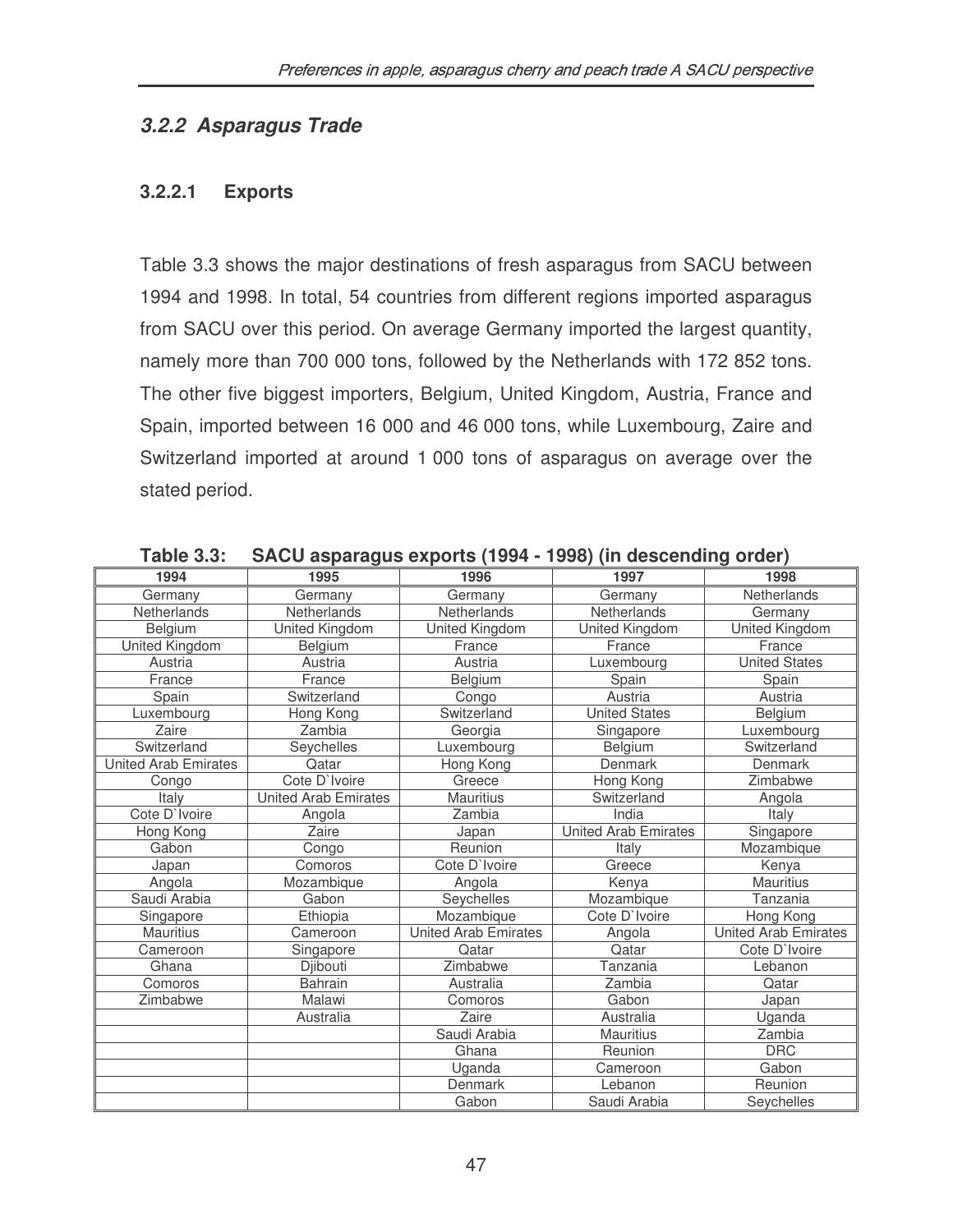| 1994 | 1995 | 1996   | 1997   | 1998     |
|------|------|--------|--------|----------|
|      |      | Malawi | Malawi | Malawi   |
|      |      |        | Congo  | Portugal |
|      |      |        | Ghana  | Malaysia |
|      |      |        | Guinea | Congo    |

*Source: SARS (2000)*

#### **3.2.2.2 Imports**

Table 3.4 shows imports of asparagus by SACU. From 1994 to 1998 SACU's major suppliers of fresh asparagus were Zimbabwe, the Netherlands, France, Kenya, Israel, Jordan, New Zealand, Germany and the United Kingdom. Over this period Zimbabwe exported the highest volumes to SACU. In 1994, it exported 44 808 tons of asparagus to SACU, whereas the total tonnage imported was 45 901. The supply of asparagus to SACU in 1995 was 65 489 tons, while the total tonnage imported was 68 467. From 1996 to 1998, Zimbabwe's exports into SACU were 38 879, 13 578 and 18 444 tons respectively for the three years.

**Table 3.4: Countries exporting asparagus to SACU (1994 – 1998) (in descending order)**

| 1994               | 1995          | 1996        | 1997           | 1998        |
|--------------------|---------------|-------------|----------------|-------------|
| Zimbabwe           | Zimbabwe      | Zimbabwe    | Zimbabwe       | Zimbabwe    |
| <b>Netherlands</b> | Kenya         | Jordan      | Netherlands    | Jordan      |
| France             | Netherlands   | New Zealand | Kenva          | Netherlands |
|                    | <b>Israel</b> | Germany     | United Kingdom |             |

*Source: SARS (2000)*

#### **3.2.2.3 Growth in imports of asparagus originating from SACU**

Table 3.5 shows the annual growth in value and quantity of asparagus imports originating from SACU for selected countries for the period 1996 – 2000. Of the 40 countries that imported asparagus from SACU, 25 experienced positive growth. The decline in growth in the other trading countries averaged 10 per cent. Although Mexico, Peru and the US were the biggest importers, more substantial growth was realised by the Czech Republic, which increased its imports from SACU by 125 per cent, though its share in world exports is very low.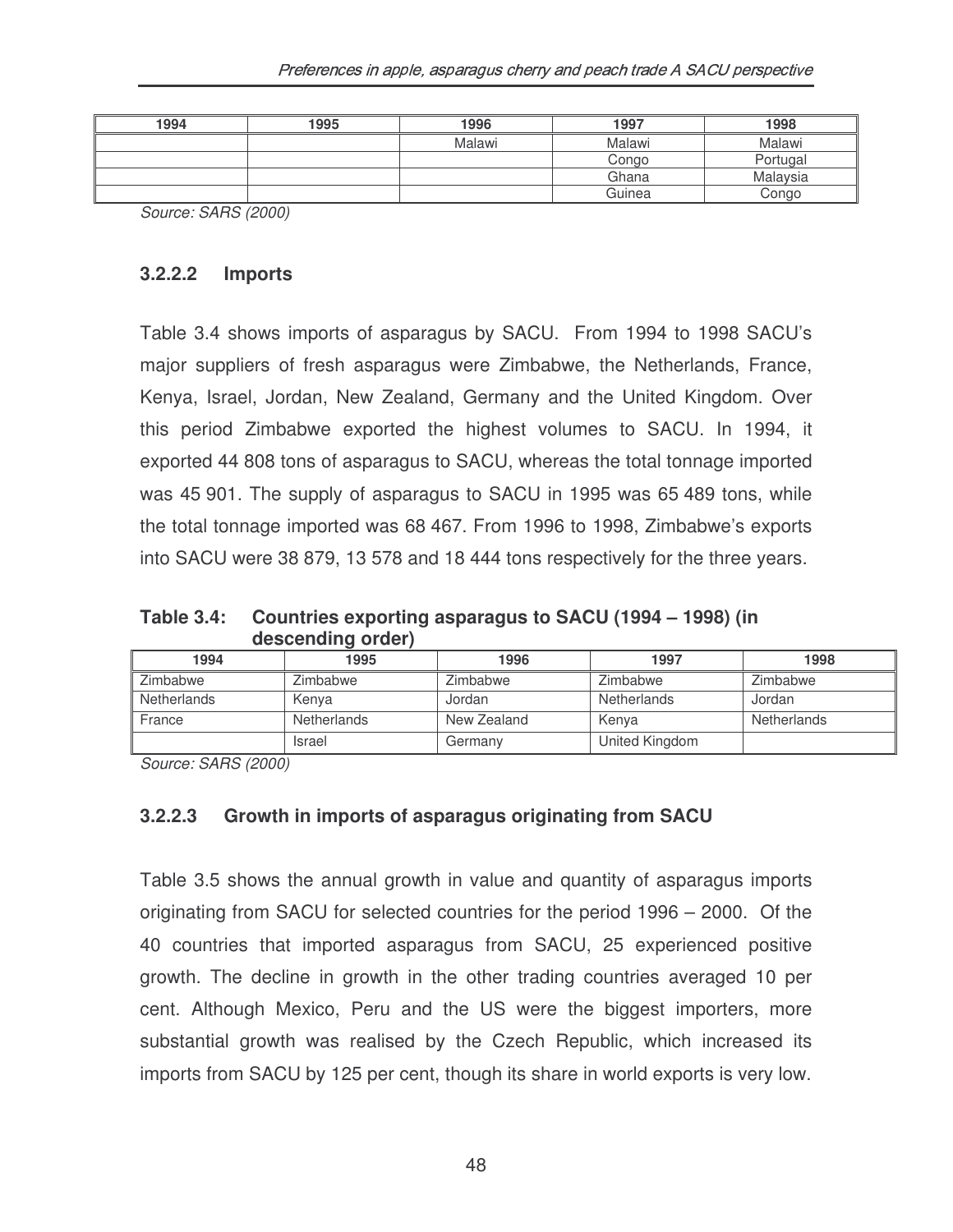| <b>Exporters</b>            | Annual growth in value | Annual growth in quantity (%) |
|-----------------------------|------------------------|-------------------------------|
| Mexico                      | 32                     | 33                            |
| Peru                        | $\overline{20}$        | $\overline{29}$               |
| $\overline{US}$             | $\mathbf 0$            | $6\,$                         |
| Spain                       | $-9$                   | $\mathbf 0$                   |
| Greece                      | $-14$                  | $-9$                          |
| Netherlands                 | $-9$                   | $-3$                          |
| Australia                   | $\overline{4}$         | 10                            |
| France                      | $-13$                  | $-6$                          |
| Philippines                 | $-9$                   | $-9$                          |
| Thailand                    | $\overline{5}$         | $\overline{28}$               |
| <b>New Zealand</b>          | $\overline{4}$         | 3                             |
| Chile                       | $\overline{6}$         | $\mathbf{1}$                  |
| Belgium                     | 7                      | $\overline{13}$               |
| Italy                       | $\overline{6}$         | 19                            |
| Hungary                     | 3                      | $\overline{11}$               |
| Germany                     | $\overline{9}$         | $\overline{20}$               |
| Colombia                    | $-8$                   | $-4$                          |
| China                       | $-22$                  | $-11$                         |
| Poland                      | $-7$                   | $-4$                          |
| Argentina                   | $-17$                  | $-18$                         |
| Slovakia                    | $-1$                   | na                            |
| Austria                     | 48                     | 34                            |
| Guatemala                   | $-10$                  | $-14$                         |
| Finland                     | 405                    | na                            |
| <b>Czech Republic</b>       | $\overline{57}$        | 125                           |
| United Kingdom              | $\mathbf{1}$           | 8                             |
| Morocco                     | $-33$                  | $-9$                          |
| Ecuador                     | $-26$                  | $-6$                          |
| Zimbabwe                    | $-33$                  | $-22$                         |
| <b>United Arab Emirates</b> | 66                     | 68                            |
| Canada                      | $\overline{12}$        | $-1$                          |
| <b>Bulgaria</b>             | 101                    | 49                            |
| Singapore                   | $-40$                  | $-23$                         |
| Switzerland                 | 39                     | $\overline{42}$               |
| Costa Rica                  | $-34$                  | $-19$                         |

#### **Table 3.5: Growth in asparagus imports originating from SACU (1996 to 2000)**

*Source: ITC calculations based on Comtrade statistics (2000)*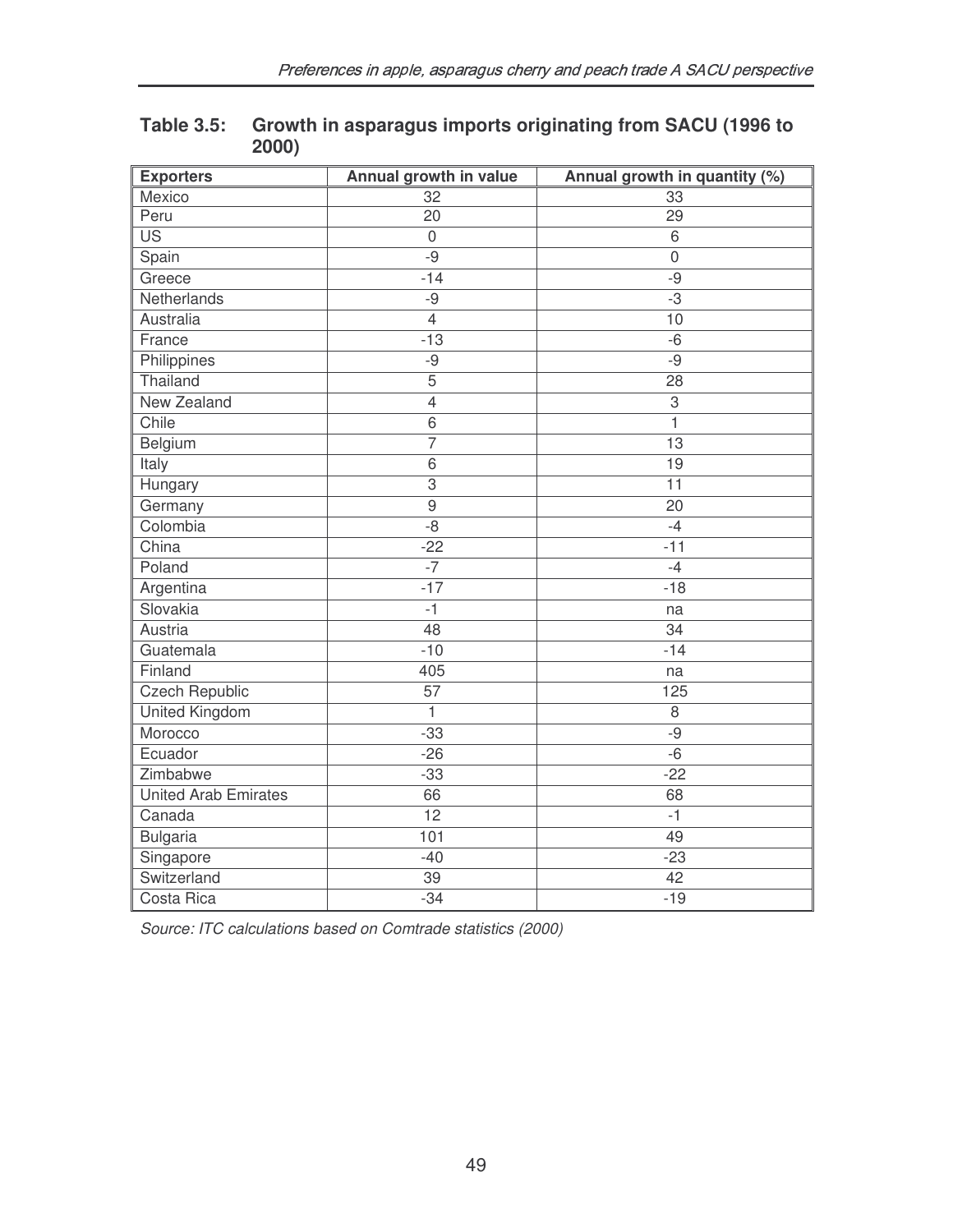#### *3.2.3 Cherries*

#### **3.2.3.1 Exports**

Table 3.6 shows the major export destinations of fresh cherries from SACU between 1994 and 1998. In 1994 Zimbabwe, Mauritius, Germany, the Netherlands and the United Kingdom were the biggest importers of fresh cherries from the SACU region. In 1995 the United Kingdom and Spain were the largest importers of fresh cherries from SACU in terms of quantities. In 1996 South Korea, Taiwan, Zambia, the Netherlands, Hong Kong, France, Mauritius, Germany and Mozambique were major export destinations. In 1997, when exports reached a high of 136 160 tons, the highest tonnage was exported to the United Kingdom, the Netherlands and the United Arab Emirates, with the remaining volume being exported to other countries listed. In 1998 SACU's export of fresh cherries declined to its lowest levels since 1994. The main destinations were Mozambique, China, United Arab Emirates, Zambia and Kenya.

| 1994               | 1995                  | 1996                 | 1997                 | 1998                 |
|--------------------|-----------------------|----------------------|----------------------|----------------------|
| Zimbabwe           | UK                    | South Korea          | <b>UK</b>            | Mozambique           |
| <b>Mauritius</b>   | Spain                 | <b>Taiwan</b>        | <b>Netherlands</b>   | China                |
|                    | Turkey                | Zambia               | <b>United Arab</b>   | <b>United Arab</b>   |
| Germany            |                       |                      | Emirates             | Emirates             |
| <b>Netherlands</b> | <b>Brazil</b>         | Netherlands          | <b>United States</b> | Zambia               |
| UK                 | <b>United Arab</b>    | Hong Kong            | Canada               | Kenya                |
|                    | Emirates              |                      |                      |                      |
| France             | Czechoslovak          | France               | Spain                | <b>United States</b> |
| <b>Bulgaria</b>    | <b>Czech Republic</b> | <b>Mauritius</b>     | Germany              | Canada               |
| Switzerland        | Greece                | Germany              | Hungary              | Spain                |
| Hungary            | <b>Netherlands</b>    | Mozambique           | Switzerland          | Germany              |
| Germany            | Zimbabwe              | Spain                | <b>Bulgaria</b>      | Hungary              |
| Spain              | France                | Canada               | Greece               | Switzerland          |
| Canada             | <b>Bulgaria</b>       | <b>United States</b> | Morocco              | <b>Bulgaria</b>      |
|                    | Switzerland           | Hungary              | Italy                | France               |
|                    | Hungary               | Switzerland          | Suriname             | <b>UK</b>            |
|                    | Germany               | <b>Bulgaria</b>      |                      | <b>Netherlands</b>   |
|                    | Canada                | France               |                      | Greece               |
|                    | <b>United States</b>  | Greece               |                      |                      |
|                    |                       | Israel               |                      |                      |

**Table 3.6: SACU fresh cherry exports (1994 - 1998) (in descending order)**

*Source: SARS (2000)*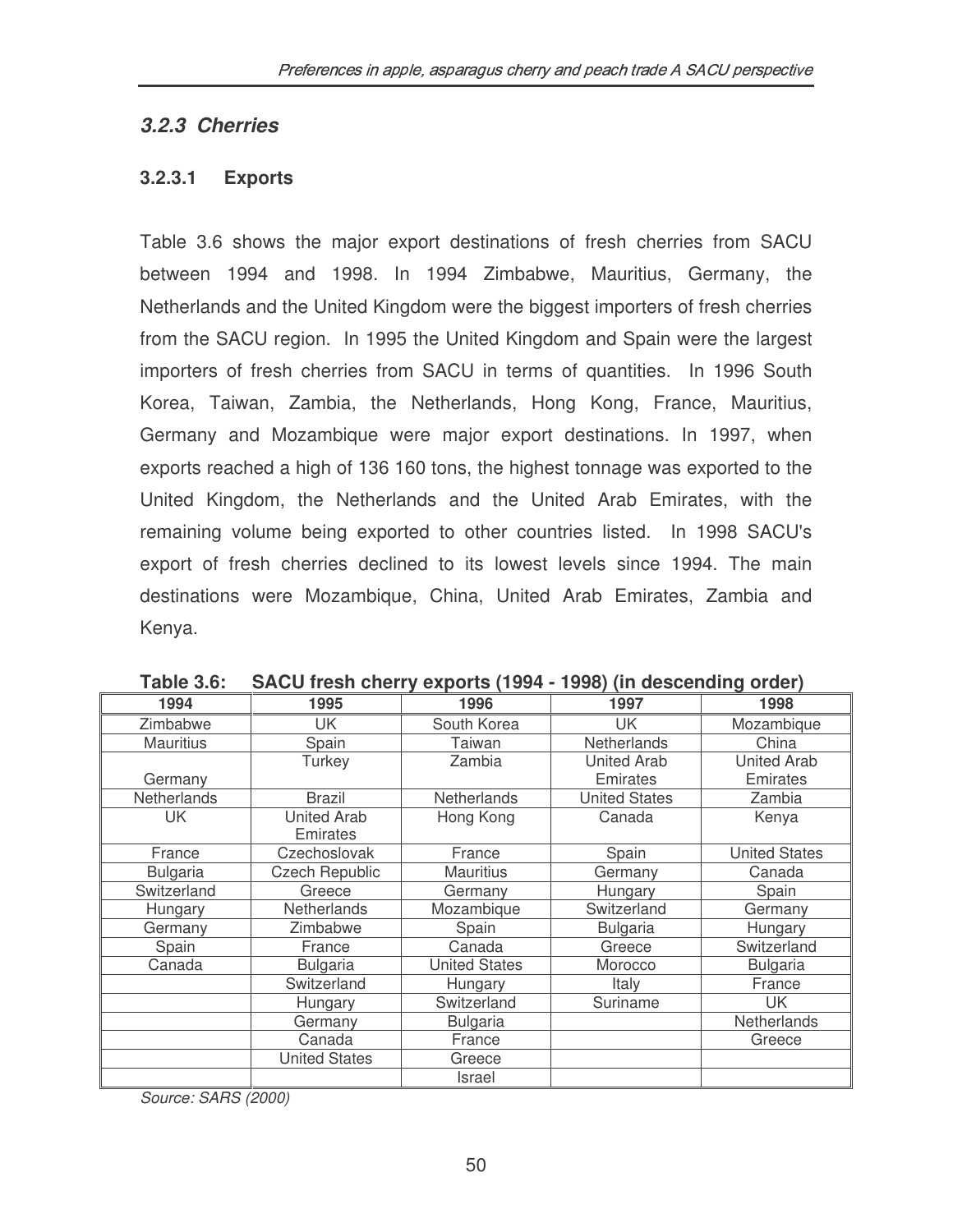Table 3.7 shows countries importing glazed cherries from SACU. SACU's export market for glazed cherries ranges from nine to 20 countries. In 1994 nine countries imported cherries from SACU and the highest volumes were traded with the United States, Mauritius, Zimbabwe and Seychelles. In 1995, Italy, Kenya and Zimbabwe were the biggest importers of glazed cherries from SACU. Mauritius was the highest importer in 1996, followed by Zimbabwe and Mozambique. Zimbabwe was the highest importer in 1997, followed by Kenya and Mozambique, and in 1998 Zimbabwe was the highest importer, followed by Zambia, Mozambique and Kenya.

| 1994                 | 1995         | 1996             | 1997       | 1998         |
|----------------------|--------------|------------------|------------|--------------|
| <b>United States</b> | Italy        | <b>Mauritius</b> | Zimbabwe   | Zimbabwe     |
| <b>Mauritius</b>     | Kenya        | Zimbabwe         | Kenya      | Zambia       |
| Zimbabwe             | Zimbabwe     | Mozambique       | Mozambique | Mozambique   |
| Seychelles           | Japan        | Zambia           | Malawi     | Kenya        |
| Zambia               | Mozambique   | Kenya            | Spain      | Seychelles   |
| <b>Maldives</b>      | Comoros      | Tanzania         | Zambia     | Madagascar   |
| Mozambique           | Zambia       | Seychelles       | Angola     | <b>DRC</b>   |
| Saint Helena         | Zaire        | Zaire            | Tanzania   | Malawi       |
| Angola               | Seychelles   | Angola           | <b>DRC</b> | Tanzania     |
|                      | Tanzania     | Sao Tome         |            | Saint Helena |
|                      | Saint Helena | Saint Helena     |            | Australia    |
|                      | Malawi       |                  |            |              |

**Table 3.7: SACU glazed cherry exports (1994 - 1998) (in descending order)**

*Source: SARS (2000)*

#### **3.2.3.2 Imports**

Table 3.8 provides a breakdown of SACU's total fresh cherry imports from the world. Imports mainly originated from between nine and 21 countries. In 1994 Canada exported close to 130 000 tons of fresh cherries into SACU, Germany more than 36 000 tons, Spain more than 17 000 tons, and Switzerland more than 16 000 tons. SACU imported over 9 000 tons of fresh cherries from the United Kingdom and 4 000 tons from France. The remainder was imported from Hungary, Greece and Zimbabwe. In 1994 nine countries contributed to supplying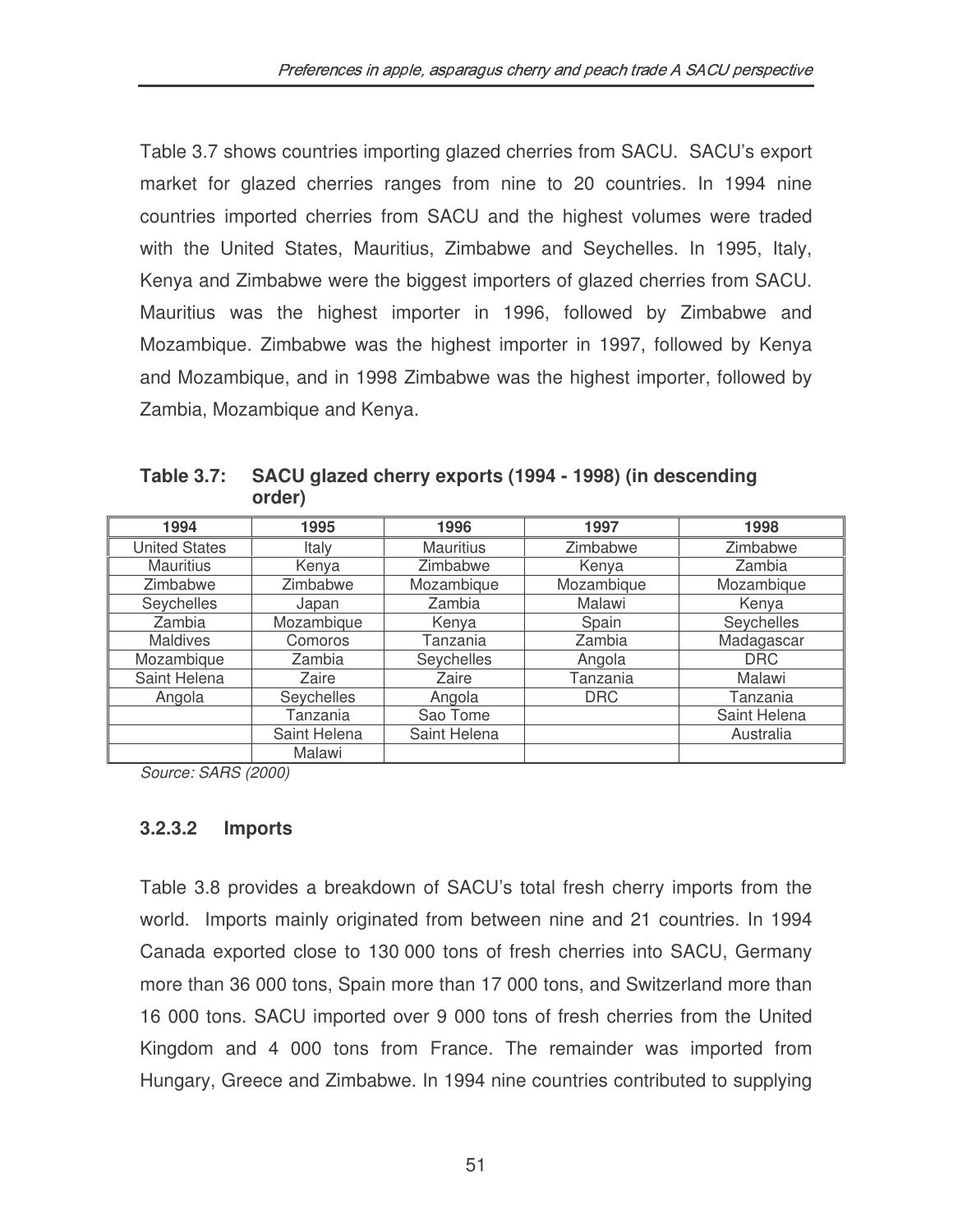SACU with fresh cherries. The top four suppliers of fresh cherries to SACU in 1995 were Canada, Czech Republic, Germany and Spain.

In 1996 Canada, Germany, United States, United Arab Emirates, Spain, the United Kingdom, Bulgaria, Morocco and France dominated the SACU cherry import market. In 1997 the United States was the leading exporter to SACU, followed by Canada, Spain, the United Kingdom, Germany, Switzerland, Bulgaria, Greece and the Netherlands. In 1998 the United States maintained its leading position as an exporter to SACU, followed by Canada, Spain, Germany, Hungary, Switzerland, Bulgaria, France and the United Kingdom.

**Table 3.8: SACU imports of fresh cherries (1994 to 1998) (in descending order)**

| 1994           | 1995                 | 1996                  | 1997                  | 1998                  |
|----------------|----------------------|-----------------------|-----------------------|-----------------------|
| Canada         | Canada               | Canada                | <b>United States</b>  | <b>United States</b>  |
| Germany        | Czech .Republic      | Germany               | Canada                | Canada                |
| Spain          | Germany              | <b>United States</b>  | Spain                 | Spain                 |
| Switzerland    | Spain                | <b>United Arab</b>    | <b>United Kingdom</b> | Germany               |
|                |                      | Emirates              |                       |                       |
| United Kingdom | Czechoslovakia       | Spain                 | Germany               | Hungary               |
| France         | <b>United Arab</b>   | <b>United Kingdom</b> | Switzerland           | Switzerland           |
|                | Emirates             |                       |                       |                       |
| Greece         | United Kingdom       | <b>Bulgaria</b>       | <b>Bulgaria</b>       | <b>Bulgaria</b>       |
| Zimbabwe       | <b>United States</b> | Morocco               | Greece                | France                |
|                | Brazil               | France                | Netherlands           | <b>United Kingdom</b> |
|                | Greece               | Greece                | Surinam               | Netherlands           |
|                | Netherlands          | Switzerland           | Italy                 | Greece                |
|                | <b>Bulgaria</b>      | Israel                | Morocco               |                       |
|                | Turkey               | <b>Netherlands</b>    |                       |                       |
|                | Zimbabwe             |                       |                       |                       |

*Source: SARS (2000)*

Only one country, France, exported glazed cherries to SACU in 1997 and 1998. In 1996 SACU imported glazed cherries from France, the United States, Belgium and Japan. In 1995 France, Germany and Canada exported glazed cherries to SACU, while in 1994 only the United States exported glazed cherries to SACU.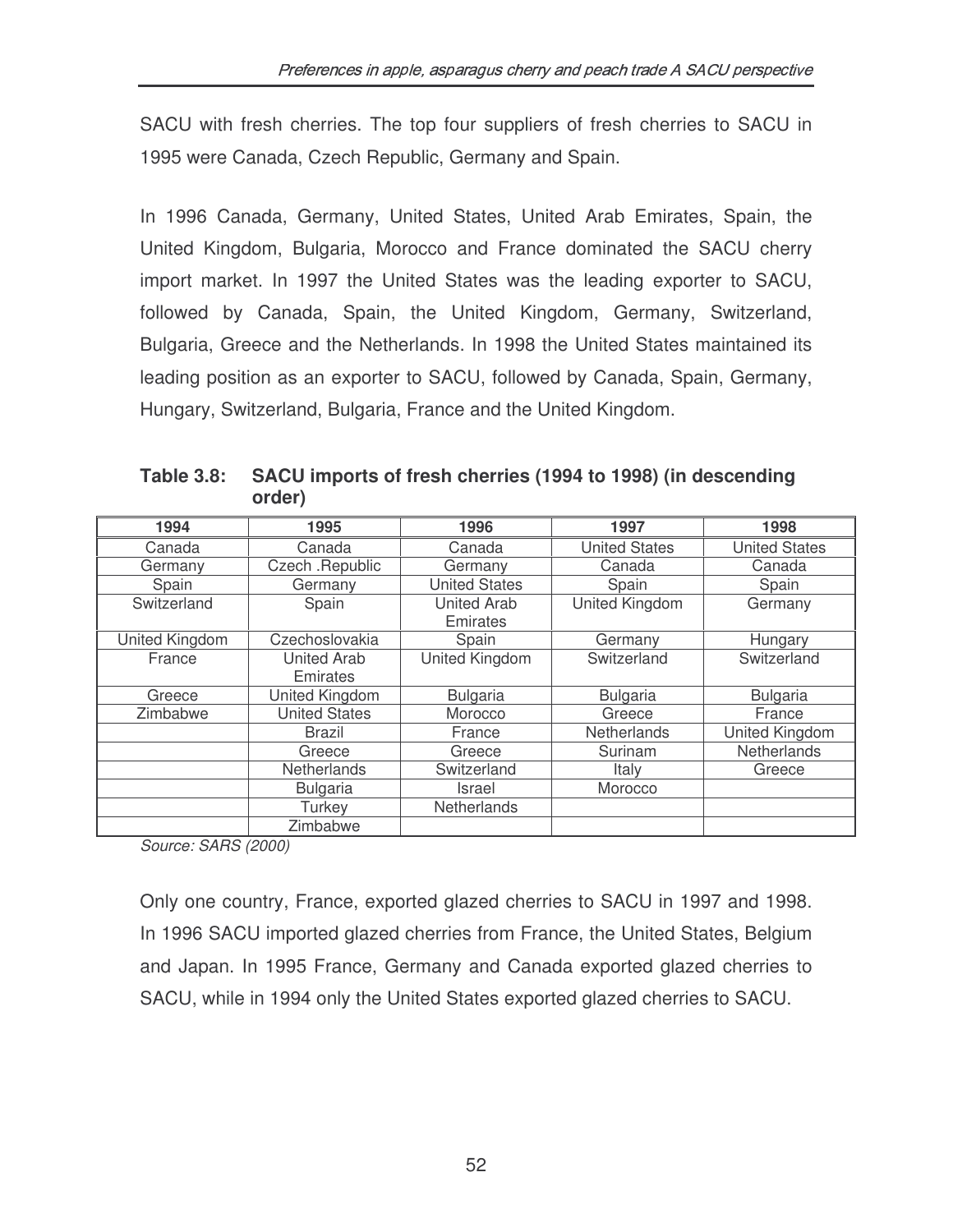### *3.2.4 Peach*

#### **3.2.4.1 Exports**

The major export destinations of peaches from SACU in the period 1994 to 1998 are shown in Table 3.9. In 1994, the United Kingdom imported the highest volumes of peaches, followed by Saudi Arabia, Belgium, Mozambique, Zambia, United Arab Emirates, Mauritius, Singapore, Germany and Angola. The quantities imported were 3 352 566 tons for the United Kingdom and 460 583, 54 922, 30 162, 23 167, 22 770, 18 375, 17 462, 1 5580 and 10 905 tons respectively for the other nine countries. In 1995, once again, the United Kingdom was the largest importer of SACU peaches, increasing its volume to 7 259 875 tons. In this year, 20 countries were supplied with over 10 000 tons of peaches by SACU.

In 1996, Kuwait imported the largest quantity of peaches from SACU, namely 63 188 861 tons. The United Kingdom was the second larger importer, while the following countries followed with around 10 000 tonnage: Saudi Arabia, Mauritius, Belgium, Mozambique, Zimbabwe, Italy, Singapore, Angola, Zambia, France, Kenya, Reunion, the Netherlands, Spain, United Arab Emirates, Cote D'Ivoire and Gabon.

For the two years, 1997 and 1998, the EU was still most important destination for peaches from SACU. The export destinations in the EU include the United Kingdom, Belgium, Germany and France. Outside the EU, Saudi Arabia and United Arab Emirates were the main export destinations.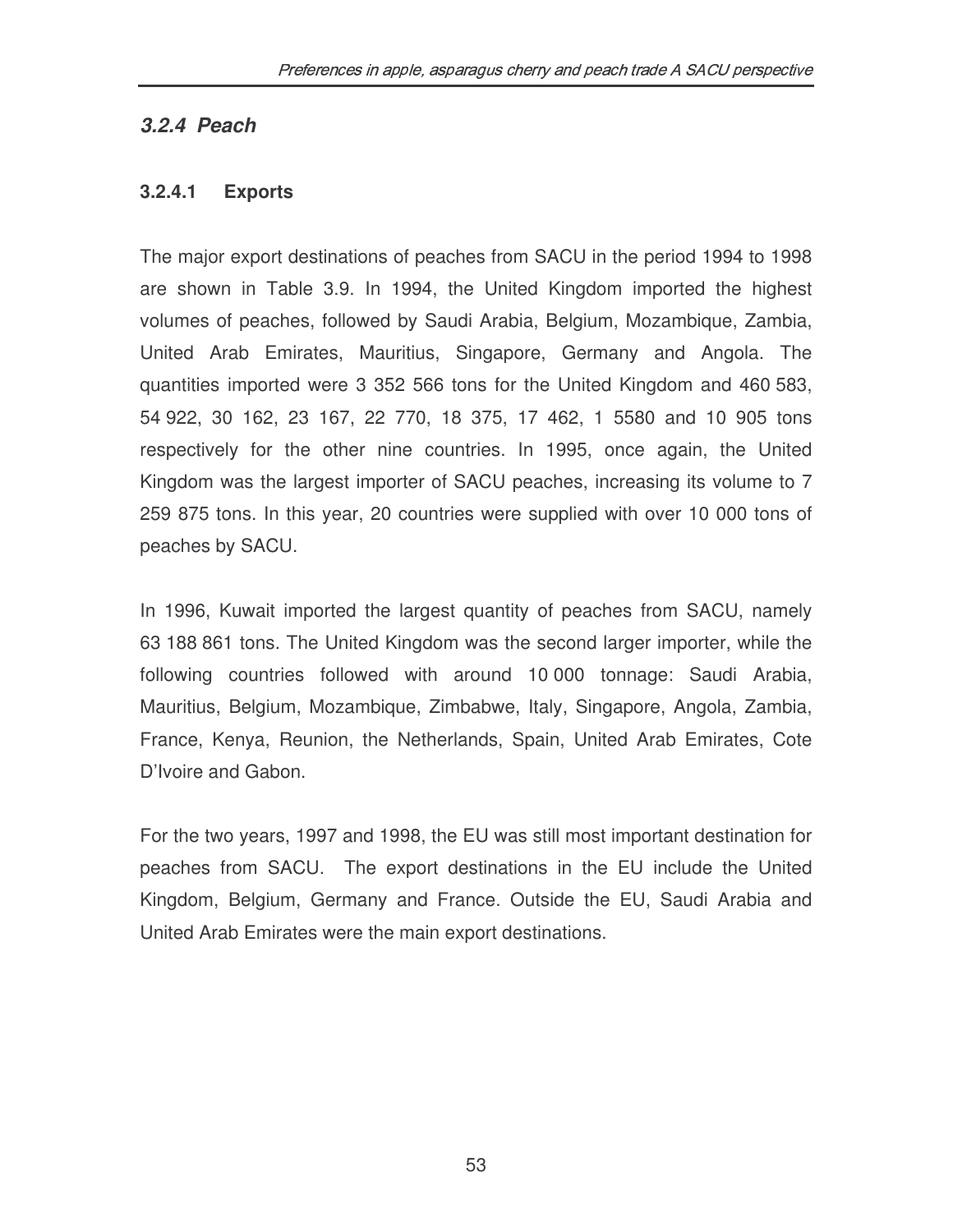| 1994                        | 1995                        | 1996                         | 1997                               | 1998                        |  |
|-----------------------------|-----------------------------|------------------------------|------------------------------------|-----------------------------|--|
| United Kingdom              | United Kingdom              | Kuwait                       | United Kingdom                     | United Kingdom              |  |
| Saudi Arabia                | Saudi Arabia                | <b>United Kingdom</b>        | Saudi Arabia                       | Belgium                     |  |
| Belgium                     | Belgium                     | Saudi Arabia                 | Belgium                            | Netherlands                 |  |
| Mozambique                  | Mauritius                   | <b>Mauritius</b>             | <b>United Arab Emirates</b>        | Saudi Arabia                |  |
| Zambia                      | Mozambique                  | Belgium                      | Mauritius                          | <b>United Arab Emirates</b> |  |
| <b>United Arab Emirates</b> | Zambia                      | Mozambique                   | Kuwait                             | <b>Mauritius</b>            |  |
| Mauritius                   | Germany                     | Zimbabwe                     | Mozambique                         | Germany                     |  |
| Singapore                   | Unallocated                 | Italy                        | Zimbabwe                           | France                      |  |
| Germany                     | Zimbabwe                    | Singapore                    | Germany                            | Angola                      |  |
| Angola                      | Angola                      | Angola                       | Netherlands                        | Zimbabwe                    |  |
| France                      | Spain                       | Zambia                       | Angola                             | Mozambique                  |  |
| Zimbabwe                    | Reunion                     | France                       | Zambia                             | Spain                       |  |
| Kenya                       | France                      | Kenya                        | Reunion                            | Reunion                     |  |
| Cote D'Ivoire               | Italy                       | Reunion                      | France                             | Zambia                      |  |
| Iceland                     | Netherlands                 | Netherlands                  | Cote D'Ivoire                      | Kuwait                      |  |
| Switzerland                 | Singapore                   | Spain                        | Kenya                              | Hong Kong                   |  |
| Saint Helena                | Kenya                       | <b>United Arab Emirates</b>  | <b>Hong Kong</b>                   | Qatar                       |  |
| Gabon                       | <b>United Arab Emirates</b> | Cote D'Ivoire                | Italy                              | Kenya                       |  |
| Cameroon                    | <b>United States</b>        | Gabon                        | Spain                              | Cote D'Ivoire               |  |
| Australia                   | Cameroon                    | Austria                      | Gabon                              | Italy                       |  |
| Austria                     | Gabon                       | Switzerland                  | Bahrain                            | Bahrain                     |  |
| Zaire                       | Zaire                       | Seychelles                   | Senegal                            | Luxembourg                  |  |
| Portugal                    | Austria                     | Zaire                        | Singapore                          | Sri Lanka                   |  |
| East Timor                  | Seychelles                  | <b>Hong Kong</b>             | Switzerland                        | Poland                      |  |
| Malawi                      | Hong Kong                   | Greece                       | <b>DRC</b>                         | Japan                       |  |
| Greece                      | Congo                       | $\overline{C}$ ongo          | Portugal                           | Malawi                      |  |
| Seychelles                  | Cote D'Ivoire               | Saint Helena                 | Qatar                              | Singapore                   |  |
| Congo                       | Djibouti                    | Qatar                        | Egypt                              | Sweden                      |  |
| Ethiopia                    | Saint Helena                | Bahrain                      | Malawi                             | Gabon                       |  |
| Central African Rep.        | Malawi                      | Comoros                      | Seychelles                         | Switzerland                 |  |
| Sweden                      | Kuwait                      | Malawi                       | Greece                             | <b>DRC</b>                  |  |
| Comoros                     | Sweden                      | Sierra Leone                 | Lebanon                            | Ghana                       |  |
| Gambia                      | Switzerland                 | Thailand                     | Tanzania                           | Senegal                     |  |
|                             | Maldives                    | Cameroon                     | Thailand                           | Seychelles                  |  |
|                             | <b>Bahrain</b>              | Ghana                        | Congo                              | Saint Helena                |  |
|                             | Qatar                       | Central African Rep.         | Austria                            | Cameroon                    |  |
|                             | Comoros                     | Ethiopia                     | Cameroon                           | Greece                      |  |
|                             | Central African Rep.        | Tanzania                     | Ghana                              | Tanzania                    |  |
|                             | Swaziland                   | Australia                    | Zaire                              | Congo                       |  |
|                             | Guinea                      | Sweden                       | Saint Helena                       | Egypt                       |  |
|                             | Ethiopia                    | Malaysia                     | Benin                              | Jordan                      |  |
|                             | Senegal                     | Vietnam                      | Madagascar                         | Portugal                    |  |
|                             | Chad                        | Egypt                        | Comoros                            | Lebanon                     |  |
|                             | Sierra Leone                | Benin                        | Uganda                             | Ethiopia                    |  |
|                             | Benin                       | Uganda                       | Ethiopia                           | <b>Bulgaria</b>             |  |
|                             | Gambia                      | <b>United States</b>         | <b>Central African</b><br>Republic | Uganda                      |  |
|                             | Uganda                      | Taiwan, Province of<br>China | Denmark                            | Benin                       |  |
|                             |                             |                              | Australia                          | Austria                     |  |
|                             |                             |                              | Guinea                             | Thailand                    |  |
|                             |                             |                              | Maldives                           | Comoros                     |  |
|                             |                             |                              |                                    | Canada                      |  |
|                             |                             |                              |                                    | <b>United States</b>        |  |
|                             |                             |                              |                                    | Malaysia                    |  |

## **Table 3.9: SACU exports of peaches (1994 to 1998) (in descending order)**

*Source: SARS (2000)*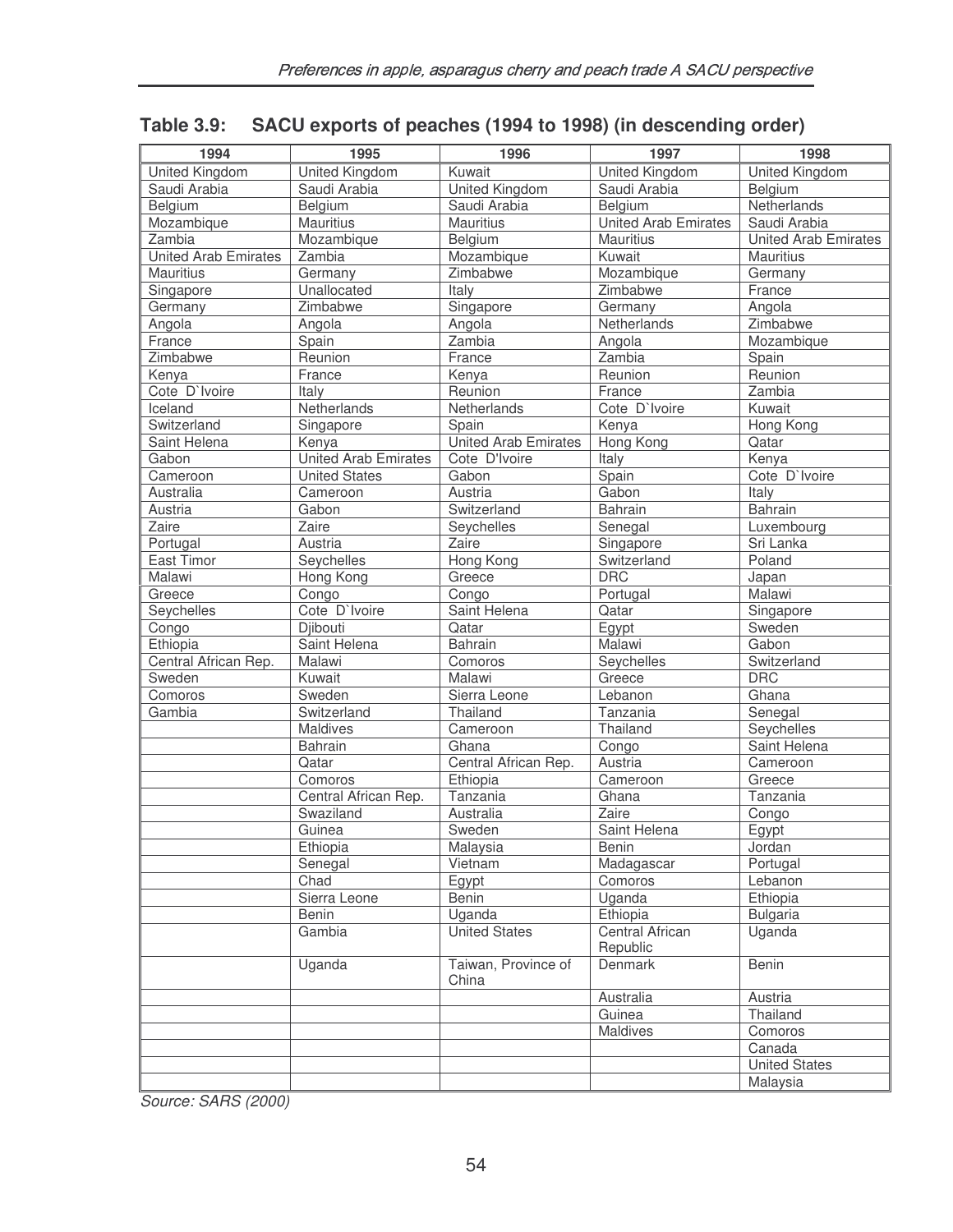#### **3.2.4.2 Imports**

Only five countries exported peaches to SACU. In 1994 large volumes of peaches were imported from Greece, Zimbabwe and Liberia. The total tonnage of peaches imported amounted to 45 995 tons. In 1995 six countries, namely Israel, Greece, Egypt, the United Kingdom, United States and Zimbabwe supplied peaches to SACU, with the highest volumes coming from Israel and Greece. A total of 80 803 tons of peaches were imported in 1995.

In 1996 SACU imported 28 967 tons of peaches from five countries, the United States, Greece, Morocco, Zimbabwe and Israel. The 1997 2 509 tons came from three countries, Egypt, Zimbabwe and Morocco. In 1998, the 26 499 tons of peaches imported by SACU came from two countries, the United States and Bulgaria.

#### **3.2.3.3 Growth in imports of peaches originating from SACU**

From 1996 to 2000, SACU experienced growth in the imports of its peaches by 24 countries. The most significant and the highest growth was realised by Taiwan, with a 221 per cent increase in annual growth of peaches imported from SACU. Jordan had a significant high of 165 per cent growth in quantity imported from SACU; United Arab Emirates increased by 88 per cent, Australia by 61 per cent while Greece had an annual growth of 50 per cent and Denmark increased growth by 44 per cent. Spain, Hungary, Iran, Yugoslavia, Singapore, Mexico also increased their imports of peaches significantly(>20 per cent). However, growth of the imports by the rest of the countries declined. The highest importer of SACU peaches, Italy, showed a decline in imports of 2 per cent annually in the period 1996 to 2000. Chile, which is one of the top five importers of SACU peaches, had a negative growth of 5 per cent.

55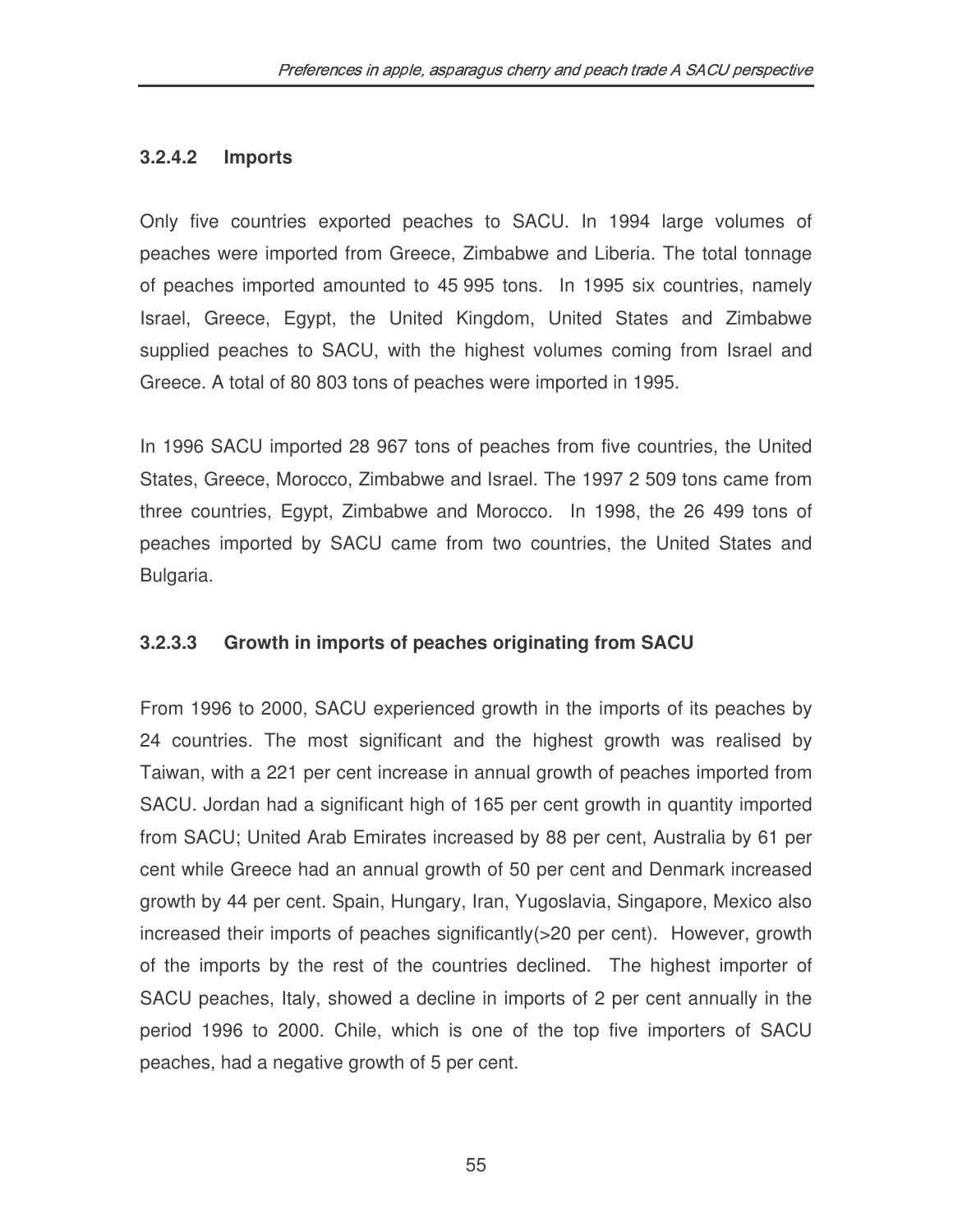| <b>Exporters</b>                | Annual growth in value | Annual growth in quantity |  |
|---------------------------------|------------------------|---------------------------|--|
|                                 | (% )                   | (% )                      |  |
| Italy                           | $-9$                   | -1                        |  |
| Spain                           | 6                      | 20                        |  |
| <b>United States of America</b> | $\overline{8}$         | 8                         |  |
| France                          | $-7$                   | $\mathbf{1}$              |  |
| Chile                           | $-2$                   | $-5$                      |  |
| Greece                          | 28                     | 50                        |  |
| Netherlands                     | $-4$                   | -1                        |  |
| Australia                       | 55                     | 61                        |  |
| Belgium                         | $-2$                   | $-1$                      |  |
| Germany                         | $-12$                  | $-3$                      |  |
| <b>Turkey</b>                   | $-7$                   | 8                         |  |
| Syrian Arab Republic            |                        |                           |  |
| Morocco                         | 10                     | 19                        |  |
| Uzbekistan                      | $-38$                  | $-26$                     |  |
| Argentina                       | $-8$                   | -8                        |  |
| Jordan                          | 147                    | 165                       |  |
| Israel                          | 45                     |                           |  |
| Taiwan, Province of (China)     | 97                     | 221                       |  |
| Kyrgyzstan                      | $-18$                  | $-5$                      |  |
| <b>United Kingdom</b>           | $-19$                  | $-21$                     |  |
| Austria                         | $-16$                  | $-9$                      |  |
| China                           | 8                      | $\overline{3}$            |  |
| Canada                          | 15                     | $\overline{9}$            |  |
| <b>New Zealand</b>              | $-29$                  | $-23$                     |  |
| Mexico                          | 38                     | 29                        |  |
| <b>United Arab Emirates</b>     | 38                     | 88                        |  |
| Venezuela                       | $-37$                  | $-35$                     |  |
| Iran (Islamic Republic of)      | 49                     | 21                        |  |
| Portugal                        | $-10$                  | $\mathbf{1}$              |  |
| Yugoslavia                      | 9                      | 25                        |  |
| <b>Area Nes</b>                 | $-72$                  | $-69$                     |  |
| Hungary                         | 32                     | 20                        |  |
| Zimbabwe                        | $-9$                   | $-8$                      |  |
| Singapore                       | 10                     | 24                        |  |
| <b>Denmark</b>                  | 18                     | 44                        |  |

### **Table 3.10: Growth in peach imports originating from SACU (1996 to 2000)**

*Source: ITC calculations based on Comtrade statistics (2000)*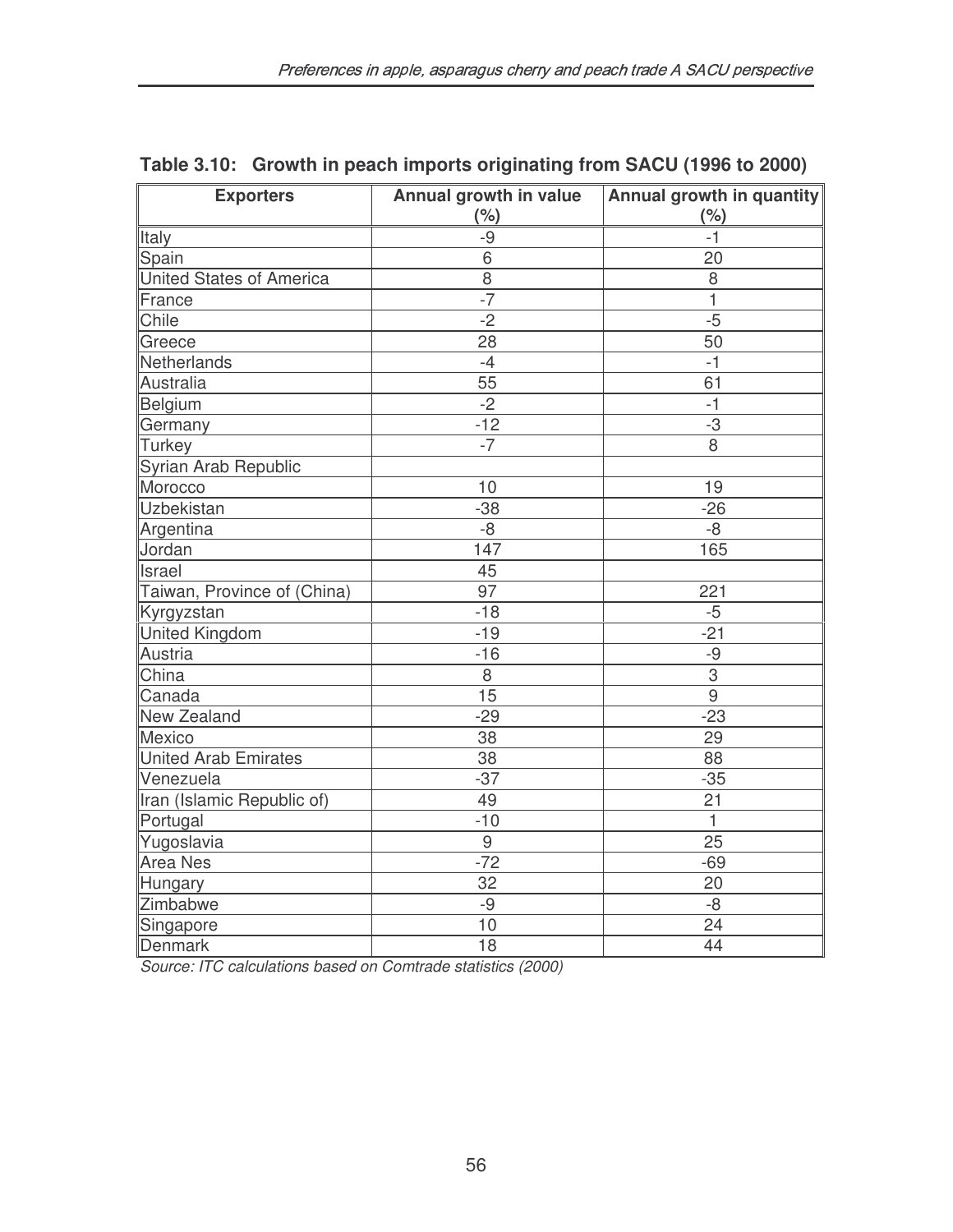## **3.3 Inter- and intra-industrial trade estimation**

### *3.3.1 Inter-industrial trade*

Inter-industrial trade refers to the natural comparative advantage of a country in certain commodities, which is determined by measuring the concentration of exports and imports. The degree of concentration can vary from a situation with no concentration (total diversification) to a situation of total concentration. The extent to which concentration varies is determined by amongst others, different preferences of consumers and trade policies, which result in different trade streams. Trade barriers set by policy makers will prohibit or restrict trade between different regions. If there are trade barriers, which prohibit or restrict trade in certain products or product types, then trade will be towards countries that do not have such measures. Production capacity and climatic factors, trade agreements and trade incentives are other determinants of the concentration in product markets.

In this study, based on the objectives, the methodology that is adopted to investigate concentration of trade for the products investigated in the previous section is the Gini-Hirschmann coefficient. The Gini-Hirschmann coefficient will indicate a high level of concentration if a country has concentrated the largest part of its exports to or imports from a few regions. For example, if cherries are only exported to one country, the Gini-Hirschmann coefficient will reach 1. Correspondingly, a coefficient approaching zero, indicates high diversification of the exporting country and by the same token, the Gini coefficient could also show equally distributed destinations (Grubel and Lloyd, 1975).

Data relating to imports and exports of apples, asparagus, cherries and peaches traded by SACU are used. The data used was captured from SARS time series information as well as the International Trade Centre database.

57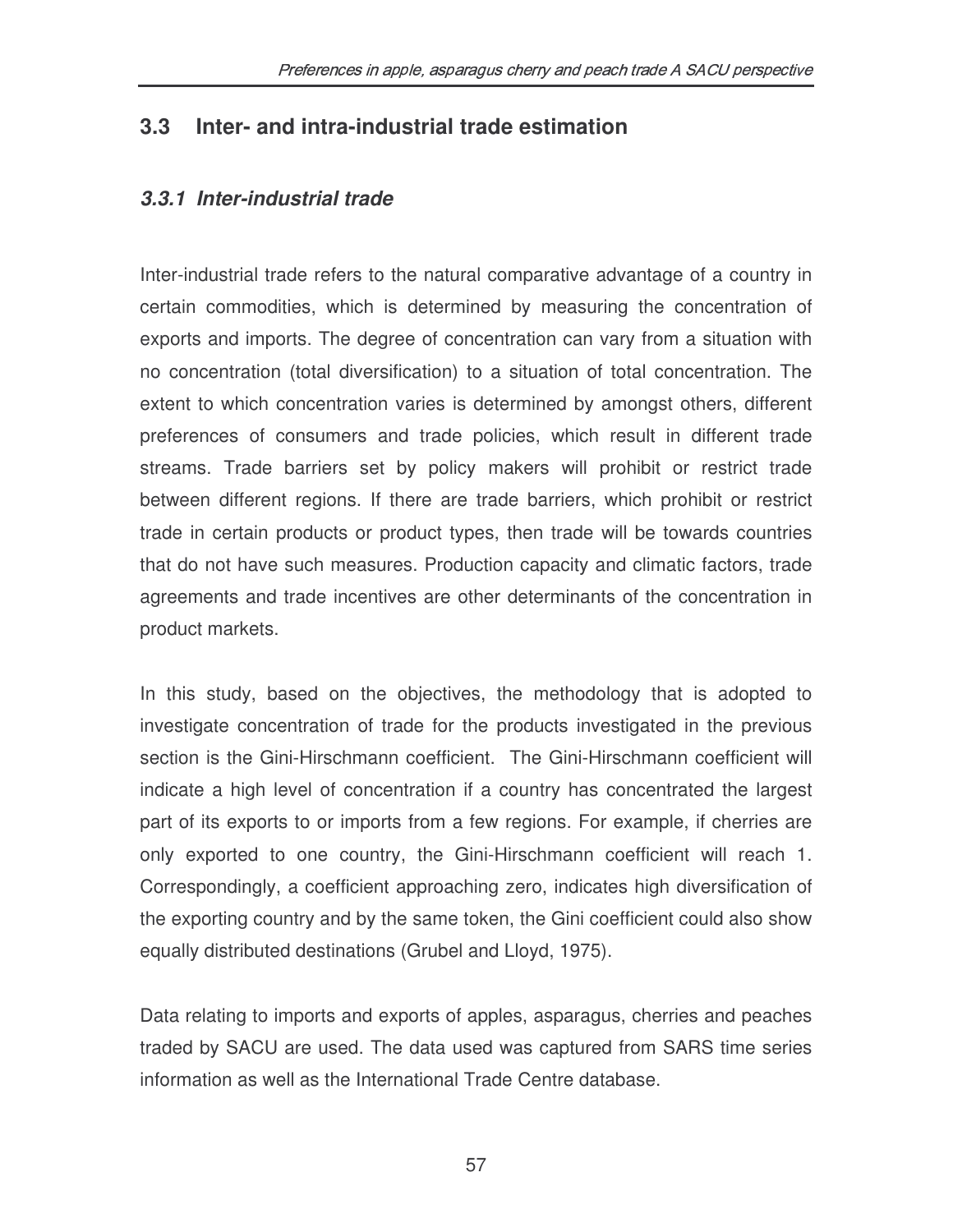The Gini-Hirschmann coefficient is defined as follows (Grote and Sartorius Von Bach, 1994):

100  $2^{\frac{1}{2}}$ 1 ×  $\overline{\phantom{a}}$  $\overline{\phantom{a}}$  $\rfloor$ 1  $\mathbf{r}$  $\mathbf{r}$ L Г  $\overline{\phantom{a}}$ 1 L  $=\left\lfloor \sum_{n=1}^{n}\right\rfloor$ = *n*  $\overline{I_{i=1}}$   $\mathcal{L}$   $\overline{A}$  *i*  $i = \left| \sum_{i=1}^n \left| \frac{X_{ij}}{X_i} \right| \right|$  $G_i = \left| \sum_{n=1}^{n} \right| \frac{X}{x_i}$ with:  $X_{ii}$  = Exports (imports) from country i to j  $X_i$  = Total export (import) volume of country i  $i = 1...n$ 

The above equation is used to analyse both exports and imports of products relating to SACU, in order to determine the extent to which exports and imports are regionally concentrated or diversified, and to explain trade patterns.

## *3.3.2 Estimating intra-industrial trade*

In this study the Intra-industrial trade coefficient (IIT) is used to explain the situation where countries simultaneously import and export essentially the same products. Intra-industrial trade arises from the diversity of preferences among consumers, possibly coupled with income differences. Similarity of tastes between trading partners may also play a major role.

Where the IIT coefficient is 0, it indicates that a country either imports or exports. A coefficient of 100 indicates that import volume equals export volume of a specific commodity, i.e. a situation where all imports are re-exported. A coefficient of 50 indicates that given an export surplus, one third of the export volume will be imported, and not 50 per cent as might be assumed.

The intra-industrial trade coefficient IIT is defined as (Grubel and Lloyd, 1975):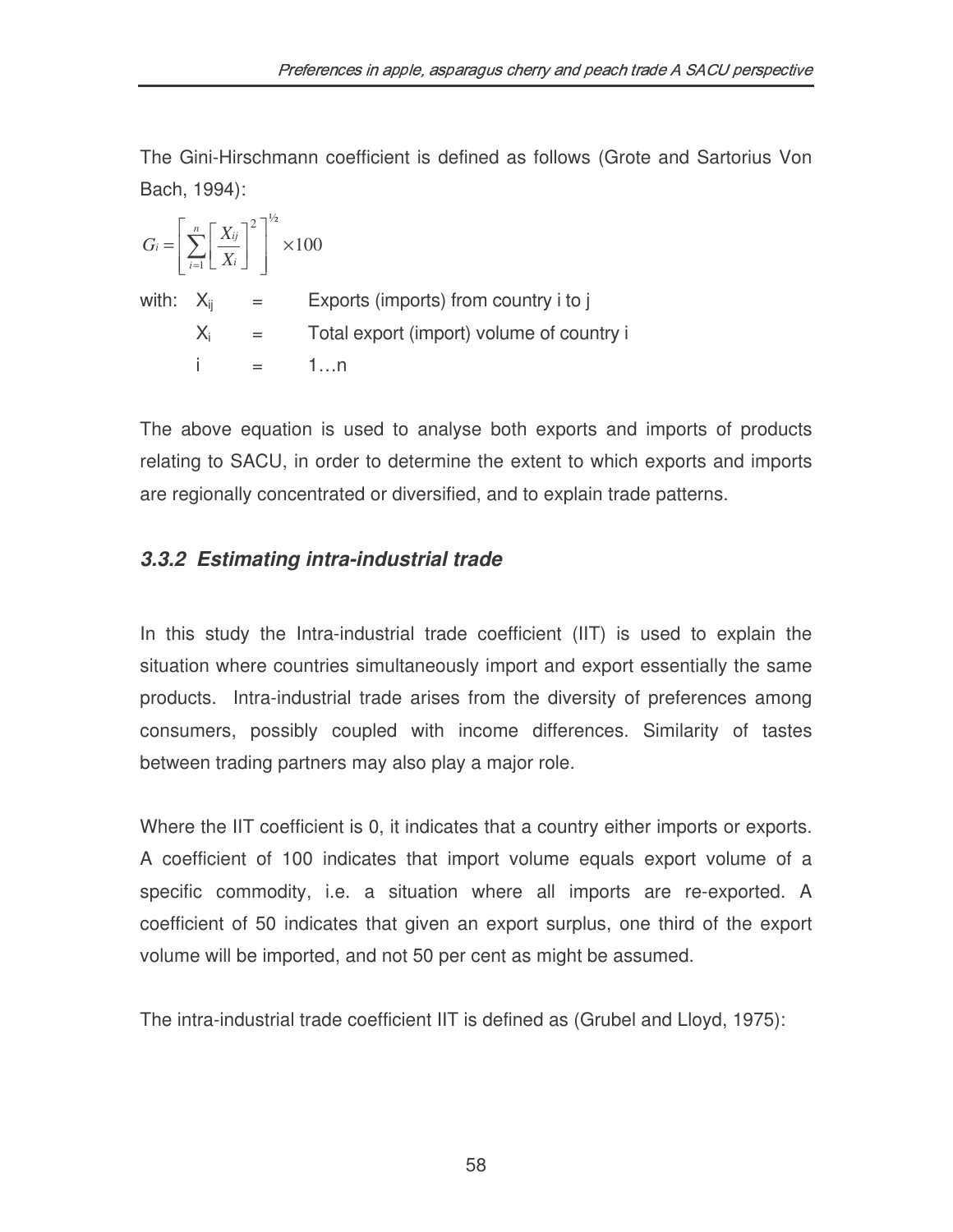$$
IIT = \frac{[(X_i + Y_i) - |X_i - Y_i|]}{(X_i + Y_i)} \times 100
$$

with:  $IIT = Intra-industrial trade coefficient$ 

 $X_i$  = Export volume of product i

 $Y_i$  = Import volume of product i

## *3.3.3 Results*

#### **3.3.3.1 Concentration in apple imports & exports**

Table 3.11 shows the Gini coefficients for apple imports and exports. The level of concentration for apple imports was high in the period 1994 to 1998. This indicates that majority of apple imports come mainly from one or a very few countries; in this case mainly Zimbabwe. Exports of apples from SACU are highly concentrated, even though exports go to many countries. The Gini coefficient ranged between 0.85 and 0.96 from 1994 to 1998. The bulk of exports went to the EU, the US and the Middle East (see Table 3.11).

**Table 3.11: Gini coefficient for imported and exported apples**

| Year           | 1994 | 1995 | 1996 | 1997 | 1998 |
|----------------|------|------|------|------|------|
| Imports        | .00  | 0.35 | 0.75 | .00  | .00  |
| <b>Exports</b> | 0.91 | 0.89 | 0.96 | 0.85 | 0.86 |

#### **3.3.3.2 Concentration in asparagus imports and exports**

Asparagus imports were highly concentrated from 1994 to 1998. The Gini coefficient reached a low of 0.81 in 1998. Ten countries, all from different regions, supplied SACU with fresh asparagus. Zimbabwe was the top SADC supplier, followed by Kenya, the Netherlands, the United Kingdom and France.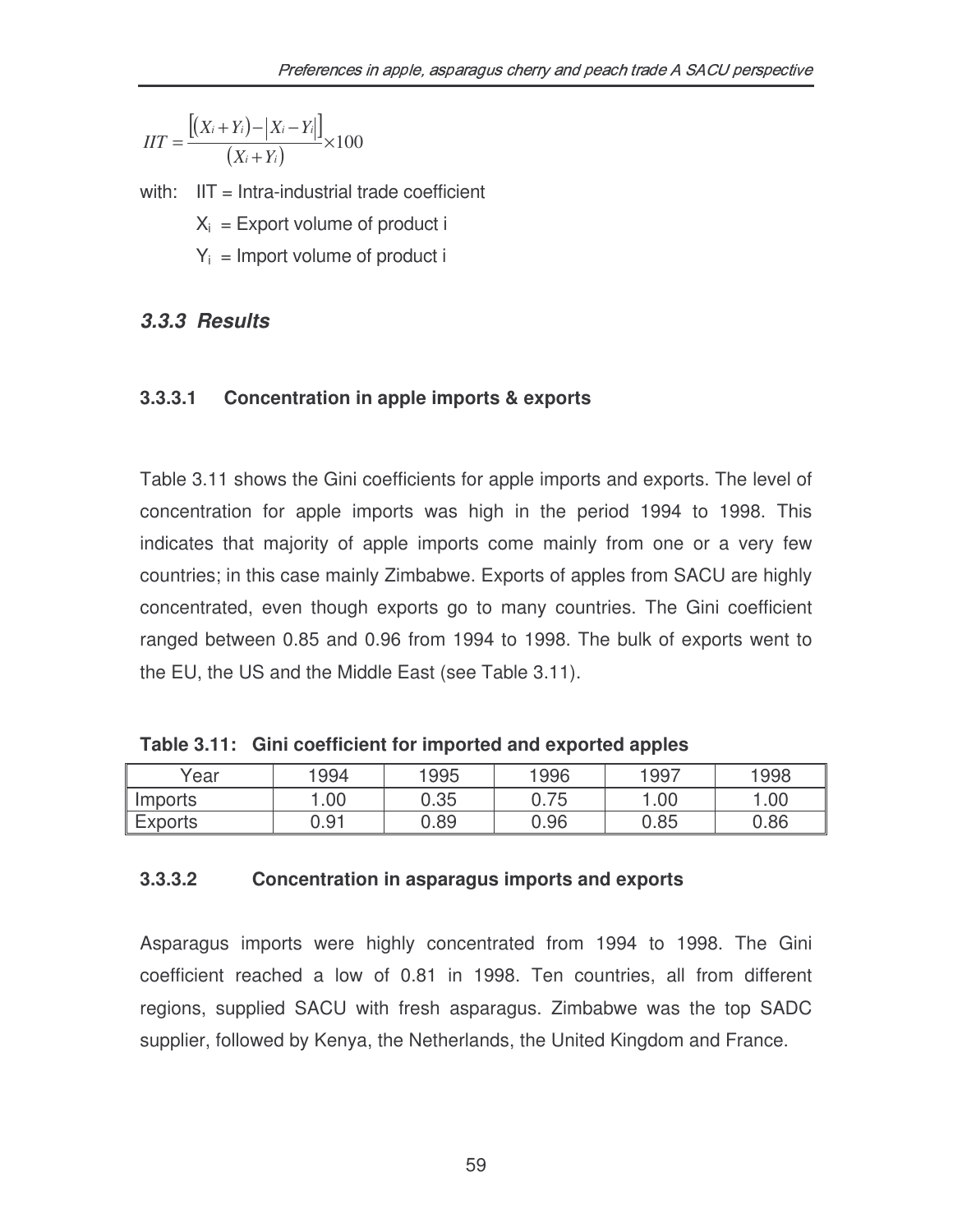As is the case with imports, exports were also highly concentrated. From 1994 to 1998 the Gini coefficient ranged between 0.92 and 0.97, with the lowest value of 0.92 being reached in 1998. Exports are mainly concentrated to EU countries such as Italy, Austria, France, Denmark, Portugal, Luxembourg, the Netherlands and Greece.

| Year    | 1994 | 1995 | 1996 | 1997 | 1998 |
|---------|------|------|------|------|------|
| Imports | 0.97 | 0.95 | 0.99 | 0.96 | 0.81 |
| Exports | 0.94 | 0.97 | 0.95 | 0.93 | 0.92 |

|  | Table 3.12: Gini coefficient for imported and exported asparagus |  |  |  |
|--|------------------------------------------------------------------|--|--|--|
|--|------------------------------------------------------------------|--|--|--|

#### **3.3.3.3 Concentration in cherry imports and exports**

Table 3.13 shows the Gini coefficients for imported and exported fresh and glazed cherries from 1994 to 1998. As with the other products discussed, imports of cherries are also highly concentrated, especially glazed cherries. Imports of fresh cherries mainly originated from North America and the EU. A similar situation exists for glazed cherries, with the difference that the EU has become a more important source than the US since 1996.

In general the Gini coefficients calculated for exported cherries show a relatively high degree of concentration. Interesting to note, is the lower levels of concentration for glazed cherry exports from 1996; this shows that exports volumes are spread over more countries than in 1995 and 1994.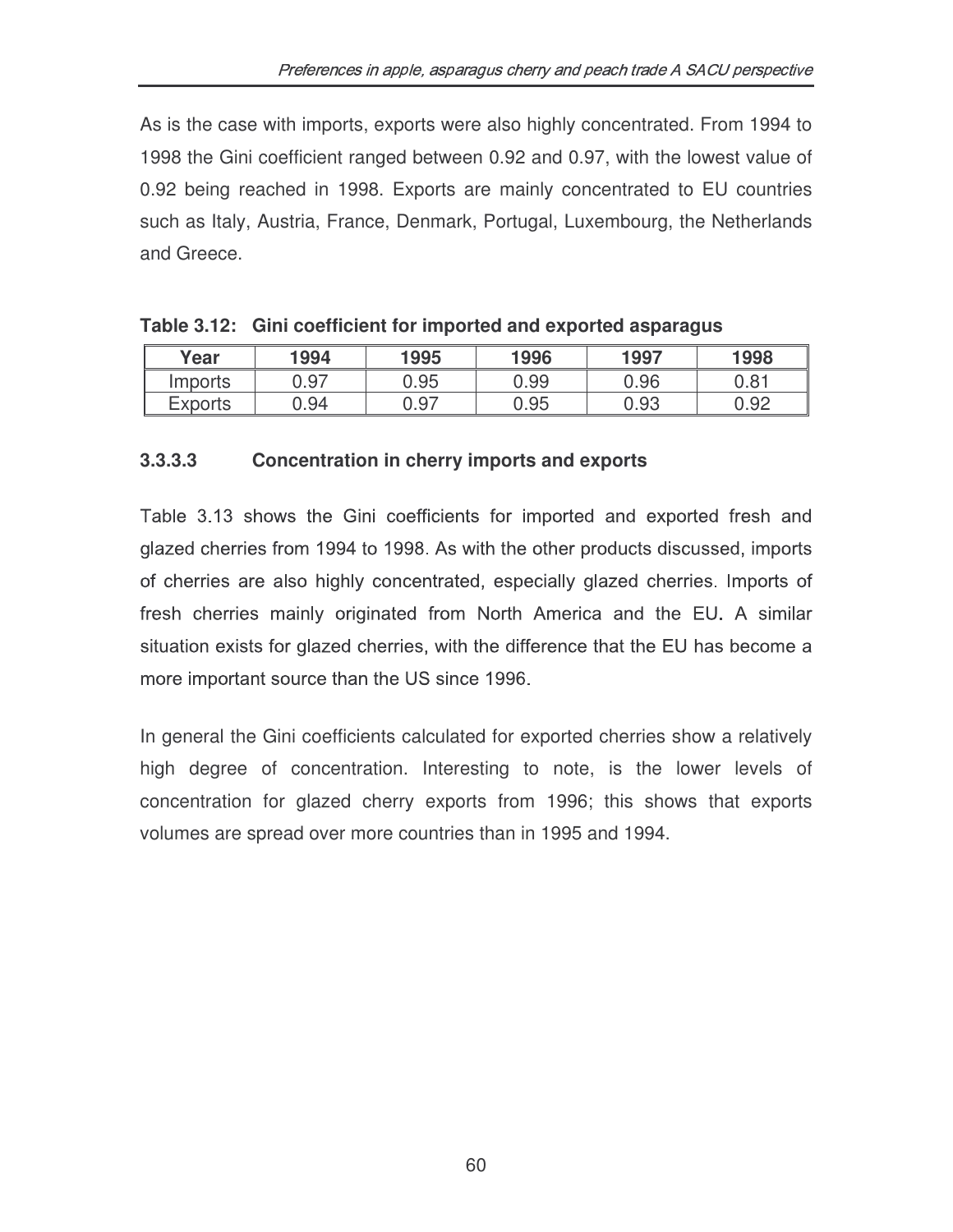| Year | <b>Differentiated</b>  | <b>Imports</b> | <b>Exports</b> |
|------|------------------------|----------------|----------------|
|      | product                |                |                |
| 1994 | <b>Fresh cherries</b>  | 0.79           | 0.89           |
|      | <b>Glazed cherries</b> | 1.00           | 0.89           |
| 1995 | Fresh cherries         | 0.79           | 0.91           |
|      | <b>Glazed cherries</b> | 0.91           | 0.90           |
| 1996 | Fresh cherries         | 0.86           | 0.78           |
|      | <b>Glazed cherries</b> | 0.79           | 0.64           |
| 1997 | <b>Fresh cherries</b>  | 0.78           | 0.94           |
|      | <b>Glazed cherries</b> | 1.00           | 0.74           |
| 1998 | <b>Fresh cherries</b>  | 0.87           | 0.72           |
|      | <b>Glazed cherries</b> | 1.00           | 0.66           |

**Table 3.13: Gini coefficient for imported and exported cherries**

#### **3.3.3.4 Concentration in peach imports and exports**

The calculated Gini coefficients for imported peaches are shown in Table 3.14. The coefficients range between 0.75 and 0.93, indicating a high level of concentration. Greece, Israel and the US were the most important sources of imports.

The exports of peaches from SACU region is also highly concentrated. From a regional perspective, the EU, the Middle East and SADC are the most important trading partners.

| Year           | 1994 | 1995  | 1996 | 1997 | 1998 |
|----------------|------|-------|------|------|------|
| Imports        | 0.89 | 0.93  | 0.75 | 0.95 |      |
| <b>Exports</b> | 0.97 | 0.967 | 0.99 | 0.92 | 0.84 |

**Table 3.14: Gini coefficient for imported and exported peaches**

### **3.3.3.5 Intra-industrial trade coefficients**

Table 3.15 shows the IIT coefficients calculated for apples, asparagus and peaches. The calculated IIT coefficients are, as expected, very low. This is indicative that South Africa is mainly exporting the products, and also is not being used as a transit point for these products to other African countries.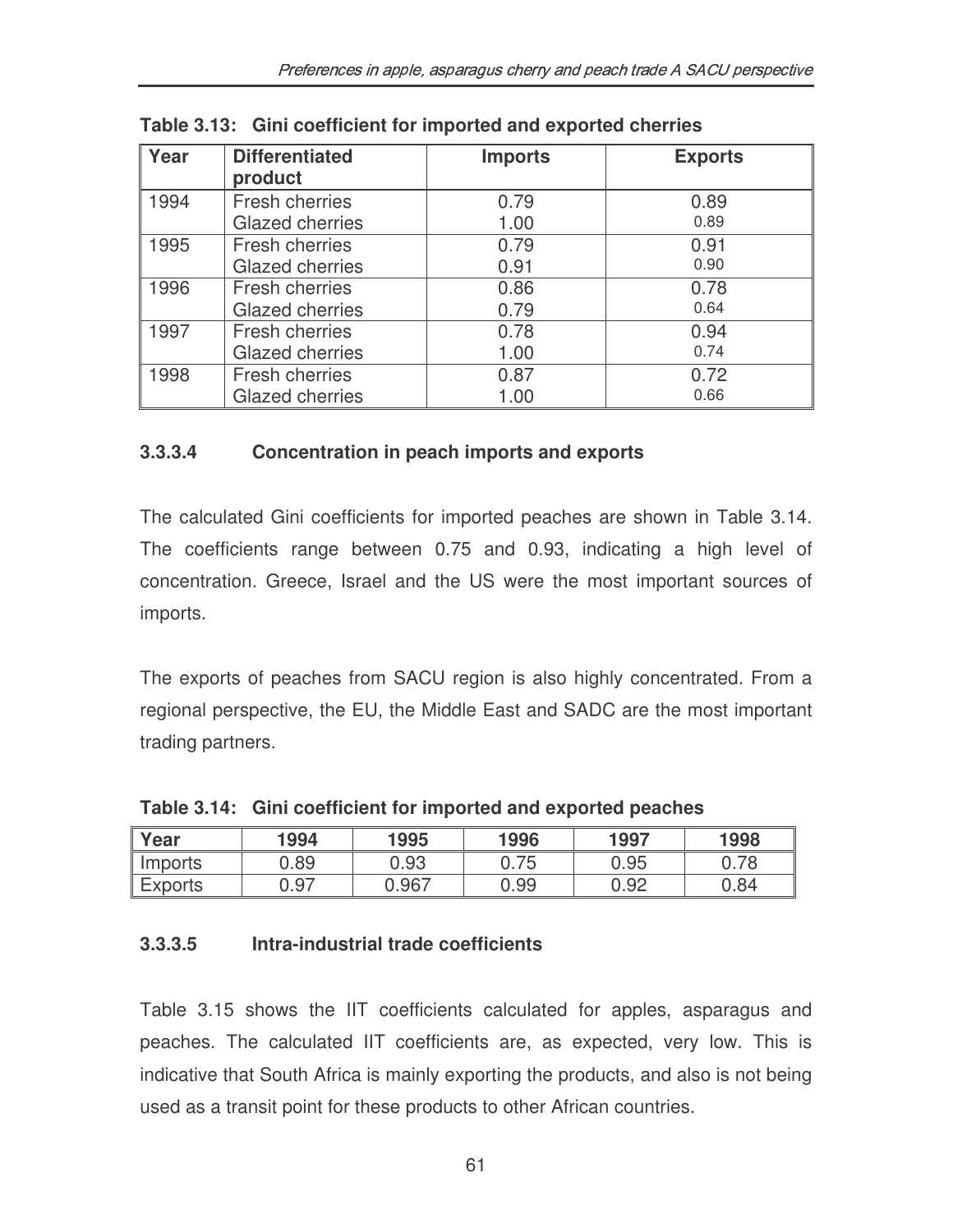| <b>Product</b> | 1994 | 1995 | 1996 | 1997 | 1998 |
|----------------|------|------|------|------|------|
| Apples         | ).00 | 0.00 | 0.00 | 0.00 | ۵.c  |
| Asparagus      | o.u  | 4.5  | ، ب  |      | U.U  |
| Peaches        | _._  | . o  | ∪. ı | ∪. ı | v. 1 |

**Table 3.15: IIT coefficients for apples, asparagus and peaches**

# **3.3.3.6 Intra-industrial trade of SACU cherries with the rest of the world**

Table 3.16 shows the IIT coefficients for fresh and glazed cherries. In 1994, the coefficient shows that glazed cherries were basically exported by SACU. This is indicated in the earlier section, which showed that only one country, the US, exported to South Africa, whereas the bulk of SACU's exports went to four countries. This is an indication therefore, that SACU only exported glazed cherries, or did not significantly import cherries.

In 1995 the IIT coefficient for fresh cherries was 49, very close to 50, meaning that given an export surplus, which was realised in that particular year, almost one third of the cherries exported was again imported.

| Year | <b>Products</b>        | <b>IIT coefficients</b> |
|------|------------------------|-------------------------|
| 1994 | Fresh cherries         | 28                      |
|      | <b>Glazed cherries</b> |                         |
| 1995 | Fresh cherries         | 49                      |
|      | <b>Glazed cherries</b> | 87                      |
| 1996 | Fresh cherries         | 28                      |
|      | <b>Glazed cherries</b> | 30                      |
| 1997 | Fresh cherries         | 61                      |
|      | <b>Glazed cherries</b> | 31                      |
| 1998 | Fresh cherries         | 8                       |
|      | Glazed cherries        | 37                      |

**Table 3.16 IIT coefficients for SACU with the rest of the world**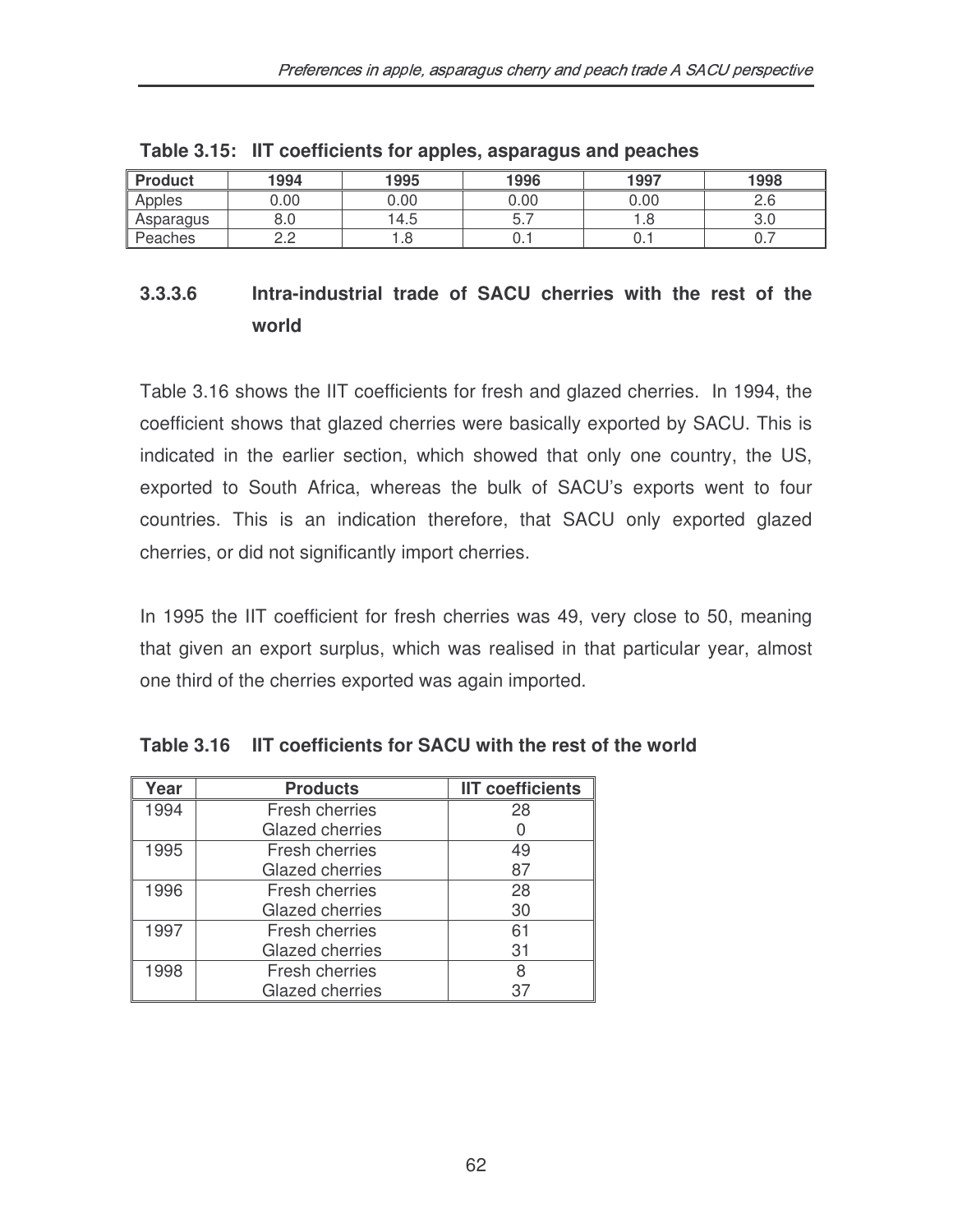# **3.4 Conclusion**

SACU supplies fruit to some of the top world markets - Germany, the United Kingdom, Spain, the United States and the Netherlands (which has a key transshipment port for the European Union). Potential growth markets seem to exist, particularly in those countries that do not impose restricting phyto-sanitary standards. Economic growth, cultural factors and nutritional knowledge influence the consumption of fruit in the EU. Citizens of these countries have relatively high incomes, which usually leads them to exhibit an increased consciousness of heath and nutritional values associated with fruit and vegetables. Due to a wider interest in healthier eating, i.e. in fruit and vegetables, it is expected that consumption of all fresh fruit will increase in these countries.

The analysis in this section suggest that SACU exports for the products considered is highly concentrated in only a few markets, although the number of markets being exported to are significant. On the one hand this indicates that SACU is relatively competitive internationally in so far as exports of these products are concerned, but on the other hand a concern is the high volumes of product going to a select few markets. Changes in SPS and other regulations, as well as consumer preferences in these markets could result in market share that is lost with devastating consequences for the local industries.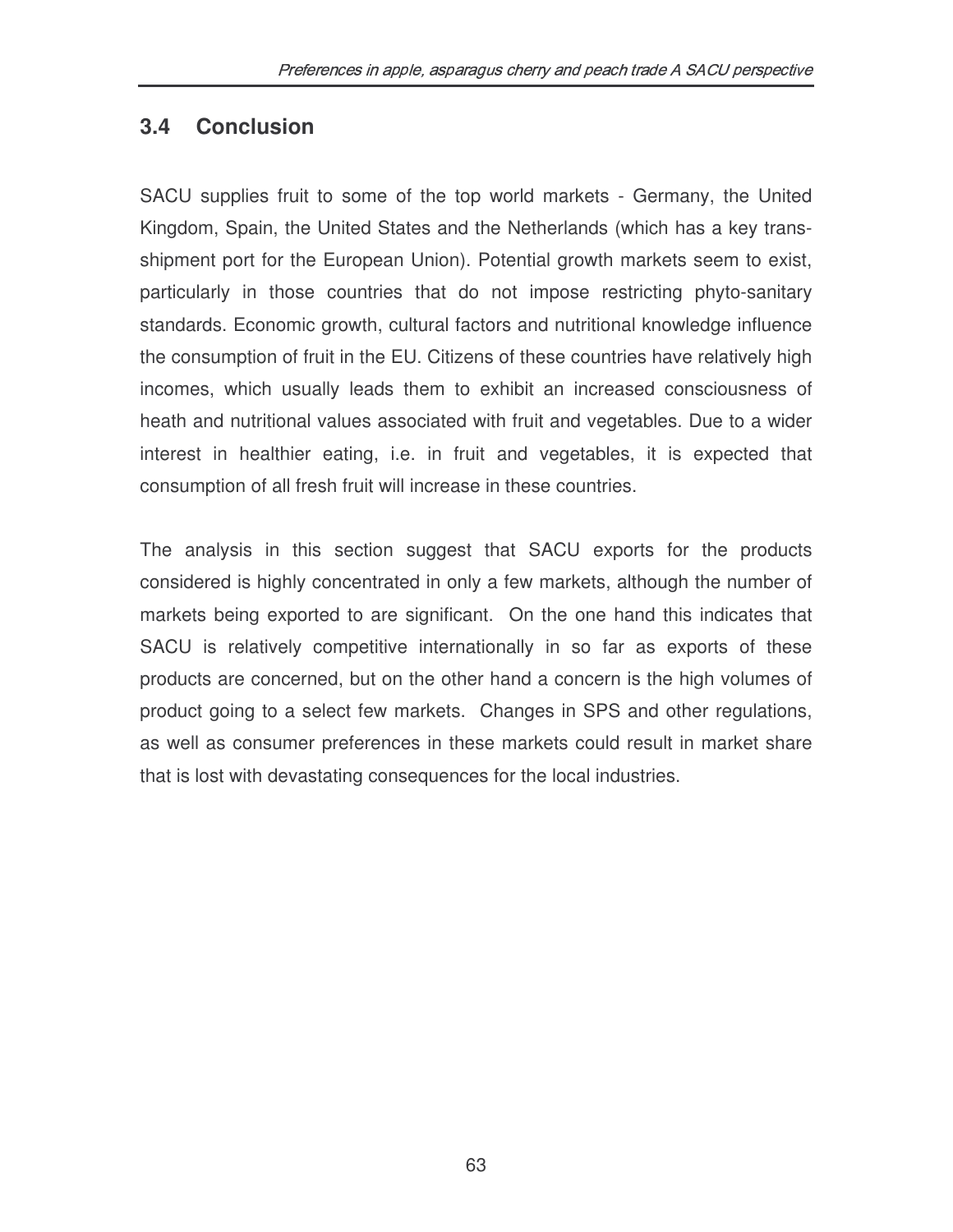# **CHAPTER 4 A FRAMEWORK FOR MEASURING CEA**

### **4.1 Introduction**

A limited supply of resources has driven nations to take advantage of proceeds that result from trade between regions, within a country, as well as between a country and the rest of the world (Porter, 1998). In essence a nation will voluntarily engage in trade because resource allocation could be efficient, and welfare gains maximised in the absence of government intervention (Sodersten and Reed, 1994). Government interference implies distortion of market prices of goods and services. The starting point is therefore the supposition that actual prices are much poorer reflectors of social benefit, particularly in developing countries (Sell, 1991). One example is that of a domestic industry which encourages the application tariffs and quotas. The domestic price of the output is retained above the import price. But the outputs of one industry are often the inputs of another. Consequently, when an industry contemplates exporting, it finds that the very system which protects it in its home market, puts it at a disadvantage in export markets.

Another reason why the relative gap between domestic and world prices is highly divergent between industries, is the extensive use of import quotas (Houck, 1992). The situation is controlled by restricting imports and, naturally, the least essential goods are most restricted. It may result in growth of domestic industry behind protective quotas, however this is not necessarily beneficial to the longrun comparative advantage of a country. If an unsuitable industry becomes established, it handicaps any other industry that uses the same inputs and outputs (Antle, Lekakis and Zaneas, 1998). For instance, a high-cost local egg producing plant will handicap egg-using industries, unless the former is subsidised so that it can supply at prices no higher than the import price.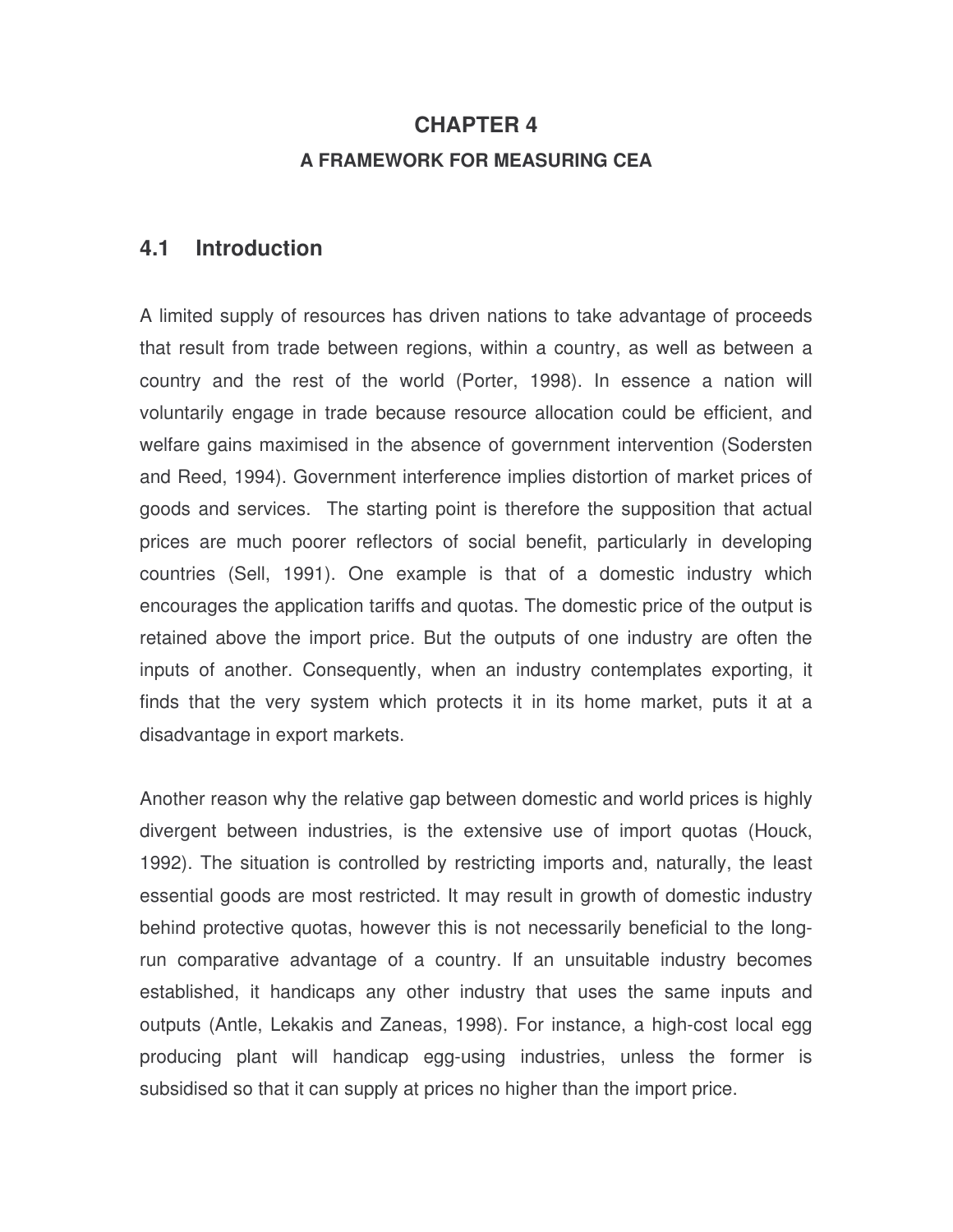The above emphasises that an economic analysis such as the one carried in this study, necessitates the use of prices other than market prices of goods and services. Thus economic prices of goods and services which best reflect the scarcity value must be calculated and used for analysing the comparative economic advantage of production in this study.

# **4.2 Methodologies to investigate CEA**

The measure of CEA is the domestic resource cost (DRC) ratio. DRC is an analytical tool for empirical evaluation of economic efficiency among alternative enterprises, and is a commonly used criterion for measuring CEA. It generates several measures of relative economic efficiency of production alternatives, as well as determining, according to Masters and Winter (1995), the most or relatively efficient alternative production activities for a country or region, in terms of its contribution to national income.

To determine which enterprise is the most efficient, this study uses the following formula employed by Hassan and Faki (1993) to generate DRC ratios for Sudan's irrigated land resources:

$$
C_i = (\Sigma_r N_r X_{ri}) / (P_i Q_i - \Sigma_j R_j Q_{ji})
$$
 Equation 4.1

Where:

 $C<sub>1</sub>$  measures the value of domestic resources used, in saving or generating a unit value added in activity i;

 $N_r$  is the opportunity cost of a unit of non-tradable primary factor r;

 $\mathsf{X}_{\mathsf{ri}}$  is the quantity of factor r used in activity i;

 $P_i$  and  $Q_i$  are the import or export parity price and quantity of tradable product i, and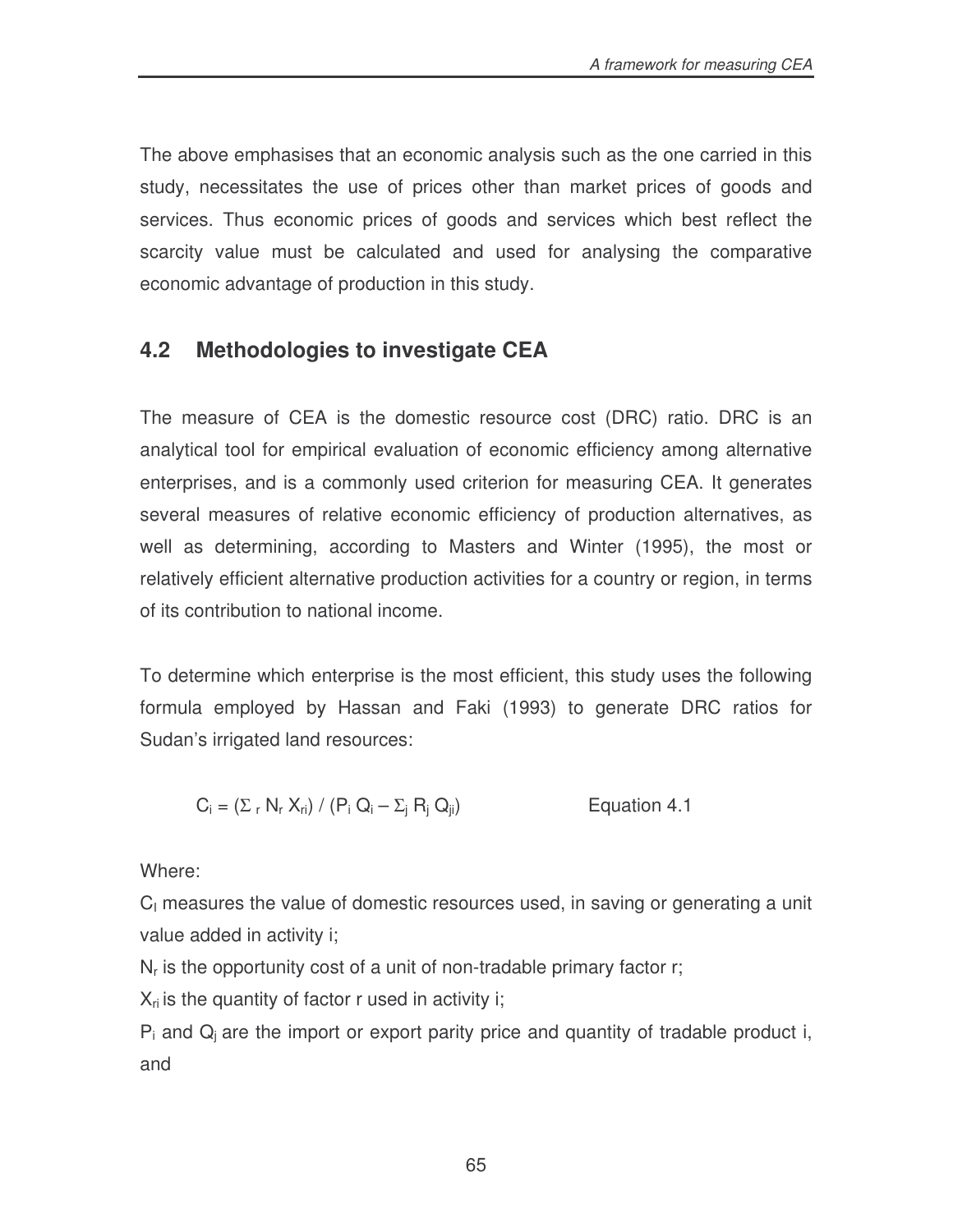$R_i$  and  $Q_{ii}$  are the import or export parity price and quantity of tradable imput j used in activity i.

The denominator in equation 4.1 derives value added (VAD) in activity i, and the numerator calculates the economic value or cost of domestic resources (CDRS) used to produce Qi. When CDRS is expressed in local currency and VAD in foreign currency,  $C_i$  computes the DRC ratio of activity i. Thus, the DRC analysis measures relative efficiency in terms of the cost in local currency of domestic resources required to save or generate one unit of foreign exchange. This coefficient is then compared to the effective or parallel exchange rate, entailing that if:

 $DRC<sub>i</sub>$  < e, then the country has a comparative advantage in producing commodity i.

But if:

 $DRC<sub>i</sub> > e$ , there is no comparative advantage. In other words, in the case of Lesotho it would cost more South African Rand (R) to produce one unit of commodity i locally than to buy the same unit abroad.

An alternative measure of economic efficiency that is easier to interpret is the resource cost ratio (RCR), which is obtained from Equation 4. When both the numerator and denominator are expressed in the same currency units, the RCR is obtained. Resource cost ratio indicates the efficiency of each production alternative in using domestic resources to earn or save one unit of foreign exchange.

The RCR value is then interpreted as follows: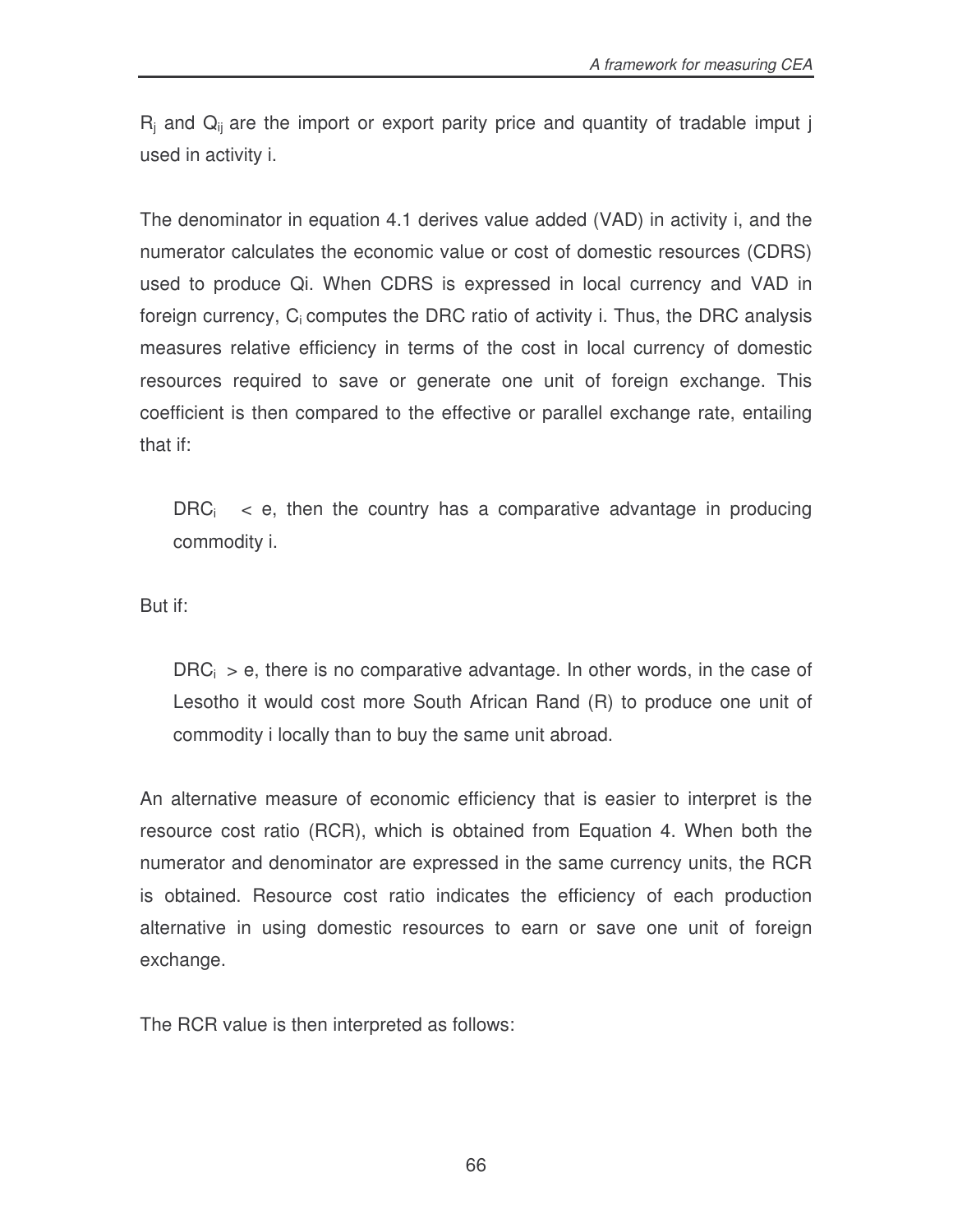$0 < ACR < 1$  implies that value added per unit of product i is larger than the value of domestic resource used to produce this unit; thus i has comparative advantage.

 $RCR<sub>i</sub> > 1$  implies that the value of domestic resources used to generate one unit of i is greater than the value added per unit of i, thus there is no comparative advantage.

 $RCR<sub>i</sub> < 0$  implies that the value of the tradable inputs used to generate one unit of i is larger than the unit price of i (negative value added); hence there is net loss of foreign exchange and no comparative advantage.

However, the major difficulty of using DRC and RCR methods, according to Hassan and Faki (1993), arises from valuing inputs and outputs, particularly when choosing the appropriate opportunity cost of a non-trade primary factor such as land, labour, capital and water, when no market for the factor exists.

In the investigation conducted by Hassan and DiSilva (1994), they concluded that it is important to conduct CEA analysis within an agro-ecological framework since agricultural production is primarily a biological process that is highly dependent on the prevailing biophysical conditions. Jooste and Van Zyl (1999) iterated that agricultural suitability reveals the similarity in natural resource endowments and production potential, and hence complementarity on competitiveness in trade, between countries.

In this study, RCR measures of CEA will be calculated for different fruit enterprises. The agro-ecological zoning will be adapted as the framework for classifying production environments according to biophysical conditions.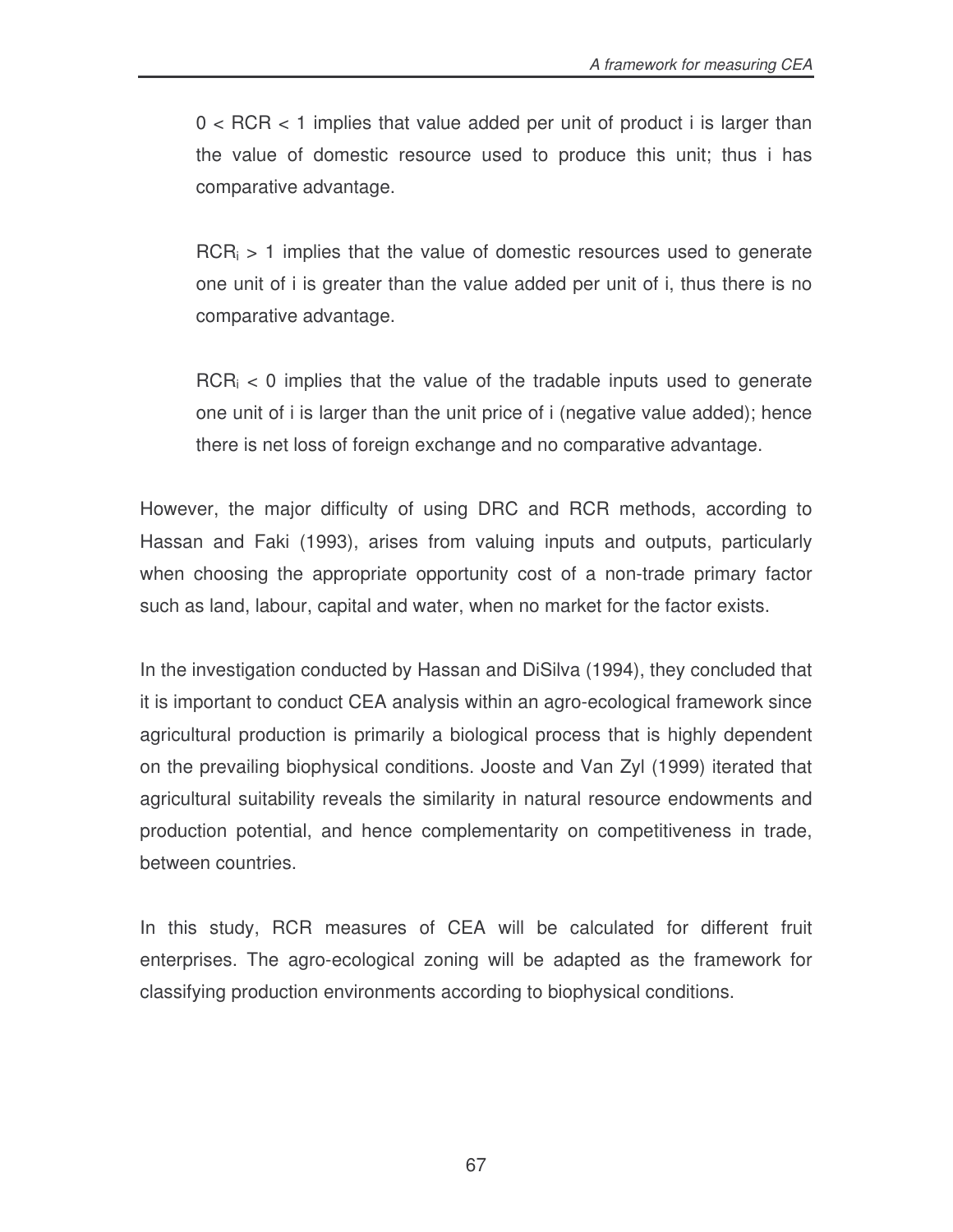# **4.3 Measures of efficiency and effects of policy**

The analysis of profitability and computation of RCRs begins by determining social prices of inputs and outputs and constructing enterprise budgets. Thereafter, several measures of the relative economic efficiency of production alternative are generated. The most important measures are shown and defined in Table 4.1. They are nominal protection ratio (NPR), effective policy ratio (EPR), and net policy effect (NPE) and are defined according to Monke and Pearson (1989).

|                             |                 | <b>Tradable</b> | Non-tradable        |                              |
|-----------------------------|-----------------|-----------------|---------------------|------------------------------|
|                             | <b>Products</b> |                 | <b>Inputs</b>       | domestic<br><b>resources</b> |
| Value at market prices      | <b>MP</b>       |                 | MR.                 |                              |
| Value at social prices      | P               |                 | R                   | N                            |
| Policy effect (tax/subsidy) | $MP-P$          |                 | $MR - R$            | $Y - N$                      |
| Private profitability       | <b>PP</b>       | $=$             | $MP - MR - Y$       |                              |
| Social profitability        | <b>SP</b>       | $=$             | $P - R - Y$         |                              |
| Nominal protection ratio    | NPR             | $=$             | MP/P                |                              |
| Effective protection ratio  | <b>EPR</b>      | $=$             | $(MP - MR)/(P - R)$ |                              |
| Total net policy effect     | <b>NPE</b>      | $=$             | $PP - SP$           |                              |
| Value added                 | <b>VAD</b>      | $=$             | $P - R$             |                              |

**Table 4.1: Measures of economic efficiency and policy distortions**

*Adapted from: Monke and Pearson (1989)*

# **4.3.1 Market and economic profitability**

Actual prices at which farmers buy inputs and sell outputs are used to compute market profitability. In other words, the criterion used by farmers to assess and compare alternative plans open to them regarding the exploitation of resources at their disposal is private profitability. These prices originate from the enterprise budgets collected from different zones in Lesotho. The market price of an item is normally the best estimate of its marginal value product and of its opportunity cost, but where distortions are known to exist it may be necessary to recalculate "actual" market prices or the shadow price.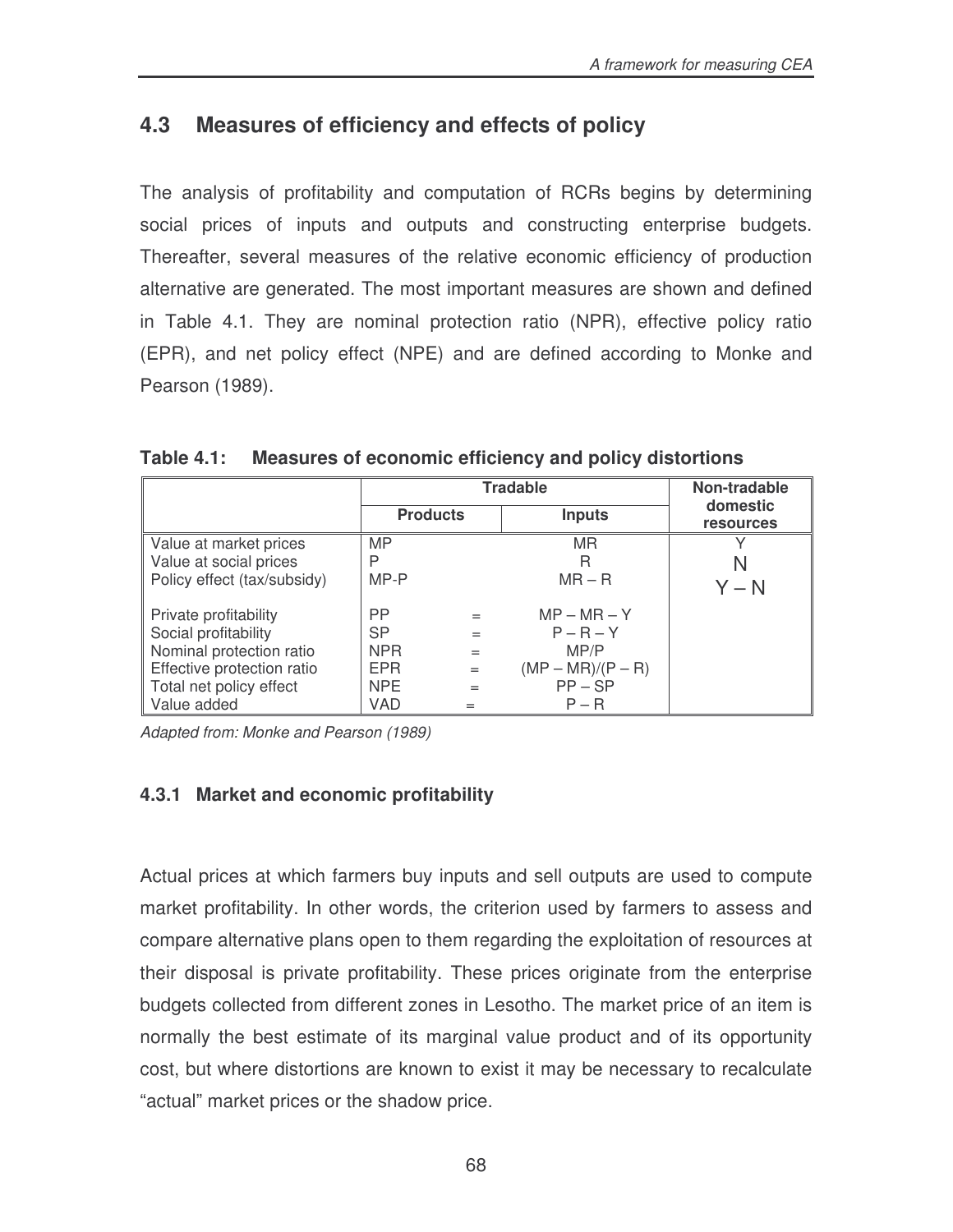In other words, a shadow price may be a better indicator of the value of a good or service (Ward and Deren, 1991), i.e a shadow price is a better estimate of a product's true opportunity cost to the economy, since prices paid and received by farmers often do not reflect the true economic cost of resources used and products generated. This is due to various market distortions such as taxes, subsidies and other restrictions on prices. This is evident from the well-known works of Little and Maurice (1976), who state that when the market price of any good or service is changed to make it more closely representative of the opportunity cost (the value of a good or service in its next best alternative use) to the society, the new value assigned becomes the "shadow price". Sometimes, according to Tsakok (1990), it is referred to as an accounting price that serves as an estimate of the economic value of the good or service in question. Similarly, according to Hassan and Faki (1993), because markets are imperfect, prices of tradables often do not correspond to their true economic value.

#### **4.3.2 Shadow (economic) prices**

Shadow prices are defined as the increase in welfare resulting from any marginal change in the availability of commodities or factors of production (Dixit and Nicholas, 1974). Most literature on shadow prices derives shadow pricing rules from the first order conditions of the optimisation model resulting in rules that link production to international trade (Little and Mirrlees, 1974). Economic values differ from market values because of market failure, which is the failure to attain the conditions of perfect competition such that some form of societal intervention is required to ensure that social welfare is maximised (Sodersten and Reed, 1994). As already mentioned, one of the major distortions is government failure, namely interventions that are designed to correct for market failure, but that are either inappropriate, insufficient, or excessive, or interventions that disrupt an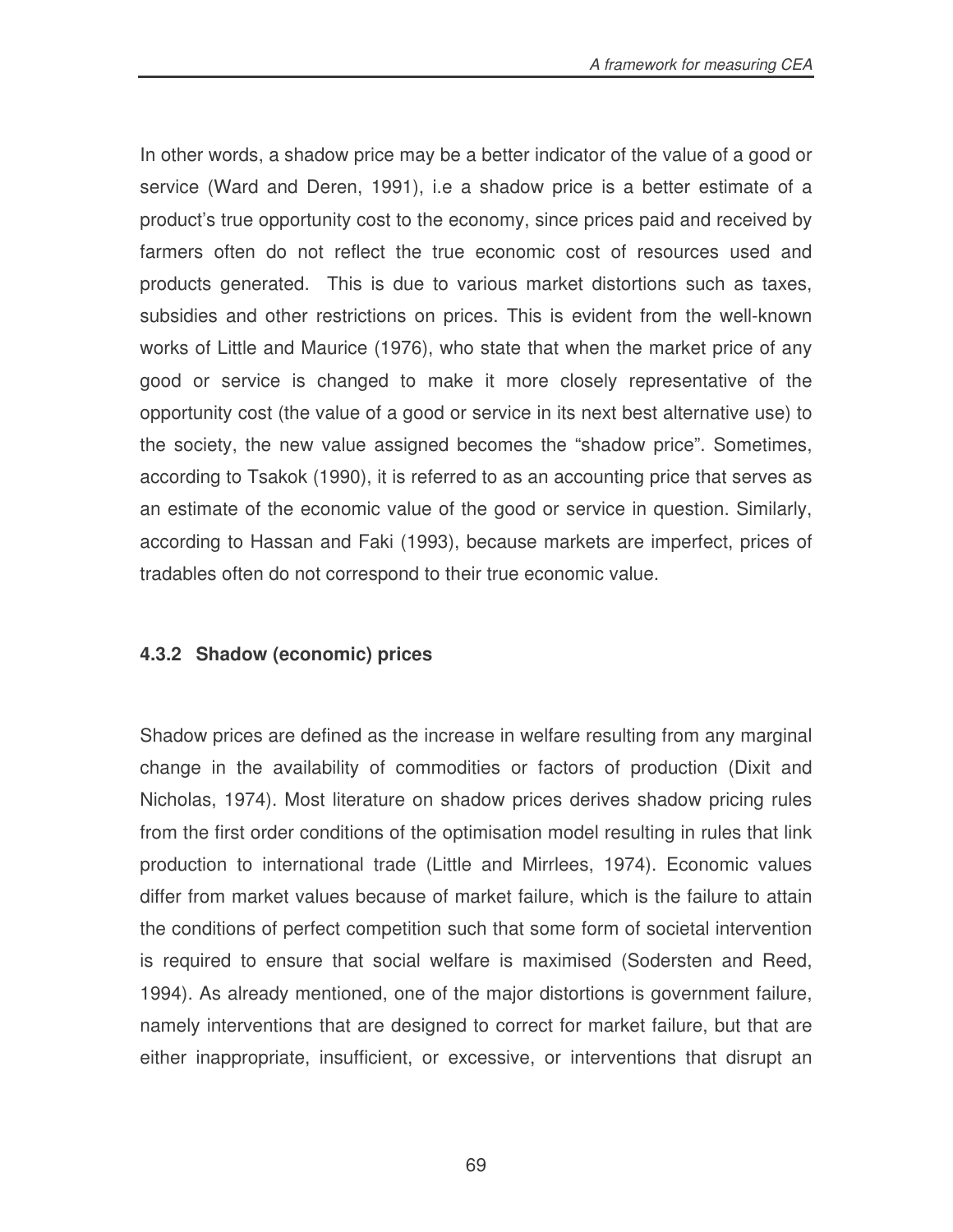otherwise efficiently functioning market. Hence economic prices must be calculated.

# **4.4 Methodology used to calculate shadow prices in Lesotho**

Because price distortion exists, some form of shadow pricing is required for planning and appraising investments. The first step in conducting economic analysis therefore is to remove the taxes from the values, since taxes do not represent real resource flows. Export subsidies, similarly, do not represent real resource flows; therefore subsidies should also be ignored. Taxes and subsidies constitute transfer payments, not real flows of resources.

Among the different theoretical methodologies examined by Bradfield (1993, quoted in Jooste, 1999), the world price approach, which is the most practical for the calculation of shadow prices, will be used together with the opportunity cost approach. This section discusses methods and the approach used for calculating shadow prices for different variables.

# **4.4.1 Tradable and non-tradable goods and services**

Two components are involved in calculating shadow prices, namely tradable and non-tradable goods and services (Ward and Deren, 1991), and different criteria are used to calculate these two components. Hence, proper definitions are required.

According to Gittenger (1982) tradable goods and services are those traded items for which if they are exports, f. o. b. price > domestic cost of production, or the items may be exported through government intervention using export subsidies. If the traded items are imports, domestic cost of production > cif price.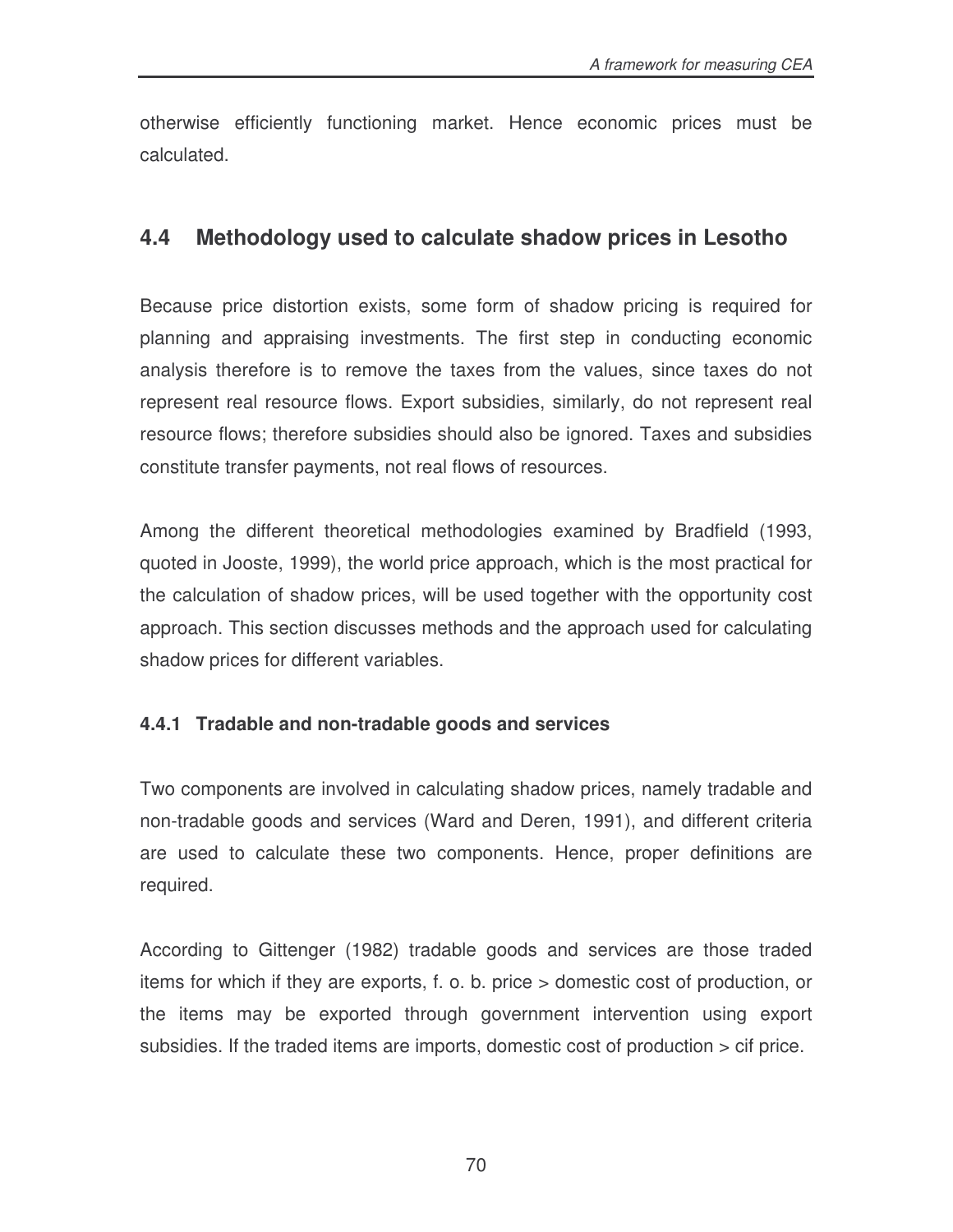Non-tradable goods and services are those for which cif price > domestic cost of production > FOB price. These goods and services may be items that are nontraded because of government intervention, e.g. import bans, quotas, tariffs and the like (Gittenger, 1982). This also means that the import price of products or services is greater than the cost of domestic production, but the cost of domestic production is greater than the price of that product or service on the world market (Sell, 1991). Tsakok (1990) defines non-tradable goods and services as those, which do not have foreign or border prices. In essence, these definitions are similar and were considered for the purpose of this study.

### **4.4.2 Shadow pricing of tradable goods and services**

Social prices for traded goods and services are based on import/export parity prices converted at the equilibrium exchange rate, with part handling and transport costs to the target market added or subtracted (Sell, 1991). This clearly indicates that economic prices for traded goods and services are established on the basis of the world price approach, because the price of a commodity that is significant in international trade or that is freely traded, is based on projections of prices at some distant foreign point. It is therefore necessary when calculating the economic values for the tradable goods and services that involve deriving a shadow price, to take into account parity prices based on international prices. When a commodity is exported because it has a comparative advantage, the export parity price is used. But if a crop serves as a substitution for imports overseas, the import parity price is used. Lesotho's fruit production is mainly for the export market. On the other hand, fruits such as peaches are consumed mainly by the domestic market (Ministry of Agriculture and Land Reclamation, 1996), and the surplus goes into the export market, as well as substituting for imported peaches.

To determine the social or economic prices of tradables, the conversion method is employed. First, the world prices of goods and services are determined and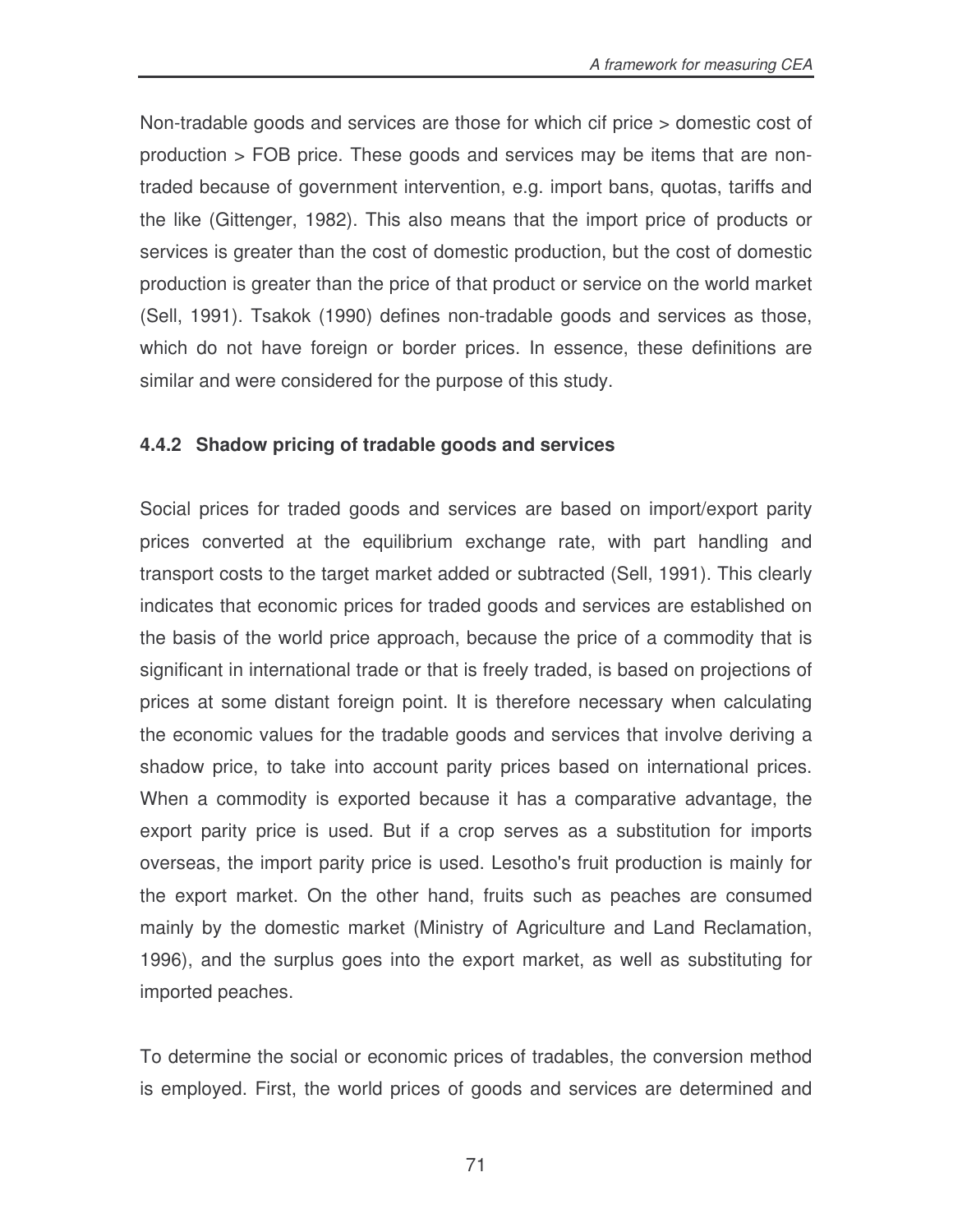adjusted according to the cost-insurance-and-freight components of imported goods and services (Ward and Deren, 1991). The tariff protection method, which indicates a percentage deviation of the domestic price from the international price, could also be used. The appropriate adjustment is therefore made to derive the economic price. In order to calculate the economic value of the Lesotho currency (Maloti), the buying power parity approach is used (Yao, 1997). Economic price of fuel was also calculated using the conversion method, whilst the economic price of electricity is adapted from other studies (TAMS, 1999).

### **4.4.2.1 Conversion method**

When information regarding transport cost and insurance is available, shadow prices of the traded goods and services can be determined as follows:

$$
CIFW_{ij} = (IntP_{ij} + TransC_{ij} + Ins_{ij}) \times ExhR_{ij}
$$
 Equation 4.2

Where:

| $CIFW_{ii}$       | $=$ Cost – Insurance – freight – value of imports in domestic prices; |
|-------------------|-----------------------------------------------------------------------|
| $IntP_{ii}$       | = International market price in US and;                               |
| $TransC_{ii}$     | $=$ Transport cost;                                                   |
| Ins <sub>ii</sub> | $=$ Insurance;                                                        |
| $ExhR_{ii}$       | $=$ Exchange rate in Rand/US\$;                                       |
| j.                | $=$ Product identification;                                           |
| j                 | = year.                                                               |

The following approach is used when information regarding transport cost and insurance is not available. In order to reflect domestic prices of goods and services a factor is used to adjust the world prices. The approach is denoted by the following equation.

$$
CIFW = (IntP_{ij} \times (I + TransF_{ij})) \times ExhR_{ij}
$$
 Equation 4.3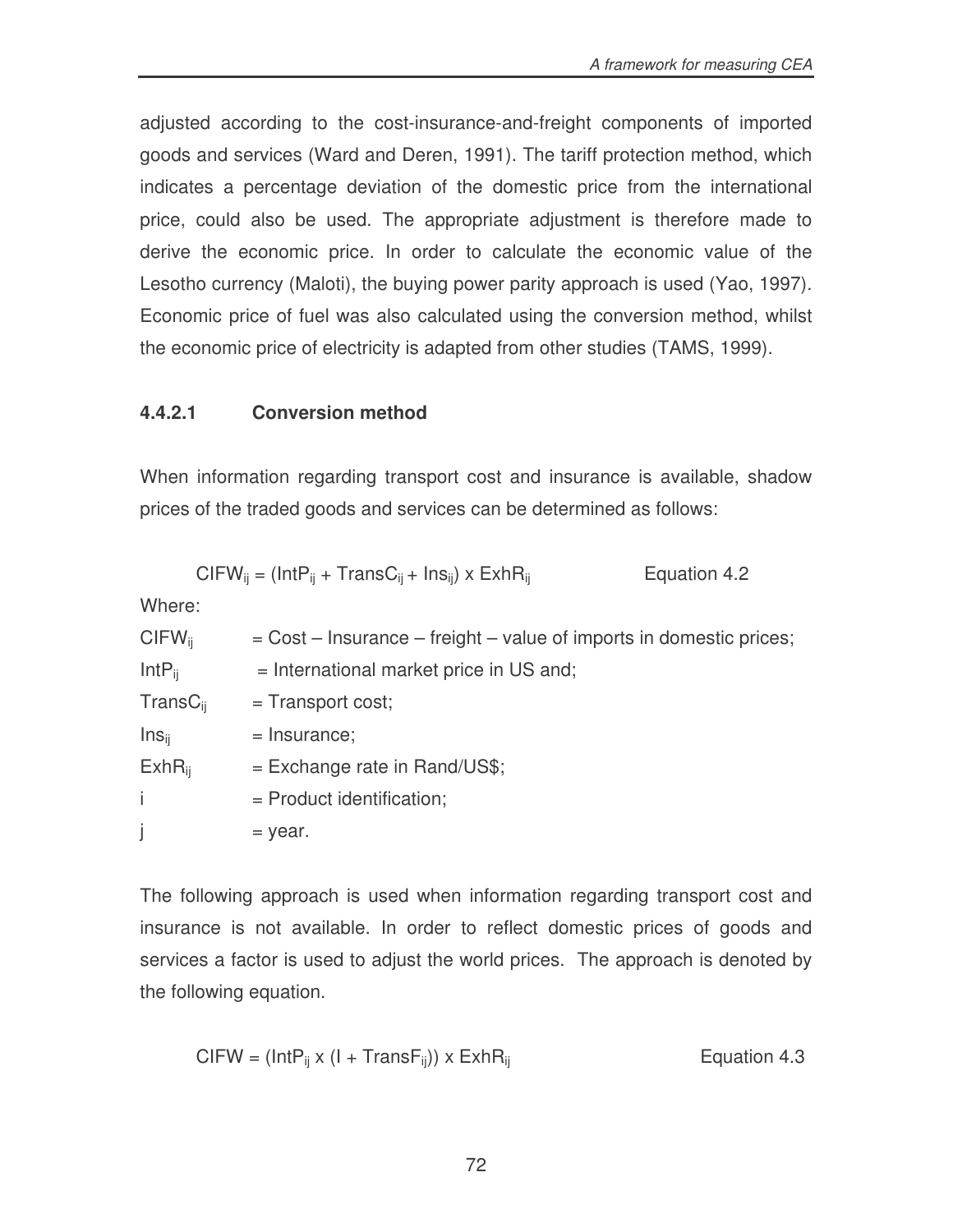Where:

| $CIFW_{ii}$   | $=$ Cost-Insurance – freight-value of imports in domestic prices j; |
|---------------|---------------------------------------------------------------------|
| $IntP_{ii}$   | $=$ International Market price in US\$;                             |
| $TransF_{ii}$ | $=$ Transport-and-Insurance Cost factor as percentage of cost j;    |
| $ExhR_{ii}$   | $=$ Exchange rate in Rand/US\$;                                     |
| j.            | $=$ Product identification;                                         |
| j             | = year.                                                             |

### **4.4.2.2 Tariff protection method**

Sell (1991) and Bradfield (1987, in Jooste, 1999) state that, since tariff protection rates are an indication of the percentage deviation of domestic prices from international prices, shadow price calculation can be conducted using the tariff protection method.

$$
W_{\rm p} = D_{\rm p}/(1 + T_{\rm pr})
$$

Equation 4.4

Where:

 $W_p$  = World price;

 $D_p$  = Domestic price;

 $T_{pr}$  = Tariff protection rate expressed as a percentage.

The assumption is that the ad valorem duty represents the deviation between the domestic price and the world price.

# **4.4.2.3 Capital**

In this study the scarcity value of capital is represented by the prime lending rate of the Central Bank of Lesotho in Lesotho.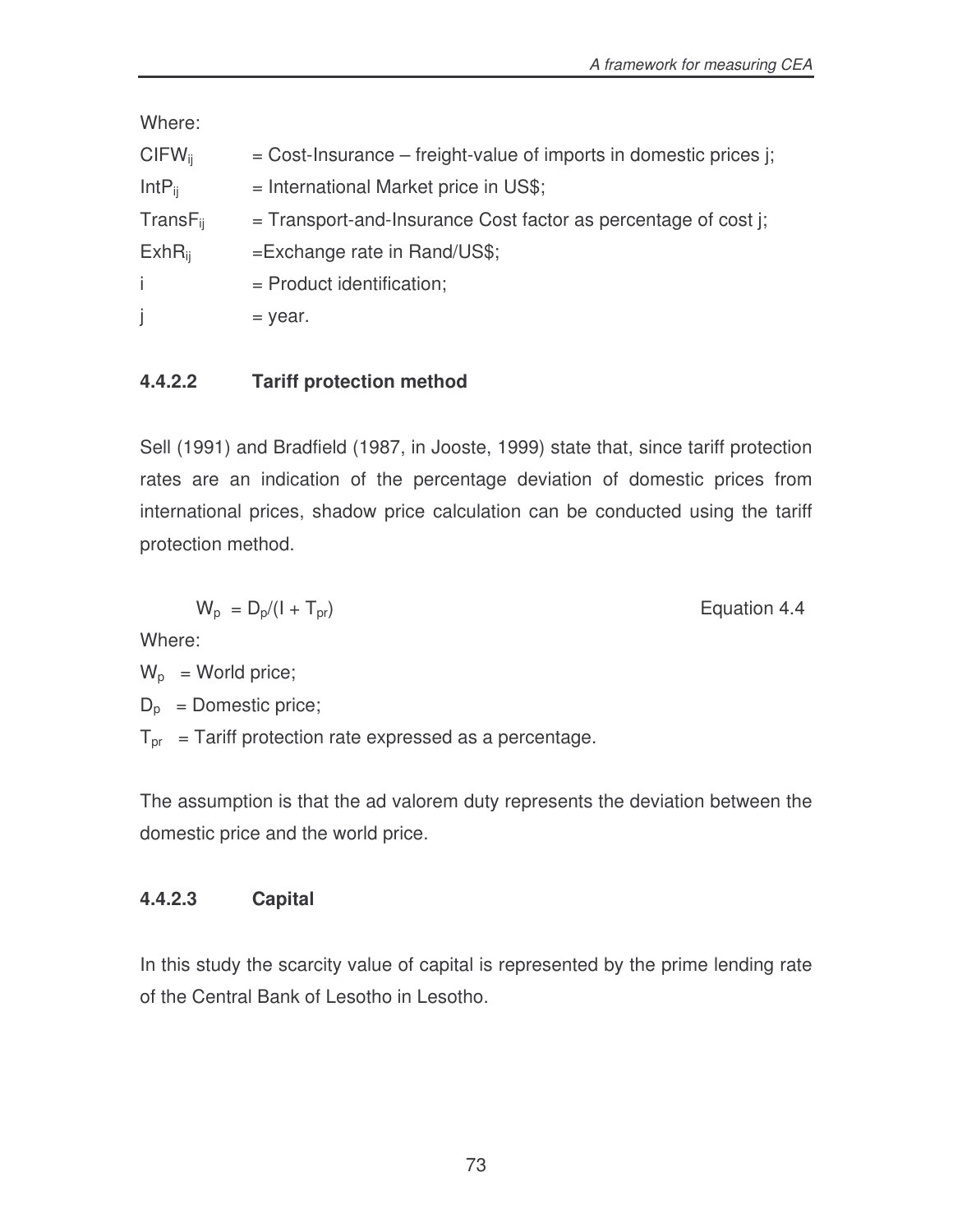### **4.4.2.4 Shadow pricing of fuel**

Factor adjustment regarding the shadow prices of fuel, is calculated by first, calculating the average price of diesel as landed cost (Table 4.2 for 1999). The average pump cost is also calculated. The conversion factor is the ratio of shadow price to the pump price. For the purpose of this study the calculated factor will serve both the petrol and diesel adjustment from current market prices to shadow prices.

| Table 4.2: Calculation of the factor adjustment regarding the shadow |  |  |  |
|----------------------------------------------------------------------|--|--|--|
| price of fuel                                                        |  |  |  |

|                          | 49.34  |
|--------------------------|--------|
| US cents/gallon          |        |
| Gallon/ liter conversion | 3.80   |
| US cents/liter           | 12.99  |
| Exchange rate            | 5.14   |
| <b>SA FOB</b>            | 66.79  |
| Freight                  | 5.86   |
| Insurance                | 0.07   |
| <b>CIF</b>               | 72.72  |
| Ocean leakage            | 0.22   |
| Landing and wharfage     | 1.19   |
| Railage                  | 11.49  |
| Landed price             | 85.62  |
|                          |        |
| Dealers' margin          | 16.00  |
| Storage and handling     | 2.07   |
| Delivery                 | 4.43   |
| Road maintenance levy    | 20.00  |
| <b>MVA</b>               | 6.67   |
| Industry margin          | 15.50  |
| Shadow price             | 150.29 |
| Pump price               | 207.42 |
| Conversion factor        | 0.72   |

### **4.4.2.5 The shadow exchange rate**

The shadow exchange rate is a summary indicator of the trade-related distortions and it is used to adjust for distortions in the official rate (Liebenberg et al., 1991). The Lesotho economy is closely tied to that of the RSA and both countries are members of the Common Monetary Area. Hence, the Lesotho currency, the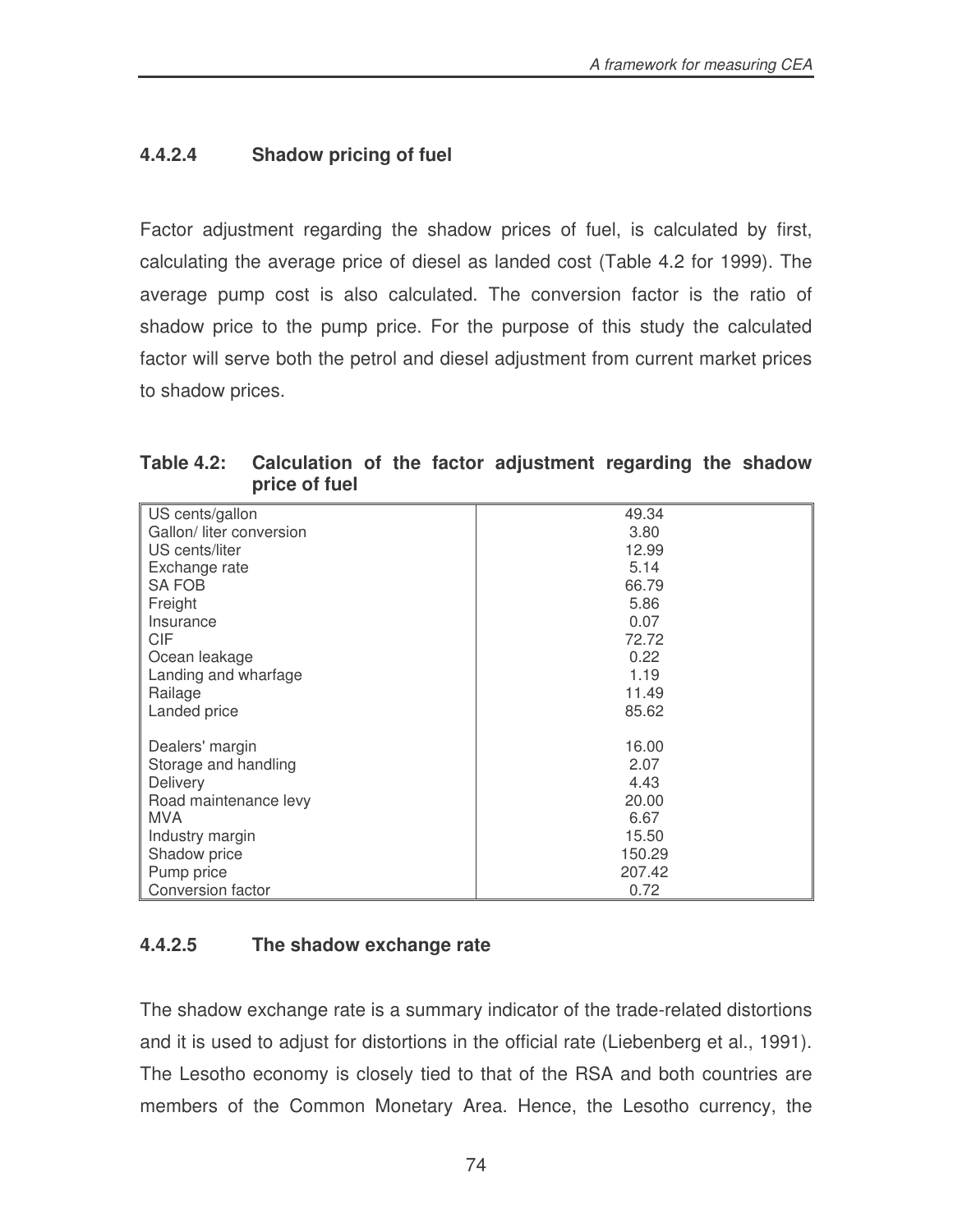Maloti, is equivalent to the South African Rand, and for the purpose of this study the shadow exchange rate of the Rand will be calculated to represent the shadow value of the Maloti.

In accordance with Tower and Pursell (1986), the shadow exchange rate will be used in this study to value goods and services of tradable inputs and outputs. The shadow exchange rate is used to convert domestic values into world market prices or vice versa.

According to Tsakok, (1990), both the standard conversion factor (SCF), and the shadow exchange rate are useful tools for adjusting distortions in the market. The SCF is the ratio of the official exchange rate to the shadow exchange rate (Sell, 1991). It is used to adjust distortions introduced by trade regimes between the border prices of traded goods and domestic shadow price of non-traded goods (Gittinger, 1982). According to Liebenberg et al. (1991), the adjustment is necessary because an overvalued official exchange rate understates the border prices of traded goods and services in local currency, and conversely, an undervalued official rate overstates them (Poonyth and van Zyl, 2000). Because the increases or decreases in production in South Africa affect Lesotho, as most imports come from South Africa (and that the producer price index for Lesotho is normally not computed), the shadow exchange rate of the South African Rand will be calculated using the producer price index for South Africa and the United States of America. This is because the South African Rand is commonly valued against the US Dollar. According to Bradfield (1993 in Jooste and Van Zyl, 1999), the year that conforms to the requirements listed below is 1975, which was used as a base year for calculating the economic value of the South African exchange rate. The shadow exchange rate indicates the opportunity cost of a unit of foreign exchange in the limited sense that it shows what the actual cost or benefit is in terms of domestic currency (given current distortions).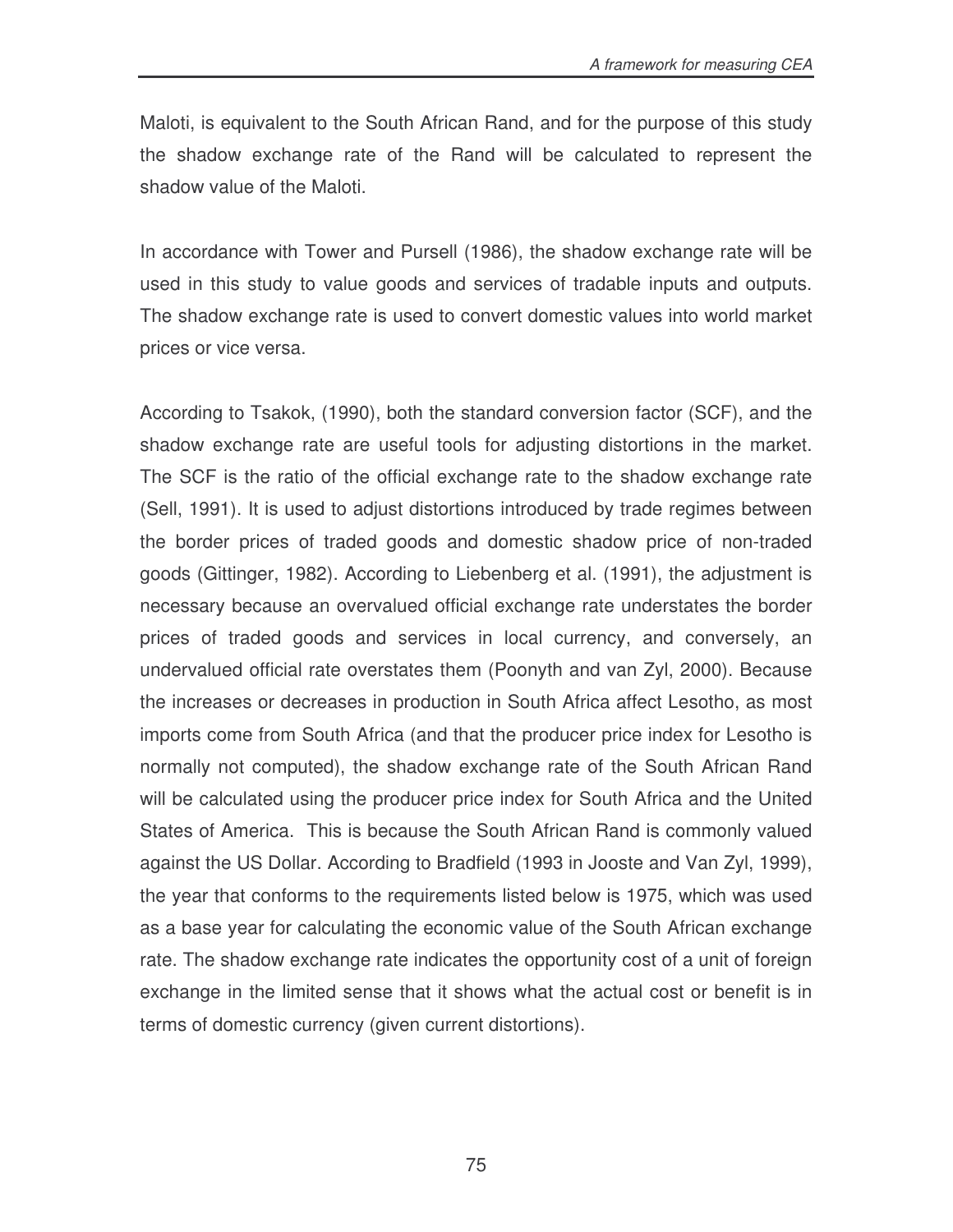Bradfield (1993, in Jooste, 1999), suggests the following practical requirement to be considered when selecting the base year:

- the economic growth rate must be stable or near to the long term growth rate of the economy;
- the balance of payments must be near equilibrium;
- there should not have been any major economic or political crisis in the world;
- there must be domestic political stability;
- international economies must be relatively stable;
- the rate of unemployment must not be excessively high; and
- The rate of inflation must not deviate too much from the long-term trend in inflation.

In this study the shadow exchange rate will be calculated using the buying power parity (BPP) approach, which is also used by the Industrial Development Corporation of South Africa (IDC) as indicated by Jooste (1999). This method uses the producer price index of the United States since the South African Rand is compared to the US Dollar. According to the equation below, that employed BPP, the calculated shadow exchange rate in 1999 is R 5.14.

$$
SE = (PI_{SA}/PI_{FC})/E_{bi}
$$

Equation 4.5

Where:

 $SE = Shadow exchange rate;$ 

- $PI_{SA}$  = Producer price index for South Africa;
- $PI_{FC}$  = Producer price index for the USA;
- $E<sub>bi</sub>$  = Base year exchange rate.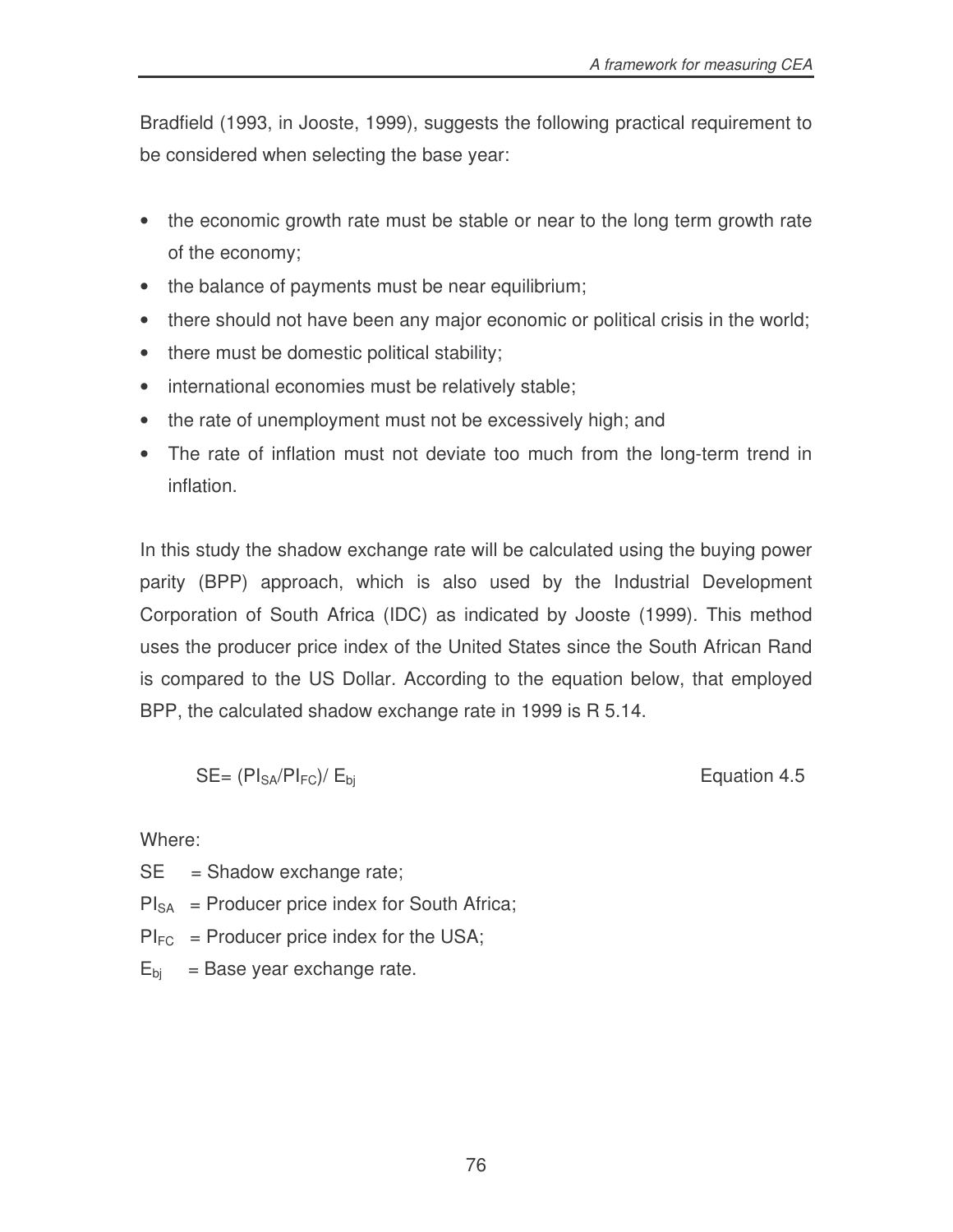#### **4.4.2.6 Shadow interest rate**

The shadow interest rate may be useful for evaluating the interest rate prevailing in domestic markets as a consequence of government fiscal and monetary policy (Ricketts and Rawlins, 2001). Secondly, according to Mayashekho (1980), a Government may use a shadow interest rate to judge the optimality of foreign and domestic borrowing. Thirdly, the shadow interest rate may be used to evaluate the productivity of the investment undertaken (Sell, 1995). In this study the shadow interest rate for deposits was taken to be 10.89 per cent, which is the interest free of taxes that the Central Bank of Lesotho is lending to the commercial banks.

# **4.4.3 The tradable/non-tradable composition of the value of inputs and outputs**

The cost of production is separated into tradable and non-tradable components (Ward and Deren, 1991). Some items have a greater proportion of tradable elements than others do, as shown by Table 4.3, which indicates the tradable/non-tradable composition of the value of inputs and products. Bradfield (1993) in Jooste (1999) studied the input-output table of South Africa. In his examination he acknowledges that most inputs used in the South African economy are made up of tradable and non-tradable components. This means that for the production of tradable goods and services, non-tradable inputs are required; for the production of non-tradable goods and services tradable inputs are required, and non-tradable goods and services require tradable inputs, and non-tradable goods and services require non-tradable inputs. As most or all tradable inputs in Lesotho are imported from South Africa, the 1993 input–output table for South Africa was used to estimate the tradable/non-tradable composition of the value of inputs and products. That is, the tradable and nontradable components for each of the items appearing in the table were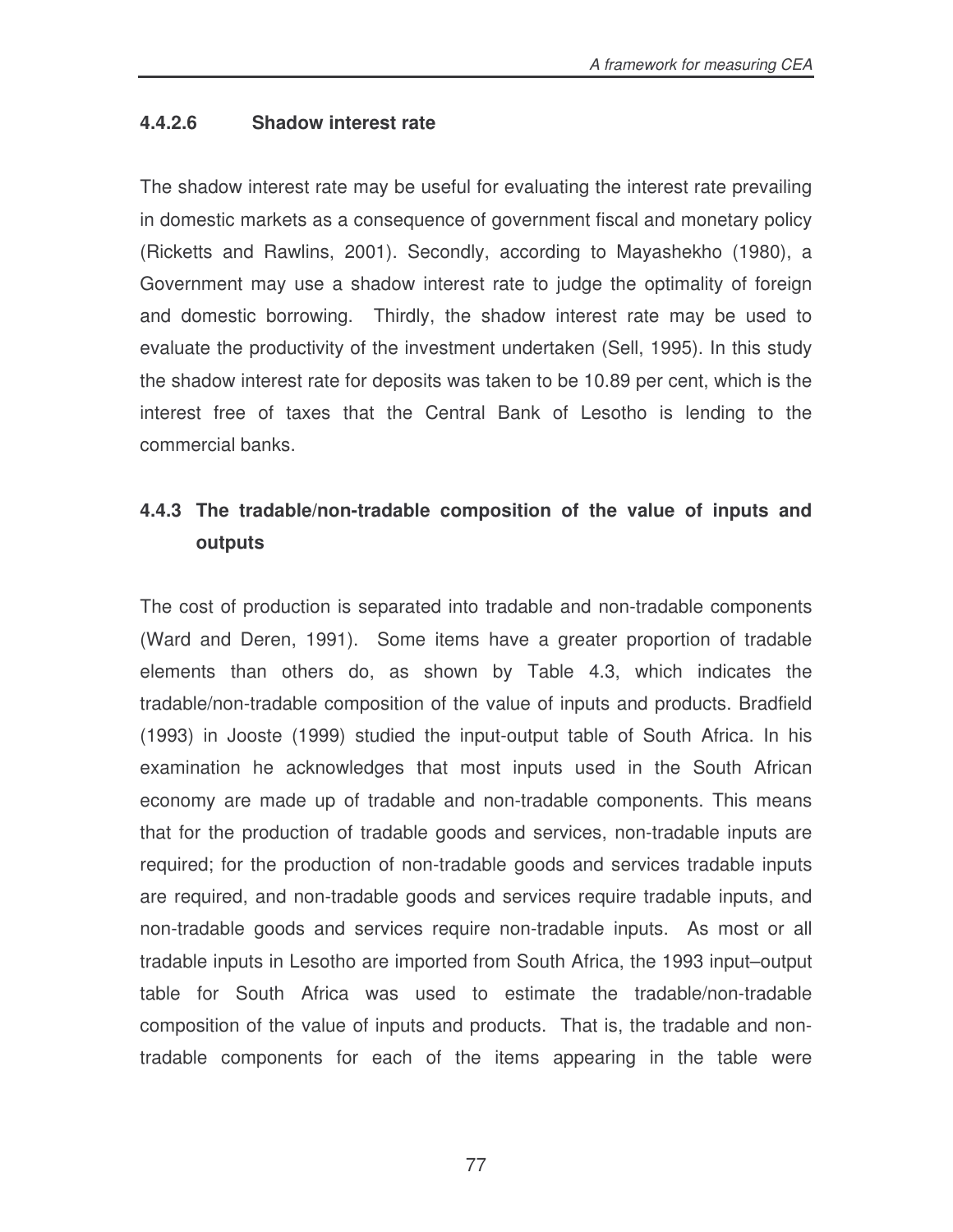subsequently used in the enterprise budgets to calculate the domestic resource cost, for different products in each zone.

| ltem                      | <b>Percent Traded</b> | Percent Non-traded |
|---------------------------|-----------------------|--------------------|
| Fertiliser and pesticides | 98                    |                    |
| Other purchased inputs    | 95                    |                    |
| Fixed cost                | 95                    |                    |
| Variable costs            | 50                    | 50                 |
| Electricity               | 85                    | 15                 |
| Contract services         | 95                    |                    |
| Transport                 |                       |                    |

**Table 4.3: The tradable/non-tradable composition of the value of inputs and outputs**

# **4.5 Shadow prices of non-tradables**

The shadow cost of non-tradable goods and services (e.g. labour, land, and water) are among the most difficult to estimate. Labour, for example, differs in many respects from other production factors (Reynolds, 1965). In Lesotho, like in many developing countries, wage rates for labour may not accurately reflect its opportunity cost. Land is one of the examples of non-tradable goods which, when competitive leasing and hiring of land is observed, land rents are used, as agricultural land markets are missing or imperfect in many places.

### **4.5.1 Labour**

A generally acknowledged rule of economic development, irrespective of the socio-economic system, is that the national objective should be to derive maximum economic welfare from the disposition of the scarce resources available. Unskilled agricultural labour is an abundant resource in developing countries, and most development projects draw upon this resource for both construction and operational purposes (McDiarmid, 1977). Usually, however, the investment designer has considerable leeway regarding the proportions of labour, land and capital to be used, and there is of course a wide range of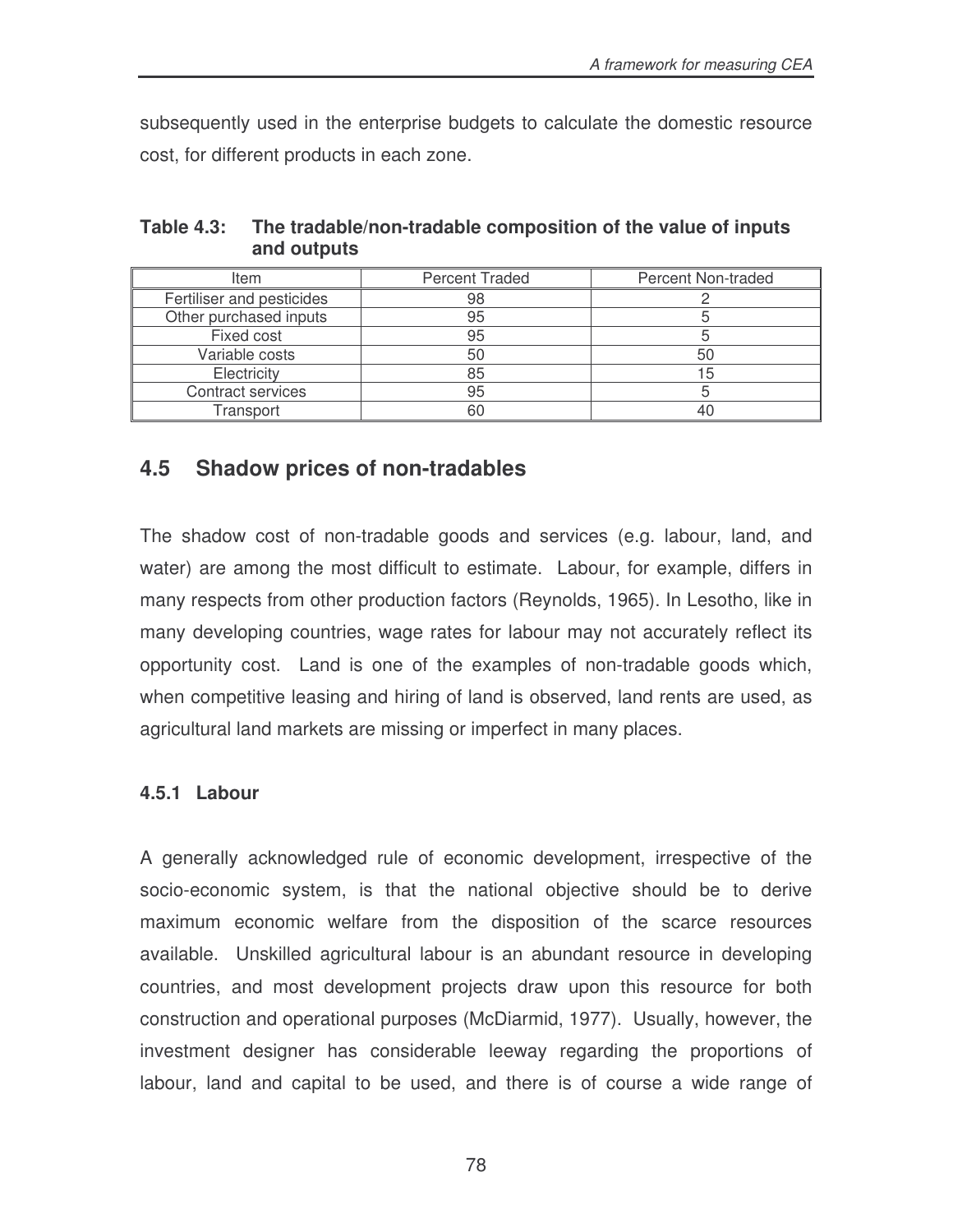choices among different investments serving the same economic objectives. In the presence of such choices, it follows that the impact on the cost of using any production factor can be measured either in straightforward financial terms by the prevailing wage or by the effect of such use on the economy as a whole.

The economic price of a particular worker is the total measurable impact on the economy of which the worker is a part by his employment in a particular occupation (Reynolds, 1965). In its broadest sense the economic cost of a unit of labour used for a specific purpose may be divided into an immediate cost. This is the production that would have occurred if the unit of labour had been used in the optimal available alternative employment, and the additional consumption (in lieu of saving) that may result from the employment of labour for the purpose contemplated. McDiarmid (1977) states that economic wages might show greater stability than market wages over time. Therefore the use of the economic prices of labour should improve the design of the economic analysis. The design should reflect the combination of factors having the lowest economic cost when flexibility in the combination of such factors is technically feasible.

# **4.5.1.1 Arguments against economic pricing of labour**

There are arguments against the economic pricing of labour, particularly the economic pricing of common labour. The argument is that the estimation of the ratio of economic price to market price is clearly not relevant to day-to-day decisions on private (or, for the most part, public) financial operations. The ordinary person concerned with his/her own affairs may go through life quite well without any knowledge of his/her true economic value to society. Similarly, the private entrepreneur need not look beyond income and such flow statements.

McDiarmid (1977) places serious critics of economic pricing into three overlapping categories. The first group holds that the concept for economic price, particularly because of the time dimension required, is too abstract and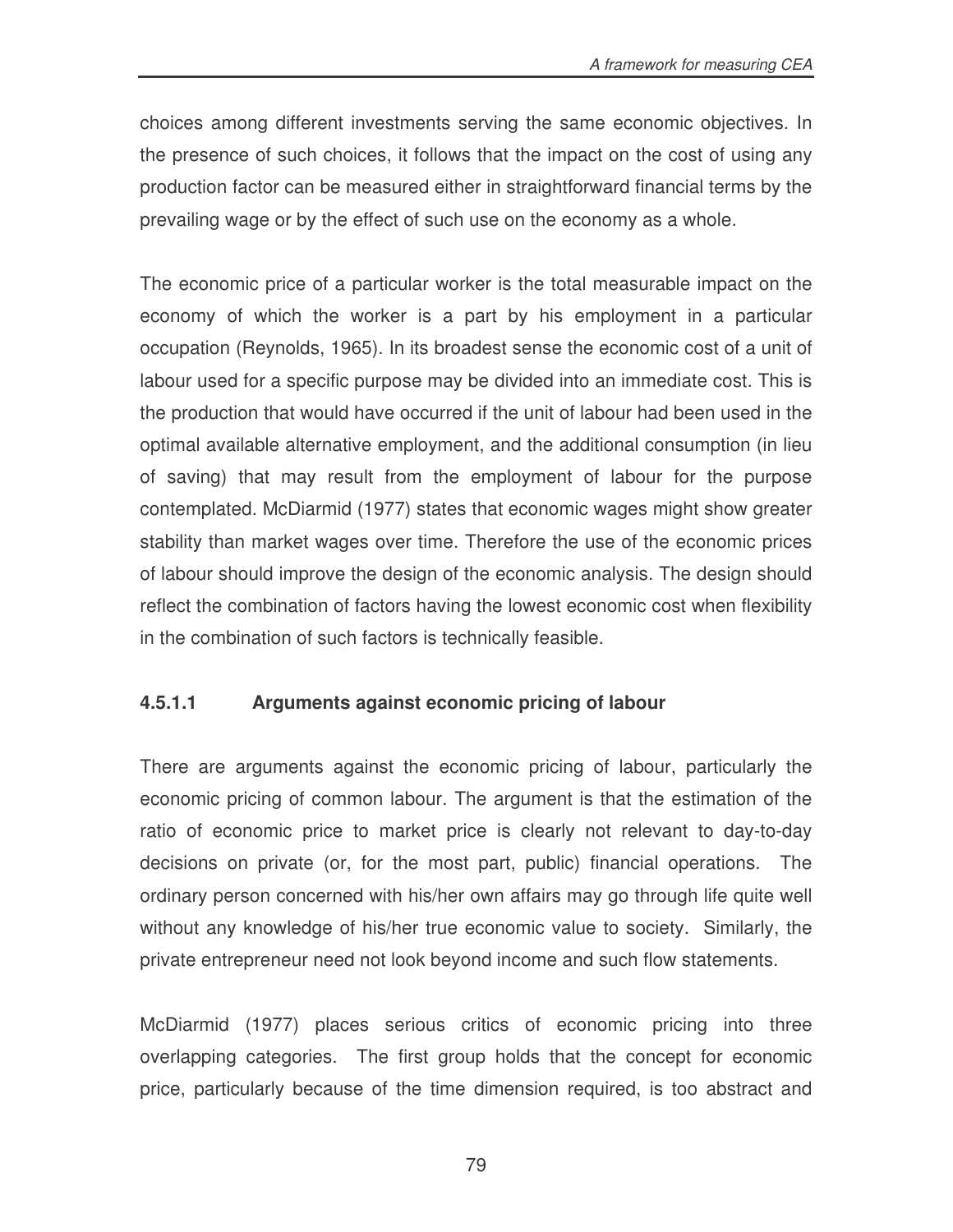"shadowy" a concept to occupy serious economists. The second group would argue that if government wishes to enforce a minimum wage measure or to subsidise an interest rate, its judgement should be respected and the price of labour or capital that it establishes should be used in economic project analysis. The third group of critics feels that if a factor of production is given a valuation differing from that determined by market forces, there may be a requirement for extensive monetary subsidies. This is because the market wage, not the economic wage, would be paid in the actual production process. This is certainly correct because economic pricing does not change unit labour costs normally incurred. But it is a known fact that in the economic analysis, the objective is to minimise social, not monetary, cost. Hence we continue to estimate economically, goods and services involved in the study, including labour.

### **4.5.1.2 Economic pricing of labour**

A question when determining economic wage rates, however, is how to evaluate arbitrary non-market forces, e.g. the impact of labour unions and minimum wage levels. The existence of such arbitrary factors may mean that labour cannot be engaged in alternative occupations at a wage lower than the minimum market wage, which is also taken as a minimum economic wage, since employers will not hire additional workers if their marginal productivity is lower than the wages that the employers are legally required to pay. This reasoning, however, does not take account of the border socio-economic factors that enter into the computation of a real economic wage.

For the general allocation of resources, the economic pricing of labour is desirable, because of imperfections in both the capital market and the labour market. The removal of these imperfections might cause such serious hardship for the disadvantaged that the action would be entirely unacceptable on social or political grounds (Schmid, 1989). The examples of such unacceptable actions would be the repeal of minimum wage laws, the suppression of collective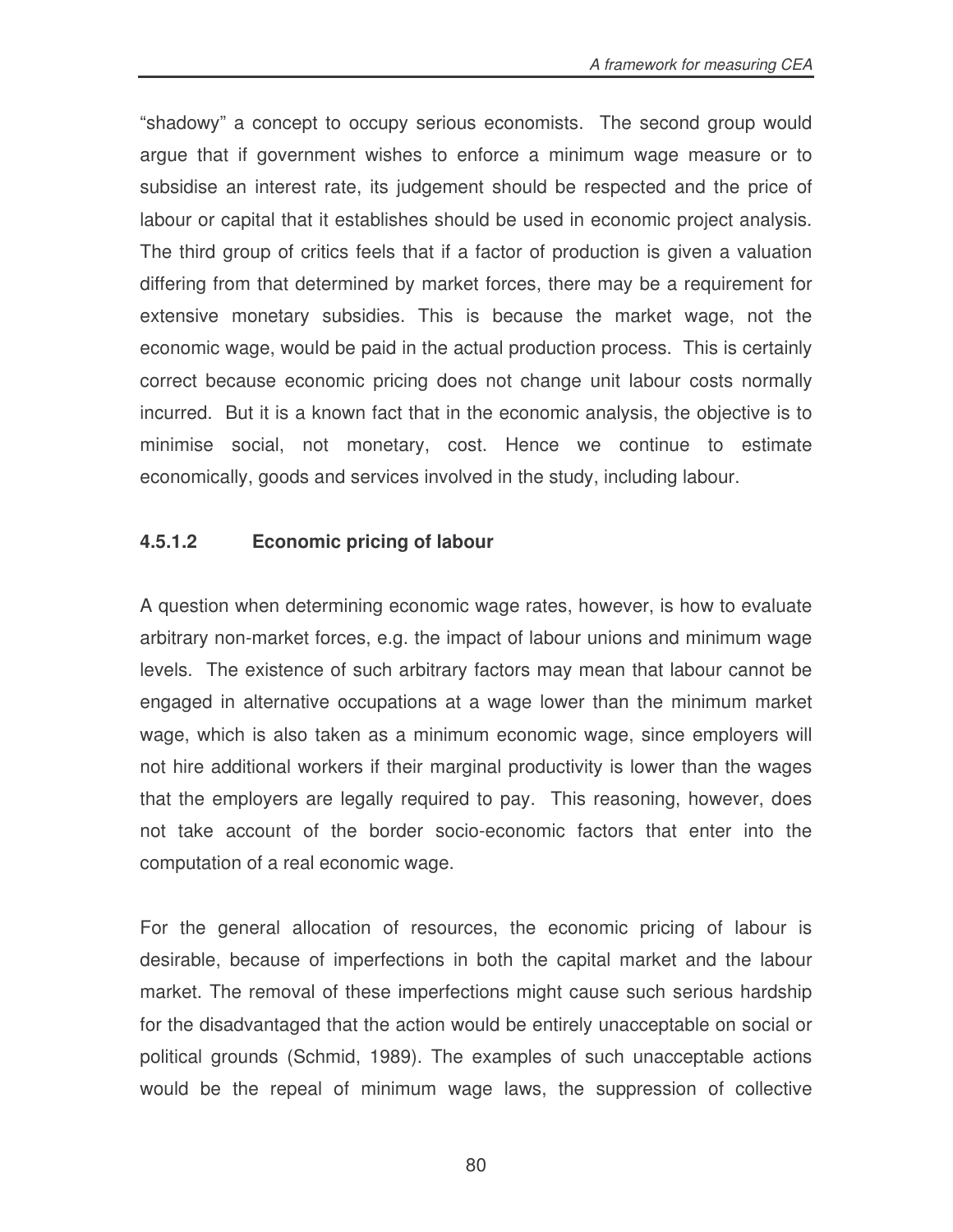bargaining, and the elimination of unemployment insurance that enables people to keep their labour off the market if the remuneration offered falls below a certain minimum.

The reason for seeking the economic price rather than accepting the prices determined by market forces is that doubt exits about the latter performing the allocation function of a proper pricing mechanism. That is, market prices do not assure that labour, as one of the factors of production, is employed at its maximum, with reasonably uniform marginal productivity among its alternative uses (Gittinger, 1982).

In valuing labour for economic analysis, it is recommended that unskilled labour be distinguished from skilled labour because the difference between the economic and market price of labour tends to vary inversely with the degree of skill, the gap being wider for unskilled agricultural labour (Harberger, 1971). When labour is hired, its price or the actual wage rate is the private price (Little and Mirrlees, 1974). But if it is family labour, the private price is the opportunity cost of family labour, which is equal to the wage rate of the best alternative employment opportunity apart from farming (Gittinger, 1982).

#### **4.5.1.3 Skilled labour**

Skilled labour in developing countries is considered to be in short supply, and skilled people would most likely be fully employed (Ward and Deren, 1991). This is the reason why wages paid to these workers are, in general, assumed to represent their true marginal value product, and are entered at their market values in the economic accounts (Sell, 1995). The social price of skilled labour is therefore taken to be the actual wage rate. It is acknowledged that the market wage rate for skilled labour is generally a good reflection of its true opportunity cost. McDiarmid (1977) also states that, in developing countries, skilled labour is likely to be priced at or below its economic value. Therefore, for the purpose of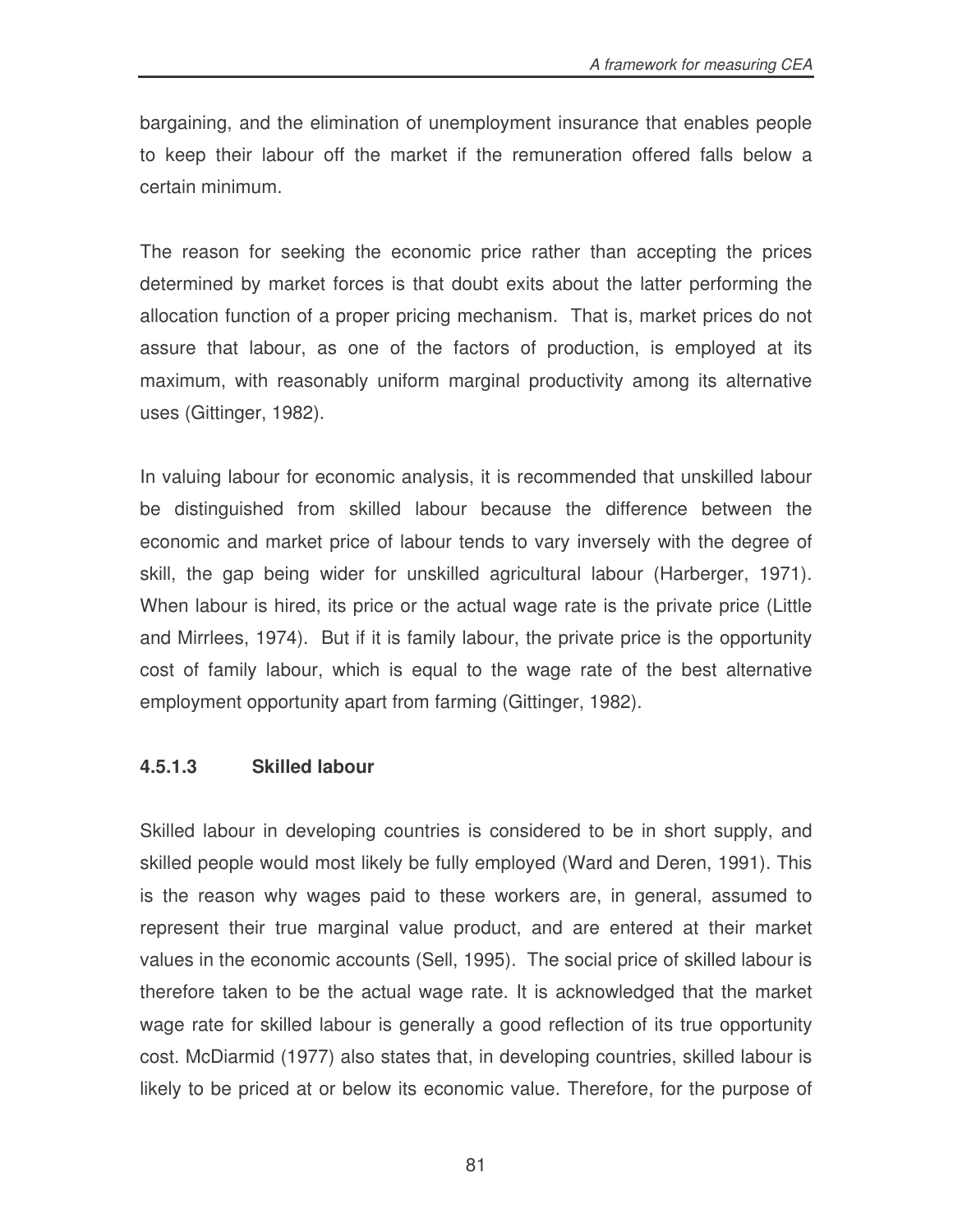this study, the shadow wage adjustment factor for skilled labour is taken to be one.

#### **4.5.1.4 Unskilled labour**

In agriculture, unskilled labourers are workers who cannot operate any agricultural machinery or drive a tractor (Little and Mirlees, 1974). The various categories of unskilled labour deserve special attention. The fact is that workers consume commodities which they have themselves produced partly or entirely by labour, which ought to be valued at a shadow wage substantially below the market wage. Nelson et al. (1974) call this the multiplier effect of employment, because the extra employment generated indirectly is valuable in itself, and therefore makes the shadow wage rate less than it would otherwise have been. In order to account for this, the shadow price of unskilled labour should be used instead.

According to Gittinger (1982) employment of unskilled labour entails no opportunity costs. To calculate the shadow price, the cost of the commitment and the value of the consumption committed through employment, are added to calculate the shadow price adjustment factor for unskilled labour. This factor is applied to all wage rates of unskilled labour in order to convert it to shadow wages.

According to Conningarth Consultants (1995) the adjustment factor is calculated as follows:

3 kg mealie meal  $\omega$  R1/kg = R3/day = R21/week Equation 4.6

Market price:

Unskilled labourers: R34.50/week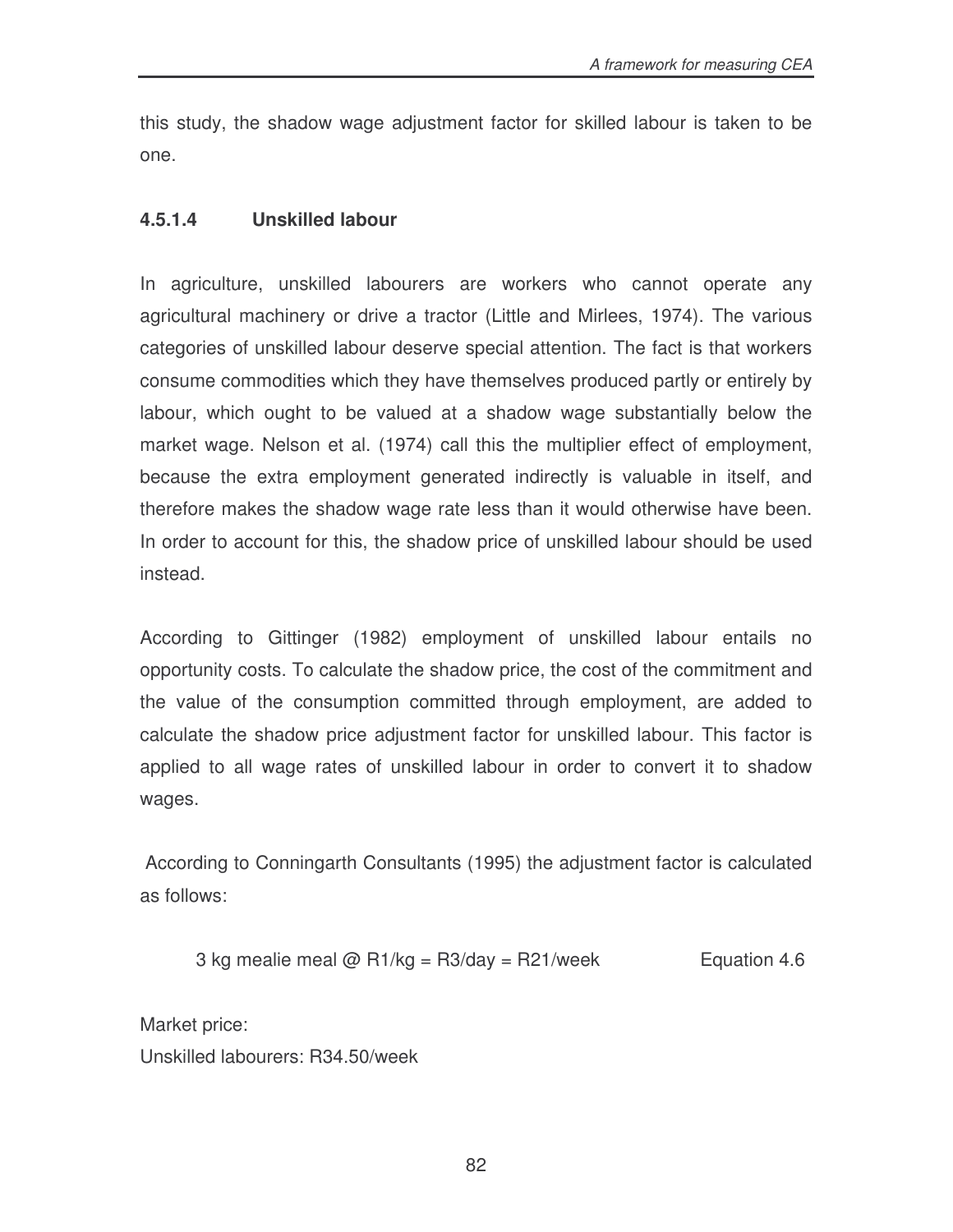$$
Shadow price adjustment factor = 21/34.50 = 0.609
$$
 Equation 4.7

Conningarth Consultants (1995) calculated the shadow price adjustment factor for unskilled labour during the slack seasons as 0.609. In this study the shadow adjustment factor of 0.609 will be used for unskilled labour.

#### *4.5.2 Shadow price of water*

While Lesotho could be regarded as having an abundant supply of water, from an irrigation point of view, it is not always available in sufficient quantities at the right place or the right time. Its shadow price is the forgone output from not using it for the next best alternative use.

There are several ways of valuing irrigation water economically. A more appropriate measure of the economic value of water would be an estimate of the marginal value product of irrigation (Tsakok, 1990). But measuring marginal productivity of irrigation water would require the measurement of many complex biophysical processes influencing the utilisation of, and response to, irrigation water (Mullins, 1992). Such data are usually generated from controlled irrigation experiments, which are not available for this investigation.

Secondly, if availability is not a constraint, water's shadow price is equal to the cost of operating and maintaining the delivery system. In this case information of a detailed cost-benefit appraisal of the investment in the irrigation system, which is beyond the scope of this study, would be needed.

#### **4.5.2.1 The case of irrigation water in Lesotho**

Even though the government of Lesotho ensures an adequate supply of adequate water even in times of drought, a policy document did not exist before 1999. Even the policy document that was approved in 1999 (TAMS, 1999) does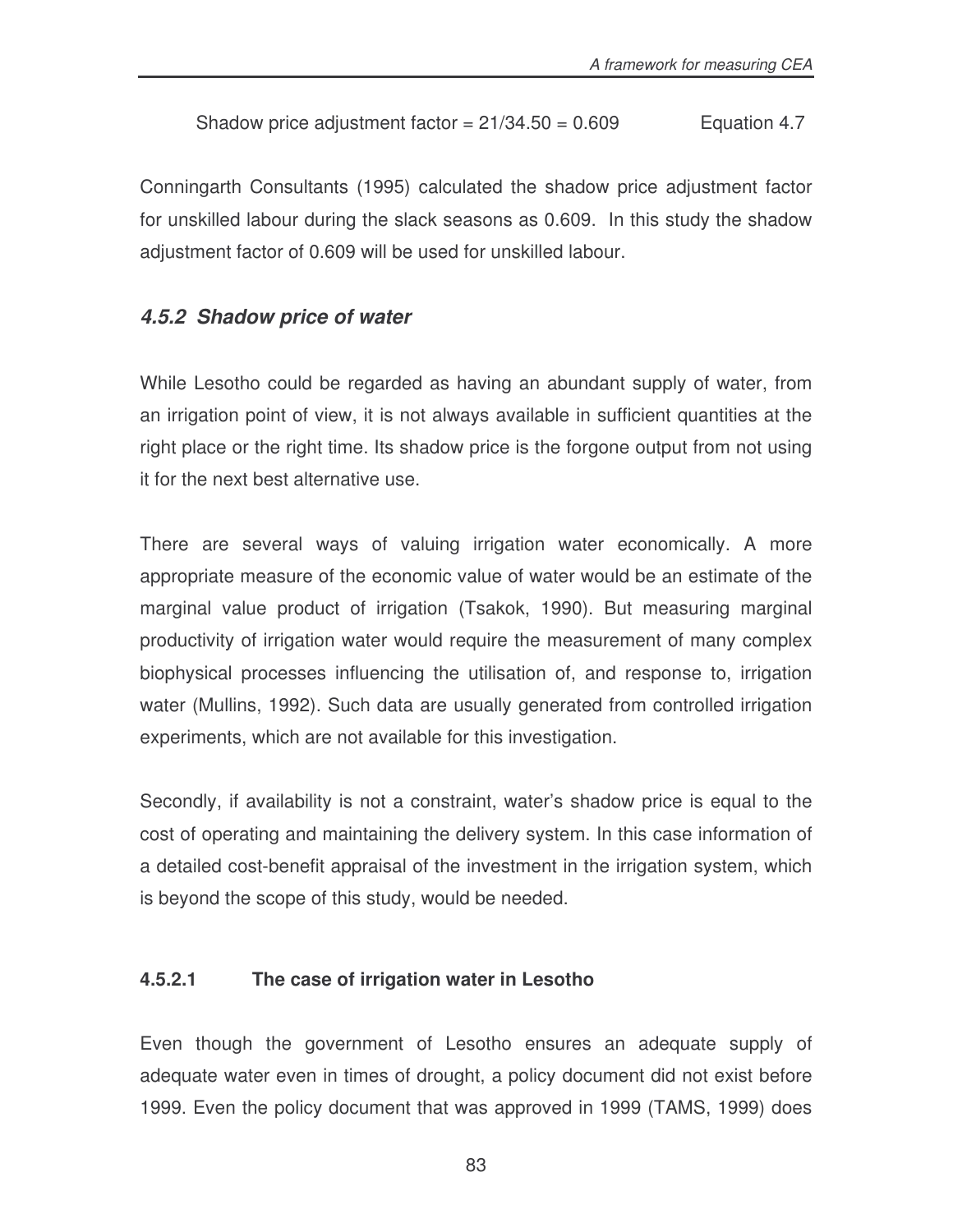not refer to water for agricultural production. For the purposes of irrigation, farmers only have to apply for licenses to irrigate their fields, without actually paying for irrigation water (TAMS, 1999). The analysis of water resources of Lesotho by TAMS (1999) shows that water is available in sufficient quantities in all parts of the country, but recurring shortages can have a severe impact if imposed on an already strained demand and supply situation. The country has also been periodically subjected to what is generally recognised as hydrological/meteorological drought events, as are all Southern African countries, to the extent of water being rationed for areas like the city of Maseru (Ministry of Natural Resources, 2000). The above statement implies that in the whole of Southern African region competition for water is becoming tougher. Therefore, all economic analyses should attach a value to irrigation water, which will affect the comparative advantage of commodities produced in Lesotho.

Because of the complexities involved to determine the shadow pricing of water, a simpler approach is used in this study, i.e. to employ the level of water charges as an indication of the economic benefit of irrigation water (Tsakok, 1990). The amount of irrigation water that each enterprise uses under proper management is taken to reflect the true quantity of water used by a particular crop. The minimum charge for domestic fresh water, which is not taxed, will be applied on this quantity to provide a cost. The scarcity value of R0.50 is calculated by adding to the calculated economic value of water, as suggested by Hassan and Van der Merwe (1997), to reflect the opportunity cost of water.

# *4.5.3 Land*

There are several factors other than its productivity that affect land values. Amongst the many factors, only two that are related to policy will be mentioned. Firstly, it is acknowledged that agricultural land has value because investors expect that land will yield profits in future years (Hattingh and Herzberg, 1980). But the price of land is affected by inflationary expectations and expectations of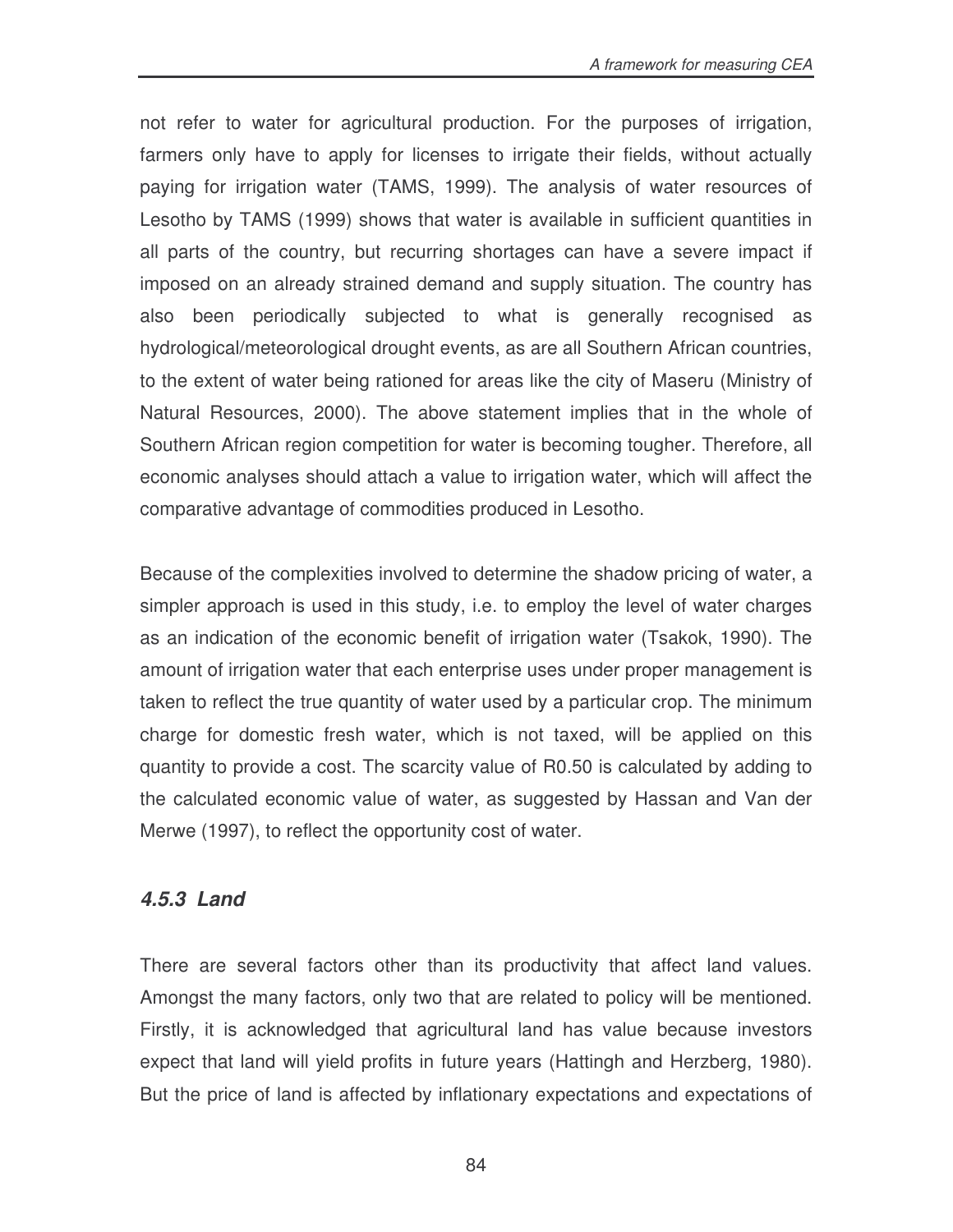mortgage rates (US Department of Agriculture, 1987). For instance, if inflation is brought under control during a particular period while interest rates are still high, the consequence will be that farm values will decline significantly (Oster et al., 1984).

Secondly, political factors and possible further deregulation may affect land prices. If the government is sympathetic to consumers by attempting to keep prices of commodities low, then land prices will be affected.

### **4.5.3.1 Valuing agricultural land**

There are several ways by which land could be valued. In a perfectly competitive market, the opportunity cost of land would be its price, and this price would be equal to its marginal value product (the extra revenue from increasing the quantity of the input used, all other quantities remaining constant). However, the most common case in agriculture would be one in which land changes use but not management control (Gittinger, 1982). The incremental net benefit, that is the incremental cash flow of the enterprise when market prices have been converted to economic values, will include an allowance for the net value of production forgone by changing the land use (Oster et al, 1984).

In other instances, the rental value of land (Currie, 1981) is taken in an area with a fairly widespread and competitive rental market. Inevitably, however, there will be instances in which neither the purchase price nor the rental value will serve as a good estimate (Murray, 1973). In this case a direct estimate of the productive capability of the land is made. In the case of Lesotho most land is idle and the tenure system does not allow land to be sold. But without putting up the investment, the land will, in effect, have produced no economically valuable output at all. Hence, the net value of production forgone is clearly zero, and no economic value is entered for the land because there is no reduction in national income as a result of shifting its use from jungle to farmland (Currie, 1981).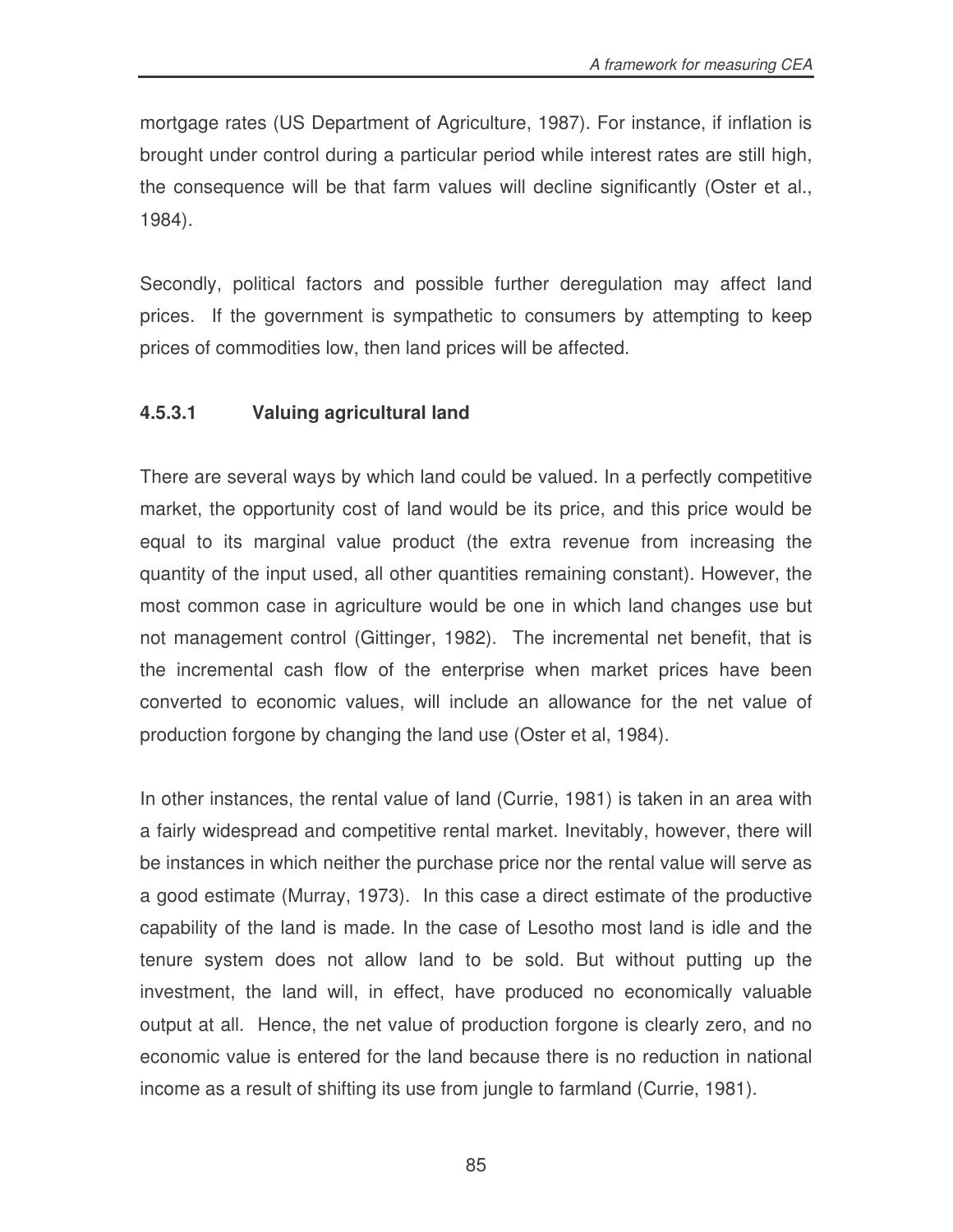In other cases, a direct estimate of the net value of production forgone is made. The gross value of the land's output is taken at economic prices and costs of production are deduced. The residual is assigned as the contribution of the land to the production of the output and is taken as the opportunity cost of the land in economic terms (Murray, 1973).

### **4.5.3.2 The case for land in Lesotho**

Land in Lesotho is hardly ever sold, and when it is, considerations of investment security and prestige normally push its price well above what the land could reasonably be expected to contribute to agricultural production. In this case the market purchase prices cannot be accepted as a good estimate of the economic opportunity cost of the land. Instead, land rental is used. While there is no clear policy on land tenure or the land market in Lesotho, there exists considerable and widespread rental market by landowners who are willing to lease fields to agricultural entrepreneurs. For this investigation the highest value of rent per hectare of land should provide a fairly good indication of the net value of production of the land and, hence, of the opportunity cost of the land should it be utilized for something else.

# **4.6 Discounting methods**

The Net Present Value (NPV) method is used to account for the timing of expenditure and returns over the life cycle of each enterprise in this study. The Net Present Value (NPV) takes into account the principle upon which discounted cash flow evaluation is based, that money has a time value, i.e. money received now is worth more than that received in a year's time.

The procedure is to specify all the expected inputs and outputs of each enterprise spaced over time, from the inception of planning to the economic life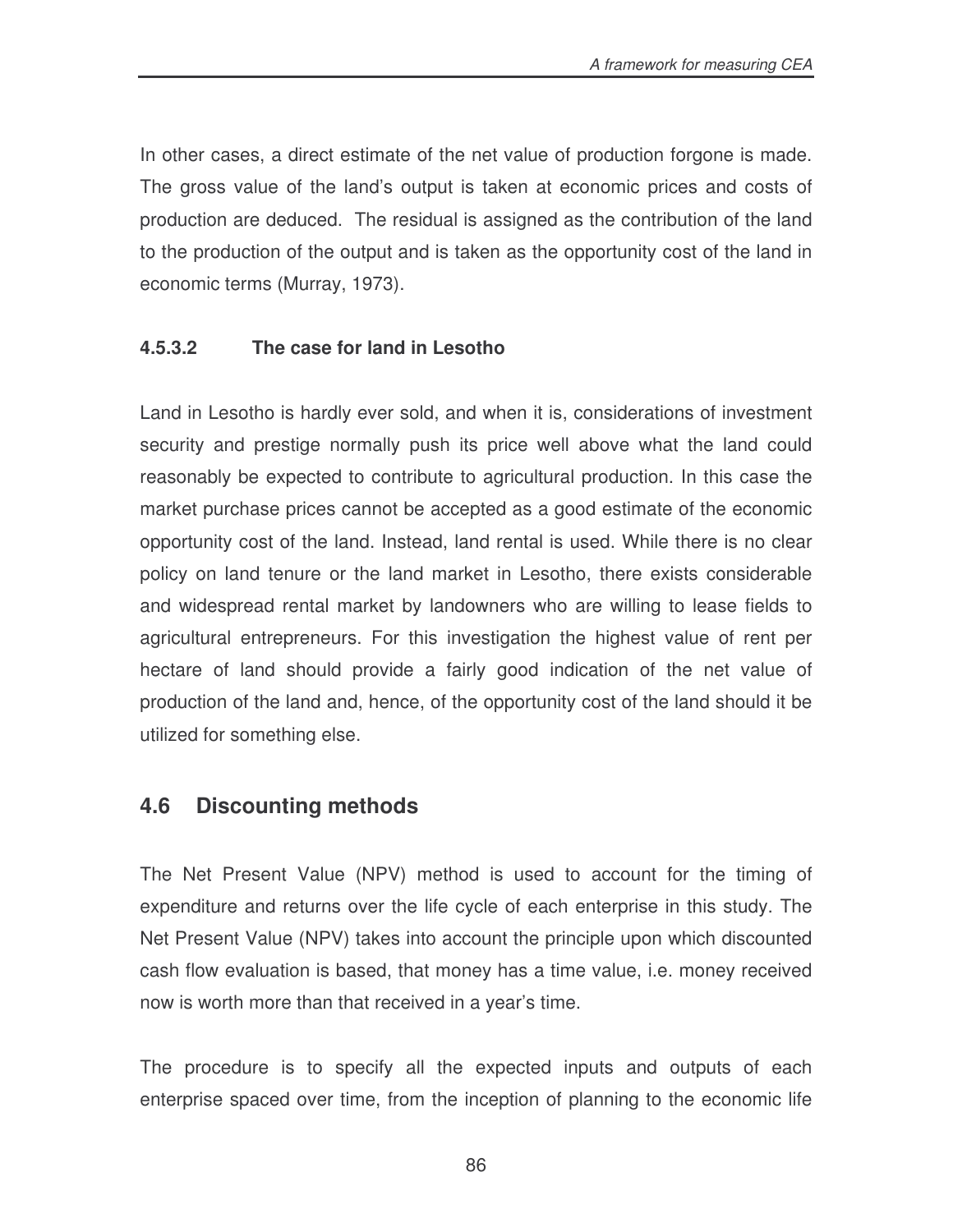of the enterprise. The first step is to record and calculate present value year by year throughout the expected life of the enterprise (in this insistence 20 years). Next, all expected expenditure payments for goods and services for each enterprise, including capital expenditures, and all expected receipts from each enterprise, are converted to economic terms by revaluing the appropriate entries at their shadow prices.

The next step is to sum up the discounted future cash flows to represent present values for each enterprise. For this purpose, the discount rate to be used for calculating the net present worth was eight per cent.

# *4.6.1 Choice of the discounting rate*

The discounting rate to be used for calculating present worth of expenditures is selected on the basis of whether the analysis is a financial or an economic analysis. The interest rate that is more or less similar to the rate at which the firm could borrow after allowing for risk (Gittinger, 1982), could be used. Consequently it follows that the profitability of an enterprise is a good measure of social benefit only in so far as the rate at which the firm could borrow is the same as the rate at which society ought to discount future consumption (Little and Mirlees, 1974).

Three discounts rates could be used for economic analysis. The best discount to use is the opportunity cost of capital, although this can be difficult to apply as a practical working tool as the opportunity cost of capital is unknown. It would be the return on the last or marginal investment made that uses up the last of the available capital.

In most developing countries the discounting rate is assumed to be between eight and fifteen per cent in real terms. In most cases analysis in these countries uses twelve per cent (Gittinger, 1982). A second discount rate is the borrowing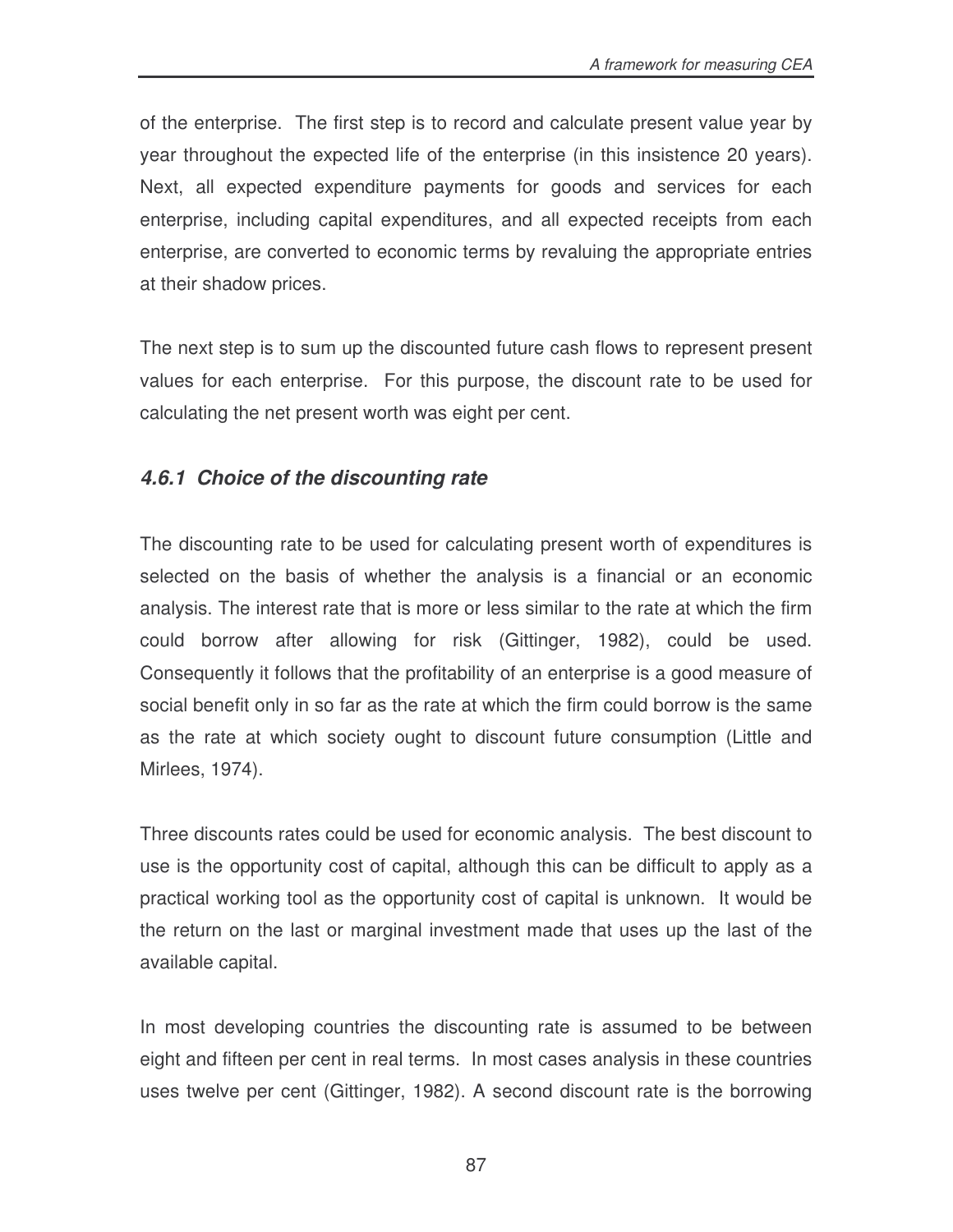rate that the nation must pay to finance the project. This rate is commonly proposed when the country expects to borrow abroad for investment (Mashayekho, 1980). Using the borrowing rate, however, has the disadvantage that if investments are to be chosen, selection will be based on the financial terms available, not solely on the relative contribution of an investment to national income.

Social time preference rate is the third rate that is sometimes proposed (Gittinger, 1982). This idea originates from the fact that future returns by society as a whole differ from the discount individuals would use. Therefore it is felt that the society has a longer time horizon, so that its discount rate would be lower, implying that a different, generally lower discount rate would apply to public and to private enterprises. This gives rise to allocation problems, both in theory and in application. In accounting for the timing of expenditures and returns, therefore, the opportunity cost of capital is used because it derives from both public and private investment activities and gives the same weight to future returns from both kinds of activities (Mashyekhi, 1980).

Theoretically, using too low a rate of interest to discount social profits would lead the economy to attempt to invest too much, with inflationary effects. But too high a rate could leave savings unutilised and cause excessive unemployment. A good planning system would maintain some kind of balance between investment and investment resources.

# **4.7 Conclusion**

This chapter elaborated on the methodologies used to analyse the comparative economic advantage in terms of social prices or the opportunity cost theory that will be applied in Chapter 6. In deriving the RCR coefficients the cost of traded inputs into tradable and non-tradable components will be decomposed. The contribution of labour, capital, and other non-traded factors to the value of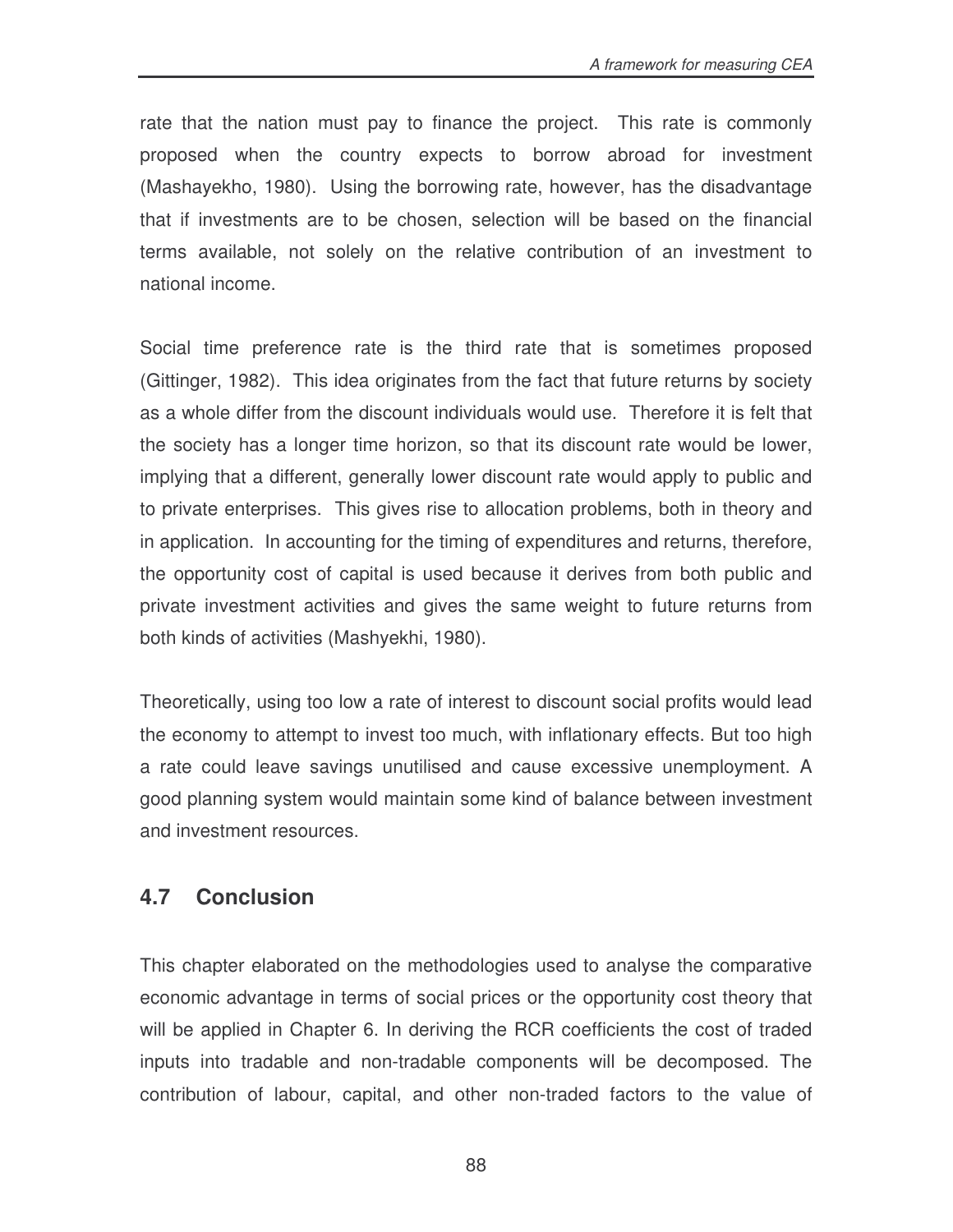variable machinery and other services is then added to the cost of domestic resources. The RCR ratios will then be calculated for the competing crop enterprises using the NPV method.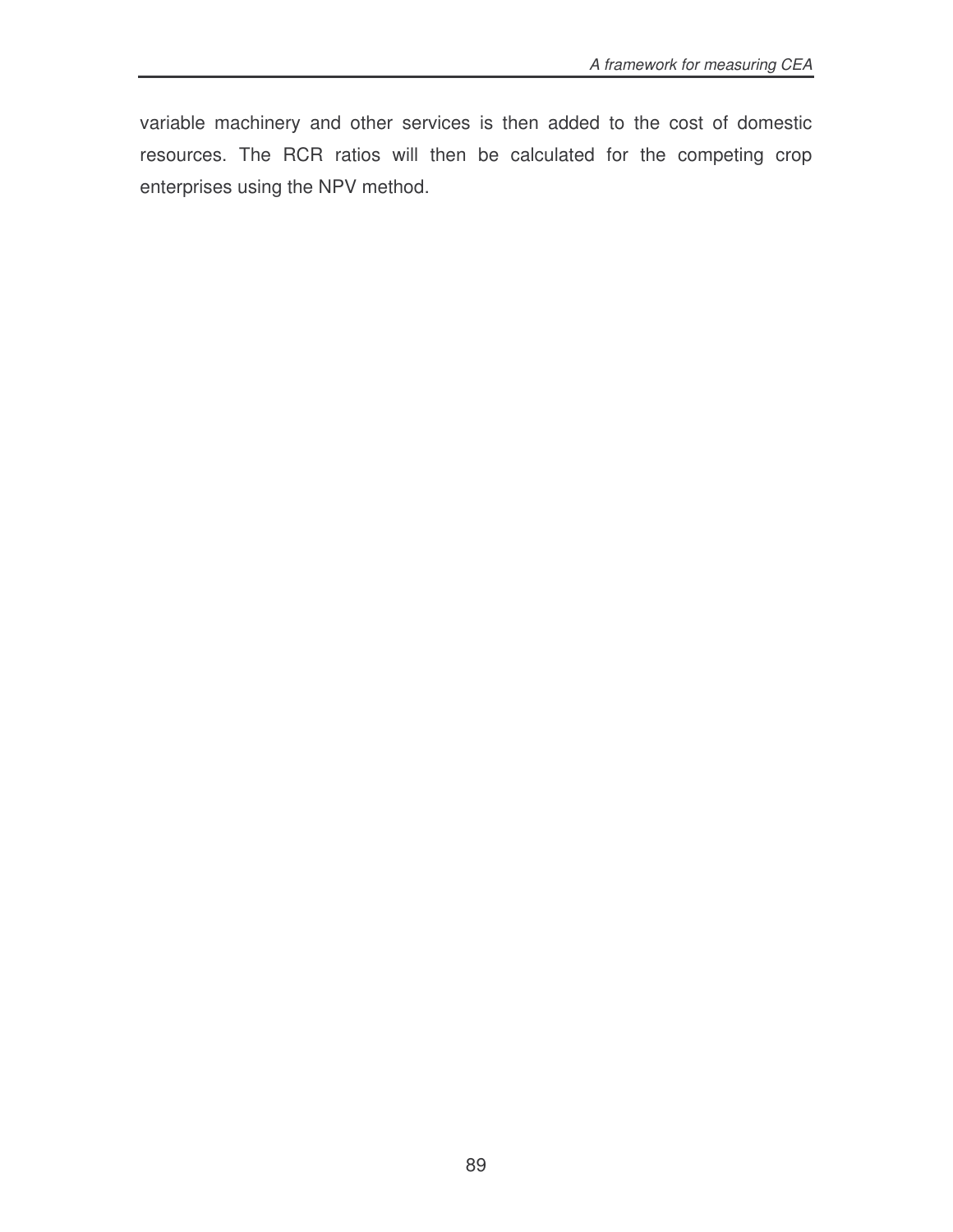#### **CHAPTER 5**

#### **AGRO-ECOLOGICAL ZONE DELINEATION**

#### **5.1 Factors affecting land use**

In order to conduct the CEA analysis, Lesotho was divided into four agroecological zones. For the purpose of this study, the term 'agro-ecological zone' is adopted. An agro-ecological region can be defined as that area of land that is through its physical, biological, economical and historical characteristics more or less homogeneous. In general, it can be stated that although a number of factors may influence a certain region, only a few or only one will determine the dominant characteristics of a specific land area, mostly referred to as a region (Department of Agriculture, 1947).

In order to determine relatively homogeneous agro-ecological zones it is necessary to know which factors, according to FAO (1994) cause major differences between regions and make them suitable for the production of specific commodities.

# **5.2 Factors determining agro-ecological zone delineation**

As mentioned decisions that are to be taken on agricultural land use need to be first analysed on the basis of natural land resources, technology of resource use, economics and social acceptance. It is therefore necessary to discuss and consider the important factors that mainly determine CEA before the CEA for commodities are analysed (Ward and Deren, 1991).

#### *5.2.1 Biophysical conditions*

Biophysical conditions include topography, soil, temperature regime, moisture availability and rainfall. Light, radiation regime, drought hazard, oxygen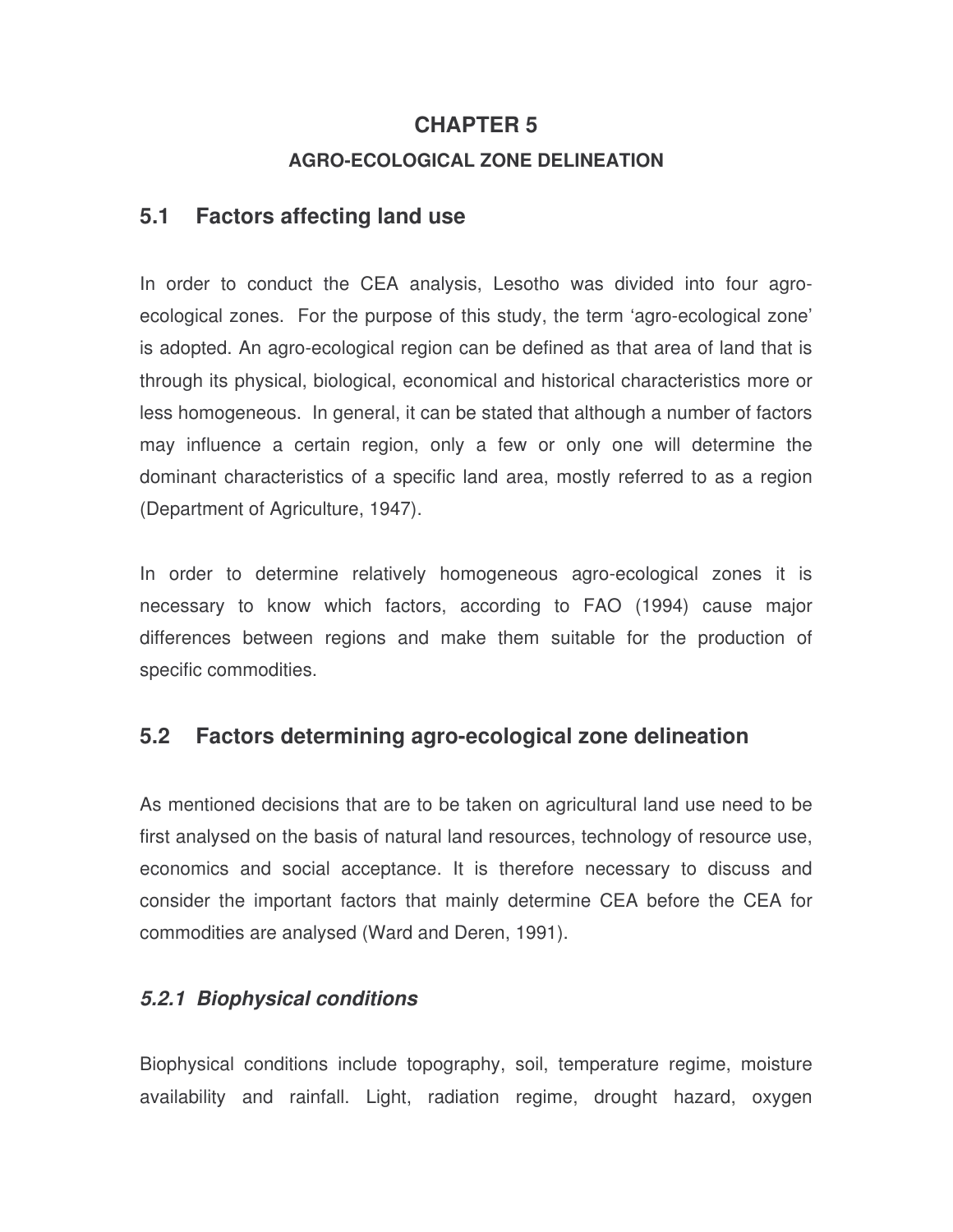availability to roots and nutrient availability and nutrient retention are other important biophysical factors in delineating a country into agro-ecological zones. By using these elements zones can be defined on the basis of combinations of soil, landform and climatic characteristics (National Research Council, 1976).

### **5.2.1.1 Topography**

Topography is an invariable feature of the physical landscape, which is described by altitude *per se*, as well as the rate of change of altitude over distance (Berding, 1985). As such, altitude exerts major influences on features of climate and hence on hydrological and agricultural responses. Altitude can act as a barrier to rain-bearing air masses. Alternatively, it can force moist air to rise by orographic lifting, resulting in windward facing slopes experiencing not only more total rainfall (United States Department of Agriculture, 1941), but also more raindays and, often, more rainfall per rain-day.

With regard to temperatures, higher altitudes are generally the major cause of lowered temperatures, although the lapse rate of temperature varies with region, season and whether maximum or minimum temperatures are considered (Berding, 1985). Changes in altitude can, under given conditions of atmospheric stability in the cooler months, result in cold air drainage into valleys at night, thereby increasing, for example, the incidence of frost. It is also the increase in altitude, linked with reduced atmospheric pressure that can act as a direct factor in enhancing the transmission of solar radiation (University of Tokyo, 1976).

Topography causes local increases in rainfall by other mechanisms than the simple lifting of air as it blows over rising ground. According to Mckay and Allsopp (1977) slight obstructions like patches of forest or slightly higher ground can cause large increases in 12-hour rainfall (up to 200% more than that on the surrounding plain) when the air stream is moist and stable.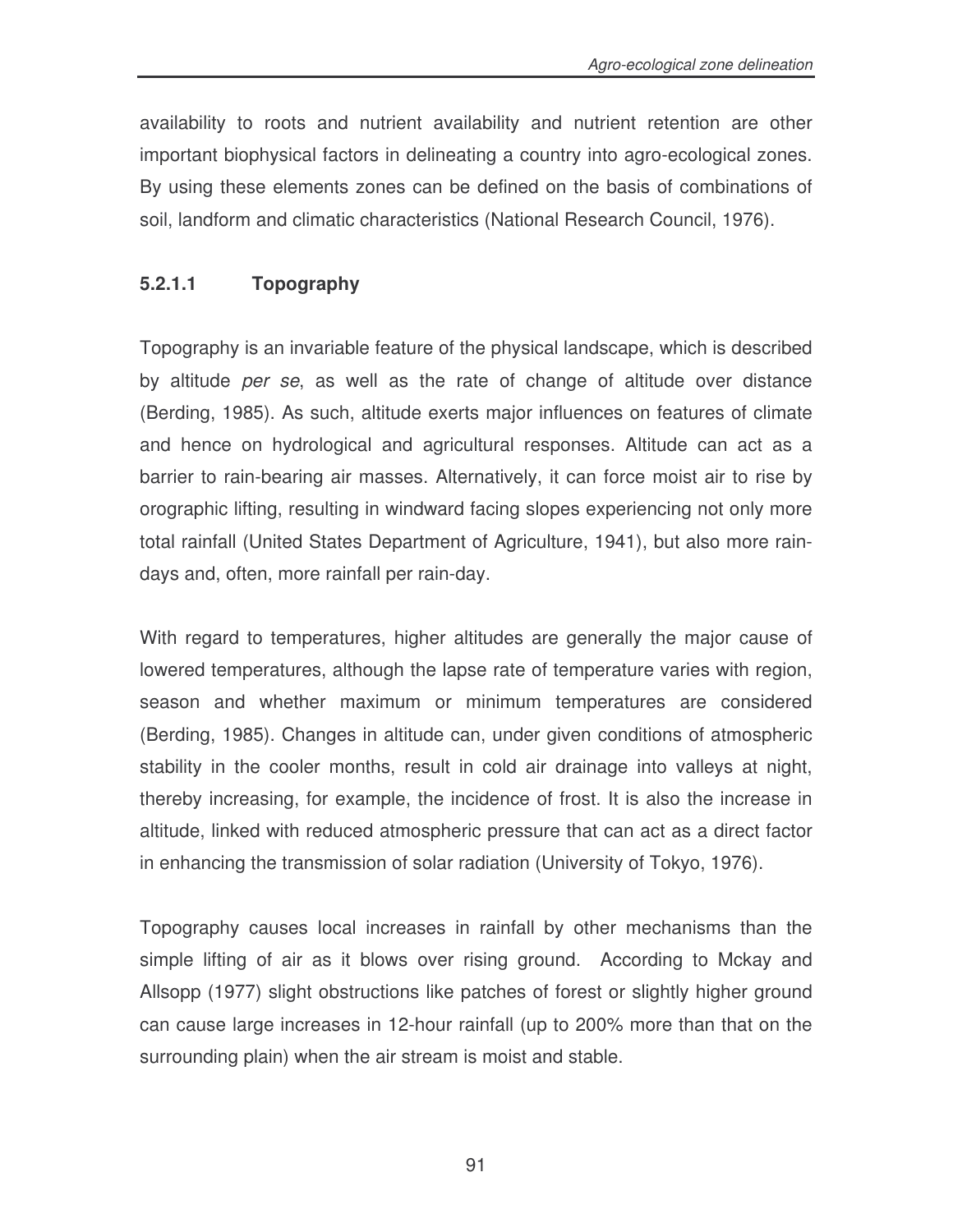#### **5.2.1.2 Soil**

Climate and vegetation play a major role in determining the broad soil pattern of the earth, though other factors may be more important. For example, the kind and amount of organic matter available for soil building depends on the prevailing vegetation for a particular agro-ecological zone. Mckay and Allsopp (1982) state that the soil's rate of decay, and also the rate of chemical change in the soil, depends on radiation regimes, temperature regimes, drought hazards and oxygen availability to roots, nutrient availability and retention, and moisture availability. Whether chemicals are leached out of the upper soil layers and where and how they accumulate lower down, depend on moisture. According to USDA (1941), the character of a given soil depends on a combination of these effects.

#### **5.2.1.3 Temperature regime**

Air temperature is another common climate determinant of agriculture and it is probably the most widely used atmospheric indicator of both short-and long-term climate fluctuations (Ministry of Natural Resources, 2000). Temperature influences every chemical and physical process in plants and determines the production belts for various crops. Temperature affects the flux of water vapour and thus the reason it is important to plant water status, soil drying and irrigation practices (Westwood, 1993). Temperature variations related to topography have particular practical significance in areas where late or early frost threatens the success of crops (Teskey and Shoemaker, 1978). Temperature variations related to topography are more significant near the polar limits of a crop, where favourable topographic position is required to ensure sufficient warmth (degreedays) for the crop to mature during the normal frost–free season.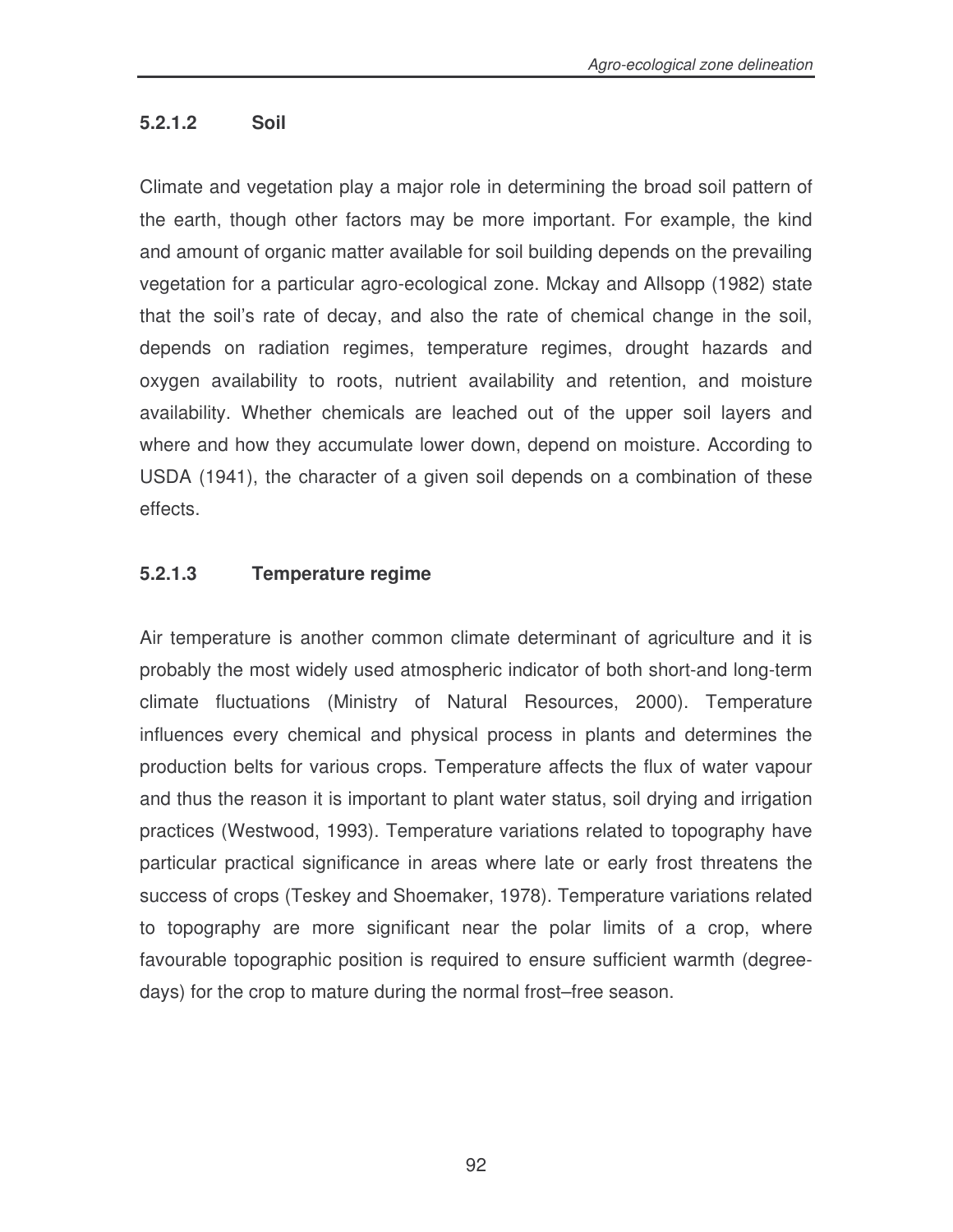#### **5.2.1.4 Rainfall**

Agricultural production is greatly influenced by the amount, intensity and distribution of rainfall. Surface erosion as a natural process that occurs regardless of land use, is accelerated by intense excess rainfall. When rainfall occurs slowly, many soils are capable of absorbing the water without runoff and erosion. In Lesotho, like in other subtropical countries, precipitation is usually concentrated in one or two periods of the year, which is from the month of October to April, averaging 700 mm per month (Cunningham, 1996). Accordingly the high altitude areas record the highest average rainfall while low altitude areas record lower rainfall.

### **5.2.1.5 Moisture availability**

The ability of soils to retain moisture is highly correlated to soil structure. According to FAO (1994), soil with the right structure will often hold enough available water to mature a crop even if there is no rain throughout the entire growth period.

Two characteristics have been determined for the assessment of moisture availability in Lesotho soils (Berding, 1984).

- Length of growing period as affected by the ratio between rainfall and potential evapo-transpiration.
- Total rainfall during growing season with specified confidence limits.

#### **5.2.1.6 Light**

Light has effects as fundamental as those of temperature and moisture (Berding, 1984). The less light, the more a plant grows in length, hence growth speeds up at night and slows down in the daytime. For many plants day length rather than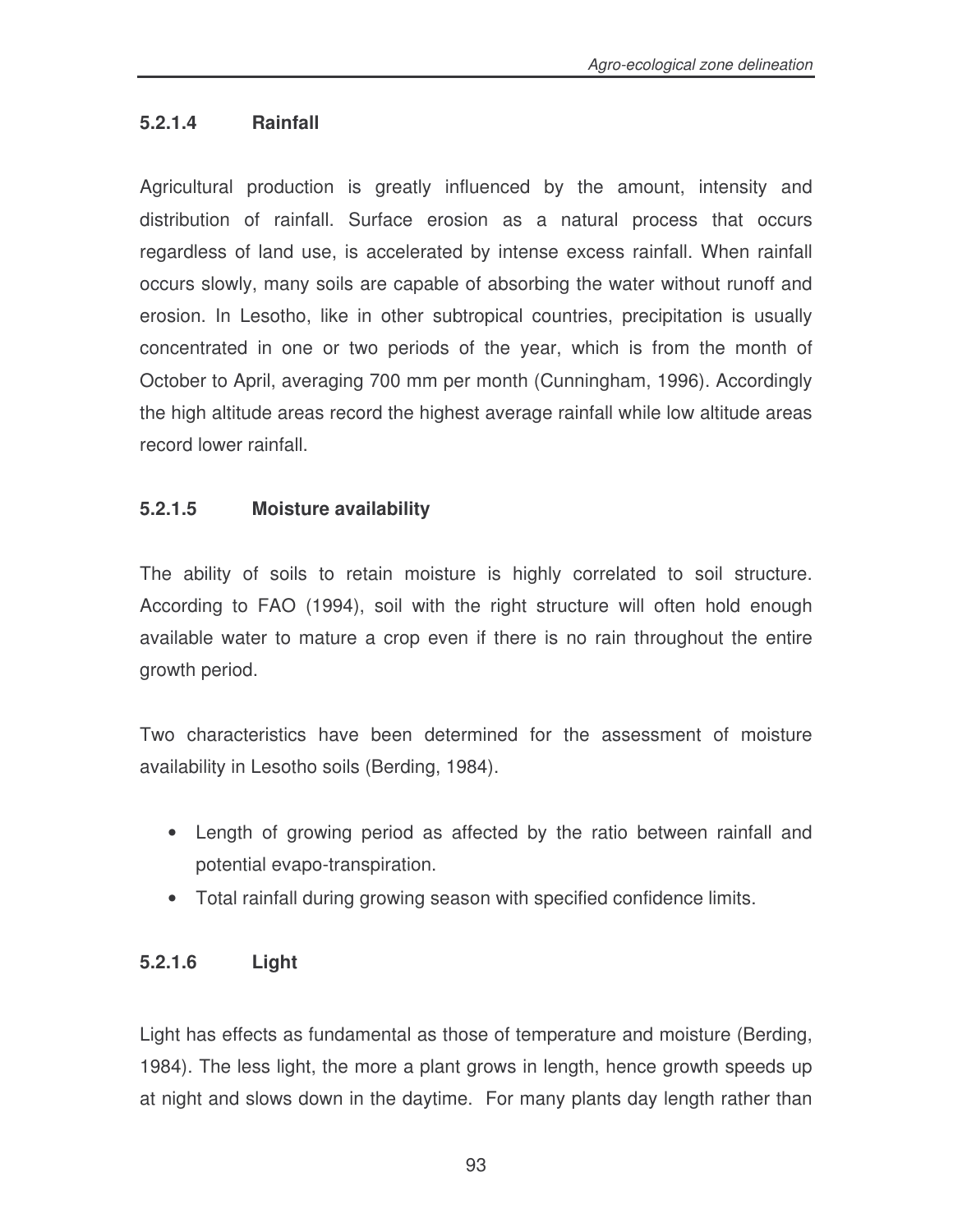temperature sets the time of maturity, i.e. plants will flower and produce seed only when the days are of the right length – some requiring long days, others short days.

#### **5.2.1.7 Radiation regime**

Variations in incoming solar radiation due to topography are also of major importance. The steepness of a slope to a large extent determines whether specific crops such as grapes and other deciduous fruits, flowers, and vegetables can be grown. This quality of radiation may be expressed by either of two characteristics, total short-wave radiation or sunshine hours. The monthly mean percentage of possible sunshine hours has been determined for a number of weather stations in Lesotho. The percentage of possible sunshine hours, according to Berding (1984), practically always exceeds 50% during the growing period (October - March/April) and generally exceeds 75% during the winter months (April/May - September). This characteristic is therefore not considered to be a limitation anywhere in Lesotho and therefore does not enter the land evaluation procedure.

#### **5.2.1.8 Drought hazard**

According to Wilkinson, Fidell and Gomes (1999), drought had always been perceived by the majority of farmers as a major hazard throughout Lesotho, but is recognised as a major hazard more often in the Southern Lowlands than in the Northern Lowlands and certain Mountain regions. It is also recognised that soils with good moisture retention properties and with good rooting conditions obviously offer better protection against drought hazards than do the shallow soils or soils with a low moisture retention capacity.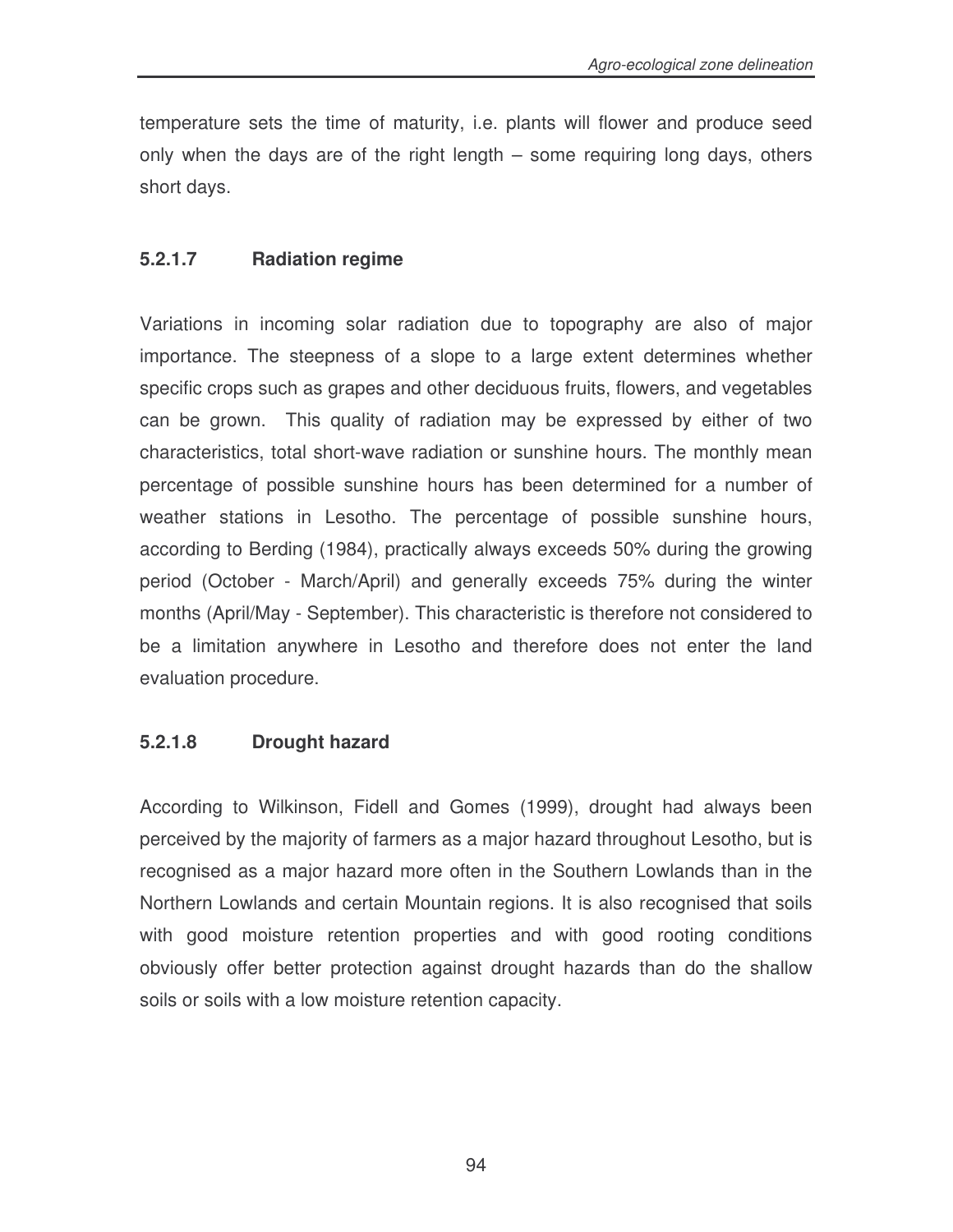# **5.3 Lesotho's agro-ecological zoning**

Lying west of the watershed of the Drakensberg, Lesotho forms part of the eastern escarpment of the Southern African Plateau. Its geology derives from Karoo sedimentation, which began around the carboniferous to the middle of the Jurassic period (Ministry of Natural Resource, 2000). Although much of this sedimentation has been lowered by erosion (which began during the Jurassic period) to form the Karoo basin, Lesotho remains the highest remnants of the plateau surface. The latter has been extensively dissected by the headwaters of the Orange (Senqu) River and its tributaries, which drain in a north-south direction, and, together with an extensive network of mountain wetlands, today plays an important role in the Southern African region's water resources.

Two important factors characterize the formation of distinct agro-ecological zones in Lesotho. The first is the high altitude plateau, which intrudes into Western Lesotho at an altitude of roughly 1 500m along the western and south-western borders, forming a narrow strip known as the Lowlands. Altitude then increases through the Foothills to an elevation of 2 000 – 2 500m, and then finally rises to the eastern escarpment where substantial areas of Lesotho exceed an altitude of 3 000 m.

The second factor is the tapering of the African subcontinent, which exposes the interior to significant airflow from both the Indian and Atlantic Oceans (Berding, 1982). The two ocean masses have considerable temperature differences, a phenomenon which has a marked effect on inland weather patterns. These factors combine to modify the usual conditions that are created by the annual movements of the inter-tropical convergence zone, thereby determining the suitability of land for agricultural activities (Department of Conservation, Land Use Planning and Soils, 1984). It limits the cultivable area, as well as the duration of the growing season, and hence limits the potential land productivity. These factors also influence the adaptability and distribution of different types of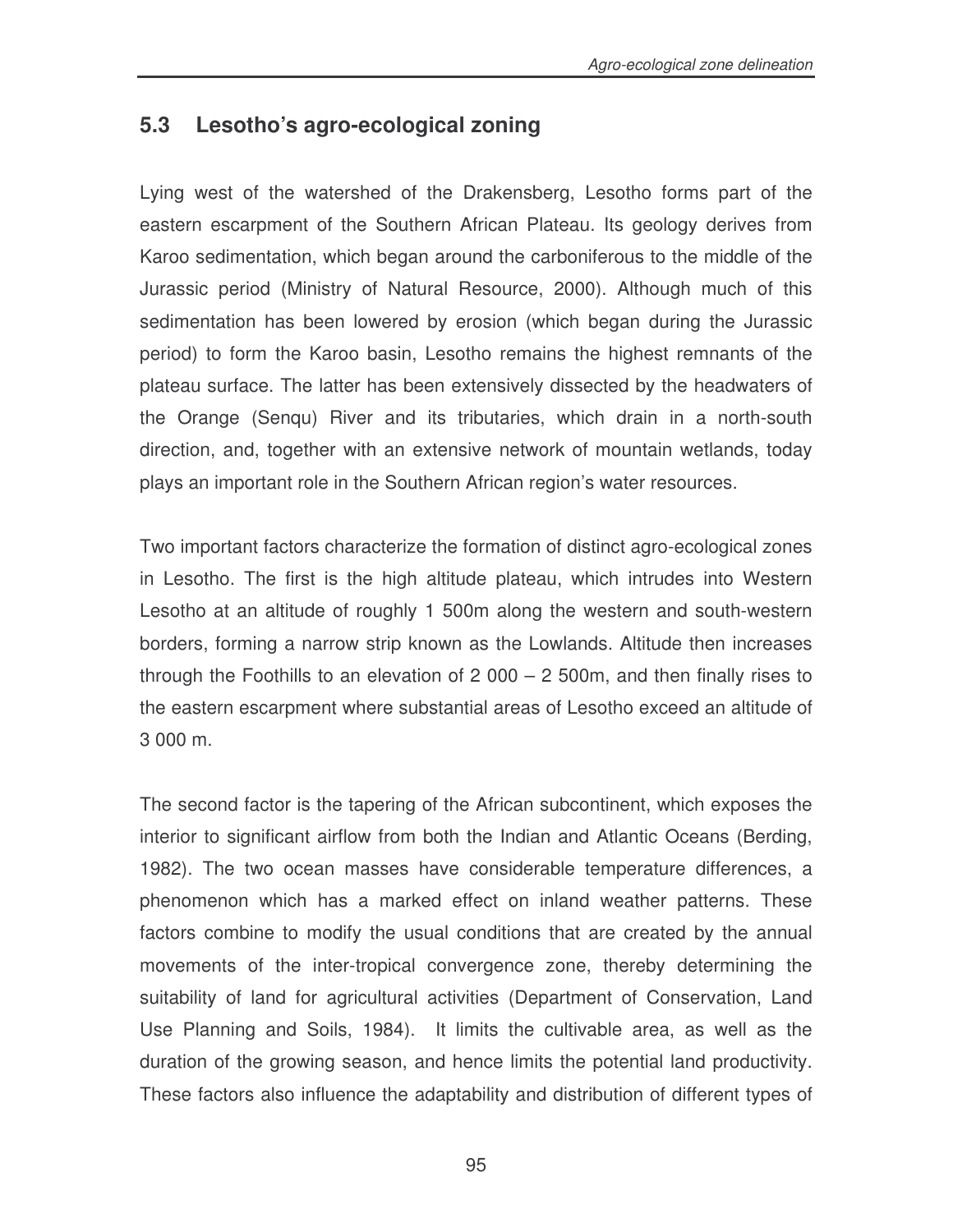crops as well as different varieties within each crop type. For example, rainfall and temperature regimes combine to restrict agricultural activity throughout the country during the winter season.

The Division of Land Use Planning of the Ministry of Agriculture generated agroecological zones using a geographic information system (GIS), by overlaying a climatic map with a generalised soil map. The GIS assisted in capturing a crop's biophysical requirements with corresponding areas on the agro-ecological zone map. According to different factors that are mentioned above, Figure 5.1 shows different agro-ecological zones of Lesotho. Lesotho is divided into 4 agroecological regions, namely the Lowlands, the Foothills, the Senqu River Valley and the Mountains.



**Figure 5.1: Different agro-ecological zones of Lesotho**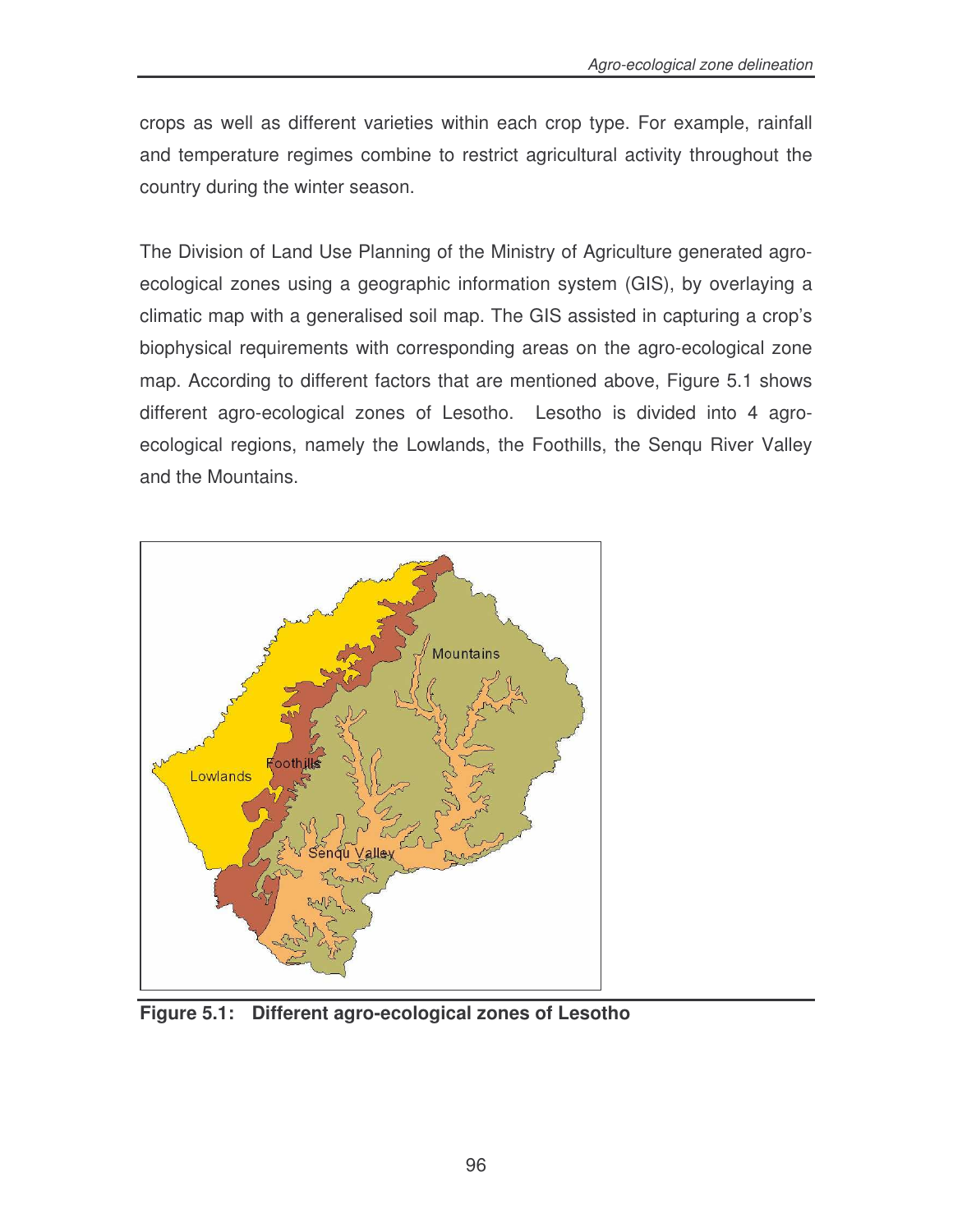### **Lowlands (agro-ecological zone 1)**

The Lowlands region, which comprises the northern, central and southern region, covers an area of 5 200  $km^2$  or 17% of Lesotho's total surface area. It consists of a narrow belt of land that lies 1 800m above sea level along the western border. The width of this belt ranges between 10 and 65 km. The large deposits of rich volcanic soils characterize the northern and central Lowlands, while poor soils and low rainfall characterize the southern or "border" Lowlands.

### **Foothills (agro-ecological zone 2)**

The foothills comprise 4 588  $km^2$  of a strip of land that lies between 1 800 and 2 000m above sea level (between the lowlands and the western watershed of the Drakensberg Mountains), and forms 15% of the total land area. The foothills consist of very fertile land that is associated with high agricultural productivity.

### **Mountains (agro-ecological zone 3)**

The largest ecological region, the mountains, covers an area of 18 047  $km^2$  of the Drakensberg range, with many high altitude plateaus, bare rock outcrops and deep river valleys and wetlands. The area is the source of many rivers, which drain towards both the Indian and Atlantic Oceans. The drainage pattern of the mountain region, however, has produced deep river valleys, gorges and gullies that, in general, make human habitation difficult and environmental degradation rife. The mountain region forms the main livestock grazing area in Lesotho.

### **Senqu River Valley (agro-ecological zone 4)**

The Senqu River Valley, is a narrow strip of land that flanks the banks of the Senqu River and penetrates deep into the Drakensberg range, reaching lower parts of the main tributaries of this river. This region covers 9% of Lesotho's total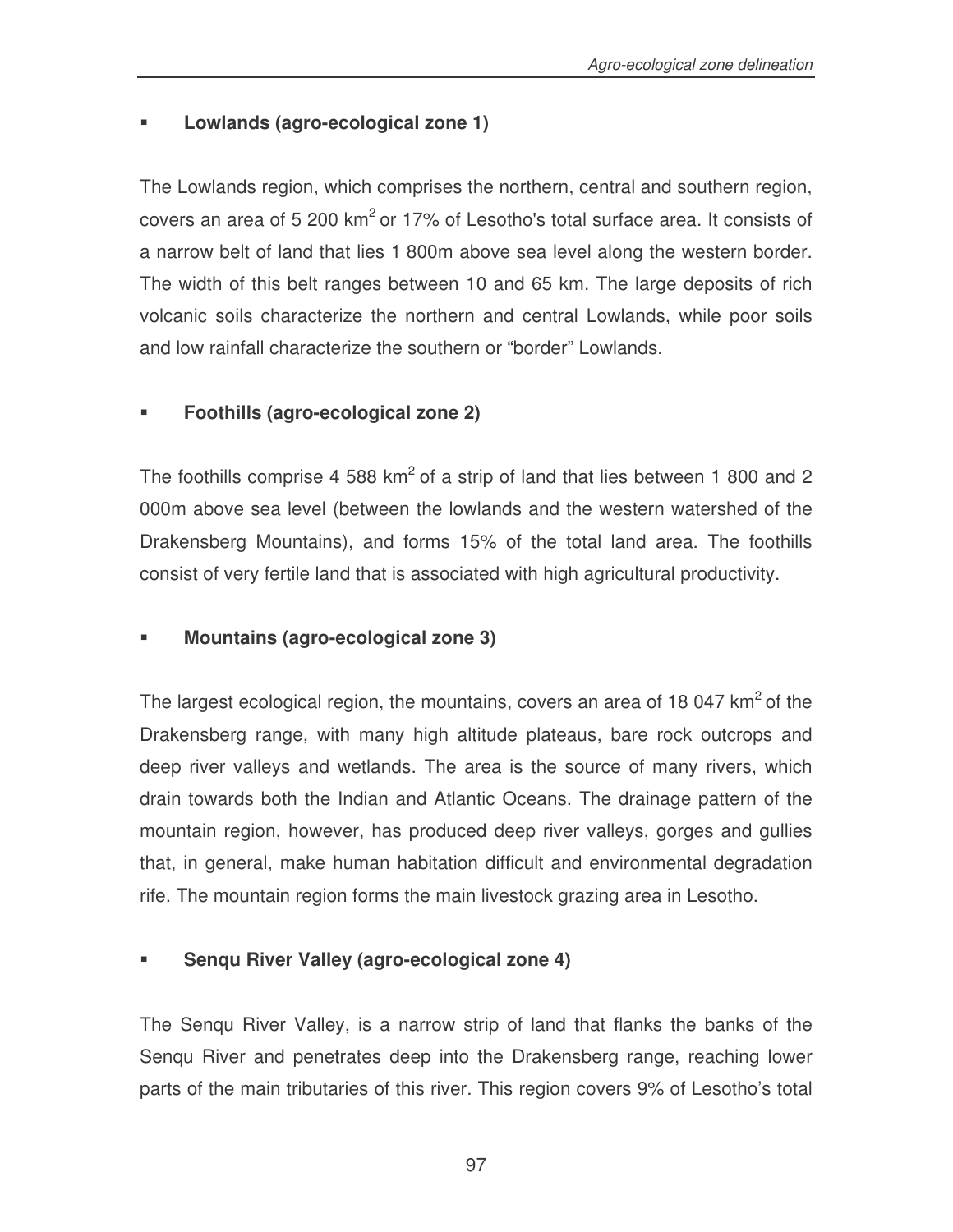surface area. The soils of the Senqu River Valley vary from rich to very poor, making this the most unproductive region in the country.

| <b>Parameter</b>                                   | <b>Mountains</b>                                                                                                  | <b>Lowlands</b>                                                                              | <b>Foothills</b>                                                                                                    | <b>Sengu River</b><br><b>Valley</b>                                    |  |  |  |
|----------------------------------------------------|-------------------------------------------------------------------------------------------------------------------|----------------------------------------------------------------------------------------------|---------------------------------------------------------------------------------------------------------------------|------------------------------------------------------------------------|--|--|--|
| Topography                                         | Very steep bare<br>rock outcrops and<br>gentle rolling<br>valleys                                                 | Flat to gentle<br>rolling valleys                                                            | Steeply rolling<br>valleys                                                                                          | Steeply rolling<br>valleys                                             |  |  |  |
| Topographic<br>elevation                           | 2 200-3 480                                                                                                       | 1 530-1 830                                                                                  | 1830-2290                                                                                                           | 1 740-2 000                                                            |  |  |  |
| Soils                                              | Fragile, thin<br>horizon of rich<br>black loam, except<br>on valley bottoms                                       | Sandy textured,<br>red to brown in the<br>north, clayey in the<br>south.                     | Rich, alluvial along<br>valleys, thin and<br>thick rock on<br>slopes                                                | Calcarious clayey<br>red soils with poor<br>penetration by<br>rainfall |  |  |  |
| Climate                                            | Cold, moist                                                                                                       | Moist in the north,<br>moderately dry in<br>the south                                        | Moist, sheltered                                                                                                    | Dry                                                                    |  |  |  |
| Rainfall(mm)                                       | 600-1000                                                                                                          | 500-800                                                                                      | 700-1000                                                                                                            | 500-1200                                                               |  |  |  |
| Temperature: °C<br>Winter mean<br>Oct - April mean | 22.1<br>$-0.6 - -3.0$<br>7.3                                                                                      | 25.7<br>$-0.2 - 0.1$<br>11.9                                                                 | 24.9<br>$-1.1 - -1.5$<br>10.8                                                                                       | 24.5<br>$1.0 - -1.8$<br>11.5                                           |  |  |  |
| Frost free season<br>(days)                        | 80-130                                                                                                            | 130                                                                                          | 120                                                                                                                 | 120                                                                    |  |  |  |
| <b>Risks</b>                                       | Long period of<br>frost, snow, hail,<br>high soil erodibility                                                     | Parching sun<br>strong winter<br>winds, hail,<br>periodic droughts,<br>high soil erodibility | Floods, high soil<br>erodibility                                                                                    | Severe drought,<br>moderate soil<br>erodibility                        |  |  |  |
| Altitude (meters)                                  | $2000 - 3482$                                                                                                     | $1388 - 1800$                                                                                | $1800 - 2000$                                                                                                       | $1388 - 2000$                                                          |  |  |  |
| Area $(km^2)$<br>Percentage                        | 18 047<br>59                                                                                                      | 5 200<br>17                                                                                  | 4 5 8 8<br>15                                                                                                       | 2 7 5 3<br>9                                                           |  |  |  |
| Vegetation                                         | Denuded<br>grassland,<br>indigenous shrubs<br>in some river<br>valleys, stunted<br>peach trees near<br>homesteads | Crop stubble,<br>reforestation on<br>some hills, fruit<br>trees near<br>homesteads           | Poplar and willow<br>trees along<br>streams and<br>gullies, crop<br>stubble, many fruit<br>trees near<br>homesteads | Denuded dry<br>shrubs, bush, few<br>trees in valley                    |  |  |  |
| Summer grazing                                     | High mountain<br>cattle posts                                                                                     | Grazing around<br>villages                                                                   | Grazing around<br>villages                                                                                          | Unsuitable, too dry                                                    |  |  |  |

**Table 5.1: Summary of the characteristics of agro-ecological zones of Lesotho**

Table 5.2 shows the land suitability of crops relevant for this study in different regions.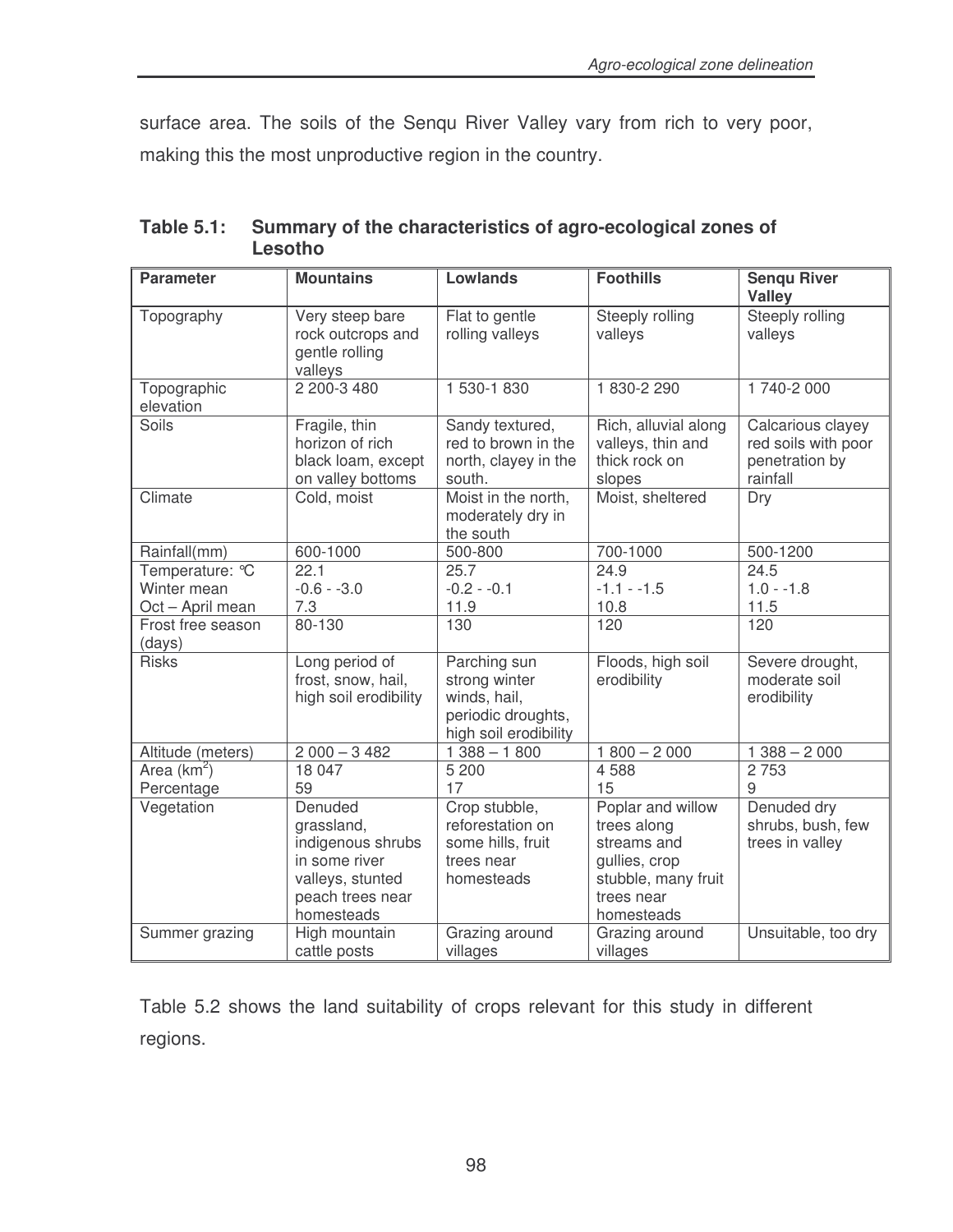| Crop      | Lowlands<br>(zone1) | Foothills<br>(zone 2) | <b>Mountains</b><br>(zone 3)                | Sengu River Valley<br>(zone 4)                                        |
|-----------|---------------------|-----------------------|---------------------------------------------|-----------------------------------------------------------------------|
| Apples    | Suitable            | Suitable              | Suitable                                    | Suitable                                                              |
| Peaches   | Suitable            | Suitable              | Temperature, frost<br>limiting - unsuitable | Suitable                                                              |
| Asparagus | Suitable            | Soils limiting        | Soils limiting                              | Soils limiting                                                        |
| Cherries  | Suitable            | Suitable              | Soils, temperature<br>limiting              | Temperature,<br>location with regard<br>to central market<br>limiting |

**Table 5.2: Land suitability for selected crops**

### **5.4 Conclusion**

The analysis of Lesotho's agro-ecological characteristics indicates that its variability places critical constraints on crop production in the country. While sunlight is not a limiting factor, water supply, together with soil/terrain characteristics and the climate regime are major factors. On the basis of these factors, but predominantly terrain characteristics four agro-ecological zones were identified.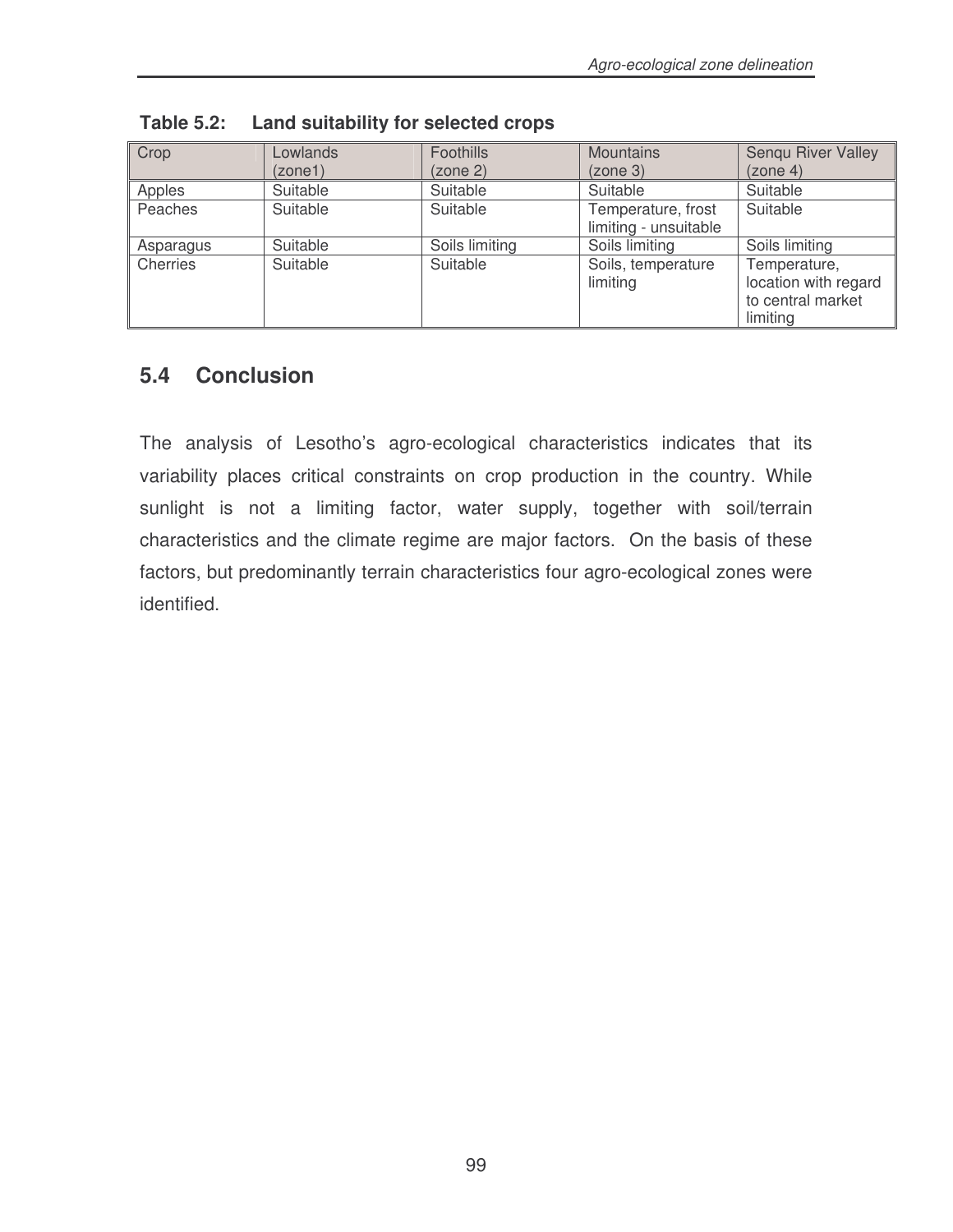### **CHAPTER 6**

### **DOMESTIC RESOURCE COST RESULTS AND SENSITIVITY ANALYSIS**

### **6.1 Introduction**

In this chapter, the private and economic profitability of different zones, as identified in Chapter 5, are analysed. On the one hand, the term 'private' refers to the observed revenues and costs, reflecting actual market prices received or paid by farmers, traders or processors, and thus incorporates the underlying economic costs and valuations plus the effects of all policies and market failures. On the other hand, the term 'economic' profits measure the true economic value of goods and services by removing market and policy distortions. Valuations based on social prices measure comparative advantage or efficiency in an agricultural activity, since inputs and output are valued in prices that reflect scarcity values or social opportunity costs.

In addition to the above the chapter also investigates the comparative advantage of the products under investigation by using the RCR method. Sensitivity analysis is also conducted.

### **6.2 Private and economic profitability**

In this section the net private (market) and net economic profitability of different fruit enterprises in all agro-ecological zones of Lesotho are compared. The discrepancies that exist between market and economic prices are normally those that cause farmers to diverge their interests to some investments, which seem to be more profitable. Hence, the importance of comparing private profitability with economic profitability to enable measurement of the overall effects of government policies that distort the market.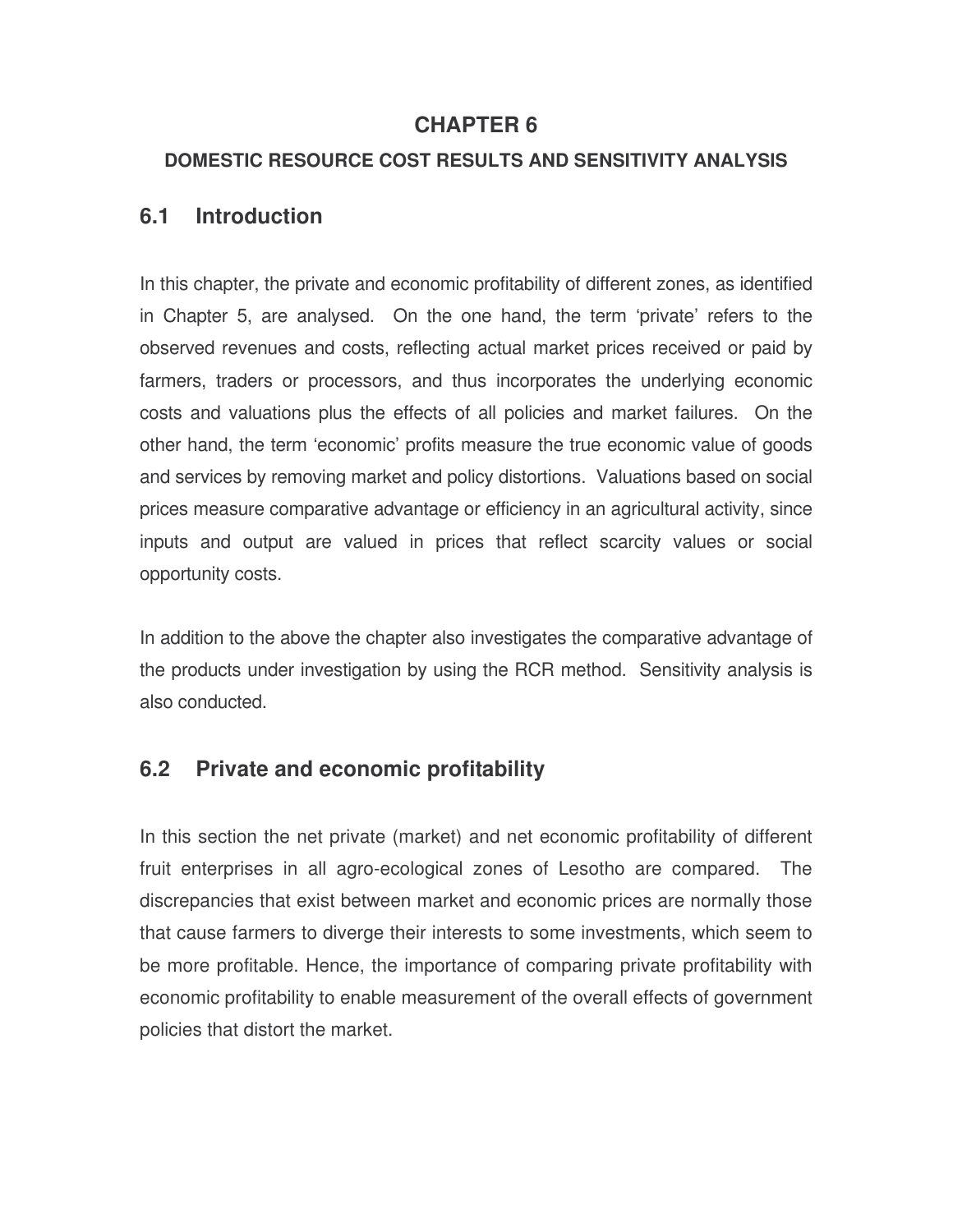The effective protection coefficient (EPC), the nominal protection ratio (NPR) and total net policy effect (NPE), which are measures of policy distortions at the economic exchange rate, are also presented. The EPC is the ratio of value-added in private prices to value-added in world prices. This coefficient measures the degree of policy transfer from product market-output and tradable-input-policies. An EPC of higher than one indicates that the private profit is higher than what it should have been without any commodity policies in place. The NPR indicates the impact of policy that causes a divergence between the market price and the social price of a commodity. The NPR on tradable outputs, in this case, indicates the degree of output transfer, for example, an NPR greater than one show that policies were increasing the market price to a level higher than the social price.

# *6.2.1 Results of net private and economic profitability using the NPV approach*

Net private and economic profitability for each crop in all agro-ecological zones is shown in Table 6.1. Table 6.2 shows NPE, EPC and NPR for the different crops relevant to this study in each agro-ecological zone.

The results show that all enterprises that were analysed have higher private than economic profitability. Thus, should economic values of inputs and outputs prevail farmers would receive lower returns. The NPE, EPR, and NPR results in Table 6.2 confirm this. The results show that the crops are effectively subsidised.

One of the main reasons for this state of affairs can be traced back to the fact that the shadow exchange rate used to calculate shadow returns revealed that the Maloti was undervalued. An undervalued currency could stimulate investments, but the question arises whether returns on such investments can be sustained if the Maloti regain strength. The danger of an undervalued exchange coupled with the expectation that it will remain undervalued, could result in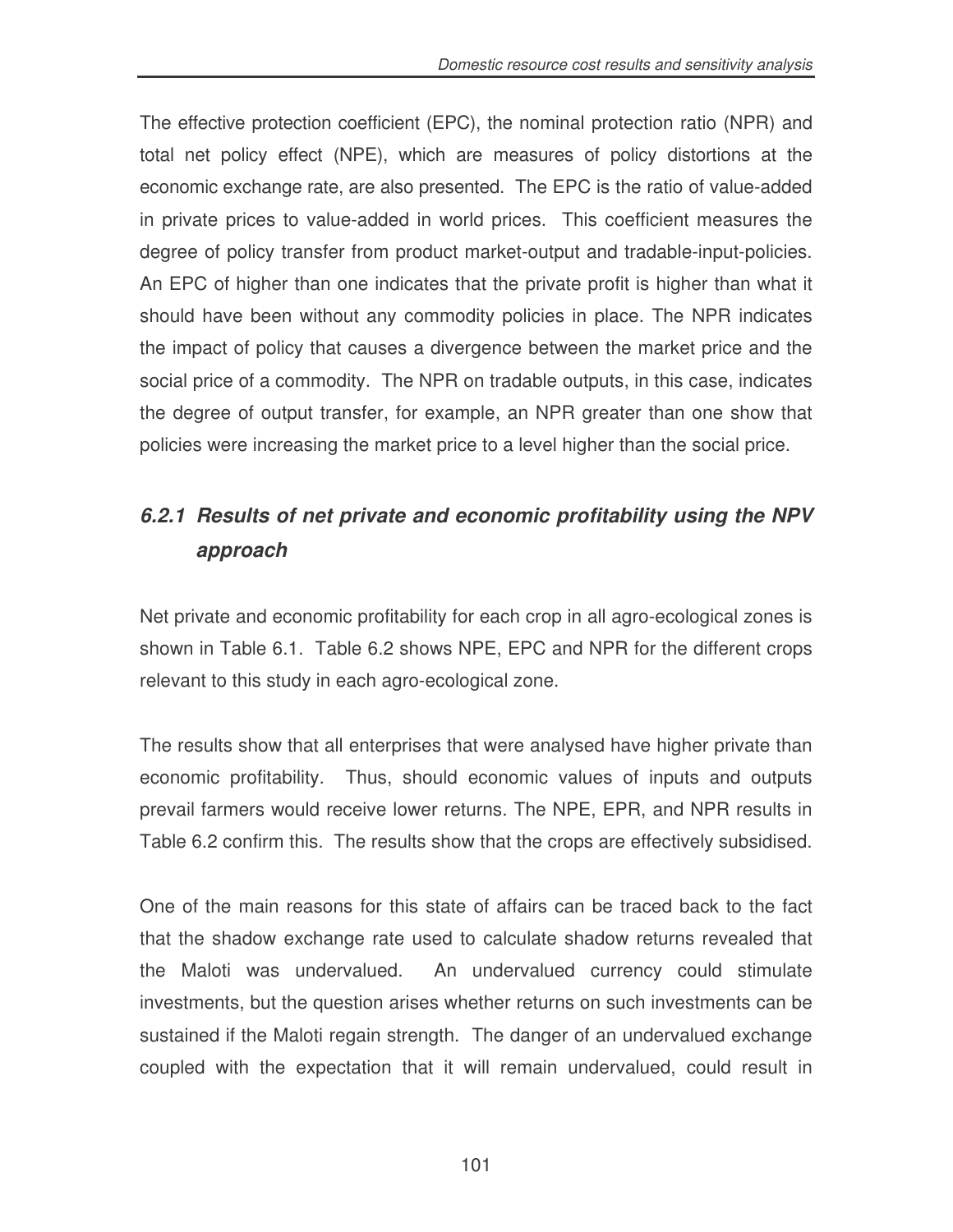expansion of production that may not be sustainable when the currency strengthens.

| Item                        | <b>Lowlands</b>              | <b>Foothills</b> | <b>River</b><br>Senqu | <b>Mountains</b>         |  |  |  |  |  |  |
|-----------------------------|------------------------------|------------------|-----------------------|--------------------------|--|--|--|--|--|--|
|                             |                              |                  | <b>Valley</b>         |                          |  |  |  |  |  |  |
| Net private returns to land |                              |                  |                       |                          |  |  |  |  |  |  |
| Apples                      | 971608                       | 768423           | 739041                | 854275                   |  |  |  |  |  |  |
| Asparagus                   | 160515                       |                  |                       |                          |  |  |  |  |  |  |
| Cherries                    | 336573                       |                  |                       |                          |  |  |  |  |  |  |
| Peaches                     | 836987                       | 525672           | 374417                | $\overline{\phantom{a}}$ |  |  |  |  |  |  |
|                             | Net economic returns to land |                  |                       |                          |  |  |  |  |  |  |
| Apples                      | 784152                       | 602382           | 565271                | 532262                   |  |  |  |  |  |  |
| Asparagus                   | 152117                       |                  |                       |                          |  |  |  |  |  |  |
| Cherries                    | 263131                       |                  |                       |                          |  |  |  |  |  |  |
| Peaches                     | 700176                       | 413107           | 289814                |                          |  |  |  |  |  |  |

**Table 6.1: Private and economic profitability using NPV**

#### **Table 6.2: Net Policy Effect, Effective Protection Ratio and Nominal Protection Ratio**

| Item            | <b>Lowlands</b> | <b>Foothills</b>         | <b>River</b><br>Senqu<br><b>Valley</b> | <b>Mountains</b>         |  |
|-----------------|-----------------|--------------------------|----------------------------------------|--------------------------|--|
|                 |                 |                          |                                        |                          |  |
| <b>NPE</b>      |                 |                          |                                        |                          |  |
| Apple           | 187455          | 166043                   | 173771                                 | 322013                   |  |
| Asparagus       | 8398            |                          |                                        |                          |  |
| Cherries        | 73442           |                          |                                        |                          |  |
| Peaches         | 136811          | 112565                   | 84603                                  |                          |  |
| <b>EPR</b>      |                 |                          |                                        |                          |  |
| Apple           | 1.19            | 1.20                     | 1.20                                   | 1.23                     |  |
| Asparagus       | 1.11            | $\overline{\phantom{a}}$ | $\overline{\phantom{0}}$               | $\overline{\phantom{0}}$ |  |
| <b>Cherries</b> | 1.19            | $\overline{\phantom{a}}$ |                                        | $\overline{a}$           |  |
| Peaches         | 1.17            | 1.17                     | 1.19                                   | $\overline{\phantom{0}}$ |  |
| <b>NPR</b>      |                 |                          |                                        |                          |  |
| Apple           | 1.22            | 1.25                     | 1.28                                   | 1.61                     |  |
| Asparagus       | 1.06            |                          |                                        |                          |  |
| <b>Cherries</b> | 1.22            | $\overline{\phantom{a}}$ | $\overline{\phantom{a}}$               | $\overline{\phantom{0}}$ |  |
| Peaches         | 1.20            | 1.24                     | 1.23                                   |                          |  |

### **6.3 The domestic resource cost analysis**

The Resource Cost Ratio is an alternative measure of economic efficiency, which will be used in this section to calculate the comparative advantage of the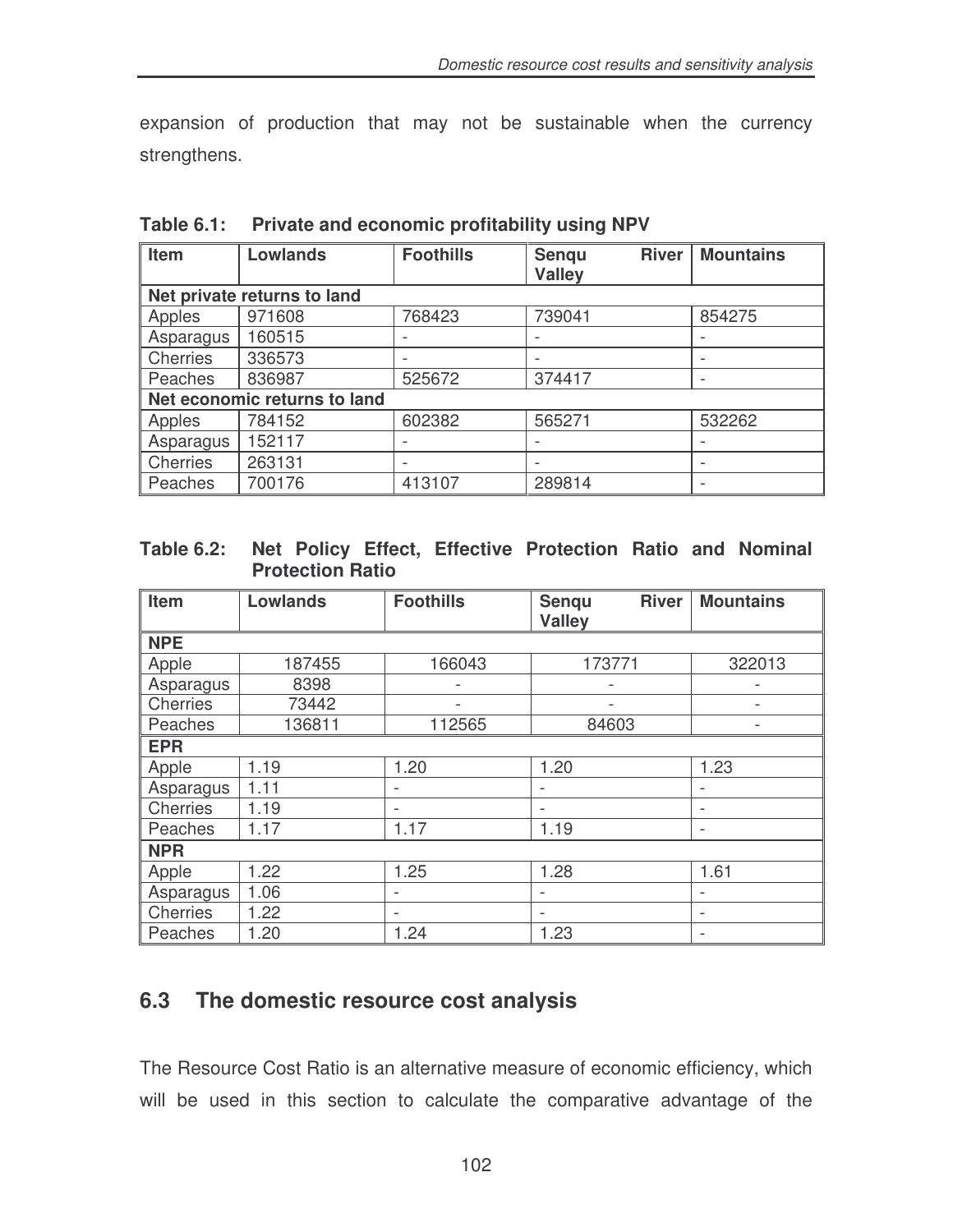respective crops for each agro-ecological zone derived in Chapter 5. The RCR also indicates the efficiency of production of the enterprises in question in using capital and labour to earn a unit of foreign exchange. A RCR with a value of lower than one shows that a product has a comparative economic advantage, while a value of higher than one indicates a comparative disadvantage. Similar to the analysis in the previous section, the RCR will be calculated using the NPV methodology. The result of the analysis is reported in Table 6.3 and summarised below:

- In the Lowlands zone all products have a RCR of lower than one indicating a comparative advantage. Cherries production has a relative weak comparative advantage compared with the other products investigated in this zone. Peaches show the strongest comparative advantage.
- In the Foothills only apples and peaches were investigated, and both show a comparative advantage of equal strength which implies, amongst other things, that these crops are ideally suited for diversification.
- In the Senqu River Valley the result for apples and peaches are mixed, i.e. apples show a comparative advantage, whilst peaches show a comparative disadvantage. Moreover, peaches should not be produced in this zone since it extracts more value from the zone than it earns.

In the Mountain zone, only apple production was analysed. The results show that this region has comparative advantage in producing apples. In other words the cost of domestic resources used to produce a kilogram of apples is less than the value added per kilogram of apples.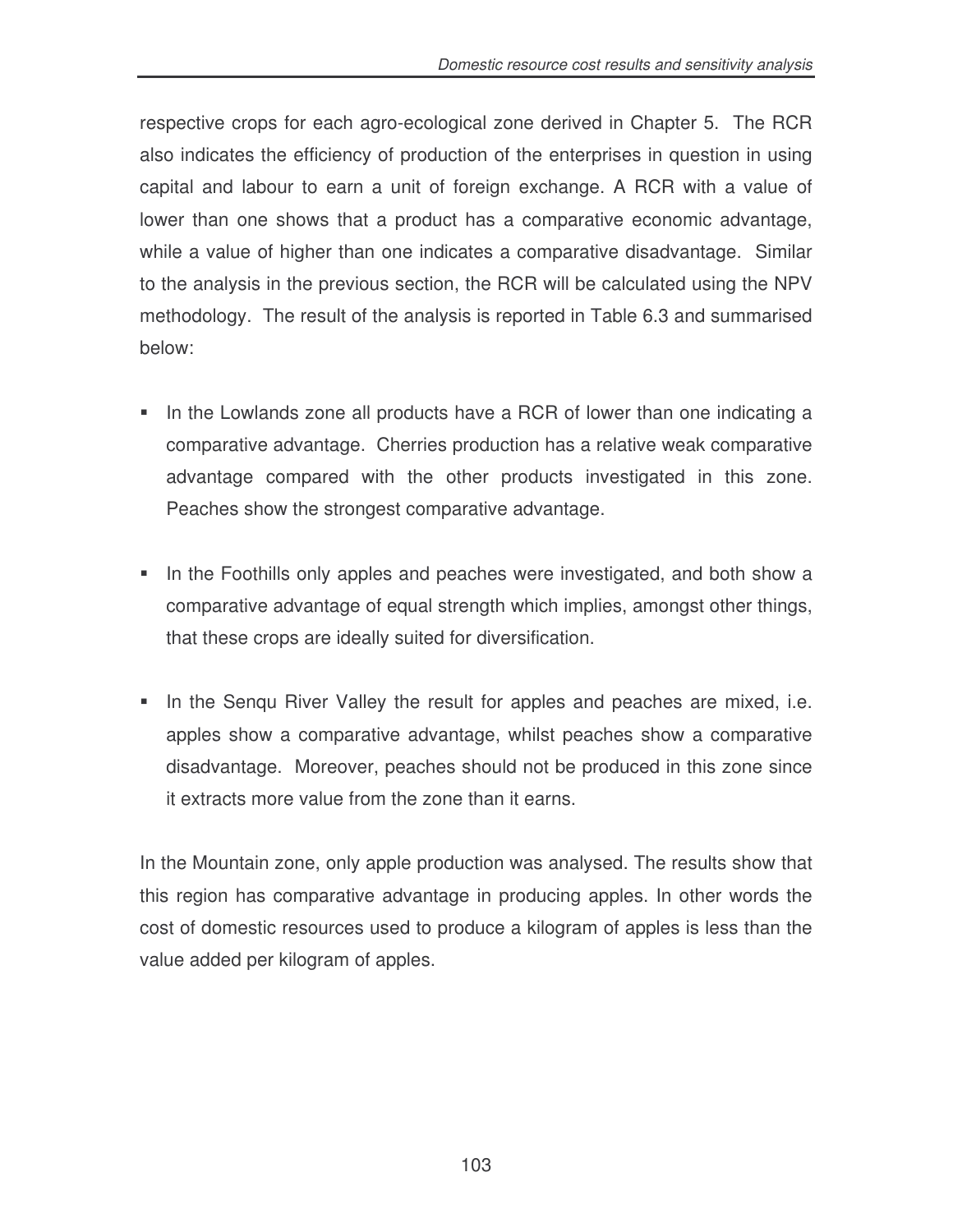| <b>Product</b>  | Lowlands | <b>Foothills</b> | <b>Sengu River Valley</b> | <b>Mountains</b> |  |  |
|-----------------|----------|------------------|---------------------------|------------------|--|--|
| Apples          | 0.24     | 0.36             | 0.36                      | 0.35             |  |  |
| Asparagus       | 0.20     |                  |                           |                  |  |  |
| <b>Cherries</b> | 0.85     |                  |                           | -                |  |  |
| Peaches         | 0.13     | 0.36             | l .33                     |                  |  |  |

**Table 6.3: Resource cost ratios using NPV**

# **6.4 Sensitivity Analysis**

The analysis in the previous sections showed that the differences in private and economic profitability can mainly be explained by the difference that exist between the actual and shadow exchange rate. Distortions in the input side only contributed marginally differences between private and economic profitability. However, cognisance should be taken that cost related to water and land was excluded from the analysis thus far due to current policy regimes pertaining to these to production factors. Hence, in this section the sensitivity of the RCR to changes in the exchange rate, introduction of land and water costs and the threshold price of products to remain efficient will be calculated.

# *6.4.1 The effect of the foreign exchange changes on comparative advantage*

Table 6.4 shows the RCRs for the products under investigation if the exchange rate depreciates by 20 per cent. As expected all products show improved RCR, i.e. a depreciation in the exchange rate improved the comparative advantage of the crops considered in the analysis; peaches that showed a comparative disadvantage in the previous section now has comparative advantage too. Also important to note is that the current analysis excludes the effect of changes in the exchange rate on input prices due to a lack of information related to the interaction between input prices and changes in the exchange rate. One could however expect that the effects will be lagged in nature, and the magnitude of the effect will be dependent on the amount of inputs (or its components/ingredients)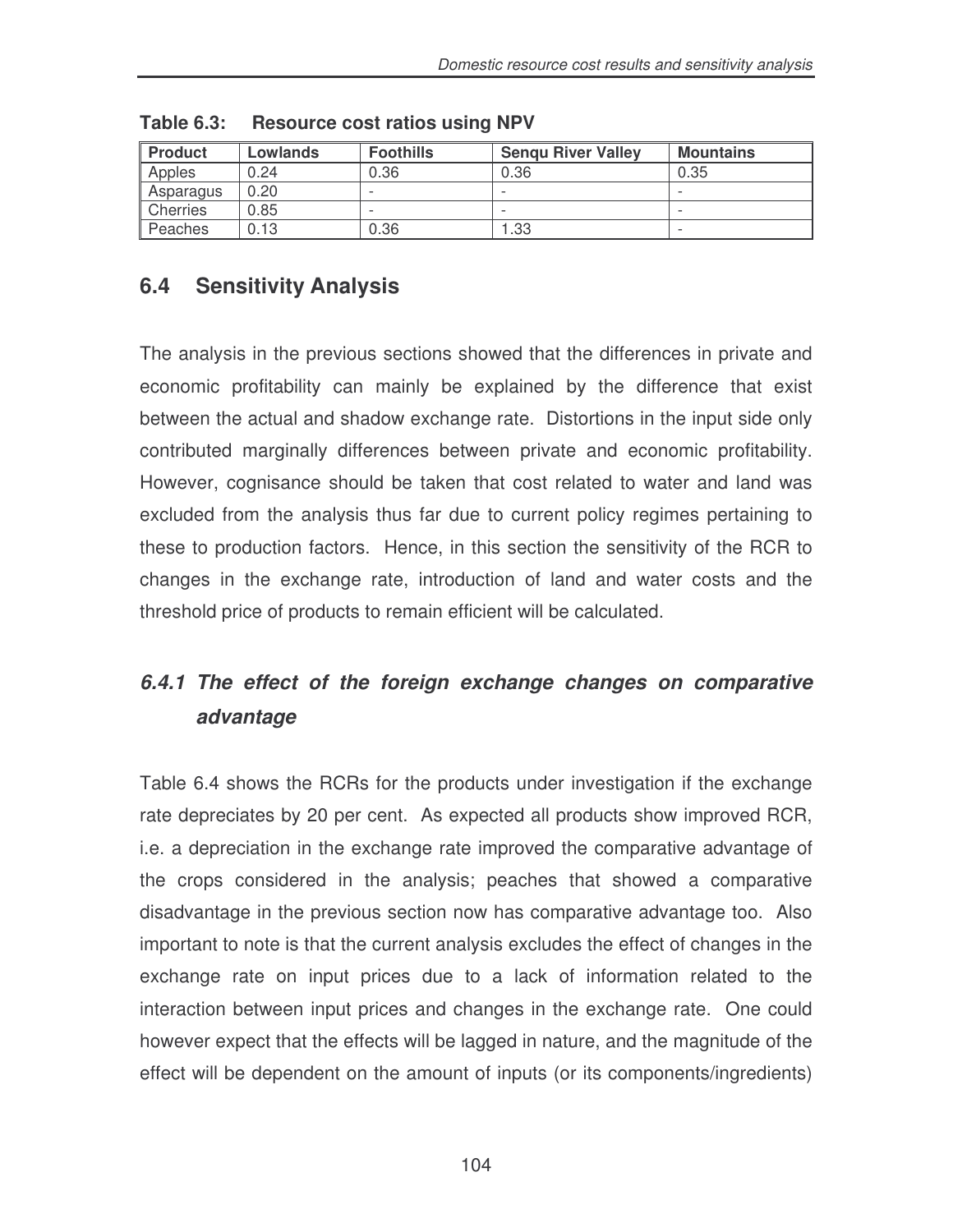that is imported. Finally, the results show that exchange rate policies will influence the comparative advantage of high value crops in Lesotho.

| <b>Commodity</b> | Lowlands | <b>Foothills</b>         | <b>Mountains</b>         |                          |  |
|------------------|----------|--------------------------|--------------------------|--------------------------|--|
| Apples           | 0.16     | 0.21                     | 0.20                     | 0.19                     |  |
| Asparagus        | 0.15     | $\overline{\phantom{a}}$ | $\overline{\phantom{0}}$ |                          |  |
| Cherries         | 0.44     | $\overline{\phantom{a}}$ | $\overline{\phantom{0}}$ | $\overline{\phantom{0}}$ |  |
| Peaches          | 0.09     | 0.22                     | 0.57                     |                          |  |

**Table 6.4: Effect of exchange rate**

#### *6.4.2 Effect of changes in product price on comparative advantage*

All products under investigation were tested for threshold sensitivity if the world prices decrease, with all other factors remaining constant. Table 6.5 shows the decrease in price that can be absorbed for the respective product before they lose their comparative advantage. For example, in the Lowlands zone apples price can decline to up to 32 per cent before it will lose its comparative advantage. Asparagus production has the highest threshold value of the crops under consideration, whilst cherry production can only absorb a marginal decrease in prices. Important to note is that the bigger the share of production that are destined for exports, the higher the sensitivity towards changes in international prices. For example, high threshold value for asparagus can be attributed to the fact that low volumes of asparagus is exported, since most of the production is processed and the rest goes into the domestic market. The implication of this is that the more export orientated an industry is, the more sensitive is the industry to volatility in world market prices. Markets are build and maintained over long periods and hence it is important that an industry are able to withstand volatility in world market prices since it is very difficult to leave and enter markets at will.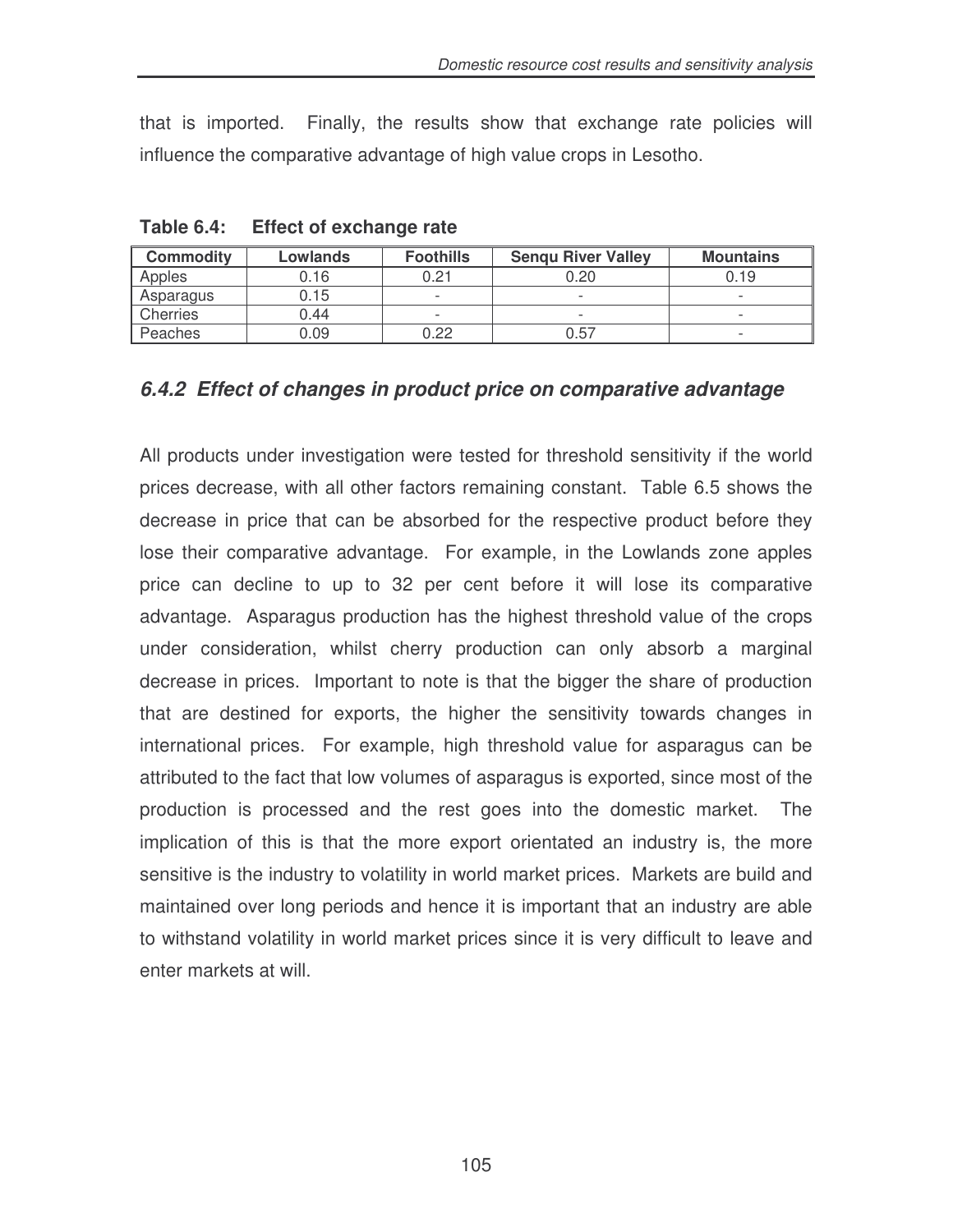| <b>Commodity</b> | Lowlands | <b>Foothills</b>         | <b>Senqu River Valley</b> | <b>Mountains</b>         |
|------------------|----------|--------------------------|---------------------------|--------------------------|
| Apples           | $-33\%$  | $-19%$                   | $-16%$                    | $-17%$                   |
| Asparagus        | $-82%$   |                          |                           |                          |
| Cherries         | $-3%$    | $\overline{\phantom{0}}$ | $\overline{\phantom{a}}$  | $\overline{\phantom{a}}$ |
| Peaches          | -45%     | $-21%$                   | 5%                        | $\overline{\phantom{0}}$ |

**Table 6.5: Effect of a decrease in product prices**

### *6.4.3 The effect of land prices on comparative advantage*

In this section land prices was assumed to be R2 000 per hectare. This is the market price for agricultural bare land in the neighbouring Eastern Free State where a market for different land types exists. For the purpose of the sensitivity analysis this price is assumed to be the same across all agro-ecological zones of Lesotho. The RCRs were therefore recalculated for an alternative price. Table 6.6 shows the results if the cost of land is included in the RCR analysis. All the crops experience a decline in comparative advantage; in fact where cherries showed a comparative advantage in Table 6.3 it now has a comparative disadvantage. Since the land price included in this study could be an under estimation of the actual land prices (due to a general paucity of information pertaining to the issue) the results holds important implications for policy makers in Lesotho when reforming the land market in Lesotho. It is not the purpose of this study to provide policy directions, but rather to show the possible impact of increased land prices on the comparative advantage of crops that are perceived to contribute to the problems discussed earlier in rural areas. Hence, this is an area that needs further in depth investigation.

| Table 6.6: Effect of land prices |  |  |  |
|----------------------------------|--|--|--|
|                                  |  |  |  |

| <b>Commodity</b> | Lowlands | <b>Foothills</b>         | <b>Sengu River Valley</b> | <b>Mountains</b> |
|------------------|----------|--------------------------|---------------------------|------------------|
| Apples           | 0.28     | 0.45                     | 0.47                      | 0.45             |
| Asparagus        | 0.36     | $\overline{\phantom{a}}$ | $\overline{\phantom{0}}$  |                  |
| Cherries         | 1.95     | $\overline{\phantom{a}}$ | $\overline{\phantom{0}}$  |                  |
| Peaches          | 0.17     | 0.53                     | 3.28                      |                  |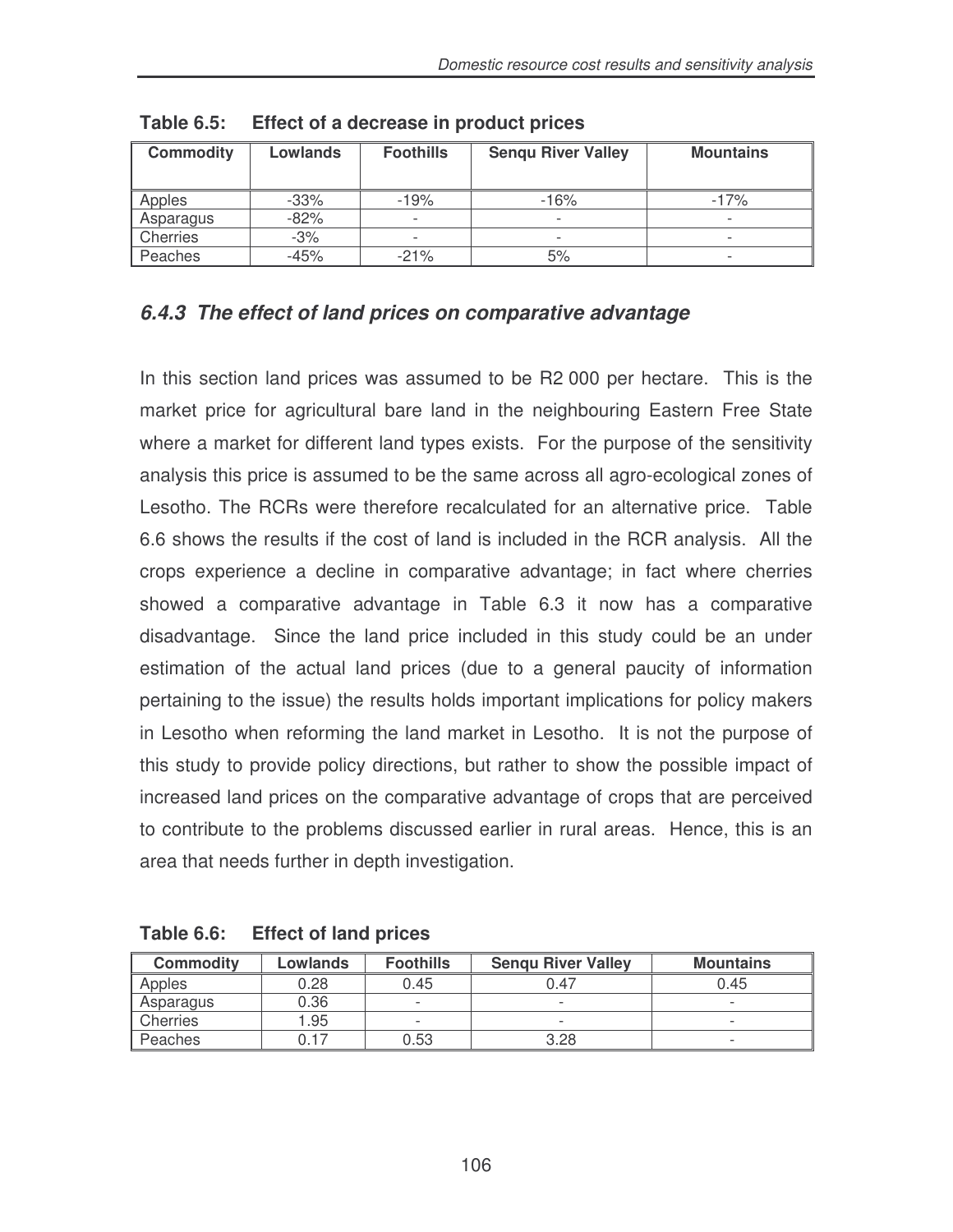### *6.4.4 The effect of water prices on efficiency ratios*

Assuming that irrigation water in Lesotho might be paid for in future, the sensitivity analysis in this section will show the effect of water on the comparative advantage of the irrigated crops investigated. The analysis uses the scarcity value of water according to the methodology explained in Chapter 4, by keeping the returns to land constant in order to test the efficiency of each crop. The results from the sensitivity analysis in Table 6.7 show that cherries in the Lowlands and peaches in the Senqu River Valley will not be efficient if Lesotho farmers pay for irrigation water.

| <b>Commodity</b> | Lowlands                 | <b>Foothills</b>         | <b>Sengu River Valley</b> | <b>Mountains</b>         |  |  |
|------------------|--------------------------|--------------------------|---------------------------|--------------------------|--|--|
| Apples           | 0.28                     | 0.45                     | 0.48                      | 0.46                     |  |  |
| Asparagus        | $\overline{\phantom{a}}$ | $\overline{\phantom{a}}$ | $\overline{\phantom{0}}$  | $\overline{\phantom{0}}$ |  |  |
| Cherries         | 3.33                     | $\overline{\phantom{0}}$ |                           | $\overline{\phantom{0}}$ |  |  |
| Peaches          | 0.20                     | 0.80                     | 10.03                     |                          |  |  |

**Table 6.7: Effect of water prices**

## **6.5 Conclusion**

In this chapter the extent of policy intervention on five high value crops was investigated. The results show that in general producers receive higher returns than would have been the case without any policy intervention. Of particular importance is the impact of the exchange rate since it is in large a non controllable factor for Lesotho since Lesotho is part of the Common Monetary Area, and as a result the Maloti are fixed to the South African Rand. This entails that economical and political issues, as well as exchange rate policy, in South Africa will directly affect the value of the Maloti. In this regard is important to take note that the South African economy is much more advanced than the Lesotho economy which might require different monetary incentives to grow.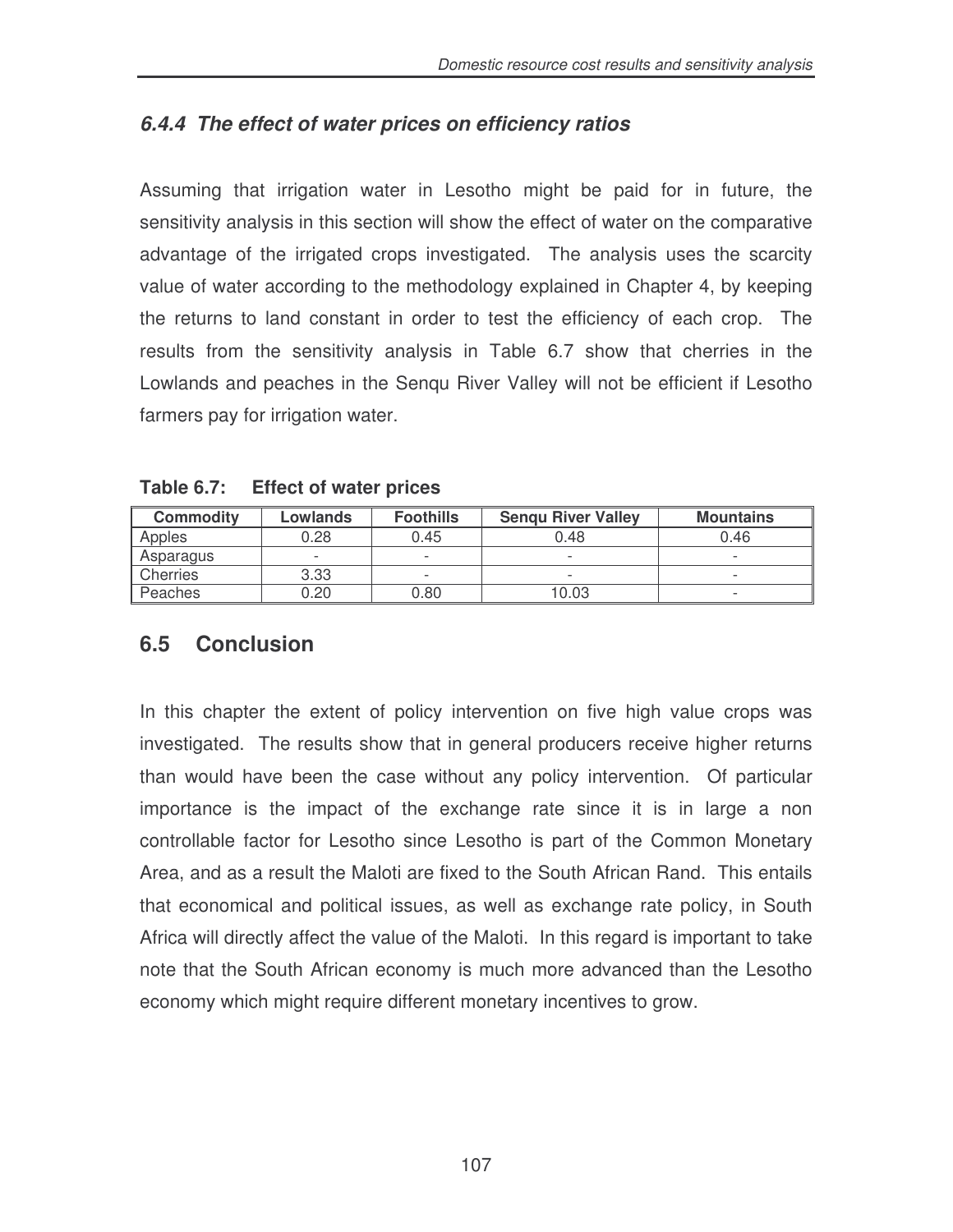The analysis also revealed that policies pertaining to land and water could have a significant impact on crops that could act as engines to reduce poverty and improve livelihoods in rural Lesotho.

Although the analysis did not investigate competitiveness per se, it revealed the status of comparative advantage that exists. This analysis could therefore serve as the basis for further analysis into the value chains of the crops that showed comparative advantages in order to point out interventions needed to improve their competitiveness locally and internationally.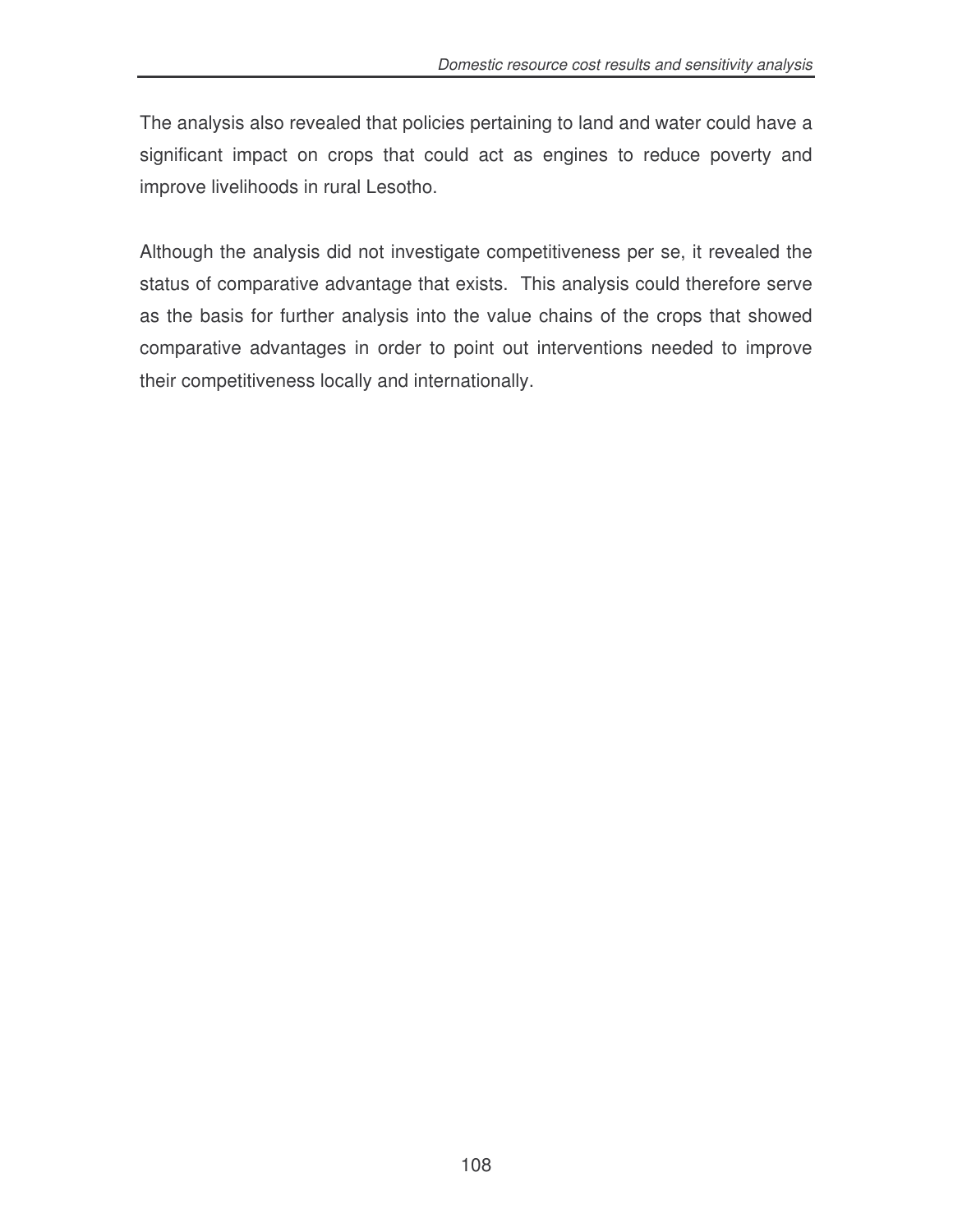# **CHAPTER 7 SUMMARY AND CONCLUSION**

### **7.1 Introduction**

This study evaluated the comparative economic advantage of selected high value crops, in particular apples, cherries, peaches and asparagus, in Lesotho. The analysis also includes an investigation into the structure and development of inter and intra industrial trade. This chapter gives a summary of the findings of the study as a whole. The conclusions, findings and recommendations should assist decision-makers in Lesotho, as well as in international research and funding agencies, to allocate research and production resources to its most optimal use in so far as fruit production in Lesotho is concerned.

### **7.2 Summary and the findings of the study**

As a result of altitude and latitude, Lesotho has a temperate climate and wellmarked seasons (Ministry of Natural Resources, 2000). About 80 to 85 per cent of the annual rainfall, averaging 700 mm, falls in the seven months from October to April, with the highest rainfall averaging 1200 mm (Ministry of Natural Resources, 2000). The volume, timeliness and distribution of rain in Lesotho are subject to extremely wide variance that causes significant variation in the level and composition of agricultural output.

Lesotho is landlocked and depends almost entirely on road and air transport for internal and external movements of agricultural goods and services. There are no navigable waters or railways except a short 2 km rail spur connecting Maseru (the capital city) to the South African rail system.

As a result of the high population density and mainly the mountainous country, only 9 per cent of the land is arable and land holdings are typically small. Of the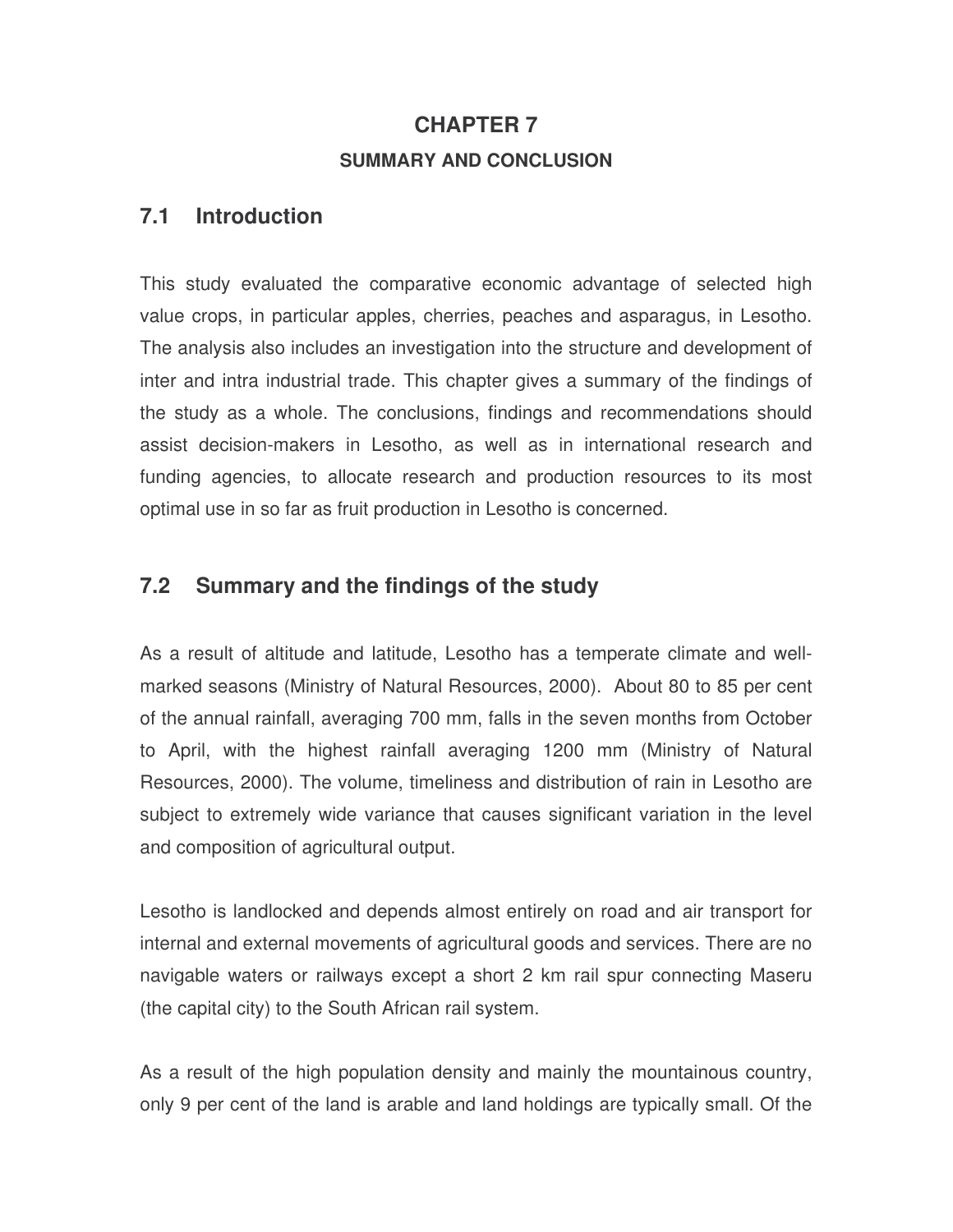total population, 81.1 per cent live in the rural areas, while 18.9 per cent of the population resides in urban areas.

The overall socio-economic picture of Lesotho is not impressive. First poverty remains pervasive throughout the country. Unemployment continues to be high at almost 30 per cent (Ministry of Planning and Manpower Development, 2000); about half of the population is considered poor; and income inequality is among the highest in the world (World Bank, 2001). Poverty is concentrated mainly in rural areas. It also appears that the increase in domestic employment has not fully compensated for the losses in employment due to the decline of government production and reduced opportunities for Basotho workers in South African mines (World Bank, 2001).

The macroeconomic importance of Lesotho's agricultural sector is evidenced by the fact that 81.1 per cent of the population reside in rural areas (Bureau of Statistics, 2000) where most agricultural production activities take place. More than 50 per cent of the population derive their livelihood from crop and livestock production, while about 60 per cent of the labour force is employed in this sector (Ministry of Planning, 2000).

Agriculture in Lesotho is predominantly smallholder-based. Only a few products are exported by these farmers. To date asparagus and paprika remain the only crop exports, while wool and mohair is sold to EU and forms a significant contribution towards a GDP. Fruit production is largely a function of the climatic conditions and therefore is confined to the Lowlands, Foothills, the Senqu River Valley and the Mountains.

The most important findings of this study, as summarised in this section, relate to the private and economic pricing of tradable and non-tradable factors for the analysis of domestic resource costs, fruit trade preferences in the SACU with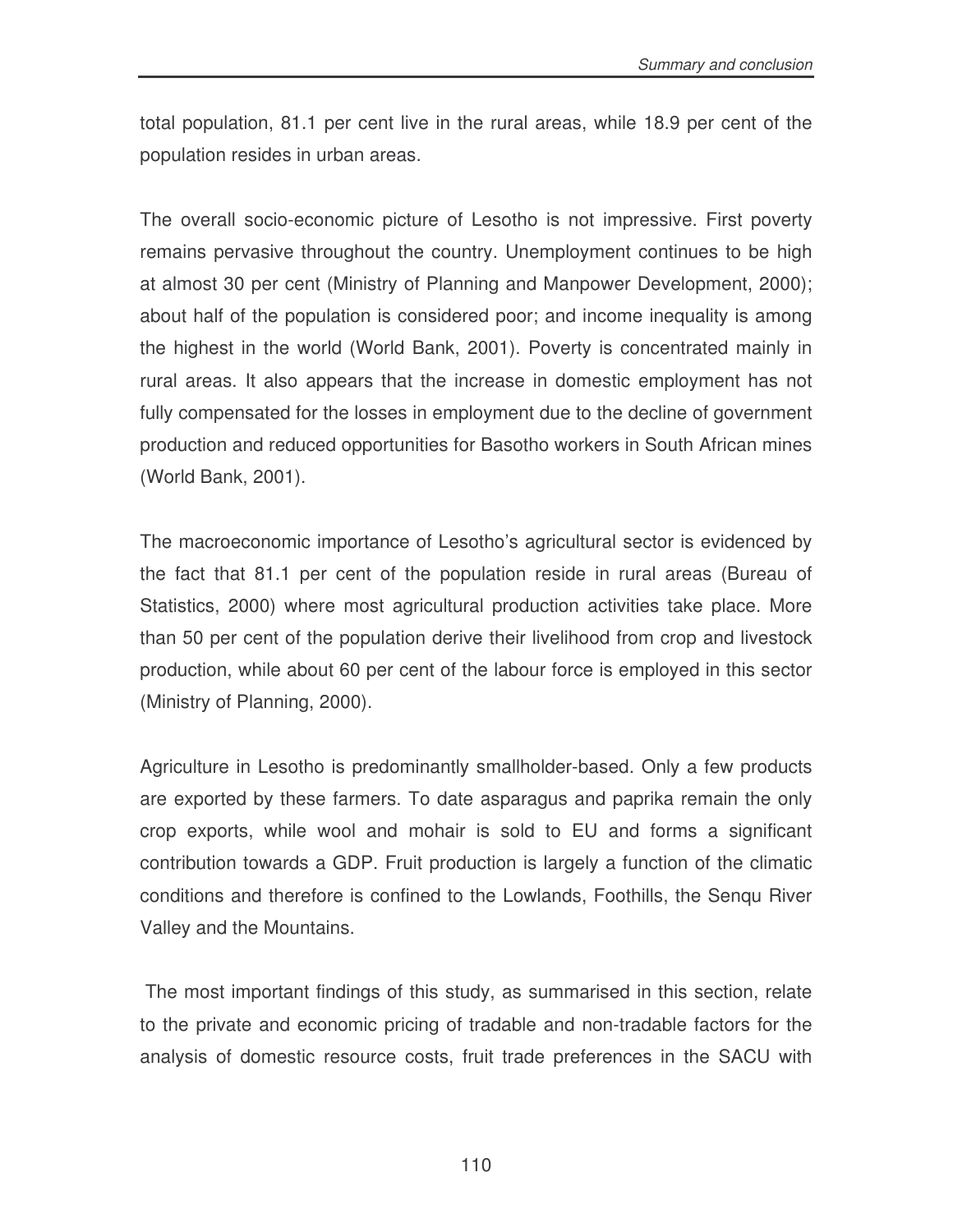reference to inter and intra-industrial trade, social and private profitability, domestic resource cost analysis and sensitivity analysis.

### *7.2.1 SACU and fruit trade preferences*

Lesotho is a member of the Southern African Customs Union (SACU). Its participation in the Union determines, to some extent, how it has integrated into global markets, particularly regarding imports and exports. The investigation of trade patterns for the products under consideration by SACU revealed the following:

- Exports and imports of apples, peaches, asparagus and cherries are highly concentrated, i.e. the Gini coefficient for the imports and exports of these crops are high.
- The intra-industrial trade coefficient revealed that SACU is predominantly an exporter of the products considered, i.e. although imports do occur, the products are mainly exported.

A concern is the high volumes of product going to a select few markets. Changes in SPS and other regulations, as well as consumer preferences in these markets could result in market share that is lost with devastating consequences for the local industries.

### *7.2.2 Private and economic profitability*

Private and economic profitability of different agro-economical zones in Lesotho was calculated. These zones were determined by taking into account biological factors such as rainfall, temperature, etc.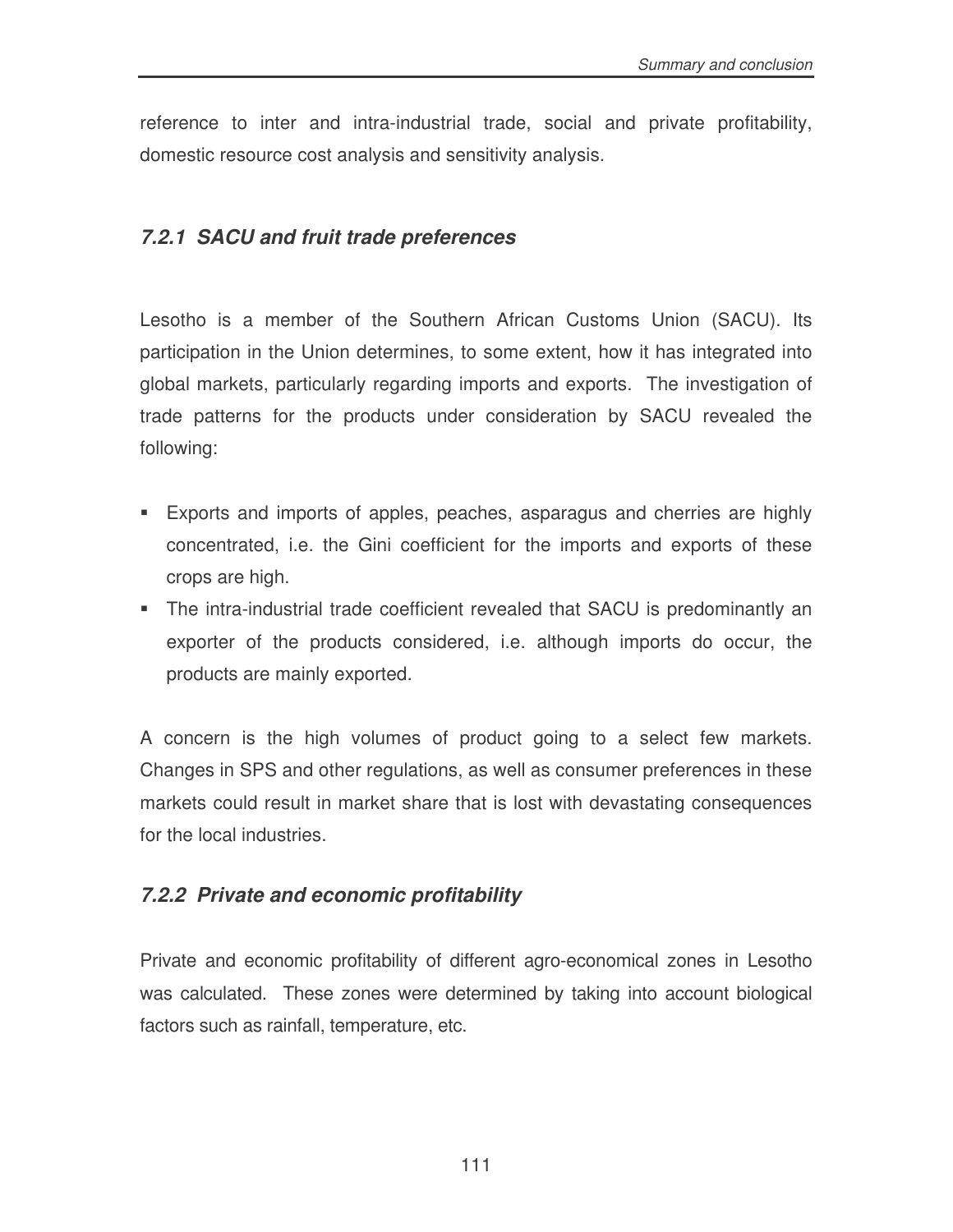The results show that all enterprises that were analysed have higher private than economic profitability. Thus, should economic values of inputs and outputs prevail farmers would receive lower returns. This result was confirmed by calculating NPEs, EPRs, and NPRs for the respective enterprises. The results show that the crops are effectively subsidized.

One of the main reasons for this state of affairs can be traced back to the fact that the shadow exchange rate used to calculate shadow returns revealed that the Maloti was undervalued. An undervalued currency could stimulate investments, but the question arises whether returns on such investments can be sustained if the Maloti regains strength. The danger of an undervalued exchange coupled with the expectation that it will remain undervalued, could result in expansion of production that may not be sustainable when the currency strengthens.

### *7.2.3 Domestic resource cost*

The RCR methodology was used by this study to determine the comparative advantage of the different products in different agro-ecological zones. The comparative advantages calculated were based on the returns to management, land and water in producing the different products. The results can be summarised as follows:

In the Lowlands zone all products have a RCR of lower than one indicating a comparative advantage with peaches showing the strongest comparative advantage and cherries the lowest. Apples and peaches in the Foothills have a comparative advantage, but in the Senqu River Valley the result for apples and peaches are mixed. Apples show a comparative advantage, whilst peaches show a comparative disadvantage. In the Mountain zone, only apple production was analysed and the results show apples has a comparative advantage.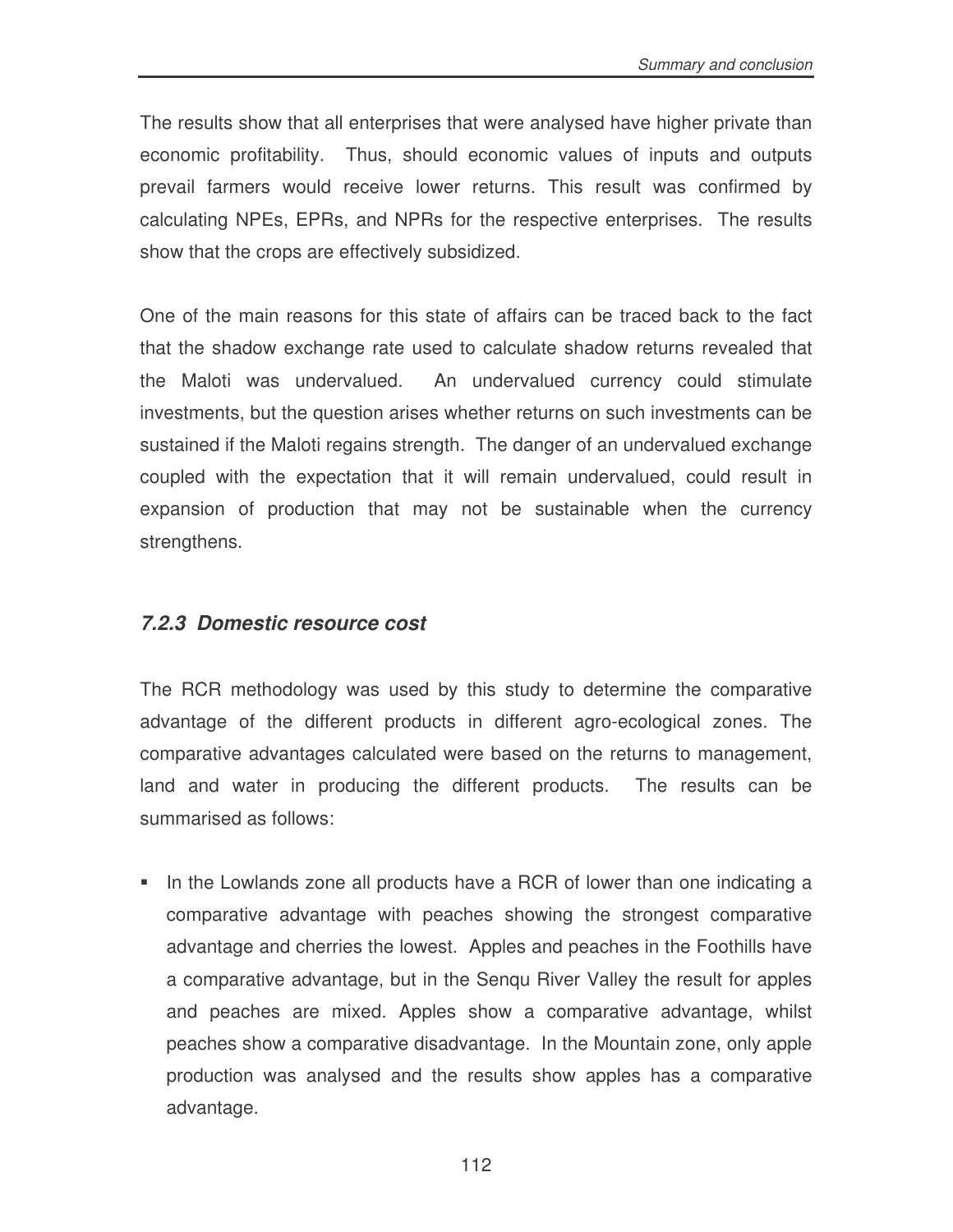The sensitivity of the RCR to changes in the exchange rate, introduction of land and water costs and the threshold price of products to remain efficient was calculated and the results can be summarised as follows:

- A depreciation in the exchange rate improved the comparative advantage of the crops considered in the analysis; peaches that showed a comparative disadvantage in the Senqu River Valley has comparative advantage too. Important to note is that the current analysis excludes the effect of changes in the exchange rate on input prices due to a lack of information related to the interaction between input prices and changes in the exchange rate. One could however expect that the effects will be lagged in nature, and the magnitude of the effect will be dependent on the amount of inputs (or its components/ingredients) that is imported. Also importance is the fact that the changes in the exchange rate is in large a non controllable factor for Lesotho since Lesotho is part of the Common Monetary Area, and as a result the Maloti are fixed to the South African Rand. This entails that economical and political issues, as well as exchange rate policy, in South Africa will directly affect the value of the Maloti. In this regard is important to take note that the South African economy is much more advanced than the Lesotho economy which might require different monetary incentives to grow.
- The threshold price analysis revealed mixed results in that some crops can absorb higher variations in international prices than others. The implication of this is that the more export orientated an industry is, the more sensitive is the industry to volatility in world market prices. Markets are build and maintained over long periods and hence it is important that an industry are able to withstand volatility in world market prices since it is very difficult to leave and enter markets at will.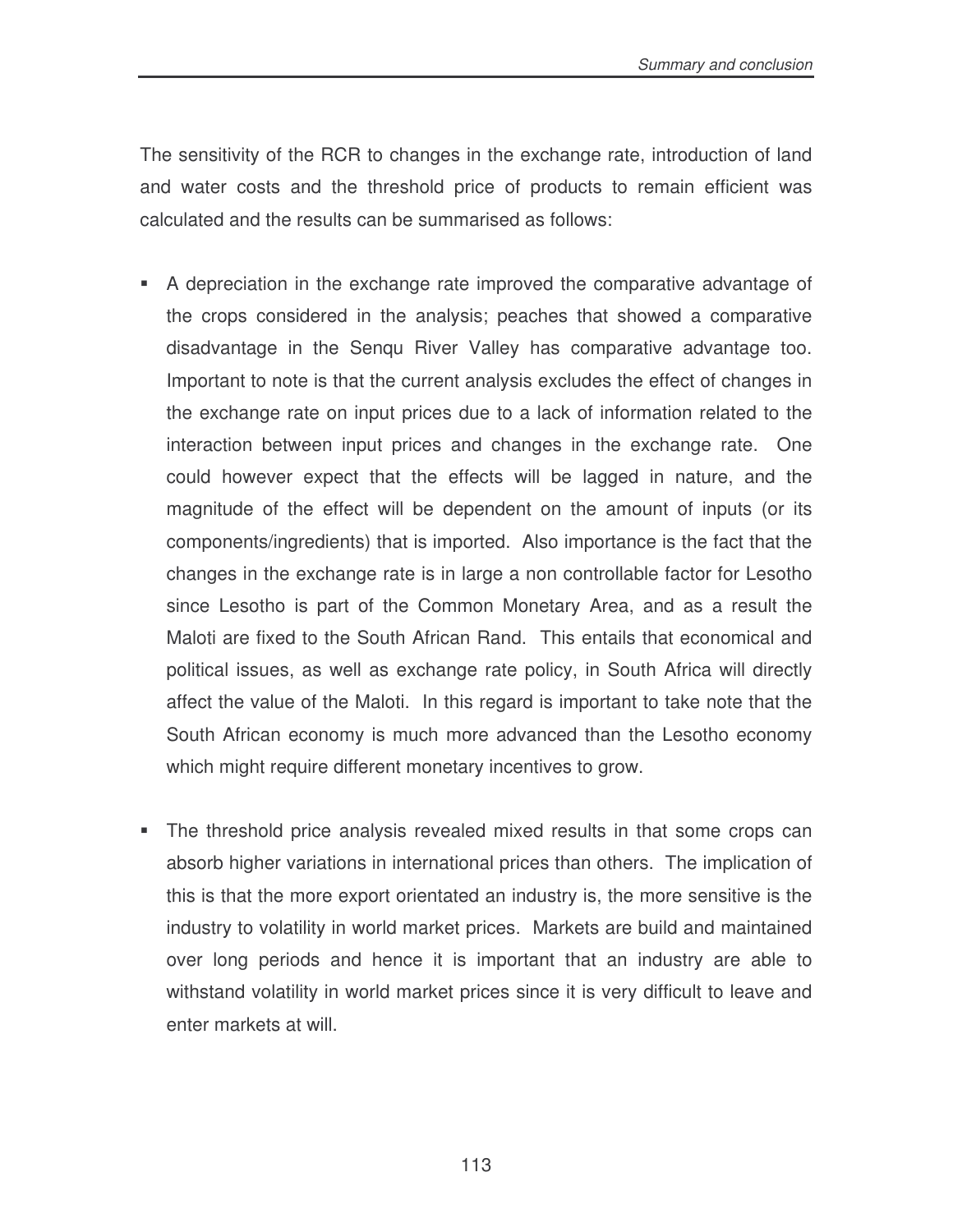The analysis also revealed that policies pertaining to land and water could have a significant impact on crops that could act as engines to reduce poverty and improve livelihoods in rural Lesotho. It was not the purpose of this study to provide policy directions as far as land and water issues are concerned, but rather to show the possible impact of increased land and water prices on the comparative advantage of crops investigated.

### **7.3 Policy recommendations**

The results of this study supports the notion that most of the constraints in Lesotho's agriculture are market and policy related, which jointly ignore incentives for land rehabilitation and encourage the explicit promotion of exploitation of marginal lands. Accordingly, in order to develop agriculture, authorities should formulate policy that concentrates on eliminating the specific bottlenecks restraining agricultural growth, rather than attempt to alter the internal terms of trade or the prices received for exports, relative to the prices paid for imports. According to Griffin (1970) the keystone of an agrarian development program is likely to change inland tenure relations, but to ensure success this measure should be supplemented with a package of supporting policies as follows:

• In order to increase productivity and enhance the efficiency of fruit production, several factors should be addressed. Most importantly, predetermined policies and regulations regarding land tenure that would work towards investment in high value crops should be implemented. The land tenure system of the past does not offer incentives for private sector investments in land improvements. A need has arisen for the implementation of measures that could provide adequate security of tenure for farmers, so that they invest in productivity enhancing land improvements.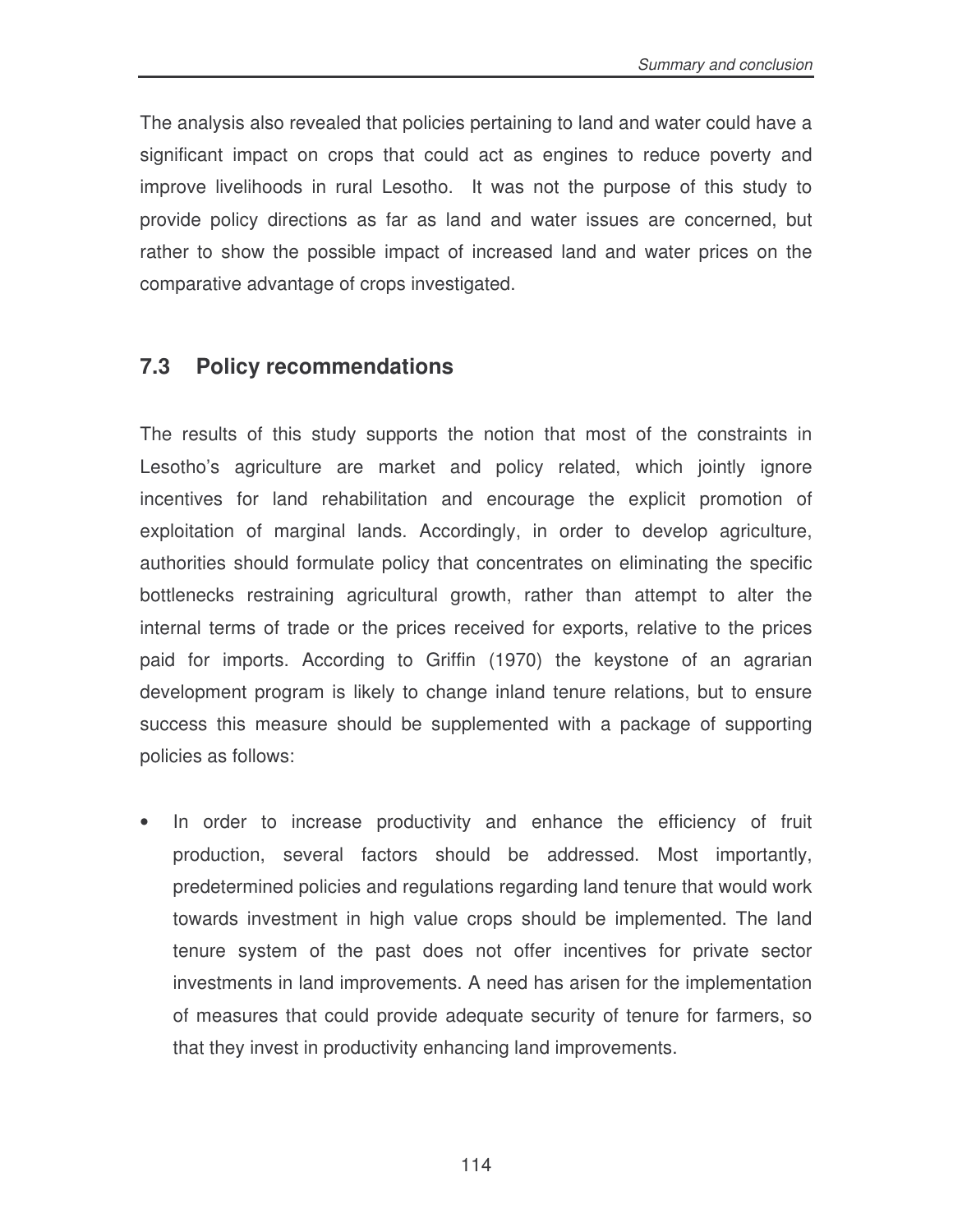- Competitive land markets have failed to emerge and consequently land prices that provide an indication of land value, are non-existent. A major problem for both crop and livestock production is the existing form of land tenure in Lesotho, under which land is communally owned and allocated by the local chief. This provides little incentive for entrepreneurs to enter production. Hence, land reforms must facilitate development of a land market in order to encourage investment in land improvement. The introduction of a land tax could be a potential tool of a "complete land reforms toolbox" to address land related problems. Although land taxation is politically unpopular (Van Schalkwyk, 1995), it is one possibility for raising revenue, since land can be seen as a fixed supply. Newberry and Stern, (1987) and Lewis (1984) state that the impact of land taxes is increased farm marketing, provided that a proper and efficient value chain exists.
- There is a desperate need for infrastructure in Lesotho. For example, the country lacks a cargo port, roads and railway links. The most urgent need is in the rural production areas of Lesotho, where a great number of producers are located, who find it difficult to transport inputs and fresh produce. The absence of infrastructure increases transactions costs which result in very low farm prices.
- Although the analysis did not investigate competitiveness per se, it revealed the status of comparative advantage that exists. This analysis could therefore serve as the basis for further analysis into the value chains of the crops that showed comparative advantages in order to point out interventions needed to improve their competitiveness locally and internationally. For instance, there is a desperate need for infrastructure in Lesotho. For example, the country lacks a cargo port, roads and railway links. The most urgent need is in the rural production areas of Lesotho, where a great number of producers are located, who find it difficult to transport inputs and fresh produce. The absence of infrastructure increases transactions costs which result in very low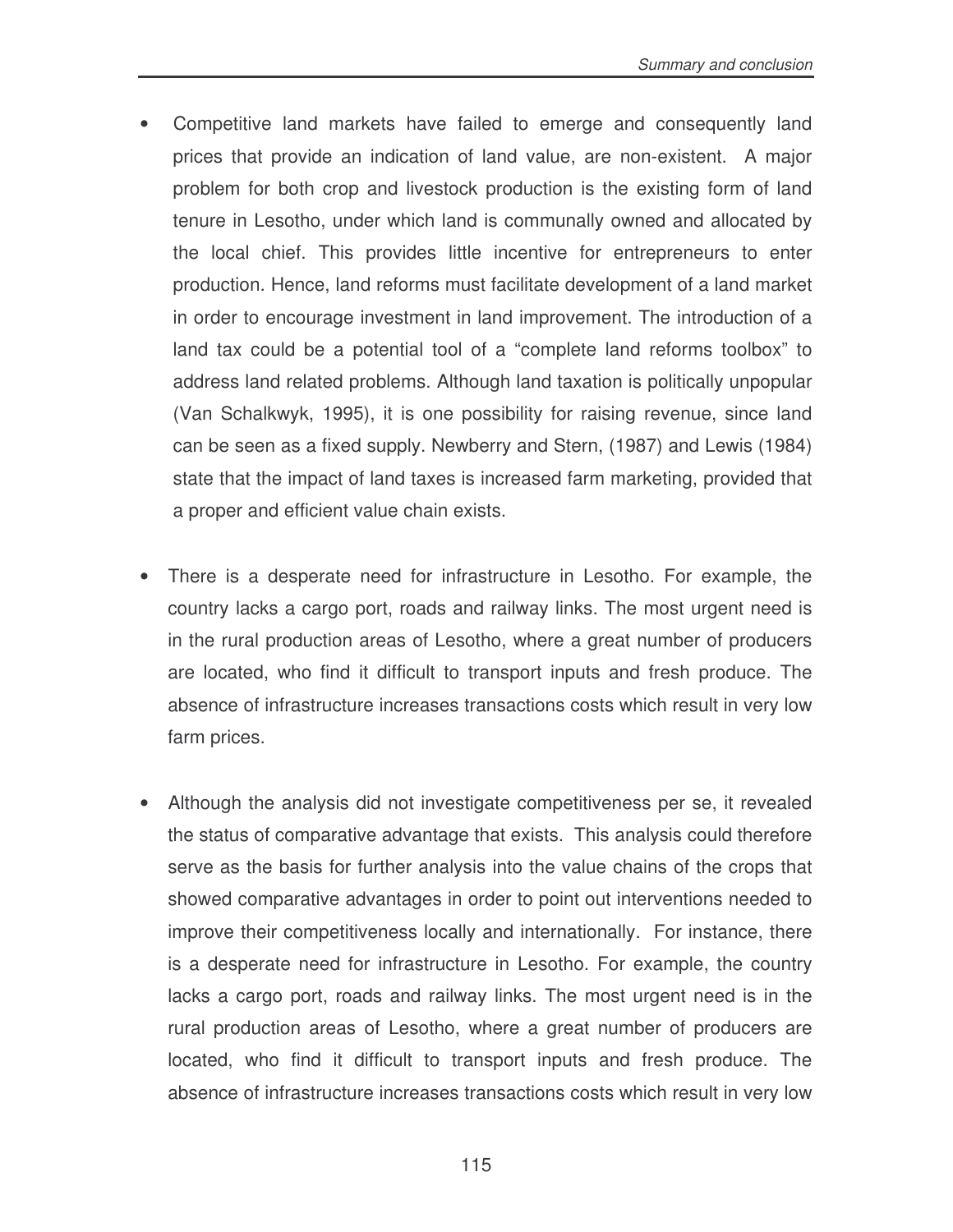farm prices. Moreover, high transport costs lower farmer prices and are a major cause of poor trade both at national level and regional levels. In addition, support services and institutional design will prove to be vital to become competitive. It is therefore important for government to revive extension services, organising producers in formal organisations for the purposes of marketing products and input purchasing in order to lower transaction costs.

A national irrigation policy should be developed as a strategy for enhancing production of horticultural crops that need irrigating. It is acknowledged that the private sector should manage an irrigation system, and government should reduce its direct involvement in its management. Government's role should be that of policy formulation and supervision, and support by advice. Irrigation development should be inclusive of improved land tenure laws.

### **7.4 Recommendation for further studies**

### *7.4.1 Comparative economic study for cash crops*

The scope of this study should be expanded to include other long and cash crops. This will assist producers and policy makers to make sound decisions regarding the allocation of scarce resources, ensuring that they produce only those commodities that the country has comparative economic advantage for. In addition, such a study should be complemented by an investigation into the actual competitiveness of the crops.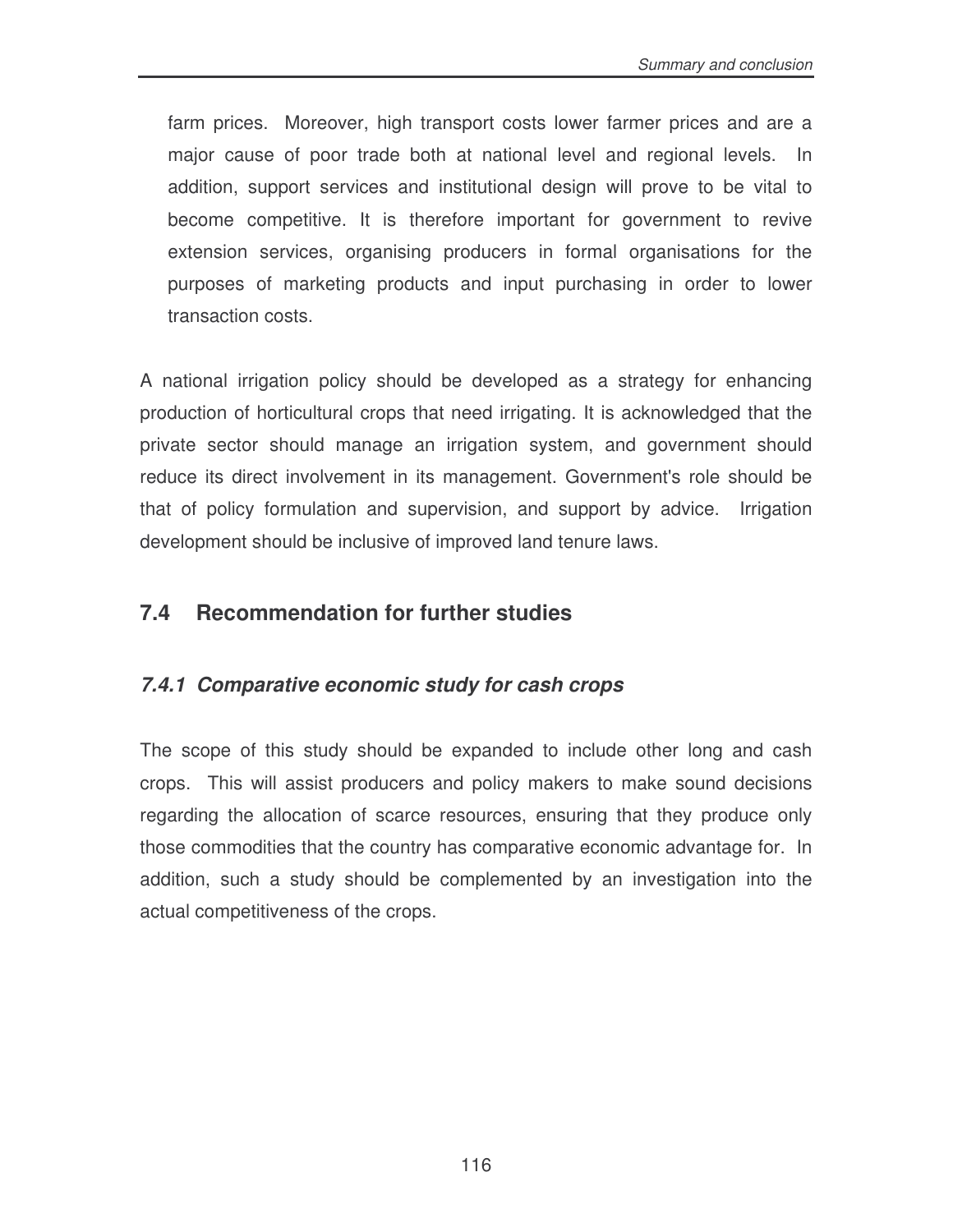# *7.4.2 Tradable and non-tradable components of tradable inputs and outputs*

For the purpose of this study the tradable and non-tradable composition of goods and services for South Africa was used. It is recommended that a specific study is conducted to determine the tradable and non-tradable composition of goods and services in Lesotho. This will also provide a clearer understanding of the value that are added to products and services in Lesotho.

# *7.4.3 Investigation into the comparative advantage using the Net Terminal Value method (NTV)*

In this study the NPV method to discount future earnings was used. An alternative method using past trends in input and output prices could also be used, namely the Net Terminal Value method. This method is however much more data intensive, but could provide insight into whether the NPV or NTV method should be preferred to evaluate investment decisions over the long run.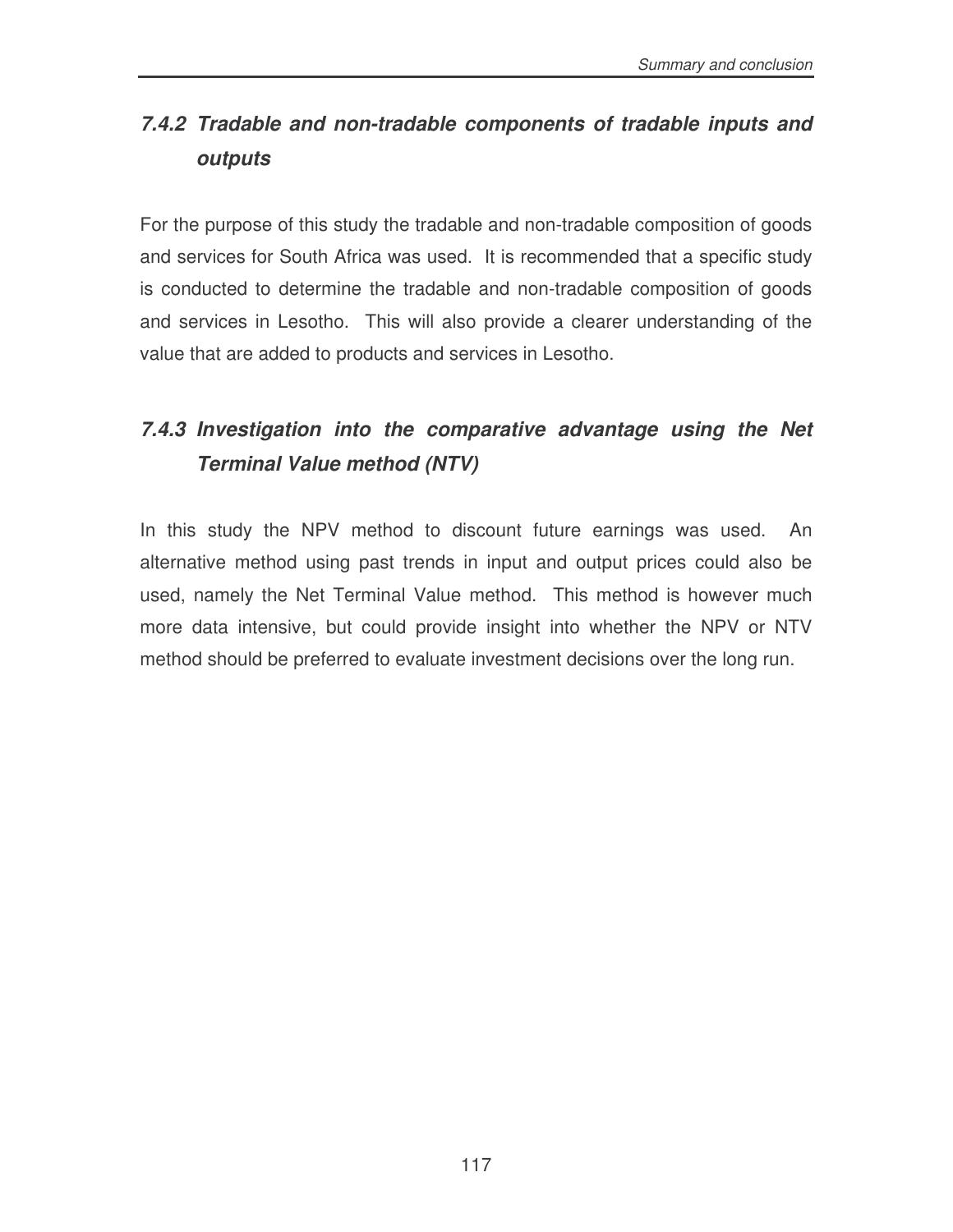#### **REFERENCES**

African Development Fund (1997). *Preparation report-agricultural sector adjustment programme*. Kingdom of Lesotho.

African Development Fund (1998). *Preparation report-agricultural sector adjustment programme*. Kingdom of Lesotho.

Australian Bureau of Agricultural and Resource Economics (1999). *Reforming world agricultural trade policies*. Rural Industries Research and Development Corporation (RIRDC), Australia.

Berding, E. (1985). *Soils of Lesotho*. Ministry of Agriculture. Maseru.

Blondin, R.M.G. (1983). *The General Agreement on Tariffs and Trade: Important features and recent developments*. Unpublished paper. National Department of Agriculture, South Africa.

Blumberg, L. and Wentzel, W. (1994). *Trade relations with Southern Africa: A preliminary legal analysis*. Development paper 29, Development Bank of Southern Africa.

Bureau of Statistics (2001). *2000 population census*. Bureau of Statistics. Maseru.

Bureau of Statistics (1997). *1996 agricultural situation report*. Bureau of Statistics. Maseru.

Bureau of Statistics (1999). *Estimates of population census 1996/1997*. Bureau of Statistics, Maseru.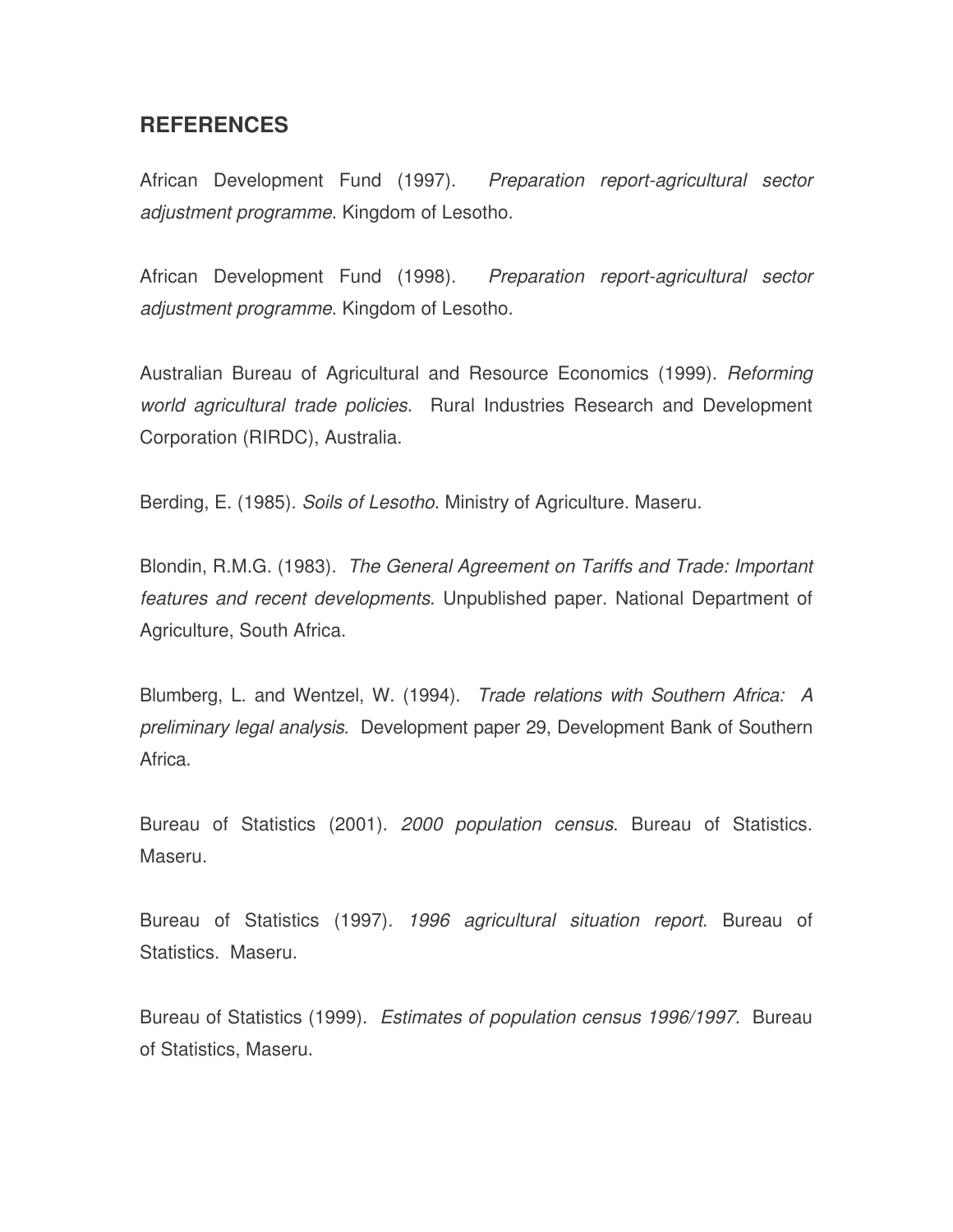Bureau of Statistics (1999). *Estimates of area and production of crops 1996/1997 – 1998/99*. Bureau of Statistics, Maseru.

Bureau of Statistics (2000). *2000 agricultural situation report*. Bureau of Statistics. Maseru.

Bureau of Statistics (2000). *Annual change rates of GDP and GNP.* Bureau of Statistics, Maseru.

Bureau of Statistics (2000). *Consumer Price Index July – September 2000.* Bureau of Statistics, Maseru.

Calland, R. and Weld, D. (1994). Multilateralism, Southern Africa and the postmoderm world: an exploratory essay.

Central Bank of Lesotho (1998). *Annual report for 1998*. Central Bank of Lesotho, Maseru.

Central Bank of Lesotho (1999). *Annual report for 1999*. Central Bank of Lesotho, Maseru.

Central Bank of Lesotho (2000). *Quarterly Review Vol. XIX, (3)*. Central Bank of Lesotho, Maseru.

Conningarth Consultants (1995). *Olifants/sand water transfer scheme: Economic study*. Department of Water Affairs and Forestry, Pretoria.

Cunningham, T. (1996). *Irrigation and water sources in Lesotho*. Ministry of Agriculture, Maseru.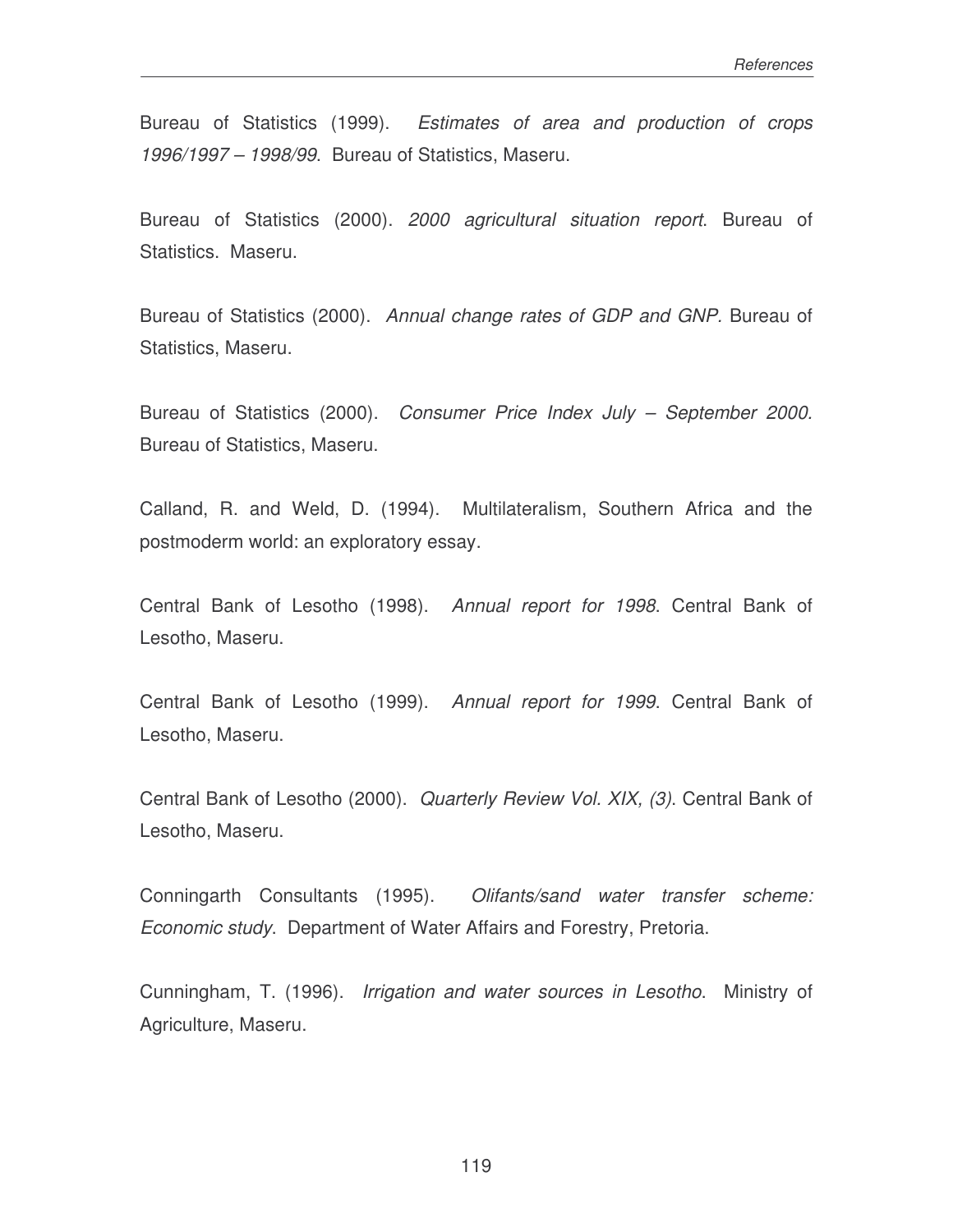Currie, J.M. (1981). *The economic theory of agricultural land tenure*. Cambridge University Press, Cambridge.

Dasgupta, P. (1972). A comparative analysis of the UNIDO guidelines and the OECD manual. *Bulletin of the Oxford University Institute of Economics and Statistics*, 34(1): 33-51.

Department of Crops (1999). *1999 annual report*. Ministry of Agriculture and Land Reclamation, Maseru.

Department of Crops (2000). *2000 annual report*. Ministry of Agriculture and Land Reclamation, Maseru.

Department of Crops. (2001). *2001 annual report*. Ministry of Agriculture and Land Reclamation, Maseru.

Department of Economics and Marketing. (1996). *1996 annual report*. Ministry of Agriculture and Land Reclamation, Maseru.

Department of Livestock Services (1996). *1996 annual report*. Ministry of Agriculture and Land Reclamation, Maseru.

Dixit, A. and Nicholas, S. (1974). Determinants of shadow prices in open dual economies. *Oxford economic papers*, Vol. 26 (1): 42-53.

FAO (1994). Agro-Ecological land resources assessment for agricultural development planning: A case study of Kenya. *World Soil Report* No. 71, Vol. 1- 9, Rome.

FAO, (2002). *Small scale irrigation sub-sector policy development*. FAO, Rome.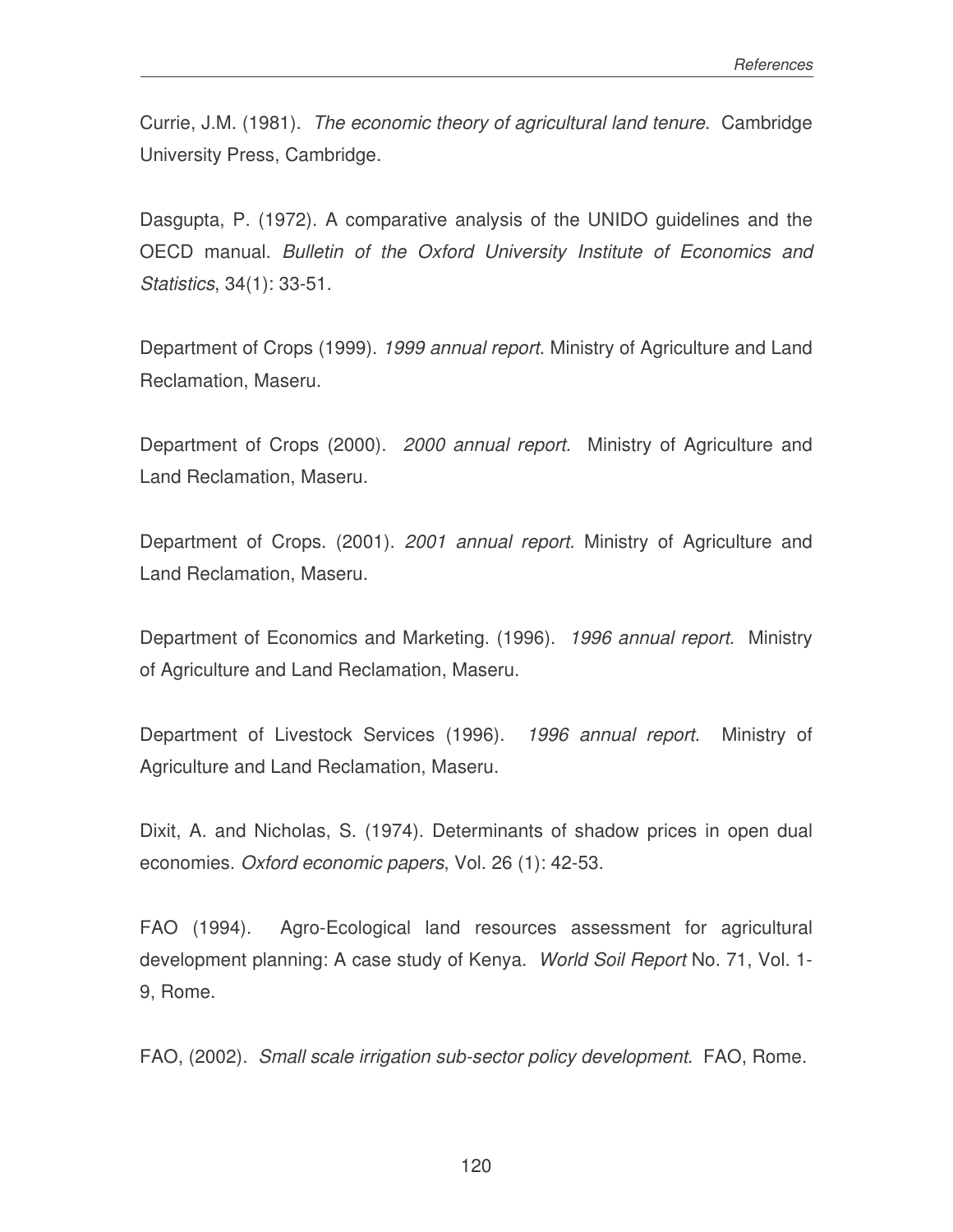Gittinger, J.P. (1982). *Economic analysis of agricultural projects*. The Johns Hopkins University Press, London.

Griffin, R.C. (1995). On the meaning of economic efficiency in policy analysis. *Land Economics*, Vol.71(1): 1-15.

Grossman, G.M. and Maggie, J. (2000). Diversity and trade. *The American Economic Review,* Vol. 90 (5): 1255-1275.

Grote, U. and Sartorius von Bach, H.J. (1994). Research note: An investigation of avocado trading in Europe. *Agrekon*, Vol. 33 (3) :135-139.

Grübel, H.G. and Lloyd, P.J. (1975). *Intra-industry trade. The theory and measurement of international trade in different products*. London.

Harbeger, A.C. (1971). On measuring the social opportunity cost of labour. *International Labour Review*. Vol.103 (6): 559-80

Hassan, R.M. and D'silva, B. (1993). Unpublished Document.

Hassan, R.M. and Faki, H. (1993). *Economic policy and technology determinants of the comparative advantage of wheat production in Sudan*. CIMMYT Economic Paper No.6. Bangkok, Thailand.: CIMMYT.

Hassan, R.M., Fairbanks, D.H.K., Magagula, G. and Faki, H. (1999). Analysing comparative advantage of agricultural production and Trade options in South Africa. Guidelines for a unified approach. *SD Publication Series*, Technical Paper No. 100.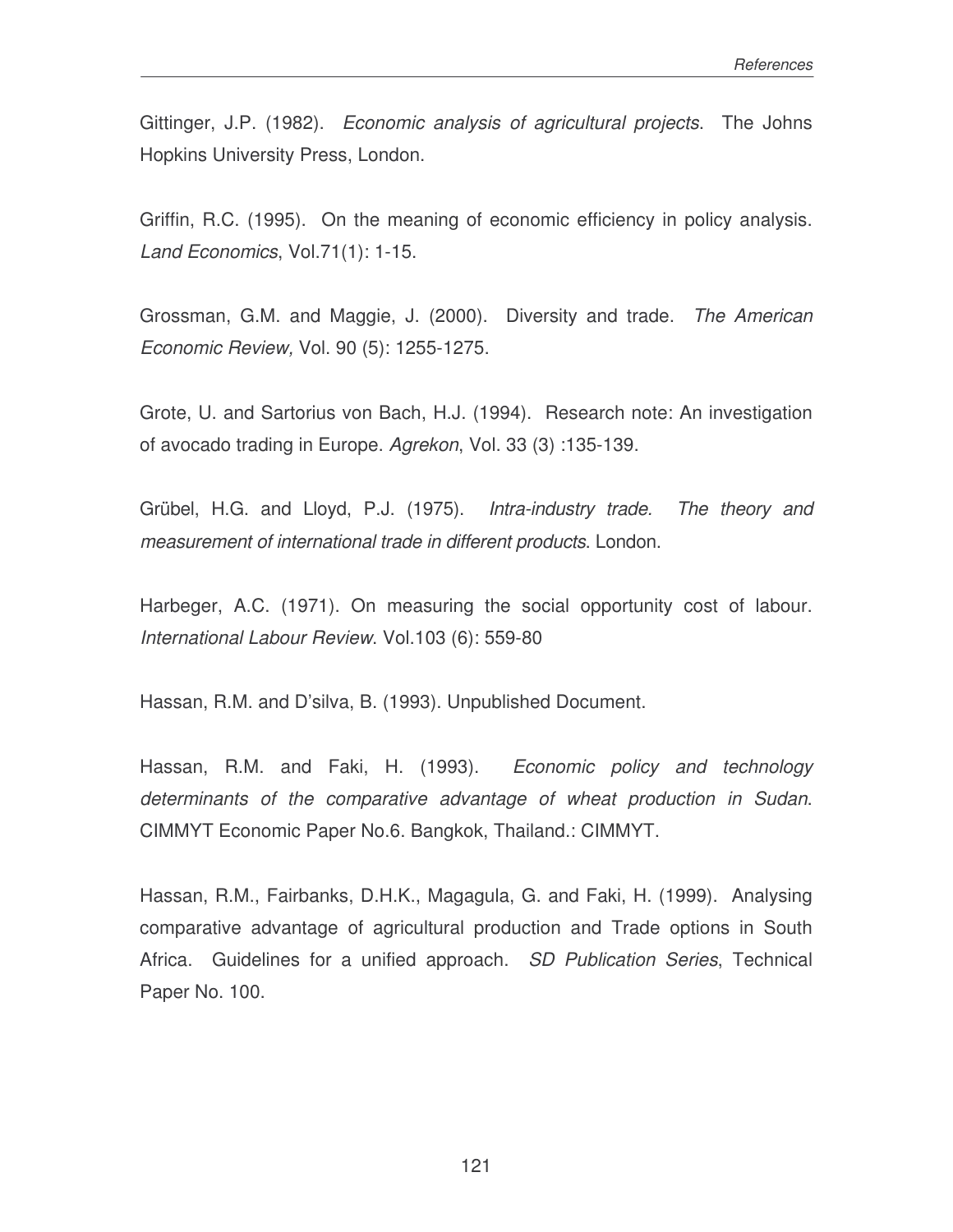Hassan, R.M. and Obrich, B. (1999). Comparative Analysis of the economic efficiency of water use by plantation Forestry and irrigation agriculture in the Crocodile River Catchment. *Agrekon*, Vol. 38 (4): 566-575.

Hatting, H. S. and Herzberg, A., (1980). Ownership or leasing of agricultural land. production economic aspects. *Agrekon*, Vol. 19 (2): 1-7

Heller, H.R. (1973). *International trade: theory and empirical evidence*. Prentice– Hall, Inc., New Jersey.

Houck, J.P. (1992). *Elements of agricultural trade policy*. Waveland Press, Inc. Illinois.

Johnson, D.G. (1998). Food security and word trade prospects. *American Journal of Agricultural Economics*, No. 5: 941-947.

Jooste, A. (1996). Regional beef trade in Southern Africa. *Unpublished MSc (Agric) thesis*. University of Pretoria, Pretoria.

Jooste, A. and Van Zyl, J. (1999). Regional Agricultural Trade and changing comparative advantage in South Africa. *Technical paper No. 94*. USAID.

Kingdom of Lesotho. (1995). Sustainable mountain area agriculture development. Inception Report.

Kingdom of Lesotho and FAO, (1997). *Agricultural sector investment programme*, Vol. 1, Ministry of Agriculture, Maseru.

Kingdom Of Lesotho. (1984). *Task 4 Report*. Lesotho Highlands Water Project, Maseru.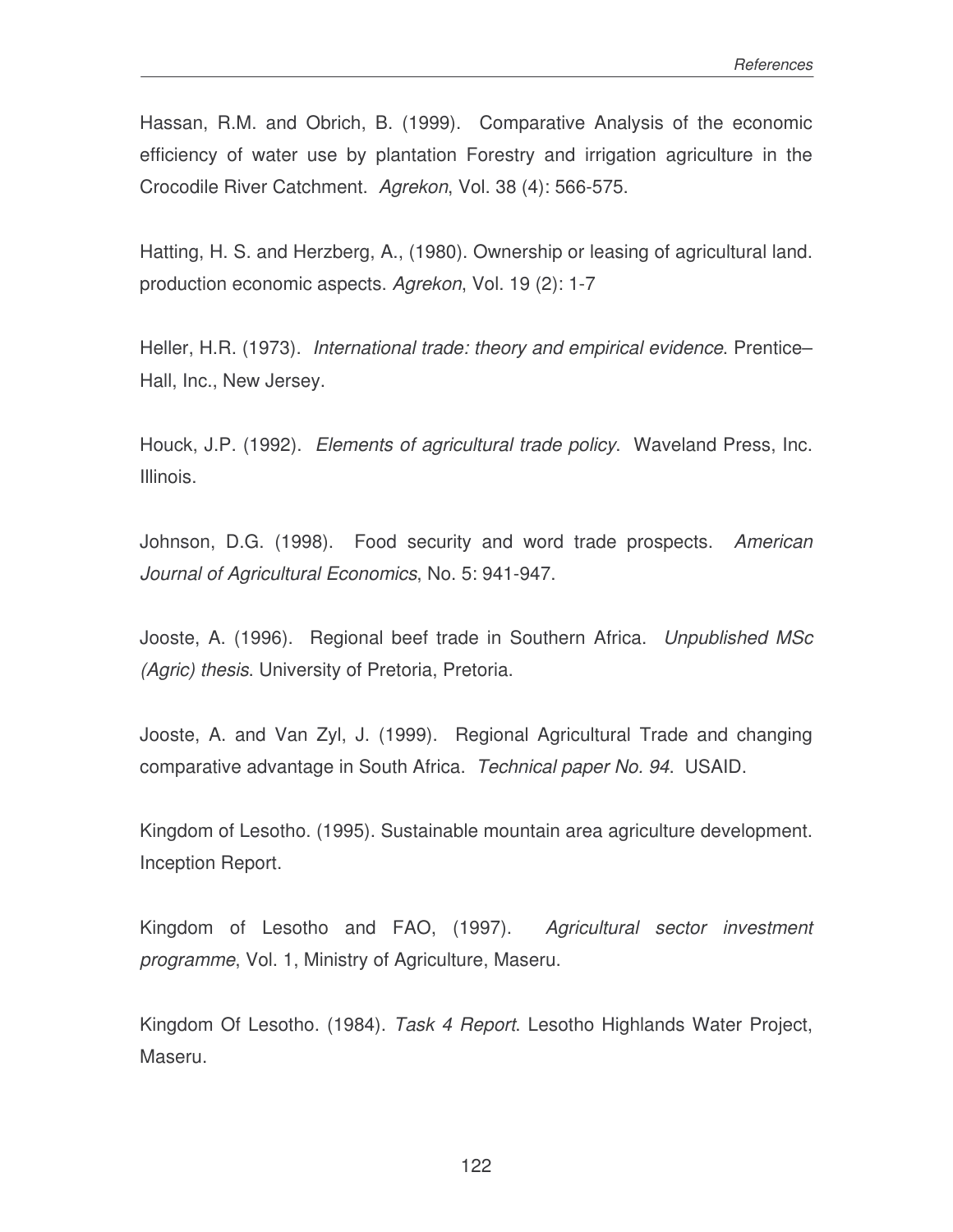Kingdom of Lesotho and FAO (1996). Lesotho agricultural sector investment programme. *Unpublished report*. Ministry of Agriculture, Maseru.

Kingdom of Lesotho (1997). Lesotho agricultural sector investment programme. *Working Paper No. 5A*. Ministry of Agriculture, Maseru.

Kingdom of Lesotho (1997). Lesotho agricultural sector investment programme. *Working Paper No. 5D*, Ministry of Agriculture, Maseru.

Kingdom of Lesotho (1998). Lesotho agricultural sector investment programme. *Unpublished report*. Ministry of Agriculture, Maseru

Kingdom of Lesotho (1999). *Water Resources Management policy*. Ministry of Natural Resources, Maseru.

Kingdom of Lesotho (2000). *Report of the national vision for Lesotho* (Lesotho vision 2020). Ministry of Natural Resources, Maseru.

Kingdom of Lesotho (2002). Draft national irrigation policy and development strategy. Ministry of Natural Resources, Maseru.

Kingdom of Lesotho and United Nations Development Program (2002). Integrated Framework. *Draft National Poverty and Development Strategy*. Maseru.

Kingdom of Lesotho (1997). Agricultural sector investment programme. *Working paper No. 5C*. Ministry of Agriculture, Maseru.

Kingdom of Lesotho (1999). *Agricultural sector investment programme*. Ministry of Agriculture, Maseru.

123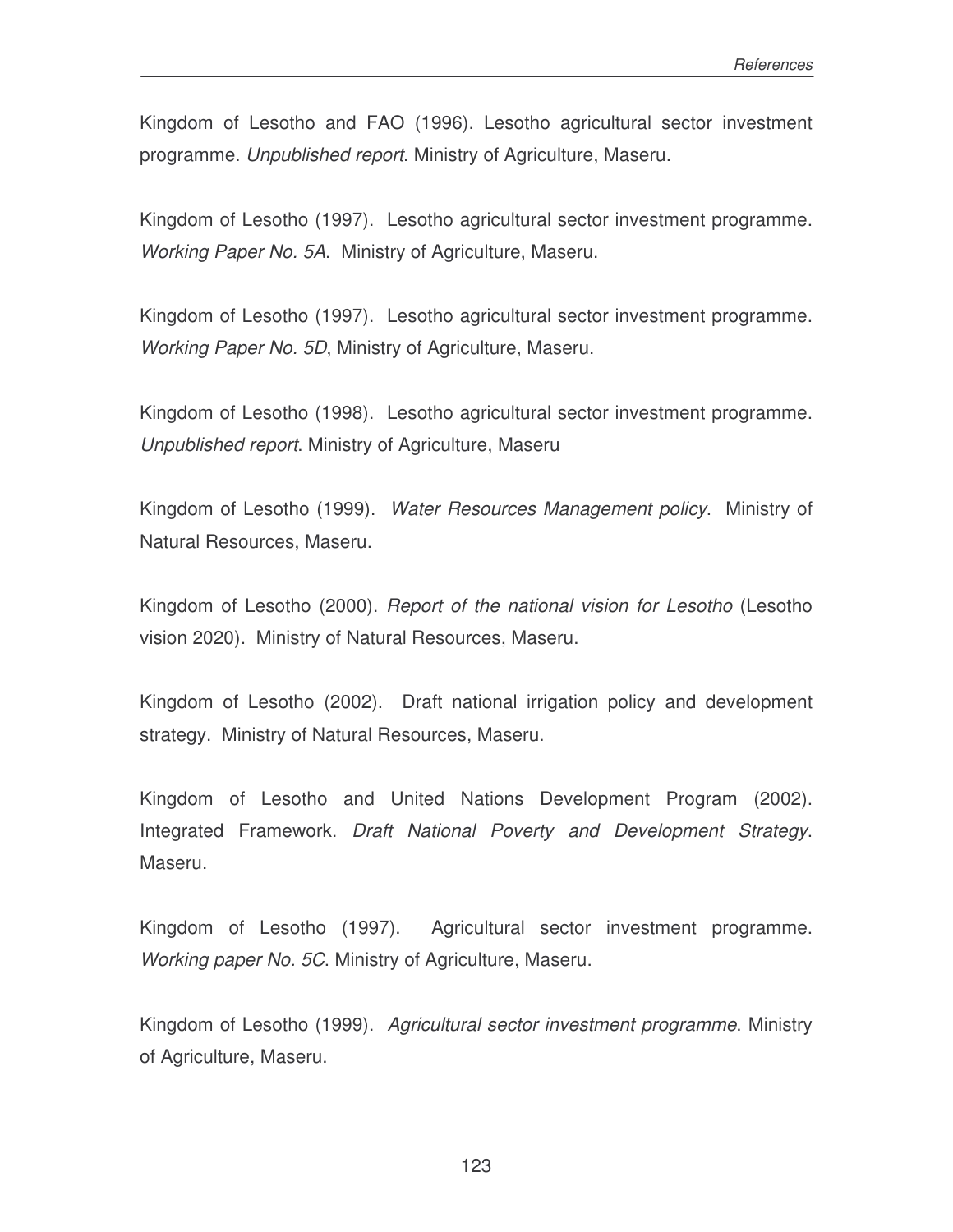Liebenberg, G.F., Vivier F.L. and Groenawald J.H. (1991). Exchange rate depreciation and costs of agricultural inputs in South Africa. *Agrekon*, Vol.30 (1): 13-17.

Linnermann, H., Bos, H.C. and De Wolff, P. (1973). *Economic Structure and Development*. North–Holland Publishing company, Amsterdam, Holland.

Little, I.M.D. and Mirrlees J.A. (1974). *Project appraisal and planning for developing countries*. Heinemann educational books Ltd, London.

Maasdorp, G. 1999. Some aspects of economic relations between South Africa and the BLS countries in the 1970s. *South African Journal of Economic History*, Vol. 14, 290-308.

Mashayekho, A. (1980). Shadow prices for project appraisal in Turkey. *World Bank staff working paper No. 392*. Washington, D.C. U.S.A.

Masters, W.A. and Winter-Nelson, A. (1995). Measuring the comparative advantage of agricultural activities: Domestic resource costs and the social costbenefit ratio. *American Journal of Agricultural Economics*, Vol. 77: 243-250.

Ministry of Agriculture and Land Reclamation (1997). *Lesotho agricultural sector investment programme: Soil, Water and Nature Conservation*. Ministry of Agriculture and Land Reclamation, Maseru.

Ministry of Agriculture and Land Reclamation (1997). Agricultural sector investment program. *Working paper no.1*. Ministry of Agriculture and Land Reclamation, Maseru.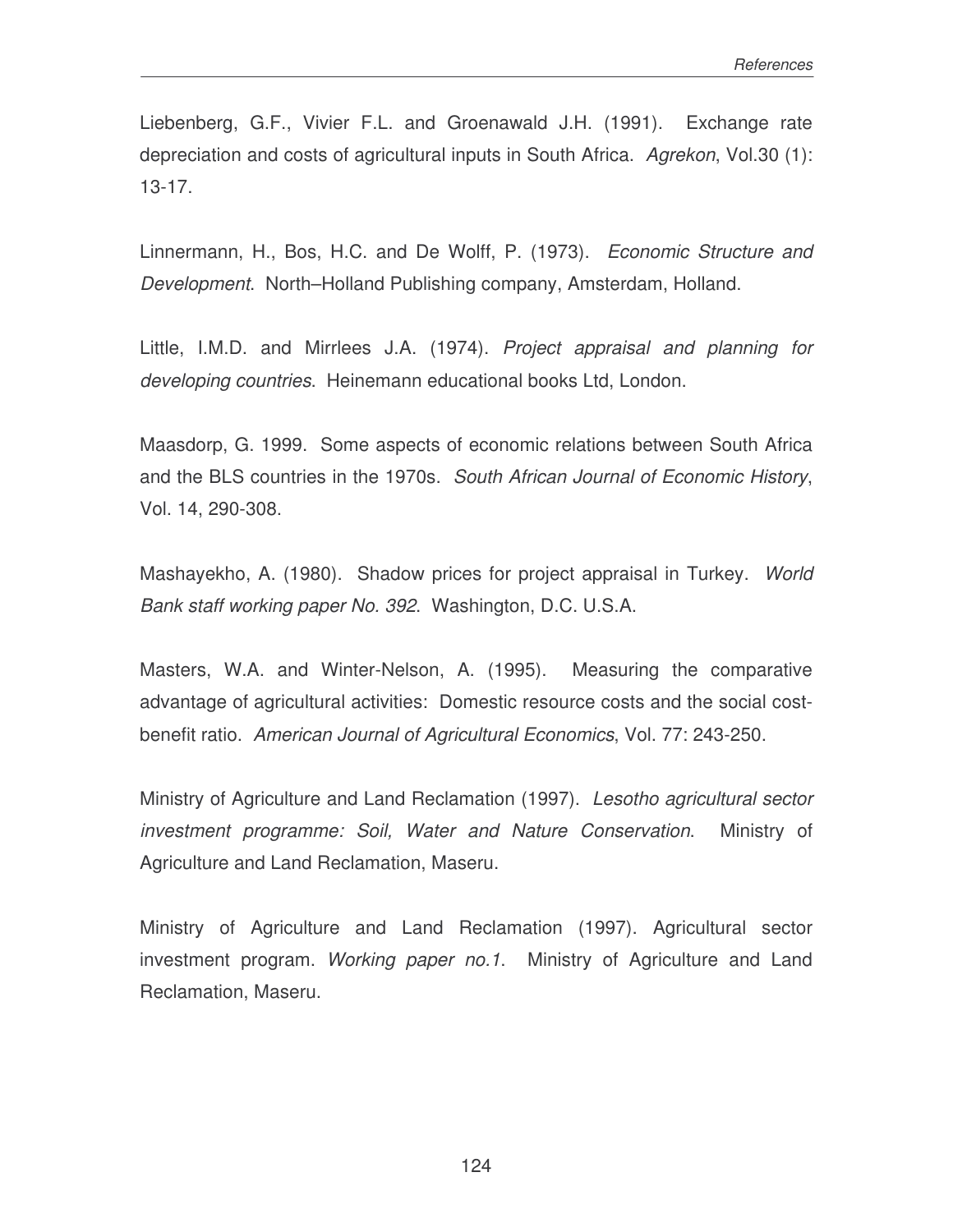Ministry of Agriculture and Land Reclamation. (1997). Lesotho agricultural sector investment programme. *Working Paper No. 4C*. Ministry of Agriculture and Land Reclamation, Maseru.

Ministry Of Agriculture and Land Reclamation (1997). Land capability guide Conservation Division, Maseru.

Ministry of Environment and Natural Resources (1999). National Report on climate change. Ministry of, Maseru

Ministry of Development Planning (2000). *Interim poverty reduction strategy*. Ministry of Development Planning, Maseru.

Ministry of Trade and Industry (1996). *Strategic planning recommendations*. Ministry of Trade and Industry, Maseru.

Ministry of Natural Resources, (2000). *National report on climate change*. Ministry of Natural Resources, Maseru.

Minot N. and Goletti F. (1998). Export Liberalization and Household welfare: The case of Rice in Vietnam. *American Journal of Agricultural Economies*, Vol. 80 (November):738-741.

Monke, E.A. and Pearson, S.R. (1989). *The policy analysis matrix for agricultural development*. Cornell University Press, London.

Mucherjee, N. and Robinson, S. (1996). Southern Africa: Economic structure, trade and regional integration. *Unpublished paper*. Washington, DC.

Murray, W.G. (1973). *Farm appraisal and valuation*. The Iowa state University Press.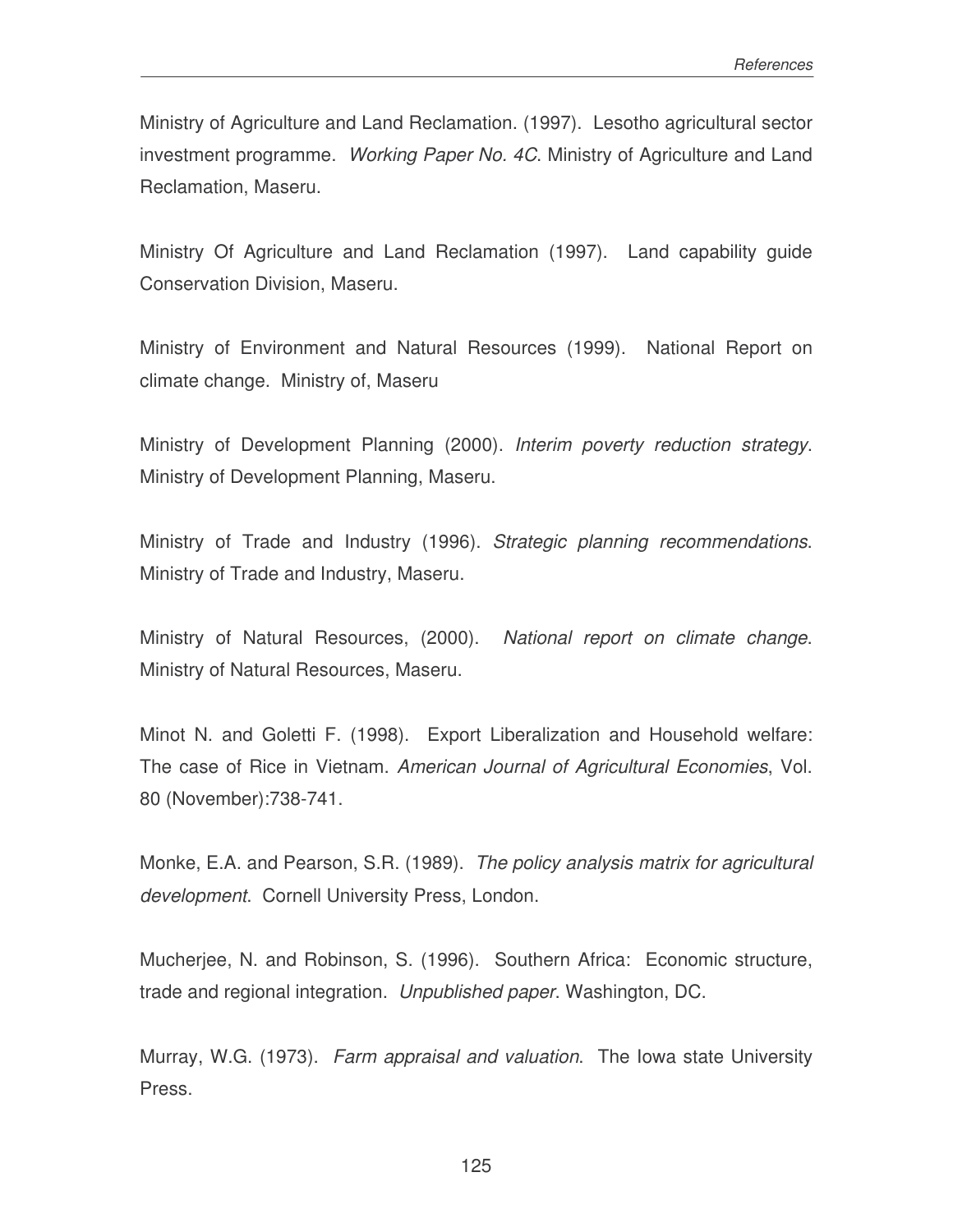National Environment Secretariat (1997). State of the environment in Lesotho. Ministry of Natural resources, Maseru.

National Environment Secretariat (1999). State of the environment in Lesotho. Ministry of Natural Resources. Maseru.

Norton, G.W. and Alwang, J. (1993). *Introduction to economics of agricultural development.* McGraw Hill Inc. New York.

Ortmann, G.F. (2000). Promoting competitiveness in South African agriculture and agribusiness: The role of institutions. *Agrekon*, Vol 939 (4): 367-400.

Oster, M., Carlson, J. and Curry, E. (1984). *Farmland buying strategies*. A Wiley–Interscience Publication, Toronto.

Piercy, N. (1982). *Export strategy: Markets and competition*. George Allen and Unwin (Publishers) Ltd London, U.K.

Poonyth, D. and Van Zyl, J. (2000). The impact of real exchange rate changes on South African agricultural exports: An error correction model approach. *Agrekon*, Vol. 39(4): 673-685.

Porter, M.E. (1998). *The competitive advantage of nations*. The MacMillan Press Ltd., London.

Reynolds, L. G. (1965). Wages and employment in the labour surplus economy. *American Economic Review*, Vol. 55 (1): 19-39.

Salvatore, D. (1998). *International Economics*. Prentice Hall, Inc. New Jersey.

126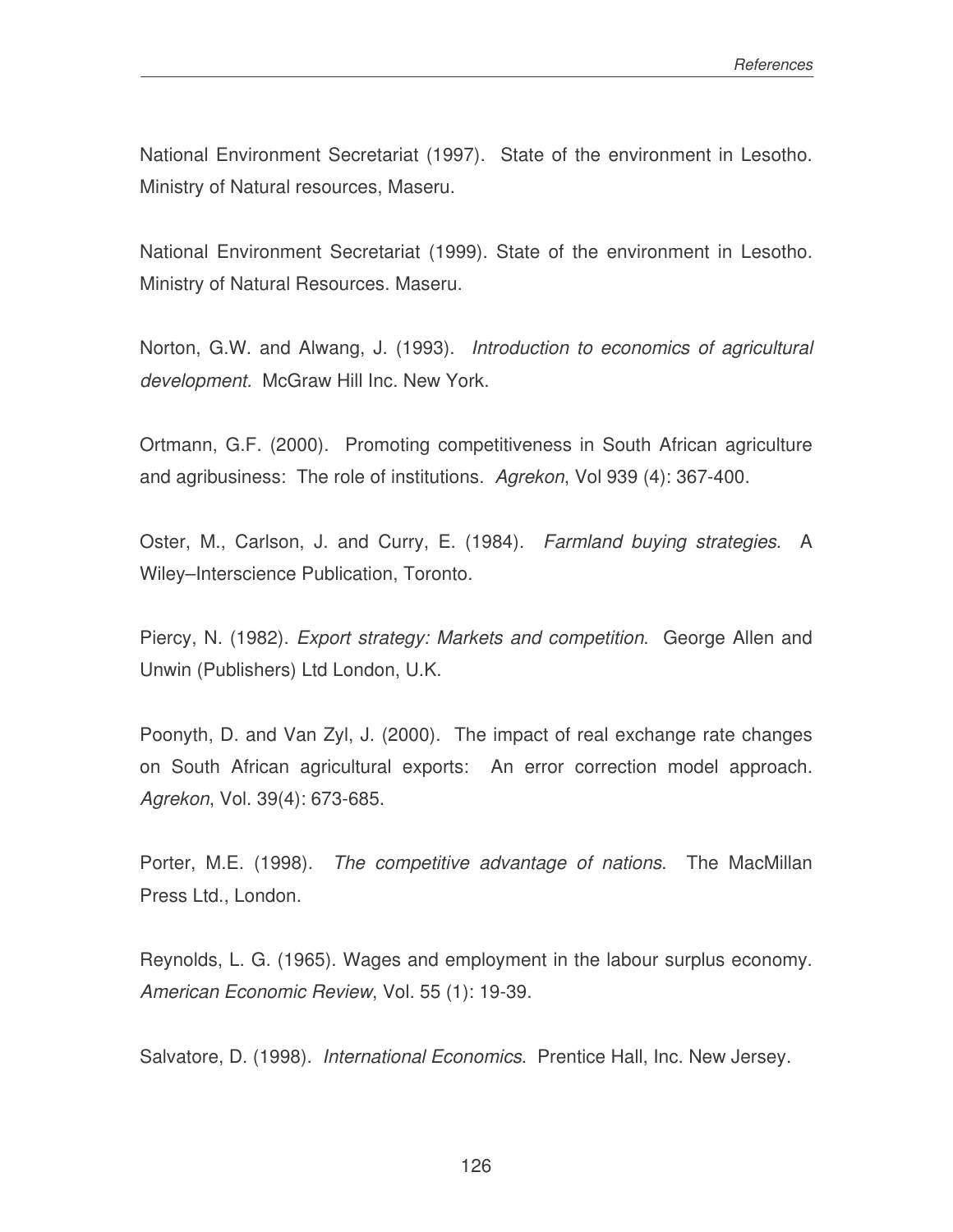Savage, J.K., Kraidy, M.A., and Mannion, H. (1985). A Lesotho market system to reduce imports and increase exports of fruits and vegetables. *Unpublished report*, Ministry of Agriculture, Maseru.

Sell, A. (1991). *Project evaluation*. Avebury Academic Publishing Group, England.

Shepard, A. (1993). *Building a block*. Africa report January/February.

Sodersten, B.O. and Reed, G. (1994). Export subsidies and minimum access guarantees in agricultural trade: A developing country perspective. *World Development*, Vol. 15, (5): 673-683.

Spies, P.H. (1999). The impact of gobal trends on the competitiveness of South African agriculture. *Agrekon*, Vol. 38 (4): 477-486.

TAMS (1999). *Water resources management: policy and strategies*. Ministry of Natural Resources, Maseru.

Teskey, J.E. and Shoemaker, J.S. (1978). *The fruit production*. Avi publishing company, Inc. Connecticut.

Thomas, H. (1997). Regional integration, preferential trade and the multilateral trading system: Incompatibility or complementarity. *Paper presented at* w*orkshop organised by the Food and Agriculture Organisation and the Southern African Development Community*, Harare.

Tower, E. and Pursell, G. (1986). On shadow pricing. *World Bank staff working papers*, No. 792.

Tsakok, I. (1990). *Agricultural price policy*. Cornell University Press, London.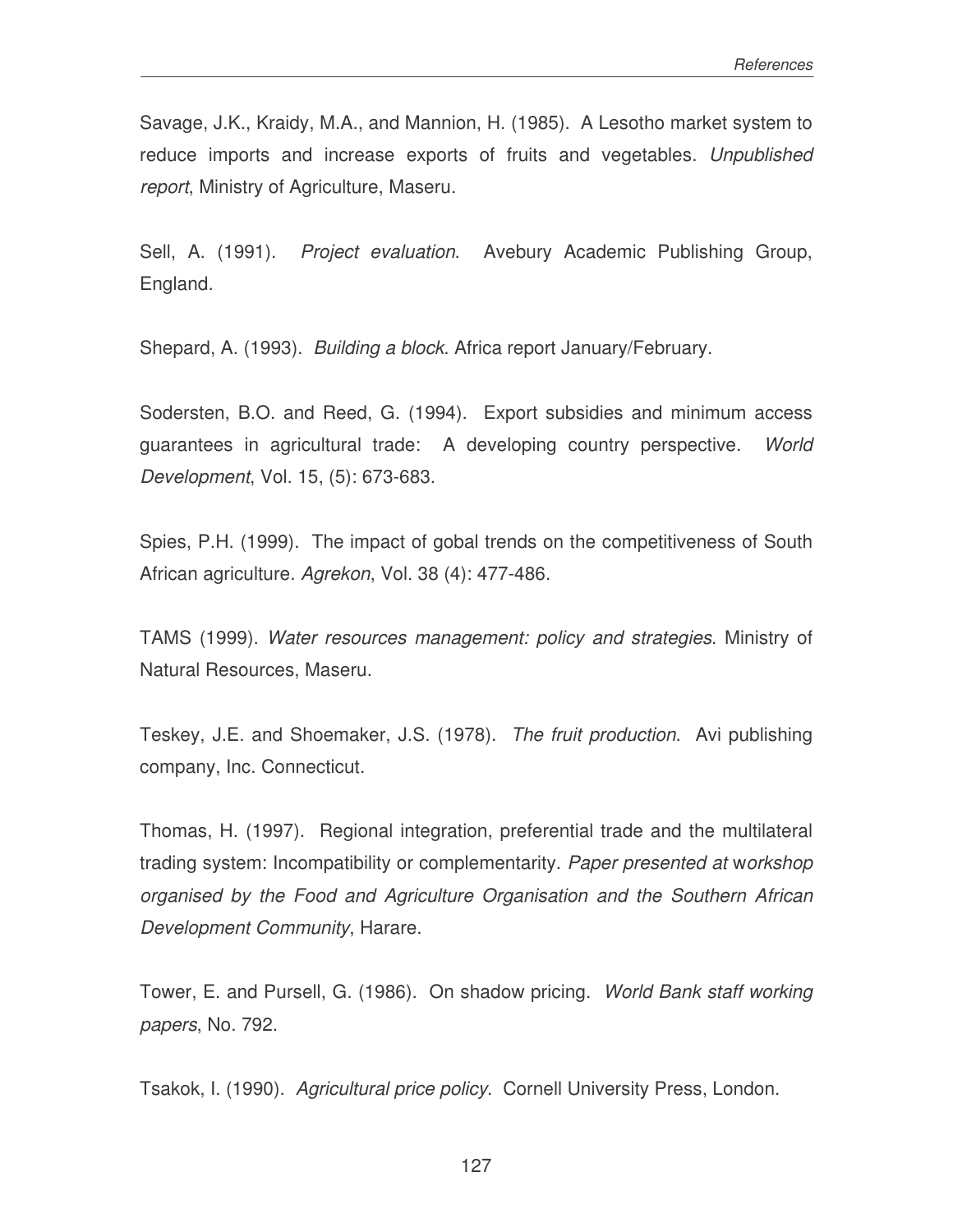US Department of Agriculture (1987). Agricultural resources – Agricultural land values and markets situation and outlook report. ERS, USDA, Washington DC.

Van Rooyen, C.J. (1994). Prospects for agricultural co-operation and trade in the Southern Africa Region. *Unpublished report*. University of Pretoria, Pretoria.

Ward, W.A., Deren, B.J. and D'silva, E.H. (1991). *The economics of project analysis*. The World Bank. Washington, DC. USA.

Westwood, M.N., (1993). *Temperate zone pomology physiology and culture*. Timber Press Inc., Oregon.

World Bank. 2001. Poverty reduction strategy study. *Internal guidance note*. Washington DC.

Yao, S. (1997). Comparative advantages and crop diversification: A policy analysis matrix for Thai agriculture. *Journal of Agriculture Economics*, Vol. 48 (2):211-222.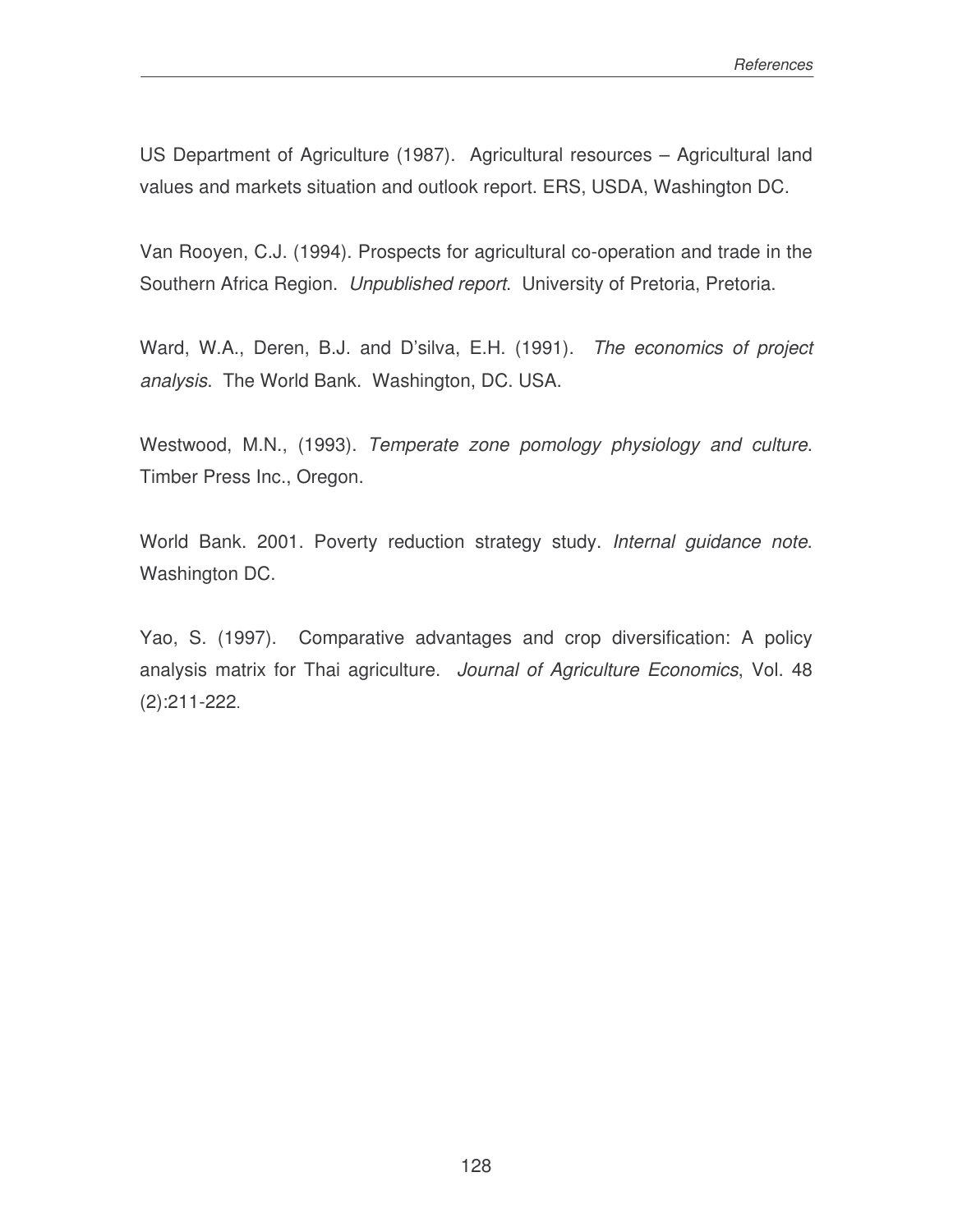129

#### APPENDICES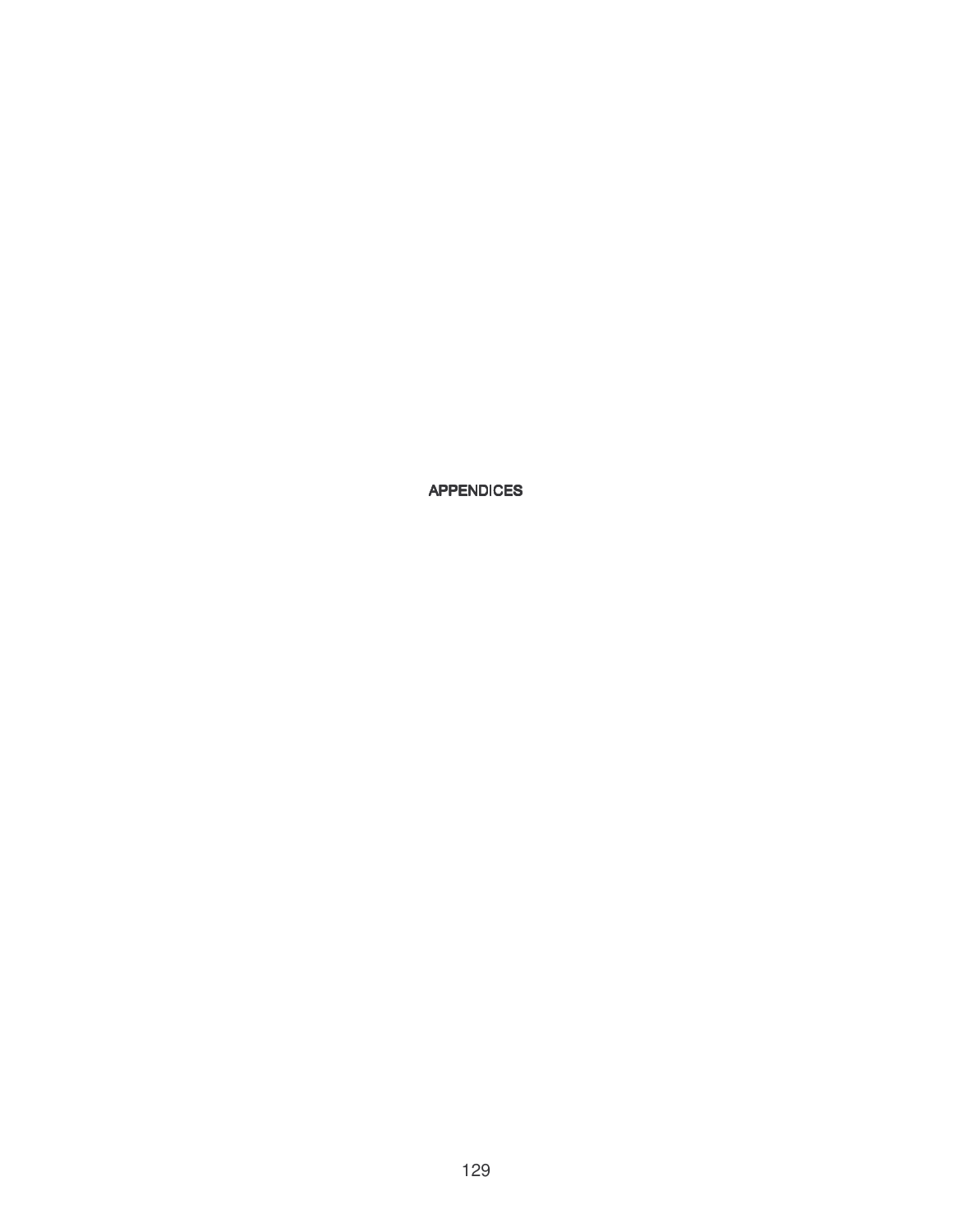| Item                         | Unit      | Year <sub>0</sub> | Year1    | Year <sub>2</sub> | Year <sub>3</sub> | Year4   | Year5    | Year <sub>6</sub> | Year7    | Year <sub>8</sub> | Year9    | Year10   | Year11   | Year12   | Year13   | Year14   | Year15   | Year16  | Year17  | Year18  | Year19  | Year20      |
|------------------------------|-----------|-------------------|----------|-------------------|-------------------|---------|----------|-------------------|----------|-------------------|----------|----------|----------|----------|----------|----------|----------|---------|---------|---------|---------|-------------|
|                              |           |                   |          |                   |                   |         |          |                   |          |                   |          |          |          |          |          |          |          |         |         |         |         |             |
| <b>Gross Returns:</b>        |           |                   |          |                   |                   |         |          |                   |          |                   |          |          |          |          |          |          |          |         |         |         |         |             |
| <b>APPLES-EXPORT</b>         | lKa       |                   | $\Omega$ | $\Omega$          |                   | 8450    | 13450    | 18770             | 18770    | 18770             | 18770    | 18770    | 18770    | 18770    | 18770    | 18770    | 18770    | 18770   | 18770   | 13450   | 13450   | 13450       |
| APPLES-DOMESTIC              | Kg        |                   | $\Omega$ | $\Omega$          |                   | 2500    | 250      | 5000              | 5000     | 5000              | 5000     | 5000     | 5000     | 500      | 5000     | 5000     | 500      | 5000    | 5000    | 2500    | 2500    | 2500        |
| <b>Purchased Imputs:</b>     |           |                   |          |                   |                   |         |          |                   |          |                   |          |          |          |          |          |          |          |         |         |         |         |             |
| Apple Trees/tree             | Tree      | 1250              | $\Omega$ |                   |                   |         |          |                   |          |                   |          |          |          |          |          |          |          |         |         |         |         | $\mathbf 0$ |
| Eragros.Seed                 | Kg        | 1.50              | 0.00     | 0.00              | 0.00              | 0.00    | 0.00     | 0.00              | 0.00     | 0.00              | 0.00     | 0.00     | 0.00     | 0.00     | 0.00     | 0.00     | 0.00     | 0.00    | 0.00    | 0.00    | 0.00    | 0.00        |
| Lime                         | Ton       | 5.0(              | 0.00     | 0.00              | 0.00              | 0.00    | 0.00     | 0.00              | 0.00     | 0.00              | 0.00     | 0.00     | 0.00     | 0.00     | 0.00     | 0.00     | 0.00     | 0.00    | 0.00    | 0.00    | 0.00    | 0.00        |
| Sup.Phosphate 10             | ΙKα       | 1000.0            | 0.00     | 0.00              | 0.00              | 0.00    | 0.00     | 0.00              | 0.00     | 0.00              | 0.00     | 0.00     | 0.00     | 0.00     | 0.00     | 0.00     | 0.00     | 0.00    | 0.00    | 0.00    | 0.00    | 0.00        |
| LAN                          | ΙKα       | 199.98            | 622.16   | 622.16            | 622.16            | 166.65  | 166.65   | 222.20            | 222.20   | 222.20            | 222.20   | 222.20   | 222.20   | 222.20   | 222.20   | 222.20   | 222.20   | 222.20  | 222.20  | 222.20  | 222.20  | 222.20      |
| Zinc Okside                  | ΙKα       | 0.28              | 0.83     | 0.83              | 0.83              |         |          |                   |          |                   |          |          |          |          |          |          |          |         |         |         |         |             |
| Manganese S                  | ΙKα       | 1.95              | 4.45     | 4.45              | 4.45              | 0.33    | 0.33     | 0.33              | 0.33     | 0.33              | 0.33     | 0.33     | 0.33     | 0.33     | 0.33     | 0.33     | 0.33     | 0.33    | 0.33    | 0.33    | 0.33    | 0.33        |
| $3:2:1(25)+ZN$               | lKa       | 0.00              | 0.00     | 0.00              | 0.00              | 222.20  | 222.20   | 333.30            | 333.30   | 333.30            | 333.30   | 333.30   | 333.30   | 333.30   | 333.30   | 333.30   | 333.30   | 333.30  | 333.30  | 333.30  | 333.30  | 333.30      |
| ow Buret                     | Kg        | 4.86              | 11.11    | 11.11             | 11.11             | 0.00    | 0.00     | 0.00              | 0.00     | 0.00              | 0.00     | 0.00     | 0.00     | 0.00     | 0.00     | 0.00     | 0.00     | 0.00    | 0.00    | 0.00    | 0.00    | 0.00        |
| Tokuthion                    |           | 0.00              | 0.00     | 0.00              | 0.00              | 0.83    | 0.83     | 0.83              | 0.83     | 0.83              | 0.83     | 0.83     | 0.83     | 0.83     | 0.83     | 0.83     | 0.83     | 0.83    | 0.83    | 0.83    | 0.83    | 0.83        |
| Cupravit                     | lKa       | 0.00              | 0.00     | 0.00              | 0.00              | 4.17    | 4.17     | 4.17              | 4.17     | 4.17              | 4.17     | 4.17     | 4.17     | 4.17     | 4.17     | 4.17     | 4.17     | 4.17    | 4.17    | 4.17    | 4.17    | 4.17        |
| Agral                        | lKa       | 0.00              | 0.00     | 0.00              | 0.00              | 0.10    | 0.10     | 0.10              | 0.10     | 0.10              | 0.10     | 0.10     | 0.10     | 0.10     | 0.10     | 0.10     | 0.10     | 0.10    | 0.10    | 0.10    | 0.10    | 0.10        |
| Demuldex                     |           | 0.70              | 1.39     | 1.39              | 1.39              | 0.00    | 0.00     | 0.00              | 0.00     | 0.00              | 0.00     | 0.00     | 0.00     | 0.00     | 0.00     | 0.00     | 0.00     | 0.00    | 0.00    | 0.00    | 0.00    | 0.00        |
| Solubor                      | ΙKα       | 1.39              | 2.78     | 2.78              | 2.78              | 3.33    | 3.33     | 3.33              | 3.33     | 3.33              | 3.33     | 3.33     | 3.33     | 3.33     | 3.33     | 3.33     | 3.33     | 3.33    | 3.33    | 3.33    | 3.33    | 3.33        |
| Gusathion                    | ΙKα       |                   |          |                   |                   | 0.83    | 0.83     | 0.83              | 0.83     | 0.83              | 0.83     | 0.83     | 0.83     | 0.83     | 0.83     | 0.83     | 0.83     | 0.83    | 0.83    | 0.83    | 0.83    | 0.83        |
| Cascade                      |           |                   |          |                   |                   | 0.83    | 0.83     | 0.88              | 0.88     | 0.88              | 0.88     | 0.88     | 0.88     | 0.88     | 0.88     | 0.88     | 0.88     | 0.88    | 0.88    | 0.88    | 0.88    | 0.88        |
| Killval                      |           | 0.00              |          | 0.00              |                   |         |          |                   |          | 2.08              | 2.08     |          |          |          |          |          | 2.08     |         |         |         | 2.08    | 2.08        |
|                              |           |                   | 0.00     |                   | 0.00              | 2.08    | 2.08     | 2.08              | 2.08     |                   |          | 2.08     | 2.08     | 2.08     | 2.08     | 2.08     |          | 2.08    | 2.08    | 2.08    |         |             |
| Ultracide                    | ΙKα       | 0.00              | 0.00     | 0.00              | 0.00              | 1.67    | 1.67     | 1.67              | 1.67     | 1.67              | 1.67     | 1.67     | 1.67     | 1.67     | 1.67     | 1.67     | 1.67     | 1.67    | 1.67    | 1.67    | 1.67    | 1.67        |
| Gramoxone                    |           |                   | 8.00     | 8.00              | 8.00              | 4.00    | 4.00     | 4.00              | 4.00     | 4.00              | 4.00     | 4.00     | 4.00     | 4.00     | 4.00     | 4.00     | 4.00     | 4.00    | 4.00    | 4.00    | 4.00    | 4.00        |
| Dithane                      | ΙKα       | 3.33              | 5.00     | 5.00              | 5.00              | 2.50    | 2.50     | 2.50              | 2.50     | 2.50              | 2.50     | 2.50     | 2.50     | 2.50     | 2.50     | 2.50     | 2.50     | 2.50    | 2.50    | 2.50    | 2.50    | 2.50        |
| Systhane                     | Kg        | 0.84              | 0.50     | 0.50              | 0.50              | 0.75    | 0.75     | 0.75              | 0.75     | 0.75              | 0.75     | 0.75     | 0.75     | 0.75     | 0.75     | 0.75     | 0.75     | 0.75    | 0.75    | 0.75    | 0.75    | 0.75        |
| Insegar                      | G         | 0.0(              | 0.00     | 0.00              | 0.00              | 1.33    | 1.33     | 1.33              | 1.33     | 1.33              | 1.33     | 1.33     | 1.33     | 1.33     | 1.33     | 1.33     | 1.33     | 1.33    | 1.33    | 1.33    | 1.33    | 1.33        |
| Sting                        |           | 0.00              | 0.00     | 0.00              | 0.00              | 3.00    | 3.00     | 3.00              | 3.00     | 3.00              | 3.00     | 3.00     | 3.00     | 3.00     | 3.00     | 3.00     | 3.00     | 3.00    | 3.00    | 3.00    | 3.00    | 3.00        |
| BOX 18KG                     | Box       | 0.0(              | 0.00     | 0.00              | 0.00              | 583.00  | 583.00   | 1555.00           | 1555.00  | 1555.00           | 1555.00  | 1555.00  | 1555.00  | 1555.00  | 1555.00  | 1555.00  | 1555.00  | 1555.00 | 1555.00 | 1555.00 | 1555.00 | 1555.00     |
| BOX 10KG                     | Box       | 0.00              | 0.00     | 0.00              | 0.00              | 300.00  | 300.00   | 800.00            | 800.00   | 800.00            | 800.00   | 800.00   | 800.00   | 800.00   | 800.00   | 800.00   | 800.00   | 800.00  | 800.00  | 800.00  | 800.00  | 800.00      |
| <b>Bailing Twine</b>         | Kg        | 17.35             | 0.00     | 0.00              | 0.00              | 0.00    | 0.00     | 0.00              | 0.00     | 0.00              | 0.00     | 0.00     | 0.00     | 0.0(     | 0.00     | 0.00     | 0.00     | 0.00    | 0.00    | 0.00    | 0.00    | 0.00        |
| Soil Analysis                | lНа       | 2.00              | 0.00     | 0.00              | 0.00              | 0.00    | 0.00     | 0.00              | 0.00     | 0.00              | 0.00     | 0.00     | 0.00     | 0.00     | 0.00     | 0.00     | 0.00     | 0.00    | 0.00    | 0.00    | 0.00    | 0.00        |
| Irrigation:                  |           |                   |          |                   |                   |         |          |                   |          |                   |          |          |          |          |          |          |          |         |         |         |         |             |
| Electric pump                | ha        | 1.00              | 0.00     | 0.00              | 0.00              | 0.00    | 0.00     | 0.00              | 0.00     | 0.00              | 0.00     | 0.00     | 0.00     | 0.00     | 0.00     | 0.00     | 0.00     | 0.00    | 0.00    | 0.00    | 0.00    | 0.00        |
| Pump housing                 | ha        | 1.00              | 0.00     | 0.00              | 0.00              | 0.00    | 0.00     | 0.00              | 0.00     | 0.00              | 0.00     | 0.00     | 0.00     | 0.00     | 0.00     | 0.00     | 0.00     | 0.00    | 0.00    | 0.00    | 0.00    | 0.00        |
| Electicity point             | ha        | 1.00              | 0.00     | 0.00              | 0.00              | 0.00    | 0.00     | 0.00              | 0.00     | 0.00              | 0.00     | 0.00     | 0.00     | 0.00     | 0.00     | 0.00     | 0.00     | 0.00    | 0.00    | 0.00    | 0.00    | 0.00        |
| Irrigation equipment         | ha        | 1.00              | 0.00     | 0.00              | 0.00              | 0.00    | 0.00     | 0.00              | 0.00     | 0.00              | 0.00     | 0.00     | 0.00     | 0.00     | 0.00     | 0.00     | 0.00     | 0.00    | 0.00    | 0.00    | 0.00    | 0.00        |
| Machinery:                   |           |                   |          |                   |                   |         |          |                   |          |                   |          |          |          |          |          |          |          |         |         |         |         |             |
| diesel                       |           | 100.20            | 69.31    | 69.31             | 69.31             | 38.50   | 38.50    | 40.23             | 40.23    | 40.23             | 40.23    | 40.23    | 40.23    | 40.23    | 40.23    | 40.23    | 40.23    | 40.23   | 40.23   | 40.23   | 40.23   | 40.23       |
| implements                   | hour      | 40.00             | 56.20    | 56.20             | 56.20             | 60.82   | 60.82    | 61.00             | 61.00    | 61.00             | 61.00    | 61.00    | 61.00    | 61.00    | 61.00    | 61.00    | 61.00    | 61.00   | 61.00   | 61.00   | 61.00   | 61.00       |
| repairs                      | <b>MM</b> | 80.0              | 170.00   | 170.00            | 170.0             | 210.00  | 210.0    | 390.00            | 390.0    | 390.00            | 390.00   | 390.00   | 390.0    | 390.00   | 390.00   | 390.0    | 390.0    | 390.0   | 390.00  | 390.00  | 390.00  | 390.00      |
| electricity                  | kw-h      | 16100.0           | 6413.68  | 16413.68          | 16413.68          | 7000.00 | 17000.00 | 6413.68           | 16413.68 | 6413.68           | 16413.68 | 16413.68 | 16413.68 | 16413.68 | 16413.68 | 16413.68 | 16413.68 | 6413.68 | 6413.68 | 6413.68 | 6413.68 | 16413.68    |
| <b>Fixed Cost:-Machinery</b> |           |                   |          |                   |                   |         |          |                   |          |                   |          |          |          |          |          |          |          |         |         |         |         |             |
| Insurance                    | Rand      | 1.00              | 1.00     | 1.00              | 1.00              | 1.00    | 1.00     | 1.00              | 1.00     | 1.00              | 1.00     | 1.00     | 1.00     | 1.00     | 1.00     | 1.00     | 1.00     | 1.00    | 1.00    | 1.00    | 1.00    | 1.00        |
| Tractor                      | ha        | 1.00              | 1.00     | 1.00              | 1.00              | 1.00    | 1.00     | 1.00              | 1.00     | 1.00              | 1.00     | 1.00     | 1.00     | 1.00     | 1.00     | 1.00     | 1.00     | 1.00    | 1.00    | 1.00    | 1.00    | 1.00        |
| Interest                     | ha        | 1.00              | 1.00     | 1.00              | 1.00              | 1.00    | 1.00     | 1.00              | 1.00     | 1.00              | 1.00     | 1.00     | 1.00     | 1.00     | 1.00     | 1.00     | 1.00     | 1.00    | 1.00    | 1.00    | 1.00    | 1.00        |
| Labour:                      |           |                   |          |                   |                   |         |          |                   |          |                   |          |          |          |          |          |          |          |         |         |         |         |             |
| _ab. Cutt                    | Hour      |                   | 6.00     | 6.00              | 6.00              | 160.00  | 160.00   | 360.00            | 360.00   | 360.00            | 360.00   | 360.00   | 360.00   | 360.00   | 360.00   | 360.00   | 360.00   | 360.00  | 360.00  | 360.00  | 360.00  | 360.00      |
| .ab.Cultivate                | Hour      | 48.0              | 0.00     | 0.00              | 0.00              | 0.00    | 0.00     | 0.00              | 0.00     | 0.00              | 0.00     | 0.00     | 0.00     | 0.00     | 0.00     | 0.00     | 0.00     | 0.00    | 0.00    | 0.00    | 0.00    | 0.00        |
| Lab.Making Spar              | Hour      |                   | 72.00    | 72.00             | 72.00             | 0.00    | 0.00     | 0.00              | 0.00     | 0.00              | 0.00     | 0.00     | 0.00     | 0.00     | 0.00     | 0.00     | 0.00     | 0.00    | 0.00    | 0.00    | 0.00    | 0.00        |
|                              | Hour      |                   |          |                   |                   | 160.00  | 160.00   | 360.00            | 360.00   | 360.00            | 360.00   | 360.00   | 360.00   | 360.00   | 360.00   | 360.00   | 360.00   | 360.00  | 360.00  | 360.00  | 360.00  | 360.00      |
| .ab. Thin out<br>_ab.Fert.   | Hour      | 6.00              | 14.00    | 14.00             | 14.00             | 5.50    | 5.50     | 7.00              | 7.00     | 7.00              | 7.00     | 7.00     | 7.00     | 7.00     | 7.00     | 7.00     | 7.00     | 7.00    | 7.00    | 7.00    | 7.00    | 7.00        |
|                              |           | 80.0              |          |                   |                   |         |          |                   |          |                   |          |          |          |          |          |          |          |         |         |         |         |             |
| .ab. Holes & Plan            | Hour      |                   | 0.00     | 0.00              | 0.00              | 0.00    | 0.00     | 0.00              | 0.00     | 0.00              | 0.00     | 0.00     | 0.00     | 0.00     | 0.00     | 0.00     | 0.00     | 0.00    | 0.00    | 0.00    | 0.00    | 0.00        |
| .ab.tree form                | Hour      | 38.00             | 32.00    | 32.00             | 32.0              |         |          |                   |          |                   |          |          |          |          |          |          |          |         |         | 424.00  |         |             |
| abour harvesting             | Hour      | 0.00              | 0.00     | 0.00              | 0.00              | 160.00  | 160.00   | 424.00            | 424.00   | 424.00            | 424.00   | 424.00   | 424.00   | 424.0    | 424.00   | 424.00   | 424.00   | 424.00  | 424.00  |         | 424.00  | 424.00      |
| <b>Irrigation Labour</b>     | Hour      | 24.00             | 51.00    | 51.00             | 51.00             | 51.00   | 51.00    | 58.50             | 58.50    | 58.50             | 58.50    | 58.50    | 58.50    | 58.5     | 58.50    | 58.50    | 58.50    | 58.50   | 58.50   | 58.50   | 58.50   | 58.50       |
| Machine Crew Labour          | Hour      | 6.04              | 1.49     | 1.49              | 1.49              | 1.49    | 1.49     | 1.49              | 1.49     | 1.49              | 1.49     | 1.49     | 1.49     | 1.49     | 1.49     | 1.49     | 1.49     | 1.49    | 1.49    | 1.49    | 1.49    | 1.49        |
| Machine                      | Hour      | 0.00              | 0.00     | 0.00              | 0.00              | 1.86    | 1.86     | 5.00              | 5.00     | 5.00              | 5.00     | 5.00     | 5.00     | 5.00     | 5.00     | 5.00     | 5.00     | 5.00    | 5.00    | 5.00    | 5.00    | 5.00        |
| Packaging                    | Hour      | 0.00              | 0.00     | 0.00              | 0.00              | 200.00  | 200.00   | 520.00            | 520.00   | 520.00            | 520.00   | 520.00   | 520.00   | 520.00   | 520.00   | 520.00   | 520.00   | 520.00  | 520.00  | 520.00  | 520.00  | 520.00      |

**Table A.1: Irrigated Apple-Technical Coefficients**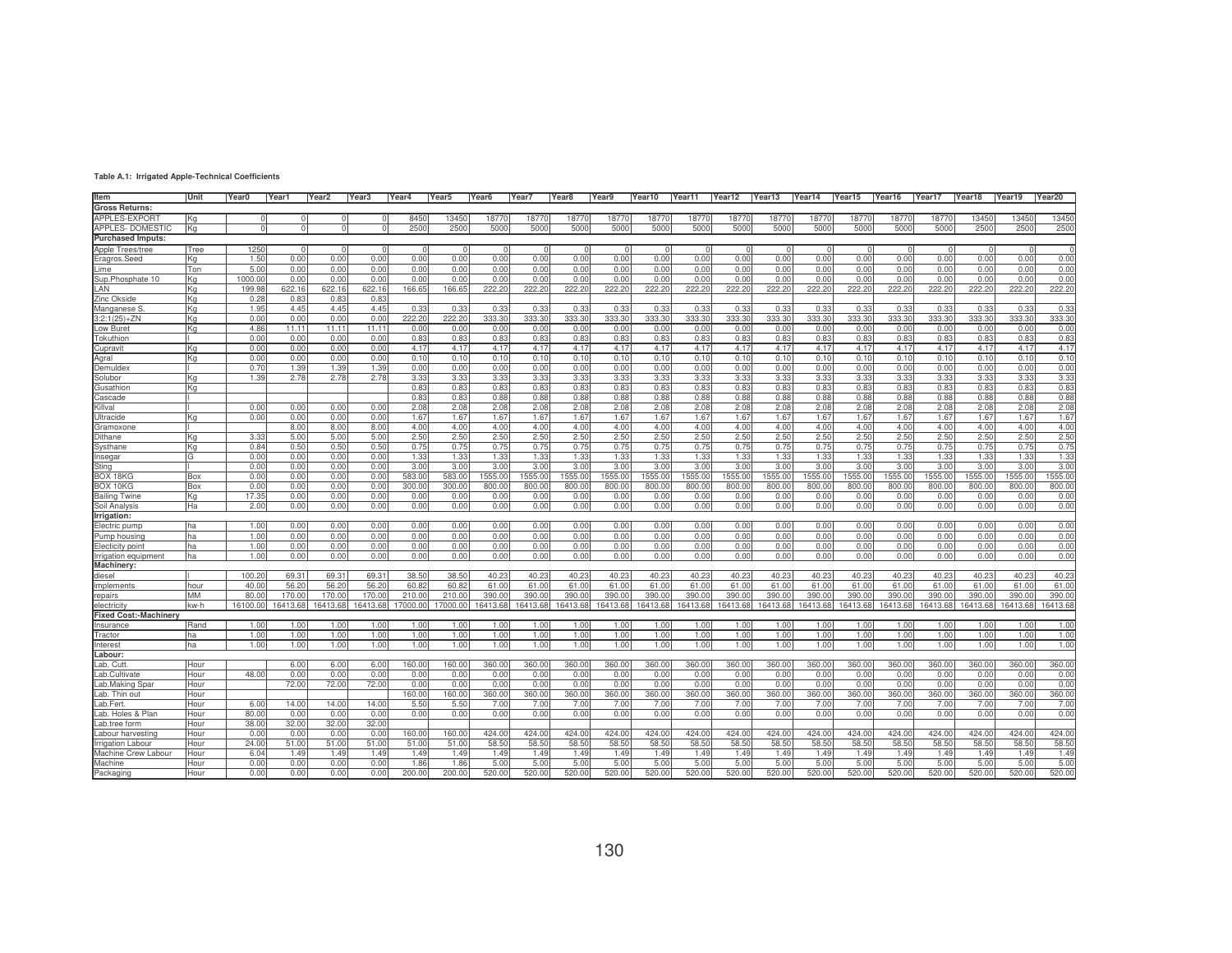|  | Table A.2: Irrigated Apple-Costs and Prices |  |  |
|--|---------------------------------------------|--|--|
|  |                                             |  |  |

| <b>Item</b>                  | Unit/ha                  | cost/price |
|------------------------------|--------------------------|------------|
| <b>Gross Returns:</b>        |                          |            |
| Apples - Export              | Kg                       | 6.26       |
| Apples - Domestic            | $\overline{\text{Kg}}$   | 3.24       |
| <b>Purchased Imputs:</b>     |                          |            |
| <b>Apple Trees</b>           | <b>Tree</b>              | 11.79      |
| Eragros.Seed                 | Kg                       | 17.14      |
| Lime                         | $\overline{T}$ on        | 194.06     |
| Sup.Phosphate 10             | Kg                       | 1.08       |
| LAN                          | Kg                       | 1.39       |
| Zinc Oxide                   | Kg                       | 11.16      |
| Manganese S.                 | Kg                       | 4.08       |
| $3:2:1(25)+ZN$               | $\overline{\mathrm{Kg}}$ | 1.52       |
| Low Buret                    | Kg                       | 2.77       |
| Tokuthion                    | L.                       | 125.06     |
| Cupravit                     | Κg                       | 11.28      |
| Agral                        | Kg                       | 25.50      |
| <b>Demuldex</b>              | L                        | 18.32      |
| Solubor                      | kg                       | 1.57       |
| Gusathion                    | $\overline{\mathsf{Kg}}$ | 88.59      |
| Cascade                      | L                        | 368.12     |
| Killval                      | L                        | 115.53     |
| Ultracide                    | Kg                       | 125.51     |
| Gramoxone                    | L                        | 0.09       |
| Dithane                      | $\overline{\text{Kg}}$   | 22.04      |
| Systhane                     | Kg                       | 838.54     |
| Insegar                      | G                        | 4.16       |
| <b>Sting</b>                 | L                        | 24.00      |
| <b>BOX 18KG</b>              | <b>Box</b>               | 6.96       |
| <b>BOX 10KG</b>              | Box                      | 5.48       |
| <b>Bailing Twine</b>         | Kg                       | 14.68      |
| <b>Soil Analysis</b>         | $\overline{\text{Ha}}$   | 21.15      |
| <b>Irrigation:</b>           |                          |            |
|                              |                          |            |
| Electric pump                |                          | 1636.36    |
| Pump housing                 |                          | 250.00     |
| Electicity point             |                          | 1750.00    |
| <b>Irrigation equipment</b>  |                          | 5120.91    |
| <b>Machinery:</b>            |                          |            |
| <b>Diesel</b>                |                          | 2.81       |
| Implements                   | Hour                     | 43.80      |
| Repairs                      | <b>MM</b>                | 0.06       |
| Electricity                  | lkw-h                    | 0.41       |
| <b>Fixed Cost:-Machinery</b> |                          |            |
| Insurance                    | Rand                     | 17.03      |
| Tractor                      | $\overline{Ha}$          | 46.45      |
| Interest                     | Ha                       | 40.88      |
| Labour:                      |                          |            |
| Lab. Cutt.                   | Hour                     | 2.50       |
| Lab.Cultivate                | Hour                     | 2.50       |
| Lab.Making Spar              | Hour                     | 2.50       |
| Lab. Thin out                | Hour                     | 2.50       |
| Lab.Fert.                    | Hour                     | 2.50       |
| Lab. Holes & Plan            | Hour                     | 2.73       |
| Lab.tree form                | Hour                     | 2.73       |
| Lab. Harvest                 | Hour                     | 2.73       |
| <b>Irrigation Labour</b>     | Hour                     | 4.00       |
| Machine Crew Labour          | Hour                     | 4.00       |
| Machinery Labour             | Hour                     | 4.00       |
| Packaging                    | Hour                     | 4.00       |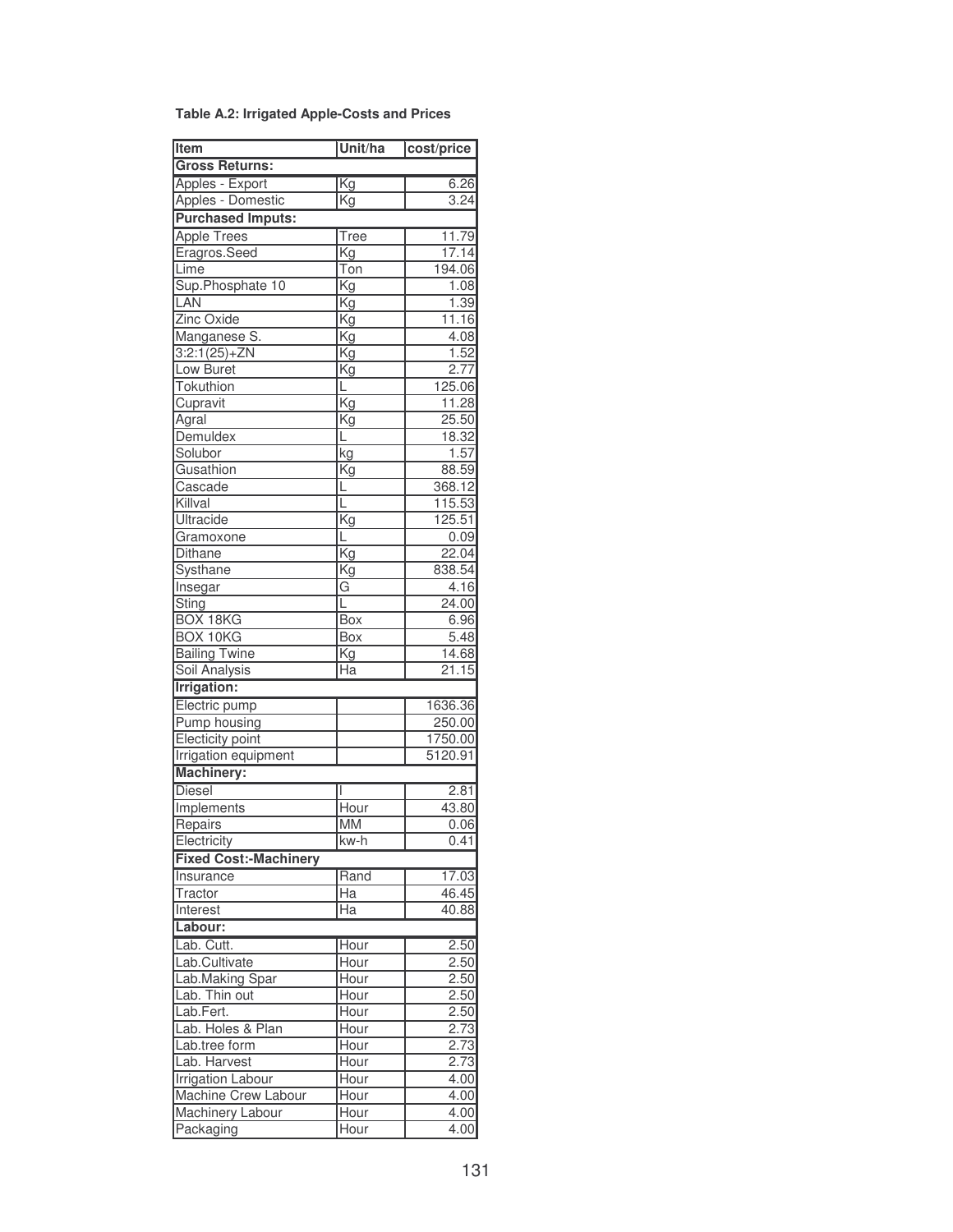## **Table A.2: Dryland asparagus enterprise-Technical Coefficients in the Lowlands**

| Item                                      | Unit | Year0   | Year1   | Year <sub>2</sub> | Year <sub>3</sub> | Year4   | Year <sub>5</sub> | Year <sub>6</sub> | Year7   | Year <sub>8</sub> | Year9  | Year10  | Year11  | Year12  | Year13  | Year14  | Year15  | Year16  | Year17 | Year18  | Year19 | Year20  |
|-------------------------------------------|------|---------|---------|-------------------|-------------------|---------|-------------------|-------------------|---------|-------------------|--------|---------|---------|---------|---------|---------|---------|---------|--------|---------|--------|---------|
| <b>Gross Returns:</b>                     |      |         |         |                   |                   |         |                   |                   |         |                   |        |         |         |         |         |         |         |         |        |         |        |         |
| Export                                    | ΙKα  |         | 400     | 400               | 700               | 700     | 700               | 700               | 700     | 700               | 700    | 700     | 700     | 700     | 700     | 700     | 700     | 700     | 700    | 700     | 700    | 700     |
| Asparagus canning                         | Κa   |         | 300     | 300               | 600               | 2000    | 2000              | 2000              | 2000    | 2000              | 2000   | 2000    | 2000    | 2000    | 2000    | 2000    | 2000    | 2000    | 2000   | 2000    | 2000   | 2000    |
| Asparagus-Domestic                        | Kg   |         | 535     | 535               | 1505              | 1505    | 1505              | 1505              | 1505    | 1505              | 1505   | 1505    | 1505    | 1505    | 1505    | 1505    | 1505    | 1505    | 1505   | 1505    | 1505   | 1505    |
| <b>Purchased Inputs:</b>                  |      |         |         |                   |                   |         |                   |                   |         |                   |        |         |         |         |         |         |         |         |        |         |        |         |
| SP 10.5                                   | Κa   | 300.0   | 0.00    | 0.00              | 0.00              | 0.00    | 0.00              | 0.00              | 0.00    | 0.00              | 0.00   | 0.00    | 0.00    | 0.00    | 0.00    | 0.00    | 0.00    | 0.00    | 0.00   | 0.00    | 0.00   | 0.00    |
| Lime                                      |      | 3.00    | 0.00    | 0.00              | 0.00              | 0.00    | 0.00              | 0.00              | 0.00    | 0.00              | 0.00   | 0.00    | 0.00    | 0.00    | 0.00    | 0.00    | 0.00    | 0.00    | 0.00   | 0.00    | 0.00   | 0.00    |
| KCI                                       | ΙKα  | 100.0   | 0.00    | 0.00              | 0.00              | 0.00    | 0.00              | 0.00              | 0.00    | 0.00              | 0.00   | 0.00    | 0.00    | 0.00    | 0.00    | 0.00    | 0.00    | 0.00    | 0.00   | 0.00    | 0.00   | 0.00    |
| 3:2:1(25)                                 | Κa   | 250.0   | 0.00    | 0.00              | 0.00              | 0.00    | 0.00              | 0.00              | 0.00    | 0.00              | 0.00   | 0.00    | 0.00    | 0.00    | 0.00    | 0.00    | 0.00    | 0.00    | 0.00   | 0.00    | 0.00   | 0.00    |
| 5:1:5(36)                                 | lKa  |         | 600.00  | 600.00            | 600.00            | 600.00  | 600.00            | 600.00            | 600.00  | 600.00            | 600.00 | 600.0   | 600.00  | 600.00  | 600.00  | 600.00  | 600.00  | 600.00  | 600.00 | 600.00  | 600.00 | 600.00  |
| <b>KAN (28)</b>                           | Κa   | 150.0   | 0.00    | 0.00              | 0.00              | 0.00    | 0.00              | 0.00              | 0.00    | 0.00              | 0.00   | 0.00    | 0.00    | 0.00    | 0.00    | 0.00    | 0.00    | 0.00    | 0.00   | 0.00    | 0.00   | 0.00    |
| Durban                                    |      | 1.00    | 0.00    | 0.00              | 0.00              | 0.00    | 0.00              | 0.00              | 0.00    | 0.00              | 0.00   | 0.00    | 0.00    | 0.00    | 0.00    | 0.00    | 0.00    | 0.00    | 0.00   | 0.00    | 0.00   | 0.00    |
| Sencor                                    |      | 1.50    | 1.50    | 1.50              | 1.50              | 1.50    | 1.50              | 1.50              | 1.50    | 1.50              | 1.50   | 1.50    | 1.50    | 1.50    | 1.50    | 1.50    | 1.50    | 1.50    | 1.50   | 1.50    | 1.50   | 1.50    |
| Duel                                      |      | 1.00    | 1.00    | 1.00              | 1.00              | 1.00    | 1.00              | 1.00              | 1.00    | 1.00              | 1.00   | 1.00    | 1.00    | 1.00    | 1.00    | 1.00    | 1.00    | 1.00    | 1.00   | 1.00    | 1.00   | 1.00    |
| Fenon                                     |      | 0.0     | 0.07    | 0.07              | 0.07              | 0.07    | 0.07              | 0.07              | 0.07    | 0.07              | 0.07   | 0.07    | 0.07    | 0.07    | 0.07    | 0.07    | 0.07    | 0.07    | 0.07   | 0.07    | 0.07   | 0.07    |
| Bavistan                                  |      | 1.0(    | 0.00    | 0.00              | 0.00              | 0.00    | 0.00              | 0.00              | 0.00    | 0.00              | 0.00   | 0.00    | 0.00    | 0.00    | 0.00    | 0.00    | 0.00    | 0.00    | 0.00   | 0.00    | 0.00   | 0.00    |
| Crowns                                    | IFa. | 16000.0 | 0.00    | 0.00              | 0.00              | 0.00    | 0.00              | 0.00              | 0.00    | 0.00              | 0.00   | 0.00    | 0.00    | 0.00    | 0.00    | 0.00    | 0.00    | 0.00    | 0.00   | 0.00    | 0.00   | 0.00    |
| Registration                              | ΙEa. | 0.0(    | 3.75    | 3.75              | 3.75              | 3.75    | 3.75              | 3.75              | 3.75    | 3.75              | 3.75   | 3.75    | 3.75    | 3.75    | 3.75    | 3.75    | 3.75    | 3.75    | 3.75   | 3.75    | 3.75   | 3.75    |
| Food (harvesting)                         | Dav  | 0.0(    | 44.00   | 44.00             | 80.00             | 80.00   | 80.00             | 80.00             | 80.00   | 80.00             | 80.00  | 80.00   | 80.00   | 80.00   | 80.00   | 80.00   | 80.00   | 80.00   | 80.00  | 80.00   | 80.00  | 80.00   |
| Food (process. Export)                    | Dav  | 0.0(    | 44.00   | 44.00             | 80.00             | 80.00   | 80.00             | 80.00             | 80.00   | 80.00             | 80.00  | 80.00   | 80.00   | 80.00   | 80.00   | 80.00   | 80.00   | 80.00   | 80.00  | 80.00   | 80.00  | 80.00   |
| Transport                                 | Each | 0.0(    | 3.75    | 3.75              | 3.75              | 3.75    | 3.75              | 3.75              | 3.75    | 3.75              | 3.75   | 3.75    | 3.75    | 3.75    | 3.75    | 3.75    | 3.75    | 3.75    | 3.75   | 3.75    | 3.75   | 3.75    |
| Equipment (harvest)                       | Fach | 0.01    | 1.00    | 1.00              | 1.00              | 1.00    | 1.00              | 1.00              | 1.00    | 1.00              | 1.00   | 1.00    | 1.00    | 1.00    | 1.00    | 1.00    | 1.00    | 1.00    | 1.00   | 1.00    | 1.00   | 1.00    |
| Equipment (process-export)                | Each | 0.0(    | 0.75    | 0.75              | 0.75              | 0.75    | 0.75              | 0.75              | 0.75    | 0.75              | 0.75   | 0.75    | 0.75    | 0.75    | 0.75    | 0.75    | 0.75    | 0.75    | 0.75   | 0.75    | 0.75   | 0.75    |
| Containers-4kg                            | Each | 0.0(    | 180.00  | 180.00            | 248.00            | 248.00  | 248.00            | 248.00            | 248.00  | 248.00            | 248.00 | 248.0   | 248.0   | 248.00  | 248.00  | 248.00  | 248.00  | 248.00  | 248.0  | 248.00  | 248.00 | 248.00  |
| Pannets (500g)                            | Each | 0.0     | 1440.00 | 1440.00           | 1980.0            | 1980.00 | 1980.0            | 1980.00           | 1980.00 | 1980.00           | 1980.0 | 1980.0  | 1980.0  | 1980.00 | 1980.0  | 1980.00 | 1980.00 | 1980.0  | 1980.0 | 1980.0  | 1980.0 | 1980.00 |
| <b>Wrapping Material</b>                  | Each | 0.0(    | 1440.00 | 1440.00           | 1980.0            | 1980.00 | 1980.0            | 1980.0            | 1980.00 | 1980.00           | 1980.0 | 1980.0  | 1980.0  | 1980.0  | 1980.0  | 1980.0  | 1980.00 | 1980.0  | 1980.0 | 1980.00 | 1980.0 | 1980.00 |
| Labels                                    | Each | 0.00    | 1440.00 | 1440.00           | 1980.0            | 1980.00 | 1980.0            | 1980.00           | 1980.00 | 1980.0            | 1980.0 | 1980.00 | 1980.00 | 1980.0  | 1980.00 | 1980.00 | 1980.00 | 1980.00 | 1980.0 | 1980.00 | 1980.0 | 1980.00 |
| <b>Machinery</b>                          |      |         |         |                   |                   |         |                   |                   |         |                   |        |         |         |         |         |         |         |         |        |         |        |         |
| Implements Repairs                        | lHa. | 1.00    | 1.00    | 1.00              | 1.00              | 1.00    | 1.00              | 1.00              | 1.00    | 1.00              | 1.00   | 1.00    | 1.00    | 1.00    | 1.00    | 1.00    | 1.00    | 1.00    | 1.00   | 1.00    | 1.00   | 1.00    |
| <b>Diesel</b>                             |      | 70.98   | 135.35  | 135.35            | 140.11            | 140.11  | 140.1             | 140.1             | 140.11  | 140.11            | 140.11 | 140.11  | 140.11  | 140.1   | 140.1'  | 140.11  | 140.11  | 140.11  | 140.1  | 140.1   | 140.11 | 140.1   |
| <b>Fixed Cost: Machinery</b>              |      |         |         |                   |                   |         |                   |                   |         |                   |        |         |         |         |         |         |         |         |        |         |        |         |
| Short Term Insurance Assets               | R    | 51.52   | 28.01   | $28.0^{\circ}$    | 64.53             | 65.53   | 65.53             | 65.53             | 65.53   | 65.53             | 65.53  | 65.53   | 65.53   | 65.53   | 65.53   | 65.53   | 65.53   | 65.53   | 65.53  | 65.53   | 65.53  | 65.53   |
| Interest(production loan                  | R    | 608.63  | 723.90  | 723.90            | 946.48            | 946.48  | 946.48            | 946.48            | 946.48  | 946.48            | 946.48 | 946.48  | 946.48  | 946.48  | 946.48  | 946.48  | 946.48  | 946.48  | 946.48 | 946.48  | 946.48 | 946.48  |
| Labour:                                   |      |         |         |                   |                   |         |                   |                   |         |                   |        |         |         |         |         |         |         |         |        |         |        |         |
| Weeding                                   | Hour | 144.0   | 48.00   | 48.00             | 32.00             | 32.00   | 32.00             | 32.00             | 32.00   | 32.00             | 32.00  | 32.00   | 32.00   | 32.00   | 32.00   | 32.00   | 32.00   | 32.00   | 32.00  | 32.00   | 32.00  | 32.00   |
| <b>Fire Break</b>                         | Hour | 0.0(    | 8.00    | 8.00              | 8.00              | 8.00    | 8.00              | 8.00              | 8.00    | 8.00              | 8.00   | 8.00    | 8.00    | 8.00    | 8.00    | 8.00    | 8.00    | 8.00    | 8.00   | 8.00    | 8.00   | 8.00    |
| Selection of crowns                       | Hour | 48.0    | 0.00    | 0.00              | 0.00              | 0.00    | 0.00              | 0.00              | 0.00    | 0.00              | 0.00   | 0.00    | 0.00    | 0.00    | 0.00    | 0.00    | 0.00    | 0.00    | 0.00   | 0.00    | 0.00   | 0.00    |
| Planting                                  | Hour | 48.0    | 0.00    | 0.00              | 0.00              | 0.00    | 0.00              | 0.00              | 0.00    | 0.00              | 0.00   | 0.00    | 0.0(    | 0.00    | 0.00    | 0.00    | 0.00    | 0.00    | 0.00   | 0.00    | 0.00   | 0.00    |
| Reg.Controller-harvest & export           | Hour | 0.0(    | 352.00  | 352.00            | 640.00            | 640.00  | 640.00            | 640.00            | 640.00  | 640.00            | 640.00 | 640.00  | 640.00  | 640.00  | 640.00  | 640.00  | 640.00  | 640.00  | 640.00 | 640.00  | 640.00 | 640.00  |
| Field Foreman                             | Hour | 0.0     | 352.00  | 352.00            | 640.00            | 640.00  | 640.0             | 640.00            | 640.00  | 640.00            | 640.00 | 640.0   | 640.00  | 640.00  | 640.00  | 640.00  | 640.00  | 640.00  | 640.0  | 640.00  | 640.0  | 640.00  |
| Reapers                                   | Hour | 0.0(    | 352.00  | 352.00            | 640.0             | 640.00  | 640.00            | 640.0             | 640.00  | 640.00            | 640.0  | 640.0   | 640.00  | 640.0   | 640.0   | 640.00  | 640.00  | 640.00  | 640.0  | 640.0   | 640.0  | 640.00  |
| Food Controller-harvest, process & export | Hou  | 0.0(    | 352.00  | 352.00            | 640.00            | 640.00  | 640.00            | 640.0             | 640.00  | 640.00            | 640.0  | 640.0   | 640.0   | 640.00  | 640.00  | 640.00  | 640.00  | 640.00  | 640.0  | 640.00  | 640.0  | 640.00  |
| Chef                                      | Hour | 0.0(    | 352.0   | 352.0             | 640.0             | 640.00  | 640.0             | 640.0             | 640.00  | 640.00            | 640.0  | 640.0   | 640.0   | 640.0   | 640.00  | 640.00  | 640.00  | 640.00  | 640.00 | 640.00  | 640.0  | 640.00  |
| <b>Food Preparers</b>                     | Hour | 0.0(    | 352.0   | 352.0             | 640.0             | 640.00  | 640.0             | 640.0             | 640.0   | 640.00            | 640.0  | 640.0   | 640.0   | 640.0   | 640.0   | 640.00  | 640.00  | 640.0   | 640.0  | 640.0   | 640.0  | 640.00  |
| Lab. Process. Factory & export            | Hour | 0.0     | 352.0   | 352.0             | 640.0             | 640.00  | 640.0             | 640.0             | 640.0   | 640.0             | 640.0  | 640.0   | 640.0   | 640.0   | 640.0   | 640.00  | 640.0   | 640.0   | 640.0  | 640.0   | 640.0  | 640.00  |
| Driver                                    | Hour | 0.0(    | 352.00  | 352.00            | 640.00            | 640.00  | 640.00            | 640.00            | 640.00  | 640.00            | 640.00 | 640.00  | 640.00  | 640.00  | 640.00  | 640.00  | 640.00  | 640.00  | 640.00 | 640.00  | 640.00 | 640.00  |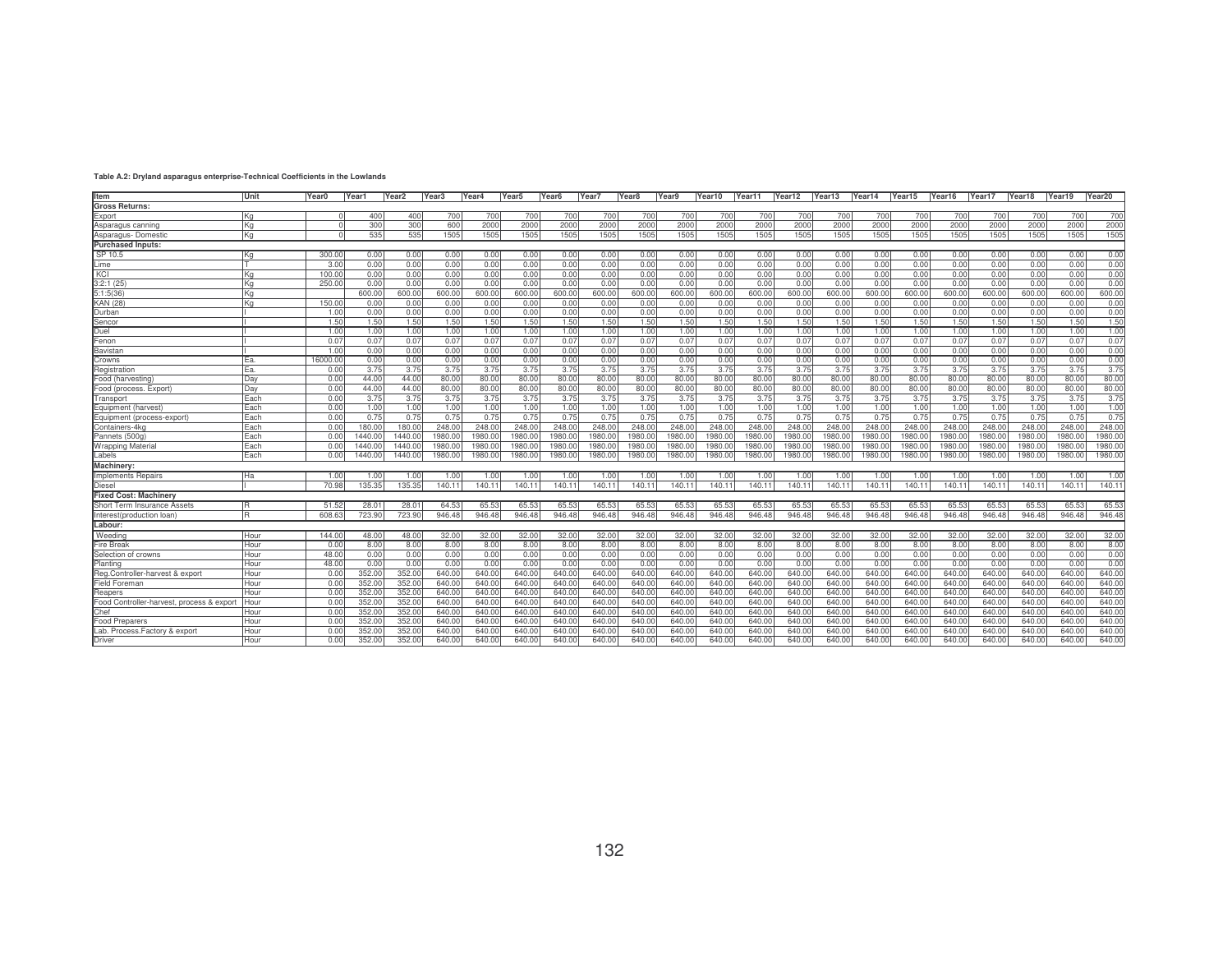| Item                                      | Unit                    | <b>Cost/Unit</b> |
|-------------------------------------------|-------------------------|------------------|
| <b>Gross Returns:</b>                     |                         |                  |
| Export(40%)                               | Kg                      | 6.39             |
| Asparagus canning(60%)                    | Kg                      | 3.70             |
| Asparagus-Domestic                        | $\overline{\text{Kg}}$  | 6.45             |
| <b>Purchased Inputs:</b>                  |                         |                  |
| SP 10.5                                   | Kg                      | 1.28             |
| Lime                                      | Ŧ                       | 200.00           |
| KCI                                       | Kg                      | 2.18             |
| 3:2:1(25)                                 | Kg                      | 1.55             |
| 5:1:5(36)                                 | Kg                      | 1.81             |
| <b>KAN</b> (28)                           | Kg                      | 1.38             |
| Durban                                    |                         | 64.00            |
| Sencor                                    | I                       | 106.00           |
| Duel                                      |                         | 130.00           |
| Fenon                                     |                         | 230.00           |
| Bavistan                                  |                         | 100.00           |
| Crowns                                    | Ea.                     | 0.18             |
| Registration                              | Ea.                     | 10.00            |
| Food(harvesting)                          | Day                     | 9.00             |
| Food(process. Export)                     | Day                     | 2.25             |
| Transport                                 | Each                    | 10.00            |
| Equipment(harvest)                        | Each                    | 34.00            |
| Equipment(process-export)                 | Each                    | 25.00            |
| Containers-4kg                            | Each                    | 3.00             |
| Pannets (500g)                            | Each                    | 0.15             |
| <b>Wrapping Material</b>                  | Each                    | 0.05             |
| Labels                                    | Each                    | 0.04             |
| <b>Machinery:</b>                         |                         |                  |
| <b>Implements Repairs</b>                 | R                       | 1.00             |
| <b>Diesel</b>                             |                         | 2.81             |
| <b>Fixed Cost: Machinery</b>              |                         |                  |
| <b>Short Term Insurance Assets</b>        | R                       | 1.00             |
| Interest(production loan)                 | $\overline{\mathsf{R}}$ | 0.08             |
| Labour:                                   |                         |                  |
| Weeding                                   | Hour                    | 1.25             |
| <b>Fire Break</b>                         | Hour                    | 1.25             |
| Selection of crowns                       | Hour                    | 1.25             |
| Planting                                  | Hour                    | 1.25             |
| Reg.Controller-harvest & export           | Hour                    | 0.01             |
| <b>Field Foreman</b>                      | Hour                    | 0.21             |
| Reapers                                   | Hour                    | 2.50             |
| Food Controller-harvest, process & export | Hour                    | 0.03             |
| Chef                                      | Hour                    | 0.12             |
| <b>Food Preparers</b>                     | Hour                    | 0.03             |
| Lab. Process. Factory & export            | Hour                    | 1.29             |
| <b>Driver</b>                             | Hour                    | 0.30             |
|                                           |                         |                  |

**Table A.4: Dryland Asparagus enterprise- Cost and Prices in the Lowlands**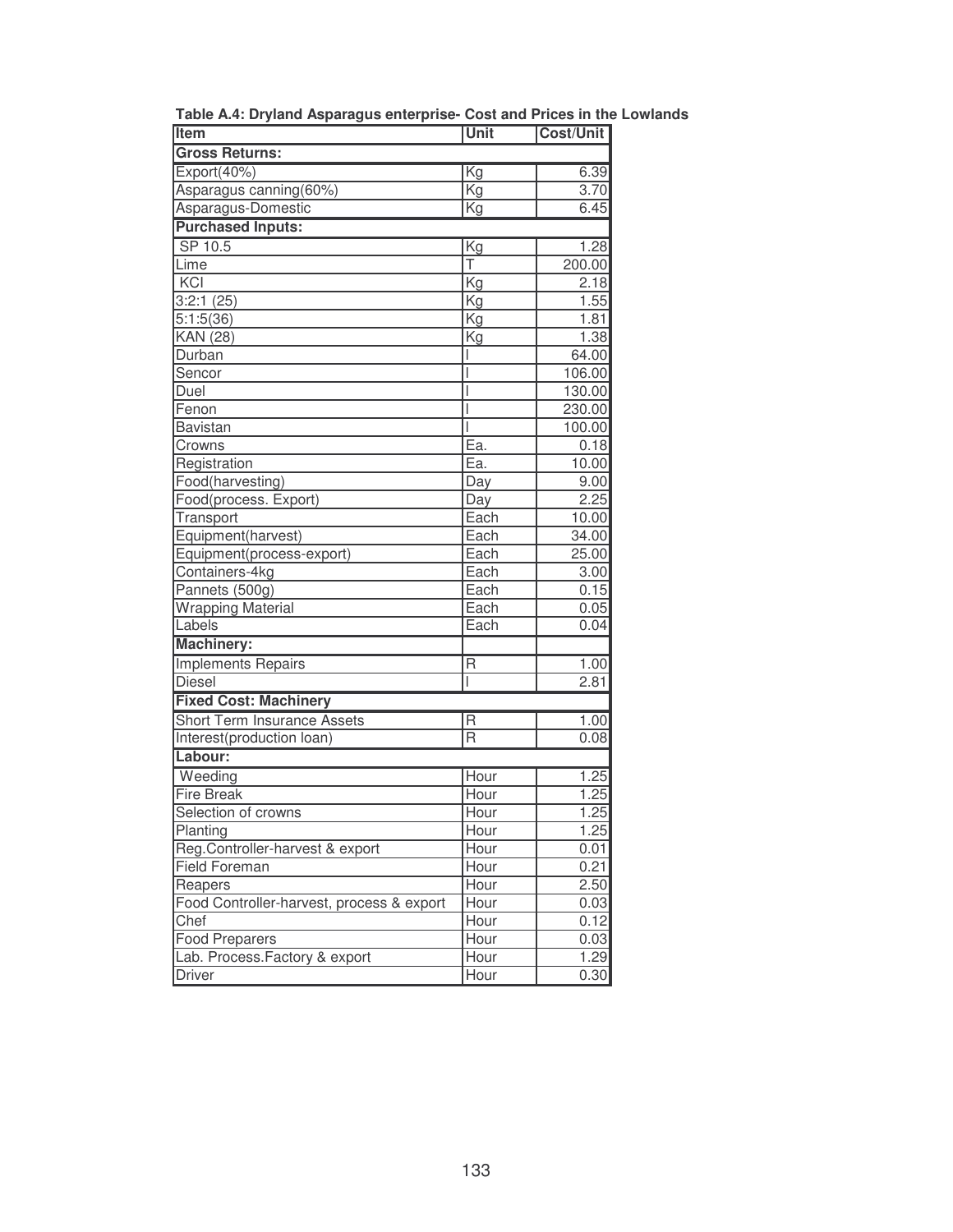| Item<br><b>Gross Returns:</b>    | Units/ha Ivear 0 |                      | vear 1                    | lvear 2                   | vear <sub>3</sub>        | Ivear 4            | vear 5            | year 6               | vear <sub>7</sub>          | vear 8                   | Ivear 9          | year 10      | vear 11        | year $12$ year $13$ year $14$ |                |                     | year 15                    | vear 16             | year 17                  | vear 18              | vear 19          | year 20                    |
|----------------------------------|------------------|----------------------|---------------------------|---------------------------|--------------------------|--------------------|-------------------|----------------------|----------------------------|--------------------------|------------------|--------------|----------------|-------------------------------|----------------|---------------------|----------------------------|---------------------|--------------------------|----------------------|------------------|----------------------------|
|                                  |                  |                      |                           |                           |                          |                    |                   |                      |                            |                          |                  |              |                |                               |                |                     |                            |                     |                          |                      |                  |                            |
| <b>Cherries-Export</b>           | lΚα              | $\Omega$<br>$\Omega$ | $\circ$<br>$\overline{0}$ | $\circ$<br>$\overline{0}$ | 0 I<br>$\Omega$          | 851                | 851               | 851                  | 851                        | 851                      | 851              | 851          | 2267           | 2267                          | 2267           | 2267                | 2267                       | 2267                | 2267                     | 2267                 | 2267             | 2267                       |
| Cherries-Domestic                | Kg               |                      |                           |                           |                          | 151                | 151               | 151                  | 151                        | 151                      | 151              | 151          | 400            | 400                           | 400            | 400                 | 400                        | 400                 | 400                      | 400                  | 400              | 400                        |
| <b>Purchased Inputs:</b>         |                  | $\mathbf{0}$         | $\mathbf{0}$              | $\mathbf{0}$              | $^{\circ}$               | $\mathbf{0}$       | $\overline{0}$    | $\mathbf{0}$         | $^{\circ}$                 | $\overline{0}$           | $\mathbf{0}$     | $\mathbf{0}$ | $\mathbf{0}$   | $\Omega$                      | $\mathbf{0}$   | $^{\circ}$          | $\mathbf{0}$               | $^{\circ}$          | $\mathbf{0}$             | $\mathbf{0}$         | $\overline{0}$   | $\Omega$                   |
| <b>Cherry Trees</b>              | Tree             | 1250                 | οI                        | $\Omega$                  | - Ol<br>$\Omega$         | $\Omega$<br>$\cap$ | $\Omega$          | $\Omega$<br>$\Omega$ | 0                          | $\Omega$                 | $\circ$          | $\Omega$     | $\Omega$       |                               | $\cap$         | οI                  | $\Omega$                   | $\circ$             | $\Omega$                 | $\Omega$             |                  | 0                          |
| Eragros.Seed                     | ΙKα              | 3.33                 | $\circ$                   | $\Omega$<br>$\Omega$      | - Ol                     |                    | - Ol<br>$\Omega$  | $\Omega$             | $\Omega$                   | $\Omega$<br>$\Omega$     | $\Omega$         | $\Omega$     |                | $\cap$                        | $\cap$         | $\Omega$            | $\Omega$                   | $\circ$             | <sup>0</sup><br>$\Omega$ | $\Omega$<br>$\Omega$ |                  | <sup>0</sup>               |
| Lime/TON                         | Ton              |                      | $\circ$                   | $\Omega$                  | $\Omega$                 | $\Omega$           | $\Omega$          | $\Omega$             | $\overline{0}$<br>$\Omega$ | $\Omega$                 | - 01<br>$\Omega$ |              |                |                               | $\cap$         | $\circ$<br>$\Omega$ | $\overline{0}$<br>$\Omega$ | $\circ$             | $\Omega$                 | $\cap$               | - Ol<br>$\Omega$ | $\mathbf 0$<br>$\Omega$    |
| Sup.Phosphate 10                 | ΙKα<br>Ka        | 1000                 | $\circ$<br>$\cap$         | $\cap$                    | $\cap$                   | 167                | 167               | 167                  | 167                        | 167                      | 167              |              | 250            | 250                           | 250            | 250                 | 250                        | $\circ$<br>250      | 250                      | 250                  | 250              | 250                        |
| 5:1:5(45)                        |                  |                      |                           | 1.002                     | 1.002                    |                    |                   |                      |                            |                          |                  | 167          |                |                               |                |                     |                            |                     |                          |                      |                  |                            |
| Thiodan                          | Kα               | 0.16<br>0.25         | 1.002<br>1.002            | 1.002                     | 1.002                    | 1.336              | 1.336             | .336                 | 1.336                      | 1.336                    | 1.336            | 1.336        | 1.67           | 1.67                          | 1.67           | 1.67                | 1.67                       | 1.67                | 1.67                     | 1.67                 | 1.67             | 1.67                       |
| Nogos/ml                         |                  |                      | $\Omega$                  | $\Omega$                  | <sup>0</sup>             |                    |                   |                      |                            |                          |                  |              |                |                               | Δ              |                     |                            | $\overline{4}$      | 4                        | $\mathbf 4$          |                  |                            |
| Gramoxone                        | Kα               | 0.5                  | $\cap$                    | $\Omega$                  | $\cap$                   |                    | $\cap$            | 4<br>$\cap$          | $\overline{4}$<br>$\Omega$ | $\overline{4}$<br>$\cap$ | 4<br>$\Omega$    |              |                |                               |                |                     | 4<br>$\cap$                | $\Omega$            | $\cap$                   |                      |                  | $\overline{4}$<br>$\Omega$ |
| Bacseal                          |                  |                      |                           |                           |                          |                    |                   |                      |                            |                          |                  |              |                |                               |                |                     |                            |                     |                          |                      |                  |                            |
| Demuldex                         | ΙKα              | $\Omega$             | 8.016<br>0.501            | 8.016<br>0.501            | 8.016                    | 10.68<br>0.668     | 10.68<br>0.668    | 10.68<br>0.668       | 10.68<br>0.668             | 10.68<br>0.668           | 10.68<br>0.668   | 10.68        | 13.36<br>0.835 | 13.36                         | 13.36<br>0.835 | 13.36<br>0.835      | 13.36                      | 13.36<br>0.835      | 13.36                    | 13.36<br>0.835       | 13.36<br>0.835   | 13.36<br>0.835             |
| Tokuthion<br>Sting               |                  | $\Omega$             | 0                         | $\Omega$                  | 0.501<br>$\Omega$        |                    | 3                 | 3                    |                            |                          |                  | 0.668        |                | 0.835                         |                |                     | 0.835                      |                     | 0.835                    |                      |                  | 3                          |
| Boxes                            | <b>Boxes</b>     | $\Omega$             | $\Omega$                  | $\Omega$                  | - Ol                     | 153                | 153               | 153                  | 153                        | 153                      | 153              | 153          | 409            | 409                           | 409            | 409                 | 409                        | 409                 | 409                      | 409                  | 409              | 409                        |
| Shade Net                        | Coil             | 2.766                | $\Omega$                  |                           |                          |                    |                   |                      |                            |                          |                  |              |                |                               |                |                     |                            | $\Omega$            |                          |                      |                  | $\Omega$                   |
| Pole                             | Pole             | 1250                 | $\Omega$                  |                           |                          |                    |                   |                      |                            |                          |                  |              |                |                               |                |                     |                            | $\Omega$            |                          |                      |                  |                            |
| Soil Analysis                    | Sample           |                      | -01                       | $\overline{0}$            | $\Omega$                 | $\Omega$           |                   | n                    | $\Omega$                   | $\Omega$                 | $\Omega$         |              |                |                               |                |                     | $\Omega$                   | $\overline{0}$      | <sup>0</sup>             | $\Omega$             |                  |                            |
| Irrigation:                      |                  | $\Omega$             | $\mathbf{0}$              | $\Omega$                  | $\Omega$                 | $\Omega$           | $^{\circ}$        | $\Omega$             | $\Omega$                   | $\Omega$                 | $\Omega$         | $\Omega$     | $\Omega$       | $\Omega$                      | $\Omega$       | $\Omega$            | $\Omega$                   | $\mathbf{0}$        | $\Omega$                 | $\Omega$             | $\Omega$         | 0                          |
|                                  |                  |                      |                           |                           |                          |                    |                   |                      |                            |                          |                  | $\Omega$     | $\cap$         | $\cap$                        | $\Omega$       |                     |                            |                     |                          |                      | $\cap$           |                            |
| Electric pump                    | lНа<br>Hа        |                      | $\circ$<br>$\Omega$       | $\overline{0}$<br>$\cap$  | $\overline{0}$<br>$\cap$ | $\circ$<br>$\cap$  | $\circ$<br>$\cap$ | $\Omega$<br>$\cap$   | - Ol<br>$\Omega$           | $\Omega$<br>$\Omega$     | -01<br>$\Omega$  |              |                |                               |                | $\circ$             | $\overline{0}$<br>$\Omega$ | $\circ$<br>$\Omega$ | $\Omega$<br>$\cap$       | $\Omega$<br>$\cap$   |                  | 0<br>$\Omega$              |
| Pump housing<br>Electicity point | Ha               |                      | $\circ$                   | $\Omega$                  | $\Omega$                 |                    | U                 |                      | $\Omega$                   | $\Omega$                 | $\Omega$         |              |                |                               |                |                     | $\Omega$                   | $\overline{0}$      |                          |                      |                  |                            |
|                                  | Ha               |                      | $\Omega$                  | $\Omega$                  | $\Omega$                 |                    |                   |                      |                            | $\Omega$                 | $\Omega$         |              |                |                               |                |                     | $\Omega$                   | $\Omega$            |                          |                      |                  | $\Omega$                   |
| Irrigation equipment             |                  |                      |                           |                           |                          |                    |                   |                      |                            |                          |                  |              |                |                               |                |                     |                            |                     |                          |                      |                  |                            |
| Machinery:                       |                  |                      |                           |                           |                          |                    |                   |                      |                            |                          |                  |              |                |                               |                |                     |                            |                     |                          |                      |                  |                            |
| Diesel                           |                  | 100.2                | 16.5                      | 16.5                      | 16.5                     | 100.2              | 100.2             | 100.2                | 100.2                      | 100.2                    | 100.2            | 100.2        | 100.2          | 100.2                         | 100.2          | 100.2               | 100.2                      | 100.2               | 100.2                    | 100.2                | 100.2            | 100.2                      |
| Implements                       | Hour             | 16.5                 | 80                        | 80                        | 80                       | 16.5               | 16.5              | 16.5                 | 16.5                       | 16.5                     | 16.5             | 16.5         | 16.5           | 16.5                          | 16.5           | 16.5                | 16.5                       | 16.5                | 16.5                     | 16.5                 | 16.5             | 16.5                       |
| Repairs                          | <b>MM</b>        | 80                   | 4000                      | 4000                      | 4000                     | 80                 | 80                | 80<br>4000           | 80<br>4000                 | 80<br>4000               | 80<br>4000       | 80<br>4000   | 80<br>4000     | -80                           | 80<br>4000     | 80                  | 80                         | 80                  | 80                       | 80                   | 80               | 80<br>4000                 |
| Electricity                      | Kw-h             | 4000                 | 4000                      | 4000                      | 4000                     | 4000               | 4000              |                      |                            |                          |                  |              |                | 4000                          |                | 4000                | 4000                       | 4000                | 4000                     | 4000                 | 4000             |                            |
| Fixed Cost: Machinerv            |                  |                      |                           |                           |                          |                    |                   |                      |                            |                          |                  |              |                |                               |                |                     |                            |                     |                          |                      |                  |                            |
| Depreciation                     | Ha               |                      |                           |                           |                          |                    |                   | $\mathbf{1}$         |                            |                          |                  |              |                |                               |                |                     |                            |                     |                          |                      |                  |                            |
| Insurance                        | Ha               |                      | $\vert$                   | $\overline{1}$            | $\vert$ 1                |                    | $\mathbf{1}$      | -1 I                 | $\overline{1}$             | $\overline{1}$           |                  |              |                |                               |                |                     | $\mathbf{1}$               | $\mathbf{1}$        | -11                      | -11                  |                  | -1                         |
| Interest                         | Ha               |                      | $\mathbf{1}$              |                           |                          |                    |                   | 1                    |                            | $\mathbf{1}$             |                  |              |                |                               |                |                     | 1                          |                     |                          |                      |                  |                            |
| Labour:                          |                  |                      |                           |                           |                          |                    |                   |                      |                            |                          |                  |              |                |                               |                |                     |                            |                     |                          |                      |                  |                            |
| ab. Fert.                        | Hour             | $\circ$              | $\circ$                   | $\overline{0}$            | - Ol                     | 2.6                | 2.6               | 2.6                  | 2.6                        | 2.6                      | 2.6              | 2.6          | 2.6            | 2.6                           | 2.6            | 2.6                 | 2.6                        | 2.6                 | 2.6                      | 2.6                  | 2.6              | 2.6                        |
| Lab.Making Netts                 | Hour             | 72                   | -ol                       | $\Omega$                  | nl                       | $\Omega$           | $\cap$            |                      | $\cap$                     | $\cap$                   | $\Omega$         | $\cap$       |                |                               |                |                     | $\Omega$                   |                     | $\Omega$                 |                      | $\cap$           |                            |
| Lab. Mark                        | Hour             | 48                   | -01                       | $\Omega$                  | 0 I                      | $\cap$             | - Ol              |                      | - Ol                       | $\Omega$                 | $\overline{0}$   | n            |                |                               |                |                     | $\Omega$                   |                     | $\Omega$                 |                      | $\cap$           |                            |
| Lab. Holes & Plan                | Hour             | 48                   | $\Omega$                  | $\Omega$                  | - Ol                     | $\cap$             | $\cap$            |                      | $\Omega$                   | $\Omega$                 | $\Omega$         | $\cap$       |                |                               |                |                     | $\Omega$                   |                     | $\cap$                   |                      |                  |                            |
| Lab. Cutt Tree                   | Hour             | 2.6                  | $\Omega$                  | - O                       | - Ol                     | $\Omega$           | $\Omega$          | $\Omega$             | $\Omega$                   | $\Omega$                 | $\Omega$         | $\Omega$     |                | $\cap$                        | $\cap$         |                     | $\Omega$                   | $\Omega$            | $\Omega$                 | $\Omega$             | nl               | $\Omega$                   |
| Lab. Cultivate                   | Hour             | 480                  | 480                       | 480                       | 480                      |                    | $\cap$            | $\Omega$             | $\Omega$                   | $\Omega$                 | $\Omega$         |              |                |                               |                |                     | $\Omega$                   | $\Omega$            | $\cap$                   | $\cap$               |                  | $\Omega$                   |
| Packaging                        | Hour             |                      |                           |                           |                          | 60                 | 60                | 60                   | 60                         | 60                       | 60               | 60           | 160            | 160                           | 160            | 160                 | 160                        | 160                 | 160                      | 160                  | 160              | 160                        |
| Machine Crew Labour              | Hour             |                      |                           |                           |                          | 1.344              | 1.344             | .344                 | 1.344                      | .344                     | .344             | .344         | 1.344          | .344                          | .344           | 1.344               | 1.344                      | 1.344               | .344                     | 1.344                | 1.344            | 1.344                      |
| Machinery Labour                 | Hour             | 15.19                | 3.68                      | 3.68                      | 3.68                     | 4.47               | 4.47              | 4.47                 | 4.47                       | 4.47                     | 4.47             | 4.47         | 4.47           | 4.47                          | 4.47           | 4.47                | 4.47                       | 4.47                | 4.47                     | 4.47                 | 4.47             | 4.47                       |
| Lab. Harvesting                  | Hour             |                      | $\Omega$                  |                           |                          | 150                | 150               | 150                  | 150                        | 150                      | 150              | 150          | 400            | 400                           | 400            | 400                 | 400                        | 400                 | 400                      | 400                  | 400              | 400                        |

**Table A.5: Irrigated cherry enterprise-Technical Coefficients in the Lowlands**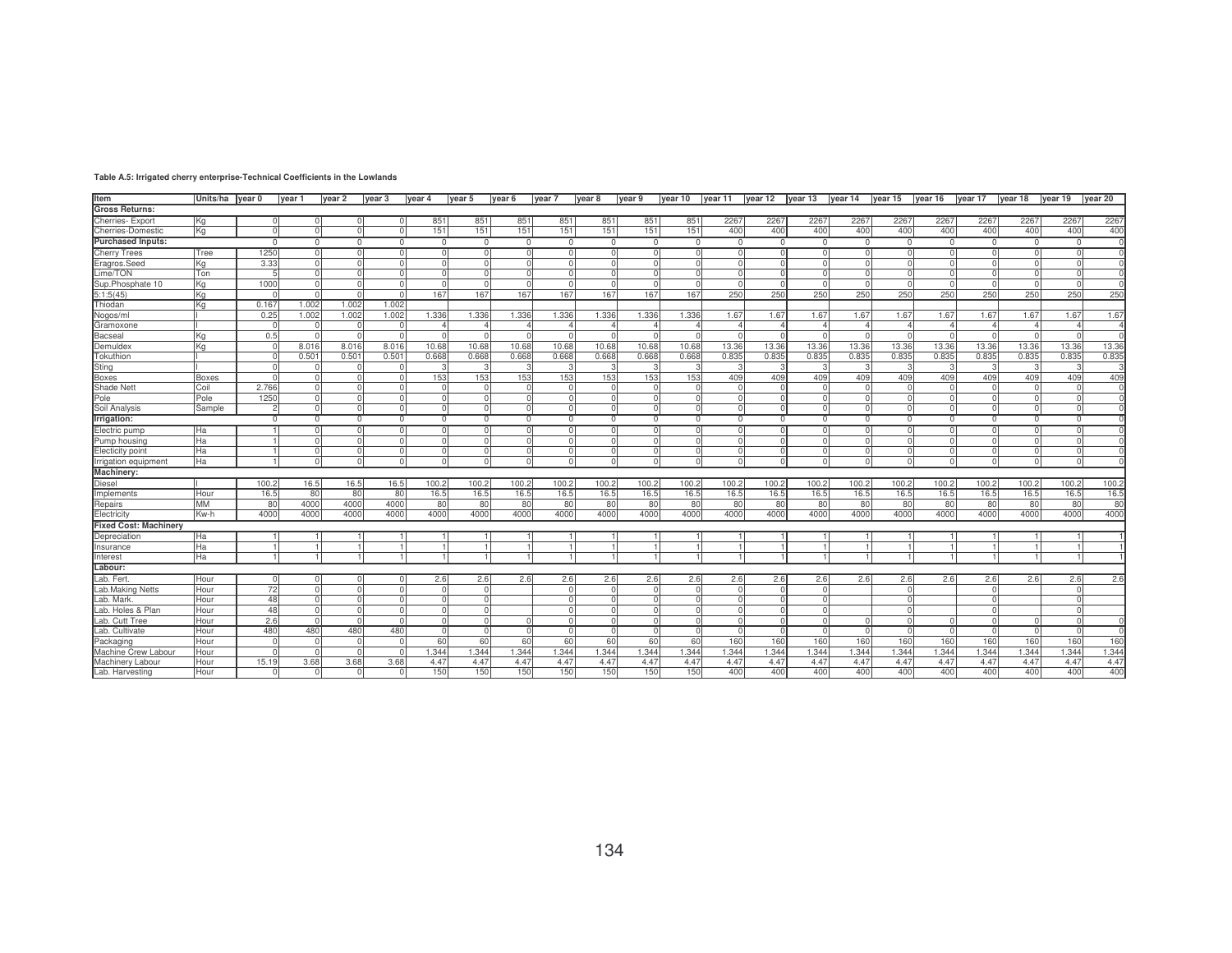| <b>Item</b>                  |                          | Units/ha |
|------------------------------|--------------------------|----------|
| Gross Returns:               |                          |          |
| Cherries- Export             | $\overline{\mathrm{Kg}}$ | 31.75    |
| <b>Cherries-Market</b>       | Κg                       | 21.88    |
| <b>Purchased Inputs:</b>     |                          |          |
| <b>Cherry Trees</b>          | Tree                     | 10.69    |
| Eragros.Seed                 | Kg                       | 14.57    |
| Lime                         | Ton                      | 165.78   |
| Sup.Phosphate 10             | Kg                       | 0.84     |
| 5:1:5(45)                    | $\overline{\mathsf{Kg}}$ | 1.65     |
| Thiodan                      | Κg                       | 41.77    |
| Nogos                        | I                        | 52.09    |
| Gramoxone                    | I                        | 19.14    |
| <b>Bacseal</b>               | Kg                       | 16.00    |
| Demuldex                     | Kg                       | 15.58    |
| Tokuthion                    | I                        | 106.81   |
| Sting                        | I                        | 20.43    |
| <b>Boxes</b>                 | Box                      | 2.87     |
| <b>Shade Nett</b>            | Coil                     | 850.00   |
| pole                         | Pole                     | 2.64     |
| <b>Soil Analysis</b>         | Sample                   | 18.00    |
| <b>Irrigation:</b>           |                          |          |
| Electric pump                | $\overline{ha}$          | 1800.00  |
| <b>Pump housing</b>          | ha                       | 250.00   |
| Electicity point             | ha                       | 1750.00  |
| <b>Irrigation equipment</b>  | ha                       | 5633.00  |
| <b>Machinery:</b>            |                          |          |
| <b>Diesel</b>                |                          | 2.81     |
| Implements                   | Hour                     | 43.86    |
| Repairs                      | <b>MM</b>                | 0.06     |
| Electricity                  | kw.h                     | 0.41     |
| <b>Fixed Cost: Machinery</b> |                          |          |
| Depreciation                 | $\overline{Ha}$          | 46.45    |
| <b>Insurance</b>             | $\overline{\text{Ha}}$   | 17.03    |
| Interest                     | Ha                       | 40.88    |
| Labour:                      |                          |          |
| Lab. Fert.                   | Hour                     | 2.25     |
| <b>Lab.Making Netts</b>      | Hour                     | 2.25     |
| ab. Mark.                    | Hour                     | 1.13     |
| Lab. Holes & Plan            | Hour                     | 2.25     |
| Lab. Cutt Tree               | Hour                     | 2.25     |
| Lab. Cultivate               | Hour                     | 1.13     |
| Packaging                    | Hour                     | 4.00     |
| Machine Crew Labour          | Hour                     | 2.70     |
| Machinery Labour             | Hour                     | 3.38     |
| Lab. Harvesting              | Hour                     | 2.25     |

**Table A.6: Irrigated cherry enterprise -Cost and Prices in the Lowlands (Maloti/Unit)**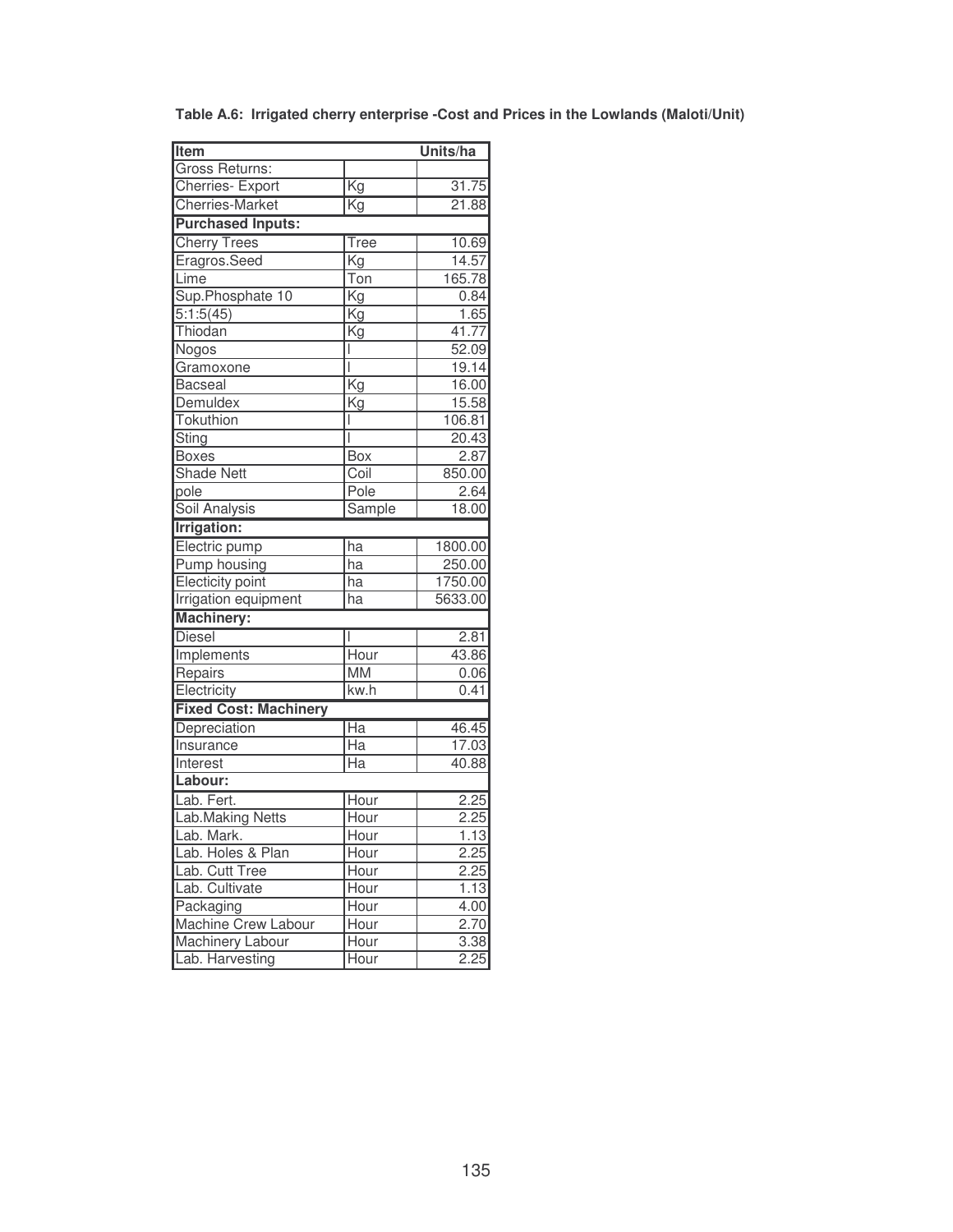| Table A.7: Irrigated apples -Technical Coefficients in the Lowlands |        |            |          |                   |                   |          |                   |                   |          |                   |          |          |          |          |          |                |          |          |          |          |          |          |
|---------------------------------------------------------------------|--------|------------|----------|-------------------|-------------------|----------|-------------------|-------------------|----------|-------------------|----------|----------|----------|----------|----------|----------------|----------|----------|----------|----------|----------|----------|
| Item                                                                |        | Year0      | Year1    | Year <sub>2</sub> | Year <sub>3</sub> | Year4    | Year <sub>5</sub> | Year <sub>6</sub> | Year7    | Year <sub>8</sub> | Year9    | Year10   | Year11   | Year12   | Year13   | Year14         | Year15   | Year16   | Year17   | Year18   | Year19   | Year20   |
| <b>Gross Returns:</b>                                               |        |            |          |                   |                   |          |                   |                   |          |                   |          |          |          |          |          |                |          |          |          |          |          |          |
| Apples-Export                                                       | IKa    |            |          |                   |                   | 11000    | 15000             | 20000             | 20000    | 20000             | 20000    | 20000    | 20000    | 20000    | 20000    | 20000          | 20000    | 20000    | 20000    | 15000    | 15000    | 1500     |
| Apples-Domestic                                                     | lKa    |            |          | $\Omega$          |                   | 3000     | 3000              | 6000              | 6000     | 6000              | 6000     | 6000     | 6000     | 6000     | 6000     | 6000           | 6000     | 6000     | 6000     | 3000     | 3000     | 300      |
| <b>Purchased Inputs:</b>                                            |        |            |          |                   |                   |          |                   |                   |          |                   |          |          |          |          |          |                |          |          |          |          |          |          |
| <b>Apple Trees</b>                                                  | Tree   | 1250       |          |                   |                   |          |                   |                   |          |                   |          |          |          |          |          |                |          |          |          |          |          |          |
| Eragros.Seed                                                        | Kg     | 1.5        |          | $\Omega$          |                   |          |                   |                   |          |                   |          |          |          |          |          | $\Omega$       |          |          |          |          |          |          |
| _ime                                                                | Ton    |            | $\Omega$ | $\Omega$          | $\Omega$          | C        | $\Omega$          |                   |          |                   |          |          | $\Omega$ |          |          | $\Omega$       |          | $\Omega$ | $\Omega$ |          |          |          |
| Sup.Phosphate 10                                                    | Kg     | 1000       |          |                   |                   |          |                   |                   |          |                   |          |          |          |          |          | $\cap$         |          |          |          |          |          |          |
| LAN                                                                 | lKa    | 199.98     | 622.16   | 622.16            | 622.16            | 166.65   | 166.65            | 222.2             | 222.2    | 222.2             | 222.2    | 222.2    | 222.2    | 222.2    | 222.3    | 222.2          | 222.2    | 222.2    | 222.2    | 222.2    | 222.2    | 222.2    |
| Zinc Oxide                                                          | Ka     | 0.27       | 0.833    | 0.833             | 0.83              |          |                   |                   |          |                   |          |          |          |          |          |                |          |          |          |          |          |          |
| Manganese S                                                         | lKa    | 1.945      | 4.445    | 4.445             | 4.445             | 0.333    | 0.333             | 0.333             | 0.333    | 0.333             | 0.333    | 0.333    | 0.33     | 0.33     | 0.33     | 0.333          | 0.333    | 0.333    | 0.333    | 0.33     | 0.333    | 0.333    |
| $3:2:1(25)+ZN$                                                      | Kg     |            |          |                   |                   | 222.2    | 222.2             | 333.3             | 333.3    | 333.3             | 333.     | 333.3    | 333.3    | 333.3    | 333.     | 333.3          | 333.3    | 333.3    | 333.3    | 333.3    | 333.3    | 333.3    |
| Low Buret                                                           | Kg     | 4.861      | 11.11    | 11.11             | 11.11             |          |                   |                   |          |                   |          |          |          |          |          |                |          |          |          |          |          |          |
| <b>Fokuthion</b>                                                    |        |            |          |                   |                   | 0.833    | 0.833             | 0.833             | 0.833    | 0.833             | 0.833    | 0.833    | 0.833    | 0.833    | 0.833    | 0.833          | 0.833    | 0.833    | 0.833    | 0.833    | 0.833    | 0.833    |
| Cupravit                                                            | Κa     |            |          |                   |                   | 4.166    | 4.166             | 4.166             | 4.166    | 4.166             | 4.166    | 4.166    | 4.166    | 4.166    | 4.166    | 4.166          | 4.166    | 4.166    | 4.166    | 4.166    | 4.166    | 4.166    |
| Agral                                                               |        |            |          |                   |                   | 0.1      | 0.1               | 0.1               | 0.1      | 0.1               | 0.1      | 0.1      | 0.1      | 0.1      | 0.1      | 0.1            | 0.1      | 0.1      | 0.1      | 0.1      | 0.1      | 0.1      |
| Demuldex                                                            | lKa    | 0.695      | 1.389    | 1.389             | 1.389             |          |                   |                   |          |                   |          |          |          |          |          |                |          |          |          |          |          |          |
| Solubor                                                             | ΙKα    | 1.389      | 2.778    | 2.778             | 2.778             | 3.334    | 3.334             | 3.334             | 3.334    | 3.334             | 3.334    | 3.334    | 3.334    | 3.334    | 3.334    | 3.334          | 3.334    | 3.334    | 3.334    | 3.334    | 3.334    | 3.334    |
| Gusathion                                                           | Kg     |            |          |                   |                   | 0.833    | 0.833             | 0.83              | 0.833    | 0.833             | 0.833    | 0.833    | 0.83     | 0.83     | 0.83     | 0.83           | 0.83     | 0.833    | 0.833    | 0.83     | 0.833    | 0.833    |
| Cascade                                                             |        |            |          |                   |                   | 0.833    | 0.833             | 0.883             | 0.883    | 0.883             | 0.883    | 0.883    | 0.883    | 0.883    | 0.88     | 0.883          | 0.883    | 0.883    | 0.883    | 0.883    | 0.883    | 0.883    |
| <b>Killval</b>                                                      |        |            |          |                   |                   | 2.083    | 2.083             | 2.083             | 2.083    | 2.083             | 2.08     | 2.083    | 2.08     | 2.083    | 2.08     | 2.083          | 2.083    | 2.083    | 2.083    | 2.083    | 2.083    | 2.083    |
| Jltracide                                                           | Kg     |            |          |                   |                   | 1.667    | 1.667             | 1.667             | 1.667    | 1.667             | 1.667    | 1.667    | 1.667    | 1.667    | 1.667    | 1.667          | 1.667    | 1.667    | 1.667    | 1.667    | 1.667    | 1.667    |
| Gramoxone                                                           |        |            |          |                   |                   |          |                   |                   |          |                   |          |          |          |          |          |                |          |          |          |          |          |          |
| Dithane                                                             | Κa     | 3.333      |          | -5                |                   | 2.5      | 2.5               | 2.5               | 2.5      | 2.5               | 2.5      | 2.5      | 2.5      | 2.5      | 2.5      | 2.5            | 2.5      | 2.5      | 2.5      | 2.5      | 2.5      | 2.5      |
| Systhane                                                            | Ka     | 0.836      | 0.5      | 0.5               | 0.5               | 0.75     | 0.75              | 0.75              | 0.75     | 0.75              | 0.75     | 0.75     | 0.75     | 0.75     | 0.75     | 0.75           | 0.75     | 0.75     | 0.75     | 0.75     | 0.75     | 0.75     |
| nsegar                                                              |        |            |          | $\Omega$          |                   | 1.333    | .333              | 1.333             | 1.333    | 1.333             | 1.333    | 1.333    | 1.333    | 1.333    | 1.333    | 1.333          | 1.333    | 1.333    | 1.333    | 1.333    | 1.333    | 1.333    |
| Sting                                                               |        |            |          | - 0               |                   |          |                   |                   |          |                   |          |          |          |          |          |                |          |          |          |          |          |          |
| 18.5 kg Boxes                                                       | Box    |            |          | $\Omega$          |                   | 883      | 883               | 2355              | 2355     | 2355              | 2355     | 2355     | 2355     | 2355     | 2355     | 2355           | 2355     | 2355     | 2355     | 2355     | 2355     | 2355     |
| <b>Bailing Twine</b>                                                | Kα     | 17.35      |          | $\Omega$          |                   |          |                   |                   |          |                   |          |          |          |          |          |                |          |          |          |          |          |          |
| Soil Analysis                                                       | Sample |            | $\Omega$ | $\Omega$          |                   | 0        | C                 |                   |          |                   |          |          |          |          |          | $\Omega$       |          | 0        |          |          |          |          |
| Irrigation:                                                         |        |            |          |                   |                   |          |                   |                   |          |                   |          |          |          |          |          |                |          |          |          |          |          |          |
| Electric pump                                                       |        |            |          |                   |                   |          | ſ                 |                   |          |                   |          |          |          |          |          |                |          |          |          |          |          |          |
| Pump housing                                                        |        |            |          | $\Omega$          |                   |          |                   |                   |          |                   |          | $\Omega$ |          | $\Omega$ |          | $\Omega$       | $\Omega$ | $\Omega$ | $\Omega$ |          |          |          |
| Electicity point                                                    |        |            | $\Omega$ | $\overline{0}$    | $\Omega$          | $\Omega$ | $\Omega$          | $\Omega$          | U        |                   |          | $\Omega$ | $\Omega$ | $\circ$  | $\Omega$ | $\overline{0}$ | $\Omega$ | $\Omega$ | $\Omega$ | $\Omega$ |          |          |
| Irrigation equipment                                                |        |            |          |                   |                   |          |                   |                   |          |                   |          |          |          |          |          | $\Omega$       |          |          |          |          |          |          |
| <b>Machinery</b>                                                    |        |            |          |                   |                   |          |                   |                   |          |                   |          |          |          |          |          |                |          |          |          |          |          |          |
| Diesel                                                              |        | 100.2      | 69.31    | 69.31             | 69.31             | 38.5     | 38.5              | 40.23             | 40.23    | 40.23             | 40.23    | 40.23    | 40.23    | 40.23    | 40.23    | 40.23          | 40.23    | 40.23    | 40.23    | 40.23    | 40.23    | 40.23    |
| Implements                                                          | Hour   | 40         | 56.2     | 56.2              | 56.2              | 60.82    | 60.82             | 61                | 61       | 61                | 61       | 61       | 61       | 61       | 61       | 61             | 61       | 61       | 61       | 61       | 61       | 61       |
| Repairs                                                             | MМ     | 80         | 170      | 170               | 170               | 210      | 210               | 390               | 390      | 390               | 390      | 390      | 390      | 390      | 390      | 390            | 390      | 390      | 390      | 390      | 390      | 390      |
| Electricity                                                         | kw-h   | 16100      | 16413.68 | 16413.68          | 16413.68          | 17000    | 17000             | 16413.68          | 16413.68 | 16413.68          | 16413.68 | 16413.68 | 16413.68 | 16413.68 | 16413.68 | 16413.68       | 16413.68 | 16413.68 | 16413.68 | 16413.68 | 16413.68 | 16413.68 |
| Fixed Cost: Machinery:                                              |        |            |          |                   |                   |          |                   |                   |          |                   |          |          |          |          |          |                |          |          |          |          |          |          |
| Hail Insurance                                                      | Ha     |            |          |                   |                   |          |                   |                   |          |                   |          |          |          |          |          |                |          |          |          |          |          |          |
| Tractor                                                             | Ha     |            |          |                   |                   |          |                   |                   |          |                   |          |          |          |          |          |                |          |          |          |          |          |          |
| nterest                                                             | Ha     |            |          |                   |                   |          |                   |                   |          |                   |          |          |          |          |          |                |          |          |          |          |          |          |
| Labour:                                                             |        |            |          |                   |                   |          |                   |                   |          |                   |          |          |          |          |          |                |          |          |          |          |          |          |
| Lab. Holes & Plan                                                   | Hour   | 80         | $\Omega$ | $\Omega$          | $\Omega$          | $\cap$   | $\Omega$          |                   |          |                   |          | $\Omega$ | $\cap$   | $\Omega$ |          | $\Omega$       |          | $\cap$   |          |          |          |          |
| .ab.tree form                                                       | Hour   | 38         | 32       | 32                | 32                | $\Omega$ | C                 |                   |          |                   |          | $\Omega$ |          | $\Omega$ |          | $\Omega$       |          | $\Omega$ |          |          |          |          |
| _ab. Cutt                                                           | Hour   | 5.5        | 6        | - 61              | 6                 | 160      | 160               | 360               | 360      | 360               | 360      | 360      | 360      | 360      | 360      | 360            | 360      | 360      | 360      | 360      | 360      | 360      |
| .ab.Cultivate                                                       | Hour   | 48         |          | $\Omega$          |                   |          |                   |                   |          |                   |          |          |          |          |          | $\Omega$       |          | $\Omega$ |          |          |          |          |
| Lab.Making Spar                                                     | Hour   | $\Omega$   | 72       | 72                | 72                | $\Omega$ | $\sqrt{ }$        | $\Omega$          |          |                   |          | $\Omega$ | $\Omega$ | $\Omega$ |          | $\Omega$       | $\Omega$ | $\Omega$ | $\Omega$ | $\Omega$ |          | $\Omega$ |
| .ab. Thin out                                                       | Hour   |            |          | $\Omega$          | $\Omega$          | 160      | 160               | 360               | 360      | 360               | 360      | 360      | 360      | 360      | 360      | 360            | 360      | 360      | 360      | 360      | 360      | 360      |
| _ab.Fert.                                                           | Hour   | $\epsilon$ | 14       | 14                | 14                | 5.5      | 5.5               |                   |          |                   |          |          |          |          |          |                |          |          |          |          |          |          |
| Machinery labour                                                    | Hour   | 11,603     | 4.813    | 4.813             | 4.813             | 5.62     | 5.62              | 5.418             | 5.418    | 5.418             | 5.418    | 5.418    | 5.418    | 5.418    | 5.418    | 5.418          | 5.418    | 5.418    | 5.418    | 5.418    | 5.418    | 5.418    |
| Machine Crew Labour                                                 | Hour   | 6.038      | 1.494    | 1.494             | 1.494             | 1.494    | 1.494             | 1.494             | 1.494    | 1.494             | 1.494    | 1.494    | 1.494    | 1.494    | 1.494    | 1.494          | 1.494    | 1.494    | 1.494    | 1.494    | 1.494    | 1.494    |
| Irrigation labour                                                   | Hour   | 24         | 51       | 51                | 51                | 51       | 51                | 58.5              | 58.5     | 58.5              | 58.5     | 58.5     | 58.5     | 58.5     | 58.5     | 58.5           | 58.5     | 58.5     | 58.5     | 58.5     | 58.5     | 58.5     |
| abour harvesting                                                    | Hour   | $\Omega$   | $\Omega$ | $\Omega$          |                   | 160      | 160               | 424               | 424      | 424               | 424      | 424      | 424      | 424      | 424      | 424            | 424      | 424      | 424      | 424      | 424      | 424      |
| Packaging                                                           | Hour   |            | $\Omega$ | $\Omega$          |                   | 200      | 200               | 520               | 520      | 520               | 520      | 520      | 520      | 520      | 520      | 520            | 520      | 520      | 520      | 520      | 520      | 520      |
|                                                                     |        |            |          |                   |                   |          |                   |                   |          |                   |          |          |          |          |          |                |          |          |          |          |          |          |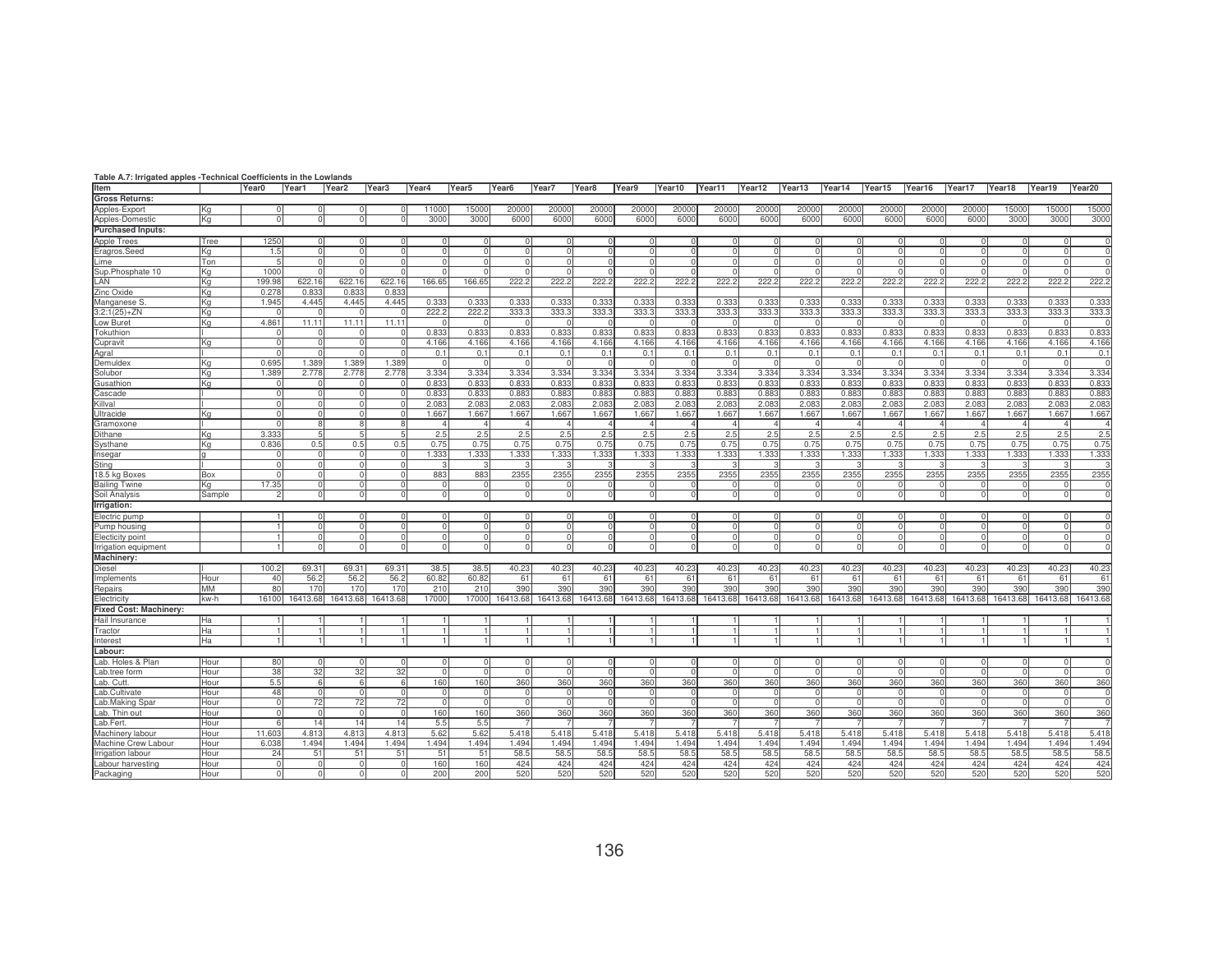| Table A.8: Irrigated Apples enterprise- Costs and Prices in the Lowlands |  |
|--------------------------------------------------------------------------|--|
|--------------------------------------------------------------------------|--|

| <b>Gross Returns:</b>         | Unit                     | <b>Price/unit</b> |
|-------------------------------|--------------------------|-------------------|
| Apples-Export                 | Kg                       | 6.50              |
| Apples-Domestic               | Kg                       | 3.24              |
| <b>Total Receipts:</b>        |                          |                   |
| <b>Purchased Inputs:</b>      |                          |                   |
| <b>Apple Trees/tree</b>       | Tree                     | 11.81             |
| Eragros.Seed                  | $\overline{\mathsf{Kg}}$ | 14.57             |
| Lime/TON                      | Ton                      | 165.78            |
| Sup.Phosphate 10              | $\overline{\mathrm{Kg}}$ | 0.84              |
| LAN/KG                        | Kg                       | 1.11              |
| Zinc Oxide                    | Kg                       | 9.46              |
| Manganese S.                  | Kg                       | 3.41              |
| $3:2:1(25)+ZN$                | Kg                       | 1.22              |
| Low Buret                     | Kg                       | 2.03              |
| Tokuthion                     | I                        | 106.81            |
| Cupravit                      | Kg                       | 9.56              |
| Agral                         | I                        | 21.71             |
| Demuldex                      | Kg                       | 15.58             |
| Solubor                       | <b>Kg</b>                | 1.26              |
| Gusathion                     | Kg                       | 75.63             |
| Cascade                       |                          | 314.55            |
| Killval                       | I                        | 98.66             |
| Ultracide                     | Kg                       | 107.19            |
| Gramoxone                     | I                        | 19.14             |
| Dithane                       | $\overline{\mathsf{Kg}}$ | 18.75             |
| Systhane                      | Kg                       | 716.63            |
| Insegar                       | g                        | 3.48              |
| Sting                         | I                        | 20.43             |
| 18.5 kg Boxes                 | Box                      | 5.87              |
| <b>Bailing Twine</b>          | $\overline{\text{Kg}}$   | 19.07             |
| Soil Analysis                 | Sample                   | 18.00             |
| <b>Irrigation</b>             |                          |                   |
| Electric pump                 |                          | 1800.00           |
| <b>Pump housing</b>           |                          | 250.00            |
| <b>Electicity point</b>       |                          | 1750.00           |
| <b>Irrigation equipment</b>   |                          | 5633.00           |
| <b>Machinery:</b>             |                          |                   |
| <b>Diesel</b>                 |                          | 2.81              |
| Implements                    | Hour                     | 43.80             |
| Repairs                       | <b>MM</b>                | 0.06              |
| Electricity                   | Kw-h                     | 0.41              |
| <b>Fixed Cost: Machinery:</b> |                          |                   |
| Insurance                     | $\overline{Ha}$          | 17.03             |
| Depreciation                  | Ha                       | 46.45             |
| Interest                      | Ha                       | 40.88             |
| Labour:                       |                          |                   |
| Lab. Holes & Plan             |                          | 2.25              |
| Lab.tree form                 | Hour<br>Hour             | 2.25              |
| Lab. Cutt.                    | Hour                     | 2.25              |
| Lab.Cultivate                 | Hour                     | 2.25              |
| Lab.Making Spar               | Hour                     | 2.25              |
| Lab. Thin out                 | Hour                     | 2.25              |
| Lab.Fert.                     | Hour                     | 2.25              |
| Machinery labour              | Hour                     | <u>3.36</u>       |
| Machine Crew Labour           | Hour                     | 2.70              |
| Irrigation labour             | Hour                     | 2.70              |
| Labour harvesting             | Hour                     | 2.25              |
| Packaging                     | Hour                     | 2.25              |
|                               |                          |                   |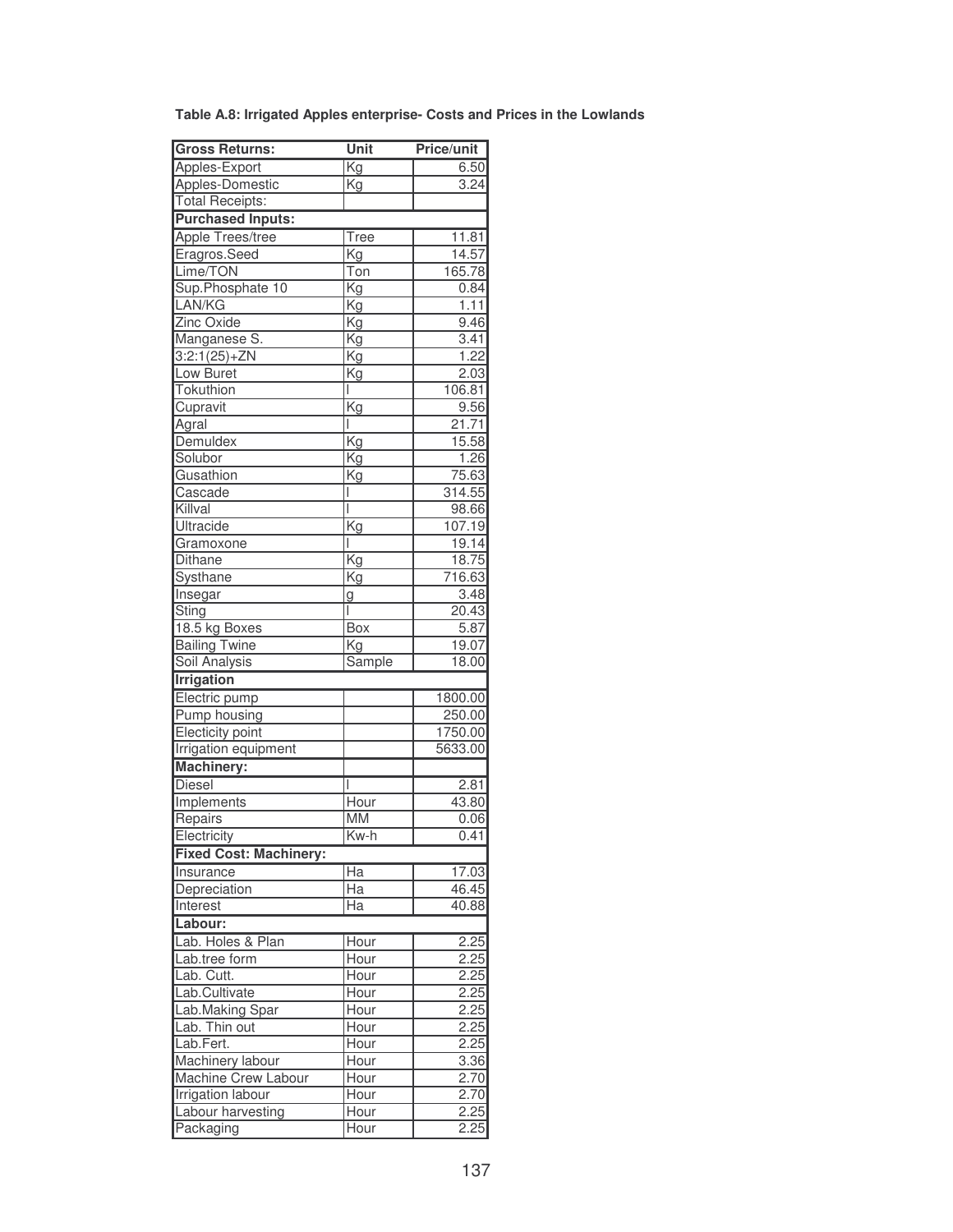| Table A.9: Irrigated Apple enterprise - Technical Coefficients in the Mountains |
|---------------------------------------------------------------------------------|
|                                                                                 |

| Item                         | Unit/ha  | Year 0           | Year1          | Year <sub>2</sub> | Year <sub>3</sub> | Year4    | Year <sub>5</sub> | Year <sub>6</sub> | Year7        | Year <sub>8</sub> | Year9        | Year10   | Year11            | Year12   | Year13       | Year14   | Year15            | Year16            | Year17       | Year18   | Year19   | Year20   |
|------------------------------|----------|------------------|----------------|-------------------|-------------------|----------|-------------------|-------------------|--------------|-------------------|--------------|----------|-------------------|----------|--------------|----------|-------------------|-------------------|--------------|----------|----------|----------|
|                              |          |                  |                |                   |                   |          |                   |                   |              |                   |              |          |                   |          |              |          |                   |                   |              |          |          |          |
| <b>Gross Returns:</b>        |          |                  |                |                   |                   |          |                   |                   |              |                   |              |          |                   |          |              |          |                   |                   |              |          |          |          |
| Apples-Export                | Ka       |                  |                |                   |                   | 8000     | 11300             | 18000             | 18000        | 18000             | 18000        | 18000    | 18000             | 18000    | 18000        | 18000    | 18000             | 18000             | 18000        | 11300    | 11300    | 11300    |
| Apples-Domestic              | Кq       |                  |                |                   |                   | 2500     | 2500              | 5000              | 5000         | 5000              | 5000         | 5000     | 5000              | 5000     | 5000         | 5000     | 5000              | 5000              | 5000         | 2500     | 2500     | 2500     |
| <b>Purchased Imputs:</b>     |          |                  |                |                   |                   |          |                   |                   |              |                   |              |          |                   |          |              |          |                   |                   |              |          |          |          |
| Apple Trees                  | Tree     | 1250             |                |                   |                   | - 0      | - 0               | $\Omega$          |              |                   |              |          |                   |          | - 0          |          |                   |                   |              |          |          |          |
| Eragros.Seed                 | Ka       | 1.50             | 0.00           | 0.00              | 0.00              | 0.00     | 0.00              | 0.00              | 0.00         | 0.00              | 0.00         | 0.00     | 0.00              | 0.00     | 0.00         | 0.00     | 0.00              | 0.00              | 0.00         | 0.00     | 0.00     | 0.00     |
| ime                          | Ton      | 5.00             | 0.00           | 0.00              | 0.00              | 0.00     | 0.00              | 0.00              | 0.00         | 0.00              | 0.00         | 0.00     | 0.00              | 0.00     | 0.00         | 0.00     | 0.0(              | 0.00              | 0.00         | 0.00     | 0.00     | 0.00     |
| Sup.Phosphate 10             | Кq       | 000.0            | 0.00           | 0.00              | 0.00              | 0.00     | 0.00              | 0.00              | 0.00         | 0.00              | 0.00         | 0.00     | 0.00              | 0.00     | 0.00         | 0.00     | 0.00              | 0.00              | 0.00         | 0.00     | 0.00     | 0.00     |
| LAN                          | Ka       | 199.98           | 622.16         | 622.16            | 622.16            | 166.65   | 166.65            | 222.20            | 222.2        | 222.20            | 222.20       | 222.20   | 222.20            | 222.20   | 222.20       | 222.20   | 222.20            | 222.2             | 222.20       | 222.20   | 222.20   | 222.20   |
| Zinc Okside                  | Κa       | 0.28             | 0.83           | 0.83              | 0.83              |          |                   |                   |              |                   |              |          |                   |          |              |          |                   |                   |              |          |          |          |
| Manganese S                  | Κa       | 1.95             | 4.45           | 4.45              | 4.45              | 0.33     | 0.33              | 0.33              | 0.33         | 0.33              | 0.33         | 0.33     | 0.33              | 0.33     | 0.33         | 0.33     | 0.33              | 0.33              | 0.33         | 0.33     | 0.33     | 0.33     |
| 3:2:1(25)+ZN                 | Κa       |                  |                |                   |                   | 222.2    | 222.20            | 333.30            | 333.30       | 333.30            | 333.30       | 333.30   | 333.3             | 333.3    | 333.3        | 333.30   | 333.30            | 333.30            | 333.30       | 333.30   | 333.30   | 333.30   |
| Low Buret                    | Κa       | 4.86             | $11.1^{\circ}$ | 11.11             | 11.11             |          |                   |                   |              |                   |              |          |                   |          |              |          |                   |                   |              |          |          |          |
| Tokuthion                    |          |                  |                |                   |                   | 0.83     | 0.83              | 0.83              | 0.83         | 0.8               | 0.83         | 0.83     | 0.83              | 0.83     | 0.83         | 0.83     | 0.83              | 0.83              | 0.83         | 0.83     | 0.83     | 0.83     |
| Cupravit                     | Kg       |                  |                |                   |                   | 4.17     | 4.17              | 4.17              | 4.17         | 4.17              | 4.17         | 4.17     | 4.17              | 4.17     | 4.17         | 4.17     | 4.17              | 4.17              | 4.17         | 4.17     | 4.17     | 4.17     |
| Thiram                       | Κa       |                  |                |                   |                   |          |                   |                   |              |                   |              |          |                   |          |              |          |                   |                   |              |          |          |          |
| Agral                        | Κa       |                  |                |                   |                   | 0.10     | 0.10              | 0.10              | 0.10         | 0.10              | 0.10         | 0.10     | 0.10              | 0.10     | 0.10         | 0.10     | 0.10              | 0.10              | 0.10         | 0.10     | 0.10     | 0.10     |
| Lebaycide                    |          |                  |                |                   |                   |          |                   |                   |              |                   |              |          |                   |          |              |          |                   |                   |              |          |          |          |
| Demuldex                     |          | 0.7(             | 1.39           | 1.39              | 1.39              |          |                   |                   |              |                   |              |          |                   |          |              |          |                   |                   |              |          |          |          |
|                              |          | 1.39             | 2.78           |                   | 2.78              | 3.33     | 3.33              | 3.33              |              |                   |              | 3.33     | 3.33              | 3.33     |              | 3.33     | 3.33              |                   |              | 3.33     | 3.33     | 3.33     |
| Solubor<br>Gusathion         | Кq<br>Ka |                  |                | 2.78              |                   | 0.83     | 0.83              | 0.83              | 3.33<br>0.83 | 3.33<br>0.83      | 3.33<br>0.83 | 0.83     | 0.83              | 0.83     | 3.33<br>0.83 | 0.83     | 0.83              | 3.33<br>0.83      | 3.33<br>0.83 | 0.83     | 0.83     | 0.83     |
| Cascade                      |          |                  |                |                   |                   | 0.83     | 0.83              | 0.88              | 0.88         | 0.88              | 0.88         | 0.88     | 0.88              | 0.88     | 0.88         | 0.88     | 0.88              | 0.88              | 0.88         | 0.88     | 0.88     | 0.88     |
|                              |          |                  |                |                   |                   |          |                   |                   |              |                   |              |          |                   |          |              |          |                   |                   |              |          |          | 2.08     |
| Killval                      |          |                  |                |                   |                   | 2.08     | 2.08              | 2.08              | 2.08         | 2.08              | 2.08         | 2.08     | 2.08              | 2.08     | 2.08         | 2.08     | 2.08              | 2.08              | 2.08         | 2.08     | 2.08     |          |
| Ultracide                    | Kα       |                  |                |                   |                   | 1.67     | 1.67              | 1.67              | 1.67         | 1.67              | 1.67         | 1.67     | 1.67              | 1.67     | 1.67         | 1.67     | 1.6               | 1.67              | 1.67         | 1.67     | 1.67     | 1.67     |
| Gramoxone                    |          |                  | 8.00           | 8.00              | 8.00              | 4.00     | 4.00              | 4.00              | 4.00         | 4.00              | 4.00         | 4.00     | 4.00              | 4.00     | 4.00         | 4.00     | 4.00              | 4.00              | 4.00         | 4.00     | 4.00     | 4.00     |
| Dithane                      | Kα       | 3.3 <sup>′</sup> | 5.00           | 5.00              | 5.00              | 2.50     | 2.50              | 2.50              | 2.50         | 2.50              | 2.50         | 2.50     | 2.50              | 2.50     | 2.50         | 2.50     | 2.50              | 2.50              | 2.50         | 2.50     | 2.50     | 2.50     |
| Systhane                     | Κa       | 0.84             | 0.50           | 0.50              | 0.50              | 0.75     | 0.75              | 0.75              | 0.75         | 0.75              | 0.75         | 0.75     | 0.75              | 0.75     | 0.75         | 0.75     | 0.75              | 0.75              | 0.75         | 0.75     | 0.75     | 0.75     |
| Insegar                      | G        |                  |                |                   |                   | 1.33     | 1.33              | 1.33              | 1.33         | 1.33              | 1.33         | 1.33     | 1.33              | 1.33     | 1.33         | 1.33     | 1.33              | 1.33              | 1.33         | 1.33     | 1.33     | 1.33     |
| Sting                        |          |                  |                |                   |                   | 3.00     | 3.00              | 3.00              | 3.00         | 3.00              | 3.00         | 3.00     | 3.00              | 3.00     | 3.00         | 3.00     | 3.00              | 3.00              | 3.00         | 3.00     | 3.00     | 3.00     |
| Box 18Kg                     | Box      |                  |                |                   |                   | 583.0    | 583.00            | 1555.00           | 1555.00      | 1555.0            | 1555.0       | 1555.0   | 1555.0            | 1555.00  | 1555.00      | 1555.00  | 1555.0            | 1555.00           | 1555.0       | 1555.00  | 1555.00  | 1555.00  |
| Box 10Kg                     | Box      |                  |                |                   |                   | 300.0    | 300.00            | 800.00            | 800.0        | 800.0             | 800.0        | 800.00   | 800.0             | 800.00   | 800.0        | 800.00   | 800.0             | 800.00            | 800.0        | 800.00   | 800.00   | 800.00   |
| <b>Bailing Twine</b>         | Kq       | 17.35            |                |                   |                   |          |                   |                   |              |                   |              |          |                   |          |              |          |                   |                   |              |          |          |          |
| Soil Analysis                | Maloti   | 2.00             |                |                   |                   |          |                   |                   |              |                   |              |          |                   |          |              |          |                   |                   |              |          |          |          |
| Irrigation                   |          |                  |                |                   |                   |          |                   |                   |              |                   |              |          |                   |          |              |          |                   |                   |              |          |          |          |
| Electric pump                | ha       | 1.00             | 0.00           | 0.00              | 0.00              | 0.00     | 0.00              | 0.00              | 0.00         | 0.00              | 0.00         | 0.00     | 0.00              | 0.00     | 0.00         | 0.00     | 0.00              | 0.00              | 0.00         | 0.00     | 0.00     | 0.00     |
| Pump housing                 | ha       | 1.00             | 0.00           | 0.00              | 0.00              | 0.00     | 0.00              | 0.00              | 0.00         | 0.00              | 0.00         | 0.00     | 0.00              | 0.00     | 0.00         | 0.00     | 0.00              | 0.00              | 0.00         | 0.00     | 0.00     | 0.00     |
| Electicity point             | ha       | 1.00             | 0.00           | 0.00              | 0.00              | 0.00     | 0.00              | 0.00              | 0.00         | 0.00              | 0.00         | 0.00     | 0.00              | 0.00     | 0.00         | 0.00     | 0.00              | 0.00              | 0.00         | 0.00     | 0.00     | 0.00     |
| Irrigation equipment         | ha       | 1.00             | 0.00           | 0.00              | 0.00              | 0.00     | 0.00              | 0.00              | 0.00         | 0.00              | 0.00         | 0.00     | 0.00              | 0.00     | 0.00         | 0.00     | 0.00              | 0.00              | 0.00         | 0.00     | 0.00     | 0.00     |
| Machinery:                   |          |                  |                |                   |                   |          |                   |                   |              |                   |              |          |                   |          |              |          |                   |                   |              |          |          |          |
| Diesel                       |          | 100.20           | 69.31          | 69.31             | 69.31             | 38.50    | 38.50             | 40.23             | 40.23        | 40.23             | 40.23        | 40.23    | 40.23             | 40.23    | 40.23        | 40.23    | 40.23             | 40.23             | 40.23        | 40.23    | 40.23    | 40.23    |
| Implements                   | Hour     | 40.00            | 56.20          | 56.20             | 56.20             | 60.82    | 60.82             | 61.00             | 61.00        | 61.00             | 61.00        | 61.00    | 61.00             | 61.00    | 61.0         | 61.00    | 61.00             | 61.00             | 61.00        | 61.0     | 61.00    | 61.00    |
| Repairs                      | MM       | 80.0             | 170.00         | 170.00            | 170.00            | 210.00   | 210.00            | 390.0             | 390.0        | 390.0             | 390.0        | 390.0    | 390.0             | 390.0    | 390.00       | 390.00   | 390.0             | 390.0             | 390.0        | 390.00   | 390.00   | 390.0    |
| Electricity                  | kw-h     | 16100.0          | 16413.68       | 16413.68          | 16413.68          | 17000.00 | 17000.00          | 16413.68          | 16413.68     | 16413.68          | 16413.68     | 16413.68 | 16413.68          | 16413.68 | 16413.68     | 16413.68 | 16413.68          | 16413.68          | 16413.6      | 16413.68 | 16413.68 | 16413.68 |
|                              |          |                  |                |                   |                   |          |                   |                   |              |                   |              |          |                   |          |              |          |                   |                   |              |          |          |          |
| <b>Fixed Cost:-Machinery</b> |          |                  |                |                   |                   |          |                   |                   |              |                   |              |          |                   |          |              |          |                   |                   |              |          |          |          |
| Insurance                    | Rand     | 1.00             | 1.00           | 1.00              | 1.00              | 1.00     | 1.00              | 1.00              | 1.00         | 1.00              | 1.00         | 1.00     | 1.00              | 1.00     | 1.00         | 1.00     | 1.0(              | 1.00              | 1.00         | 1.00     | 1.00     | 1.00     |
| Tractor                      | ha       | 1.00             | 1.00           | 1.00              | 1.00              | 1.00     | 1.00              | 1.00              | 1.00         | 1.00              | 1.00         | 1.00     | 1.00              | 1.00     | 1.00         | 1.00     | 1.00              | 1.00              | 1.00         | 1.00     | 1.00     | 1.00     |
| Interest                     | ha       | 1.00             | 1.00           | 1.00              | 1.00              | 1.00     | 1.00              | 1.00              | 1.00         | 1.00              | 1.00         | 1.00     | 1.00              | 1.00     | 1.00         | 1.00     | 1.00              | 1.00              | 1.00         | 1.00     | 1.00     | 1.00     |
| Labour:                      |          |                  |                |                   |                   |          |                   |                   |              |                   |              |          |                   |          |              |          |                   |                   |              |          |          |          |
| Lab. Cutt.                   | Hour     |                  | 6.00           | 6.00              | 6.00              | 160.00   | 160.00            | 360.00            | 360.00       | 360.00            | 360.00       | 360,00   | 360.00            | 360.00   | 360.00       | 360.00   | 360.00            | 360.00            | 360.00       | 360.00   | 360,00   | 360,00   |
| Lab.Cultivate                | Hour     | 48.0             |                |                   |                   |          |                   |                   |              |                   |              |          |                   |          |              |          |                   |                   |              |          |          |          |
| Lab.Making Spar              | Hour     |                  | 72.00          | 72.00             | 72.00             |          |                   |                   |              |                   |              |          |                   |          |              |          |                   |                   |              |          |          |          |
| Lab. Thin out                | Hour     |                  |                |                   |                   | 160.0    | 160.00            | 360.00            | 360.0        | 360.0             | 360.0        | 360.00   | 360.00            | 360.00   | 360.0        | 360.00   | 360.00            | 360.00            | 360.0        | 360.0    | 360.0    | 360.00   |
| Lab.Fert.                    | Hour     | 6.00             | 14.00          | 14.00             | 14.00             | 5.50     | 5.50              | 7.00              | 7.00         | 7.00              | 7.00         | 7.00     | 7.00              | 7.00     | 7.00         | 7.00     | 7.00              | 7.00              | 7.00         | 7.00     | 7.00     | 7.00     |
| Lab. Holes & Plan            | Hour     | 80.0             |                |                   |                   |          |                   |                   |              |                   |              |          |                   |          |              |          |                   |                   |              |          |          |          |
| Lab.tree form                | Hour     | 38.00            | 32.00          | 32.00             | 32.00             |          |                   |                   |              |                   |              |          |                   |          |              |          |                   |                   |              |          |          |          |
| ILab. Harvest                | Hour     |                  |                |                   |                   | 160.00   | 160.00            | 424.00            | 424.00       | 424.00            | 424.00       | 424.00   | 424.00            | 424.00   | 424.00       | 424.00   | 424.00            | 424.00            | 424.00       | 424.0    | 424.00   | 424.00   |
| Irrigation Labour            | Hour     | 24.00            | 51.00          | 51.00             | 51.00             | 51.00    | 51.00             | 58.50             | 58.50        | 58.50             | 58.50        | 58.50    | 58.5              | 58.50    | 58.5         | 58.50    | 58.50             | 58.50             | 58.50        | 58.50    | 58.50    | 58.50    |
| Machine Crew Labour          | Hour     | 6.04             | 1.49           | 1.49              | 1.49              | 1.49     | 1.49              | 1.49              | 1.49         | 1.49              | 1.49         | 1.49     | 1.49              | 1.49     | 1.49         | 1.49     | 1.49              | 1.49              | 1.49         | 1.49     | 1.49     | 1.49     |
| Machinery Labour             | Hour     | 0.00             | 0.00           | 0.00              | 0.00              | 1.86     | 1.86              | 5.001             | 5.001        | 5.001             | 5.001        | 5.001    | 5.00 <sup>1</sup> | 5.001    | 5.001        | 5.001    | 5.00 <sup>1</sup> | 5.00 <sup>1</sup> | 5.001        | 5.001    | 5.001    | 5.001    |
| Packaging                    | Hour     | 0.00             | 0.00           | 0.00              | 0.00              | 200      | 200               | 520               | 520          | 520               | 520          | 520      | 52(               | 520      | 520          | 520      | 520               | 520               | 520          | 520      | 520      | 520      |
|                              |          |                  |                |                   |                   |          |                   |                   |              |                   |              |          |                   |          |              |          |                   |                   |              |          |          |          |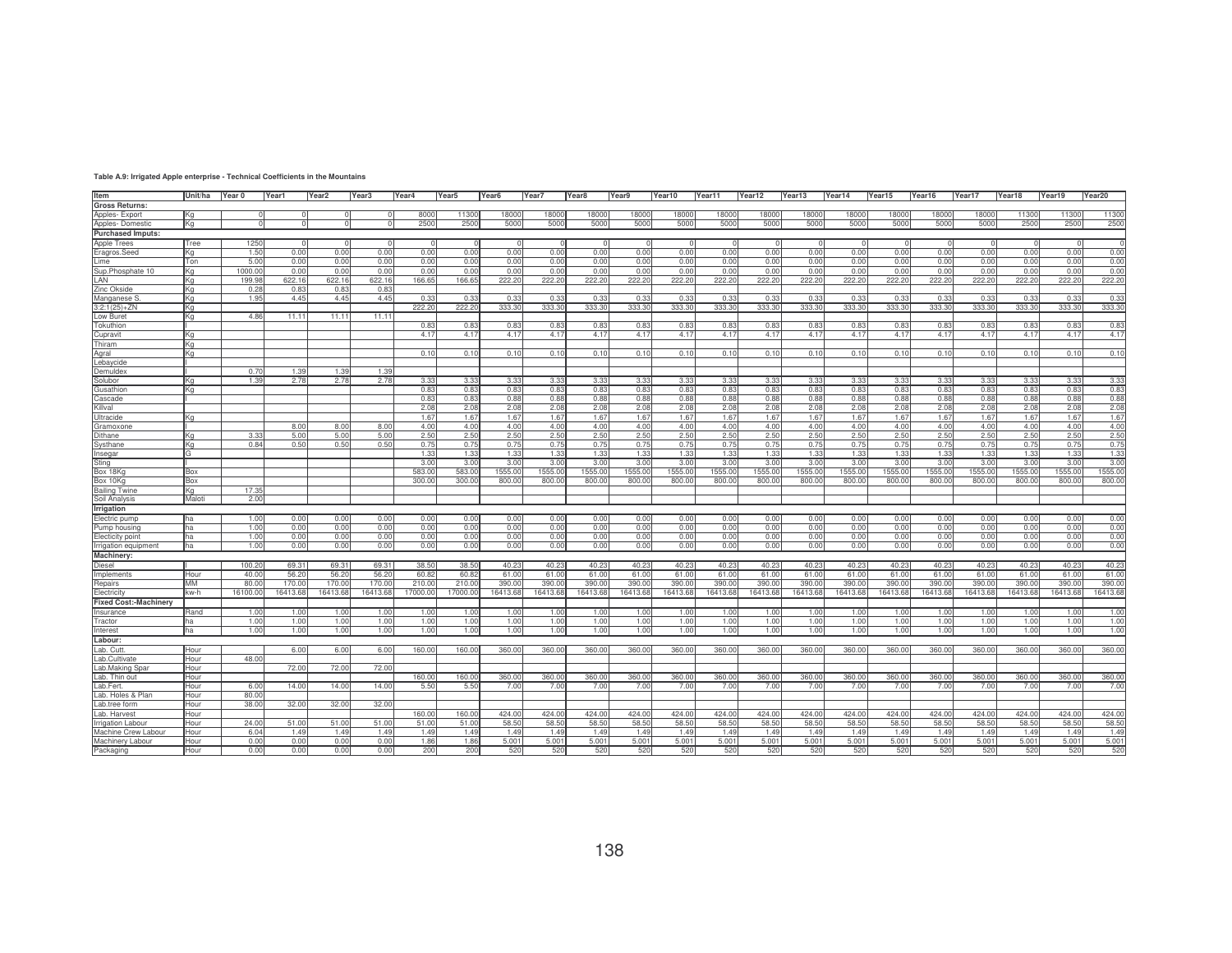| Item                         | Unit/ha                         | <b>Prices</b>      |
|------------------------------|---------------------------------|--------------------|
| <b>Gross Returns:</b>        |                                 | <b>Maloti/Unit</b> |
| Apples- Export               | $\overline{\text{Kg}}$          | 6.26               |
| <b>Apples- Domestic</b>      | Kg                              | 3.24               |
| <b>Purchased Imputs:</b>     |                                 |                    |
| <b>Apple Trees</b>           | $\overline{\mathsf{Tree}}$      | 11.84              |
| Eragros.Seed                 |                                 | 20.19              |
|                              | Kg                              |                    |
| Lime<br>Sup.Phosphate 10     | Ton<br>$\overline{\mathsf{Kg}}$ | 227.19             |
| LAN                          |                                 | 1.40               |
|                              | Κg                              | 1.77               |
| Zinc Okside                  | Kg                              | 13.20              |
| Manganese S.                 | $\overline{\text{Kg}}$          | 4.92               |
| $3:2:1(25)+ZN$               | Kg                              | 1.92               |
| Low Buret                    | Κg                              | 3.38               |
| Tokuthion                    | I                               | 146.46             |
| Cupravit                     | $\overline{\text{Kg}}$          | 13.34              |
| Thiram                       | Kg                              | 0.25               |
| Agral                        | Kg                              | 29.97              |
| Lebaycide                    |                                 | 0.25               |
| Demuldex                     |                                 | 21.58              |
| Solubor                      | $\overline{\mathrm{Kg}}$        | 1.98               |
| Gusathion                    | Kg                              | 103.78             |
| Cascade                      |                                 | 430.84             |
| Killval                      |                                 | 135.31             |
| Ultracide                    | Kg                              | 146.98             |
| Gramoxone                    | I                               | 0.25               |
| <b>Dithane</b>               | Kg                              | 25.92              |
| Systhane                     | Kg                              | 981.24             |
| Insegar                      | G                               | 5.01               |
| Sting                        | T                               | 28.22              |
| Box 18Kg                     | Box                             | 8.29               |
| Box 10Kg                     | Box                             | 6.55               |
| <b>Bailing Twine</b>         | Kg                              | 17.31              |
| <b>Soil Analysis</b>         | Maloti                          | 24.89              |
| Irrigation:                  |                                 |                    |
| Electric pump                | Ha                              | 1800.00            |
| <b>Pump housing</b>          | $\overline{Ha}$                 | 250.00             |
| <b>Electicity point</b>      | Ha                              | 1750.00            |
| <b>Irrigation equipment</b>  | Ha                              | 5633.00            |
| <b>Machinery:</b>            |                                 |                    |
| <b>Diesel</b>                |                                 | 2.81               |
| Implements                   | Hour                            | 43.80              |
| Repairs                      | MM                              | 0.06               |
| Electricity                  | Kw-h                            | 0.41               |
|                              |                                 |                    |
| <b>Fixed Cost:-Machinery</b> |                                 |                    |
| Insurance                    | Rand                            | 22.68              |
| Tractor                      | Нa                              | 61.85              |
| Interest                     | Ha                              | 36.28              |
| Labour:                      |                                 |                    |
| Lab. Cutt.                   | Hour                            | 2.50               |
| Lab.Cultivate                | Hour                            | 2.50               |
| Lab.Making Spar              | Hour                            | 2.50               |
| Lab. Thin out                | Hour                            | 2.50               |
| Lab.Fert.                    | Hour                            | 2.50               |
| Lab. Holes & Plan            | <b>Hour</b>                     | 2.70               |
| Lab.tree form                | Hour                            | 2.70               |
| Lab. Harvest                 | Hour                            | 2.70               |
| <b>Irrigation Labour</b>     | Hour                            | 3.25               |
| Machine Crew Labour          | Hour                            | 3.25               |
| <b>Machinery Labour</b>      | Hour                            | 4.04               |
| Packaging                    | Hour                            | 4.00               |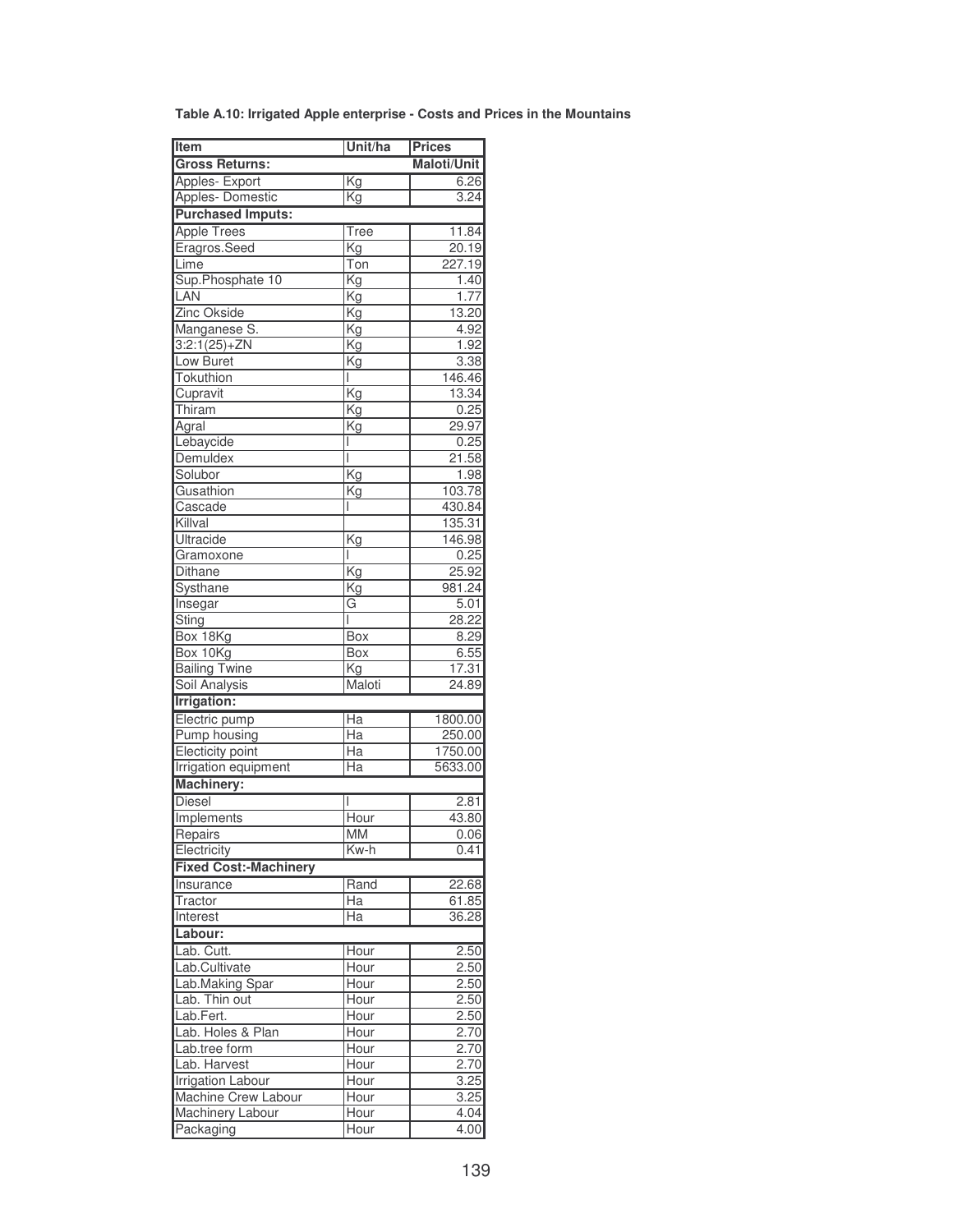| ltem                     | Unit       | Year 0 | Year 1  | Year 2     | Year 3  | Year 4  | Year 5  | Year 6  | Year <sub>7</sub> | Year 8  | Year 9   | Year 10  | Year 11 | Year 12          | Year 13 Year 14 Year 15 |         |         | Year 16 | Year 17 | Year 18 | Year 19 | Year 20 |
|--------------------------|------------|--------|---------|------------|---------|---------|---------|---------|-------------------|---------|----------|----------|---------|------------------|-------------------------|---------|---------|---------|---------|---------|---------|---------|
| <b>Gross Returns:</b>    |            |        |         |            |         |         |         |         |                   |         |          |          |         |                  |                         |         |         |         |         |         |         |         |
| Peaches-Domestic         | Kg         |        |         |            | 1000    | 1000    | 3000    | 3000    | 300C              | 500     | 5000     | 5000     | 500     | 5000             | 5000                    | 5000    | 5000    | 5000    | 5000    | 3000    | 3000    | 3000    |
| Peaches- Export          | Kg         |        |         | $^{\circ}$ | 1500    | 2500    | 7500    | 7500    | 7500              | 12000   | 12000    | 12000    | 12000   | 12000            | 12000                   | 12000   | 12000   | 12000   | 12000   | 7500    | 7500    | 7500    |
| <b>Purchased Imputs:</b> |            |        |         |            |         |         |         |         |                   |         |          |          |         |                  |                         |         |         |         |         |         |         |         |
| Peach Trees              | Tree       | 1250   |         |            |         |         |         |         |                   |         | $\Omega$ | $\Omega$ |         |                  |                         |         |         |         |         |         |         |         |
| Eragros.Seed             | Kg         | 3.00   | 0.00    | 0.00       | 0.00    | 0.00    | 0.00    | 0.00    | 0.00              | 0.00    | 0.00     | 0.00     | 0.00    | 0.00             | 0.00                    | 0.00    | 0.00    | 0.00    | 0.00    | 0.00    | 0.00    | 0.00    |
| Lime                     | <b>Ton</b> | 3.50   | 0.00    | 0.00       | 0.00    | 0.00    | 0.00    | 0.00    | 0.00              | 0.00    | 0.00     | 0.00     | 0.00    | 0.00             | 0.00                    | 0.00    | 0.00    | 0.00    | 0.00    | 0.00    | 0.00    | 0.00    |
| Sup.Phosphate 10         | Kg         | 0.50   | 0.00    | 0.00       | 0.00    | 0.00    | 0.00    | 0.00    | 0.00              | 0.00    | 0.00     | 0.00     | 0.00    | 0.00             | 0.00                    | 0.00    | 0.00    | 0.00    | 0.00    | 0.00    | 0.00    | 0.00    |
| LAN                      | Ka         | 60.0   | 20.00   | 100.0      | 100.00  | 150.00  | 150.00  | 150.00  | 150.00            | 150.00  | 150.00   | 50.00    | 150.00  | 150.00           | 150.00                  | 150.00  | 150.0   | 150.00  | 150.00  | 150.00  | 150.00  | 150.00  |
| Zinc Okside              | Kα         | 0.50   | 0.50    | 0.63       | 0.63    | 0.75    | 0.75    | 0.75    | 0.75              | 0.75    | 0.75     | 0.75     | 0.75    | 0.75             | 0.75                    | 0.75    | 0.75    | 0.75    | 0.75    | 0.75    | 0.75    | 0.75    |
| Manganese S              | Κq         | 2.00   | 2.00    | 0.00       | 0.00    | 0.00    | 0.00    | 0.00    | 0.00              | 0.00    | 0.00     | 0.00     | 0.00    | 0.00             | 0.00                    | 0.00    | 0.00    | 0.00    | 0.00    | 0.00    | 0.00    | 0.00    |
|                          |            | 0.00   | 50.00   | 150.00     | 150.00  | 375.00  | 375.00  | 375.00  | 375.00            | 375.00  | 375.00   | 375.00   | 375.00  | 375.00           | 375.00                  | 375.00  | 375.00  | 375.00  | 375.00  | 375.00  | 375.00  | 375.00  |
| 3:2:1(25)+ZN             | Κq         |        | 5.00    |            |         |         |         |         |                   |         |          |          |         |                  |                         |         |         |         |         |         |         |         |
| Low Buret                | Κq         | 2.50   |         | 6.25       | 6.25    | 7.50    | 7.50    | 7.50    | 7.50              | 7.50    | 7.50     | 7.50     | 7.50    | 7.5 <sub>0</sub> | 7.50                    | 7.50    | 7.50    | 7.50    | 7.50    | 7.50    | 7.50    | 7.50    |
| Thiodan                  |            | 0.00   | 0.00    | 1.25       | 1.25    | 1.50    | 1.50    | 1.50    | 1.50              | 1.50    | 1.50     | 1.50     | 1.50    | 1.50             | 1.50                    | 1.50    | 1.50    | 1.50    | 1.50    | 1.50    | 1.50    | 1.50    |
| Baycor                   |            | 0.00   | 0.00    | 0.50       | 0.50    | 0.60    | 0.60    | 0.60    | 0.60              | 0.60    | 0.60     | 0.60     | 0.60    | 0.60             | 0.60                    | 0.60    | 0.60    | 0.60    | 0.60    | 0.60    | 0.60    | 0.60    |
| Tokuthion                | Kα         | 0.00   | 0.25    | 0.50       | 0.50    | 0.75    | 0.75    | 0.75    | 0.75              | 0.75    | 0.75     | 0.75     | 0.75    | 0.75             | 0.75                    | 0.75    | 0.75    | 0.75    | 0.75    | 0.75    | 0.75    | 0.75    |
| Thiram                   | Kα         | 2.50   | 0.75    | 1.50       | 1.50    | 2.25    | 2.25    | 2.25    | 2.25              | 2.25    | 2.25     | 2.25     | 2.25    | 2.25             | 2.25                    | 2.25    | 2.25    | 2.25    | 2.25    | 2.25    | 2.25    | 2.25    |
| Agral                    |            | 0.10   | 0.10    | 0.13       | 0.13    | 0.15    | 0.15    | 0.15    | 0.15              | 0.15    | 0.15     | 0.15     | 0.15    | 0.15             | 0.15                    | 0.15    | 0.15    | 0.15    | 0.15    | 0.15    | 0.15    | 0.15    |
| ebaycide                 |            | 0.00   | 0.00    | 1.50       | 1.50    | 2.00    | 2.00    | 2.00    | 2.00              | 2.00    | 2.00     | 2.00     | 2.00    | 2.00             | 2.00                    | 2.00    | 2.00    | 2.00    | 2.00    | 2.00    | 2.00    | 2.00    |
| Demuldex                 |            | 0.25   | 2.00    | 6.00       | 6.00    | 8.00    | 8.00    | 8.00    | 8.00              | 8.00    | 8.00     | 8.00     | 8.00    | 8.00             | 8.00                    | 8.00    | 8.00    | 8.00    | 8.00    | 8.00    | 8.00    | 8.00    |
| Gramoxone                |            | 0.00   | 0.00    | 4.00       | 4.00    | 4.00    | 4.00    | 4.00    | 4.00              | 4.00    | 4.00     | 4.00     | 4.00    | 4.00             | 4.00                    | 4.00    | 4.00    | 4.00    | 4.00    | 4.00    | 4.00    | 4.00    |
| <b>Sting</b>             | Box        | 0.00   | 0.00    | 3.00       | 3.00    | 3.00    | 3.00    | 3.00    | 3.00              | 3.00    | 3.00     | 3.00     | 3.00    | 3.00             | 3.00                    | 3.00    | 3.00    | 3.00    | 3.00    | 3.00    | 3.00    | 3.00    |
| Boxes                    |            | 0.00   | 0.00    | 050.00     | 150.00  | 3150.00 | 3150.00 | 3150.00 | 3150.00           | 3150.00 | 3150.00  | 3150.00  | 3150.00 | 3150.00          | 3150.00                 | 3150.00 | 3150.00 | 3150.00 | 3150.00 | 3150.00 | 3150.00 | 3150.00 |
| Boxes                    |            | 0.01   | 0.00    | 0.00       | 0.00    | 0.00    | 0.00    | 0.00    | 0.00              | 0.00    | 0.00     | 0.00     | 0.00    | 0.00             | 0.00                    | 0.0(    | 0.0(    | 0.00    | 0.0(    | 0.0(    | 0.00    | 0.00    |
| relising system          | Ha         | 1.00   | 0.00    | 0.00       | 0.00    | 0.00    | 0.00    | 0.00    | 0.00              | 0.00    | 0.00     | 0.00     | 0.00    | 0.00             | 0.00                    | 0.00    | 0.00    | 0.00    | 0.00    | 0.00    | 0.00    | 0.00    |
| Soil Analysis            |            | 1.00   | 0.00    | 0.00       | 0.00    | 0.00    | 0.00    | 0.00    | 0.00              | 0.00    | 0.00     | 0.00     | 0.00    | 0.00             | 0.00                    | 0.00    | 0.00    | 0.00    | 0.00    | 0.00    | 0.00    | 0.00    |
| Irrigation:              |            |        |         |            |         |         |         |         |                   |         |          |          |         |                  |                         |         |         |         |         |         |         |         |
| Electric pump            | Ha.        | 1.00   | 0.00    | 0.00       | 0.00    | 0.00    | 0.00    | 0.00    | 0.00              | 0.00    | 0.00     | 0.00     | 0.00    | 0.00             | 0.00                    | 0.00    | 0.00    | 0.00    | 0.00    | 0.00    | 0.00    | 0.00    |
| Pump housina             | Ha         | 1.00   | 0.00    | 0.00       | 0.00    | 0.00    | 0.00    | 0.00    | 0.00              | 0.00    | 0.00     | 0.00     | 0.00    | 0.00             | 0.00                    | 0.00    | 0.00    | 0.00    | 0.00    | 0.00    | 0.00    | 0.00    |
| Electicity point         | Ha         | 1.00   | 0.00    | 0.00       | 0.00    | 0.00    | 0.00    | 0.00    | 0.00              | 0.00    | 0.00     | 0.00     | 0.00    | 0.00             | 0.00                    | 0.00    | 0.00    | 0.00    | 0.00    | 0.00    | 0.00    | 0.00    |
| Irrigation equipment     | Ha         | 1.00   | 0.00    | 0.00       | 0.00    | 0.00    | 0.00    | 0.00    | 0.00              | 0.00    | 0.00     | 0.00     | 0.00    | 0.00             | 0.00                    | 0.00    | 0.00    | 0.00    | 0.00    | 0.00    | 0.00    | 0.00    |
| Machinery:               |            |        |         |            |         |         |         |         |                   |         |          |          |         |                  |                         |         |         |         |         |         |         |         |
| Diesel                   |            | 120.45 | 23.30   | 38.59      | 38.59   | 38.59   | 38.59   | 38.59   | 38.59             | 38.59   | 38.59    | 38.59    | 38.59   | 38.59            | 38.59                   | 38.59   | 38.59   | 38.59   | 38.59   | 38.59   | 38.59   | 38.59   |
| Implements               | Hour       | 15.1   | 2.80    | 2.80       | 5.60    | 5.60    | 40.50   | 40.50   | 40.50             | 40.50   | 40.50    | 40.50    | 40.50   | 40.50            | 40.50                   | 40.50   | 40.50   | 40.50   | 40.50   | 40.50   | 40.50   | 40.50   |
| Repairs                  | MM         | 81.2   | 165.00  | 165.00     | 200.00  | 200.00  | 350.00  | 350.00  | 350.00            | 350.00  | 350.00   | 350.00   | 350.0   | 350.00           | 350.00                  | 350.0   | 350.00  | 350.00  | 350.00  | 350.00  | 350.00  | 350.00  |
| Electricity              | Kw-h       | 3560.0 | 2000.00 | 2000.0     | 2800.00 | 2800.00 | 3650.00 | 3650.00 | 3650.00           | 3650.00 | 3650.00  | 3650.00  | 3650.0  | 3650.00          | 3650.00                 | 3650.0  | 3650.0  | 3650.00 | 3650.00 | 3650.0  | 3650.00 | 3650.00 |
| Fixed Cost: Machinery    |            |        |         |            |         |         |         |         |                   |         |          |          |         |                  |                         |         |         |         |         |         |         |         |
|                          |            | 1.00   | 1.00    | 1.00       | 1.00    | 1.00    | 1.00    | 1.00    | 1.00              | 1.00    | 1.00     | 1.00     | 1.00    | 1.00             | 1.00                    | 1.00    | 1.00    | 1.00    | 1.00    | 1.00    | 1.00    | 1.00    |
| <b>Tractor</b>           | Ha.        | 1.00   |         |            |         |         |         | 1.00    |                   |         | 1.00     |          |         | 1.00             | 1.00                    |         |         |         | 1.00    |         | 1.00    | 1.00    |
| nsurance                 | Ha         | 1.00   | 1.00    | 1.00       | 1.00    | 1.00    | 1.00    |         | 1.00              | 1.00    |          | 1.00     | 1.00    |                  |                         | 1.00    | 1.00    | 1.00    |         | 1.00    | 1.00    |         |
| nterest                  | Ha         |        | 1.00    | 1.00       | 1.00    | 1.00    | 1.00    | 1.00    | 1.00              | 1.00    | 1.00     | 1.00     | 1.00    | 1.00             | 1.00                    | 1.00    | 1.00    | 1.00    | 1.00    | 1.00    |         | 1.00    |
| Labour:                  |            |        |         |            |         |         |         |         |                   |         |          |          |         |                  |                         |         |         |         |         |         |         |         |
| Land preparation         |            | 1.00   | 0.00    | 0.00       | 0.00    | 0.00    | 0.00    | 0.00    | 0.00              | 0.00    | 0.00     | 0.00     | 0.00    | 0.00             | 0.00                    | 0.00    | 0.00    | 0.00    | 0.00    | 0.00    | 0.00    | 0.00    |
| Permanent labour         |            | 1.00   | 0.00    | 0.00       | 0.00    | 0.00    | 0.00    | 0.00    | 0.00              | 0.00    | 0.00     | 0.00     | 0.00    | 0.00             | 0.00                    | 0.00    | 0.00    | 0.00    | 0.00    | 0.00    | 0.00    | 0.00    |
| Advisors                 |            | 1.00   | 0.00    | 0.00       | 0.00    | 0.00    | 0.00    | 0.00    | 0.00              | 0.00    | 0.00     | 0.00     | 0.00    | 0.00             | 0.00                    | 0.00    | 0.00    | 0.00    | 0.00    | 0.00    | 0.00    | 0.00    |
| General                  |            | 1.00   | 0.00    | 0.00       | 0.00    | 0.00    | 0.00    | 0.00    | 0.00              | 0.00    | 0.00     | 0.00     | 0.00    | 0.00             | 0.00                    | 0.00    | 0.00    | 0.00    | 0.00    | 0.00    | 0.00    | 0.00    |
| Lab. Pickup Roots        | Hour       | 10.00  | 0.00    | 0.00       | 0.00    | 0.00    | 0.00    | 0.00    | 0.00              | 0.00    | 0.00     | 0.00     | 0.00    | 0.00             | 0.00                    | 0.00    | 0.00    | 0.00    | 0.00    | 0.00    | 0.00    | 0.00    |
| ab. Holes & Plan         | Hour       | 40.00  | 0.00    | 0.00       | 0.00    | 0.00    | 0.00    | 0.00    | 0.00              | 0.00    | 0.00     | 0.00     | 0.00    | 0.00             | 0.00                    | 0.00    | 0.00    | 0.00    | 0.00    | 0.00    | 0.00    | 0.00    |
| Lab. Cultivate           | Hour       | 200.0  | 200.00  | 0.00       | 0.00    | 0.00    | 0.00    | 0.00    | 0.00              | 0.00    | 0.00     | 0.00     | 0.00    | 0.00             | 0.00                    | 0.00    | 0.00    | 0.00    | 0.00    | 0.00    | 0.00    | 0.00    |
| .ab. Fert                | Hour       | 16.00  | 0.00    | 1.25       | 1.25    | 8.00    | 8.00    | 8.00    | 8.00              | 8.00    | 8.00     | 8.00     | 8.00    | 8.00             | 8.00                    | 8.00    | 8.00    | 8.00    | 8.00    | 8.00    | 8.00    | 8.00    |
| .ab. Cutt                | Hour       | 2.00   | 33.00   | 67.00      | 67.00   | 87.50   | 87.50   | 87.50   | 87.50             | 87.50   | 87.50    | 87.50    | 87.50   | 87.50            | 87.50                   | 87.50   | 87.50   | 87.50   | 87.50   | 87.50   | 87.50   | 87.50   |
| .ab. Thin out            | Hour       | 0.00   | 0.00    | 63.00      | 63.00   | 125.00  | 125.00  | 125.00  | 125.00            | 125.00  | 125.00   | 125.00   | 125.00  | 125.00           | 125.00                  | 125.00  | 125.00  | 125.00  | 125.00  | 125.00  | 125.00  | 125.00  |
| <b>Irrigation Labour</b> | Hour       | 0.00   | 0.00    | 4.50       | 4.50    | 4.50    | 4.50    | 4.50    | 4.50              | 4.50    | 4.50     | 4.50     | 4.50    | 4.50             | 4.50                    | 4.50    | 4.50    | 4.50    | 4.50    | 4.50    | 4.50    | 4.50    |
| Machine Crew Labour      | Hour       | 3.27   | 1.69    | 0.00       | 0.00    | 0.00    | 0.00    | 0.00    | 0.00              | 0.00    | 0.00     | 0.00     | 0.00    | 0.00             | 0.00                    | 0.00    | 0.00    | 0.00    | 0.00    | 0.00    | 0.00    | 0.00    |
| Machinerv Labour         | Hour       | 10.53  | 2.63    | 4.97       | 4.97    | 4.97    | 4.97    | 4.97    | 4.97              | 4.97    | 4.97     | 4.97     | 4.97    | 4.97             | 4.97                    | 4.97    | 4.97    | 4.97    | 4.97    | 4.97    | 4.97    | 4.97    |
| .ab. Harvest             | Hour       | 0.00   | 0.00    | 96.00      | 96.00   | 96.00   | 96.00   | 96.00   | 96.00             | 96.00   | 96.00    | 96.00    | 96.00   | 96.00            | 96.00                   | 96.00   | 96.00   | 96.00   | 96.00   | 96.00   | 96.00   | 96.00   |
| Packaging                | Hour       | 0.00   | 0.00    | 0.00       | 0.00    | 0.00    | 0.00    | 0.00    | 0.00              | 0.00    | 0.00     | 0.00     | 0.00    | 0.00             | 0.00                    | 0.00    | 0.00    | 0.00    | 0.00    | 0.00    | 0.00    | 0.00    |
| Packaging                | Hour       | 0.00   | 0.00    | 60.00      | 60.00   | 180.00  | 180.00  | 180.00  | 180.00            | 180.00  | 180.00   | 180.00   | 180.0   | 180.00           | 180.00                  | 180.0   | 180.00  | 180.00  | 180.00  | 180.0   | 180.0   | 180.00  |
|                          |            |        |         |            |         |         |         |         |                   |         |          |          |         |                  |                         |         |         |         |         |         |         |         |

**Table A.11: Irrigated Peach - Technical Coefficients**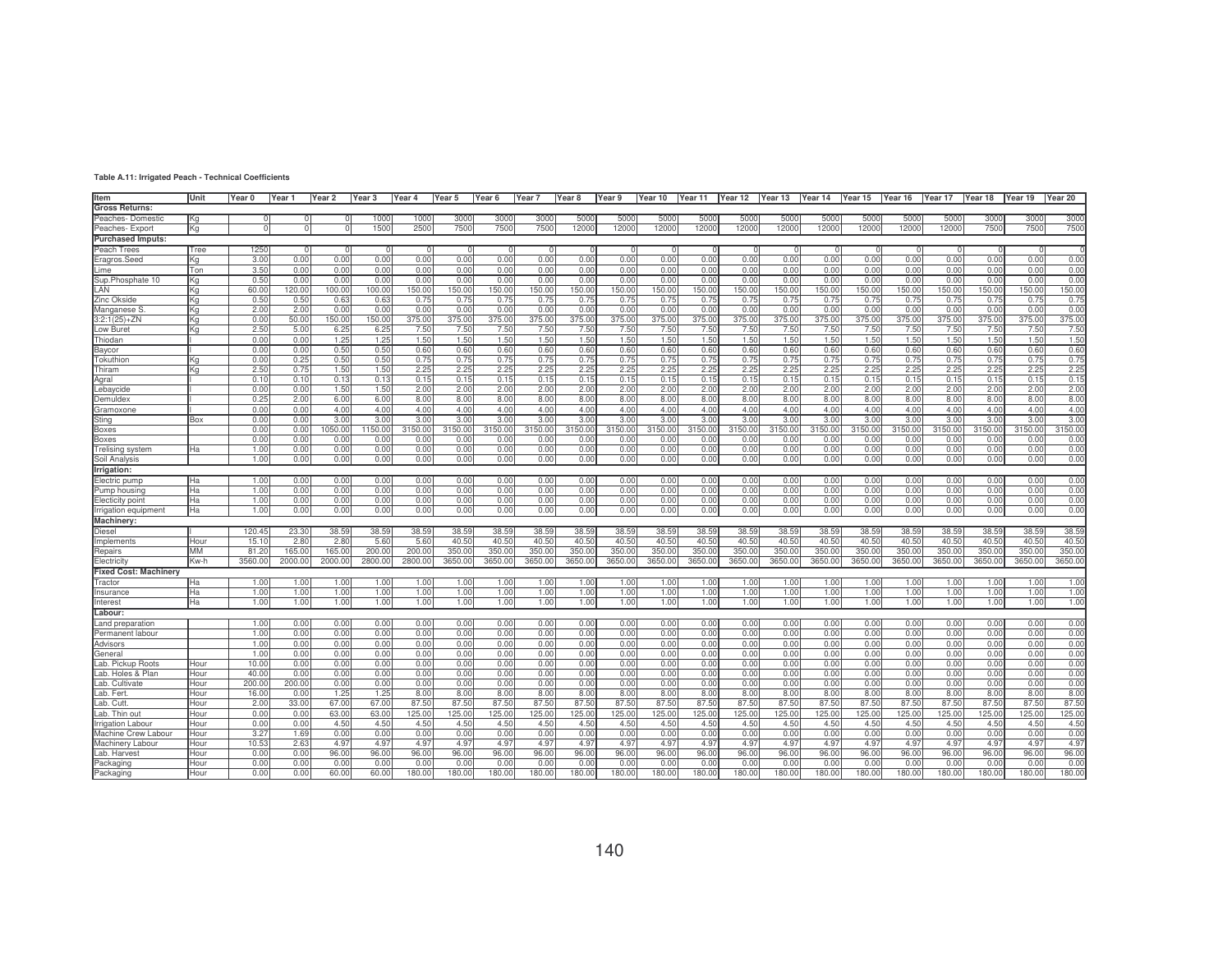| <b>Table A.12: Irrigated Peach- Costs and Prices</b> |  |  |  |
|------------------------------------------------------|--|--|--|
|------------------------------------------------------|--|--|--|

| Item                         | Unit                     | price/unit    |
|------------------------------|--------------------------|---------------|
| <b>Gross Returns:</b>        |                          |               |
| Peaches-Domestic             | Kg                       | 4.00          |
| Peaches- Export              | Kg                       | 6.35          |
| <b>Purchased Inputs:</b>     |                          |               |
| <b>Peach Trees</b>           | Tree                     | 16.13         |
| Eragros.Seed                 | KG                       | 14.57         |
| Lime                         | Ton                      | 600.00        |
| Sup.Phosphate 10             | $\overline{\text{Kg}}$   | 1530.00       |
| LAN                          | Kg                       | 1.11          |
| Zinc Oxide                   | Kg                       | 9.46          |
| Manganese S.                 | $\overline{\mathsf{Kg}}$ | 3.41          |
| $3:2:1(25)+ZN$               | Kg                       | 1.22          |
| Low Buret                    | Kg                       | 2.03          |
| Thiodan                      | I                        | 15.58         |
| Baycor                       | I                        | 18.00         |
| Tokuthion                    | Kg                       | 106.81        |
| Thiram                       | Κg                       | 19.27         |
| Agral                        | I                        | 21.71         |
| Lebaycide                    | I                        | 118.83        |
| Demuldex                     | I                        | 15.58         |
| Gramoxone                    | I                        | 19.14         |
| Sting                        | Box                      | 20.43         |
| <b>Boxes</b>                 |                          | 2.81          |
| Drainage                     |                          | 5000.00       |
| <b>Trelising system</b>      | $\overline{Ha}$          | 5.32          |
| <b>Soil Analysis</b>         | $\overline{Ha}$          | 18.00         |
| <b>Irrigation:</b>           |                          |               |
| Electric pump                | Ha                       | 1800.00       |
| <b>Pump housing</b>          | Ha                       | 250.00        |
| <b>Electicity point</b>      | Ha                       | 1750.00       |
| Irrigation equipment         | Ha                       | 5633.00       |
| <b>Machinery:</b>            |                          |               |
|                              |                          |               |
| <b>Diesel</b><br>Implements  | I<br>Hour                | 2.81<br>43.86 |
|                              | <b>MM</b>                |               |
| Repairs<br>Electricity       | KW-H                     | 0.06<br>0.41  |
| <b>Fixed Cost: Machinery</b> |                          |               |
|                              |                          |               |
| Tractor                      | $\overline{Ha}$          | 46.45         |
| Insurance                    | Ha                       | 7.74          |
| <b>Interest</b>              | $\overline{Ha}$          | 7.74          |
| Labour:                      |                          |               |
| Land preparation             | Hour                     | 92.80         |
| Permanent labour             | Hour                     | 450.00        |
| <b>Advisors</b>              | Hour                     | 217.00        |
| General                      | Hour                     | 2.25          |
| Lab. Pickup Roots            | Hour                     | 2.25          |
| Lab. Holes & Plan            | Hour                     | 2.25          |
| Lab. Cultivate               | Hour                     | 2.25          |
| Lab. Fert.                   | Hour                     | 2.60          |
| Lab. Cutt.                   | Hour                     | 2.25          |
| Lab. Thin out                | Hour                     | 2.25          |
| <b>Irrigation Labour</b>     | Hour                     | 2.70          |
| Machine Crew Labour          | Hour                     | 2.70          |
| Machinery Labour             | Hour                     | 2.70          |
| Lab. Harvest                 | Hour                     | 2.25          |
| Packaging                    | Hour                     | 2.25          |
| Packaging                    | Hour                     | 2.25          |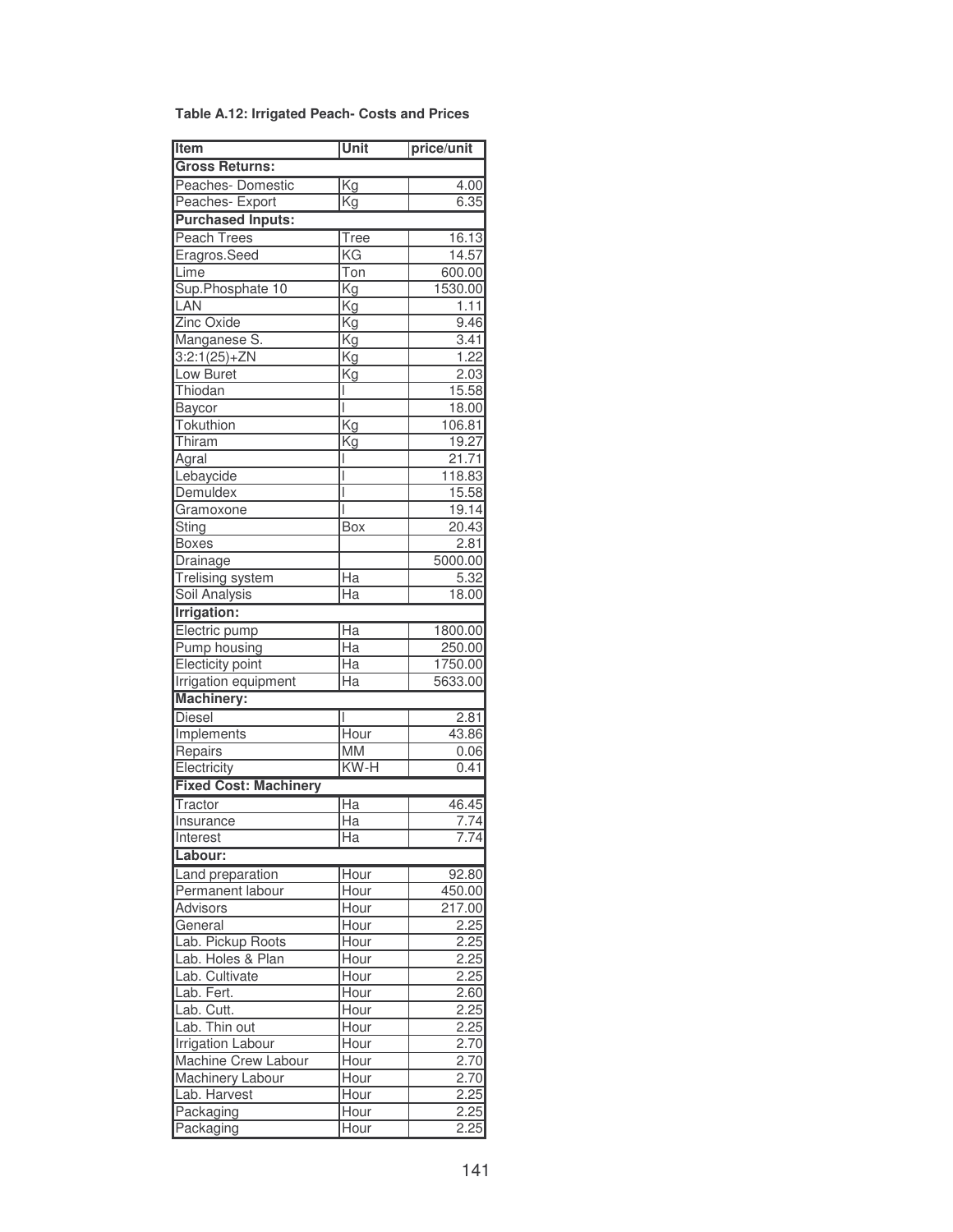| 1250.0<br>0.00<br>0.00<br>0.00<br>0.00<br>0.00<br>0.00<br>0.00<br>0.00<br>0.00<br>0.00<br>0.00<br>0.00<br>0.00<br>0.00<br>0.00<br>Tree<br>0.00<br>0.00<br>0.00<br>0.00<br>0.00<br>Eragros.Seed<br>0.00<br>0.00<br>0.00<br>0.00<br>3.00<br>0.00<br>0.00<br>0.00<br>0.00<br>0.00<br>0.00<br>0.00<br>0.00<br>0.00<br>0.00<br>0.00<br>0.00<br>0.00<br>0.00<br>Κa<br>0.00<br>0.00<br>3.50<br>0.00<br>0.00<br>0.00<br>0.00<br>0.00<br>0.00<br>0.00<br>0.00<br>0.00<br>0.00<br>0.00<br>0.00<br>0.00<br>0.00<br>0.00<br>0.00<br>Ton<br>0.00<br>0.00<br>0.00<br>0.00<br>Lime<br>Sup.Phosphate 10<br>0.00<br>0.00<br>Ton<br>0.50<br>0.00<br>0.00<br>0.00<br>0.00<br>0.00<br>0.00<br>0.00<br>0.00<br>0.00<br>0.00<br>0.00<br>0.00<br>0.00<br>0.00<br>0.00<br>0.00<br>0.00<br>0.00<br>60.0<br>150.00<br>120.00<br>100.00<br>100.00<br>150.00<br>150.00<br>150.00<br>150.00<br>150.00<br>150.00<br>150.00<br>150.00<br>150.00<br>150.00<br>150.00<br>150.00<br>150.00<br>150.00<br>150.00<br>150.00<br>IKa<br>lΚα<br>0.50<br>0.50<br>0.63<br>0.75<br>0.75<br>0.75<br>0.75<br>0.75<br>0.75<br>0.75<br>0.75<br>0.75<br>0.75<br>0.75<br>0.75<br>0.63<br>0.75<br>0.75<br>0.75<br>0.75<br>0.75<br>2.00<br>2.00<br>0.00<br>0.00<br>0.00<br>0.00<br>0.00<br>0.00<br>0.00<br>0.00<br>0.00<br>0.00<br>0.00<br>0.00<br>0.00<br>0.00<br>0.00<br>0.00<br>0.00<br>0.00<br>0.00<br>lΚα<br>$3:2:1(25)+ZN$<br>375.00<br>150.00<br>375.00<br>375.00<br>375.00<br>375.00<br>375.00<br>375.00<br>375.00<br>375.00<br>375.00<br>375.00<br>375.00<br>375.00<br>375.00<br>375.00<br>0.00<br>50.00<br>150.00<br>375.00<br>375.00<br>lKa<br>Low Buret<br>2.50<br>6.25<br>7.50<br>7.50<br>7.50<br>7.50<br>7.50<br>7.50<br>7.50<br>7.50<br>7.50<br>7.50<br>7.50<br>7.50<br>7.50<br>7.50<br>7.50<br>7.50<br>7.50<br>l Ka<br>5.00<br>6.25<br>1.50<br>1.50<br>l Ka<br>0.00<br>0.00<br>1.25<br>1.25<br>1.50<br>1.50<br>1.50<br>1.50<br>1.50<br>1.50<br>1.50<br>1.50<br>1.50<br>1.50<br>1.50<br>1.50<br>1.50<br>1.50<br>1.50<br>Baycor<br>0.60<br>0.60<br>0.00<br>0.00<br>0.50<br>0.50<br>0.60<br>0.60<br>0.60<br>0.60<br>0.60<br>0.60<br>0.60<br>0.60<br>0.60<br>0.60<br>0.60<br>0.60<br>0.60<br>0.60<br>0.60<br>Tokuthion<br>0.00<br>0.50<br>0.50<br>0.75<br>0.75<br>0.75<br>0.75<br>0.75<br>0.75<br>0.75<br>0.75<br>0.75<br>0.75<br>0.75<br>0.75<br>0.75<br>0.25<br>0.75<br>0.75<br>0.75<br>0.75<br>2.50<br>1.50<br>2.25<br>2.25<br>2.25<br>2.25<br>2.25<br>2.25<br>2.25<br>2.25<br>2.25<br>2.25<br>2.25<br>2.25<br>2.25<br>2.25<br>2.25<br>2.25<br>2.25<br><b>I</b> Ka<br>0.75<br>1.50<br>Agral<br>0.15<br>lKa<br>0.1(<br>0.10<br>0.13<br>0.13<br>0.15<br>0.15<br>0.15<br>0.15<br>0.15<br>0.15<br>0.15<br>0.15<br>0.15<br>0.15<br>0.15<br>0.15<br>0.15<br>0.15<br>0.15<br>0.15<br>2.00<br>0.00<br>2.00<br>2.00<br>2.00<br>0.00<br>1.50<br>1.50<br>2.00<br>2.00<br>2.00<br>2.00<br>2.00<br>2.00<br>2.00<br>2.00<br>2.00<br>2.00<br>2.00<br>2.00<br>2.00<br>Lebaycide<br>Demuldex<br>0.25<br>2.00<br>6.00<br>6.00<br>8.00<br>8.00<br>8.00<br>8.00<br>8.00<br>8.00<br>8.00<br>8.00<br>8.00<br>8.00<br>8.00<br>8.00<br>8.00<br>8.00<br>8.00<br>8.00<br>8.00<br>Gramoxone<br>0.00<br>4.00<br>4.00<br>4.00<br>4.00<br>4.00<br>4.00<br>4.00<br>4.00<br>4.00<br>4.00<br>4.00<br>0.00<br>4.00<br>4.00<br>4.00<br>4.00<br>4.00<br>4.00<br>4.00<br>4.00<br>3.00<br>3.00<br>3.00<br>3.00<br>3.00<br>0.00<br>0.00<br>3.00<br>3.00<br>3.00<br>3.00<br>3.00<br>3.00<br>3.00<br>3.00<br>3.00<br>3.00<br>3.00<br>3.00<br>3.00<br>3.00<br>3150.0<br><b>Boxes</b><br>0.00<br>1150.00<br>3150.00<br>3150.00<br>3150.00<br>3150.00<br>3150.00<br>3150.00<br>3150.00<br>3150.00<br>3150.00<br>3150.00<br>3150.00<br>3150.00<br>3150.00<br><b>Box</b><br>0.00<br>0.00<br>3150.00<br>3150.00<br>3150.00<br>Trelising system<br>1250.0<br>lНа<br>0.00<br>0.00<br>0.00<br>0.00<br>0.00<br>0.00<br>0.00<br>0.00<br>0.00<br>0.00<br>0.00<br>0.00<br>0.00<br>0.00<br>0.00<br>0.00<br>0.00<br>0.00<br>0.00<br>0.00<br>Drainage<br>lНа<br>1.00<br>0.00<br>0.00<br>0.00<br>0.00<br>0.00<br>0.00<br>0.00<br>0.00<br>0.00<br>0.00<br>0.00<br>0.00<br>0.00<br>0.00<br>0.00<br>0.00<br>0.00<br>0.00<br>0.00<br>0.00<br>Soil Analysis<br>lНа<br>2.00<br>0.00<br>0.00<br>0.00<br>0.00<br>0.00<br>0.00<br>0.00<br>0.00<br>0.00<br>0.00<br>0.00<br>0.00<br>0.00<br>0.00<br>0.00<br>0.00<br>0.00<br>0.00<br>0.00<br>0.00<br><b>Irrigation:</b><br>Electric pump<br>1.00<br>0.00<br>0.00<br>0.00<br>0.00<br>0.00<br>0.00<br>0.00<br>0.00<br>0.00<br>0.00<br>0.00<br>0.00<br>0.00<br>0.00<br>lНa<br>0.00<br>0.00<br>0.00<br>0.00<br>0.00<br>0.00<br>Pump housing<br>İНa<br>1.00<br>0.00<br>0.00<br>0.00<br>0.00<br>0.00<br>0.00<br>0.00<br>0.00<br>0.00<br>0.00<br>0.00<br>0.00<br>0.00<br>0.00<br>0.00<br>0.00<br>0.00<br>0.00<br>0.00<br>0.00<br>Electicity point<br>IНa<br>1.00<br>0.00<br>0.00<br>0.00<br>0.00<br>0.00<br>0.00<br>0.00<br>0.00<br>0.00<br>0.00<br>0.00<br>0.00<br>0.00<br>0.00<br>0.00<br>0.00<br>0.00<br>0.00<br>0.00<br>0.00<br>Irrigation equipment<br>0.00<br>0.00<br>0.00<br> Ha<br>1.00<br>0.00<br>0.00<br>0.00<br>0.00<br>0.00<br>0.00<br>0.00<br>0.00<br>0.00<br>0.00<br>0.00<br>0.00<br>0.00<br>0.00<br>0.00<br>0.00<br>0.00<br>Machinery:<br>Diesel<br>38.59<br>38.59<br>38.59<br>38.59<br>38.59<br>38.59<br>120.45<br>23.30<br>38.59<br>38.59<br>38.59<br>38.59<br>38.59<br>38.59<br>38.59<br>38.59<br>38.59<br>38.59<br>38.59<br>38.59<br>38.59<br>2.80<br>2.80<br>5.60<br>5.60<br>40.50<br>40.50<br>40.50<br>40.50<br>40.50<br>40.50<br>40.50<br>40.50<br>40.50<br>40.50<br>40.50<br>40.50<br>40.50<br>40.50<br>Hour<br>15.10<br>40.50<br>40.50<br>Implements<br>350.00<br>350.00<br>350.00<br>350.00<br>350.00<br>350.00<br>350.0<br>350.0<br>350.0<br>lмм<br>81.20<br>165.00<br>165.0<br>200.00<br>200.00<br>350.0<br>350.00<br>350.00<br>350.0<br>350.00<br>350.00<br>350.00<br>Repairs<br>Electricity<br>3650.00<br>3650.00<br>3650.00<br>3650.00<br>3650.00<br>3650.00<br>3650.00<br>3650.0<br>3560.0<br>2000.00<br>2000.00<br>2800.0<br>2800.00<br>3650.0<br>3650.00<br>3650.00<br>3650.00<br>3650.00<br>3650.00<br>3650.00<br>3650.00<br>Kw-h<br><b>Fixed Cost: Machinery</b><br>Tractor<br>1.00<br>1.00<br>1.00<br>1.00<br>1.00<br>1.00<br>1.00<br>1.00<br>1.00<br>1.00<br>1.00<br>1.00<br>00.1<br>1.00<br>1.00<br> Ha<br>1.00<br>1.00<br>1.00<br>1.00<br>1.00<br>1.00<br>1.00<br>1.00<br>l Ha<br>1.00<br>1.00<br>1.0(<br>1.00<br>1.00<br>1.00<br>1.00<br>1.00<br>1.00<br>1.00<br>1.00<br>1.00<br>1.00<br>1.00<br>1.00<br>1.00<br>1.00<br>1.00<br>1.00<br>Hail Insurance<br>IНa<br>1.00<br>1.00<br>1.00<br>1.00<br>1.00<br>1.00<br>1.00<br>1.00<br>1.00<br>1.00<br>1.00<br>1.00<br>1.00<br>1.00<br>1.00<br>1.00<br>1.00<br>1.00<br>1.00<br>1.00<br>1.00<br>Interest<br>Labour:<br>l Ha<br>1.00<br>0.00<br>0.00<br>0.00<br>0.00<br>0.00<br>0.00<br>0.00<br>0.00<br>0.00<br>0.00<br>0.00<br>0.00<br>0.00<br>0.00<br>0.00<br>0.00<br>0.00<br>0.00<br>0.00<br>0.00<br>Land preparation<br>Permanent labour<br>0.00<br>0.00<br>0.00<br>0.00<br>lHa.<br>1.00<br>0.00<br>0.00<br>0.00<br>0.00<br>0.00<br>0.00<br>0.00<br>0.00<br>0.00<br>0.00<br>0.00<br>0.00<br>0.00<br>0.00<br>0.00<br>0.00<br>Advisors<br>0.00<br>0.00<br>0.00<br><b>Hour</b><br>1.00<br>0.00<br>0.00<br>0.00<br>0.00<br>0.00<br>0.00<br>0.00<br>0.00<br>0.00<br>0.00<br>0.00<br>0.00<br>0.00<br>0.00<br>0.00<br>0.00<br>0.00<br>General<br>1.00<br>0.00<br>0.00<br>0.00<br>0.00<br>0.00<br>0.00<br>0.00<br>0.00<br>0.00<br>0.00<br>0.00<br>0.00<br>0.00<br>0.00<br>0.00<br>0.00<br>0.00<br>0.00<br>0.00<br>Hour<br>0.00<br>Lab. Pickup Roots<br>10.0<br>0.00<br>0.00<br>0.00<br>0.00<br>0.00<br>0.00<br>0.00<br>0.00<br>0.00<br>0.00<br>0.00<br>0.00<br>0.00<br>0.00<br>0.00<br>0.00<br>0.00<br>0.00<br>0.00<br>0.00<br>Hour<br>Lab. Holes & Plan<br>40.0<br>0.00<br>Hour<br>0.00<br>0.00<br>0.00<br>0.00<br>0.00<br>0.00<br>0.00<br>0.00<br>0.00<br>0.00<br>0.00<br>0.00<br>0.00<br>0.00<br>0.00<br>0.00<br>0.00<br>0.00<br>0.00<br>Lab. Cultivate<br>200.0<br>0.00<br>0.00<br>0.00<br>Hour<br>200.00<br>0.00<br>0.00<br>0.00<br>0.00<br>0.00<br>0.00<br>0.00<br>0.00<br>0.00<br>0.00<br>0.00<br>0.00<br>0.00<br>0.00<br>0.00<br>0.00<br>Lab. Fert<br>8.00<br>8.00<br>Hour<br>16.0<br>0.00<br>1.25<br>1.25<br>8.00<br>8.00<br>8.00<br>8.00<br>8.00<br>8.00<br>8.00<br>8.00<br>8.00<br>8.00<br>8.00<br>8.00<br>8.00<br>8.00<br>8.00<br>67.00<br>67.00<br>87.50<br>87.50<br>87.50<br>87.50<br>87.50<br>87.50<br>87.50<br>87.50<br>87.50<br>87.50<br>87.50<br>87.50<br>Hour<br>2.00<br>33.00<br>87.50<br>87.50<br>87.50<br>87.50<br>87.50<br>Lab. Cutt<br>125.00<br>125.00<br>125.00<br>125.00<br>125.00<br>125.00<br>125.00<br>125.00<br>125.00<br>125.00<br>125.00<br>125.00<br>125.00<br>Lab. Thin ou<br>l Hour<br>0.50<br>0.00<br>63.0<br>63.00<br>125.00<br>125.00<br>125.00<br>125.00<br>4.50<br>4.50<br>4.50<br>4.50<br>4.50<br>4.50<br>4.50<br>4.50<br>4.50<br>4.50<br>4.50<br>4.50<br>4.50<br>4.50<br>4.50<br>4.50<br>4.50<br><b>Irrigation Labour</b><br>Hour<br>0.00<br>0.00<br>4.5(<br>4.50<br>Machine Crew Labour<br>Hour<br>3.2<br>1.69<br>0.00<br>0.00<br>0.00<br>0.00<br>0.00<br>0.00<br>0.00<br>0.0(<br>0.00<br>0.00<br>0.00<br>0.00<br>0.00<br>0.00<br>0.00<br>0.00<br>0.00<br>0.00<br>0.00<br>Machinery Labou<br>4.97<br>Hour<br>10.53<br>2.63<br>4.97<br>4.97<br>4.97<br>4.97<br>4.97<br>4.97<br>4.97<br>4.97<br>4.97<br>4.97<br>4.97<br>4.97<br>4.97<br>4.97<br>4.97<br>4.97<br>4.97<br>4.97<br>Lab. Harvest<br>0.00<br>96.0<br>96.00<br>96.00<br>96.00<br>96.00<br>96.00<br>96.00<br>96.0<br>96.00<br>96.00<br>96.00<br>96.00<br>96.00<br>96.00<br>96.00<br>96.00<br>96.00<br>96.00<br>96.00<br>Hour<br>0.00<br>0.00<br>60.00<br>60.00<br>180.00<br>180.00<br>180.00<br>180.00<br>180.00<br>180.00<br>180.00<br>180.00<br>180.00<br>180.00<br>180.00<br>180.00<br>180.00<br>180.00<br>180.00<br><b>Hour</b><br>0.00<br>180.00<br>180.00 |              |  |  |  |  |  |  |  |  |  |  |  |
|--------------------------------------------------------------------------------------------------------------------------------------------------------------------------------------------------------------------------------------------------------------------------------------------------------------------------------------------------------------------------------------------------------------------------------------------------------------------------------------------------------------------------------------------------------------------------------------------------------------------------------------------------------------------------------------------------------------------------------------------------------------------------------------------------------------------------------------------------------------------------------------------------------------------------------------------------------------------------------------------------------------------------------------------------------------------------------------------------------------------------------------------------------------------------------------------------------------------------------------------------------------------------------------------------------------------------------------------------------------------------------------------------------------------------------------------------------------------------------------------------------------------------------------------------------------------------------------------------------------------------------------------------------------------------------------------------------------------------------------------------------------------------------------------------------------------------------------------------------------------------------------------------------------------------------------------------------------------------------------------------------------------------------------------------------------------------------------------------------------------------------------------------------------------------------------------------------------------------------------------------------------------------------------------------------------------------------------------------------------------------------------------------------------------------------------------------------------------------------------------------------------------------------------------------------------------------------------------------------------------------------------------------------------------------------------------------------------------------------------------------------------------------------------------------------------------------------------------------------------------------------------------------------------------------------------------------------------------------------------------------------------------------------------------------------------------------------------------------------------------------------------------------------------------------------------------------------------------------------------------------------------------------------------------------------------------------------------------------------------------------------------------------------------------------------------------------------------------------------------------------------------------------------------------------------------------------------------------------------------------------------------------------------------------------------------------------------------------------------------------------------------------------------------------------------------------------------------------------------------------------------------------------------------------------------------------------------------------------------------------------------------------------------------------------------------------------------------------------------------------------------------------------------------------------------------------------------------------------------------------------------------------------------------------------------------------------------------------------------------------------------------------------------------------------------------------------------------------------------------------------------------------------------------------------------------------------------------------------------------------------------------------------------------------------------------------------------------------------------------------------------------------------------------------------------------------------------------------------------------------------------------------------------------------------------------------------------------------------------------------------------------------------------------------------------------------------------------------------------------------------------------------------------------------------------------------------------------------------------------------------------------------------------------------------------------------------------------------------------------------------------------------------------------------------------------------------------------------------------------------------------------------------------------------------------------------------------------------------------------------------------------------------------------------------------------------------------------------------------------------------------------------------------------------------------------------------------------------------------------------------------------------------------------------------------------------------------------------------------------------------------------------------------------------------------------------------------------------------------------------------------------------------------------------------------------------------------------------------------------------------------------------------------------------------------------------------------------------------------------------------------------------------------------------------------------------------------------------------------------------------------------------------------------------------------------------------------------------------------------------------------------------------------------------------------------------------------------------------------------------------------------------------------------------------------------------------------------------------------------------------------------------------------------------------------------------------------------------------------------------------------------------------------------------------------------------------------------------------------------------------------------------------------------------------------------------------------------------------------------------------------------------------------------------------------------------------------------------------------------------------------------------------------------------------------------------------------------------------------------------------------------------------------------------------------------------------------------------------------------------------------------------------------------------------------------------------------------------------------------------------------------------------------------------------------------------------------------------------------------------------------------------------------------------------------------------------------------------------------------------------------------------------------------------------------------------------------------------------------------------------------------------------------------------------------------------------------------------------------------------------------------------------------------------------------------------------------------------------------------------------------------------------------------------------------------------------------------------------------------------------------------------------------------------------------------------------------------------------------------------------------------------------------------------------------------------------------------------------------------------------------------------------------------------------------------------------------------------------------------------------------------------------------------------------------------------------------------------------------------------------------------------------------------------------------------------------------------------------------------------------------------------------------------------------------------------------------------------------------------------------------------------------------------------------------------------------------------------------------------------------------------------------------------------------------------------------------------------------------------------------------------------------------------------------------------------------------------------------------------------------------------------------------------------------------------------------------------------------------------------------------------------------------------------------------------------------------------------------------------------------------|--------------|--|--|--|--|--|--|--|--|--|--|--|
|                                                                                                                                                                                                                                                                                                                                                                                                                                                                                                                                                                                                                                                                                                                                                                                                                                                                                                                                                                                                                                                                                                                                                                                                                                                                                                                                                                                                                                                                                                                                                                                                                                                                                                                                                                                                                                                                                                                                                                                                                                                                                                                                                                                                                                                                                                                                                                                                                                                                                                                                                                                                                                                                                                                                                                                                                                                                                                                                                                                                                                                                                                                                                                                                                                                                                                                                                                                                                                                                                                                                                                                                                                                                                                                                                                                                                                                                                                                                                                                                                                                                                                                                                                                                                                                                                                                                                                                                                                                                                                                                                                                                                                                                                                                                                                                                                                                                                                                                                                                                                                                                                                                                                                                                                                                                                                                                                                                                                                                                                                                                                                                                                                                                                                                                                                                                                                                                                                                                                                                                                                                                                                                                                                                                                                                                                                                                                                                                                                                                                                                                                                                                                                                                                                                                                                                                                                                                                                                                                                                                                                                                                                                                                                                                                                                                                                                                                                                                                                                                                                                                                                                                                                                                                                                                                                                                                                                                                                                                                                                                                                                                                                                                                                                                                                                                                                                                                                                                                                                                                                                                                                                                                                                                                                                                                                                                                                                                                                                                                                                                                                                                                                                                                                                                                                                                                                                                                                                                                                                                                                                                                                                                                                                                                                                                                                                                                                                                                | Peach Trees  |  |  |  |  |  |  |  |  |  |  |  |
|                                                                                                                                                                                                                                                                                                                                                                                                                                                                                                                                                                                                                                                                                                                                                                                                                                                                                                                                                                                                                                                                                                                                                                                                                                                                                                                                                                                                                                                                                                                                                                                                                                                                                                                                                                                                                                                                                                                                                                                                                                                                                                                                                                                                                                                                                                                                                                                                                                                                                                                                                                                                                                                                                                                                                                                                                                                                                                                                                                                                                                                                                                                                                                                                                                                                                                                                                                                                                                                                                                                                                                                                                                                                                                                                                                                                                                                                                                                                                                                                                                                                                                                                                                                                                                                                                                                                                                                                                                                                                                                                                                                                                                                                                                                                                                                                                                                                                                                                                                                                                                                                                                                                                                                                                                                                                                                                                                                                                                                                                                                                                                                                                                                                                                                                                                                                                                                                                                                                                                                                                                                                                                                                                                                                                                                                                                                                                                                                                                                                                                                                                                                                                                                                                                                                                                                                                                                                                                                                                                                                                                                                                                                                                                                                                                                                                                                                                                                                                                                                                                                                                                                                                                                                                                                                                                                                                                                                                                                                                                                                                                                                                                                                                                                                                                                                                                                                                                                                                                                                                                                                                                                                                                                                                                                                                                                                                                                                                                                                                                                                                                                                                                                                                                                                                                                                                                                                                                                                                                                                                                                                                                                                                                                                                                                                                                                                                                                                                |              |  |  |  |  |  |  |  |  |  |  |  |
|                                                                                                                                                                                                                                                                                                                                                                                                                                                                                                                                                                                                                                                                                                                                                                                                                                                                                                                                                                                                                                                                                                                                                                                                                                                                                                                                                                                                                                                                                                                                                                                                                                                                                                                                                                                                                                                                                                                                                                                                                                                                                                                                                                                                                                                                                                                                                                                                                                                                                                                                                                                                                                                                                                                                                                                                                                                                                                                                                                                                                                                                                                                                                                                                                                                                                                                                                                                                                                                                                                                                                                                                                                                                                                                                                                                                                                                                                                                                                                                                                                                                                                                                                                                                                                                                                                                                                                                                                                                                                                                                                                                                                                                                                                                                                                                                                                                                                                                                                                                                                                                                                                                                                                                                                                                                                                                                                                                                                                                                                                                                                                                                                                                                                                                                                                                                                                                                                                                                                                                                                                                                                                                                                                                                                                                                                                                                                                                                                                                                                                                                                                                                                                                                                                                                                                                                                                                                                                                                                                                                                                                                                                                                                                                                                                                                                                                                                                                                                                                                                                                                                                                                                                                                                                                                                                                                                                                                                                                                                                                                                                                                                                                                                                                                                                                                                                                                                                                                                                                                                                                                                                                                                                                                                                                                                                                                                                                                                                                                                                                                                                                                                                                                                                                                                                                                                                                                                                                                                                                                                                                                                                                                                                                                                                                                                                                                                                                                                |              |  |  |  |  |  |  |  |  |  |  |  |
|                                                                                                                                                                                                                                                                                                                                                                                                                                                                                                                                                                                                                                                                                                                                                                                                                                                                                                                                                                                                                                                                                                                                                                                                                                                                                                                                                                                                                                                                                                                                                                                                                                                                                                                                                                                                                                                                                                                                                                                                                                                                                                                                                                                                                                                                                                                                                                                                                                                                                                                                                                                                                                                                                                                                                                                                                                                                                                                                                                                                                                                                                                                                                                                                                                                                                                                                                                                                                                                                                                                                                                                                                                                                                                                                                                                                                                                                                                                                                                                                                                                                                                                                                                                                                                                                                                                                                                                                                                                                                                                                                                                                                                                                                                                                                                                                                                                                                                                                                                                                                                                                                                                                                                                                                                                                                                                                                                                                                                                                                                                                                                                                                                                                                                                                                                                                                                                                                                                                                                                                                                                                                                                                                                                                                                                                                                                                                                                                                                                                                                                                                                                                                                                                                                                                                                                                                                                                                                                                                                                                                                                                                                                                                                                                                                                                                                                                                                                                                                                                                                                                                                                                                                                                                                                                                                                                                                                                                                                                                                                                                                                                                                                                                                                                                                                                                                                                                                                                                                                                                                                                                                                                                                                                                                                                                                                                                                                                                                                                                                                                                                                                                                                                                                                                                                                                                                                                                                                                                                                                                                                                                                                                                                                                                                                                                                                                                                                                                |              |  |  |  |  |  |  |  |  |  |  |  |
|                                                                                                                                                                                                                                                                                                                                                                                                                                                                                                                                                                                                                                                                                                                                                                                                                                                                                                                                                                                                                                                                                                                                                                                                                                                                                                                                                                                                                                                                                                                                                                                                                                                                                                                                                                                                                                                                                                                                                                                                                                                                                                                                                                                                                                                                                                                                                                                                                                                                                                                                                                                                                                                                                                                                                                                                                                                                                                                                                                                                                                                                                                                                                                                                                                                                                                                                                                                                                                                                                                                                                                                                                                                                                                                                                                                                                                                                                                                                                                                                                                                                                                                                                                                                                                                                                                                                                                                                                                                                                                                                                                                                                                                                                                                                                                                                                                                                                                                                                                                                                                                                                                                                                                                                                                                                                                                                                                                                                                                                                                                                                                                                                                                                                                                                                                                                                                                                                                                                                                                                                                                                                                                                                                                                                                                                                                                                                                                                                                                                                                                                                                                                                                                                                                                                                                                                                                                                                                                                                                                                                                                                                                                                                                                                                                                                                                                                                                                                                                                                                                                                                                                                                                                                                                                                                                                                                                                                                                                                                                                                                                                                                                                                                                                                                                                                                                                                                                                                                                                                                                                                                                                                                                                                                                                                                                                                                                                                                                                                                                                                                                                                                                                                                                                                                                                                                                                                                                                                                                                                                                                                                                                                                                                                                                                                                                                                                                                                                | LAN          |  |  |  |  |  |  |  |  |  |  |  |
|                                                                                                                                                                                                                                                                                                                                                                                                                                                                                                                                                                                                                                                                                                                                                                                                                                                                                                                                                                                                                                                                                                                                                                                                                                                                                                                                                                                                                                                                                                                                                                                                                                                                                                                                                                                                                                                                                                                                                                                                                                                                                                                                                                                                                                                                                                                                                                                                                                                                                                                                                                                                                                                                                                                                                                                                                                                                                                                                                                                                                                                                                                                                                                                                                                                                                                                                                                                                                                                                                                                                                                                                                                                                                                                                                                                                                                                                                                                                                                                                                                                                                                                                                                                                                                                                                                                                                                                                                                                                                                                                                                                                                                                                                                                                                                                                                                                                                                                                                                                                                                                                                                                                                                                                                                                                                                                                                                                                                                                                                                                                                                                                                                                                                                                                                                                                                                                                                                                                                                                                                                                                                                                                                                                                                                                                                                                                                                                                                                                                                                                                                                                                                                                                                                                                                                                                                                                                                                                                                                                                                                                                                                                                                                                                                                                                                                                                                                                                                                                                                                                                                                                                                                                                                                                                                                                                                                                                                                                                                                                                                                                                                                                                                                                                                                                                                                                                                                                                                                                                                                                                                                                                                                                                                                                                                                                                                                                                                                                                                                                                                                                                                                                                                                                                                                                                                                                                                                                                                                                                                                                                                                                                                                                                                                                                                                                                                                                                                | Zinc Okside  |  |  |  |  |  |  |  |  |  |  |  |
|                                                                                                                                                                                                                                                                                                                                                                                                                                                                                                                                                                                                                                                                                                                                                                                                                                                                                                                                                                                                                                                                                                                                                                                                                                                                                                                                                                                                                                                                                                                                                                                                                                                                                                                                                                                                                                                                                                                                                                                                                                                                                                                                                                                                                                                                                                                                                                                                                                                                                                                                                                                                                                                                                                                                                                                                                                                                                                                                                                                                                                                                                                                                                                                                                                                                                                                                                                                                                                                                                                                                                                                                                                                                                                                                                                                                                                                                                                                                                                                                                                                                                                                                                                                                                                                                                                                                                                                                                                                                                                                                                                                                                                                                                                                                                                                                                                                                                                                                                                                                                                                                                                                                                                                                                                                                                                                                                                                                                                                                                                                                                                                                                                                                                                                                                                                                                                                                                                                                                                                                                                                                                                                                                                                                                                                                                                                                                                                                                                                                                                                                                                                                                                                                                                                                                                                                                                                                                                                                                                                                                                                                                                                                                                                                                                                                                                                                                                                                                                                                                                                                                                                                                                                                                                                                                                                                                                                                                                                                                                                                                                                                                                                                                                                                                                                                                                                                                                                                                                                                                                                                                                                                                                                                                                                                                                                                                                                                                                                                                                                                                                                                                                                                                                                                                                                                                                                                                                                                                                                                                                                                                                                                                                                                                                                                                                                                                                                                                | Manganese S. |  |  |  |  |  |  |  |  |  |  |  |
|                                                                                                                                                                                                                                                                                                                                                                                                                                                                                                                                                                                                                                                                                                                                                                                                                                                                                                                                                                                                                                                                                                                                                                                                                                                                                                                                                                                                                                                                                                                                                                                                                                                                                                                                                                                                                                                                                                                                                                                                                                                                                                                                                                                                                                                                                                                                                                                                                                                                                                                                                                                                                                                                                                                                                                                                                                                                                                                                                                                                                                                                                                                                                                                                                                                                                                                                                                                                                                                                                                                                                                                                                                                                                                                                                                                                                                                                                                                                                                                                                                                                                                                                                                                                                                                                                                                                                                                                                                                                                                                                                                                                                                                                                                                                                                                                                                                                                                                                                                                                                                                                                                                                                                                                                                                                                                                                                                                                                                                                                                                                                                                                                                                                                                                                                                                                                                                                                                                                                                                                                                                                                                                                                                                                                                                                                                                                                                                                                                                                                                                                                                                                                                                                                                                                                                                                                                                                                                                                                                                                                                                                                                                                                                                                                                                                                                                                                                                                                                                                                                                                                                                                                                                                                                                                                                                                                                                                                                                                                                                                                                                                                                                                                                                                                                                                                                                                                                                                                                                                                                                                                                                                                                                                                                                                                                                                                                                                                                                                                                                                                                                                                                                                                                                                                                                                                                                                                                                                                                                                                                                                                                                                                                                                                                                                                                                                                                                                                |              |  |  |  |  |  |  |  |  |  |  |  |
|                                                                                                                                                                                                                                                                                                                                                                                                                                                                                                                                                                                                                                                                                                                                                                                                                                                                                                                                                                                                                                                                                                                                                                                                                                                                                                                                                                                                                                                                                                                                                                                                                                                                                                                                                                                                                                                                                                                                                                                                                                                                                                                                                                                                                                                                                                                                                                                                                                                                                                                                                                                                                                                                                                                                                                                                                                                                                                                                                                                                                                                                                                                                                                                                                                                                                                                                                                                                                                                                                                                                                                                                                                                                                                                                                                                                                                                                                                                                                                                                                                                                                                                                                                                                                                                                                                                                                                                                                                                                                                                                                                                                                                                                                                                                                                                                                                                                                                                                                                                                                                                                                                                                                                                                                                                                                                                                                                                                                                                                                                                                                                                                                                                                                                                                                                                                                                                                                                                                                                                                                                                                                                                                                                                                                                                                                                                                                                                                                                                                                                                                                                                                                                                                                                                                                                                                                                                                                                                                                                                                                                                                                                                                                                                                                                                                                                                                                                                                                                                                                                                                                                                                                                                                                                                                                                                                                                                                                                                                                                                                                                                                                                                                                                                                                                                                                                                                                                                                                                                                                                                                                                                                                                                                                                                                                                                                                                                                                                                                                                                                                                                                                                                                                                                                                                                                                                                                                                                                                                                                                                                                                                                                                                                                                                                                                                                                                                                                                |              |  |  |  |  |  |  |  |  |  |  |  |
|                                                                                                                                                                                                                                                                                                                                                                                                                                                                                                                                                                                                                                                                                                                                                                                                                                                                                                                                                                                                                                                                                                                                                                                                                                                                                                                                                                                                                                                                                                                                                                                                                                                                                                                                                                                                                                                                                                                                                                                                                                                                                                                                                                                                                                                                                                                                                                                                                                                                                                                                                                                                                                                                                                                                                                                                                                                                                                                                                                                                                                                                                                                                                                                                                                                                                                                                                                                                                                                                                                                                                                                                                                                                                                                                                                                                                                                                                                                                                                                                                                                                                                                                                                                                                                                                                                                                                                                                                                                                                                                                                                                                                                                                                                                                                                                                                                                                                                                                                                                                                                                                                                                                                                                                                                                                                                                                                                                                                                                                                                                                                                                                                                                                                                                                                                                                                                                                                                                                                                                                                                                                                                                                                                                                                                                                                                                                                                                                                                                                                                                                                                                                                                                                                                                                                                                                                                                                                                                                                                                                                                                                                                                                                                                                                                                                                                                                                                                                                                                                                                                                                                                                                                                                                                                                                                                                                                                                                                                                                                                                                                                                                                                                                                                                                                                                                                                                                                                                                                                                                                                                                                                                                                                                                                                                                                                                                                                                                                                                                                                                                                                                                                                                                                                                                                                                                                                                                                                                                                                                                                                                                                                                                                                                                                                                                                                                                                                                                | Thiodan      |  |  |  |  |  |  |  |  |  |  |  |
|                                                                                                                                                                                                                                                                                                                                                                                                                                                                                                                                                                                                                                                                                                                                                                                                                                                                                                                                                                                                                                                                                                                                                                                                                                                                                                                                                                                                                                                                                                                                                                                                                                                                                                                                                                                                                                                                                                                                                                                                                                                                                                                                                                                                                                                                                                                                                                                                                                                                                                                                                                                                                                                                                                                                                                                                                                                                                                                                                                                                                                                                                                                                                                                                                                                                                                                                                                                                                                                                                                                                                                                                                                                                                                                                                                                                                                                                                                                                                                                                                                                                                                                                                                                                                                                                                                                                                                                                                                                                                                                                                                                                                                                                                                                                                                                                                                                                                                                                                                                                                                                                                                                                                                                                                                                                                                                                                                                                                                                                                                                                                                                                                                                                                                                                                                                                                                                                                                                                                                                                                                                                                                                                                                                                                                                                                                                                                                                                                                                                                                                                                                                                                                                                                                                                                                                                                                                                                                                                                                                                                                                                                                                                                                                                                                                                                                                                                                                                                                                                                                                                                                                                                                                                                                                                                                                                                                                                                                                                                                                                                                                                                                                                                                                                                                                                                                                                                                                                                                                                                                                                                                                                                                                                                                                                                                                                                                                                                                                                                                                                                                                                                                                                                                                                                                                                                                                                                                                                                                                                                                                                                                                                                                                                                                                                                                                                                                                                                |              |  |  |  |  |  |  |  |  |  |  |  |
|                                                                                                                                                                                                                                                                                                                                                                                                                                                                                                                                                                                                                                                                                                                                                                                                                                                                                                                                                                                                                                                                                                                                                                                                                                                                                                                                                                                                                                                                                                                                                                                                                                                                                                                                                                                                                                                                                                                                                                                                                                                                                                                                                                                                                                                                                                                                                                                                                                                                                                                                                                                                                                                                                                                                                                                                                                                                                                                                                                                                                                                                                                                                                                                                                                                                                                                                                                                                                                                                                                                                                                                                                                                                                                                                                                                                                                                                                                                                                                                                                                                                                                                                                                                                                                                                                                                                                                                                                                                                                                                                                                                                                                                                                                                                                                                                                                                                                                                                                                                                                                                                                                                                                                                                                                                                                                                                                                                                                                                                                                                                                                                                                                                                                                                                                                                                                                                                                                                                                                                                                                                                                                                                                                                                                                                                                                                                                                                                                                                                                                                                                                                                                                                                                                                                                                                                                                                                                                                                                                                                                                                                                                                                                                                                                                                                                                                                                                                                                                                                                                                                                                                                                                                                                                                                                                                                                                                                                                                                                                                                                                                                                                                                                                                                                                                                                                                                                                                                                                                                                                                                                                                                                                                                                                                                                                                                                                                                                                                                                                                                                                                                                                                                                                                                                                                                                                                                                                                                                                                                                                                                                                                                                                                                                                                                                                                                                                                                                |              |  |  |  |  |  |  |  |  |  |  |  |
|                                                                                                                                                                                                                                                                                                                                                                                                                                                                                                                                                                                                                                                                                                                                                                                                                                                                                                                                                                                                                                                                                                                                                                                                                                                                                                                                                                                                                                                                                                                                                                                                                                                                                                                                                                                                                                                                                                                                                                                                                                                                                                                                                                                                                                                                                                                                                                                                                                                                                                                                                                                                                                                                                                                                                                                                                                                                                                                                                                                                                                                                                                                                                                                                                                                                                                                                                                                                                                                                                                                                                                                                                                                                                                                                                                                                                                                                                                                                                                                                                                                                                                                                                                                                                                                                                                                                                                                                                                                                                                                                                                                                                                                                                                                                                                                                                                                                                                                                                                                                                                                                                                                                                                                                                                                                                                                                                                                                                                                                                                                                                                                                                                                                                                                                                                                                                                                                                                                                                                                                                                                                                                                                                                                                                                                                                                                                                                                                                                                                                                                                                                                                                                                                                                                                                                                                                                                                                                                                                                                                                                                                                                                                                                                                                                                                                                                                                                                                                                                                                                                                                                                                                                                                                                                                                                                                                                                                                                                                                                                                                                                                                                                                                                                                                                                                                                                                                                                                                                                                                                                                                                                                                                                                                                                                                                                                                                                                                                                                                                                                                                                                                                                                                                                                                                                                                                                                                                                                                                                                                                                                                                                                                                                                                                                                                                                                                                                                                | Thiram       |  |  |  |  |  |  |  |  |  |  |  |
|                                                                                                                                                                                                                                                                                                                                                                                                                                                                                                                                                                                                                                                                                                                                                                                                                                                                                                                                                                                                                                                                                                                                                                                                                                                                                                                                                                                                                                                                                                                                                                                                                                                                                                                                                                                                                                                                                                                                                                                                                                                                                                                                                                                                                                                                                                                                                                                                                                                                                                                                                                                                                                                                                                                                                                                                                                                                                                                                                                                                                                                                                                                                                                                                                                                                                                                                                                                                                                                                                                                                                                                                                                                                                                                                                                                                                                                                                                                                                                                                                                                                                                                                                                                                                                                                                                                                                                                                                                                                                                                                                                                                                                                                                                                                                                                                                                                                                                                                                                                                                                                                                                                                                                                                                                                                                                                                                                                                                                                                                                                                                                                                                                                                                                                                                                                                                                                                                                                                                                                                                                                                                                                                                                                                                                                                                                                                                                                                                                                                                                                                                                                                                                                                                                                                                                                                                                                                                                                                                                                                                                                                                                                                                                                                                                                                                                                                                                                                                                                                                                                                                                                                                                                                                                                                                                                                                                                                                                                                                                                                                                                                                                                                                                                                                                                                                                                                                                                                                                                                                                                                                                                                                                                                                                                                                                                                                                                                                                                                                                                                                                                                                                                                                                                                                                                                                                                                                                                                                                                                                                                                                                                                                                                                                                                                                                                                                                                                                |              |  |  |  |  |  |  |  |  |  |  |  |
|                                                                                                                                                                                                                                                                                                                                                                                                                                                                                                                                                                                                                                                                                                                                                                                                                                                                                                                                                                                                                                                                                                                                                                                                                                                                                                                                                                                                                                                                                                                                                                                                                                                                                                                                                                                                                                                                                                                                                                                                                                                                                                                                                                                                                                                                                                                                                                                                                                                                                                                                                                                                                                                                                                                                                                                                                                                                                                                                                                                                                                                                                                                                                                                                                                                                                                                                                                                                                                                                                                                                                                                                                                                                                                                                                                                                                                                                                                                                                                                                                                                                                                                                                                                                                                                                                                                                                                                                                                                                                                                                                                                                                                                                                                                                                                                                                                                                                                                                                                                                                                                                                                                                                                                                                                                                                                                                                                                                                                                                                                                                                                                                                                                                                                                                                                                                                                                                                                                                                                                                                                                                                                                                                                                                                                                                                                                                                                                                                                                                                                                                                                                                                                                                                                                                                                                                                                                                                                                                                                                                                                                                                                                                                                                                                                                                                                                                                                                                                                                                                                                                                                                                                                                                                                                                                                                                                                                                                                                                                                                                                                                                                                                                                                                                                                                                                                                                                                                                                                                                                                                                                                                                                                                                                                                                                                                                                                                                                                                                                                                                                                                                                                                                                                                                                                                                                                                                                                                                                                                                                                                                                                                                                                                                                                                                                                                                                                                                                |              |  |  |  |  |  |  |  |  |  |  |  |
|                                                                                                                                                                                                                                                                                                                                                                                                                                                                                                                                                                                                                                                                                                                                                                                                                                                                                                                                                                                                                                                                                                                                                                                                                                                                                                                                                                                                                                                                                                                                                                                                                                                                                                                                                                                                                                                                                                                                                                                                                                                                                                                                                                                                                                                                                                                                                                                                                                                                                                                                                                                                                                                                                                                                                                                                                                                                                                                                                                                                                                                                                                                                                                                                                                                                                                                                                                                                                                                                                                                                                                                                                                                                                                                                                                                                                                                                                                                                                                                                                                                                                                                                                                                                                                                                                                                                                                                                                                                                                                                                                                                                                                                                                                                                                                                                                                                                                                                                                                                                                                                                                                                                                                                                                                                                                                                                                                                                                                                                                                                                                                                                                                                                                                                                                                                                                                                                                                                                                                                                                                                                                                                                                                                                                                                                                                                                                                                                                                                                                                                                                                                                                                                                                                                                                                                                                                                                                                                                                                                                                                                                                                                                                                                                                                                                                                                                                                                                                                                                                                                                                                                                                                                                                                                                                                                                                                                                                                                                                                                                                                                                                                                                                                                                                                                                                                                                                                                                                                                                                                                                                                                                                                                                                                                                                                                                                                                                                                                                                                                                                                                                                                                                                                                                                                                                                                                                                                                                                                                                                                                                                                                                                                                                                                                                                                                                                                                                                |              |  |  |  |  |  |  |  |  |  |  |  |
|                                                                                                                                                                                                                                                                                                                                                                                                                                                                                                                                                                                                                                                                                                                                                                                                                                                                                                                                                                                                                                                                                                                                                                                                                                                                                                                                                                                                                                                                                                                                                                                                                                                                                                                                                                                                                                                                                                                                                                                                                                                                                                                                                                                                                                                                                                                                                                                                                                                                                                                                                                                                                                                                                                                                                                                                                                                                                                                                                                                                                                                                                                                                                                                                                                                                                                                                                                                                                                                                                                                                                                                                                                                                                                                                                                                                                                                                                                                                                                                                                                                                                                                                                                                                                                                                                                                                                                                                                                                                                                                                                                                                                                                                                                                                                                                                                                                                                                                                                                                                                                                                                                                                                                                                                                                                                                                                                                                                                                                                                                                                                                                                                                                                                                                                                                                                                                                                                                                                                                                                                                                                                                                                                                                                                                                                                                                                                                                                                                                                                                                                                                                                                                                                                                                                                                                                                                                                                                                                                                                                                                                                                                                                                                                                                                                                                                                                                                                                                                                                                                                                                                                                                                                                                                                                                                                                                                                                                                                                                                                                                                                                                                                                                                                                                                                                                                                                                                                                                                                                                                                                                                                                                                                                                                                                                                                                                                                                                                                                                                                                                                                                                                                                                                                                                                                                                                                                                                                                                                                                                                                                                                                                                                                                                                                                                                                                                                                                                |              |  |  |  |  |  |  |  |  |  |  |  |
|                                                                                                                                                                                                                                                                                                                                                                                                                                                                                                                                                                                                                                                                                                                                                                                                                                                                                                                                                                                                                                                                                                                                                                                                                                                                                                                                                                                                                                                                                                                                                                                                                                                                                                                                                                                                                                                                                                                                                                                                                                                                                                                                                                                                                                                                                                                                                                                                                                                                                                                                                                                                                                                                                                                                                                                                                                                                                                                                                                                                                                                                                                                                                                                                                                                                                                                                                                                                                                                                                                                                                                                                                                                                                                                                                                                                                                                                                                                                                                                                                                                                                                                                                                                                                                                                                                                                                                                                                                                                                                                                                                                                                                                                                                                                                                                                                                                                                                                                                                                                                                                                                                                                                                                                                                                                                                                                                                                                                                                                                                                                                                                                                                                                                                                                                                                                                                                                                                                                                                                                                                                                                                                                                                                                                                                                                                                                                                                                                                                                                                                                                                                                                                                                                                                                                                                                                                                                                                                                                                                                                                                                                                                                                                                                                                                                                                                                                                                                                                                                                                                                                                                                                                                                                                                                                                                                                                                                                                                                                                                                                                                                                                                                                                                                                                                                                                                                                                                                                                                                                                                                                                                                                                                                                                                                                                                                                                                                                                                                                                                                                                                                                                                                                                                                                                                                                                                                                                                                                                                                                                                                                                                                                                                                                                                                                                                                                                                                                | Sting        |  |  |  |  |  |  |  |  |  |  |  |
|                                                                                                                                                                                                                                                                                                                                                                                                                                                                                                                                                                                                                                                                                                                                                                                                                                                                                                                                                                                                                                                                                                                                                                                                                                                                                                                                                                                                                                                                                                                                                                                                                                                                                                                                                                                                                                                                                                                                                                                                                                                                                                                                                                                                                                                                                                                                                                                                                                                                                                                                                                                                                                                                                                                                                                                                                                                                                                                                                                                                                                                                                                                                                                                                                                                                                                                                                                                                                                                                                                                                                                                                                                                                                                                                                                                                                                                                                                                                                                                                                                                                                                                                                                                                                                                                                                                                                                                                                                                                                                                                                                                                                                                                                                                                                                                                                                                                                                                                                                                                                                                                                                                                                                                                                                                                                                                                                                                                                                                                                                                                                                                                                                                                                                                                                                                                                                                                                                                                                                                                                                                                                                                                                                                                                                                                                                                                                                                                                                                                                                                                                                                                                                                                                                                                                                                                                                                                                                                                                                                                                                                                                                                                                                                                                                                                                                                                                                                                                                                                                                                                                                                                                                                                                                                                                                                                                                                                                                                                                                                                                                                                                                                                                                                                                                                                                                                                                                                                                                                                                                                                                                                                                                                                                                                                                                                                                                                                                                                                                                                                                                                                                                                                                                                                                                                                                                                                                                                                                                                                                                                                                                                                                                                                                                                                                                                                                                                                                |              |  |  |  |  |  |  |  |  |  |  |  |
|                                                                                                                                                                                                                                                                                                                                                                                                                                                                                                                                                                                                                                                                                                                                                                                                                                                                                                                                                                                                                                                                                                                                                                                                                                                                                                                                                                                                                                                                                                                                                                                                                                                                                                                                                                                                                                                                                                                                                                                                                                                                                                                                                                                                                                                                                                                                                                                                                                                                                                                                                                                                                                                                                                                                                                                                                                                                                                                                                                                                                                                                                                                                                                                                                                                                                                                                                                                                                                                                                                                                                                                                                                                                                                                                                                                                                                                                                                                                                                                                                                                                                                                                                                                                                                                                                                                                                                                                                                                                                                                                                                                                                                                                                                                                                                                                                                                                                                                                                                                                                                                                                                                                                                                                                                                                                                                                                                                                                                                                                                                                                                                                                                                                                                                                                                                                                                                                                                                                                                                                                                                                                                                                                                                                                                                                                                                                                                                                                                                                                                                                                                                                                                                                                                                                                                                                                                                                                                                                                                                                                                                                                                                                                                                                                                                                                                                                                                                                                                                                                                                                                                                                                                                                                                                                                                                                                                                                                                                                                                                                                                                                                                                                                                                                                                                                                                                                                                                                                                                                                                                                                                                                                                                                                                                                                                                                                                                                                                                                                                                                                                                                                                                                                                                                                                                                                                                                                                                                                                                                                                                                                                                                                                                                                                                                                                                                                                                                                |              |  |  |  |  |  |  |  |  |  |  |  |
|                                                                                                                                                                                                                                                                                                                                                                                                                                                                                                                                                                                                                                                                                                                                                                                                                                                                                                                                                                                                                                                                                                                                                                                                                                                                                                                                                                                                                                                                                                                                                                                                                                                                                                                                                                                                                                                                                                                                                                                                                                                                                                                                                                                                                                                                                                                                                                                                                                                                                                                                                                                                                                                                                                                                                                                                                                                                                                                                                                                                                                                                                                                                                                                                                                                                                                                                                                                                                                                                                                                                                                                                                                                                                                                                                                                                                                                                                                                                                                                                                                                                                                                                                                                                                                                                                                                                                                                                                                                                                                                                                                                                                                                                                                                                                                                                                                                                                                                                                                                                                                                                                                                                                                                                                                                                                                                                                                                                                                                                                                                                                                                                                                                                                                                                                                                                                                                                                                                                                                                                                                                                                                                                                                                                                                                                                                                                                                                                                                                                                                                                                                                                                                                                                                                                                                                                                                                                                                                                                                                                                                                                                                                                                                                                                                                                                                                                                                                                                                                                                                                                                                                                                                                                                                                                                                                                                                                                                                                                                                                                                                                                                                                                                                                                                                                                                                                                                                                                                                                                                                                                                                                                                                                                                                                                                                                                                                                                                                                                                                                                                                                                                                                                                                                                                                                                                                                                                                                                                                                                                                                                                                                                                                                                                                                                                                                                                                                                                |              |  |  |  |  |  |  |  |  |  |  |  |
|                                                                                                                                                                                                                                                                                                                                                                                                                                                                                                                                                                                                                                                                                                                                                                                                                                                                                                                                                                                                                                                                                                                                                                                                                                                                                                                                                                                                                                                                                                                                                                                                                                                                                                                                                                                                                                                                                                                                                                                                                                                                                                                                                                                                                                                                                                                                                                                                                                                                                                                                                                                                                                                                                                                                                                                                                                                                                                                                                                                                                                                                                                                                                                                                                                                                                                                                                                                                                                                                                                                                                                                                                                                                                                                                                                                                                                                                                                                                                                                                                                                                                                                                                                                                                                                                                                                                                                                                                                                                                                                                                                                                                                                                                                                                                                                                                                                                                                                                                                                                                                                                                                                                                                                                                                                                                                                                                                                                                                                                                                                                                                                                                                                                                                                                                                                                                                                                                                                                                                                                                                                                                                                                                                                                                                                                                                                                                                                                                                                                                                                                                                                                                                                                                                                                                                                                                                                                                                                                                                                                                                                                                                                                                                                                                                                                                                                                                                                                                                                                                                                                                                                                                                                                                                                                                                                                                                                                                                                                                                                                                                                                                                                                                                                                                                                                                                                                                                                                                                                                                                                                                                                                                                                                                                                                                                                                                                                                                                                                                                                                                                                                                                                                                                                                                                                                                                                                                                                                                                                                                                                                                                                                                                                                                                                                                                                                                                                                                |              |  |  |  |  |  |  |  |  |  |  |  |
|                                                                                                                                                                                                                                                                                                                                                                                                                                                                                                                                                                                                                                                                                                                                                                                                                                                                                                                                                                                                                                                                                                                                                                                                                                                                                                                                                                                                                                                                                                                                                                                                                                                                                                                                                                                                                                                                                                                                                                                                                                                                                                                                                                                                                                                                                                                                                                                                                                                                                                                                                                                                                                                                                                                                                                                                                                                                                                                                                                                                                                                                                                                                                                                                                                                                                                                                                                                                                                                                                                                                                                                                                                                                                                                                                                                                                                                                                                                                                                                                                                                                                                                                                                                                                                                                                                                                                                                                                                                                                                                                                                                                                                                                                                                                                                                                                                                                                                                                                                                                                                                                                                                                                                                                                                                                                                                                                                                                                                                                                                                                                                                                                                                                                                                                                                                                                                                                                                                                                                                                                                                                                                                                                                                                                                                                                                                                                                                                                                                                                                                                                                                                                                                                                                                                                                                                                                                                                                                                                                                                                                                                                                                                                                                                                                                                                                                                                                                                                                                                                                                                                                                                                                                                                                                                                                                                                                                                                                                                                                                                                                                                                                                                                                                                                                                                                                                                                                                                                                                                                                                                                                                                                                                                                                                                                                                                                                                                                                                                                                                                                                                                                                                                                                                                                                                                                                                                                                                                                                                                                                                                                                                                                                                                                                                                                                                                                                                                                |              |  |  |  |  |  |  |  |  |  |  |  |
|                                                                                                                                                                                                                                                                                                                                                                                                                                                                                                                                                                                                                                                                                                                                                                                                                                                                                                                                                                                                                                                                                                                                                                                                                                                                                                                                                                                                                                                                                                                                                                                                                                                                                                                                                                                                                                                                                                                                                                                                                                                                                                                                                                                                                                                                                                                                                                                                                                                                                                                                                                                                                                                                                                                                                                                                                                                                                                                                                                                                                                                                                                                                                                                                                                                                                                                                                                                                                                                                                                                                                                                                                                                                                                                                                                                                                                                                                                                                                                                                                                                                                                                                                                                                                                                                                                                                                                                                                                                                                                                                                                                                                                                                                                                                                                                                                                                                                                                                                                                                                                                                                                                                                                                                                                                                                                                                                                                                                                                                                                                                                                                                                                                                                                                                                                                                                                                                                                                                                                                                                                                                                                                                                                                                                                                                                                                                                                                                                                                                                                                                                                                                                                                                                                                                                                                                                                                                                                                                                                                                                                                                                                                                                                                                                                                                                                                                                                                                                                                                                                                                                                                                                                                                                                                                                                                                                                                                                                                                                                                                                                                                                                                                                                                                                                                                                                                                                                                                                                                                                                                                                                                                                                                                                                                                                                                                                                                                                                                                                                                                                                                                                                                                                                                                                                                                                                                                                                                                                                                                                                                                                                                                                                                                                                                                                                                                                                                                                |              |  |  |  |  |  |  |  |  |  |  |  |
|                                                                                                                                                                                                                                                                                                                                                                                                                                                                                                                                                                                                                                                                                                                                                                                                                                                                                                                                                                                                                                                                                                                                                                                                                                                                                                                                                                                                                                                                                                                                                                                                                                                                                                                                                                                                                                                                                                                                                                                                                                                                                                                                                                                                                                                                                                                                                                                                                                                                                                                                                                                                                                                                                                                                                                                                                                                                                                                                                                                                                                                                                                                                                                                                                                                                                                                                                                                                                                                                                                                                                                                                                                                                                                                                                                                                                                                                                                                                                                                                                                                                                                                                                                                                                                                                                                                                                                                                                                                                                                                                                                                                                                                                                                                                                                                                                                                                                                                                                                                                                                                                                                                                                                                                                                                                                                                                                                                                                                                                                                                                                                                                                                                                                                                                                                                                                                                                                                                                                                                                                                                                                                                                                                                                                                                                                                                                                                                                                                                                                                                                                                                                                                                                                                                                                                                                                                                                                                                                                                                                                                                                                                                                                                                                                                                                                                                                                                                                                                                                                                                                                                                                                                                                                                                                                                                                                                                                                                                                                                                                                                                                                                                                                                                                                                                                                                                                                                                                                                                                                                                                                                                                                                                                                                                                                                                                                                                                                                                                                                                                                                                                                                                                                                                                                                                                                                                                                                                                                                                                                                                                                                                                                                                                                                                                                                                                                                                                                |              |  |  |  |  |  |  |  |  |  |  |  |
|                                                                                                                                                                                                                                                                                                                                                                                                                                                                                                                                                                                                                                                                                                                                                                                                                                                                                                                                                                                                                                                                                                                                                                                                                                                                                                                                                                                                                                                                                                                                                                                                                                                                                                                                                                                                                                                                                                                                                                                                                                                                                                                                                                                                                                                                                                                                                                                                                                                                                                                                                                                                                                                                                                                                                                                                                                                                                                                                                                                                                                                                                                                                                                                                                                                                                                                                                                                                                                                                                                                                                                                                                                                                                                                                                                                                                                                                                                                                                                                                                                                                                                                                                                                                                                                                                                                                                                                                                                                                                                                                                                                                                                                                                                                                                                                                                                                                                                                                                                                                                                                                                                                                                                                                                                                                                                                                                                                                                                                                                                                                                                                                                                                                                                                                                                                                                                                                                                                                                                                                                                                                                                                                                                                                                                                                                                                                                                                                                                                                                                                                                                                                                                                                                                                                                                                                                                                                                                                                                                                                                                                                                                                                                                                                                                                                                                                                                                                                                                                                                                                                                                                                                                                                                                                                                                                                                                                                                                                                                                                                                                                                                                                                                                                                                                                                                                                                                                                                                                                                                                                                                                                                                                                                                                                                                                                                                                                                                                                                                                                                                                                                                                                                                                                                                                                                                                                                                                                                                                                                                                                                                                                                                                                                                                                                                                                                                                                                                |              |  |  |  |  |  |  |  |  |  |  |  |
|                                                                                                                                                                                                                                                                                                                                                                                                                                                                                                                                                                                                                                                                                                                                                                                                                                                                                                                                                                                                                                                                                                                                                                                                                                                                                                                                                                                                                                                                                                                                                                                                                                                                                                                                                                                                                                                                                                                                                                                                                                                                                                                                                                                                                                                                                                                                                                                                                                                                                                                                                                                                                                                                                                                                                                                                                                                                                                                                                                                                                                                                                                                                                                                                                                                                                                                                                                                                                                                                                                                                                                                                                                                                                                                                                                                                                                                                                                                                                                                                                                                                                                                                                                                                                                                                                                                                                                                                                                                                                                                                                                                                                                                                                                                                                                                                                                                                                                                                                                                                                                                                                                                                                                                                                                                                                                                                                                                                                                                                                                                                                                                                                                                                                                                                                                                                                                                                                                                                                                                                                                                                                                                                                                                                                                                                                                                                                                                                                                                                                                                                                                                                                                                                                                                                                                                                                                                                                                                                                                                                                                                                                                                                                                                                                                                                                                                                                                                                                                                                                                                                                                                                                                                                                                                                                                                                                                                                                                                                                                                                                                                                                                                                                                                                                                                                                                                                                                                                                                                                                                                                                                                                                                                                                                                                                                                                                                                                                                                                                                                                                                                                                                                                                                                                                                                                                                                                                                                                                                                                                                                                                                                                                                                                                                                                                                                                                                                                                |              |  |  |  |  |  |  |  |  |  |  |  |
|                                                                                                                                                                                                                                                                                                                                                                                                                                                                                                                                                                                                                                                                                                                                                                                                                                                                                                                                                                                                                                                                                                                                                                                                                                                                                                                                                                                                                                                                                                                                                                                                                                                                                                                                                                                                                                                                                                                                                                                                                                                                                                                                                                                                                                                                                                                                                                                                                                                                                                                                                                                                                                                                                                                                                                                                                                                                                                                                                                                                                                                                                                                                                                                                                                                                                                                                                                                                                                                                                                                                                                                                                                                                                                                                                                                                                                                                                                                                                                                                                                                                                                                                                                                                                                                                                                                                                                                                                                                                                                                                                                                                                                                                                                                                                                                                                                                                                                                                                                                                                                                                                                                                                                                                                                                                                                                                                                                                                                                                                                                                                                                                                                                                                                                                                                                                                                                                                                                                                                                                                                                                                                                                                                                                                                                                                                                                                                                                                                                                                                                                                                                                                                                                                                                                                                                                                                                                                                                                                                                                                                                                                                                                                                                                                                                                                                                                                                                                                                                                                                                                                                                                                                                                                                                                                                                                                                                                                                                                                                                                                                                                                                                                                                                                                                                                                                                                                                                                                                                                                                                                                                                                                                                                                                                                                                                                                                                                                                                                                                                                                                                                                                                                                                                                                                                                                                                                                                                                                                                                                                                                                                                                                                                                                                                                                                                                                                                                                |              |  |  |  |  |  |  |  |  |  |  |  |
|                                                                                                                                                                                                                                                                                                                                                                                                                                                                                                                                                                                                                                                                                                                                                                                                                                                                                                                                                                                                                                                                                                                                                                                                                                                                                                                                                                                                                                                                                                                                                                                                                                                                                                                                                                                                                                                                                                                                                                                                                                                                                                                                                                                                                                                                                                                                                                                                                                                                                                                                                                                                                                                                                                                                                                                                                                                                                                                                                                                                                                                                                                                                                                                                                                                                                                                                                                                                                                                                                                                                                                                                                                                                                                                                                                                                                                                                                                                                                                                                                                                                                                                                                                                                                                                                                                                                                                                                                                                                                                                                                                                                                                                                                                                                                                                                                                                                                                                                                                                                                                                                                                                                                                                                                                                                                                                                                                                                                                                                                                                                                                                                                                                                                                                                                                                                                                                                                                                                                                                                                                                                                                                                                                                                                                                                                                                                                                                                                                                                                                                                                                                                                                                                                                                                                                                                                                                                                                                                                                                                                                                                                                                                                                                                                                                                                                                                                                                                                                                                                                                                                                                                                                                                                                                                                                                                                                                                                                                                                                                                                                                                                                                                                                                                                                                                                                                                                                                                                                                                                                                                                                                                                                                                                                                                                                                                                                                                                                                                                                                                                                                                                                                                                                                                                                                                                                                                                                                                                                                                                                                                                                                                                                                                                                                                                                                                                                                                                |              |  |  |  |  |  |  |  |  |  |  |  |
|                                                                                                                                                                                                                                                                                                                                                                                                                                                                                                                                                                                                                                                                                                                                                                                                                                                                                                                                                                                                                                                                                                                                                                                                                                                                                                                                                                                                                                                                                                                                                                                                                                                                                                                                                                                                                                                                                                                                                                                                                                                                                                                                                                                                                                                                                                                                                                                                                                                                                                                                                                                                                                                                                                                                                                                                                                                                                                                                                                                                                                                                                                                                                                                                                                                                                                                                                                                                                                                                                                                                                                                                                                                                                                                                                                                                                                                                                                                                                                                                                                                                                                                                                                                                                                                                                                                                                                                                                                                                                                                                                                                                                                                                                                                                                                                                                                                                                                                                                                                                                                                                                                                                                                                                                                                                                                                                                                                                                                                                                                                                                                                                                                                                                                                                                                                                                                                                                                                                                                                                                                                                                                                                                                                                                                                                                                                                                                                                                                                                                                                                                                                                                                                                                                                                                                                                                                                                                                                                                                                                                                                                                                                                                                                                                                                                                                                                                                                                                                                                                                                                                                                                                                                                                                                                                                                                                                                                                                                                                                                                                                                                                                                                                                                                                                                                                                                                                                                                                                                                                                                                                                                                                                                                                                                                                                                                                                                                                                                                                                                                                                                                                                                                                                                                                                                                                                                                                                                                                                                                                                                                                                                                                                                                                                                                                                                                                                                                                |              |  |  |  |  |  |  |  |  |  |  |  |
|                                                                                                                                                                                                                                                                                                                                                                                                                                                                                                                                                                                                                                                                                                                                                                                                                                                                                                                                                                                                                                                                                                                                                                                                                                                                                                                                                                                                                                                                                                                                                                                                                                                                                                                                                                                                                                                                                                                                                                                                                                                                                                                                                                                                                                                                                                                                                                                                                                                                                                                                                                                                                                                                                                                                                                                                                                                                                                                                                                                                                                                                                                                                                                                                                                                                                                                                                                                                                                                                                                                                                                                                                                                                                                                                                                                                                                                                                                                                                                                                                                                                                                                                                                                                                                                                                                                                                                                                                                                                                                                                                                                                                                                                                                                                                                                                                                                                                                                                                                                                                                                                                                                                                                                                                                                                                                                                                                                                                                                                                                                                                                                                                                                                                                                                                                                                                                                                                                                                                                                                                                                                                                                                                                                                                                                                                                                                                                                                                                                                                                                                                                                                                                                                                                                                                                                                                                                                                                                                                                                                                                                                                                                                                                                                                                                                                                                                                                                                                                                                                                                                                                                                                                                                                                                                                                                                                                                                                                                                                                                                                                                                                                                                                                                                                                                                                                                                                                                                                                                                                                                                                                                                                                                                                                                                                                                                                                                                                                                                                                                                                                                                                                                                                                                                                                                                                                                                                                                                                                                                                                                                                                                                                                                                                                                                                                                                                                                                                |              |  |  |  |  |  |  |  |  |  |  |  |
|                                                                                                                                                                                                                                                                                                                                                                                                                                                                                                                                                                                                                                                                                                                                                                                                                                                                                                                                                                                                                                                                                                                                                                                                                                                                                                                                                                                                                                                                                                                                                                                                                                                                                                                                                                                                                                                                                                                                                                                                                                                                                                                                                                                                                                                                                                                                                                                                                                                                                                                                                                                                                                                                                                                                                                                                                                                                                                                                                                                                                                                                                                                                                                                                                                                                                                                                                                                                                                                                                                                                                                                                                                                                                                                                                                                                                                                                                                                                                                                                                                                                                                                                                                                                                                                                                                                                                                                                                                                                                                                                                                                                                                                                                                                                                                                                                                                                                                                                                                                                                                                                                                                                                                                                                                                                                                                                                                                                                                                                                                                                                                                                                                                                                                                                                                                                                                                                                                                                                                                                                                                                                                                                                                                                                                                                                                                                                                                                                                                                                                                                                                                                                                                                                                                                                                                                                                                                                                                                                                                                                                                                                                                                                                                                                                                                                                                                                                                                                                                                                                                                                                                                                                                                                                                                                                                                                                                                                                                                                                                                                                                                                                                                                                                                                                                                                                                                                                                                                                                                                                                                                                                                                                                                                                                                                                                                                                                                                                                                                                                                                                                                                                                                                                                                                                                                                                                                                                                                                                                                                                                                                                                                                                                                                                                                                                                                                                                                                |              |  |  |  |  |  |  |  |  |  |  |  |
|                                                                                                                                                                                                                                                                                                                                                                                                                                                                                                                                                                                                                                                                                                                                                                                                                                                                                                                                                                                                                                                                                                                                                                                                                                                                                                                                                                                                                                                                                                                                                                                                                                                                                                                                                                                                                                                                                                                                                                                                                                                                                                                                                                                                                                                                                                                                                                                                                                                                                                                                                                                                                                                                                                                                                                                                                                                                                                                                                                                                                                                                                                                                                                                                                                                                                                                                                                                                                                                                                                                                                                                                                                                                                                                                                                                                                                                                                                                                                                                                                                                                                                                                                                                                                                                                                                                                                                                                                                                                                                                                                                                                                                                                                                                                                                                                                                                                                                                                                                                                                                                                                                                                                                                                                                                                                                                                                                                                                                                                                                                                                                                                                                                                                                                                                                                                                                                                                                                                                                                                                                                                                                                                                                                                                                                                                                                                                                                                                                                                                                                                                                                                                                                                                                                                                                                                                                                                                                                                                                                                                                                                                                                                                                                                                                                                                                                                                                                                                                                                                                                                                                                                                                                                                                                                                                                                                                                                                                                                                                                                                                                                                                                                                                                                                                                                                                                                                                                                                                                                                                                                                                                                                                                                                                                                                                                                                                                                                                                                                                                                                                                                                                                                                                                                                                                                                                                                                                                                                                                                                                                                                                                                                                                                                                                                                                                                                                                                                |              |  |  |  |  |  |  |  |  |  |  |  |
|                                                                                                                                                                                                                                                                                                                                                                                                                                                                                                                                                                                                                                                                                                                                                                                                                                                                                                                                                                                                                                                                                                                                                                                                                                                                                                                                                                                                                                                                                                                                                                                                                                                                                                                                                                                                                                                                                                                                                                                                                                                                                                                                                                                                                                                                                                                                                                                                                                                                                                                                                                                                                                                                                                                                                                                                                                                                                                                                                                                                                                                                                                                                                                                                                                                                                                                                                                                                                                                                                                                                                                                                                                                                                                                                                                                                                                                                                                                                                                                                                                                                                                                                                                                                                                                                                                                                                                                                                                                                                                                                                                                                                                                                                                                                                                                                                                                                                                                                                                                                                                                                                                                                                                                                                                                                                                                                                                                                                                                                                                                                                                                                                                                                                                                                                                                                                                                                                                                                                                                                                                                                                                                                                                                                                                                                                                                                                                                                                                                                                                                                                                                                                                                                                                                                                                                                                                                                                                                                                                                                                                                                                                                                                                                                                                                                                                                                                                                                                                                                                                                                                                                                                                                                                                                                                                                                                                                                                                                                                                                                                                                                                                                                                                                                                                                                                                                                                                                                                                                                                                                                                                                                                                                                                                                                                                                                                                                                                                                                                                                                                                                                                                                                                                                                                                                                                                                                                                                                                                                                                                                                                                                                                                                                                                                                                                                                                                                                                |              |  |  |  |  |  |  |  |  |  |  |  |
|                                                                                                                                                                                                                                                                                                                                                                                                                                                                                                                                                                                                                                                                                                                                                                                                                                                                                                                                                                                                                                                                                                                                                                                                                                                                                                                                                                                                                                                                                                                                                                                                                                                                                                                                                                                                                                                                                                                                                                                                                                                                                                                                                                                                                                                                                                                                                                                                                                                                                                                                                                                                                                                                                                                                                                                                                                                                                                                                                                                                                                                                                                                                                                                                                                                                                                                                                                                                                                                                                                                                                                                                                                                                                                                                                                                                                                                                                                                                                                                                                                                                                                                                                                                                                                                                                                                                                                                                                                                                                                                                                                                                                                                                                                                                                                                                                                                                                                                                                                                                                                                                                                                                                                                                                                                                                                                                                                                                                                                                                                                                                                                                                                                                                                                                                                                                                                                                                                                                                                                                                                                                                                                                                                                                                                                                                                                                                                                                                                                                                                                                                                                                                                                                                                                                                                                                                                                                                                                                                                                                                                                                                                                                                                                                                                                                                                                                                                                                                                                                                                                                                                                                                                                                                                                                                                                                                                                                                                                                                                                                                                                                                                                                                                                                                                                                                                                                                                                                                                                                                                                                                                                                                                                                                                                                                                                                                                                                                                                                                                                                                                                                                                                                                                                                                                                                                                                                                                                                                                                                                                                                                                                                                                                                                                                                                                                                                                                                                |              |  |  |  |  |  |  |  |  |  |  |  |
|                                                                                                                                                                                                                                                                                                                                                                                                                                                                                                                                                                                                                                                                                                                                                                                                                                                                                                                                                                                                                                                                                                                                                                                                                                                                                                                                                                                                                                                                                                                                                                                                                                                                                                                                                                                                                                                                                                                                                                                                                                                                                                                                                                                                                                                                                                                                                                                                                                                                                                                                                                                                                                                                                                                                                                                                                                                                                                                                                                                                                                                                                                                                                                                                                                                                                                                                                                                                                                                                                                                                                                                                                                                                                                                                                                                                                                                                                                                                                                                                                                                                                                                                                                                                                                                                                                                                                                                                                                                                                                                                                                                                                                                                                                                                                                                                                                                                                                                                                                                                                                                                                                                                                                                                                                                                                                                                                                                                                                                                                                                                                                                                                                                                                                                                                                                                                                                                                                                                                                                                                                                                                                                                                                                                                                                                                                                                                                                                                                                                                                                                                                                                                                                                                                                                                                                                                                                                                                                                                                                                                                                                                                                                                                                                                                                                                                                                                                                                                                                                                                                                                                                                                                                                                                                                                                                                                                                                                                                                                                                                                                                                                                                                                                                                                                                                                                                                                                                                                                                                                                                                                                                                                                                                                                                                                                                                                                                                                                                                                                                                                                                                                                                                                                                                                                                                                                                                                                                                                                                                                                                                                                                                                                                                                                                                                                                                                                                                                |              |  |  |  |  |  |  |  |  |  |  |  |
|                                                                                                                                                                                                                                                                                                                                                                                                                                                                                                                                                                                                                                                                                                                                                                                                                                                                                                                                                                                                                                                                                                                                                                                                                                                                                                                                                                                                                                                                                                                                                                                                                                                                                                                                                                                                                                                                                                                                                                                                                                                                                                                                                                                                                                                                                                                                                                                                                                                                                                                                                                                                                                                                                                                                                                                                                                                                                                                                                                                                                                                                                                                                                                                                                                                                                                                                                                                                                                                                                                                                                                                                                                                                                                                                                                                                                                                                                                                                                                                                                                                                                                                                                                                                                                                                                                                                                                                                                                                                                                                                                                                                                                                                                                                                                                                                                                                                                                                                                                                                                                                                                                                                                                                                                                                                                                                                                                                                                                                                                                                                                                                                                                                                                                                                                                                                                                                                                                                                                                                                                                                                                                                                                                                                                                                                                                                                                                                                                                                                                                                                                                                                                                                                                                                                                                                                                                                                                                                                                                                                                                                                                                                                                                                                                                                                                                                                                                                                                                                                                                                                                                                                                                                                                                                                                                                                                                                                                                                                                                                                                                                                                                                                                                                                                                                                                                                                                                                                                                                                                                                                                                                                                                                                                                                                                                                                                                                                                                                                                                                                                                                                                                                                                                                                                                                                                                                                                                                                                                                                                                                                                                                                                                                                                                                                                                                                                                                                                |              |  |  |  |  |  |  |  |  |  |  |  |
|                                                                                                                                                                                                                                                                                                                                                                                                                                                                                                                                                                                                                                                                                                                                                                                                                                                                                                                                                                                                                                                                                                                                                                                                                                                                                                                                                                                                                                                                                                                                                                                                                                                                                                                                                                                                                                                                                                                                                                                                                                                                                                                                                                                                                                                                                                                                                                                                                                                                                                                                                                                                                                                                                                                                                                                                                                                                                                                                                                                                                                                                                                                                                                                                                                                                                                                                                                                                                                                                                                                                                                                                                                                                                                                                                                                                                                                                                                                                                                                                                                                                                                                                                                                                                                                                                                                                                                                                                                                                                                                                                                                                                                                                                                                                                                                                                                                                                                                                                                                                                                                                                                                                                                                                                                                                                                                                                                                                                                                                                                                                                                                                                                                                                                                                                                                                                                                                                                                                                                                                                                                                                                                                                                                                                                                                                                                                                                                                                                                                                                                                                                                                                                                                                                                                                                                                                                                                                                                                                                                                                                                                                                                                                                                                                                                                                                                                                                                                                                                                                                                                                                                                                                                                                                                                                                                                                                                                                                                                                                                                                                                                                                                                                                                                                                                                                                                                                                                                                                                                                                                                                                                                                                                                                                                                                                                                                                                                                                                                                                                                                                                                                                                                                                                                                                                                                                                                                                                                                                                                                                                                                                                                                                                                                                                                                                                                                                                                                |              |  |  |  |  |  |  |  |  |  |  |  |
|                                                                                                                                                                                                                                                                                                                                                                                                                                                                                                                                                                                                                                                                                                                                                                                                                                                                                                                                                                                                                                                                                                                                                                                                                                                                                                                                                                                                                                                                                                                                                                                                                                                                                                                                                                                                                                                                                                                                                                                                                                                                                                                                                                                                                                                                                                                                                                                                                                                                                                                                                                                                                                                                                                                                                                                                                                                                                                                                                                                                                                                                                                                                                                                                                                                                                                                                                                                                                                                                                                                                                                                                                                                                                                                                                                                                                                                                                                                                                                                                                                                                                                                                                                                                                                                                                                                                                                                                                                                                                                                                                                                                                                                                                                                                                                                                                                                                                                                                                                                                                                                                                                                                                                                                                                                                                                                                                                                                                                                                                                                                                                                                                                                                                                                                                                                                                                                                                                                                                                                                                                                                                                                                                                                                                                                                                                                                                                                                                                                                                                                                                                                                                                                                                                                                                                                                                                                                                                                                                                                                                                                                                                                                                                                                                                                                                                                                                                                                                                                                                                                                                                                                                                                                                                                                                                                                                                                                                                                                                                                                                                                                                                                                                                                                                                                                                                                                                                                                                                                                                                                                                                                                                                                                                                                                                                                                                                                                                                                                                                                                                                                                                                                                                                                                                                                                                                                                                                                                                                                                                                                                                                                                                                                                                                                                                                                                                                                                                |              |  |  |  |  |  |  |  |  |  |  |  |
|                                                                                                                                                                                                                                                                                                                                                                                                                                                                                                                                                                                                                                                                                                                                                                                                                                                                                                                                                                                                                                                                                                                                                                                                                                                                                                                                                                                                                                                                                                                                                                                                                                                                                                                                                                                                                                                                                                                                                                                                                                                                                                                                                                                                                                                                                                                                                                                                                                                                                                                                                                                                                                                                                                                                                                                                                                                                                                                                                                                                                                                                                                                                                                                                                                                                                                                                                                                                                                                                                                                                                                                                                                                                                                                                                                                                                                                                                                                                                                                                                                                                                                                                                                                                                                                                                                                                                                                                                                                                                                                                                                                                                                                                                                                                                                                                                                                                                                                                                                                                                                                                                                                                                                                                                                                                                                                                                                                                                                                                                                                                                                                                                                                                                                                                                                                                                                                                                                                                                                                                                                                                                                                                                                                                                                                                                                                                                                                                                                                                                                                                                                                                                                                                                                                                                                                                                                                                                                                                                                                                                                                                                                                                                                                                                                                                                                                                                                                                                                                                                                                                                                                                                                                                                                                                                                                                                                                                                                                                                                                                                                                                                                                                                                                                                                                                                                                                                                                                                                                                                                                                                                                                                                                                                                                                                                                                                                                                                                                                                                                                                                                                                                                                                                                                                                                                                                                                                                                                                                                                                                                                                                                                                                                                                                                                                                                                                                                                                |              |  |  |  |  |  |  |  |  |  |  |  |
|                                                                                                                                                                                                                                                                                                                                                                                                                                                                                                                                                                                                                                                                                                                                                                                                                                                                                                                                                                                                                                                                                                                                                                                                                                                                                                                                                                                                                                                                                                                                                                                                                                                                                                                                                                                                                                                                                                                                                                                                                                                                                                                                                                                                                                                                                                                                                                                                                                                                                                                                                                                                                                                                                                                                                                                                                                                                                                                                                                                                                                                                                                                                                                                                                                                                                                                                                                                                                                                                                                                                                                                                                                                                                                                                                                                                                                                                                                                                                                                                                                                                                                                                                                                                                                                                                                                                                                                                                                                                                                                                                                                                                                                                                                                                                                                                                                                                                                                                                                                                                                                                                                                                                                                                                                                                                                                                                                                                                                                                                                                                                                                                                                                                                                                                                                                                                                                                                                                                                                                                                                                                                                                                                                                                                                                                                                                                                                                                                                                                                                                                                                                                                                                                                                                                                                                                                                                                                                                                                                                                                                                                                                                                                                                                                                                                                                                                                                                                                                                                                                                                                                                                                                                                                                                                                                                                                                                                                                                                                                                                                                                                                                                                                                                                                                                                                                                                                                                                                                                                                                                                                                                                                                                                                                                                                                                                                                                                                                                                                                                                                                                                                                                                                                                                                                                                                                                                                                                                                                                                                                                                                                                                                                                                                                                                                                                                                                                                                |              |  |  |  |  |  |  |  |  |  |  |  |
|                                                                                                                                                                                                                                                                                                                                                                                                                                                                                                                                                                                                                                                                                                                                                                                                                                                                                                                                                                                                                                                                                                                                                                                                                                                                                                                                                                                                                                                                                                                                                                                                                                                                                                                                                                                                                                                                                                                                                                                                                                                                                                                                                                                                                                                                                                                                                                                                                                                                                                                                                                                                                                                                                                                                                                                                                                                                                                                                                                                                                                                                                                                                                                                                                                                                                                                                                                                                                                                                                                                                                                                                                                                                                                                                                                                                                                                                                                                                                                                                                                                                                                                                                                                                                                                                                                                                                                                                                                                                                                                                                                                                                                                                                                                                                                                                                                                                                                                                                                                                                                                                                                                                                                                                                                                                                                                                                                                                                                                                                                                                                                                                                                                                                                                                                                                                                                                                                                                                                                                                                                                                                                                                                                                                                                                                                                                                                                                                                                                                                                                                                                                                                                                                                                                                                                                                                                                                                                                                                                                                                                                                                                                                                                                                                                                                                                                                                                                                                                                                                                                                                                                                                                                                                                                                                                                                                                                                                                                                                                                                                                                                                                                                                                                                                                                                                                                                                                                                                                                                                                                                                                                                                                                                                                                                                                                                                                                                                                                                                                                                                                                                                                                                                                                                                                                                                                                                                                                                                                                                                                                                                                                                                                                                                                                                                                                                                                                                                |              |  |  |  |  |  |  |  |  |  |  |  |
|                                                                                                                                                                                                                                                                                                                                                                                                                                                                                                                                                                                                                                                                                                                                                                                                                                                                                                                                                                                                                                                                                                                                                                                                                                                                                                                                                                                                                                                                                                                                                                                                                                                                                                                                                                                                                                                                                                                                                                                                                                                                                                                                                                                                                                                                                                                                                                                                                                                                                                                                                                                                                                                                                                                                                                                                                                                                                                                                                                                                                                                                                                                                                                                                                                                                                                                                                                                                                                                                                                                                                                                                                                                                                                                                                                                                                                                                                                                                                                                                                                                                                                                                                                                                                                                                                                                                                                                                                                                                                                                                                                                                                                                                                                                                                                                                                                                                                                                                                                                                                                                                                                                                                                                                                                                                                                                                                                                                                                                                                                                                                                                                                                                                                                                                                                                                                                                                                                                                                                                                                                                                                                                                                                                                                                                                                                                                                                                                                                                                                                                                                                                                                                                                                                                                                                                                                                                                                                                                                                                                                                                                                                                                                                                                                                                                                                                                                                                                                                                                                                                                                                                                                                                                                                                                                                                                                                                                                                                                                                                                                                                                                                                                                                                                                                                                                                                                                                                                                                                                                                                                                                                                                                                                                                                                                                                                                                                                                                                                                                                                                                                                                                                                                                                                                                                                                                                                                                                                                                                                                                                                                                                                                                                                                                                                                                                                                                                                                |              |  |  |  |  |  |  |  |  |  |  |  |
|                                                                                                                                                                                                                                                                                                                                                                                                                                                                                                                                                                                                                                                                                                                                                                                                                                                                                                                                                                                                                                                                                                                                                                                                                                                                                                                                                                                                                                                                                                                                                                                                                                                                                                                                                                                                                                                                                                                                                                                                                                                                                                                                                                                                                                                                                                                                                                                                                                                                                                                                                                                                                                                                                                                                                                                                                                                                                                                                                                                                                                                                                                                                                                                                                                                                                                                                                                                                                                                                                                                                                                                                                                                                                                                                                                                                                                                                                                                                                                                                                                                                                                                                                                                                                                                                                                                                                                                                                                                                                                                                                                                                                                                                                                                                                                                                                                                                                                                                                                                                                                                                                                                                                                                                                                                                                                                                                                                                                                                                                                                                                                                                                                                                                                                                                                                                                                                                                                                                                                                                                                                                                                                                                                                                                                                                                                                                                                                                                                                                                                                                                                                                                                                                                                                                                                                                                                                                                                                                                                                                                                                                                                                                                                                                                                                                                                                                                                                                                                                                                                                                                                                                                                                                                                                                                                                                                                                                                                                                                                                                                                                                                                                                                                                                                                                                                                                                                                                                                                                                                                                                                                                                                                                                                                                                                                                                                                                                                                                                                                                                                                                                                                                                                                                                                                                                                                                                                                                                                                                                                                                                                                                                                                                                                                                                                                                                                                                                                |              |  |  |  |  |  |  |  |  |  |  |  |
|                                                                                                                                                                                                                                                                                                                                                                                                                                                                                                                                                                                                                                                                                                                                                                                                                                                                                                                                                                                                                                                                                                                                                                                                                                                                                                                                                                                                                                                                                                                                                                                                                                                                                                                                                                                                                                                                                                                                                                                                                                                                                                                                                                                                                                                                                                                                                                                                                                                                                                                                                                                                                                                                                                                                                                                                                                                                                                                                                                                                                                                                                                                                                                                                                                                                                                                                                                                                                                                                                                                                                                                                                                                                                                                                                                                                                                                                                                                                                                                                                                                                                                                                                                                                                                                                                                                                                                                                                                                                                                                                                                                                                                                                                                                                                                                                                                                                                                                                                                                                                                                                                                                                                                                                                                                                                                                                                                                                                                                                                                                                                                                                                                                                                                                                                                                                                                                                                                                                                                                                                                                                                                                                                                                                                                                                                                                                                                                                                                                                                                                                                                                                                                                                                                                                                                                                                                                                                                                                                                                                                                                                                                                                                                                                                                                                                                                                                                                                                                                                                                                                                                                                                                                                                                                                                                                                                                                                                                                                                                                                                                                                                                                                                                                                                                                                                                                                                                                                                                                                                                                                                                                                                                                                                                                                                                                                                                                                                                                                                                                                                                                                                                                                                                                                                                                                                                                                                                                                                                                                                                                                                                                                                                                                                                                                                                                                                                                                                |              |  |  |  |  |  |  |  |  |  |  |  |
|                                                                                                                                                                                                                                                                                                                                                                                                                                                                                                                                                                                                                                                                                                                                                                                                                                                                                                                                                                                                                                                                                                                                                                                                                                                                                                                                                                                                                                                                                                                                                                                                                                                                                                                                                                                                                                                                                                                                                                                                                                                                                                                                                                                                                                                                                                                                                                                                                                                                                                                                                                                                                                                                                                                                                                                                                                                                                                                                                                                                                                                                                                                                                                                                                                                                                                                                                                                                                                                                                                                                                                                                                                                                                                                                                                                                                                                                                                                                                                                                                                                                                                                                                                                                                                                                                                                                                                                                                                                                                                                                                                                                                                                                                                                                                                                                                                                                                                                                                                                                                                                                                                                                                                                                                                                                                                                                                                                                                                                                                                                                                                                                                                                                                                                                                                                                                                                                                                                                                                                                                                                                                                                                                                                                                                                                                                                                                                                                                                                                                                                                                                                                                                                                                                                                                                                                                                                                                                                                                                                                                                                                                                                                                                                                                                                                                                                                                                                                                                                                                                                                                                                                                                                                                                                                                                                                                                                                                                                                                                                                                                                                                                                                                                                                                                                                                                                                                                                                                                                                                                                                                                                                                                                                                                                                                                                                                                                                                                                                                                                                                                                                                                                                                                                                                                                                                                                                                                                                                                                                                                                                                                                                                                                                                                                                                                                                                                                                                |              |  |  |  |  |  |  |  |  |  |  |  |
|                                                                                                                                                                                                                                                                                                                                                                                                                                                                                                                                                                                                                                                                                                                                                                                                                                                                                                                                                                                                                                                                                                                                                                                                                                                                                                                                                                                                                                                                                                                                                                                                                                                                                                                                                                                                                                                                                                                                                                                                                                                                                                                                                                                                                                                                                                                                                                                                                                                                                                                                                                                                                                                                                                                                                                                                                                                                                                                                                                                                                                                                                                                                                                                                                                                                                                                                                                                                                                                                                                                                                                                                                                                                                                                                                                                                                                                                                                                                                                                                                                                                                                                                                                                                                                                                                                                                                                                                                                                                                                                                                                                                                                                                                                                                                                                                                                                                                                                                                                                                                                                                                                                                                                                                                                                                                                                                                                                                                                                                                                                                                                                                                                                                                                                                                                                                                                                                                                                                                                                                                                                                                                                                                                                                                                                                                                                                                                                                                                                                                                                                                                                                                                                                                                                                                                                                                                                                                                                                                                                                                                                                                                                                                                                                                                                                                                                                                                                                                                                                                                                                                                                                                                                                                                                                                                                                                                                                                                                                                                                                                                                                                                                                                                                                                                                                                                                                                                                                                                                                                                                                                                                                                                                                                                                                                                                                                                                                                                                                                                                                                                                                                                                                                                                                                                                                                                                                                                                                                                                                                                                                                                                                                                                                                                                                                                                                                                                                                |              |  |  |  |  |  |  |  |  |  |  |  |
|                                                                                                                                                                                                                                                                                                                                                                                                                                                                                                                                                                                                                                                                                                                                                                                                                                                                                                                                                                                                                                                                                                                                                                                                                                                                                                                                                                                                                                                                                                                                                                                                                                                                                                                                                                                                                                                                                                                                                                                                                                                                                                                                                                                                                                                                                                                                                                                                                                                                                                                                                                                                                                                                                                                                                                                                                                                                                                                                                                                                                                                                                                                                                                                                                                                                                                                                                                                                                                                                                                                                                                                                                                                                                                                                                                                                                                                                                                                                                                                                                                                                                                                                                                                                                                                                                                                                                                                                                                                                                                                                                                                                                                                                                                                                                                                                                                                                                                                                                                                                                                                                                                                                                                                                                                                                                                                                                                                                                                                                                                                                                                                                                                                                                                                                                                                                                                                                                                                                                                                                                                                                                                                                                                                                                                                                                                                                                                                                                                                                                                                                                                                                                                                                                                                                                                                                                                                                                                                                                                                                                                                                                                                                                                                                                                                                                                                                                                                                                                                                                                                                                                                                                                                                                                                                                                                                                                                                                                                                                                                                                                                                                                                                                                                                                                                                                                                                                                                                                                                                                                                                                                                                                                                                                                                                                                                                                                                                                                                                                                                                                                                                                                                                                                                                                                                                                                                                                                                                                                                                                                                                                                                                                                                                                                                                                                                                                                                                                |              |  |  |  |  |  |  |  |  |  |  |  |
|                                                                                                                                                                                                                                                                                                                                                                                                                                                                                                                                                                                                                                                                                                                                                                                                                                                                                                                                                                                                                                                                                                                                                                                                                                                                                                                                                                                                                                                                                                                                                                                                                                                                                                                                                                                                                                                                                                                                                                                                                                                                                                                                                                                                                                                                                                                                                                                                                                                                                                                                                                                                                                                                                                                                                                                                                                                                                                                                                                                                                                                                                                                                                                                                                                                                                                                                                                                                                                                                                                                                                                                                                                                                                                                                                                                                                                                                                                                                                                                                                                                                                                                                                                                                                                                                                                                                                                                                                                                                                                                                                                                                                                                                                                                                                                                                                                                                                                                                                                                                                                                                                                                                                                                                                                                                                                                                                                                                                                                                                                                                                                                                                                                                                                                                                                                                                                                                                                                                                                                                                                                                                                                                                                                                                                                                                                                                                                                                                                                                                                                                                                                                                                                                                                                                                                                                                                                                                                                                                                                                                                                                                                                                                                                                                                                                                                                                                                                                                                                                                                                                                                                                                                                                                                                                                                                                                                                                                                                                                                                                                                                                                                                                                                                                                                                                                                                                                                                                                                                                                                                                                                                                                                                                                                                                                                                                                                                                                                                                                                                                                                                                                                                                                                                                                                                                                                                                                                                                                                                                                                                                                                                                                                                                                                                                                                                                                                                                                |              |  |  |  |  |  |  |  |  |  |  |  |
|                                                                                                                                                                                                                                                                                                                                                                                                                                                                                                                                                                                                                                                                                                                                                                                                                                                                                                                                                                                                                                                                                                                                                                                                                                                                                                                                                                                                                                                                                                                                                                                                                                                                                                                                                                                                                                                                                                                                                                                                                                                                                                                                                                                                                                                                                                                                                                                                                                                                                                                                                                                                                                                                                                                                                                                                                                                                                                                                                                                                                                                                                                                                                                                                                                                                                                                                                                                                                                                                                                                                                                                                                                                                                                                                                                                                                                                                                                                                                                                                                                                                                                                                                                                                                                                                                                                                                                                                                                                                                                                                                                                                                                                                                                                                                                                                                                                                                                                                                                                                                                                                                                                                                                                                                                                                                                                                                                                                                                                                                                                                                                                                                                                                                                                                                                                                                                                                                                                                                                                                                                                                                                                                                                                                                                                                                                                                                                                                                                                                                                                                                                                                                                                                                                                                                                                                                                                                                                                                                                                                                                                                                                                                                                                                                                                                                                                                                                                                                                                                                                                                                                                                                                                                                                                                                                                                                                                                                                                                                                                                                                                                                                                                                                                                                                                                                                                                                                                                                                                                                                                                                                                                                                                                                                                                                                                                                                                                                                                                                                                                                                                                                                                                                                                                                                                                                                                                                                                                                                                                                                                                                                                                                                                                                                                                                                                                                                                                                |              |  |  |  |  |  |  |  |  |  |  |  |
|                                                                                                                                                                                                                                                                                                                                                                                                                                                                                                                                                                                                                                                                                                                                                                                                                                                                                                                                                                                                                                                                                                                                                                                                                                                                                                                                                                                                                                                                                                                                                                                                                                                                                                                                                                                                                                                                                                                                                                                                                                                                                                                                                                                                                                                                                                                                                                                                                                                                                                                                                                                                                                                                                                                                                                                                                                                                                                                                                                                                                                                                                                                                                                                                                                                                                                                                                                                                                                                                                                                                                                                                                                                                                                                                                                                                                                                                                                                                                                                                                                                                                                                                                                                                                                                                                                                                                                                                                                                                                                                                                                                                                                                                                                                                                                                                                                                                                                                                                                                                                                                                                                                                                                                                                                                                                                                                                                                                                                                                                                                                                                                                                                                                                                                                                                                                                                                                                                                                                                                                                                                                                                                                                                                                                                                                                                                                                                                                                                                                                                                                                                                                                                                                                                                                                                                                                                                                                                                                                                                                                                                                                                                                                                                                                                                                                                                                                                                                                                                                                                                                                                                                                                                                                                                                                                                                                                                                                                                                                                                                                                                                                                                                                                                                                                                                                                                                                                                                                                                                                                                                                                                                                                                                                                                                                                                                                                                                                                                                                                                                                                                                                                                                                                                                                                                                                                                                                                                                                                                                                                                                                                                                                                                                                                                                                                                                                                                                                |              |  |  |  |  |  |  |  |  |  |  |  |
|                                                                                                                                                                                                                                                                                                                                                                                                                                                                                                                                                                                                                                                                                                                                                                                                                                                                                                                                                                                                                                                                                                                                                                                                                                                                                                                                                                                                                                                                                                                                                                                                                                                                                                                                                                                                                                                                                                                                                                                                                                                                                                                                                                                                                                                                                                                                                                                                                                                                                                                                                                                                                                                                                                                                                                                                                                                                                                                                                                                                                                                                                                                                                                                                                                                                                                                                                                                                                                                                                                                                                                                                                                                                                                                                                                                                                                                                                                                                                                                                                                                                                                                                                                                                                                                                                                                                                                                                                                                                                                                                                                                                                                                                                                                                                                                                                                                                                                                                                                                                                                                                                                                                                                                                                                                                                                                                                                                                                                                                                                                                                                                                                                                                                                                                                                                                                                                                                                                                                                                                                                                                                                                                                                                                                                                                                                                                                                                                                                                                                                                                                                                                                                                                                                                                                                                                                                                                                                                                                                                                                                                                                                                                                                                                                                                                                                                                                                                                                                                                                                                                                                                                                                                                                                                                                                                                                                                                                                                                                                                                                                                                                                                                                                                                                                                                                                                                                                                                                                                                                                                                                                                                                                                                                                                                                                                                                                                                                                                                                                                                                                                                                                                                                                                                                                                                                                                                                                                                                                                                                                                                                                                                                                                                                                                                                                                                                                                                                | Packaging    |  |  |  |  |  |  |  |  |  |  |  |

Domestic Kg 0.00 0.00 0.00 2620.00 2685.00 3500.00 3500.00 3500.00 4860.00 4860.00 4860.00 4860.00 4860.00 4860.00 4860.00 4860.00 4860.00 4860.00 3500.00 3500.00 3500.00 Export 0.00 0.00 0.00 1500.00 4500.00 7600.00 7600.00 7600.00 15000.00 15000.00 15000.00 15000.00 15000.00 15000.00 15000.00 15000.00 15000.00 15000.00 7600.00 7600.00 7600.00

Year 0 | Year 1 | Year 2 | Year 3 | Year 4 | Year 5 | Year 6 | Year 7 | Year 8 | Year 10 | Year 11 | Year 13 | Year 13 | Year 15 | Year 17 | Year 18 | Year 19 | Year 20 | Year 20 | Year 20 | Year 20 | Year 20 | Year 20 | Y

**Table A.13: Irrigated peach enterprise-Technical Coefficients in the Lowlands**

**Item**

**Gross Returns:** Peaches Domestic

eaches Export **Purchased Inputs:**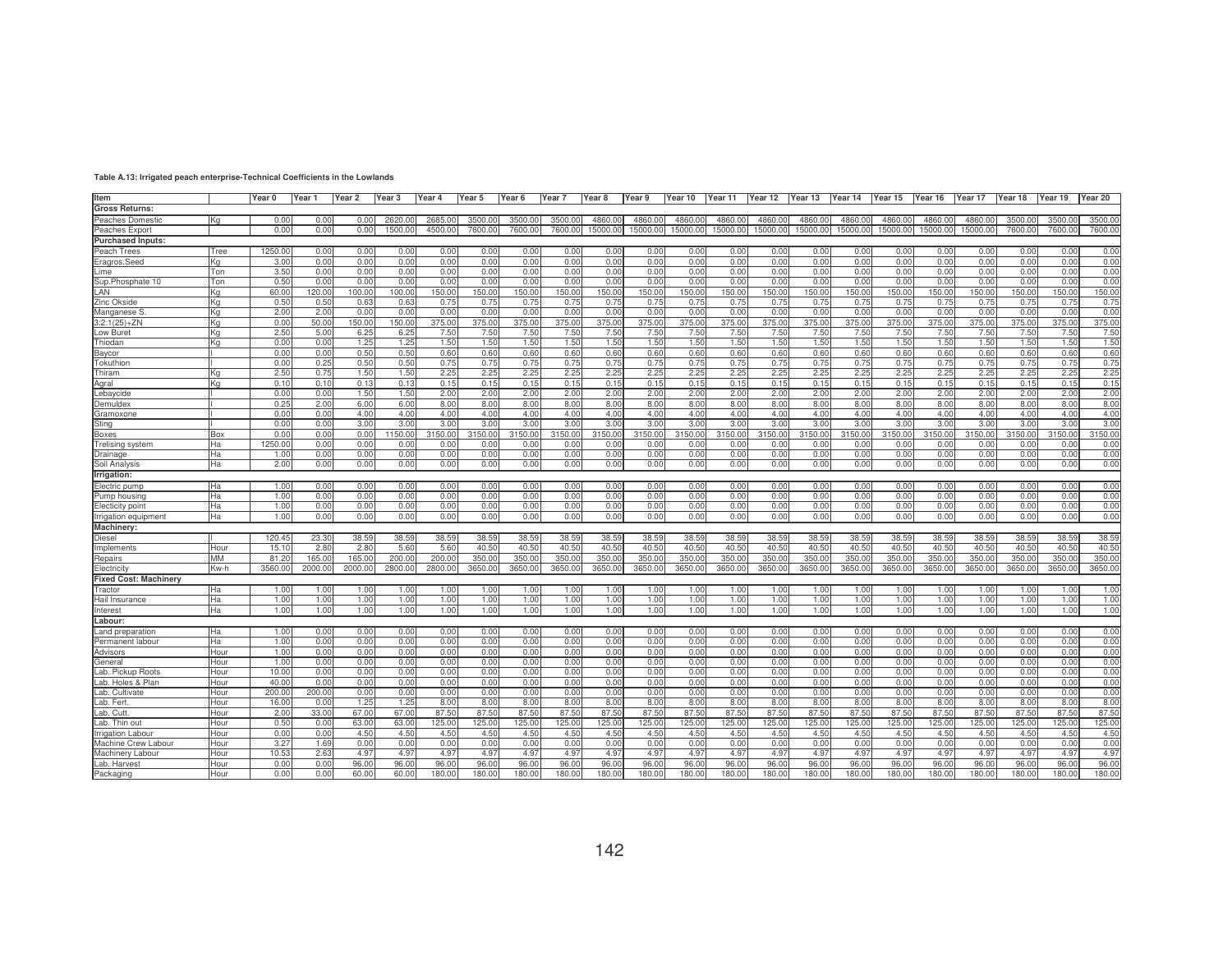| <b>Item</b>                  | Unit                     | price/unit     |
|------------------------------|--------------------------|----------------|
| <b>Gross Returns:</b>        |                          |                |
| <b>Peaches Domestic</b>      | $\overline{\text{Kg}}$   | 4.00           |
| Peaches-Export               | Kg                       | 7.92           |
| <b>Purchased Inputs:</b>     |                          |                |
| <b>Peach Trees</b>           | Tree                     | 16.13          |
| Eragros.Seed                 | <b>Kg</b>                | 14.57          |
| Lime                         | Ton                      | 600.00         |
| Sup.Phosphate 10             | Ton                      | 1530.00        |
| LAN                          | $\overline{\mathrm{Kg}}$ | 1.11           |
| <b>Zinc Okside</b>           | Kg                       | 9.46           |
| Manganese S.                 | Kg                       | 3.41           |
| $3:2:1(25)+ZN$               | Kg                       | 1.22           |
| Low Buret                    | Kg                       | 2.03           |
| Thiodan                      | Kg                       | 15.58          |
| Baycor                       |                          | 18.00          |
| <b>Tokuthion</b>             | I                        | 106.81         |
| Thiram                       | Κg                       | 19.27          |
| Agral                        | Kg                       | 21.71          |
| Lebaycide                    |                          | 118.83         |
| Demuldex                     |                          | 15.58          |
| Gramoxone                    |                          | 19.14          |
| Sting                        | I                        | 20.43          |
| <b>Boxes</b>                 | <b>Box</b>               | 2.81           |
| Trelising system             |                          | 5.32           |
| Drainage                     |                          | 5000.00        |
| <b>Soil Analysis</b>         | Maloti                   | 18.00          |
| <b>Irrigation</b>            |                          |                |
| Electric pump                | Ha                       | 1800.00        |
| <b>Pump housing</b>          | Ha                       | 250.00         |
| Electicity point             | Ha                       | 1750.00        |
| Irrigation equipment         | Ha                       | 5633.00        |
| <b>Machinery:</b>            |                          |                |
| <b>Diesel</b>                | I                        | 2.81           |
| Implements                   | Hour                     | 43.86          |
| Repairs                      | <b>MM</b>                | 0.06           |
| Electricity                  | Kw-h                     | 0.41           |
| <b>Fixed Cost: Machinery</b> |                          |                |
| Tractor                      | Ha                       |                |
|                              | $\overline{Ha}$          | 46.45<br>17.03 |
| Insurance<br>Interest        | Ha                       | 40.88          |
|                              |                          |                |
| Labour:                      |                          |                |
| Land preparation             |                          | 92.80          |
| Permanent labour             |                          | 450.00         |
| Advisors                     |                          | 217.00         |
| General                      |                          | 3.61           |
| Lab. Pickup Roots            | Hour                     | 2.25           |
| Lab. Holes & Plan            | Hour                     | 2.25           |
| Lab. Cultivate               | Hour                     | 2.25           |
| Lab. Fert.                   | Hour                     | 2.60           |
| Lab. Cutt.                   | Hour                     | 2.25           |
| Lab. Thin out                | Hour                     | 2.25           |
| Irrigation Labour            | Hour                     | 2.70           |
| Machine Crew Labour          | Hour                     | 2.70           |
| Machinery Labour             | Hour                     | 2.70           |
| Lab. Harvest                 | Hour                     | 2.25           |
| Packaging                    | Hour                     | 2.25           |

| Table A.14: Costs and Prices for Peaches in the Lowland |  |  |
|---------------------------------------------------------|--|--|
|---------------------------------------------------------|--|--|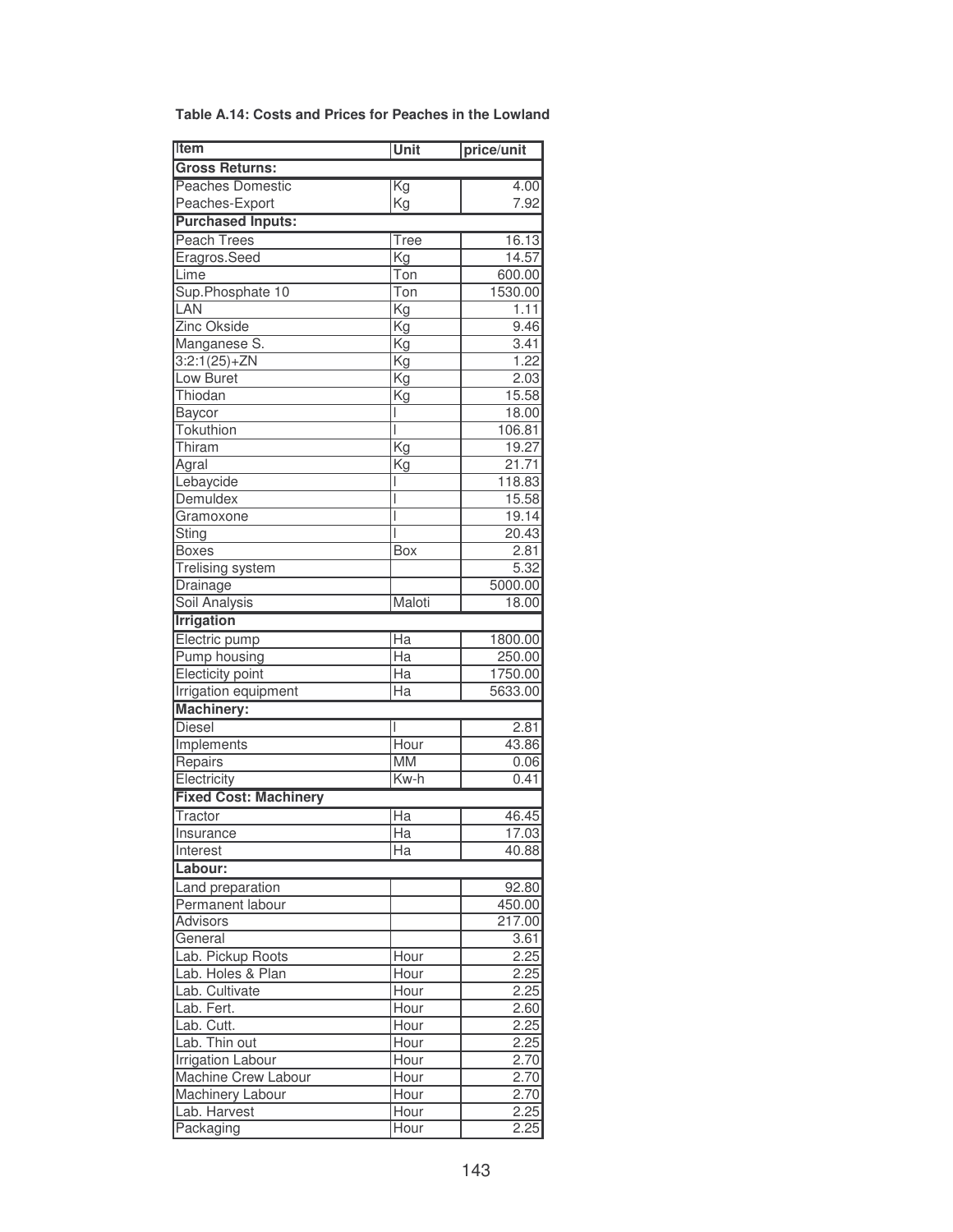| Item                          | Unit/Ha     | Year <sub>0</sub> | Year1                  | Year2                | Year <sub>3</sub> | Year4                    | Year <sub>5</sub> | Year <sub>6</sub> | Year7                | Year <sub>8</sub> | Year9             | Year10               | Year11         | Year12            | Year13        | Year14             | Year15               | Year16            | Year17            | Year18         | Year19   | Year20        |
|-------------------------------|-------------|-------------------|------------------------|----------------------|-------------------|--------------------------|-------------------|-------------------|----------------------|-------------------|-------------------|----------------------|----------------|-------------------|---------------|--------------------|----------------------|-------------------|-------------------|----------------|----------|---------------|
| <b>Gross Returns:</b>         |             |                   |                        |                      |                   |                          |                   |                   |                      |                   |                   |                      |                |                   |               |                    |                      |                   |                   |                |          |               |
| Apples-Export                 | Kg          | ΩI                | $\Omega$               | $\Omega$             |                   | 8400<br>2500             | 13300<br>2500     | 18650             | 18650                | 18650             | 18650<br>5000     | 18650                | 18650          | 18650             | 18650         | 18650              | 18650                | 18650             | 18650             | 13300<br>2500  | 13300    | 13300<br>2500 |
| Apples-Domestic               | Kg          |                   | $\circ$                |                      | $\circ$           |                          |                   | 5000              | 5000                 | 5000              |                   | 5000                 | 5000           | 5000              | 5000          | 5000               | 5000                 | 5000              | 5000              |                | 2500     |               |
| <b>Purchased Imputs:</b>      |             |                   |                        |                      |                   |                          |                   |                   |                      |                   |                   |                      |                |                   |               |                    |                      |                   |                   |                |          |               |
| <b>Apple Trees</b>            | Tree        | 1250<br>1.5       | $^{\circ}$<br>$\Omega$ | $\Omega$             |                   | <sup>n</sup>             |                   | $\Omega$<br>n     | -0                   |                   |                   |                      |                |                   |               | $\Omega$           | $\Omega$<br>$\Omega$ |                   |                   | <sup>n</sup>   |          |               |
| Eragros.Seed<br>Lime          | Κq<br>Ton   | 5                 | $\Omega$               | $\Omega$             |                   | U                        |                   | n                 |                      |                   |                   | $\Omega$             | $\Omega$       |                   |               | $\Omega$           |                      |                   |                   | $\Omega$       |          |               |
| Sup.Phosphate 10              | Ka          | 1000              | $\Omega$               | $\Omega$             |                   |                          |                   | $\Omega$          |                      |                   |                   |                      |                |                   |               | $\Omega$           | $\Omega$             |                   |                   |                |          |               |
| LAN/KG                        | Κq          | 199.98            | 622.16                 | 622.16               | 622.16            | 166.65                   | 166.65            | 222.2             | 222.2                | 222.2             | 222.2             | 222.2                | 222.2          | 222.2             | 222.2         | 222.2              | 222.2                | 222.2             | 222.2             | 222.2          | 222.2    | 222.2         |
| Zinc Oxide                    | Ka          | 0.278             | 0.83                   | 0.83                 | 0.83              |                          |                   |                   |                      |                   |                   |                      |                |                   |               |                    |                      |                   |                   |                |          |               |
| Manganese S                   | Kg          | 1.945             | 4.445                  | 4.445                | 4.445             | 0.333                    | 0.333             | 0.333             | 0.333                | 0.333             | 0.333             | 0.33                 | 0.333          | 0.333             | 0.333         | 0.333              | 0.333                | 0.333             | 0.333             | 0.333          | 0.335    | 0.333         |
| $3:2:1(25)+ZN$                | Kα          |                   |                        |                      |                   | 222.2                    | 222.2             | 333.              | 333.                 | 333.              | 333.              | 333.                 | 333.           | 333.              | 333.          | 333.3              | 333.3                | 333.              | 333.              | 333.           | 333.     | 333.          |
| Low Buret                     | Kg          | 4.861             | 11.11                  | 11.11                | 11.11             |                          |                   |                   |                      |                   |                   |                      |                |                   |               |                    |                      |                   |                   |                |          |               |
| Tokuthion                     |             |                   |                        |                      |                   | 0.833                    | 0.833             | 0.833             | 0.833                | 0.833             | 0.833             | 0.833                | 0.833          | 0.833             | 0.833         | 0.833              | 0.833                | 0.833             | 0.833             | 0.833          | 0.833    | 0.833         |
| Cupravit                      | Ka          |                   | $\Omega$               |                      |                   | 4.166                    | 4.166             | 4.166             | 4.166                | 4.166             | 4.166             | 4.166                | 4.166          | 4.166             | 4.166         | 4.166              | 4.166                | 4.166             | 4.166             | 4.166          | 4.166    | 4.166         |
| Agral                         | Κq          |                   |                        |                      |                   | 0.1                      | 0.1               | 0.1               | 0.1                  | 0.1               | 0.1               | 0.1                  | 0.1            | 0.1               | 0.1           | 0.1                | 0.1                  | 0.1               | 0.1               | 0.1            | 0.1      | 0.1           |
| Demuldex                      |             | 0.695             | 1.389                  | 1.389                | .389              | $\Omega$                 | ſ                 |                   |                      |                   |                   |                      |                |                   | n             |                    | - 0                  |                   |                   |                |          |               |
| Solubor                       | Kα          | 1.389             | 2.778                  | 2.778                | 2.778             | 3.334                    | 3.334             | 3.334             | 3.334                | 3.334             | 3.334             | 3.334                | 3.334          | 3.334             | 3.334         | 3.334              | 3.334                | 3.334             | 3.334             | 3.334          | 3.334    | 3.334         |
| Gusathion                     | Kα          |                   |                        |                      |                   | 0.833                    | 0.833             | 0.833             | 0.83                 | 0.833             | 0.833             | 0.833                | 0.83           | 0.833             | 0.833         | 0.833              | 0.833                | 0.83              | 0.833             | 0.833          | 0.833    | 0.833         |
| Cascade                       |             |                   |                        |                      |                   | 0.833                    | 0.833             | 0.883             | 0.883                | 0.883             | 0.883             | 0.883                | 0.883          | 0.883             | 0.883         | 0.883              | 0.883                | 0.883             | 0.883             | 0.883          | 0.883    | 0.883         |
| Killval                       |             |                   |                        |                      |                   | 2.083                    | 2.083             | 2.083             | 2.083                | 2.083             | 2.083             | 2.08                 | 2.08           | 2.083             | 2.083         | 2.083              | 2.083                | 2.08              | 2.083             | 2.083          | 2.08     | 2.083         |
| Ultracide                     | Кg          |                   | $\Omega$               | $\Omega$             |                   | 1.667                    | 1.667             | 1.667             | 1.667                | 1.667             | 1.667             | 1.667                | 1.667          | 1.667             | 1.667         | 1.667              | 1.667                | 1.667             | 1.667             | 1.667          | 1.667    | 1.667         |
| Gramoxone                     |             |                   | 8                      | 8                    |                   |                          | $\overline{4}$    |                   |                      |                   |                   |                      |                |                   |               | $\overline{4}$     |                      |                   |                   |                |          |               |
| Dithane                       | Kg          | 3.333             | 5                      | $\overline{5}$       |                   | 2.5                      | 2.5               | 2.5               | 2.5                  | 2.5               | 2.5               | 2.5                  | 2.5            | 2.5               | 2.5           | 2.5                | 2.5                  | 2.5               | 2.5               | 2.5            | 2.5      | 2.5           |
| Systhane                      | Kg          | 0.836             | 0.5                    | 0.5                  | 0.5               | 0.75                     | 0.75              | 0.75              | 0.75                 | 0.75              | 0.75              | 0.75                 | 0.75           | 0.75              | 0.75          | 0.75               | 0.75                 | 0.75              | 0.75              | 0.75           | 0.75     | 0.75          |
| Insegar                       | lG.         |                   |                        | $\Omega$             |                   | 1.333                    | 1.333             | 1.333             | 1.333                | 1.333             | 1.333             | 1.333                | 1.333          | 1.333             | 1.333         | 1.333              | 1.333                | 1.333             | 1.333             | 1.333          | 1.333    | 1.333         |
| Sting                         |             |                   |                        | $\Omega$             |                   |                          |                   |                   |                      |                   |                   |                      |                |                   |               |                    |                      |                   |                   |                |          |               |
| Box 18Ko                      | Box         |                   | $\Omega$               | $\Omega$             |                   | 583                      | 583               | 1555              | 1555                 | 1555              | 1555              | 1555                 | 1555           | 1555              | 1555          | 1555               | 1555                 | 1555              | 1555              | 1555           | 1555     | 1555          |
| Box 10Kg                      | Box         |                   | $\cap$                 | $\Omega$             |                   | 300                      | 300               | 800               | 800                  | 800               | 800               | 800                  | 800            | 800               | 800           | 800                | 800                  | 800               | 800               | 800            | 800      | 800           |
| <b>Bailing Twine</b>          | Kg          | 17.35             | $\Omega$               | $\Omega$             |                   | $\Omega$                 |                   | $\mathbf{C}$      |                      |                   |                   |                      |                |                   |               | $\Omega$           |                      |                   |                   | n              |          |               |
| Soil Analysis                 | Maloti      |                   | $\Omega$<br>$\cap$     | $\Omega$<br>$\Omega$ |                   | <sup>n</sup><br>$\Omega$ |                   | n<br>$\Omega$     | $\Omega$             |                   |                   | $\Omega$             | $\Omega$       | $\Omega$          | C<br>$\Omega$ | $\Omega$<br>$\cap$ | $\Omega$<br>$\Omega$ |                   |                   | ΩI             |          |               |
| Box<br>Trelising system       | Box<br>Tree |                   | $\Omega$               | $\Omega$             |                   | $\Omega$                 |                   | $\Omega$          |                      |                   |                   |                      | $\Omega$       |                   |               | $\Omega$           | $\Omega$             |                   |                   | $\Omega$       |          |               |
| Drainage                      | Ha          | ΩI                | $\Omega$               | $\Omega$             |                   | $\Omega$                 |                   | $\Omega$          |                      |                   |                   | $\Omega$             | $\Omega$       |                   | 0             | $\Omega$           |                      |                   |                   | $\Omega$       |          |               |
|                               |             |                   |                        |                      |                   |                          |                   |                   |                      |                   |                   |                      |                |                   |               |                    |                      |                   |                   |                |          |               |
| Irrigation                    |             |                   |                        | $\Omega$             |                   | $\Omega$                 |                   | $\Omega$          |                      |                   |                   | U                    | Ω              |                   | 0             | $\Omega$           | $\Omega$             |                   | $\Omega$          | $\Omega$       |          |               |
| Electric pump<br>Pump housing | ha<br>ha    |                   | $\Omega$               | $\overline{0}$       |                   | $\cap$<br>$\Omega$       |                   | $\Omega$          | $\Omega$<br>$\cap$   |                   |                   | $\Omega$<br>$\Omega$ | $\Omega$       | $\Omega$          | $\Omega$      | $\Omega$           | $\Omega$             |                   | $\cap$            | $\Omega$       |          |               |
| Electicity point              | ha          |                   | $\mathbf 0$            | $\circ$              |                   | $\cap$<br>$\circ$        |                   | $\circ$           | $\Omega$<br>$\Omega$ | C                 |                   | $\circ$<br>ΩI        | $\circ$        | $\Omega$          | $\Omega$      | $\circ$            | $\overline{0}$       |                   | $\Omega$          | $\circ$        | $\Omega$ |               |
| Irrigation equipment          | lha         |                   | $\Omega$               | $\Omega$             |                   | $\Omega$                 |                   | $\Omega$          |                      |                   |                   | $\Omega$             | $\Omega$       |                   | $\Omega$      | $\Omega$           | $\Omega$             |                   |                   | $\Omega$       |          |               |
| Machinery:                    |             |                   |                        |                      |                   |                          |                   |                   |                      |                   |                   |                      |                |                   |               |                    |                      |                   |                   |                |          |               |
| Diesel                        |             | 100.2             | 69.31                  | 69.31                | 38.5              | 38.5                     | 40.23             | 40.23             | 40.23                | 40.23             | 40.23             | 40.23                | 40.23          | 40.23             | 40.23         | 40.23              | 40.23                | 40.23             | 40.23             | 40.23          | 40.23    | 40.23         |
| Implements                    | hour        | 40                | 56.2                   | 56.2                 | 60.82             | 60.82                    | 61                | 61                | 61                   | $6^{\circ}$       | 61                | 61                   | 61             | 61                | 61            | 61                 | 61                   | 61                | 61                | 61             | 61       | 61            |
| Repairs                       | MM          | 80                | 170                    | 170                  | 210               | 210                      | 390               | 390               | 390                  | 390               | 390               | 390                  | 390            | 390               | 390           | 390                | 390                  | 390               | 390               | 390            | 390      | 390           |
| Electricity                   | kw-h        | 16100             | 16413.68               | 16413.68             | 17000             | 17000                    | 16413.68          | 16413.68          | 16413.68             | 16413.68          | 16413.68          | 16413.68             | 16413.68       | 16413.68          | 16413.68      | 16413.68           | 16413.68             | 16413.68          | 16413.68          | 16413.68       | 16413.68 | 16413.68      |
| <b>Fixed Cost:-Machinery</b>  |             |                   |                        |                      |                   |                          |                   |                   |                      |                   |                   |                      |                |                   |               |                    |                      |                   |                   |                |          |               |
| Hail Insurance                | Rand        |                   |                        |                      |                   |                          |                   |                   |                      |                   |                   |                      |                |                   |               |                    |                      |                   |                   |                |          |               |
| Tractor                       | ha          |                   |                        |                      |                   | $\mathbf{1}$             |                   | 1                 |                      |                   |                   |                      |                |                   |               |                    |                      |                   |                   |                |          |               |
| Interest                      | ha          |                   |                        |                      |                   |                          |                   |                   |                      |                   |                   |                      |                |                   |               |                    |                      |                   |                   |                |          |               |
| Labour:                       |             |                   |                        |                      |                   |                          |                   |                   |                      |                   |                   |                      |                |                   |               |                    |                      |                   |                   |                |          |               |
| Lab. Holes & Plan             | hour        |                   | 6                      | 6                    |                   | 160                      | 160               | 360               | 360                  | 360               | 360               | 360                  | 360            | 360               | 360           | 360                | 360                  | 360               | 360               | 360            | 360      | 360           |
| Lab.tree form                 | hour        | 48                | $\Omega$               | $\Omega$             |                   | $\Omega$                 |                   | $\Omega$          | $\Omega$<br>c        |                   |                   |                      | C              |                   | $\Omega$      | $\Omega$           | $\cap$               |                   | $\cap$            | n              |          |               |
| Lab. Cutt.                    | hour        |                   | 72                     | 72                   | 72                | ΩI                       |                   | $\Omega$          | $\Omega$<br>$\Omega$ | $\Omega$          | $\Omega$          | $\Omega$             | $\Omega$       | $\Omega$          | - Ol          | $\Omega$           | $\Omega$             |                   | $\Omega$          | $\Omega$       |          | $\sqrt{ }$    |
| Lab.Cultivate                 | hour        |                   |                        |                      |                   | 160                      | 160               | 360               | 360                  | 360               | 360               | 360                  | 360            | 360               | 360           | 360                | 360                  | 360               | 360               | 360            | 360      | 360           |
| Lab.Making Spar               | hour        |                   | 14                     | 14                   | 14                | 5.5                      | 5.5               |                   |                      |                   |                   |                      |                |                   |               |                    |                      |                   |                   |                |          |               |
| Lab. Thin out                 | hour        | 80                | $\cap$                 | $\Omega$             |                   | $\Omega$                 |                   | $\Omega$          |                      |                   | $\Omega$          |                      | $\Omega$       | $\Omega$          | - Ol          | $\Omega$           | $\Omega$             |                   |                   | $\Omega$       |          |               |
| Lab.Fert                      | hour        | 38                | 32                     | 32                   | 32                |                          |                   |                   |                      |                   |                   |                      |                |                   |               |                    |                      |                   |                   |                |          |               |
| Machinery labour              | hour        |                   | $\Omega$               | $\Omega$             |                   | 160                      | 160               | 424               | 424                  | 424               | 424               | 424                  | 424            | 424               | 424           | 424                | 424                  | 424               | 424               | 424            | 424      | 424           |
| Machine Crew Labo             | hour        | 24                | 51                     | 51                   | 51                | 51                       | 51                | 58.5              | 58.5                 | 58.               | 58.5              | 58.                  | 58.5           | 58.5              | 58.5          | 58.5               | 58.5                 | 58.               | 58.5              | 58.5           | 58.      | 58.5          |
| Irrigation labour             | hour        | 6.038             | 1.494                  | 1.494                | 1.494             | 1.494                    | 1.494             | 1.494             | 1.494                | 1.494             | 1.494             | 1.494                | 1.494          | 1.494             | 1.494         | 1.494              | 1.494                | 1.494             | 1.494             | 1.494          | 1.494    | 1.494         |
| Labour harvesting             | hour        |                   |                        |                      |                   | 1.86                     | 1.86              | 5.00              | 5.00 <sup>1</sup>    | 5.00              | 5.00 <sup>1</sup> | 5.00 <sup>1</sup>    | $5.00^{\circ}$ | 5.00 <sup>1</sup> | 5.001         | 5.001              | 5.00                 | 5.00 <sup>°</sup> | 5.00 <sup>1</sup> | $5.00^{\circ}$ | 5.00     | 5.001         |
| Packaging                     | Hour        |                   |                        |                      |                   | 200                      | 200               | 520               | 520                  | 520               | 520               | 520                  | 520            | 520               | 520           | 520                | 520                  | 520               | 520               | 520            | 520      | 520           |

**Table A.15: Irrigated Apple Enterprise- Technical Coefficients in the Senqu River Valley**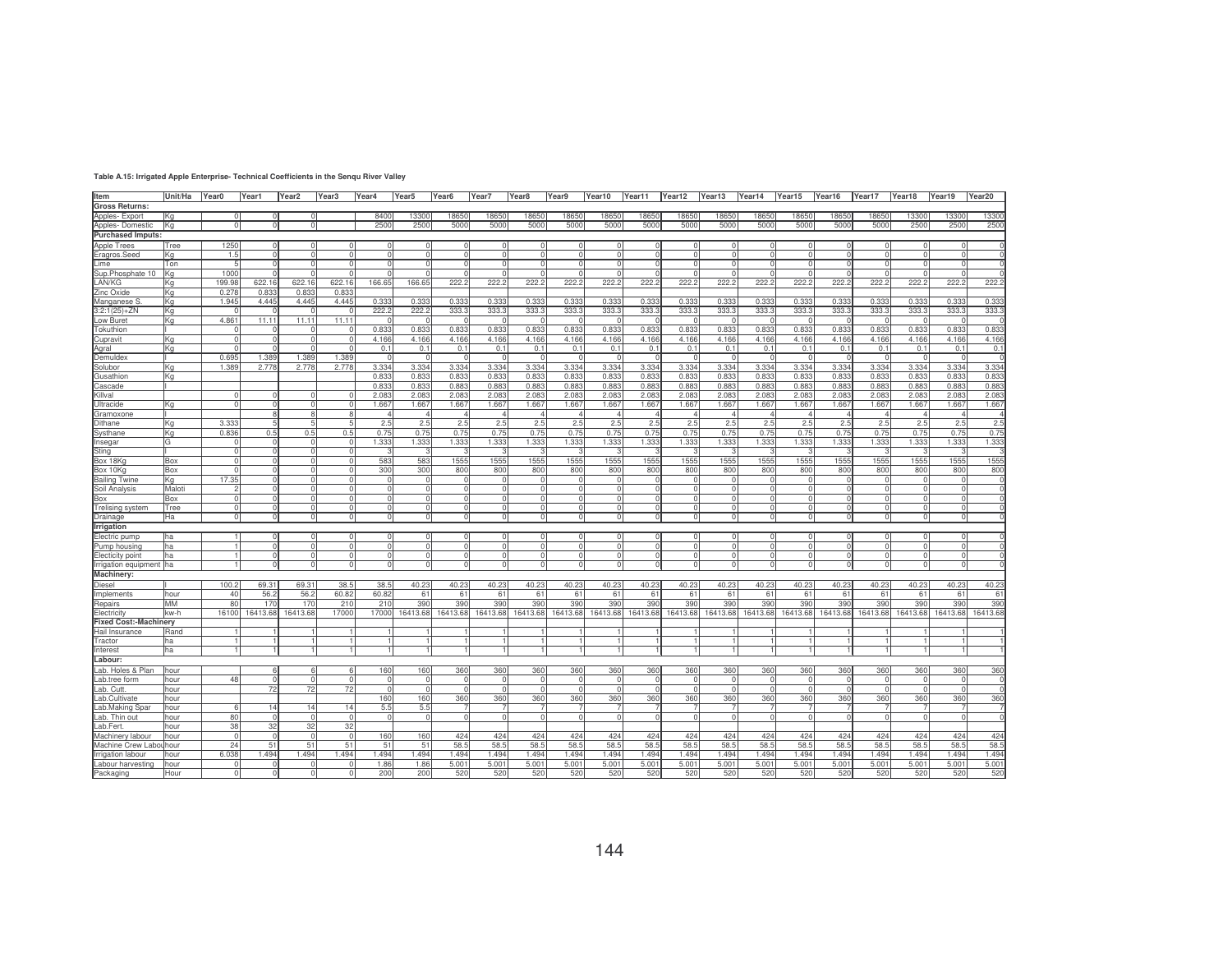| Table A.16: Irrigated Apple Enterprise- Costs and Prices in the Senqu River |  |  |
|-----------------------------------------------------------------------------|--|--|
|                                                                             |  |  |

| Item                          | Unit/Ha                  | <b>Cost/Price</b> |
|-------------------------------|--------------------------|-------------------|
| <b>Gross Returns:</b>         |                          |                   |
| Apples- Export                | <b>Kg</b>                | 6.11              |
| Apples-Domestic               | Kg                       | 3.24              |
| <b>Purchased Imputs:</b>      |                          |                   |
| <b>Apple Trees</b>            | Tree                     | 11.79             |
| Eragros.Seed                  | <u>Kg</u>                | 17.14             |
| Lime                          | Ton                      | 194.06            |
| Sup.Phosphate 10              | Kg                       | 1.08              |
| LAN                           | Kg                       | 1.39              |
| <b>Zinc Okside</b>            | Kg                       | 11.16             |
| Manganese S.                  | $\overline{\mathsf{Kg}}$ | 4.08              |
| $3:2:1(25)+ZN$                | Kg                       | 1.52              |
| Low Buret                     | <u>Kg</u>                | 2.77              |
| Tokuthion                     | L                        | 125.06            |
| Cupravit                      | Kg                       | 11.28             |
| Thiram                        | Κg                       | 25.50             |
| Agral                         | $\overline{\mathrm{Kg}}$ | 18.32             |
| Lebaycide                     | ī.                       | 1.57              |
| Demuldex                      | L                        | 88.59             |
| Solubor                       | $\overline{\text{Kg}}$   | 368.12            |
| Gusathion                     | Kg                       | 115.53            |
| Cascade                       | L                        | 125.51            |
| Killval                       |                          | 0.09              |
| Ultracide                     | Kg                       | 22.04             |
| Gramoxone                     | Ē                        | 838.54            |
| <b>Dithane</b>                | Kg                       | 4.16              |
| Systhane                      | Kg                       | 24.00             |
| <b>Insegar</b>                | G                        | 6.96              |
| Sting                         | L                        | 5.48              |
| <b>Soil Analysis</b>          | Maloti                   | 14.68             |
| <b>Bailing Twine</b>          | Kg                       | 21.15             |
| Box                           | <b>Box</b>               | 7.42              |
| <b>Trelising system</b>       |                          | 5.32              |
| Drainage                      |                          | 5000.00           |
| <b>Irrigation</b>             |                          |                   |
| Electric pump                 |                          | 1636.36           |
| Pump housing                  |                          | 250.00            |
| Electicity point              |                          | 1750.00           |
| <b>Irrigation equipment</b>   |                          | 5120.91           |
| <b>Machinery:</b>             |                          |                   |
| <b>Diesel</b>                 |                          | 2.81              |
| Implements                    | Hour                     | 43.80             |
| Repairs                       | MM                       | 0.06              |
| Electricity                   | kw-h                     | 0.41              |
| <b>Fixed Cost:-Machinery</b>  |                          |                   |
| Insurance                     | Rand                     | 17.03             |
| Tractor                       | Ha                       | 46.45             |
| Interest                      | Ha                       | 40.88             |
| Labour:                       |                          |                   |
| Lab. Holes & Plan             | Hour                     |                   |
| Lab.tree form                 |                          | 2.50<br>2.50      |
| Lab. Cutt.                    | Hour<br>Hour             |                   |
| Lab.Cultivate                 | Hour                     | 2.50              |
| Lab.Making Spar               | Hour                     | 2.50<br>2.50      |
| Lab. Thin out                 |                          |                   |
|                               | Hour                     | 2.73              |
| Lab.Fert.<br>Machinery labour | <b>Hour</b><br>Hour      | 2.73<br>2.73      |
| Machine Crew Labour           | Hour                     | 4.00              |
| Irrigation labour             | Hour                     | 4.00              |
| Labour harvesting             | Hour                     | 4.00              |
| Packaging                     | Hour                     | 4.00              |
|                               |                          |                   |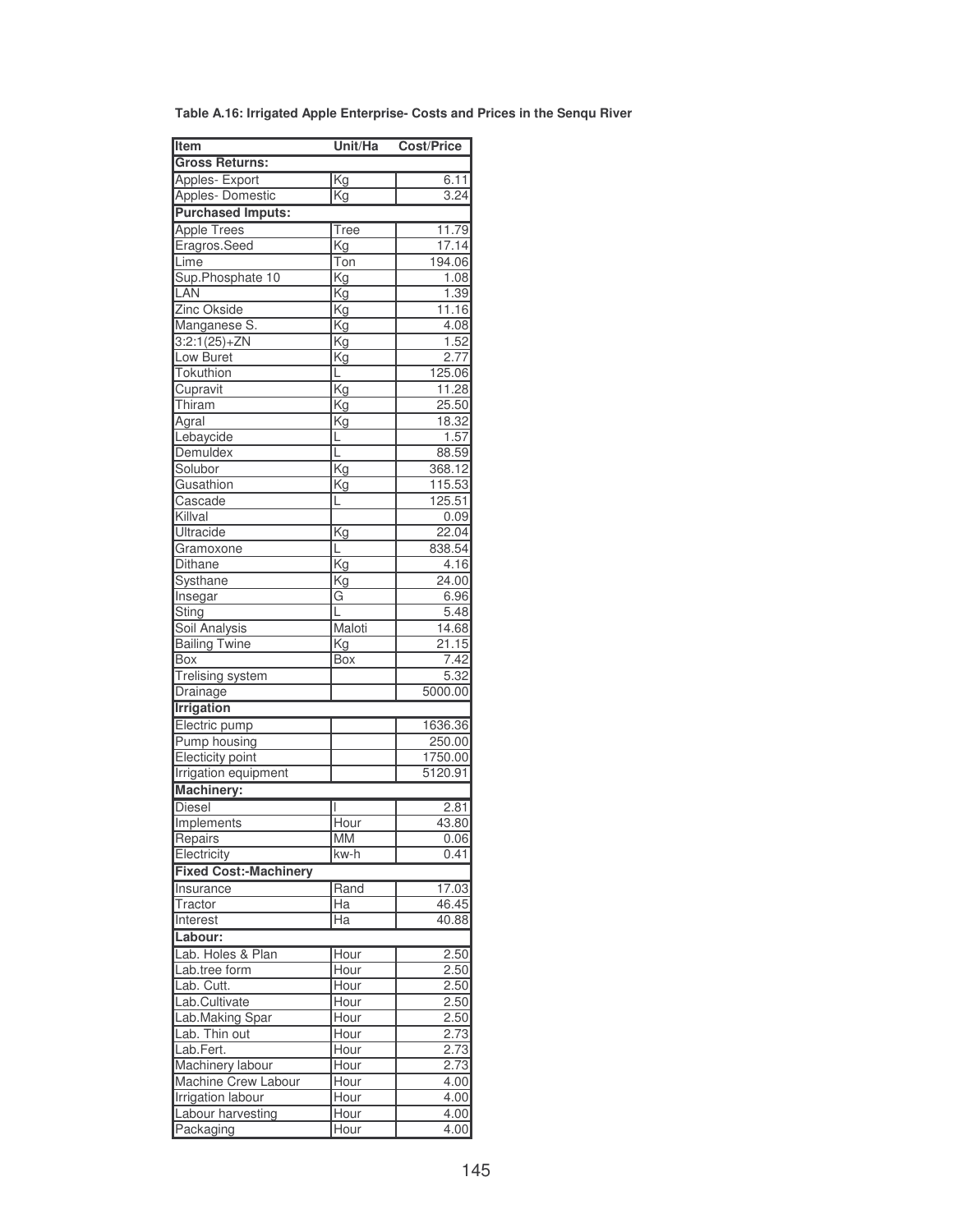| Unit/ha<br>Year <sub>7</sub><br>Year 20<br>Item<br>Year 0<br>Year 1<br>Year 2<br>Year 3<br>Year 4<br>Year 5<br>Year 6<br>Year <sub>8</sub><br>Year 9<br>Year 10<br>Year 11<br>Year 12<br>Year 13<br>Year 14<br>Year 15<br>Year 16<br>Year 17<br>Year 18<br>Year 19<br><b>Gross Receipts:</b><br>5000.00<br>5000.<br>3000.00<br>1000.00<br>1000.00<br>3000.00<br>3000.00<br>3000.00<br>5000.00<br>5000.00<br>5000.00<br>5000.00<br>5000.00<br>5000.0<br>5000.0<br>5000.00<br>3000.00<br>3000.00<br>Peaches-Domestic<br>Kg<br>Peaches- Expor<br>1300.0<br>2000.00<br>6000.00<br>6000.00<br>6000.00<br>6000.00<br>10000.00<br>10000.00<br>10000.00<br>10000.00<br>10000.0<br>10000.00<br>10000.0<br>10000.00<br>10000.00<br>10000.0<br>6000.00<br>6000.00<br>Kg<br><b>Purchased Imputs:</b><br>Peach Trees<br>1250.00<br>0.00<br>0.00<br>0.00<br>0.00<br>0.00<br>0.00<br>0.00<br>0.00<br>0.00<br>0.00<br>0.00<br>0.00<br>0.00<br>0.00<br>0.00<br>0.00<br>0.00<br>0.00<br>0.00<br>Tree<br>0.00<br>Eragros.Seed<br>0.00<br>3.00<br>0.00<br>0.00<br>0.00<br>0.00<br>0.00<br>0.00<br>0.00<br>0.00<br>0.00<br>0.00<br>Κa<br>0.00<br>0.00<br>0.00<br>0.00<br>0.00<br>0.00<br>0.00<br>0.00<br>0.00<br>0.00<br>3.5C<br>0.00<br>0.00<br>0.00<br>0.00<br>0.00<br>0.00<br>0.00<br>0.00<br>0.00<br>0.00<br>0.00<br>0.00<br>Lime<br>Ton<br>0.00<br>0.00<br>0.00<br>0.00<br>0.00<br>0.00<br>0.00<br>Sup.Phosphate 10<br>0.50<br>0.00<br>0.00<br>0.00<br>0.00<br>0.00<br>0.00<br>0.00<br>0.00<br>0.00<br>0.00<br>0.00<br>0.00<br>0.00<br>0.00<br>0.00<br>0.00<br>0.00<br>0.00<br>0.00<br>0.00<br>Κa<br>LAN/KG<br>60.00<br>00.00<br>150.00<br>150.00<br>150.00<br>150.00<br>150.00<br>150.00<br>Ka<br>120.00<br>100.00<br>50.00<br>150.00<br>150.00<br>150.00<br>150.00<br>150.00<br>150.00<br>150.00<br>150.00<br>150.00<br>50.00<br>Zinc Okside<br>0.50<br>0.50<br>0.75<br>0.75<br>0.75<br>0.75<br>Kg<br>0.63<br>0.63<br>0.75<br>0.75<br>0.75<br>0.75<br>0.75<br>0.75<br>0.75<br>0.75<br>0.75<br>0.75<br>0.75<br>0.75<br>0.75<br>2.00<br>2.00<br>0.00<br>0.00<br>0.00<br>0.00<br>0.00<br>0.00<br>0.00<br>0.00<br>0.00<br>0.00<br>0.0<br>0.00<br>0.00<br>0.00<br>0.00<br>0.00<br>Manganese S.<br>Kg<br>0.00<br>0.00<br>0.00<br>375.00<br>375.00<br>Low Buret<br>Kg<br>0.00<br>50.00<br>50.00<br>150.00<br>375.00<br>375.00<br>375.00<br>375.00<br>375.00<br>375.00<br>375.00<br>375.00<br>375.00<br>375.00<br>375.00<br>375.00<br>375.00<br>375.00<br>375.00<br>2.5C<br>7.50<br>$3:2:1(25)+ZN$<br>Kg<br>5.00<br>6.25<br>6.25<br>7.50<br>7.50<br>7.50<br>7.50<br>7.50<br>7.50<br>7.5 <sub>0</sub><br>7.50<br>7.5 <sub>0</sub><br>7.50<br>7.50<br>7.50<br>7.50<br>7.5 <sub>0</sub><br>7.50<br>7.50<br>1.50<br>0.00<br>1.25<br>1.25<br>1.50<br>1.50<br>1.50<br>1.50<br>1.50<br>1.50<br>1.50<br>1.50<br>1.50<br>1.50<br>1.50<br>1.50<br>1.50<br>1.50<br>1.50<br>1.50<br>Thiodan<br>Κa<br>0.00<br>0.00<br>0.50<br>0.50<br>0.60<br>0.60<br>0.60<br>0.60<br>Baycor<br>0.00<br>0.60<br>0.60<br>0.60<br>0.60<br>0.60<br>0.60<br>0.60<br>0.60<br>0.60<br>0.60<br>0.60<br>0.60<br>0.60<br>0.75<br>0.00<br>0.50<br>Tokuthior<br>0.25<br>0.50<br>0.75<br>0.75<br>0.75<br>0.75<br>0.75<br>0.75<br>0.75<br>0.75<br>0.75<br>0.75<br>0.75<br>0.75<br>0.75<br>0.75<br>0.75<br>0.75<br>2.50<br>2.25<br>Thiram<br>1.50<br>2.25<br>2.25<br>2.25<br>2.25<br>2.25<br>2.25<br>2.25<br>2.25<br>2.25<br>2.25<br>2.25<br>2.25<br>2.25<br>2.25<br>2.25<br>2.25<br>0.75<br>1.50<br>Κa<br>0.15<br>0.13<br>0.15<br>Agral<br>Κa<br>0.10<br>0.10<br>0.13<br>0.15<br>0.15<br>0.15<br>0.15<br>0.15<br>0.15<br>0.15<br>0.15<br>0.15<br>0.15<br>0.15<br>0.15<br>0.15<br>0.15<br>0.15<br>2.00<br>0.00<br>1.50<br>1.50<br>2.00<br>2.00<br>2.00<br>2.00<br>2.00<br>2.00<br>2.00<br>2.00<br>2.00<br>2.00<br>2.00<br>2.00<br>2.00<br>2.00<br>2.00<br>2.00<br>Lebaycide<br>0.00<br>8.00<br>0.25<br>2.00<br>6.00<br>6.00<br>8.00<br>8.00<br>8.00<br>8.00<br>8.00<br>8.00<br>8.00<br>8.00<br>8.00<br>8.00<br>8.00<br>8.00<br>8.00<br>8.00<br>8.00<br>Demuldex<br>8.00<br>4.00<br>4.00<br>4.00<br>4.00<br>4.00<br>4.00<br>4.00<br>4.00<br>4.00<br>4.00<br>4.00<br>4.00<br>Gramoxone<br>0.00<br>0.00<br>4.00<br>4.00<br>4.00<br>4.00<br>4.00<br>4.00<br>4.00<br>3.00<br>Sting<br>0.00<br>0.00<br>3.00<br>3.00<br>3.00<br>3.00<br>3.00<br>3.00<br>3.00<br>3.00<br>3.00<br>3.00<br>3.00<br>3.00<br>3.00<br>3.00<br>3.00<br>3.00<br>3.00<br>3.00<br>0.00<br>050.00<br>1150.00<br>3150.00<br>3150.00<br>3150.00<br>3150.00<br>3150.00<br>3150.00<br>3150.00<br>150.00<br>150.00<br>3150.00<br>3150.00<br>3150.00<br>3150.00<br>3150.00<br>150.00<br>3150.00<br>Boxes<br>Box<br>0.00<br>3150.00<br>Trelising system<br>Ha<br>1250.00<br>0.00<br>0.00<br>0.00<br>0.00<br>0.00<br>0.00<br>0.00<br>0.00<br>0.00<br>0.00<br>0.00<br>0.00<br>0.00<br>0.00<br>0.00<br>0.00<br>0.00<br>0.00<br>0.00<br>0.00<br>0.00<br>0.00<br>0.00<br>Drainage<br>Ha<br>0.00<br>0.00<br>0.00<br>0.00<br>0.00<br>0.00<br>0.00<br>0.00<br>0.00<br>0.00<br>0.00<br>0.00<br>0.00<br>0.00<br>0.00<br>0.00<br>1.00<br>0.00<br>2.00<br>0.00<br>Soil Analysis<br>0.00<br>0.00<br>0.00<br>0.00<br>0.00<br>0.00<br>0.00<br>0.00<br>0.00<br>0.00<br>0.00<br>0.00<br>0.00<br>0.00<br>0.00<br>0.00<br>0.00<br>0.00<br>0.00<br>Ha<br>Irrigation:<br>Electric pump<br>1.00<br>0.00<br>0.00<br>0.00<br>0.00<br>0.00<br>0.00<br>0.00<br>0.00<br>0.00<br>0.00<br>0.00<br>0.00<br>0.00<br>0.00<br>0.00<br>0.00<br>0.00<br>0.00<br>0.00<br>0.00<br>1.00<br>0.00<br>Pump housing<br>0.00<br>0.00<br>0.00<br>0.00<br>0.00<br>0.00<br>0.00<br>0.00<br>0.00<br>0.00<br>0.00<br>0.00<br>0.00<br>0.00<br>0.00<br>0.00<br>0.00<br>0.00<br>0.00<br>0.00<br>Electicity point<br>1.00<br>0.00<br>0.00<br>0.00<br>0.00<br>0.00<br>0.00<br>0.00<br>0.00<br>0.00<br>0.00<br>0.00<br>0.00<br>0.00<br>0.00<br>0.00<br>0.00<br>0.00<br>0.00<br>0.00<br>0.00<br>1.00<br>0.00<br>0.00<br>0.00<br>0.00<br>Irrigation equipment<br>0.00<br>0.00<br>0.00<br>0.00<br>0.00<br>0.00<br>0.00<br>0.00<br>0.00<br>0.00<br>0.00<br>0.00<br>0.00<br>0.00<br>0.00<br><b>Machinery:</b><br>120.45<br>Diesel<br>120.45<br>120.45<br>120.45<br>120.45<br>120.45<br>120.45<br>120.45<br>120.45<br>120.45<br>120.45<br>120.45<br>120.45<br>120.45<br>120.45<br>120.45<br>120.45<br>120.45<br>120.45<br>120.45<br>120.45<br>15.10<br>15.10<br>15.10<br>Implements<br>Hour<br>15.1<br>15.10<br>15.10<br>15.10<br>15.10<br>15.10<br>15.10<br>15.10<br>15.10<br>15.10<br>15.1<br>15.1<br>15.10<br>15.10<br>15.10<br>15.10<br>15.10<br>15.10<br><b>MM</b><br>81.20<br>81.20<br>81.20<br>81.20<br>81.20<br>81.20<br>81.20<br>81.20<br>81.20<br>81.20<br>81.20<br>81.20<br>81.20<br>81.20<br>81.20<br>81.20<br>81.20<br>81.20<br>81.20<br>81.20<br>81.20<br>Repairs<br>Electricity<br>3560.00<br>3560.00<br>3560.00<br>kw-h<br>3560.00<br>3560.00<br>3560.00<br>3560.00<br>3560.00<br>3560.00<br>3560.00<br>3560.00<br>3560.00<br>3560.00<br>3560.00<br>3560.00<br>3560.00<br>3560.00<br>3560.00<br>3560.00<br>3560.00<br>3560.00<br><b>Fixed Cost</b><br>Ha<br>1.00<br>1.00<br>1.00<br>1.00<br>1.00<br>1.00<br>1.00<br>1.00<br>1.00<br>1.00<br>1.00<br>Tractor<br>1.00<br>1.00<br>1.00<br>1.00<br>1.00<br>1.00<br>1.00<br>1.00<br>1.00<br>1.00<br>1.00<br>1.00<br>1.00<br>Ha<br>1.00<br>1.00<br>1.00<br>1.00<br>1.00<br>1.00<br>1.00<br>1.00<br>1.00<br>1.00<br>1.00<br>1.00<br>1.00<br>1.00<br>1.00<br>1.00<br>1.00<br>1.00<br>Insurance<br>1.00<br>1.00<br>1.00<br>1.00<br>1.00<br>1.00<br>1.00<br>1.00<br>Ha<br>1.00<br>1.00<br>1.00<br>1.00<br>1.00<br>1.00<br>1.00<br>1.00<br>1.00<br>1.00<br>1.00<br>1.00<br>1.00<br>Interest<br>Labour:<br>1.00<br>0.00<br>0.00<br>0.00<br>0.00<br>0.00<br>Land preparation<br>Hour<br>0.00<br>0.00<br>0.00<br>0.00<br>0.00<br>0.00<br>0.00<br>0.00<br>0.00<br>0.00<br>0.00<br>0.00<br>0.00<br>0.00<br>0.00<br>0.00<br>Permanent labour<br>Hour<br>1.00<br>0.00<br>0.00<br>0.00<br>0.00<br>0.00<br>0.00<br>0.00<br>0.00<br>0.00<br>0.00<br>0.00<br>0.00<br>0.00<br>0.00<br>0.00<br>0.00<br>0.00<br>0.00<br>0.00<br>0.00<br>Advisors<br>Hour<br>1.00<br>0.00<br>0.00<br>0.00<br>0.00<br>0.00<br>0.00<br>0.00<br>0.00<br>0.00<br>0.00<br>0.00<br>0.00<br>0.00<br>0.00<br>0.00<br>0.00<br>0.00<br>0.00<br>0.00<br>1.00<br>0.00<br>0.00<br>0.00<br>0.00<br>0.00<br>General<br>Hour<br>0.00<br>0.00<br>0.00<br>0.00<br>0.00<br>0.00<br>0.00<br>0.00<br>0.00<br>0.00<br>0.00<br>0.00<br>0.00<br>0.00<br>0.00<br>10.00<br>0.00<br>Lab. Pickup Roots<br>Hour<br>0.00<br>0.00<br>0.00<br>0.00<br>0.00<br>0.00<br>0.00<br>0.00<br>0.00<br>0.00<br>0.00<br>0.00<br>0.00<br>0.00<br>0.00<br>0.00<br>0.00<br>0.00<br>0.00<br>Hour<br>40.00<br>0.00<br>0.00<br>0.00<br>0.00<br>0.00<br>0.00<br>0.00<br>0.00<br>0.00<br>0.00<br>0.00<br>0.00<br>0.00<br>0.00<br>0.00<br>0.00<br>0.00<br>0.00<br>0.00<br>Lab. Holes & Plan<br>0.00<br>200.00<br>200.00<br>0.00<br>0.00<br>0.00<br>0.00<br>0.00<br>Hour<br>0.00<br>0.00<br>0.00<br>0.00<br>0.00<br>0.00<br>0.00<br>0.00<br>0.00<br>0.00<br>0.00<br>0.00<br>0.00<br>0.00<br>Lab. Cultivate |
|--------------------------------------------------------------------------------------------------------------------------------------------------------------------------------------------------------------------------------------------------------------------------------------------------------------------------------------------------------------------------------------------------------------------------------------------------------------------------------------------------------------------------------------------------------------------------------------------------------------------------------------------------------------------------------------------------------------------------------------------------------------------------------------------------------------------------------------------------------------------------------------------------------------------------------------------------------------------------------------------------------------------------------------------------------------------------------------------------------------------------------------------------------------------------------------------------------------------------------------------------------------------------------------------------------------------------------------------------------------------------------------------------------------------------------------------------------------------------------------------------------------------------------------------------------------------------------------------------------------------------------------------------------------------------------------------------------------------------------------------------------------------------------------------------------------------------------------------------------------------------------------------------------------------------------------------------------------------------------------------------------------------------------------------------------------------------------------------------------------------------------------------------------------------------------------------------------------------------------------------------------------------------------------------------------------------------------------------------------------------------------------------------------------------------------------------------------------------------------------------------------------------------------------------------------------------------------------------------------------------------------------------------------------------------------------------------------------------------------------------------------------------------------------------------------------------------------------------------------------------------------------------------------------------------------------------------------------------------------------------------------------------------------------------------------------------------------------------------------------------------------------------------------------------------------------------------------------------------------------------------------------------------------------------------------------------------------------------------------------------------------------------------------------------------------------------------------------------------------------------------------------------------------------------------------------------------------------------------------------------------------------------------------------------------------------------------------------------------------------------------------------------------------------------------------------------------------------------------------------------------------------------------------------------------------------------------------------------------------------------------------------------------------------------------------------------------------------------------------------------------------------------------------------------------------------------------------------------------------------------------------------------------------------------------------------------------------------------------------------------------------------------------------------------------------------------------------------------------------------------------------------------------------------------------------------------------------------------------------------------------------------------------------------------------------------------------------------------------------------------------------------------------------------------------------------------------------------------------------------------------------------------------------------------------------------------------------------------------------------------------------------------------------------------------------------------------------------------------------------------------------------------------------------------------------------------------------------------------------------------------------------------------------------------------------------------------------------------------------------------------------------------------------------------------------------------------------------------------------------------------------------------------------------------------------------------------------------------------------------------------------------------------------------------------------------------------------------------------------------------------------------------------------------------------------------------------------------------------------------------------------------------------------------------------------------------------------------------------------------------------------------------------------------------------------------------------------------------------------------------------------------------------------------------------------------------------------------------------------------------------------------------------------------------------------------------------------------------------------------------------------------------------------------------------------------------------------------------------------------------------------------------------------------------------------------------------------------------------------------------------------------------------------------------------------------------------------------------------------------------------------------------------------------------------------------------------------------------------------------------------------------------------------------------------------------------------------------------------------------------------------------------------------------------------------------------------------------------------------------------------------------------------------------------------------------------------------------------------------------------------------------------------------------------------------------------------------------------------------------------------------------------------------------------------------------------------------------------------------------------------------------------------------------------------------------------------------------------------------------------------------------------------------------------------------------------------------------------------------------------------------------------------------------------------------------------------------------------------------------------------------------------------------------------------------------------------------------------------------------------------------------------------------------------------------------------------------------------------------------------------------------------------------------------------------------------------------------------------------------------------------------------------------------------------------------------------------------------------------------------------------------------------------------------------------------------------------------------------------------------------------------------------------------------------------------------------------------------------------------------------------------------------------------------------------------------------------------------------------------------------------------------------------------------------------------------------------------------------------------------------------------------------------------------------------------------------------------------------------------------------------|
|                                                                                                                                                                                                                                                                                                                                                                                                                                                                                                                                                                                                                                                                                                                                                                                                                                                                                                                                                                                                                                                                                                                                                                                                                                                                                                                                                                                                                                                                                                                                                                                                                                                                                                                                                                                                                                                                                                                                                                                                                                                                                                                                                                                                                                                                                                                                                                                                                                                                                                                                                                                                                                                                                                                                                                                                                                                                                                                                                                                                                                                                                                                                                                                                                                                                                                                                                                                                                                                                                                                                                                                                                                                                                                                                                                                                                                                                                                                                                                                                                                                                                                                                                                                                                                                                                                                                                                                                                                                                                                                                                                                                                                                                                                                                                                                                                                                                                                                                                                                                                                                                                                                                                                                                                                                                                                                                                                                                                                                                                                                                                                                                                                                                                                                                                                                                                                                                                                                                                                                                                                                                                                                                                                                                                                                                                                                                                                                                                                                                                                                                                                                                                                                                                                                                                                                                                                                                                                                                                                                                                                                                                                                                                                                                                                                                                                                                                                                                                                                                                                                                                                                                                                                                                                                                                                                                                                                                                                                                                                                                                                                                                                                                                                                                                                                                                                                                                                                                                                                                                                                                                                                                                                                                                                                                                                                                                                                                                                                                                                                                        |
|                                                                                                                                                                                                                                                                                                                                                                                                                                                                                                                                                                                                                                                                                                                                                                                                                                                                                                                                                                                                                                                                                                                                                                                                                                                                                                                                                                                                                                                                                                                                                                                                                                                                                                                                                                                                                                                                                                                                                                                                                                                                                                                                                                                                                                                                                                                                                                                                                                                                                                                                                                                                                                                                                                                                                                                                                                                                                                                                                                                                                                                                                                                                                                                                                                                                                                                                                                                                                                                                                                                                                                                                                                                                                                                                                                                                                                                                                                                                                                                                                                                                                                                                                                                                                                                                                                                                                                                                                                                                                                                                                                                                                                                                                                                                                                                                                                                                                                                                                                                                                                                                                                                                                                                                                                                                                                                                                                                                                                                                                                                                                                                                                                                                                                                                                                                                                                                                                                                                                                                                                                                                                                                                                                                                                                                                                                                                                                                                                                                                                                                                                                                                                                                                                                                                                                                                                                                                                                                                                                                                                                                                                                                                                                                                                                                                                                                                                                                                                                                                                                                                                                                                                                                                                                                                                                                                                                                                                                                                                                                                                                                                                                                                                                                                                                                                                                                                                                                                                                                                                                                                                                                                                                                                                                                                                                                                                                                                                                                                                                                                        |
|                                                                                                                                                                                                                                                                                                                                                                                                                                                                                                                                                                                                                                                                                                                                                                                                                                                                                                                                                                                                                                                                                                                                                                                                                                                                                                                                                                                                                                                                                                                                                                                                                                                                                                                                                                                                                                                                                                                                                                                                                                                                                                                                                                                                                                                                                                                                                                                                                                                                                                                                                                                                                                                                                                                                                                                                                                                                                                                                                                                                                                                                                                                                                                                                                                                                                                                                                                                                                                                                                                                                                                                                                                                                                                                                                                                                                                                                                                                                                                                                                                                                                                                                                                                                                                                                                                                                                                                                                                                                                                                                                                                                                                                                                                                                                                                                                                                                                                                                                                                                                                                                                                                                                                                                                                                                                                                                                                                                                                                                                                                                                                                                                                                                                                                                                                                                                                                                                                                                                                                                                                                                                                                                                                                                                                                                                                                                                                                                                                                                                                                                                                                                                                                                                                                                                                                                                                                                                                                                                                                                                                                                                                                                                                                                                                                                                                                                                                                                                                                                                                                                                                                                                                                                                                                                                                                                                                                                                                                                                                                                                                                                                                                                                                                                                                                                                                                                                                                                                                                                                                                                                                                                                                                                                                                                                                                                                                                                                                                                                                                                        |
|                                                                                                                                                                                                                                                                                                                                                                                                                                                                                                                                                                                                                                                                                                                                                                                                                                                                                                                                                                                                                                                                                                                                                                                                                                                                                                                                                                                                                                                                                                                                                                                                                                                                                                                                                                                                                                                                                                                                                                                                                                                                                                                                                                                                                                                                                                                                                                                                                                                                                                                                                                                                                                                                                                                                                                                                                                                                                                                                                                                                                                                                                                                                                                                                                                                                                                                                                                                                                                                                                                                                                                                                                                                                                                                                                                                                                                                                                                                                                                                                                                                                                                                                                                                                                                                                                                                                                                                                                                                                                                                                                                                                                                                                                                                                                                                                                                                                                                                                                                                                                                                                                                                                                                                                                                                                                                                                                                                                                                                                                                                                                                                                                                                                                                                                                                                                                                                                                                                                                                                                                                                                                                                                                                                                                                                                                                                                                                                                                                                                                                                                                                                                                                                                                                                                                                                                                                                                                                                                                                                                                                                                                                                                                                                                                                                                                                                                                                                                                                                                                                                                                                                                                                                                                                                                                                                                                                                                                                                                                                                                                                                                                                                                                                                                                                                                                                                                                                                                                                                                                                                                                                                                                                                                                                                                                                                                                                                                                                                                                                                                        |
|                                                                                                                                                                                                                                                                                                                                                                                                                                                                                                                                                                                                                                                                                                                                                                                                                                                                                                                                                                                                                                                                                                                                                                                                                                                                                                                                                                                                                                                                                                                                                                                                                                                                                                                                                                                                                                                                                                                                                                                                                                                                                                                                                                                                                                                                                                                                                                                                                                                                                                                                                                                                                                                                                                                                                                                                                                                                                                                                                                                                                                                                                                                                                                                                                                                                                                                                                                                                                                                                                                                                                                                                                                                                                                                                                                                                                                                                                                                                                                                                                                                                                                                                                                                                                                                                                                                                                                                                                                                                                                                                                                                                                                                                                                                                                                                                                                                                                                                                                                                                                                                                                                                                                                                                                                                                                                                                                                                                                                                                                                                                                                                                                                                                                                                                                                                                                                                                                                                                                                                                                                                                                                                                                                                                                                                                                                                                                                                                                                                                                                                                                                                                                                                                                                                                                                                                                                                                                                                                                                                                                                                                                                                                                                                                                                                                                                                                                                                                                                                                                                                                                                                                                                                                                                                                                                                                                                                                                                                                                                                                                                                                                                                                                                                                                                                                                                                                                                                                                                                                                                                                                                                                                                                                                                                                                                                                                                                                                                                                                                                                        |
|                                                                                                                                                                                                                                                                                                                                                                                                                                                                                                                                                                                                                                                                                                                                                                                                                                                                                                                                                                                                                                                                                                                                                                                                                                                                                                                                                                                                                                                                                                                                                                                                                                                                                                                                                                                                                                                                                                                                                                                                                                                                                                                                                                                                                                                                                                                                                                                                                                                                                                                                                                                                                                                                                                                                                                                                                                                                                                                                                                                                                                                                                                                                                                                                                                                                                                                                                                                                                                                                                                                                                                                                                                                                                                                                                                                                                                                                                                                                                                                                                                                                                                                                                                                                                                                                                                                                                                                                                                                                                                                                                                                                                                                                                                                                                                                                                                                                                                                                                                                                                                                                                                                                                                                                                                                                                                                                                                                                                                                                                                                                                                                                                                                                                                                                                                                                                                                                                                                                                                                                                                                                                                                                                                                                                                                                                                                                                                                                                                                                                                                                                                                                                                                                                                                                                                                                                                                                                                                                                                                                                                                                                                                                                                                                                                                                                                                                                                                                                                                                                                                                                                                                                                                                                                                                                                                                                                                                                                                                                                                                                                                                                                                                                                                                                                                                                                                                                                                                                                                                                                                                                                                                                                                                                                                                                                                                                                                                                                                                                                                                        |
|                                                                                                                                                                                                                                                                                                                                                                                                                                                                                                                                                                                                                                                                                                                                                                                                                                                                                                                                                                                                                                                                                                                                                                                                                                                                                                                                                                                                                                                                                                                                                                                                                                                                                                                                                                                                                                                                                                                                                                                                                                                                                                                                                                                                                                                                                                                                                                                                                                                                                                                                                                                                                                                                                                                                                                                                                                                                                                                                                                                                                                                                                                                                                                                                                                                                                                                                                                                                                                                                                                                                                                                                                                                                                                                                                                                                                                                                                                                                                                                                                                                                                                                                                                                                                                                                                                                                                                                                                                                                                                                                                                                                                                                                                                                                                                                                                                                                                                                                                                                                                                                                                                                                                                                                                                                                                                                                                                                                                                                                                                                                                                                                                                                                                                                                                                                                                                                                                                                                                                                                                                                                                                                                                                                                                                                                                                                                                                                                                                                                                                                                                                                                                                                                                                                                                                                                                                                                                                                                                                                                                                                                                                                                                                                                                                                                                                                                                                                                                                                                                                                                                                                                                                                                                                                                                                                                                                                                                                                                                                                                                                                                                                                                                                                                                                                                                                                                                                                                                                                                                                                                                                                                                                                                                                                                                                                                                                                                                                                                                                                                        |
|                                                                                                                                                                                                                                                                                                                                                                                                                                                                                                                                                                                                                                                                                                                                                                                                                                                                                                                                                                                                                                                                                                                                                                                                                                                                                                                                                                                                                                                                                                                                                                                                                                                                                                                                                                                                                                                                                                                                                                                                                                                                                                                                                                                                                                                                                                                                                                                                                                                                                                                                                                                                                                                                                                                                                                                                                                                                                                                                                                                                                                                                                                                                                                                                                                                                                                                                                                                                                                                                                                                                                                                                                                                                                                                                                                                                                                                                                                                                                                                                                                                                                                                                                                                                                                                                                                                                                                                                                                                                                                                                                                                                                                                                                                                                                                                                                                                                                                                                                                                                                                                                                                                                                                                                                                                                                                                                                                                                                                                                                                                                                                                                                                                                                                                                                                                                                                                                                                                                                                                                                                                                                                                                                                                                                                                                                                                                                                                                                                                                                                                                                                                                                                                                                                                                                                                                                                                                                                                                                                                                                                                                                                                                                                                                                                                                                                                                                                                                                                                                                                                                                                                                                                                                                                                                                                                                                                                                                                                                                                                                                                                                                                                                                                                                                                                                                                                                                                                                                                                                                                                                                                                                                                                                                                                                                                                                                                                                                                                                                                                                        |
|                                                                                                                                                                                                                                                                                                                                                                                                                                                                                                                                                                                                                                                                                                                                                                                                                                                                                                                                                                                                                                                                                                                                                                                                                                                                                                                                                                                                                                                                                                                                                                                                                                                                                                                                                                                                                                                                                                                                                                                                                                                                                                                                                                                                                                                                                                                                                                                                                                                                                                                                                                                                                                                                                                                                                                                                                                                                                                                                                                                                                                                                                                                                                                                                                                                                                                                                                                                                                                                                                                                                                                                                                                                                                                                                                                                                                                                                                                                                                                                                                                                                                                                                                                                                                                                                                                                                                                                                                                                                                                                                                                                                                                                                                                                                                                                                                                                                                                                                                                                                                                                                                                                                                                                                                                                                                                                                                                                                                                                                                                                                                                                                                                                                                                                                                                                                                                                                                                                                                                                                                                                                                                                                                                                                                                                                                                                                                                                                                                                                                                                                                                                                                                                                                                                                                                                                                                                                                                                                                                                                                                                                                                                                                                                                                                                                                                                                                                                                                                                                                                                                                                                                                                                                                                                                                                                                                                                                                                                                                                                                                                                                                                                                                                                                                                                                                                                                                                                                                                                                                                                                                                                                                                                                                                                                                                                                                                                                                                                                                                                                        |
|                                                                                                                                                                                                                                                                                                                                                                                                                                                                                                                                                                                                                                                                                                                                                                                                                                                                                                                                                                                                                                                                                                                                                                                                                                                                                                                                                                                                                                                                                                                                                                                                                                                                                                                                                                                                                                                                                                                                                                                                                                                                                                                                                                                                                                                                                                                                                                                                                                                                                                                                                                                                                                                                                                                                                                                                                                                                                                                                                                                                                                                                                                                                                                                                                                                                                                                                                                                                                                                                                                                                                                                                                                                                                                                                                                                                                                                                                                                                                                                                                                                                                                                                                                                                                                                                                                                                                                                                                                                                                                                                                                                                                                                                                                                                                                                                                                                                                                                                                                                                                                                                                                                                                                                                                                                                                                                                                                                                                                                                                                                                                                                                                                                                                                                                                                                                                                                                                                                                                                                                                                                                                                                                                                                                                                                                                                                                                                                                                                                                                                                                                                                                                                                                                                                                                                                                                                                                                                                                                                                                                                                                                                                                                                                                                                                                                                                                                                                                                                                                                                                                                                                                                                                                                                                                                                                                                                                                                                                                                                                                                                                                                                                                                                                                                                                                                                                                                                                                                                                                                                                                                                                                                                                                                                                                                                                                                                                                                                                                                                                                        |
|                                                                                                                                                                                                                                                                                                                                                                                                                                                                                                                                                                                                                                                                                                                                                                                                                                                                                                                                                                                                                                                                                                                                                                                                                                                                                                                                                                                                                                                                                                                                                                                                                                                                                                                                                                                                                                                                                                                                                                                                                                                                                                                                                                                                                                                                                                                                                                                                                                                                                                                                                                                                                                                                                                                                                                                                                                                                                                                                                                                                                                                                                                                                                                                                                                                                                                                                                                                                                                                                                                                                                                                                                                                                                                                                                                                                                                                                                                                                                                                                                                                                                                                                                                                                                                                                                                                                                                                                                                                                                                                                                                                                                                                                                                                                                                                                                                                                                                                                                                                                                                                                                                                                                                                                                                                                                                                                                                                                                                                                                                                                                                                                                                                                                                                                                                                                                                                                                                                                                                                                                                                                                                                                                                                                                                                                                                                                                                                                                                                                                                                                                                                                                                                                                                                                                                                                                                                                                                                                                                                                                                                                                                                                                                                                                                                                                                                                                                                                                                                                                                                                                                                                                                                                                                                                                                                                                                                                                                                                                                                                                                                                                                                                                                                                                                                                                                                                                                                                                                                                                                                                                                                                                                                                                                                                                                                                                                                                                                                                                                                                        |
|                                                                                                                                                                                                                                                                                                                                                                                                                                                                                                                                                                                                                                                                                                                                                                                                                                                                                                                                                                                                                                                                                                                                                                                                                                                                                                                                                                                                                                                                                                                                                                                                                                                                                                                                                                                                                                                                                                                                                                                                                                                                                                                                                                                                                                                                                                                                                                                                                                                                                                                                                                                                                                                                                                                                                                                                                                                                                                                                                                                                                                                                                                                                                                                                                                                                                                                                                                                                                                                                                                                                                                                                                                                                                                                                                                                                                                                                                                                                                                                                                                                                                                                                                                                                                                                                                                                                                                                                                                                                                                                                                                                                                                                                                                                                                                                                                                                                                                                                                                                                                                                                                                                                                                                                                                                                                                                                                                                                                                                                                                                                                                                                                                                                                                                                                                                                                                                                                                                                                                                                                                                                                                                                                                                                                                                                                                                                                                                                                                                                                                                                                                                                                                                                                                                                                                                                                                                                                                                                                                                                                                                                                                                                                                                                                                                                                                                                                                                                                                                                                                                                                                                                                                                                                                                                                                                                                                                                                                                                                                                                                                                                                                                                                                                                                                                                                                                                                                                                                                                                                                                                                                                                                                                                                                                                                                                                                                                                                                                                                                                                        |
|                                                                                                                                                                                                                                                                                                                                                                                                                                                                                                                                                                                                                                                                                                                                                                                                                                                                                                                                                                                                                                                                                                                                                                                                                                                                                                                                                                                                                                                                                                                                                                                                                                                                                                                                                                                                                                                                                                                                                                                                                                                                                                                                                                                                                                                                                                                                                                                                                                                                                                                                                                                                                                                                                                                                                                                                                                                                                                                                                                                                                                                                                                                                                                                                                                                                                                                                                                                                                                                                                                                                                                                                                                                                                                                                                                                                                                                                                                                                                                                                                                                                                                                                                                                                                                                                                                                                                                                                                                                                                                                                                                                                                                                                                                                                                                                                                                                                                                                                                                                                                                                                                                                                                                                                                                                                                                                                                                                                                                                                                                                                                                                                                                                                                                                                                                                                                                                                                                                                                                                                                                                                                                                                                                                                                                                                                                                                                                                                                                                                                                                                                                                                                                                                                                                                                                                                                                                                                                                                                                                                                                                                                                                                                                                                                                                                                                                                                                                                                                                                                                                                                                                                                                                                                                                                                                                                                                                                                                                                                                                                                                                                                                                                                                                                                                                                                                                                                                                                                                                                                                                                                                                                                                                                                                                                                                                                                                                                                                                                                                                                        |
|                                                                                                                                                                                                                                                                                                                                                                                                                                                                                                                                                                                                                                                                                                                                                                                                                                                                                                                                                                                                                                                                                                                                                                                                                                                                                                                                                                                                                                                                                                                                                                                                                                                                                                                                                                                                                                                                                                                                                                                                                                                                                                                                                                                                                                                                                                                                                                                                                                                                                                                                                                                                                                                                                                                                                                                                                                                                                                                                                                                                                                                                                                                                                                                                                                                                                                                                                                                                                                                                                                                                                                                                                                                                                                                                                                                                                                                                                                                                                                                                                                                                                                                                                                                                                                                                                                                                                                                                                                                                                                                                                                                                                                                                                                                                                                                                                                                                                                                                                                                                                                                                                                                                                                                                                                                                                                                                                                                                                                                                                                                                                                                                                                                                                                                                                                                                                                                                                                                                                                                                                                                                                                                                                                                                                                                                                                                                                                                                                                                                                                                                                                                                                                                                                                                                                                                                                                                                                                                                                                                                                                                                                                                                                                                                                                                                                                                                                                                                                                                                                                                                                                                                                                                                                                                                                                                                                                                                                                                                                                                                                                                                                                                                                                                                                                                                                                                                                                                                                                                                                                                                                                                                                                                                                                                                                                                                                                                                                                                                                                                                        |
|                                                                                                                                                                                                                                                                                                                                                                                                                                                                                                                                                                                                                                                                                                                                                                                                                                                                                                                                                                                                                                                                                                                                                                                                                                                                                                                                                                                                                                                                                                                                                                                                                                                                                                                                                                                                                                                                                                                                                                                                                                                                                                                                                                                                                                                                                                                                                                                                                                                                                                                                                                                                                                                                                                                                                                                                                                                                                                                                                                                                                                                                                                                                                                                                                                                                                                                                                                                                                                                                                                                                                                                                                                                                                                                                                                                                                                                                                                                                                                                                                                                                                                                                                                                                                                                                                                                                                                                                                                                                                                                                                                                                                                                                                                                                                                                                                                                                                                                                                                                                                                                                                                                                                                                                                                                                                                                                                                                                                                                                                                                                                                                                                                                                                                                                                                                                                                                                                                                                                                                                                                                                                                                                                                                                                                                                                                                                                                                                                                                                                                                                                                                                                                                                                                                                                                                                                                                                                                                                                                                                                                                                                                                                                                                                                                                                                                                                                                                                                                                                                                                                                                                                                                                                                                                                                                                                                                                                                                                                                                                                                                                                                                                                                                                                                                                                                                                                                                                                                                                                                                                                                                                                                                                                                                                                                                                                                                                                                                                                                                                                        |
|                                                                                                                                                                                                                                                                                                                                                                                                                                                                                                                                                                                                                                                                                                                                                                                                                                                                                                                                                                                                                                                                                                                                                                                                                                                                                                                                                                                                                                                                                                                                                                                                                                                                                                                                                                                                                                                                                                                                                                                                                                                                                                                                                                                                                                                                                                                                                                                                                                                                                                                                                                                                                                                                                                                                                                                                                                                                                                                                                                                                                                                                                                                                                                                                                                                                                                                                                                                                                                                                                                                                                                                                                                                                                                                                                                                                                                                                                                                                                                                                                                                                                                                                                                                                                                                                                                                                                                                                                                                                                                                                                                                                                                                                                                                                                                                                                                                                                                                                                                                                                                                                                                                                                                                                                                                                                                                                                                                                                                                                                                                                                                                                                                                                                                                                                                                                                                                                                                                                                                                                                                                                                                                                                                                                                                                                                                                                                                                                                                                                                                                                                                                                                                                                                                                                                                                                                                                                                                                                                                                                                                                                                                                                                                                                                                                                                                                                                                                                                                                                                                                                                                                                                                                                                                                                                                                                                                                                                                                                                                                                                                                                                                                                                                                                                                                                                                                                                                                                                                                                                                                                                                                                                                                                                                                                                                                                                                                                                                                                                                                                        |
|                                                                                                                                                                                                                                                                                                                                                                                                                                                                                                                                                                                                                                                                                                                                                                                                                                                                                                                                                                                                                                                                                                                                                                                                                                                                                                                                                                                                                                                                                                                                                                                                                                                                                                                                                                                                                                                                                                                                                                                                                                                                                                                                                                                                                                                                                                                                                                                                                                                                                                                                                                                                                                                                                                                                                                                                                                                                                                                                                                                                                                                                                                                                                                                                                                                                                                                                                                                                                                                                                                                                                                                                                                                                                                                                                                                                                                                                                                                                                                                                                                                                                                                                                                                                                                                                                                                                                                                                                                                                                                                                                                                                                                                                                                                                                                                                                                                                                                                                                                                                                                                                                                                                                                                                                                                                                                                                                                                                                                                                                                                                                                                                                                                                                                                                                                                                                                                                                                                                                                                                                                                                                                                                                                                                                                                                                                                                                                                                                                                                                                                                                                                                                                                                                                                                                                                                                                                                                                                                                                                                                                                                                                                                                                                                                                                                                                                                                                                                                                                                                                                                                                                                                                                                                                                                                                                                                                                                                                                                                                                                                                                                                                                                                                                                                                                                                                                                                                                                                                                                                                                                                                                                                                                                                                                                                                                                                                                                                                                                                                                                        |
|                                                                                                                                                                                                                                                                                                                                                                                                                                                                                                                                                                                                                                                                                                                                                                                                                                                                                                                                                                                                                                                                                                                                                                                                                                                                                                                                                                                                                                                                                                                                                                                                                                                                                                                                                                                                                                                                                                                                                                                                                                                                                                                                                                                                                                                                                                                                                                                                                                                                                                                                                                                                                                                                                                                                                                                                                                                                                                                                                                                                                                                                                                                                                                                                                                                                                                                                                                                                                                                                                                                                                                                                                                                                                                                                                                                                                                                                                                                                                                                                                                                                                                                                                                                                                                                                                                                                                                                                                                                                                                                                                                                                                                                                                                                                                                                                                                                                                                                                                                                                                                                                                                                                                                                                                                                                                                                                                                                                                                                                                                                                                                                                                                                                                                                                                                                                                                                                                                                                                                                                                                                                                                                                                                                                                                                                                                                                                                                                                                                                                                                                                                                                                                                                                                                                                                                                                                                                                                                                                                                                                                                                                                                                                                                                                                                                                                                                                                                                                                                                                                                                                                                                                                                                                                                                                                                                                                                                                                                                                                                                                                                                                                                                                                                                                                                                                                                                                                                                                                                                                                                                                                                                                                                                                                                                                                                                                                                                                                                                                                                                        |
|                                                                                                                                                                                                                                                                                                                                                                                                                                                                                                                                                                                                                                                                                                                                                                                                                                                                                                                                                                                                                                                                                                                                                                                                                                                                                                                                                                                                                                                                                                                                                                                                                                                                                                                                                                                                                                                                                                                                                                                                                                                                                                                                                                                                                                                                                                                                                                                                                                                                                                                                                                                                                                                                                                                                                                                                                                                                                                                                                                                                                                                                                                                                                                                                                                                                                                                                                                                                                                                                                                                                                                                                                                                                                                                                                                                                                                                                                                                                                                                                                                                                                                                                                                                                                                                                                                                                                                                                                                                                                                                                                                                                                                                                                                                                                                                                                                                                                                                                                                                                                                                                                                                                                                                                                                                                                                                                                                                                                                                                                                                                                                                                                                                                                                                                                                                                                                                                                                                                                                                                                                                                                                                                                                                                                                                                                                                                                                                                                                                                                                                                                                                                                                                                                                                                                                                                                                                                                                                                                                                                                                                                                                                                                                                                                                                                                                                                                                                                                                                                                                                                                                                                                                                                                                                                                                                                                                                                                                                                                                                                                                                                                                                                                                                                                                                                                                                                                                                                                                                                                                                                                                                                                                                                                                                                                                                                                                                                                                                                                                                                        |
|                                                                                                                                                                                                                                                                                                                                                                                                                                                                                                                                                                                                                                                                                                                                                                                                                                                                                                                                                                                                                                                                                                                                                                                                                                                                                                                                                                                                                                                                                                                                                                                                                                                                                                                                                                                                                                                                                                                                                                                                                                                                                                                                                                                                                                                                                                                                                                                                                                                                                                                                                                                                                                                                                                                                                                                                                                                                                                                                                                                                                                                                                                                                                                                                                                                                                                                                                                                                                                                                                                                                                                                                                                                                                                                                                                                                                                                                                                                                                                                                                                                                                                                                                                                                                                                                                                                                                                                                                                                                                                                                                                                                                                                                                                                                                                                                                                                                                                                                                                                                                                                                                                                                                                                                                                                                                                                                                                                                                                                                                                                                                                                                                                                                                                                                                                                                                                                                                                                                                                                                                                                                                                                                                                                                                                                                                                                                                                                                                                                                                                                                                                                                                                                                                                                                                                                                                                                                                                                                                                                                                                                                                                                                                                                                                                                                                                                                                                                                                                                                                                                                                                                                                                                                                                                                                                                                                                                                                                                                                                                                                                                                                                                                                                                                                                                                                                                                                                                                                                                                                                                                                                                                                                                                                                                                                                                                                                                                                                                                                                                                        |
|                                                                                                                                                                                                                                                                                                                                                                                                                                                                                                                                                                                                                                                                                                                                                                                                                                                                                                                                                                                                                                                                                                                                                                                                                                                                                                                                                                                                                                                                                                                                                                                                                                                                                                                                                                                                                                                                                                                                                                                                                                                                                                                                                                                                                                                                                                                                                                                                                                                                                                                                                                                                                                                                                                                                                                                                                                                                                                                                                                                                                                                                                                                                                                                                                                                                                                                                                                                                                                                                                                                                                                                                                                                                                                                                                                                                                                                                                                                                                                                                                                                                                                                                                                                                                                                                                                                                                                                                                                                                                                                                                                                                                                                                                                                                                                                                                                                                                                                                                                                                                                                                                                                                                                                                                                                                                                                                                                                                                                                                                                                                                                                                                                                                                                                                                                                                                                                                                                                                                                                                                                                                                                                                                                                                                                                                                                                                                                                                                                                                                                                                                                                                                                                                                                                                                                                                                                                                                                                                                                                                                                                                                                                                                                                                                                                                                                                                                                                                                                                                                                                                                                                                                                                                                                                                                                                                                                                                                                                                                                                                                                                                                                                                                                                                                                                                                                                                                                                                                                                                                                                                                                                                                                                                                                                                                                                                                                                                                                                                                                                                        |
|                                                                                                                                                                                                                                                                                                                                                                                                                                                                                                                                                                                                                                                                                                                                                                                                                                                                                                                                                                                                                                                                                                                                                                                                                                                                                                                                                                                                                                                                                                                                                                                                                                                                                                                                                                                                                                                                                                                                                                                                                                                                                                                                                                                                                                                                                                                                                                                                                                                                                                                                                                                                                                                                                                                                                                                                                                                                                                                                                                                                                                                                                                                                                                                                                                                                                                                                                                                                                                                                                                                                                                                                                                                                                                                                                                                                                                                                                                                                                                                                                                                                                                                                                                                                                                                                                                                                                                                                                                                                                                                                                                                                                                                                                                                                                                                                                                                                                                                                                                                                                                                                                                                                                                                                                                                                                                                                                                                                                                                                                                                                                                                                                                                                                                                                                                                                                                                                                                                                                                                                                                                                                                                                                                                                                                                                                                                                                                                                                                                                                                                                                                                                                                                                                                                                                                                                                                                                                                                                                                                                                                                                                                                                                                                                                                                                                                                                                                                                                                                                                                                                                                                                                                                                                                                                                                                                                                                                                                                                                                                                                                                                                                                                                                                                                                                                                                                                                                                                                                                                                                                                                                                                                                                                                                                                                                                                                                                                                                                                                                                                        |
|                                                                                                                                                                                                                                                                                                                                                                                                                                                                                                                                                                                                                                                                                                                                                                                                                                                                                                                                                                                                                                                                                                                                                                                                                                                                                                                                                                                                                                                                                                                                                                                                                                                                                                                                                                                                                                                                                                                                                                                                                                                                                                                                                                                                                                                                                                                                                                                                                                                                                                                                                                                                                                                                                                                                                                                                                                                                                                                                                                                                                                                                                                                                                                                                                                                                                                                                                                                                                                                                                                                                                                                                                                                                                                                                                                                                                                                                                                                                                                                                                                                                                                                                                                                                                                                                                                                                                                                                                                                                                                                                                                                                                                                                                                                                                                                                                                                                                                                                                                                                                                                                                                                                                                                                                                                                                                                                                                                                                                                                                                                                                                                                                                                                                                                                                                                                                                                                                                                                                                                                                                                                                                                                                                                                                                                                                                                                                                                                                                                                                                                                                                                                                                                                                                                                                                                                                                                                                                                                                                                                                                                                                                                                                                                                                                                                                                                                                                                                                                                                                                                                                                                                                                                                                                                                                                                                                                                                                                                                                                                                                                                                                                                                                                                                                                                                                                                                                                                                                                                                                                                                                                                                                                                                                                                                                                                                                                                                                                                                                                                                        |
|                                                                                                                                                                                                                                                                                                                                                                                                                                                                                                                                                                                                                                                                                                                                                                                                                                                                                                                                                                                                                                                                                                                                                                                                                                                                                                                                                                                                                                                                                                                                                                                                                                                                                                                                                                                                                                                                                                                                                                                                                                                                                                                                                                                                                                                                                                                                                                                                                                                                                                                                                                                                                                                                                                                                                                                                                                                                                                                                                                                                                                                                                                                                                                                                                                                                                                                                                                                                                                                                                                                                                                                                                                                                                                                                                                                                                                                                                                                                                                                                                                                                                                                                                                                                                                                                                                                                                                                                                                                                                                                                                                                                                                                                                                                                                                                                                                                                                                                                                                                                                                                                                                                                                                                                                                                                                                                                                                                                                                                                                                                                                                                                                                                                                                                                                                                                                                                                                                                                                                                                                                                                                                                                                                                                                                                                                                                                                                                                                                                                                                                                                                                                                                                                                                                                                                                                                                                                                                                                                                                                                                                                                                                                                                                                                                                                                                                                                                                                                                                                                                                                                                                                                                                                                                                                                                                                                                                                                                                                                                                                                                                                                                                                                                                                                                                                                                                                                                                                                                                                                                                                                                                                                                                                                                                                                                                                                                                                                                                                                                                                        |
|                                                                                                                                                                                                                                                                                                                                                                                                                                                                                                                                                                                                                                                                                                                                                                                                                                                                                                                                                                                                                                                                                                                                                                                                                                                                                                                                                                                                                                                                                                                                                                                                                                                                                                                                                                                                                                                                                                                                                                                                                                                                                                                                                                                                                                                                                                                                                                                                                                                                                                                                                                                                                                                                                                                                                                                                                                                                                                                                                                                                                                                                                                                                                                                                                                                                                                                                                                                                                                                                                                                                                                                                                                                                                                                                                                                                                                                                                                                                                                                                                                                                                                                                                                                                                                                                                                                                                                                                                                                                                                                                                                                                                                                                                                                                                                                                                                                                                                                                                                                                                                                                                                                                                                                                                                                                                                                                                                                                                                                                                                                                                                                                                                                                                                                                                                                                                                                                                                                                                                                                                                                                                                                                                                                                                                                                                                                                                                                                                                                                                                                                                                                                                                                                                                                                                                                                                                                                                                                                                                                                                                                                                                                                                                                                                                                                                                                                                                                                                                                                                                                                                                                                                                                                                                                                                                                                                                                                                                                                                                                                                                                                                                                                                                                                                                                                                                                                                                                                                                                                                                                                                                                                                                                                                                                                                                                                                                                                                                                                                                                                        |
|                                                                                                                                                                                                                                                                                                                                                                                                                                                                                                                                                                                                                                                                                                                                                                                                                                                                                                                                                                                                                                                                                                                                                                                                                                                                                                                                                                                                                                                                                                                                                                                                                                                                                                                                                                                                                                                                                                                                                                                                                                                                                                                                                                                                                                                                                                                                                                                                                                                                                                                                                                                                                                                                                                                                                                                                                                                                                                                                                                                                                                                                                                                                                                                                                                                                                                                                                                                                                                                                                                                                                                                                                                                                                                                                                                                                                                                                                                                                                                                                                                                                                                                                                                                                                                                                                                                                                                                                                                                                                                                                                                                                                                                                                                                                                                                                                                                                                                                                                                                                                                                                                                                                                                                                                                                                                                                                                                                                                                                                                                                                                                                                                                                                                                                                                                                                                                                                                                                                                                                                                                                                                                                                                                                                                                                                                                                                                                                                                                                                                                                                                                                                                                                                                                                                                                                                                                                                                                                                                                                                                                                                                                                                                                                                                                                                                                                                                                                                                                                                                                                                                                                                                                                                                                                                                                                                                                                                                                                                                                                                                                                                                                                                                                                                                                                                                                                                                                                                                                                                                                                                                                                                                                                                                                                                                                                                                                                                                                                                                                                                        |
|                                                                                                                                                                                                                                                                                                                                                                                                                                                                                                                                                                                                                                                                                                                                                                                                                                                                                                                                                                                                                                                                                                                                                                                                                                                                                                                                                                                                                                                                                                                                                                                                                                                                                                                                                                                                                                                                                                                                                                                                                                                                                                                                                                                                                                                                                                                                                                                                                                                                                                                                                                                                                                                                                                                                                                                                                                                                                                                                                                                                                                                                                                                                                                                                                                                                                                                                                                                                                                                                                                                                                                                                                                                                                                                                                                                                                                                                                                                                                                                                                                                                                                                                                                                                                                                                                                                                                                                                                                                                                                                                                                                                                                                                                                                                                                                                                                                                                                                                                                                                                                                                                                                                                                                                                                                                                                                                                                                                                                                                                                                                                                                                                                                                                                                                                                                                                                                                                                                                                                                                                                                                                                                                                                                                                                                                                                                                                                                                                                                                                                                                                                                                                                                                                                                                                                                                                                                                                                                                                                                                                                                                                                                                                                                                                                                                                                                                                                                                                                                                                                                                                                                                                                                                                                                                                                                                                                                                                                                                                                                                                                                                                                                                                                                                                                                                                                                                                                                                                                                                                                                                                                                                                                                                                                                                                                                                                                                                                                                                                                                                        |
|                                                                                                                                                                                                                                                                                                                                                                                                                                                                                                                                                                                                                                                                                                                                                                                                                                                                                                                                                                                                                                                                                                                                                                                                                                                                                                                                                                                                                                                                                                                                                                                                                                                                                                                                                                                                                                                                                                                                                                                                                                                                                                                                                                                                                                                                                                                                                                                                                                                                                                                                                                                                                                                                                                                                                                                                                                                                                                                                                                                                                                                                                                                                                                                                                                                                                                                                                                                                                                                                                                                                                                                                                                                                                                                                                                                                                                                                                                                                                                                                                                                                                                                                                                                                                                                                                                                                                                                                                                                                                                                                                                                                                                                                                                                                                                                                                                                                                                                                                                                                                                                                                                                                                                                                                                                                                                                                                                                                                                                                                                                                                                                                                                                                                                                                                                                                                                                                                                                                                                                                                                                                                                                                                                                                                                                                                                                                                                                                                                                                                                                                                                                                                                                                                                                                                                                                                                                                                                                                                                                                                                                                                                                                                                                                                                                                                                                                                                                                                                                                                                                                                                                                                                                                                                                                                                                                                                                                                                                                                                                                                                                                                                                                                                                                                                                                                                                                                                                                                                                                                                                                                                                                                                                                                                                                                                                                                                                                                                                                                                                                        |
|                                                                                                                                                                                                                                                                                                                                                                                                                                                                                                                                                                                                                                                                                                                                                                                                                                                                                                                                                                                                                                                                                                                                                                                                                                                                                                                                                                                                                                                                                                                                                                                                                                                                                                                                                                                                                                                                                                                                                                                                                                                                                                                                                                                                                                                                                                                                                                                                                                                                                                                                                                                                                                                                                                                                                                                                                                                                                                                                                                                                                                                                                                                                                                                                                                                                                                                                                                                                                                                                                                                                                                                                                                                                                                                                                                                                                                                                                                                                                                                                                                                                                                                                                                                                                                                                                                                                                                                                                                                                                                                                                                                                                                                                                                                                                                                                                                                                                                                                                                                                                                                                                                                                                                                                                                                                                                                                                                                                                                                                                                                                                                                                                                                                                                                                                                                                                                                                                                                                                                                                                                                                                                                                                                                                                                                                                                                                                                                                                                                                                                                                                                                                                                                                                                                                                                                                                                                                                                                                                                                                                                                                                                                                                                                                                                                                                                                                                                                                                                                                                                                                                                                                                                                                                                                                                                                                                                                                                                                                                                                                                                                                                                                                                                                                                                                                                                                                                                                                                                                                                                                                                                                                                                                                                                                                                                                                                                                                                                                                                                                                        |
|                                                                                                                                                                                                                                                                                                                                                                                                                                                                                                                                                                                                                                                                                                                                                                                                                                                                                                                                                                                                                                                                                                                                                                                                                                                                                                                                                                                                                                                                                                                                                                                                                                                                                                                                                                                                                                                                                                                                                                                                                                                                                                                                                                                                                                                                                                                                                                                                                                                                                                                                                                                                                                                                                                                                                                                                                                                                                                                                                                                                                                                                                                                                                                                                                                                                                                                                                                                                                                                                                                                                                                                                                                                                                                                                                                                                                                                                                                                                                                                                                                                                                                                                                                                                                                                                                                                                                                                                                                                                                                                                                                                                                                                                                                                                                                                                                                                                                                                                                                                                                                                                                                                                                                                                                                                                                                                                                                                                                                                                                                                                                                                                                                                                                                                                                                                                                                                                                                                                                                                                                                                                                                                                                                                                                                                                                                                                                                                                                                                                                                                                                                                                                                                                                                                                                                                                                                                                                                                                                                                                                                                                                                                                                                                                                                                                                                                                                                                                                                                                                                                                                                                                                                                                                                                                                                                                                                                                                                                                                                                                                                                                                                                                                                                                                                                                                                                                                                                                                                                                                                                                                                                                                                                                                                                                                                                                                                                                                                                                                                                                        |
|                                                                                                                                                                                                                                                                                                                                                                                                                                                                                                                                                                                                                                                                                                                                                                                                                                                                                                                                                                                                                                                                                                                                                                                                                                                                                                                                                                                                                                                                                                                                                                                                                                                                                                                                                                                                                                                                                                                                                                                                                                                                                                                                                                                                                                                                                                                                                                                                                                                                                                                                                                                                                                                                                                                                                                                                                                                                                                                                                                                                                                                                                                                                                                                                                                                                                                                                                                                                                                                                                                                                                                                                                                                                                                                                                                                                                                                                                                                                                                                                                                                                                                                                                                                                                                                                                                                                                                                                                                                                                                                                                                                                                                                                                                                                                                                                                                                                                                                                                                                                                                                                                                                                                                                                                                                                                                                                                                                                                                                                                                                                                                                                                                                                                                                                                                                                                                                                                                                                                                                                                                                                                                                                                                                                                                                                                                                                                                                                                                                                                                                                                                                                                                                                                                                                                                                                                                                                                                                                                                                                                                                                                                                                                                                                                                                                                                                                                                                                                                                                                                                                                                                                                                                                                                                                                                                                                                                                                                                                                                                                                                                                                                                                                                                                                                                                                                                                                                                                                                                                                                                                                                                                                                                                                                                                                                                                                                                                                                                                                                                                        |
|                                                                                                                                                                                                                                                                                                                                                                                                                                                                                                                                                                                                                                                                                                                                                                                                                                                                                                                                                                                                                                                                                                                                                                                                                                                                                                                                                                                                                                                                                                                                                                                                                                                                                                                                                                                                                                                                                                                                                                                                                                                                                                                                                                                                                                                                                                                                                                                                                                                                                                                                                                                                                                                                                                                                                                                                                                                                                                                                                                                                                                                                                                                                                                                                                                                                                                                                                                                                                                                                                                                                                                                                                                                                                                                                                                                                                                                                                                                                                                                                                                                                                                                                                                                                                                                                                                                                                                                                                                                                                                                                                                                                                                                                                                                                                                                                                                                                                                                                                                                                                                                                                                                                                                                                                                                                                                                                                                                                                                                                                                                                                                                                                                                                                                                                                                                                                                                                                                                                                                                                                                                                                                                                                                                                                                                                                                                                                                                                                                                                                                                                                                                                                                                                                                                                                                                                                                                                                                                                                                                                                                                                                                                                                                                                                                                                                                                                                                                                                                                                                                                                                                                                                                                                                                                                                                                                                                                                                                                                                                                                                                                                                                                                                                                                                                                                                                                                                                                                                                                                                                                                                                                                                                                                                                                                                                                                                                                                                                                                                                                                        |
|                                                                                                                                                                                                                                                                                                                                                                                                                                                                                                                                                                                                                                                                                                                                                                                                                                                                                                                                                                                                                                                                                                                                                                                                                                                                                                                                                                                                                                                                                                                                                                                                                                                                                                                                                                                                                                                                                                                                                                                                                                                                                                                                                                                                                                                                                                                                                                                                                                                                                                                                                                                                                                                                                                                                                                                                                                                                                                                                                                                                                                                                                                                                                                                                                                                                                                                                                                                                                                                                                                                                                                                                                                                                                                                                                                                                                                                                                                                                                                                                                                                                                                                                                                                                                                                                                                                                                                                                                                                                                                                                                                                                                                                                                                                                                                                                                                                                                                                                                                                                                                                                                                                                                                                                                                                                                                                                                                                                                                                                                                                                                                                                                                                                                                                                                                                                                                                                                                                                                                                                                                                                                                                                                                                                                                                                                                                                                                                                                                                                                                                                                                                                                                                                                                                                                                                                                                                                                                                                                                                                                                                                                                                                                                                                                                                                                                                                                                                                                                                                                                                                                                                                                                                                                                                                                                                                                                                                                                                                                                                                                                                                                                                                                                                                                                                                                                                                                                                                                                                                                                                                                                                                                                                                                                                                                                                                                                                                                                                                                                                                        |
|                                                                                                                                                                                                                                                                                                                                                                                                                                                                                                                                                                                                                                                                                                                                                                                                                                                                                                                                                                                                                                                                                                                                                                                                                                                                                                                                                                                                                                                                                                                                                                                                                                                                                                                                                                                                                                                                                                                                                                                                                                                                                                                                                                                                                                                                                                                                                                                                                                                                                                                                                                                                                                                                                                                                                                                                                                                                                                                                                                                                                                                                                                                                                                                                                                                                                                                                                                                                                                                                                                                                                                                                                                                                                                                                                                                                                                                                                                                                                                                                                                                                                                                                                                                                                                                                                                                                                                                                                                                                                                                                                                                                                                                                                                                                                                                                                                                                                                                                                                                                                                                                                                                                                                                                                                                                                                                                                                                                                                                                                                                                                                                                                                                                                                                                                                                                                                                                                                                                                                                                                                                                                                                                                                                                                                                                                                                                                                                                                                                                                                                                                                                                                                                                                                                                                                                                                                                                                                                                                                                                                                                                                                                                                                                                                                                                                                                                                                                                                                                                                                                                                                                                                                                                                                                                                                                                                                                                                                                                                                                                                                                                                                                                                                                                                                                                                                                                                                                                                                                                                                                                                                                                                                                                                                                                                                                                                                                                                                                                                                                                        |
|                                                                                                                                                                                                                                                                                                                                                                                                                                                                                                                                                                                                                                                                                                                                                                                                                                                                                                                                                                                                                                                                                                                                                                                                                                                                                                                                                                                                                                                                                                                                                                                                                                                                                                                                                                                                                                                                                                                                                                                                                                                                                                                                                                                                                                                                                                                                                                                                                                                                                                                                                                                                                                                                                                                                                                                                                                                                                                                                                                                                                                                                                                                                                                                                                                                                                                                                                                                                                                                                                                                                                                                                                                                                                                                                                                                                                                                                                                                                                                                                                                                                                                                                                                                                                                                                                                                                                                                                                                                                                                                                                                                                                                                                                                                                                                                                                                                                                                                                                                                                                                                                                                                                                                                                                                                                                                                                                                                                                                                                                                                                                                                                                                                                                                                                                                                                                                                                                                                                                                                                                                                                                                                                                                                                                                                                                                                                                                                                                                                                                                                                                                                                                                                                                                                                                                                                                                                                                                                                                                                                                                                                                                                                                                                                                                                                                                                                                                                                                                                                                                                                                                                                                                                                                                                                                                                                                                                                                                                                                                                                                                                                                                                                                                                                                                                                                                                                                                                                                                                                                                                                                                                                                                                                                                                                                                                                                                                                                                                                                                                                        |
|                                                                                                                                                                                                                                                                                                                                                                                                                                                                                                                                                                                                                                                                                                                                                                                                                                                                                                                                                                                                                                                                                                                                                                                                                                                                                                                                                                                                                                                                                                                                                                                                                                                                                                                                                                                                                                                                                                                                                                                                                                                                                                                                                                                                                                                                                                                                                                                                                                                                                                                                                                                                                                                                                                                                                                                                                                                                                                                                                                                                                                                                                                                                                                                                                                                                                                                                                                                                                                                                                                                                                                                                                                                                                                                                                                                                                                                                                                                                                                                                                                                                                                                                                                                                                                                                                                                                                                                                                                                                                                                                                                                                                                                                                                                                                                                                                                                                                                                                                                                                                                                                                                                                                                                                                                                                                                                                                                                                                                                                                                                                                                                                                                                                                                                                                                                                                                                                                                                                                                                                                                                                                                                                                                                                                                                                                                                                                                                                                                                                                                                                                                                                                                                                                                                                                                                                                                                                                                                                                                                                                                                                                                                                                                                                                                                                                                                                                                                                                                                                                                                                                                                                                                                                                                                                                                                                                                                                                                                                                                                                                                                                                                                                                                                                                                                                                                                                                                                                                                                                                                                                                                                                                                                                                                                                                                                                                                                                                                                                                                                                        |
|                                                                                                                                                                                                                                                                                                                                                                                                                                                                                                                                                                                                                                                                                                                                                                                                                                                                                                                                                                                                                                                                                                                                                                                                                                                                                                                                                                                                                                                                                                                                                                                                                                                                                                                                                                                                                                                                                                                                                                                                                                                                                                                                                                                                                                                                                                                                                                                                                                                                                                                                                                                                                                                                                                                                                                                                                                                                                                                                                                                                                                                                                                                                                                                                                                                                                                                                                                                                                                                                                                                                                                                                                                                                                                                                                                                                                                                                                                                                                                                                                                                                                                                                                                                                                                                                                                                                                                                                                                                                                                                                                                                                                                                                                                                                                                                                                                                                                                                                                                                                                                                                                                                                                                                                                                                                                                                                                                                                                                                                                                                                                                                                                                                                                                                                                                                                                                                                                                                                                                                                                                                                                                                                                                                                                                                                                                                                                                                                                                                                                                                                                                                                                                                                                                                                                                                                                                                                                                                                                                                                                                                                                                                                                                                                                                                                                                                                                                                                                                                                                                                                                                                                                                                                                                                                                                                                                                                                                                                                                                                                                                                                                                                                                                                                                                                                                                                                                                                                                                                                                                                                                                                                                                                                                                                                                                                                                                                                                                                                                                                                        |
|                                                                                                                                                                                                                                                                                                                                                                                                                                                                                                                                                                                                                                                                                                                                                                                                                                                                                                                                                                                                                                                                                                                                                                                                                                                                                                                                                                                                                                                                                                                                                                                                                                                                                                                                                                                                                                                                                                                                                                                                                                                                                                                                                                                                                                                                                                                                                                                                                                                                                                                                                                                                                                                                                                                                                                                                                                                                                                                                                                                                                                                                                                                                                                                                                                                                                                                                                                                                                                                                                                                                                                                                                                                                                                                                                                                                                                                                                                                                                                                                                                                                                                                                                                                                                                                                                                                                                                                                                                                                                                                                                                                                                                                                                                                                                                                                                                                                                                                                                                                                                                                                                                                                                                                                                                                                                                                                                                                                                                                                                                                                                                                                                                                                                                                                                                                                                                                                                                                                                                                                                                                                                                                                                                                                                                                                                                                                                                                                                                                                                                                                                                                                                                                                                                                                                                                                                                                                                                                                                                                                                                                                                                                                                                                                                                                                                                                                                                                                                                                                                                                                                                                                                                                                                                                                                                                                                                                                                                                                                                                                                                                                                                                                                                                                                                                                                                                                                                                                                                                                                                                                                                                                                                                                                                                                                                                                                                                                                                                                                                                                        |
|                                                                                                                                                                                                                                                                                                                                                                                                                                                                                                                                                                                                                                                                                                                                                                                                                                                                                                                                                                                                                                                                                                                                                                                                                                                                                                                                                                                                                                                                                                                                                                                                                                                                                                                                                                                                                                                                                                                                                                                                                                                                                                                                                                                                                                                                                                                                                                                                                                                                                                                                                                                                                                                                                                                                                                                                                                                                                                                                                                                                                                                                                                                                                                                                                                                                                                                                                                                                                                                                                                                                                                                                                                                                                                                                                                                                                                                                                                                                                                                                                                                                                                                                                                                                                                                                                                                                                                                                                                                                                                                                                                                                                                                                                                                                                                                                                                                                                                                                                                                                                                                                                                                                                                                                                                                                                                                                                                                                                                                                                                                                                                                                                                                                                                                                                                                                                                                                                                                                                                                                                                                                                                                                                                                                                                                                                                                                                                                                                                                                                                                                                                                                                                                                                                                                                                                                                                                                                                                                                                                                                                                                                                                                                                                                                                                                                                                                                                                                                                                                                                                                                                                                                                                                                                                                                                                                                                                                                                                                                                                                                                                                                                                                                                                                                                                                                                                                                                                                                                                                                                                                                                                                                                                                                                                                                                                                                                                                                                                                                                                                        |
|                                                                                                                                                                                                                                                                                                                                                                                                                                                                                                                                                                                                                                                                                                                                                                                                                                                                                                                                                                                                                                                                                                                                                                                                                                                                                                                                                                                                                                                                                                                                                                                                                                                                                                                                                                                                                                                                                                                                                                                                                                                                                                                                                                                                                                                                                                                                                                                                                                                                                                                                                                                                                                                                                                                                                                                                                                                                                                                                                                                                                                                                                                                                                                                                                                                                                                                                                                                                                                                                                                                                                                                                                                                                                                                                                                                                                                                                                                                                                                                                                                                                                                                                                                                                                                                                                                                                                                                                                                                                                                                                                                                                                                                                                                                                                                                                                                                                                                                                                                                                                                                                                                                                                                                                                                                                                                                                                                                                                                                                                                                                                                                                                                                                                                                                                                                                                                                                                                                                                                                                                                                                                                                                                                                                                                                                                                                                                                                                                                                                                                                                                                                                                                                                                                                                                                                                                                                                                                                                                                                                                                                                                                                                                                                                                                                                                                                                                                                                                                                                                                                                                                                                                                                                                                                                                                                                                                                                                                                                                                                                                                                                                                                                                                                                                                                                                                                                                                                                                                                                                                                                                                                                                                                                                                                                                                                                                                                                                                                                                                                                        |
|                                                                                                                                                                                                                                                                                                                                                                                                                                                                                                                                                                                                                                                                                                                                                                                                                                                                                                                                                                                                                                                                                                                                                                                                                                                                                                                                                                                                                                                                                                                                                                                                                                                                                                                                                                                                                                                                                                                                                                                                                                                                                                                                                                                                                                                                                                                                                                                                                                                                                                                                                                                                                                                                                                                                                                                                                                                                                                                                                                                                                                                                                                                                                                                                                                                                                                                                                                                                                                                                                                                                                                                                                                                                                                                                                                                                                                                                                                                                                                                                                                                                                                                                                                                                                                                                                                                                                                                                                                                                                                                                                                                                                                                                                                                                                                                                                                                                                                                                                                                                                                                                                                                                                                                                                                                                                                                                                                                                                                                                                                                                                                                                                                                                                                                                                                                                                                                                                                                                                                                                                                                                                                                                                                                                                                                                                                                                                                                                                                                                                                                                                                                                                                                                                                                                                                                                                                                                                                                                                                                                                                                                                                                                                                                                                                                                                                                                                                                                                                                                                                                                                                                                                                                                                                                                                                                                                                                                                                                                                                                                                                                                                                                                                                                                                                                                                                                                                                                                                                                                                                                                                                                                                                                                                                                                                                                                                                                                                                                                                                                                        |
|                                                                                                                                                                                                                                                                                                                                                                                                                                                                                                                                                                                                                                                                                                                                                                                                                                                                                                                                                                                                                                                                                                                                                                                                                                                                                                                                                                                                                                                                                                                                                                                                                                                                                                                                                                                                                                                                                                                                                                                                                                                                                                                                                                                                                                                                                                                                                                                                                                                                                                                                                                                                                                                                                                                                                                                                                                                                                                                                                                                                                                                                                                                                                                                                                                                                                                                                                                                                                                                                                                                                                                                                                                                                                                                                                                                                                                                                                                                                                                                                                                                                                                                                                                                                                                                                                                                                                                                                                                                                                                                                                                                                                                                                                                                                                                                                                                                                                                                                                                                                                                                                                                                                                                                                                                                                                                                                                                                                                                                                                                                                                                                                                                                                                                                                                                                                                                                                                                                                                                                                                                                                                                                                                                                                                                                                                                                                                                                                                                                                                                                                                                                                                                                                                                                                                                                                                                                                                                                                                                                                                                                                                                                                                                                                                                                                                                                                                                                                                                                                                                                                                                                                                                                                                                                                                                                                                                                                                                                                                                                                                                                                                                                                                                                                                                                                                                                                                                                                                                                                                                                                                                                                                                                                                                                                                                                                                                                                                                                                                                                                        |
|                                                                                                                                                                                                                                                                                                                                                                                                                                                                                                                                                                                                                                                                                                                                                                                                                                                                                                                                                                                                                                                                                                                                                                                                                                                                                                                                                                                                                                                                                                                                                                                                                                                                                                                                                                                                                                                                                                                                                                                                                                                                                                                                                                                                                                                                                                                                                                                                                                                                                                                                                                                                                                                                                                                                                                                                                                                                                                                                                                                                                                                                                                                                                                                                                                                                                                                                                                                                                                                                                                                                                                                                                                                                                                                                                                                                                                                                                                                                                                                                                                                                                                                                                                                                                                                                                                                                                                                                                                                                                                                                                                                                                                                                                                                                                                                                                                                                                                                                                                                                                                                                                                                                                                                                                                                                                                                                                                                                                                                                                                                                                                                                                                                                                                                                                                                                                                                                                                                                                                                                                                                                                                                                                                                                                                                                                                                                                                                                                                                                                                                                                                                                                                                                                                                                                                                                                                                                                                                                                                                                                                                                                                                                                                                                                                                                                                                                                                                                                                                                                                                                                                                                                                                                                                                                                                                                                                                                                                                                                                                                                                                                                                                                                                                                                                                                                                                                                                                                                                                                                                                                                                                                                                                                                                                                                                                                                                                                                                                                                                                                        |
|                                                                                                                                                                                                                                                                                                                                                                                                                                                                                                                                                                                                                                                                                                                                                                                                                                                                                                                                                                                                                                                                                                                                                                                                                                                                                                                                                                                                                                                                                                                                                                                                                                                                                                                                                                                                                                                                                                                                                                                                                                                                                                                                                                                                                                                                                                                                                                                                                                                                                                                                                                                                                                                                                                                                                                                                                                                                                                                                                                                                                                                                                                                                                                                                                                                                                                                                                                                                                                                                                                                                                                                                                                                                                                                                                                                                                                                                                                                                                                                                                                                                                                                                                                                                                                                                                                                                                                                                                                                                                                                                                                                                                                                                                                                                                                                                                                                                                                                                                                                                                                                                                                                                                                                                                                                                                                                                                                                                                                                                                                                                                                                                                                                                                                                                                                                                                                                                                                                                                                                                                                                                                                                                                                                                                                                                                                                                                                                                                                                                                                                                                                                                                                                                                                                                                                                                                                                                                                                                                                                                                                                                                                                                                                                                                                                                                                                                                                                                                                                                                                                                                                                                                                                                                                                                                                                                                                                                                                                                                                                                                                                                                                                                                                                                                                                                                                                                                                                                                                                                                                                                                                                                                                                                                                                                                                                                                                                                                                                                                                                                        |
|                                                                                                                                                                                                                                                                                                                                                                                                                                                                                                                                                                                                                                                                                                                                                                                                                                                                                                                                                                                                                                                                                                                                                                                                                                                                                                                                                                                                                                                                                                                                                                                                                                                                                                                                                                                                                                                                                                                                                                                                                                                                                                                                                                                                                                                                                                                                                                                                                                                                                                                                                                                                                                                                                                                                                                                                                                                                                                                                                                                                                                                                                                                                                                                                                                                                                                                                                                                                                                                                                                                                                                                                                                                                                                                                                                                                                                                                                                                                                                                                                                                                                                                                                                                                                                                                                                                                                                                                                                                                                                                                                                                                                                                                                                                                                                                                                                                                                                                                                                                                                                                                                                                                                                                                                                                                                                                                                                                                                                                                                                                                                                                                                                                                                                                                                                                                                                                                                                                                                                                                                                                                                                                                                                                                                                                                                                                                                                                                                                                                                                                                                                                                                                                                                                                                                                                                                                                                                                                                                                                                                                                                                                                                                                                                                                                                                                                                                                                                                                                                                                                                                                                                                                                                                                                                                                                                                                                                                                                                                                                                                                                                                                                                                                                                                                                                                                                                                                                                                                                                                                                                                                                                                                                                                                                                                                                                                                                                                                                                                                                                        |
|                                                                                                                                                                                                                                                                                                                                                                                                                                                                                                                                                                                                                                                                                                                                                                                                                                                                                                                                                                                                                                                                                                                                                                                                                                                                                                                                                                                                                                                                                                                                                                                                                                                                                                                                                                                                                                                                                                                                                                                                                                                                                                                                                                                                                                                                                                                                                                                                                                                                                                                                                                                                                                                                                                                                                                                                                                                                                                                                                                                                                                                                                                                                                                                                                                                                                                                                                                                                                                                                                                                                                                                                                                                                                                                                                                                                                                                                                                                                                                                                                                                                                                                                                                                                                                                                                                                                                                                                                                                                                                                                                                                                                                                                                                                                                                                                                                                                                                                                                                                                                                                                                                                                                                                                                                                                                                                                                                                                                                                                                                                                                                                                                                                                                                                                                                                                                                                                                                                                                                                                                                                                                                                                                                                                                                                                                                                                                                                                                                                                                                                                                                                                                                                                                                                                                                                                                                                                                                                                                                                                                                                                                                                                                                                                                                                                                                                                                                                                                                                                                                                                                                                                                                                                                                                                                                                                                                                                                                                                                                                                                                                                                                                                                                                                                                                                                                                                                                                                                                                                                                                                                                                                                                                                                                                                                                                                                                                                                                                                                                                                        |
|                                                                                                                                                                                                                                                                                                                                                                                                                                                                                                                                                                                                                                                                                                                                                                                                                                                                                                                                                                                                                                                                                                                                                                                                                                                                                                                                                                                                                                                                                                                                                                                                                                                                                                                                                                                                                                                                                                                                                                                                                                                                                                                                                                                                                                                                                                                                                                                                                                                                                                                                                                                                                                                                                                                                                                                                                                                                                                                                                                                                                                                                                                                                                                                                                                                                                                                                                                                                                                                                                                                                                                                                                                                                                                                                                                                                                                                                                                                                                                                                                                                                                                                                                                                                                                                                                                                                                                                                                                                                                                                                                                                                                                                                                                                                                                                                                                                                                                                                                                                                                                                                                                                                                                                                                                                                                                                                                                                                                                                                                                                                                                                                                                                                                                                                                                                                                                                                                                                                                                                                                                                                                                                                                                                                                                                                                                                                                                                                                                                                                                                                                                                                                                                                                                                                                                                                                                                                                                                                                                                                                                                                                                                                                                                                                                                                                                                                                                                                                                                                                                                                                                                                                                                                                                                                                                                                                                                                                                                                                                                                                                                                                                                                                                                                                                                                                                                                                                                                                                                                                                                                                                                                                                                                                                                                                                                                                                                                                                                                                                                                        |
| 16.00<br>1.25<br>1.25<br>8.00<br>8.00<br>8.00<br>8.00<br>8.00<br>8.00<br>8.00<br>8.00<br>8.00<br>8.00<br>8.00<br>Hour<br>8.00<br>8.00<br>8.00<br>8.00<br>8.00<br>8.00<br>Lab. Fert<br>0.00                                                                                                                                                                                                                                                                                                                                                                                                                                                                                                                                                                                                                                                                                                                                                                                                                                                                                                                                                                                                                                                                                                                                                                                                                                                                                                                                                                                                                                                                                                                                                                                                                                                                                                                                                                                                                                                                                                                                                                                                                                                                                                                                                                                                                                                                                                                                                                                                                                                                                                                                                                                                                                                                                                                                                                                                                                                                                                                                                                                                                                                                                                                                                                                                                                                                                                                                                                                                                                                                                                                                                                                                                                                                                                                                                                                                                                                                                                                                                                                                                                                                                                                                                                                                                                                                                                                                                                                                                                                                                                                                                                                                                                                                                                                                                                                                                                                                                                                                                                                                                                                                                                                                                                                                                                                                                                                                                                                                                                                                                                                                                                                                                                                                                                                                                                                                                                                                                                                                                                                                                                                                                                                                                                                                                                                                                                                                                                                                                                                                                                                                                                                                                                                                                                                                                                                                                                                                                                                                                                                                                                                                                                                                                                                                                                                                                                                                                                                                                                                                                                                                                                                                                                                                                                                                                                                                                                                                                                                                                                                                                                                                                                                                                                                                                                                                                                                                                                                                                                                                                                                                                                                                                                                                                                                                                                                                             |
| 67.00<br>67.00<br>87.50<br>87.50<br>87.50<br>2.00<br>33.00<br>87.50<br>87.50<br>87.50<br>87.50<br>87.50<br>87.50<br>87.50<br>87.50<br>87.50<br>87.50<br>87.50<br>87.50<br>87.50<br>87.50<br>Lab. Cutt<br>Hour                                                                                                                                                                                                                                                                                                                                                                                                                                                                                                                                                                                                                                                                                                                                                                                                                                                                                                                                                                                                                                                                                                                                                                                                                                                                                                                                                                                                                                                                                                                                                                                                                                                                                                                                                                                                                                                                                                                                                                                                                                                                                                                                                                                                                                                                                                                                                                                                                                                                                                                                                                                                                                                                                                                                                                                                                                                                                                                                                                                                                                                                                                                                                                                                                                                                                                                                                                                                                                                                                                                                                                                                                                                                                                                                                                                                                                                                                                                                                                                                                                                                                                                                                                                                                                                                                                                                                                                                                                                                                                                                                                                                                                                                                                                                                                                                                                                                                                                                                                                                                                                                                                                                                                                                                                                                                                                                                                                                                                                                                                                                                                                                                                                                                                                                                                                                                                                                                                                                                                                                                                                                                                                                                                                                                                                                                                                                                                                                                                                                                                                                                                                                                                                                                                                                                                                                                                                                                                                                                                                                                                                                                                                                                                                                                                                                                                                                                                                                                                                                                                                                                                                                                                                                                                                                                                                                                                                                                                                                                                                                                                                                                                                                                                                                                                                                                                                                                                                                                                                                                                                                                                                                                                                                                                                                                                                          |
| 125.00<br>0.00<br>63.00<br>125.00<br>125.00<br>125.00<br>125.00<br>125.00<br>125.00<br>125.00<br>125.00<br>125.00<br>125.00<br>125.00<br>125.00<br>125.00<br>125.00<br>125.00<br>125.00<br>Lab. Thin out<br>Hour<br>0.00<br>63.00                                                                                                                                                                                                                                                                                                                                                                                                                                                                                                                                                                                                                                                                                                                                                                                                                                                                                                                                                                                                                                                                                                                                                                                                                                                                                                                                                                                                                                                                                                                                                                                                                                                                                                                                                                                                                                                                                                                                                                                                                                                                                                                                                                                                                                                                                                                                                                                                                                                                                                                                                                                                                                                                                                                                                                                                                                                                                                                                                                                                                                                                                                                                                                                                                                                                                                                                                                                                                                                                                                                                                                                                                                                                                                                                                                                                                                                                                                                                                                                                                                                                                                                                                                                                                                                                                                                                                                                                                                                                                                                                                                                                                                                                                                                                                                                                                                                                                                                                                                                                                                                                                                                                                                                                                                                                                                                                                                                                                                                                                                                                                                                                                                                                                                                                                                                                                                                                                                                                                                                                                                                                                                                                                                                                                                                                                                                                                                                                                                                                                                                                                                                                                                                                                                                                                                                                                                                                                                                                                                                                                                                                                                                                                                                                                                                                                                                                                                                                                                                                                                                                                                                                                                                                                                                                                                                                                                                                                                                                                                                                                                                                                                                                                                                                                                                                                                                                                                                                                                                                                                                                                                                                                                                                                                                                                                      |
| 4.50<br>0.00<br>4.50<br>4.50<br>4.50<br>4.50<br>4.50<br>4.50<br>4.50<br>4.50<br>Hour<br>0.00<br>4.5 <sub>0</sub><br>4.50<br>4.5 <sub>0</sub><br>4.50<br>4.50<br>4.50<br>4.50<br>4.50<br>4.50<br>4.50<br>Irrigation Labour                                                                                                                                                                                                                                                                                                                                                                                                                                                                                                                                                                                                                                                                                                                                                                                                                                                                                                                                                                                                                                                                                                                                                                                                                                                                                                                                                                                                                                                                                                                                                                                                                                                                                                                                                                                                                                                                                                                                                                                                                                                                                                                                                                                                                                                                                                                                                                                                                                                                                                                                                                                                                                                                                                                                                                                                                                                                                                                                                                                                                                                                                                                                                                                                                                                                                                                                                                                                                                                                                                                                                                                                                                                                                                                                                                                                                                                                                                                                                                                                                                                                                                                                                                                                                                                                                                                                                                                                                                                                                                                                                                                                                                                                                                                                                                                                                                                                                                                                                                                                                                                                                                                                                                                                                                                                                                                                                                                                                                                                                                                                                                                                                                                                                                                                                                                                                                                                                                                                                                                                                                                                                                                                                                                                                                                                                                                                                                                                                                                                                                                                                                                                                                                                                                                                                                                                                                                                                                                                                                                                                                                                                                                                                                                                                                                                                                                                                                                                                                                                                                                                                                                                                                                                                                                                                                                                                                                                                                                                                                                                                                                                                                                                                                                                                                                                                                                                                                                                                                                                                                                                                                                                                                                                                                                                                                              |
| 0.00<br>3.27<br>0.00<br>0.00<br>0.00<br>0.00<br>0.00<br>0.00<br>0.00<br>0.00<br>0.00<br>0.00<br>0.00<br>0.00<br>0.00<br>0.00<br>0.00<br>0.00<br>Machine Crew Labour<br>Hour<br>1.69<br>0.00<br>0.00                                                                                                                                                                                                                                                                                                                                                                                                                                                                                                                                                                                                                                                                                                                                                                                                                                                                                                                                                                                                                                                                                                                                                                                                                                                                                                                                                                                                                                                                                                                                                                                                                                                                                                                                                                                                                                                                                                                                                                                                                                                                                                                                                                                                                                                                                                                                                                                                                                                                                                                                                                                                                                                                                                                                                                                                                                                                                                                                                                                                                                                                                                                                                                                                                                                                                                                                                                                                                                                                                                                                                                                                                                                                                                                                                                                                                                                                                                                                                                                                                                                                                                                                                                                                                                                                                                                                                                                                                                                                                                                                                                                                                                                                                                                                                                                                                                                                                                                                                                                                                                                                                                                                                                                                                                                                                                                                                                                                                                                                                                                                                                                                                                                                                                                                                                                                                                                                                                                                                                                                                                                                                                                                                                                                                                                                                                                                                                                                                                                                                                                                                                                                                                                                                                                                                                                                                                                                                                                                                                                                                                                                                                                                                                                                                                                                                                                                                                                                                                                                                                                                                                                                                                                                                                                                                                                                                                                                                                                                                                                                                                                                                                                                                                                                                                                                                                                                                                                                                                                                                                                                                                                                                                                                                                                                                                                                    |
| 4.97<br>Machinery Labour<br>Hour<br>10.53<br>2.63<br>4.97<br>4.97<br>4.97<br>4.97<br>4.97<br>4.97<br>4.97<br>4.97<br>4.97<br>4.97<br>4.97<br>4.97<br>4.97<br>4.97<br>4.97<br>4.97<br>4.97<br>4.97                                                                                                                                                                                                                                                                                                                                                                                                                                                                                                                                                                                                                                                                                                                                                                                                                                                                                                                                                                                                                                                                                                                                                                                                                                                                                                                                                                                                                                                                                                                                                                                                                                                                                                                                                                                                                                                                                                                                                                                                                                                                                                                                                                                                                                                                                                                                                                                                                                                                                                                                                                                                                                                                                                                                                                                                                                                                                                                                                                                                                                                                                                                                                                                                                                                                                                                                                                                                                                                                                                                                                                                                                                                                                                                                                                                                                                                                                                                                                                                                                                                                                                                                                                                                                                                                                                                                                                                                                                                                                                                                                                                                                                                                                                                                                                                                                                                                                                                                                                                                                                                                                                                                                                                                                                                                                                                                                                                                                                                                                                                                                                                                                                                                                                                                                                                                                                                                                                                                                                                                                                                                                                                                                                                                                                                                                                                                                                                                                                                                                                                                                                                                                                                                                                                                                                                                                                                                                                                                                                                                                                                                                                                                                                                                                                                                                                                                                                                                                                                                                                                                                                                                                                                                                                                                                                                                                                                                                                                                                                                                                                                                                                                                                                                                                                                                                                                                                                                                                                                                                                                                                                                                                                                                                                                                                                                                      |
|                                                                                                                                                                                                                                                                                                                                                                                                                                                                                                                                                                                                                                                                                                                                                                                                                                                                                                                                                                                                                                                                                                                                                                                                                                                                                                                                                                                                                                                                                                                                                                                                                                                                                                                                                                                                                                                                                                                                                                                                                                                                                                                                                                                                                                                                                                                                                                                                                                                                                                                                                                                                                                                                                                                                                                                                                                                                                                                                                                                                                                                                                                                                                                                                                                                                                                                                                                                                                                                                                                                                                                                                                                                                                                                                                                                                                                                                                                                                                                                                                                                                                                                                                                                                                                                                                                                                                                                                                                                                                                                                                                                                                                                                                                                                                                                                                                                                                                                                                                                                                                                                                                                                                                                                                                                                                                                                                                                                                                                                                                                                                                                                                                                                                                                                                                                                                                                                                                                                                                                                                                                                                                                                                                                                                                                                                                                                                                                                                                                                                                                                                                                                                                                                                                                                                                                                                                                                                                                                                                                                                                                                                                                                                                                                                                                                                                                                                                                                                                                                                                                                                                                                                                                                                                                                                                                                                                                                                                                                                                                                                                                                                                                                                                                                                                                                                                                                                                                                                                                                                                                                                                                                                                                                                                                                                                                                                                                                                                                                                                                                        |
| 96.00<br>96.00<br>96.00<br>96.00<br>96.00<br>96.00<br>96.00<br>96.00<br>96.00<br>Lab. Harvest<br>Hour<br>0.00<br>0.00<br>96.00<br>96.00<br>96.00<br>96.00<br>96.00<br>96.00<br>96.00<br>96.00<br>96.00<br>96.00<br>60.00<br>180.00<br>180.00<br>180.00<br>180.00                                                                                                                                                                                                                                                                                                                                                                                                                                                                                                                                                                                                                                                                                                                                                                                                                                                                                                                                                                                                                                                                                                                                                                                                                                                                                                                                                                                                                                                                                                                                                                                                                                                                                                                                                                                                                                                                                                                                                                                                                                                                                                                                                                                                                                                                                                                                                                                                                                                                                                                                                                                                                                                                                                                                                                                                                                                                                                                                                                                                                                                                                                                                                                                                                                                                                                                                                                                                                                                                                                                                                                                                                                                                                                                                                                                                                                                                                                                                                                                                                                                                                                                                                                                                                                                                                                                                                                                                                                                                                                                                                                                                                                                                                                                                                                                                                                                                                                                                                                                                                                                                                                                                                                                                                                                                                                                                                                                                                                                                                                                                                                                                                                                                                                                                                                                                                                                                                                                                                                                                                                                                                                                                                                                                                                                                                                                                                                                                                                                                                                                                                                                                                                                                                                                                                                                                                                                                                                                                                                                                                                                                                                                                                                                                                                                                                                                                                                                                                                                                                                                                                                                                                                                                                                                                                                                                                                                                                                                                                                                                                                                                                                                                                                                                                                                                                                                                                                                                                                                                                                                                                                                                                                                                                                                                       |

**Table A.17: Irrigated Peach -Technical Coefficients in the Senqu River Valley**

**Item**